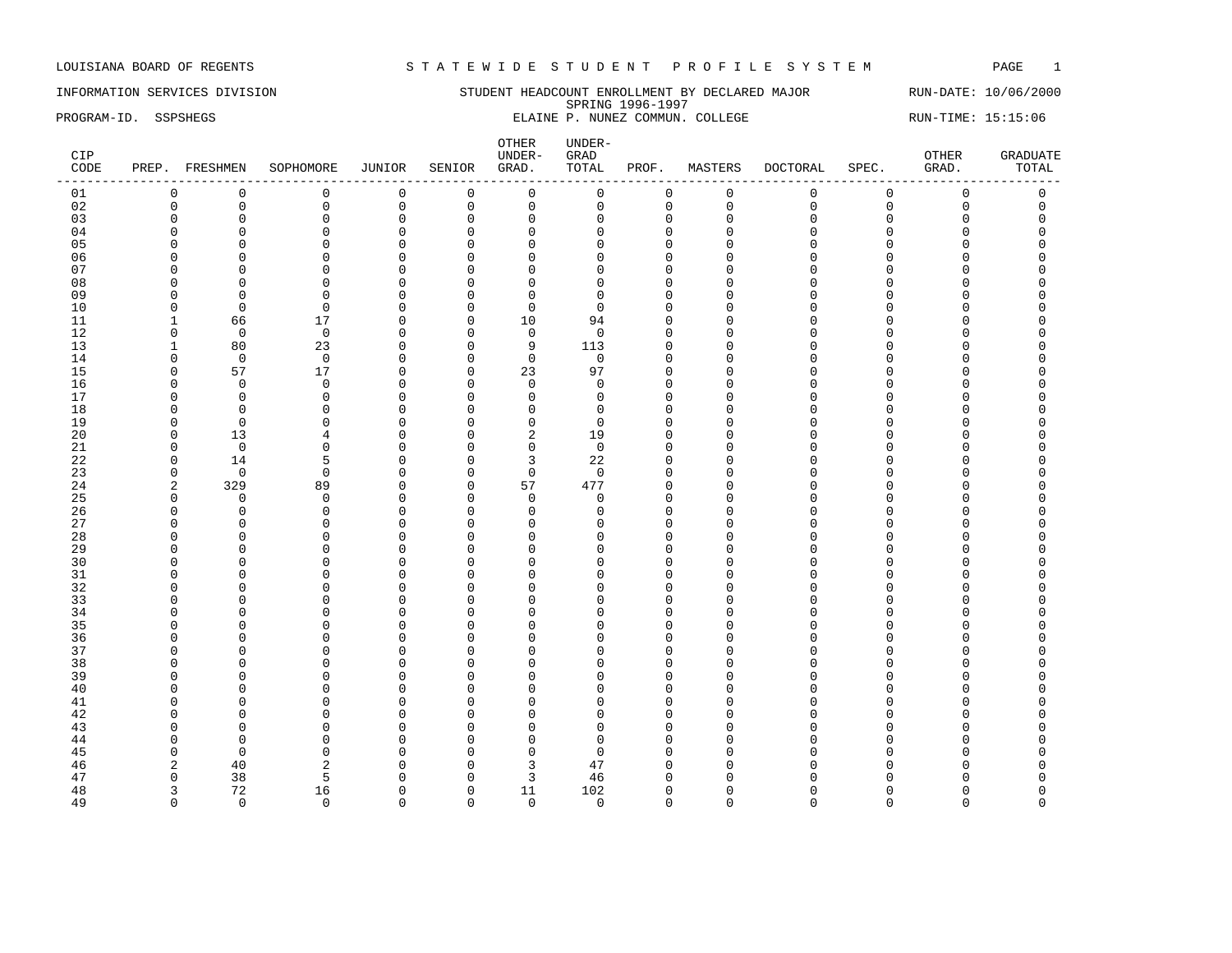### INFORMATION SERVICES DIVISION STUDENT HEADCOUNT ENROLLMENT BY DECLARED MAJOR RUN-DATE: 10/06/2000 SPRING 1996-1997 PROGRAM-ID. SSPSHEGS ELAINE P. NUNEZ COMMUN. COLLEGE RUN-TIME: 15:15:06 OTHER UNDER-<br>UNDER- GRAD CIP UNDER- GRAD OTHER GRADUATE CODE PREP. FRESHMEN SOPHOMORE JUNIOR SENIOR GRAD. TOTAL PROF. MASTERS DOCTORAL SPEC. GRAD. TOTAL ------------------------------------------------------------------------------------------------------------------------------------ 50 0 0 0 0 0 0 0 0 0 0 0 0 0 51 2 228 60 0 0 26 316 0 0 0 0 0 0 52 1 154 55 0 0 43 253 0 0 0 0 0 0 TR 0 0 0 0 0 0 0 0 0 0 0 0 0 UN 60 378 46 0 0 26 510 0 0 0 0 0 0 ------- ------- ------- ------- ------- ------- ------- ------- ------- ------- ------- ------- ------- TOTAL 72 1,469 339 0 0 216 2,096 0 0 0 0 0 0 01 - AGRICULTURAL BUSINESS AND PRODUCTION 39 - HOME ECONOMICS 37 - PERSONAL AWARENESS AND SELF-IMPROVE. 02 - AGRICULTURAL SCIENCES 20 - VOCATIONAL HOME ECONOMICS 38 - PHILOSOPHY AND RELIGION 03 - CONSERVATION/RENEWABLE NATURAL RESOURCES21 - NOT IN USE AT THIS TIME 39 - THEOLOGICAL STUDIES/RELIGIOUS VOCAT. 04 - ARCHITECTURE AND RELATED PROGRAMS 22 - LAW AND LEGAL STUDIES 40 - PHYSICAL SCIENCES 05 - AREA, ETHNIC AND CULTURAL STUDIES 23 - ENGLISH LANGUAGE AND LITERATURE/LETTERS 41 - SCIENCE TECHNOLOGIES<br>06 - NOT IN USE AT THIS TIME 24 - LIBERAL ARTS/SCI, GEN STUDIES/HUMANITIES42 - PSYCHOLOGY 06 - NOT IN USE AT THIS TIME 24 - LIBERAL ARTS/SCI, GEN STUDIES/HUMANITIES42 - PSYCHOLOGY 07 - NOT IN USE AT THIS TIME  $25$  - LIBRARY SCIENCE  $43$  - PROTECTIVE SERVICES 08 - MARKETING OPERATIONS AND DISTRIBUTION 26 - BIOLOGICAL SCIENCES/LIFE SCIENCES 44 - PUBLIC ADMINISTRATION AND SERVICES 09 - COMMUNICATIONS 27 - MATHEMATICS 45 - SOCIAL SCIENCES AND HISTORY 10 - COMMUNICATION TECHNOLOGIES 28 - RESERVE OFFICERS TRAINING CORPS (ROTC) 46 - CONSTRUCTION TRADES 11 - COMPUTER AND INFORMATION SCIENCES 29 - MILITARY TECHNOLOGIES 47 - MECHANICS AND REPAIRERS

12 - PERSONAL AND MISCELLANEOUS SERVICES 30 - MULTI/INTERDISCIPLINARY STUDIES 48 - PRECISION PRODUCTION TRADES 13 - EDUCATION 31 - PARKS/RECREATION/LEISURE/FITNESS STUDIES49 - TRANSPORTATION/MATERIALS MOVING WORK. 14 - ENGINEERING 32 - BASIC SKILLS 50 - VISUAL AND PERFORMING ARTS 15 - ENGINEERING-RELATED TECHNOLOGIES 33 - CITIZENSHIP ACTIVITIES 51 - HEALTH PROFESSIONS AND RELATED SCI. 16 - FOREIGN LANGUAGES AND LITERATURES 34 - HEALTH-RELATED KNOWLEDGE AND SKILLS 52 - BUSINESS MGT. & ADMINISTRATIVE SERV. 17 - NOT IN USE AT THIS TIME 35 - INTERPERSONAL AND SOCIAL SKILLS TR - UNDERGRAD STUDENTS INTENDING TRANSFER 18 - NOT IN USE AT THIS TIME 36 - LEISURE AND RECREATIONAL ACTIVITIES UN - STUDENTS UNCOMMITTED TO A MAJOR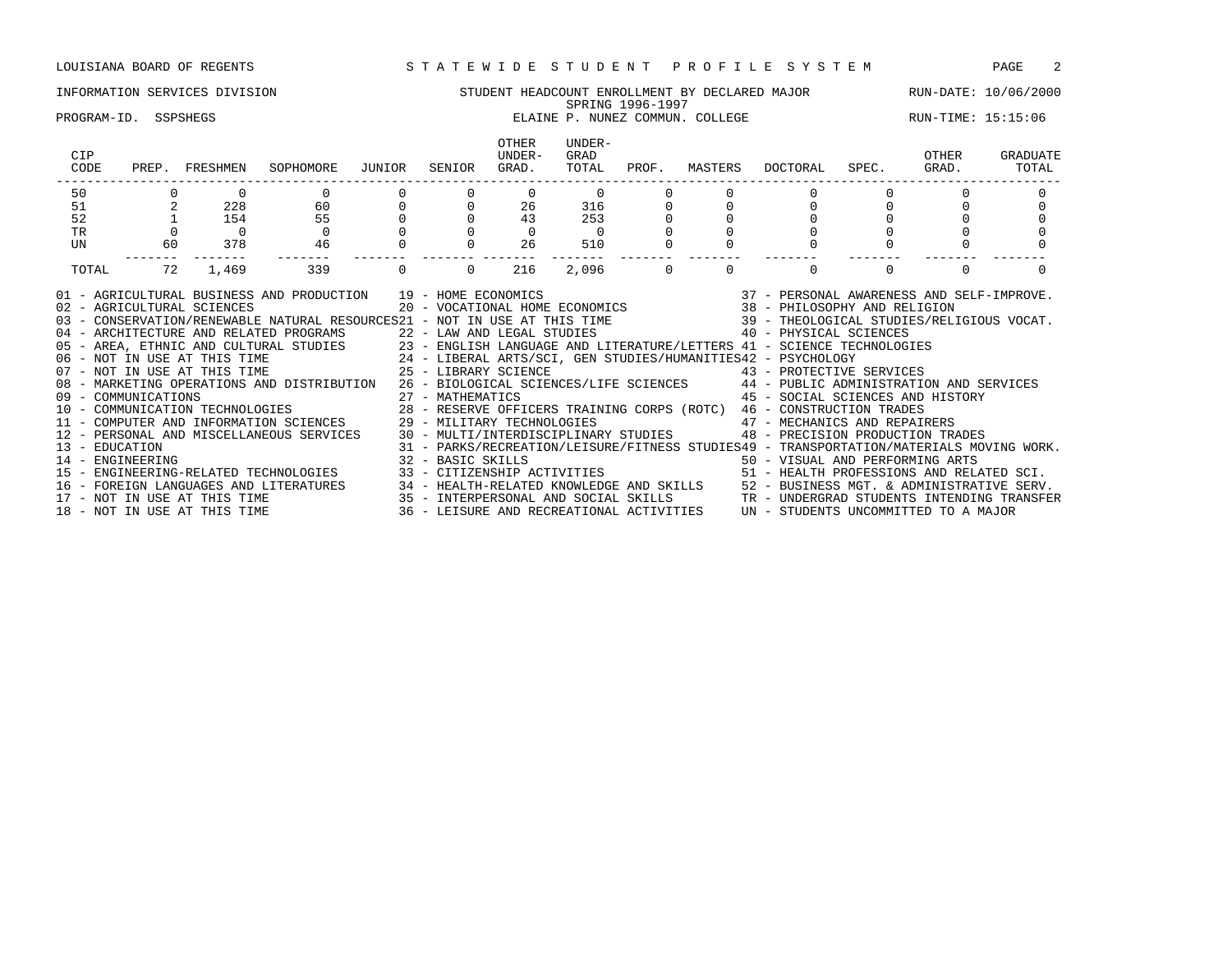INFORMATION SERVICES DIVISION SUNDERT STUDENT HEADCOUNT ENROLLMENT BY DECLARED MAJOR RUN-DATE: 10/06/2000 SPRING 1996-1997 PROGRAM-ID. SSPSHEGS DELGADO COMMUNITY COLLEGE RUN-TIME: 15:15:06

| CIP<br>CODE |              | PREP. FRESHMEN | SOPHOMORE      | JUNIOR       | SENIOR         | OTHER<br>UNDER-<br>GRAD. | $\ensuremath{\text{UNDER}}\xspace-\xspace$<br>GRAD<br>TOTAL | PROF.        | MASTERS     | DOCTORAL    | SPEC.       | OTHER<br>GRAD.      | <b>GRADUATE</b><br>TOTAL |
|-------------|--------------|----------------|----------------|--------------|----------------|--------------------------|-------------------------------------------------------------|--------------|-------------|-------------|-------------|---------------------|--------------------------|
| 01          | 0            | $\mathbf 0$    | $\mathbf 0$    | 0            | $\mathbf 0$    | $\mathsf 0$              | $\mathsf 0$                                                 | $\mathbf 0$  | $\mathsf 0$ | $\mathbf 0$ | $\mathbf 0$ | $\mathsf 0$         | $\mathsf 0$              |
| 02          | $\mathbf 0$  | $\mathbf 0$    | $\mathbb O$    | $\mathsf 0$  | $\mathsf 0$    | $\mathsf 0$              | $\mathbf 0$                                                 | 0            | $\mathbf 0$ | $\Omega$    | $\Omega$    | $\mathsf{O}\xspace$ | $\mathbf 0$              |
| 03          | $\mathbf 0$  | $\mathbf 0$    | $\mathbf 0$    | $\mathbf 0$  | $\mathbf 0$    | $\mathbf 0$              | $\mathbf 0$                                                 | $\mathbf{0}$ | $\mathbf 0$ | $\Omega$    | $\mathbf 0$ | $\mathbf 0$         | $\Omega$                 |
| 04          | 1            | 53             | 25             | $\mathsf 0$  | $\mathbf 0$    | 44                       | 123                                                         | $\mathbf 0$  | $\Omega$    | $\cap$      | $\Omega$    | $\Omega$            | $\Omega$                 |
| 05          | n            | $\Omega$       | $\Omega$       | $\Omega$     | $\Omega$       | $\Omega$                 | $\Omega$                                                    | $\Omega$     | n           |             | C           | O                   |                          |
| 06          | O            | $\Omega$       | $\Omega$       | $\mathbf{0}$ | $\Omega$       | $\mathbf 0$              | $\Omega$                                                    | $\Omega$     | n           | $\cap$      | C           | O                   |                          |
| 07          | O            | $\Omega$       | $\Omega$       | $\mathbf 0$  | 0              | $\mathbf 0$              | $\Omega$                                                    | $\Omega$     | ∩           |             |             | O                   |                          |
| 08          | $\Omega$     | $\overline{0}$ | $\Omega$       | $\mathbf{0}$ | $\mathbf 0$    | $\mathbf 0$              | $\Omega$                                                    | $\Omega$     |             |             |             | O                   |                          |
| 09          | 3            | 71             | 29             | $\mathbf 0$  | $\mathbf 0$    | 19                       | 122                                                         | $\cap$       | Λ           |             |             | U                   |                          |
| 10          | $\Omega$     | $\overline{0}$ | $\mathbf 0$    | $\mathbf{0}$ | $\mathbf 0$    | $\mathbf 0$              | $\mathbf 0$                                                 | $\Omega$     |             |             |             | O                   |                          |
| 11          | 8            | 413            | 158            | $\mathbf{0}$ | $\mathsf 0$    | 136                      | 715                                                         | $\Omega$     |             |             |             | O                   |                          |
| 12          | 0            | 87             | 19             | $\mathbf 0$  | $\overline{0}$ | 26                       | 132                                                         | $\Omega$     | ∩           |             |             | O                   |                          |
| 13          | 5            | 365            | 199            | 0            | $\mathbf 0$    | 125                      | 694                                                         | $\Omega$     | $\cap$      |             |             | O                   |                          |
|             | $\mathbf{0}$ | $\mathbf 0$    | $\overline{0}$ |              |                | $\mathsf 0$              | $\mathbf 0$                                                 | $\Omega$     | U           |             |             | O                   |                          |
| 14          | $\Omega$     |                |                | $\mathbf 0$  | $\mathbf 0$    |                          |                                                             | $\cap$       |             |             |             | U                   |                          |
| 15          |              | 236            | 114            | $\Omega$     | $\overline{0}$ | 129                      | 479                                                         |              |             |             |             |                     |                          |
| 16          | $\Omega$     | $\mathbf 0$    | $\mathbf 0$    | $\mathbf{0}$ | $\mathbf 0$    | $\mathbf 0$              | $\mathbf 0$                                                 | $\Omega$     |             |             |             | O                   |                          |
| 17          | O            | $\mathbf 0$    | $\mathbf 0$    | $\mathbf 0$  | 0              | $\mathsf 0$              | 0                                                           | $\Omega$     | ∩           |             |             | O                   |                          |
| 18          | $\Omega$     | $\mathbf 0$    | $\Omega$       | $\mathbf{0}$ | $\mathbf 0$    | $\mathbf 0$              | $\Omega$                                                    | ∩            |             |             |             | O                   |                          |
| 19          | $\Omega$     | 37             | 23             | $\mathbf{0}$ | $\mathbf 0$    | 25                       | 85                                                          | $\Omega$     | $\cap$      |             |             | O                   |                          |
| 20          | $\Omega$     | 96             | 32             | $\mathbf{0}$ | $\mathbf 0$    | 75                       | 203                                                         | $\cap$       | ∩           |             |             | U                   |                          |
| 21          | $\Omega$     | $\mathbf 0$    | $\mathbf 0$    | $\mathbf 0$  | $\mathbf 0$    | $\mathbf 0$              | $\Omega$                                                    | $\Omega$     | $\cap$      |             | C           | O                   |                          |
| 22          | $\Omega$     | $\Omega$       | $\Omega$       | $\mathbf{0}$ | 0              | $\mathbf 0$              | $\Omega$                                                    | $\Omega$     | ∩           |             |             | O                   |                          |
| 23          | $\Omega$     | $\mathbf 0$    | $\mathbf 0$    | $\mathbf{0}$ | $\mathsf 0$    | $\mathsf 0$              | $\Omega$                                                    | $\Omega$     |             |             |             | $\Omega$            |                          |
| 24          | 16           | 891            | 359            | $\mathbf 0$  | $\mathbf 0$    | 257                      | 1,523                                                       | $\Omega$     |             |             |             | O                   |                          |
| 25          | $\Omega$     | $\Omega$       | $\Omega$       | $\Omega$     | $\Omega$       | $\mathbf 0$              | $\Omega$                                                    | $\Omega$     | ∩           |             |             | U                   |                          |
| 26          | $\Omega$     | $\mathbf 0$    | $\mathbf 0$    | $\mathbf{0}$ | $\mathbf 0$    | $\mathbf 0$              | $\Omega$                                                    | $\Omega$     |             |             | C           | O                   |                          |
| 27          | ∩            | $\Omega$       | $\Omega$       | $\mathbf{0}$ | 0              | $\mathbf 0$              | U                                                           | $\Omega$     |             |             |             | O                   |                          |
| 28          | ∩            | $\Omega$       | $\Omega$       | $\Omega$     | $\Omega$       | $\mathbf 0$              | ∩                                                           | ∩            |             |             |             | O                   |                          |
| 29          | 0            | $\mathbf 0$    | $\mathbf 0$    | $\mathbf{0}$ | $\mathbf 0$    | $\mathbf 0$              | $\Omega$                                                    | $\Omega$     | Λ           |             |             | O                   |                          |
| 30          | 3            | 110            | 68             | $\mathbf{0}$ | $\mathbf 0$    | 76                       | 257                                                         | $\cap$       | ∩           |             |             | U                   |                          |
| 31          | $\Omega$     | $\overline{0}$ | $\Omega$       | $\mathbf{0}$ | $\Omega$       | $\mathbf 0$              | $\Omega$                                                    | $\Omega$     |             |             | n           | O                   |                          |
| 32          | ∩            | $\Omega$       | $\Omega$       | $\mathbf{0}$ | $\Omega$       | $\Omega$                 | U                                                           | $\Omega$     | ∩           |             |             | U                   |                          |
| 33          | ∩            | $\Omega$       | $\Omega$       | $\mathbf{0}$ | $\Omega$       | $\overline{0}$           |                                                             | $\Omega$     |             |             |             | O                   |                          |
| 34          | $\cap$       | $\Omega$       | $\Omega$       | $\mathbf{0}$ | $\Omega$       | $\mathbf 0$              |                                                             | $\Omega$     |             |             |             | O                   |                          |
| 35          | n            | $\Omega$       | $\Omega$       | $\Omega$     | $\Omega$       | $\Omega$                 |                                                             | $\cap$       | Λ           |             | U           | U                   |                          |
| 36          |              | $\Omega$       | $\Omega$       | $\mathbf{0}$ | $\Omega$       | $\mathbf 0$              |                                                             | $\Omega$     |             |             |             | O                   |                          |
| 37          |              | $\Omega$       | $\Omega$       | $\mathbf{0}$ | $\Omega$       | $\Omega$                 |                                                             | $\Omega$     |             |             |             | $\Omega$            |                          |
| 38          | ∩            | $\Omega$       | $\Omega$       | $\Omega$     | $\Omega$       | $\Omega$                 | ∩                                                           | ∩            |             |             |             | U                   |                          |
| 39          | <sup>0</sup> | $\mathbf 0$    | $\mathbf 0$    | $\mathbf 0$  | $\mathbf 0$    | $\mathbf{0}$             | U                                                           | $\Omega$     |             |             |             | 0                   |                          |
| 40          | ∩            | $\overline{0}$ | $\Omega$       | $\mathbf{0}$ | $\mathbf 0$    | $\Omega$                 |                                                             | $\cap$       | U           |             |             | U                   |                          |
| 41          | n            | $\Omega$       | $\Omega$       | $\mathbf{0}$ | 0              | $\Omega$                 | ∩                                                           | $\cap$       | ∩           |             |             | U                   |                          |
| 42          | $\Omega$     | $\mathbf 0$    | $\mathbf 0$    | $\mathbf{0}$ | $\mathbf 0$    | $\mathbf 0$              | <sup>0</sup>                                                | $\Omega$     | ∩           |             |             | O                   |                          |
| 43          | $\Omega$     | 296            | 150            | $\mathbf 0$  | $\mathsf 0$    | 128                      | 574                                                         | $\Omega$     |             |             |             | O                   |                          |
| 44          | $\Omega$     | $\mathbf 0$    | $\mathbf 0$    | 0            | $\mathbf 0$    | $\mathbf 0$              | $\Omega$                                                    | $\Omega$     |             |             |             | O                   |                          |
| 45          | $\Omega$     | $\overline{0}$ | $\Omega$       | $\mathbf 0$  | $\mathbf 0$    | $\mathbf 0$              | $\Omega$                                                    | $\cap$       | ∩           |             |             | U                   |                          |
| 46          | 2            | 55             | 11             | $\mathbf{0}$ | $\mathbf 0$    | 6                        | 74                                                          | $\Omega$     |             |             |             | O                   |                          |
| 47          | 2            | 235            | 61             | $\mathbf 0$  | 0              | 105                      | 403                                                         | $\Omega$     |             |             |             | U                   |                          |
| 48          | $\mathbf{1}$ | 114            | 61             | $\mathbf{0}$ | $\mathbf 0$    | 49                       | 225                                                         | $\Omega$     | U           |             |             | O                   | $\Omega$                 |
| 49          | $\Omega$     | $\Omega$       | $\Omega$       | $\Omega$     | $\Omega$       | $\mathbf 0$              | $\Omega$                                                    | $\Omega$     | $\Omega$    | $\Omega$    | $\Omega$    | $\Omega$            | $\Omega$                 |
|             |              |                |                |              |                |                          |                                                             |              |             |             |             |                     |                          |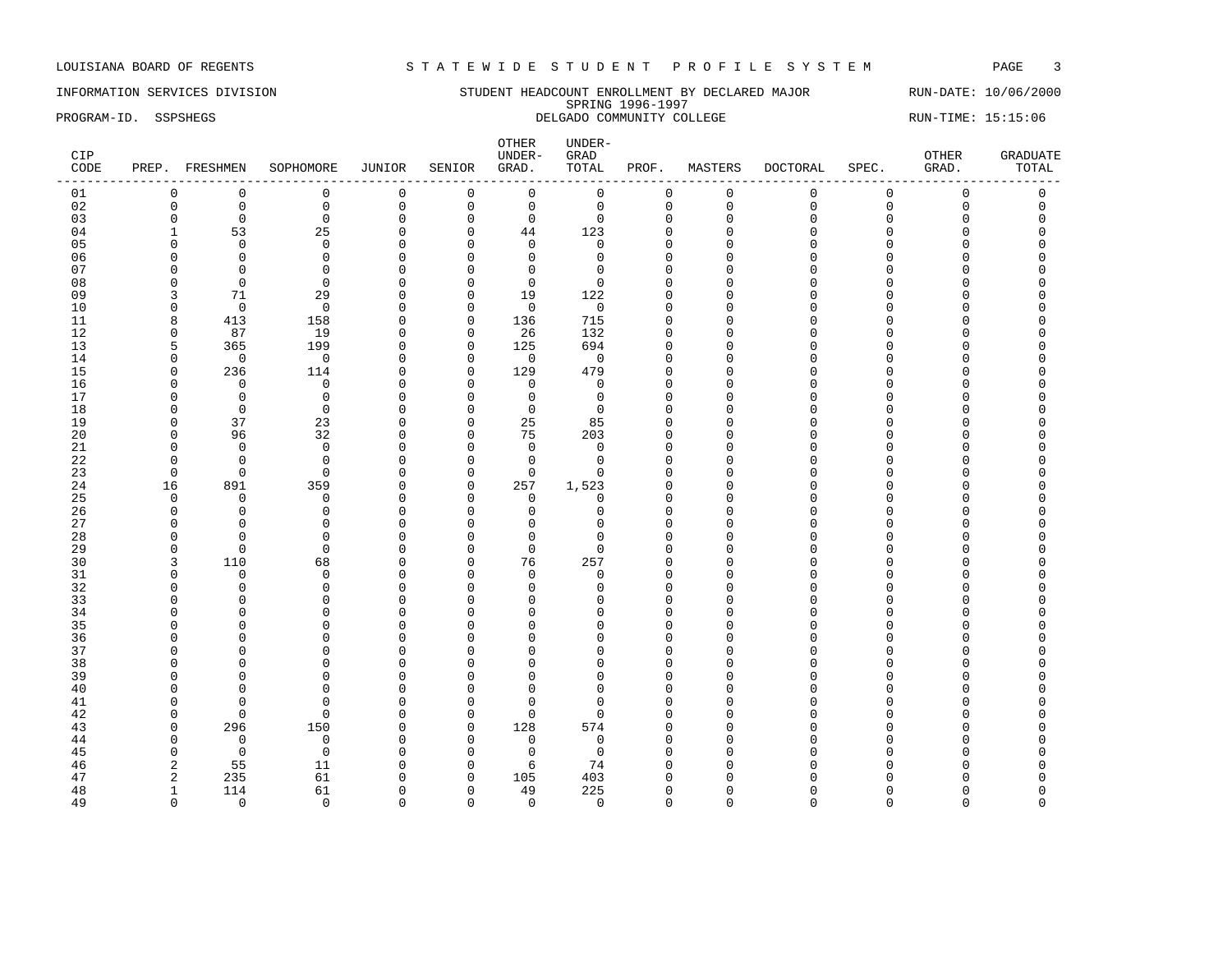### INFORMATION SERVICES DIVISION STUDENT HEADCOUNT ENROLLMENT BY DECLARED MAJOR RUN-DATE: 10/06/2000 SPRING 1996-1997 PROGRAM-ID. SSPSHEGS **DELGADO COMMUNITY COLLEGE** RUN-TIME: 15:15:06

| CIP<br>CODE                                                                                                                                                                                                                                                                                                                                                                                                                                                                                                                                                                                                                                                                                                                                                                                                                                                                                                                                                                                                                                                                                                                                                                                                                                                                                                                                                                                           | PREP. FRESHMEN                                                                                                                                    | SOPHOMORE                                                                                                                                                                                                                                  | JUNIOR            | SENIOR | OTHER<br>UNDER-<br>GRAD. | UNDER-<br>GRAD<br>TOTAL      | PROF.    | MASTERS  | DOCTORAL                                                                                                                                                                                                                                                    | SPEC.                                  | OTHER<br>GRAD. | GRADUATE<br>TOTAL |
|-------------------------------------------------------------------------------------------------------------------------------------------------------------------------------------------------------------------------------------------------------------------------------------------------------------------------------------------------------------------------------------------------------------------------------------------------------------------------------------------------------------------------------------------------------------------------------------------------------------------------------------------------------------------------------------------------------------------------------------------------------------------------------------------------------------------------------------------------------------------------------------------------------------------------------------------------------------------------------------------------------------------------------------------------------------------------------------------------------------------------------------------------------------------------------------------------------------------------------------------------------------------------------------------------------------------------------------------------------------------------------------------------------|---------------------------------------------------------------------------------------------------------------------------------------------------|--------------------------------------------------------------------------------------------------------------------------------------------------------------------------------------------------------------------------------------------|-------------------|--------|--------------------------|------------------------------|----------|----------|-------------------------------------------------------------------------------------------------------------------------------------------------------------------------------------------------------------------------------------------------------------|----------------------------------------|----------------|-------------------|
|                                                                                                                                                                                                                                                                                                                                                                                                                                                                                                                                                                                                                                                                                                                                                                                                                                                                                                                                                                                                                                                                                                                                                                                                                                                                                                                                                                                                       | $\begin{array}{ccccc} 50 && 2 && 170 \\ 51 && 23 && 2\,081 \\ 52 && 6 && 1\,013 \\ \text{TR} && 0 && 0 \\ \text{UN} && 142 && 1\,301 \end{array}$ | $\begin{array}{cccccc} & 93 & & 0 & & 0 & & 102 & & 367 & & 0 \\ 1,113 & & 0 & & 0 & 1,260 & 4,477 & & 0 \\ 453 & & 0 & & 0 & & 329 & 1,801 & & 0 \\ 0 & & 0 & & 0 & & 0 & & 0 & & 0 \\ 241 & & 0 & & 0 & & 247 & 1,931 & & 0 \end{array}$ |                   |        |                          |                              |          |          |                                                                                                                                                                                                                                                             |                                        |                |                   |
|                                                                                                                                                                                                                                                                                                                                                                                                                                                                                                                                                                                                                                                                                                                                                                                                                                                                                                                                                                                                                                                                                                                                                                                                                                                                                                                                                                                                       |                                                                                                                                                   |                                                                                                                                                                                                                                            |                   |        |                          |                              |          |          |                                                                                                                                                                                                                                                             | $\begin{bmatrix} 0 \\ 0 \end{bmatrix}$ |                |                   |
|                                                                                                                                                                                                                                                                                                                                                                                                                                                                                                                                                                                                                                                                                                                                                                                                                                                                                                                                                                                                                                                                                                                                                                                                                                                                                                                                                                                                       |                                                                                                                                                   |                                                                                                                                                                                                                                            |                   |        |                          |                              |          |          |                                                                                                                                                                                                                                                             |                                        |                |                   |
|                                                                                                                                                                                                                                                                                                                                                                                                                                                                                                                                                                                                                                                                                                                                                                                                                                                                                                                                                                                                                                                                                                                                                                                                                                                                                                                                                                                                       |                                                                                                                                                   |                                                                                                                                                                                                                                            |                   |        |                          |                              |          |          |                                                                                                                                                                                                                                                             |                                        |                |                   |
|                                                                                                                                                                                                                                                                                                                                                                                                                                                                                                                                                                                                                                                                                                                                                                                                                                                                                                                                                                                                                                                                                                                                                                                                                                                                                                                                                                                                       |                                                                                                                                                   |                                                                                                                                                                                                                                            |                   |        |                          |                              |          |          |                                                                                                                                                                                                                                                             |                                        |                |                   |
| TOTAL                                                                                                                                                                                                                                                                                                                                                                                                                                                                                                                                                                                                                                                                                                                                                                                                                                                                                                                                                                                                                                                                                                                                                                                                                                                                                                                                                                                                 | 214<br>7,624                                                                                                                                      | 3,209                                                                                                                                                                                                                                      | $\Omega$          |        |                          | $0 \quad 3,138 \quad 14,185$ | $\Omega$ | $\Omega$ | $\Omega$                                                                                                                                                                                                                                                    |                                        | $\Omega$       |                   |
| 01 - AGRICULTURAL BUSINESS AND PRODUCTION 19 - HOME ECONOMICS<br>02 - AGRICULTURAL SCIENCES<br>03 - CONSERVATION/RENEWABLE NATURAL RESOURCES21 - NOT IN USE AT THIS TIME 39 - THEOLOGICAL STUDIES/RELIGIOUS VOCAT.<br>04 - ARCHITECTURE AND RELATED PROGRAMS 22 - LAW AND LEGAL STUDIES 40 - PHYSICAL SCIENCES<br>05 - AREA, ETHNIC AND CULTURAL STUDIES<br>23 - ENGLISH LANGUAGE AND LITERATURE/LETTERS 41 - SCIENCE TECHNOLOGIES<br>24 - LIBERAL ARTS/SCI, GEN STUDIES/HUMANITIES42 - PSYCHOLOGY<br>25 - LIBERAL ARTS/SCI, GEN STUDIES/HUMANITIES42<br>08 - MARKETING OPERATIONS AND DISTRIBUTION 26 - BIOLOGICAL SCIENCES/LIFE SCIENCES 44 - PUBLIC ADMINISTRATION AND SERVICES<br>09 - COMMUNICATIONS 27 - MATHEMATICS 45 - SOCIAL SCIENCES AND HISTORY<br>COMMUNICATIONS<br>10 - COMMUNICATIONS<br>10 - COMMUNICATION TECHNOLOGIES<br>11 - COMPUTER AND INFORMATION SCIENCES<br>29 - MILITARY TECHNOLOGIES<br>29 - MILITARY TECHNOLOGIES<br>29 - MILITARY TECHNOLOGIES<br>29 - MILITARY TECHNOLOGIES<br><br>13 - EDUCATION<br>14 - ENGINEERING<br>15 - ENGINEERING-RELATED TECHNOLOGIES 33 - CITIZENSHIP ACTIVITIES 51 - HEALTH PROFESSIONS AND RELATED SCI.<br>16 - FOREIGN LANGUAGES AND LITERATURES 34 - HEALTH-RELATED KNOWLEDGE AND SKILLS 52 - BUSINESS MGT. & ADMINISTRATIVE SERV.<br>17 - NOT IN USE AT THIS TIME 35 - INTERPERSONAL AND SOCIAL SKILLS TR - UNDERGRAD STUDENTS INTENDING |                                                                                                                                                   | 31 - PARKS/RECREATION/LEISURE/FITNESS STUDIES49 - TRANSPORTATION/MATERIALS MOVING WORK.                                                                                                                                                    | 32 - BASIC SKILLS |        |                          |                              |          |          | $\begin{array}{cccccc} 19 & -& \text{HOME ECONOMICS} & & & & 37 & -& \text{PERSONAL AWARENESS AND SELF-IMPROVE.} \\ 20 & -& \text{VOCATIONAL HOME ECONOMICS} & & & & 38 & -& \text{PHILOSOPHY AND RELIGION} \end{array}$<br>50 - VISUAL AND PERFORMING ARTS |                                        |                |                   |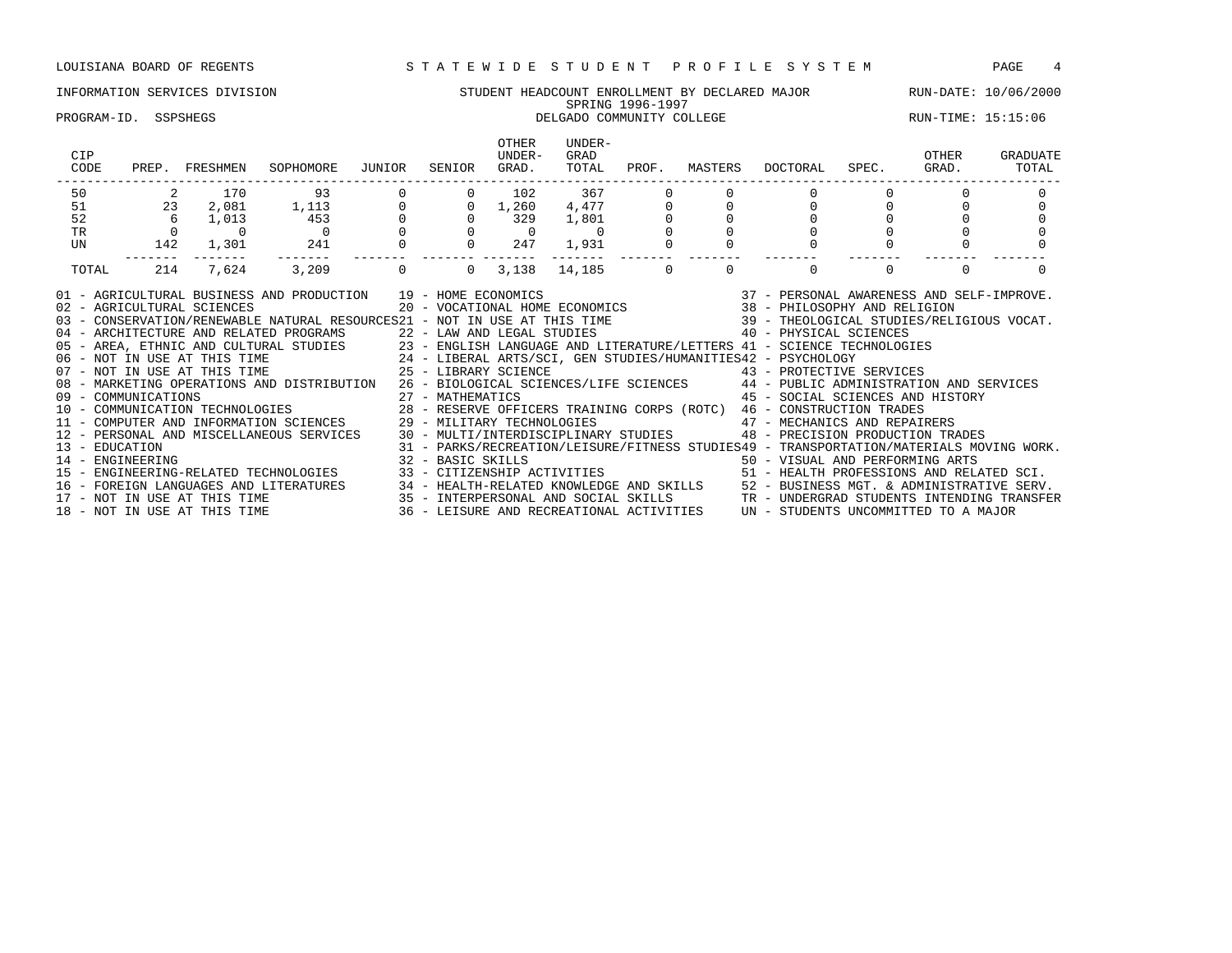### INFORMATION SERVICES DIVISION STUDENT HEADCOUNT ENROLLMENT BY DECLARED MAJOR RUN-DATE: 10/06/2000 SPRING 1996-1997 PROGRAM-ID. SSPSHEGS GRAMBLING STATE UNIVERSITY RUN-TIME: 15:15:06

| CIP<br>CODE |             | PREP. FRESHMEN | SOPHOMORE      | JUNIOR       | SENIOR         | OTHER<br>UNDER-<br>GRAD. | $UNDER-$<br>GRAD<br>TOTAL | PROF.       | MASTERS      | DOCTORAL    | SPEC.               | OTHER<br>GRAD. | <b>GRADUATE</b><br>TOTAL |
|-------------|-------------|----------------|----------------|--------------|----------------|--------------------------|---------------------------|-------------|--------------|-------------|---------------------|----------------|--------------------------|
| 01          | $\mathbf 0$ | $\mathbf 0$    | $\mathbf 0$    | 0            | $\mathbf 0$    | $\mathsf 0$              | 0                         | 0           | $\mathbf 0$  | 0           | 0                   | $\mathsf 0$    | $\mathsf 0$              |
| 02          | $\mathbf 0$ | $\mathsf 0$    | $\mathbf 0$    | $\mathsf 0$  | $\mathbf 0$    | $\mathsf 0$              | $\mathbf 0$               | $\mathbf 0$ | $\mathbf 0$  | $\Omega$    | $\mathsf{O}\xspace$ | $\mathbf 0$    | $\mathsf{O}$             |
| 03          | $\Omega$    | $\mathbf 0$    | $\Omega$       | $\mathbf{0}$ | $\Omega$       | $\mathbf 0$              | $\Omega$                  | $\Omega$    | $\Omega$     | $\Omega$    | $\Omega$            | $\Omega$       | $\Omega$                 |
| 04          | $\Omega$    | $\mathbf 0$    | $\Omega$       | $\mathbf{0}$ | $\Omega$       | $\mathbf 0$              | $\Omega$                  | $\Omega$    | <sup>0</sup> | $\Omega$    | $\Omega$            | U              | O                        |
| 05          | $\Omega$    | $\mathbf 0$    | $\Omega$       | $\mathbf 0$  | $\Omega$       | $\mathbf 0$              | $\Omega$                  | $\Omega$    | $\Omega$     | $\Omega$    | $\Omega$            | $\Omega$       | O                        |
| 06          | $\Omega$    | $\mathbf 0$    | $\Omega$       | $\mathbf{0}$ | $\Omega$       | $\mathbf 0$              | $\Omega$                  | $\Omega$    | $\Omega$     | $\Omega$    | $\cap$              | $\Omega$       | O                        |
| 07          | $\Omega$    | $\mathbf 0$    | $\Omega$       | $\mathbf{0}$ | $\Omega$       | $\mathbf 0$              | $\Omega$                  | $\Omega$    | $\Omega$     | $\cap$      | C                   | U              | U                        |
| 08          | n           | $\Omega$       | $\Omega$       | $\Omega$     | $\Omega$       | $\Omega$                 | $\Omega$                  | $\cap$      | n            | ∩           | U                   | U              | U                        |
| 09          | $\Omega$    | 50             | 40             | 44           | 80             | $\mathbf 0$              | 214                       | $\Omega$    | <sup>0</sup> | $\Omega$    | U                   | O              | 0                        |
| 10          | $\Omega$    | $\overline{0}$ | $\Omega$       | $\mathbf 0$  | $\Omega$       | $\mathbf 0$              | $\mathbf 0$               | $\Omega$    | <sup>0</sup> | $\Omega$    | $\cap$              | U              | 0                        |
| 11          | $\Omega$    | 159            | 90             | 64           | 143            | $\mathbf 0$              | 456                       | $\Omega$    | $\Omega$     | $\Omega$    | $\Omega$            |                | $\Omega$                 |
| 12          | $\Omega$    | $\mathbf 0$    | $\mathbf 0$    | $\mathbf 0$  | $\mathbf 0$    | $\mathbf 0$              | $\mathbf 0$               | 0           | $\Omega$     | $\Omega$    | $\cap$              | 0              | $\Omega$                 |
| 13          | $\Omega$    | 246            | 121            | 117          | 217            | 1                        | 702                       | $\Omega$    | 115          | 114         | $\cap$              | $\Omega$       | 229                      |
| 14          | $\Omega$    | $\mathbf 0$    | $\mathbf 0$    | $\mathbf 0$  | $\mathbf 0$    | $\mathbf 0$              | $\mathbf 0$               | $\Omega$    | $\mathbf 0$  | $\mathbf 0$ | $\Omega$            | $\mathbf{0}$   | $\mathbf 0$              |
| 15          | $\Omega$    | 83             | 39             | 37           | 73             | $\mathbf 0$              | 232                       | $\Omega$    | $\Omega$     | $\Omega$    | $\cap$              | $\Omega$       | $\mathbf 0$              |
| 16          | ∩           | $\mathbf 0$    | $\Omega$       | $\mathbf{1}$ | -1             | $\mathbf 0$              | 2                         | ∩           | ∩            | $\cap$      | U                   | U              | O                        |
| 17          | $\Omega$    | $\mathbf 0$    | $\Omega$       | $\mathbf 0$  | $\Omega$       | $\mathbf 0$              | $\mathbf 0$               | $\Omega$    | $\Omega$     | $\cap$      | n                   | O              | U                        |
| 18          | ∩           | $\mathbf 0$    | $\Omega$       | $\mathbf{0}$ | $\Omega$       | $\mathbf 0$              | 0                         | $\Omega$    | ∩            | $\cap$      | U                   | U              |                          |
| 19          | $\cap$      | 6              | $\overline{2}$ | $1\,$        | 6              | $\mathbf 0$              | 15                        | $\Omega$    | $\Omega$     | $\cap$      | O                   | $\Omega$       | O                        |
| 20          | $\Omega$    | $\mathbf{1}$   | 2              | $\mathbf{1}$ | $\mathbf{1}$   | $\mathbf 0$              | 5                         | $\Omega$    | <sup>0</sup> | $\Omega$    | n                   | O              | O                        |
| 21          | ∩           | $\overline{0}$ | $\Omega$       | $\mathbf 0$  | $\Omega$       | $\mathbf 0$              | $\mathbf 0$               | O           | ∩            | $\cap$      | U                   | U              | O                        |
| 22          | $\Omega$    | 30             | 22             | 19           | 27             | $\Omega$                 | 98                        | $\Omega$    | $\Omega$     | $\cap$      | $\Omega$            | $\Omega$       | $\Omega$                 |
| 23          | $\Omega$    | 15             | $\overline{4}$ | 5            | 18             | $\mathbf 0$              | 42                        | $\mathbf 0$ | $\Omega$     | $\cap$      | n                   | O              | $\mathbf 0$              |
| 24          | $\Omega$    | $\mathbf 0$    | $\Omega$       | $\mathsf 0$  | $\Omega$       | $\mathbf 0$              | $\Omega$                  | $\Omega$    | 20           | $\cap$      | n                   | O              | 20                       |
| 25          | $\Omega$    | $\mathbf 0$    | $\Omega$       | $\mathbf 0$  | $\Omega$       | $\Omega$                 | $\Omega$                  | $\Omega$    | $\Omega$     | ∩           | $\cap$              | U              | $\Omega$                 |
| 26          | $\Omega$    | 70             | 47             | 44           | 121            | $\mathbf 0$              | 282                       | $\Omega$    | $\Omega$     | $\cap$      | U                   | U              | 0                        |
| 27          | $\Omega$    | 8              | 3              | 6            | 8              | $\mathbf 0$              | 25                        | $\Omega$    | $\Omega$     | $\cap$      | O                   | $\Omega$       | O                        |
| 28          | $\Omega$    | $\mathbf 0$    | $\mathbf{0}$   | $\mathbf 0$  | $\overline{0}$ | $\mathbf 0$              | $\mathbf 0$               | $\Omega$    | $\Omega$     | $\cap$      | n                   | $\Omega$       | $\Omega$                 |
| 29          | ∩           | $\Omega$       | $\Omega$       | $\mathbf{0}$ | $\Omega$       | $\Omega$                 | $\Omega$                  | O           | $\Omega$     | ∩           | U                   | U              | 0                        |
| 30          | $\Omega$    | $\Omega$       | $\Omega$       | $\Omega$     | $\Omega$       | $\Omega$                 | $\Omega$                  | $\Omega$    | $\Omega$     | $\cap$      | $\cap$              | $\Omega$       | $\Omega$                 |
| 31          | $\Omega$    | 52             | 28             | 61           | 118            | $\mathbf 0$              | 259                       | $\Omega$    | 19           | $\Omega$    | U                   | 0              | 19                       |
| 32          | $\Omega$    | $\overline{0}$ | $\Omega$       | 0            | $\Omega$       | $\mathbf 0$              | 0                         | $\Omega$    | $\Omega$     | $\cap$      | $\cap$              | U              | $\mathbf 0$              |
| 33          | $\Omega$    | $\mathbf 0$    | $\Omega$       | $\mathbf 0$  | $\Omega$       | $\Omega$                 | $\Omega$                  | $\Omega$    | $\Omega$     | $\Omega$    | $\Omega$            | $\Omega$       | $\Omega$                 |
| 34          | n           | 0              | $\Omega$       | $\mathbf{0}$ | $\Omega$       | $\Omega$                 | <sup>0</sup>              | O           | n            | $\cap$      | $\cap$              | U              | U                        |
| 35          |             | $\Omega$       | $\Omega$       | $\Omega$     | $\Omega$       | $\Omega$                 | O                         | $\Omega$    | <sup>0</sup> | $\cap$      | O                   |                | U                        |
| 36          | $\Omega$    | $\mathbf 0$    | $\Omega$       | $\mathbf{0}$ | $\Omega$       | $\mathbf 0$              | $\Omega$                  | $\Omega$    | <sup>0</sup> | $\Omega$    | O                   | $\Omega$       | O                        |
| 37          | $\Omega$    | $\mathbf 0$    | $\Omega$       | $\mathbf 0$  | $\Omega$       | $\mathbf 0$              | $\Omega$                  | $\Omega$    | n            | $\Omega$    | U                   | U              | O                        |
| 38          | n           | $\Omega$       | $\Omega$       | $\mathbf{0}$ | $\Omega$       | $\Omega$                 | $\Omega$                  | $\Omega$    | n            | $\cap$      | U                   |                | U                        |
| 39          | $\Omega$    | $\Omega$       | $\Omega$       | $\mathbf{0}$ | $\Omega$       | $\Omega$                 | $\Omega$                  | $\Omega$    | $\Omega$     | $\cap$      | U                   | O              | U                        |
| 40          | $\Omega$    | 16             | 11             | 6            | 25             | $\mathbf 0$              | 58                        | $\Omega$    | <sup>0</sup> | ∩           | U                   | U              | O                        |
| 41          | $\Omega$    | $\mathbf 0$    | $\mathbf 0$    | $\mathbf 0$  | $\Omega$       | $\mathbf 0$              | $\Omega$                  | $\Omega$    | $\Omega$     | $\cap$      | O                   | $\Omega$       | $\Omega$                 |
| 42          | $\Omega$    | 96             | 58             | 50           | 94             | $\mathbf 0$              | 298                       | 0           | $\Omega$     | ∩           | n                   | O              | 0                        |
| 43          | $\Omega$    | 214            | 80             | 78           | 161            | $\mathbf 0$              | 533                       | $\Omega$    | 73           | $\cap$      | U                   | $\Omega$       | 73                       |
| 44          | $\Omega$    | 52             | 36             | 45           | 108            | $\mathbf{1}$             | 242                       | 0           | 83           | $\Omega$    | $\Omega$            | $\mathbf 0$    | 83                       |
| 45          | $\Omega$    | 70             | 39             | 36           | 72             | $\mathbf 0$              | 217                       | $\Omega$    | $\Omega$     | $\cap$      | U                   | U              | $\mathbf 0$              |
| 46          | $\Omega$    | $\Omega$       | $\Omega$       | $\mathbf 0$  | $\Omega$       | $\mathbf 0$              | $\mathbf 0$               | $\Omega$    | $\Omega$     | $\cap$      | U                   | $\Omega$       | $\Omega$                 |
| 47          | ∩           | $\Omega$       | $\Omega$       | $\mathbf 0$  | $\Omega$       | $\Omega$                 | $\Omega$                  | O           | n            |             |                     |                | U                        |
| 48          | $\Omega$    | 38             | 22             | 13           | 26             | $\mathbf 0$              | 99                        | $\Omega$    | <sup>0</sup> | O           | U                   | U              | 0                        |
| 49          | $\Omega$    | $\Omega$       | $\Omega$       | $\Omega$     | $\Omega$       | $\Omega$                 | $\Omega$                  | $\Omega$    | $\Omega$     | $\Omega$    | $\Omega$            | $\Omega$       | $\Omega$                 |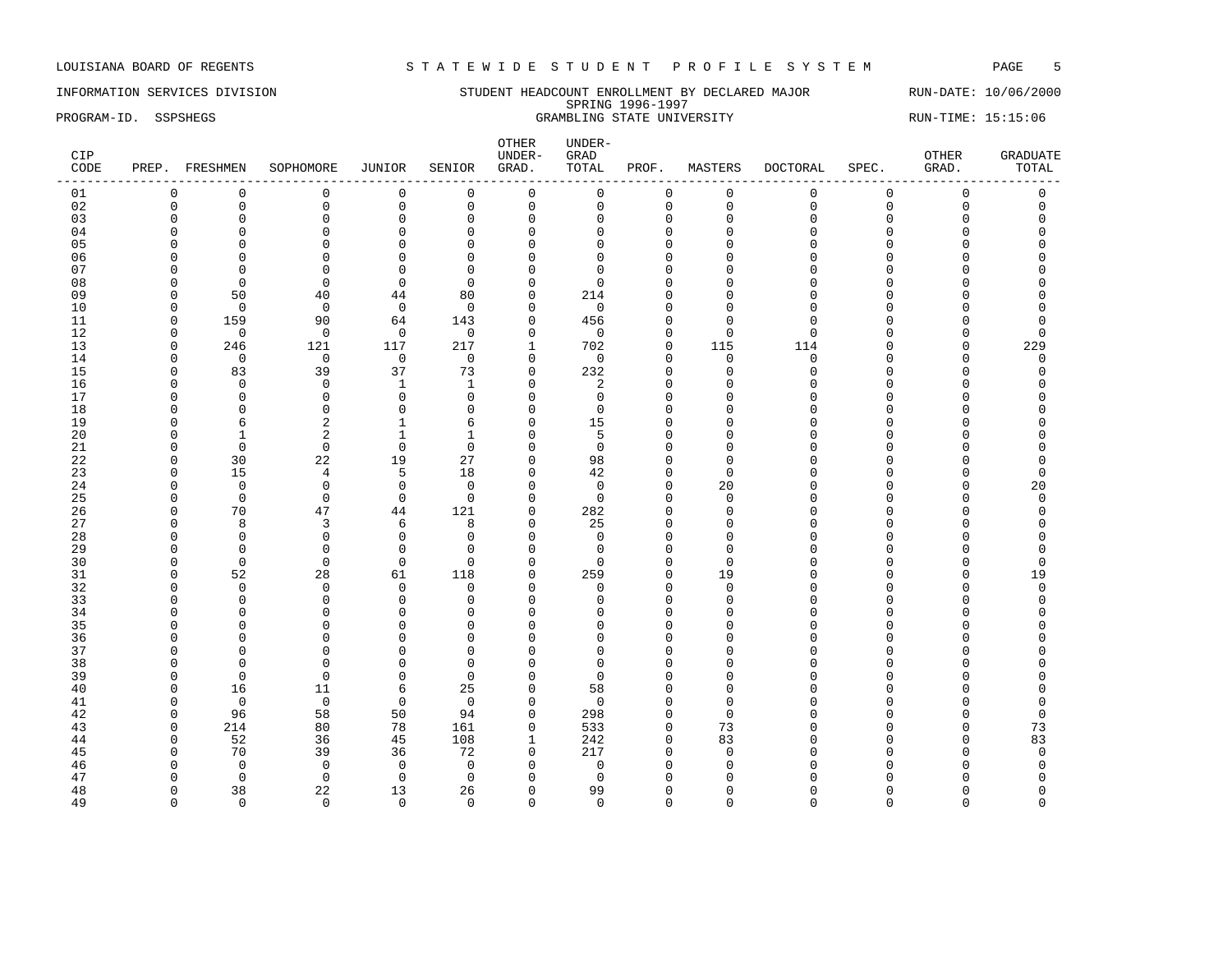### INFORMATION SERVICES DIVISION STUDENT HEADCOUNT ENROLLMENT BY DECLARED MAJOR RUN-DATE: 10/06/2000 SPRING 1996-1997 PROGRAM-ID. SSPSHEGS **GRAMBLING STATE UNIVERSITY** THE RUN-TIME: 15:15:06

| CIP<br>CODE                                                                                                                      | PREP.          | FRESHMEN | SOPHOMORE                                                                                                                                                                                                                                                                                                                                                                                                                                                                                                                                                                                                                                                                                                                                                                                                                                                                                                                                                                                                                                                                                                                                                                                                                                                                                                                                                                                 | JUNIOR         | SENIOR            | <b>OTHER</b><br>UNDER-<br>GRAD. | UNDER-<br>GRAD<br>TOTAL | PROF.    | MASTERS | DOCTORAL SPEC.                                                                                                                                                 | OTHER<br>GRAD. | GRADUATE<br>TOTAL |
|----------------------------------------------------------------------------------------------------------------------------------|----------------|----------|-------------------------------------------------------------------------------------------------------------------------------------------------------------------------------------------------------------------------------------------------------------------------------------------------------------------------------------------------------------------------------------------------------------------------------------------------------------------------------------------------------------------------------------------------------------------------------------------------------------------------------------------------------------------------------------------------------------------------------------------------------------------------------------------------------------------------------------------------------------------------------------------------------------------------------------------------------------------------------------------------------------------------------------------------------------------------------------------------------------------------------------------------------------------------------------------------------------------------------------------------------------------------------------------------------------------------------------------------------------------------------------------|----------------|-------------------|---------------------------------|-------------------------|----------|---------|----------------------------------------------------------------------------------------------------------------------------------------------------------------|----------------|-------------------|
| 50                                                                                                                               |                | 11       | 14                                                                                                                                                                                                                                                                                                                                                                                                                                                                                                                                                                                                                                                                                                                                                                                                                                                                                                                                                                                                                                                                                                                                                                                                                                                                                                                                                                                        | 15             | 10                |                                 | 50                      |          |         |                                                                                                                                                                |                |                   |
| 51                                                                                                                               | $\overline{0}$ | 162      | 108                                                                                                                                                                                                                                                                                                                                                                                                                                                                                                                                                                                                                                                                                                                                                                                                                                                                                                                                                                                                                                                                                                                                                                                                                                                                                                                                                                                       | 100            | 269               | $\overline{0}$                  | 639                     |          |         |                                                                                                                                                                |                | $\Omega$          |
| 52                                                                                                                               | $\Omega$       | 227      | 162                                                                                                                                                                                                                                                                                                                                                                                                                                                                                                                                                                                                                                                                                                                                                                                                                                                                                                                                                                                                                                                                                                                                                                                                                                                                                                                                                                                       | 159            | 289               |                                 | 838                     |          | 24      |                                                                                                                                                                |                | 24                |
| <b>TR</b>                                                                                                                        |                |          |                                                                                                                                                                                                                                                                                                                                                                                                                                                                                                                                                                                                                                                                                                                                                                                                                                                                                                                                                                                                                                                                                                                                                                                                                                                                                                                                                                                           | $\overline{0}$ | $\overline{0}$    |                                 |                         |          |         |                                                                                                                                                                |                | $\Omega$          |
| UN                                                                                                                               |                | 95       | 113                                                                                                                                                                                                                                                                                                                                                                                                                                                                                                                                                                                                                                                                                                                                                                                                                                                                                                                                                                                                                                                                                                                                                                                                                                                                                                                                                                                       | 64             | 31                | 54                              | 357                     |          |         |                                                                                                                                                                | 61             | 61                |
| TOTAL                                                                                                                            | $\Omega$       | 1,701    | 1,041                                                                                                                                                                                                                                                                                                                                                                                                                                                                                                                                                                                                                                                                                                                                                                                                                                                                                                                                                                                                                                                                                                                                                                                                                                                                                                                                                                                     | 966            | 1,898             | 57                              | 5,663                   | $\Omega$ | 334     | 114                                                                                                                                                            | 61             | 509               |
| 02 - AGRICULTURAL SCIENCES<br>13 - EDUCATION<br>14 - ENGINEERING<br>17 - NOT IN USE AT THIS TIME<br>18 - NOT IN USE AT THIS TIME |                |          | ND PRODUCTION $19$ - HOME ECONOMICS $20$ - VOCATIONAL HOME ECONOMICS $37$ - PERSONAL AWARENESS AND SELF-IMPROVE.<br>01 - AGRICULTURAL BUSINESS AND PRODUCTION 19 - HOME ECONOMICS<br>03 - CONSERVATION/RENEWABLE NATURAL RESOURCES21 - NOT IN USE AT THIS TIME 39 - THEOLOGICAL STUDIES/RELIGIOUS VOCAT.<br>04 - ARCHITECTURE AND RELATED PROGRAMS 22 - LAW AND LEGAL STUDIES 40 - PHYSICAL SCIENCES<br>05 - AREA, ETHNIC AND CULTURAL STUDIES<br>06 - NOT IN USE AT THIS TIME 24 - LIBERAL ARTS/SCI, GEN STUDIES/HUMANITIES42 - PSYCHOLOGY<br>25 - LIBERAL ARTS/SCI, GEN STUDIES/HUMANITIES42 - PSYCHOLOGY<br>25 - LIBERAL ARTS/SCI, GEN ST<br>08 - MARKETING OPERATIONS AND DISTRIBUTION 26 - BIOLOGICAL SCIENCES/LIFE SCIENCES 44 - PUBLIC ADMINISTRATION AND SERVICES<br>11 - COMPUTER AND INFORMATION SCIENCES 29 - MILITARY TECHNOLOGIES 47 - MECHANICS AND REPAIRERS<br>12 - PERSONAL AND MISCELLANEOUS SERVICES 30 - MULTI/INTERDISCIPLINARY STUDIES 48 - PRECISION PRODUCTION TRADES<br>15 - ENGINEERING-RELATED TECHNOLOGIES 33 - CITIZENSHIP ACTIVITIES 51 - HEALTH PROFESSIONS AND RELATED SCI.<br>16 - FOREIGN LANGUAGES AND LITERATURES 34 - HEALTH-RELATED KNOWLEDGE AND SKILLS 52 - BUSINESS MGT. & ADMINISTRATIVE SERV.<br>35 - INTERPERSONAL AND SOCIAL SKILLS TRANSFER TRANSFER TRANSFER 36 - LEISURE AND RECREATIONAL ACTIVITIES UN - STUDENTS UNCOMMITTED TO A MAJOR |                | 32 - BASIC SKILLS |                                 |                         |          |         | 45 - SOCIAL SCIENCES AND HISTORY<br>31 - PARKS/RECREATION/LEISURE/FITNESS STUDIES49 - TRANSPORTATION/MATERIALS MOVING WORK.<br>50 - VISUAL AND PERFORMING ARTS |                |                   |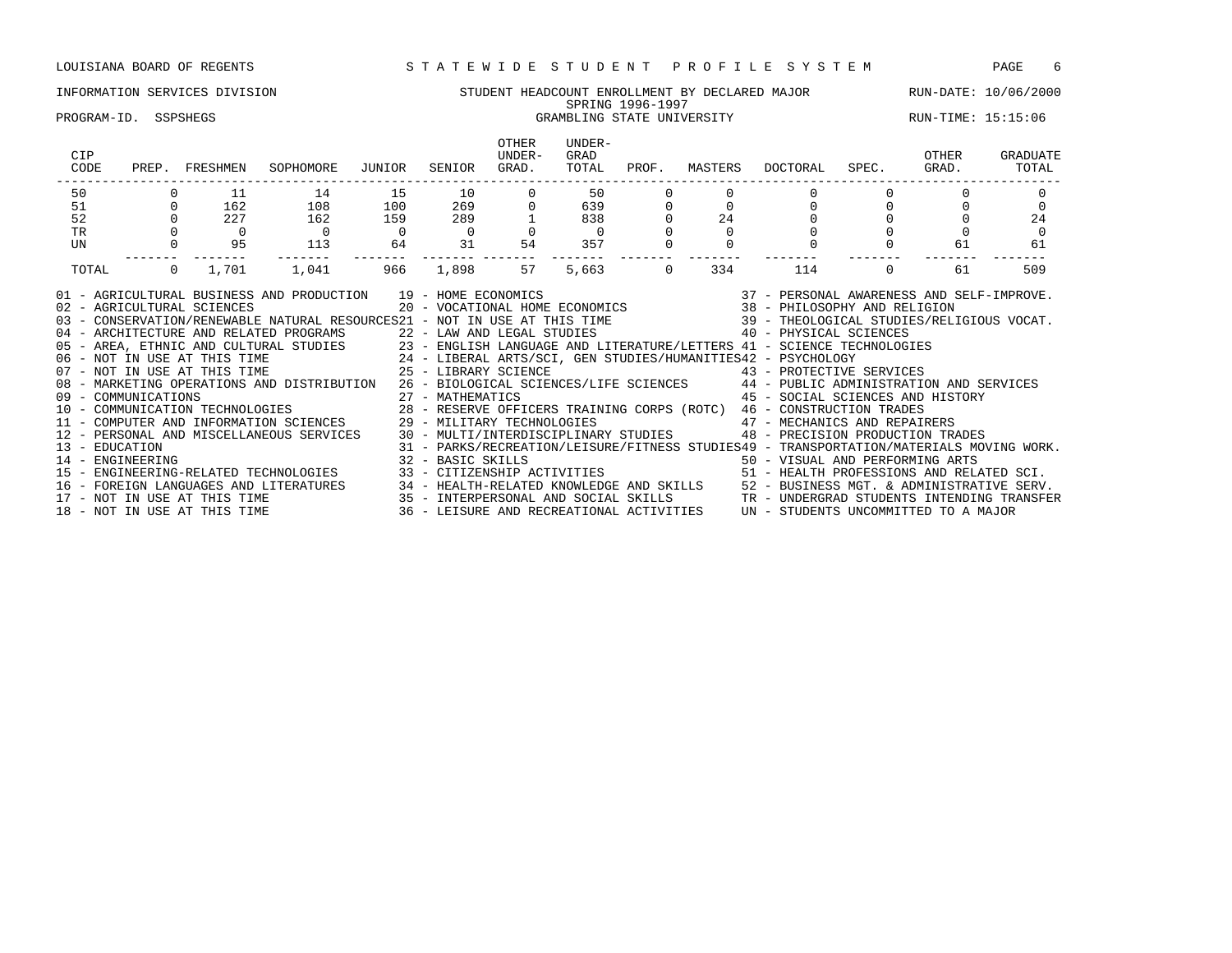INFORMATION SERVICES DIVISION SUNDERT STUDENT HEADCOUNT ENROLLMENT BY DECLARED MAJOR RUN-DATE: 10/06/2000 SPRING 1996-1997 PROGRAM-ID. SSPSHEGS LOUISIANA TECH UNIVERSITY RUN-TIME: 15:15:06

| CIP<br>CODE |             | PREP. FRESHMEN | SOPHOMORE   | <b>JUNIOR</b>   | SENIOR         | OTHER<br>UNDER-<br>GRAD. | UNDER-<br>GRAD<br>TOTAL | PROF.       | MASTERS     | <b>DOCTORAL</b> | SPEC.       | OTHER<br>GRAD. | <b>GRADUATE</b><br>TOTAL |
|-------------|-------------|----------------|-------------|-----------------|----------------|--------------------------|-------------------------|-------------|-------------|-----------------|-------------|----------------|--------------------------|
| 01          | $\mathbf 0$ | 8              | 15          | 13              | 27             | $\mathbf 0$              | 63                      | $\mathbf 0$ | $\Omega$    | $\mathbf 0$     | $\mathbf 0$ | $\Omega$       | $\Omega$                 |
| 02          | $\mathsf 0$ | 24             | 22          | 30              | 40             | $\mathsf 0$              | 116                     | $\mathsf 0$ | $\mathbf 0$ | $\mathbf 0$     | $\mathsf 0$ | $\mathbf{0}$   | $\mathsf 0$              |
| 03          | $\mathbf 0$ | 38             | 51          | 37              | 75             | $\mathbf 0$              | 201                     | $\mathbf 0$ | $\mathbf 0$ | $\Omega$        | $\Omega$    | 0              | $\mathbf 0$              |
| 04          | $\Omega$    | 45             | 27          | 26              | 68             | $\mathbf{0}$             | 166                     | $\Omega$    | $\Omega$    | $\Omega$        | $\Omega$    | $\Omega$       | $\Omega$                 |
| 05          | $\Omega$    | $\mathbf 0$    | $\mathbf 0$ | $\mathbf 0$     | $\Omega$       | $\Omega$                 | $\mathbf 0$             | 0           | $\Omega$    | $\Omega$        | $\Omega$    | O              | O                        |
| 06          | $\Omega$    | $\mathbf 0$    | $\Omega$    | $\mathbf{0}$    | $\Omega$       | $\Omega$                 | $\Omega$                | $\Omega$    | $\Omega$    | $\Omega$        | $\Omega$    | U              | U                        |
| 07          | $\Omega$    | $\Omega$       | $\Omega$    | $\mathbf{0}$    | $\Omega$       | $\Omega$                 | $\Omega$                | $\Omega$    | $\Omega$    | $\Omega$        | $\Omega$    | $\Omega$       | O                        |
| 08          | $\Omega$    | $\overline{0}$ | $\mathbf 0$ | $\mathbf{0}$    | $\Omega$       | $\mathbf 0$              | $\mathbf 0$             | $\Omega$    | $\Omega$    | $\Omega$        | $\Omega$    | $\Omega$       | 0                        |
| 09          | $\Omega$    | 11             | 13          | 6               | 11             | $\mathbf 0$              | 41                      | $\Omega$    | $\Omega$    | $\mathbf{0}$    | $\Omega$    | $\Omega$       | $\mathbf 0$              |
| 10          | $\Omega$    | $\mathbf 0$    | $\mathbf 0$ | $\mathbf 0$     | $\overline{0}$ | $\mathbf 0$              | $\mathbf 0$             | $\Omega$    | $\Omega$    | $\Omega$        | $\Omega$    | $\Omega$       | $\mathbf 0$              |
| 11          | $\Omega$    | 53             | 26          | 13              | 24             | $\mathbf 0$              | 116                     | $\Omega$    | 22          | 17              | $\Omega$    | $\Omega$       | 39                       |
| 12          | $\Omega$    | $\mathbf 0$    | $\Omega$    | $\mathbf 0$     | $\Omega$       | $\mathbf 0$              | $\mathbf 0$             | 0           | $\mathbf 0$ | $\Omega$        | $\Omega$    | $\Omega$       | $\mathbf 0$              |
| 13          | $\Omega$    | 80             | 108         | 119             | 237            | $\Omega$                 | 544                     | $\Omega$    | 225         | 22              | 8           | $\Omega$       | 255                      |
| 14          | $\Omega$    | 209            | 205         | 166             | 369            | $\mathbf 0$              | 949                     | $\Omega$    | 118         | 39              | $\Omega$    | $\mathbf{0}$   | 157                      |
| 15          | $\Omega$    | $\overline{4}$ | 21          | 37              | 63             | $\mathbf 0$              | 125                     | $\Omega$    | $\Omega$    | $\mathbf{0}$    | $\Omega$    | $\mathbf{0}$   | $\mathsf 0$              |
| 16          | $\Omega$    | $\mathbf{1}$   | $\mathbf 0$ | $\overline{4}$  | 3              | $\mathbf 0$              | 8                       | $\Omega$    | $\Omega$    | $\Omega$        | $\Omega$    | $\Omega$       | $\mathbf 0$              |
| 17          | $\Omega$    | 0              | $\mathbf 0$ | 0               | $\Omega$       | $\mathbf 0$              | $\mathbf 0$             | $\Omega$    | $\Omega$    | $\cap$          | $\Omega$    | $\Omega$       | $\mathbf 0$              |
| 18          | $\Omega$    | $\Omega$       | $\Omega$    | $\Omega$        | $\Omega$       | $\Omega$                 | $\Omega$                | $\Omega$    | $\Omega$    | $\Omega$        | $\Omega$    | $\Omega$       | $\Omega$                 |
| 19          | $\Omega$    | 44             | 52          | 56              | 132            | $\mathbf 0$              | 284                     | $\Omega$    | 71          | $\Omega$        | $\Omega$    | $\mathbf{0}$   | 71                       |
| 20          | $\Omega$    | $\overline{0}$ | $\mathbf 0$ | 0               | $\overline{0}$ | $\mathbf 0$              | $\mathbf 0$             | $\mathbf 0$ | $\mathbf 0$ | $\Omega$        | $\Omega$    | $\mathbf 0$    | $\mathsf 0$              |
| 21          | $\Omega$    | $\mathbf 0$    | $\mathbf 0$ | $\mathbf 0$     | $\mathbf 0$    | $\mathbf 0$              | $\mathbf 0$             | $\Omega$    | $\mathbf 0$ | $\Omega$        | $\Omega$    | $\Omega$       | $\mathsf 0$              |
| 22          | $\Omega$    | 7              | 10          | $7\phantom{.0}$ | 9              | $\mathbf 0$              | 33                      | 0           | $\Omega$    | $\cap$          | $\Omega$    | $\mathbf 0$    | $\mathbf 0$              |
| 23          | $\Omega$    | 22             | 23          | 24              | 46             | $\mathbf 0$              | 115                     | $\Omega$    | 22          | $\cap$          | $\Omega$    | $\Omega$       | 22                       |
| 24          | $\Omega$    | 200            | 115         | 139             | 257            | $\Omega$                 | 711                     | $\Omega$    | $\Omega$    | $\Omega$        | $\Omega$    | $\Omega$       | $\mathbf 0$              |
| 25          | $\mathbf 0$ | $\mathbf 0$    | $\mathbf 0$ | $\mathbf 0$     | $\mathbf 0$    | $\mathbf 0$              | $\mathbf 0$             | $\mathbf 0$ | $\mathbf 0$ | $\Omega$        | $\Omega$    | $\mathbf 0$    | $\mathsf 0$              |
| 26          | $\Omega$    | 60             | 57          | 59              | 51             | $\mathbf 0$              | 227                     | $\Omega$    | 38          | $\Omega$        | $\Omega$    | $\Omega$       | 38                       |
| 27          | $\Omega$    | $\overline{4}$ | 5           | 3               | 8              | $\mathbf 0$              | 20                      | $\mathbf 0$ | 8           | $\Omega$        | $\Omega$    | $\Omega$       | 8                        |
| 28          | $\Omega$    | $\mathbf 0$    | 0           | $\mathbf 0$     | $\Omega$       | $\mathbf 0$              | $\mathbf 0$             | $\Omega$    | $\Omega$    | $\Omega$        | $\Omega$    | O              | $\mathbf 0$              |
| 29          | ∩           | $\Omega$       | $\Omega$    | $\mathbf{0}$    | $\Omega$       | $\mathbf 0$              | $\mathbf 0$             | $\Omega$    | $\Omega$    | $\cap$          | $\Omega$    | U              | $\Omega$                 |
| 30          | $\Omega$    | $\Omega$       | $\Omega$    | $\Omega$        | $\Omega$       | $\Omega$                 | $\Omega$                | $\Omega$    | $\Omega$    | $\Omega$        | $\cap$      | O              | U                        |
| 31          | $\Omega$    | 3              | 25          | 27              | 38             | $\mathbf 0$              | 93                      | $\Omega$    | $\Omega$    | $\Omega$        | O           | $\Omega$       | 0                        |
| 32          | $\Omega$    | $\mathbf 0$    | $\mathbf 0$ | 0               | $\Omega$       | $\mathbf 0$              | $\mathbf 0$             | $\Omega$    | $\Omega$    | $\Omega$        | $\Omega$    | $\Omega$       | $\Omega$                 |
| 33          | $\Omega$    | $\mathbf 0$    | $\Omega$    | $\mathbf 0$     | $\Omega$       | $\mathbf 0$              | $\mathbf 0$             | $\Omega$    | $\Omega$    | $\Omega$        | $\Omega$    | $\Omega$       | $\Omega$                 |
| 34          | $\Omega$    | $\mathbf 0$    | $\Omega$    | 0               | $\Omega$       | $\mathbf 0$              | 0                       | $\Omega$    | $\Omega$    | $\Omega$        | $\Omega$    | U              | O                        |
| 35          | $\Omega$    | $\Omega$       | $\Omega$    | $\Omega$        | $\Omega$       | $\Omega$                 | $\Omega$                | $\cap$      | $\Omega$    | $\cap$          | $\cap$      | O              | U                        |
| 36          | $\Omega$    | $\Omega$       | $\Omega$    | $\mathbf{0}$    | $\Omega$       | $\Omega$                 | $\Omega$                | $\Omega$    | $\Omega$    | $\Omega$        | $\Omega$    | $\Omega$       | O                        |
| 37          | $\Omega$    | $\mathbf 0$    | 0           | $\mathbf 0$     | $\Omega$       | $\mathbf 0$              | $\mathbf 0$             | $\Omega$    | $\Omega$    | $\Omega$        | $\Omega$    | $\Omega$       | 0                        |
| 38          | $\Omega$    | $\mathbf 0$    | $\Omega$    | $\mathbf{0}$    | $\Omega$       | $\mathbf 0$              | $\mathbf 0$             | $\Omega$    | $\Omega$    | $\Omega$        | $\Omega$    | $\Omega$       | 0                        |
| 39          | $\Omega$    | $\mathbf 0$    | $\Omega$    | $\mathbf 0$     | $\Omega$       | $\mathbf 0$              | $\Omega$                | $\mathbf 0$ | $\Omega$    | $\Omega$        | $\Omega$    | $\mathbf{0}$   | $\mathbf 0$              |
| 40          | $\Omega$    | 11             | 10          | 15              | 27             | $\mathbf 0$              | 63                      | $\Omega$    | 18          | $\Omega$        | $\Omega$    | $\Omega$       | 18                       |
| 41          | $\Omega$    | $\mathbf 0$    | $\Omega$    | $\mathbf 0$     | $\Omega$       | $\mathbf 0$              | $\mathbf 0$             | $\Omega$    | $\Omega$    | $\Omega$        | $\Omega$    | $\Omega$       | $\mathbf 0$              |
| 42          | $\Omega$    | 32             | 39          | 33              | 52             | $\mathbf{0}$             | 156                     | $\Omega$    | 75          | 10              | $\Omega$    | $\Omega$       | 85                       |
| 43          | $\Omega$    | $\mathbf 0$    | $\mathbf 0$ | $\mathsf 0$     | $\overline{0}$ | $\mathbf 0$              | 0                       | $\Omega$    | $\mathbf 0$ | 0               | O           | $\Omega$       | $\mathbf 0$              |
| 44          | $\Omega$    | $\mathbf 0$    | $\mathbf 0$ | $\mathbf 0$     | $\Omega$       | $\mathbf 0$              | $\mathbf 0$             | $\mathbf 0$ | $\Omega$    | $\Omega$        | $\Omega$    | $\mathbf{0}$   | $\mathsf 0$              |
| 45          | $\Omega$    | 38             | 37          | 59              | 87             | $\mathbf 0$              | 221                     | $\Omega$    | 18          | $\Omega$        | $\Omega$    | $\Omega$       | 18                       |
| 46          | ∩           | $\mathbf 0$    | $\Omega$    | $\mathbf 0$     | $\Omega$       | $\Omega$                 | 0                       | O           | $\Omega$    | $\cap$          | U           | U              | $\mathbf 0$              |
| 47          | $\Omega$    | $\Omega$       | $\Omega$    | $\mathbf{0}$    | $\Omega$       | $\Omega$                 | $\Omega$                | $\Omega$    | $\Omega$    | $\cap$          |             | O              | $\Omega$                 |
| 48          | $\Omega$    | $\mathbf 0$    | $\Omega$    | $\mathbf 0$     | $\Omega$       | $\Omega$                 | $\Omega$                | $\Omega$    | $\Omega$    | $\Omega$        | U           | O              | $\mathbf 0$              |
| 49          | $\Omega$    | 24             | 34          | 27              | 56             | $\Omega$                 | 141                     | $\Omega$    | $\Omega$    | $\Omega$        | $\Omega$    | $\Omega$       | $\Omega$                 |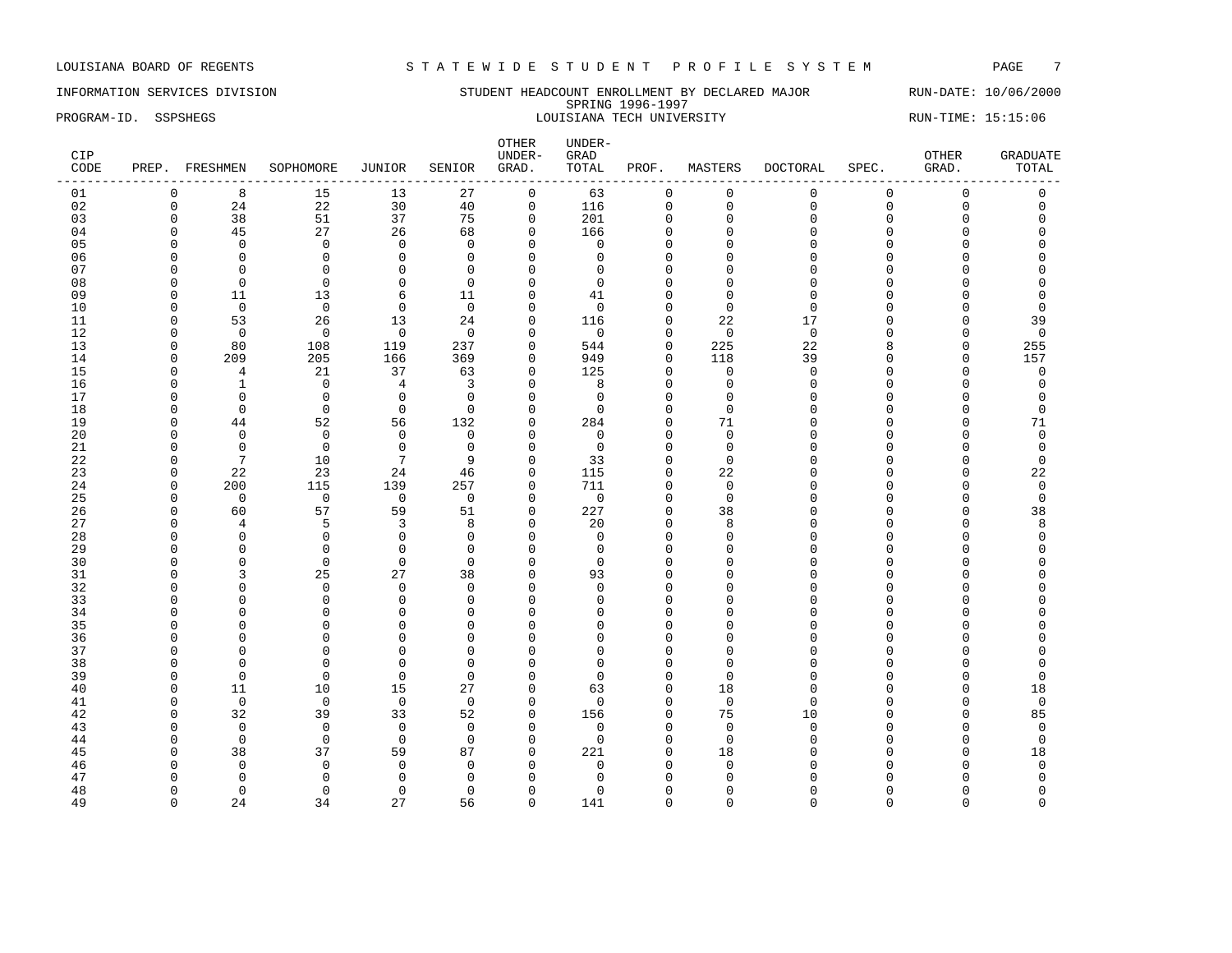### INFORMATION SERVICES DIVISION STUDENT HEADCOUNT ENROLLMENT BY DECLARED MAJOR RUN-DATE: 10/06/2000 SPRING 1996-1997 PROGRAM-ID. SSPSHEGS LOUISIANA TECH UNIVERSITY RUN-TIME: 15:15:06

| CIP<br>CODE                        | PREP.    | FRESHMEN                     | SOPHOMORE                                                                                                                                                                                                                                                                                                                                                                                                                                                                                                                                                                                                                                                                                                                | JUNIOR | SENIOR     | <b>OTHER</b><br>UNDER-<br>GRAD. | UNDER-<br>GRAD<br>TOTAL | PROF.    | MASTERS | DOCTORAL                                                                                                                                                       | SPEC. | OTHER<br>GRAD. | GRADUATE<br>TOTAL |
|------------------------------------|----------|------------------------------|--------------------------------------------------------------------------------------------------------------------------------------------------------------------------------------------------------------------------------------------------------------------------------------------------------------------------------------------------------------------------------------------------------------------------------------------------------------------------------------------------------------------------------------------------------------------------------------------------------------------------------------------------------------------------------------------------------------------------|--------|------------|---------------------------------|-------------------------|----------|---------|----------------------------------------------------------------------------------------------------------------------------------------------------------------|-------|----------------|-------------------|
| 50                                 |          | 35                           | 39                                                                                                                                                                                                                                                                                                                                                                                                                                                                                                                                                                                                                                                                                                                       | 28     | 55         |                                 | 157                     |          | 10      |                                                                                                                                                                |       |                | 10                |
| 51                                 | $\Omega$ | 33                           | 79                                                                                                                                                                                                                                                                                                                                                                                                                                                                                                                                                                                                                                                                                                                       | 114    | 182<br>271 |                                 | 408                     |          | 64      | $\circ$                                                                                                                                                        |       |                | 64                |
| 52                                 |          | 144                          | 190                                                                                                                                                                                                                                                                                                                                                                                                                                                                                                                                                                                                                                                                                                                      | 204    |            |                                 | 809                     |          | 115     | 44                                                                                                                                                             |       |                | 159               |
| TR                                 |          | 80                           | 65                                                                                                                                                                                                                                                                                                                                                                                                                                                                                                                                                                                                                                                                                                                       | 36     | 92         |                                 | 273                     |          |         |                                                                                                                                                                |       |                | $\Omega$          |
| UN                                 |          | 647                          | 194                                                                                                                                                                                                                                                                                                                                                                                                                                                                                                                                                                                                                                                                                                                      | 47     | 26         | 403                             | 1,319                   |          |         | $\Omega$                                                                                                                                                       |       | 205            | 205               |
| TOTAL                              | 2        | 1,857                        | 1,462                                                                                                                                                                                                                                                                                                                                                                                                                                                                                                                                                                                                                                                                                                                    | 1,329  | 2,306      | 403                             | 7,359                   | $\Omega$ | 804     | 132                                                                                                                                                            |       | 205            | 1,149             |
| 13 - EDUCATION<br>14 - ENGINEERING |          | 02 - AGRICULTURAL SCIENCES   | AND PRODUCTION 19 - HOME ECONOMICS 6 (37 - PERSONAL AWARENESS AND SELF-IMPROVE)<br>20 - VOCATIONAL HOME ECONOMICS 38 - PHILOSOPHY AND RELIGION<br>01 - AGRICULTURAL BUSINESS AND PRODUCTION 19 - HOME ECONOMICS<br>03 - CONSERVATION/RENEWABLE NATURAL RESOURCES21 - NOT IN USE AT THIS TIME 39 - THEOLOGICAL STUDIES/RELIGIOUS VOCAT.<br>08 - MARKETING OPERATIONS AND DISTRIBUTION 26 - BIOLOGICAL SCIENCES/LIFE SCIENCES 44 - PUBLIC ADMINISTRATION AND SERVICES<br>12 - PERSONAL AND MISCELLANEOUS SERVICES 30 - MULTI/INTERDISCIPLINARY STUDIES 48 - PRECISION PRODUCTION TRADES<br>32 - BASIC SKILLS<br>15 - ENGINEERING-RELATED TECHNOLOGIES 33 - CITIZENSHIP ACTIVITIES 51 - HEALTH PROFESSIONS AND RELATED SCI. |        |            |                                 |                         |          |         | 45 - SOCIAL SCIENCES AND HISTORY<br>31 - PARKS/RECREATION/LEISURE/FITNESS STUDIES49 - TRANSPORTATION/MATERIALS MOVING WORK.<br>50 - VISUAL AND PERFORMING ARTS |       |                |                   |
|                                    |          |                              | 16 - FOREIGN LANGUAGES AND LITERATURES 34 - HEALTH-RELATED KNOWLEDGE AND SKILLS 52 - BUSINESS MGT. & ADMINISTRATIVE SERV.<br>17 - NOT IN USE AT THIS TIME 35 - INTERPERSONAL AND SOCIAL SKILLS TRO - UNDERGRAD STUDENTS INTENDING                                                                                                                                                                                                                                                                                                                                                                                                                                                                                        |        |            |                                 |                         |          |         |                                                                                                                                                                |       |                |                   |
|                                    |          | 18 - NOT IN USE AT THIS TIME |                                                                                                                                                                                                                                                                                                                                                                                                                                                                                                                                                                                                                                                                                                                          |        |            |                                 |                         |          |         | 36 - LEISURE AND RECREATIONAL ACTIVITIES UN - STUDENTS UNCOMMITTED TO A MAJOR                                                                                  |       |                |                   |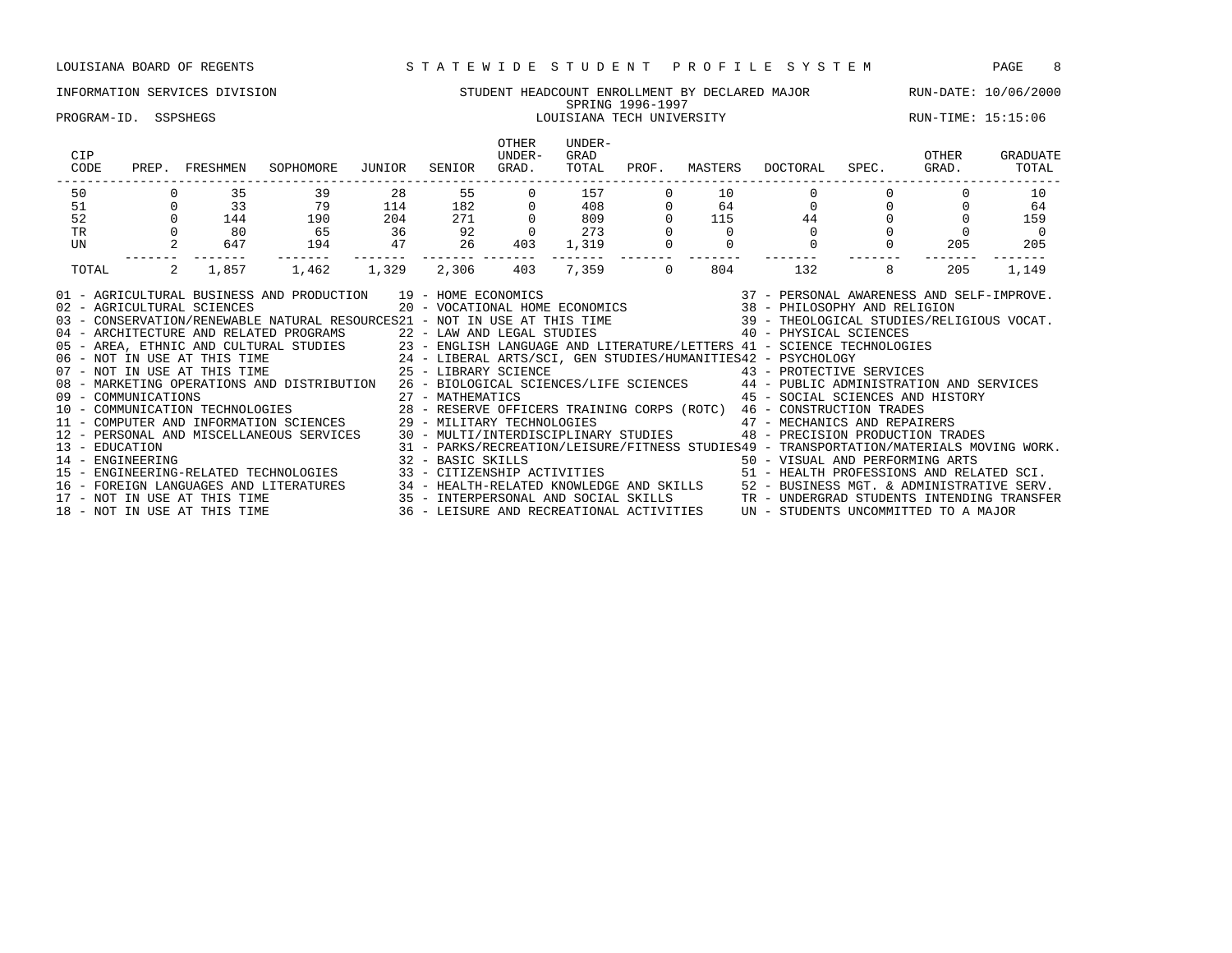### INFORMATION SERVICES DIVISION STUDENT HEADCOUNT ENROLLMENT BY DECLARED MAJOR RUN-DATE: 10/06/2000 SPRING 1996-1997 PROGRAM-ID. SSPSHEGS MCNEESE STATE UNIVERSITY RUN-TIME: 15:15:06

| CIP<br>CODE |                      | PREP. FRESHMEN             | SOPHOMORE               | <b>JUNIOR</b>    | SENIOR                     | OTHER<br>UNDER-<br>GRAD.     | UNDER-<br>GRAD<br>TOTAL    | PROF.                   | MASTERS                 | <b>DOCTORAL</b>      | SPEC.                | OTHER<br>GRAD.       | <b>GRADUATE</b><br>TOTAL |
|-------------|----------------------|----------------------------|-------------------------|------------------|----------------------------|------------------------------|----------------------------|-------------------------|-------------------------|----------------------|----------------------|----------------------|--------------------------|
| 01          | $\mathbf 0$          | $\mathbf 0$                | $\mathbf 0$             | $\mathbf 0$      | $\mathbf 0$                | $\mathbf 0$                  | $\mathbf 0$                | $\mathbf 0$             | $\mathbf 0$             | $\mathbf 0$          | $\mathbf 0$          | $\mathbf 0$          | 0                        |
| 02          | $\mathsf 0$          | 30                         | 23                      | 21               | 27                         | $\mathsf 0$                  | 101                        | $\mathsf{O}\xspace$     | $\mathbf 0$             | $\mathbf 0$          | $\mathbf 0$          | $\mathbf 0$          | $\mathsf 0$              |
| 03          | $\mathbf 0$          | 16                         | 8                       | 10               | 20                         | $\mathbf{0}$                 | 54                         | $\mathbf 0$             | $\mathbf{0}$            | 0                    | $\Omega$             | $\Omega$             | 0                        |
| 04          | $\Omega$             | $\mathbf 0$                | $\mathbf 0$             | $\mathbf 0$      | $\Omega$                   | $\mathbf{0}$                 | $\mathbf 0$                | $\Omega$                | $\Omega$                | $\Omega$             | $\Omega$             | $\Omega$             | 0                        |
| 05          | $\Omega$             | $\mathbf 0$                | $\Omega$                | $\mathbf 0$      | $\mathbf 0$                | $\Omega$                     | $\Omega$                   | $\mathbf 0$             | $\Omega$                | $\Omega$             | $\Omega$             | $\Omega$             | 0                        |
| 06          | $\Omega$             | $\mathbf 0$                | $\Omega$                | $\Omega$         | $\Omega$                   | $\Omega$                     | $\Omega$                   | $\Omega$                | $\Omega$                | $\Omega$             | $\Omega$             | $\Omega$             | $\Omega$                 |
| 07          | $\Omega$             | $\mathbf 0$                | $\mathbf{0}$            | 0                | $\mathbf 0$                | $\mathbf{0}$                 | $\mathbf 0$                | $\mathbf{0}$            | $\Omega$                | $\Omega$             | $\Omega$             | $\Omega$             | $\Omega$                 |
| 08          | $\Omega$             | $\mathbf 0$                | $\mathbf 0$             | $\mathbf 0$      | $\Omega$                   | $\mathbf{0}$                 | $\Omega$                   | $\mathbf{0}$            | $\Omega$                | $\Omega$             | $\Omega$             | $\Omega$             | $\Omega$                 |
| 09          | $\Omega$             | 37                         | 30                      | 24               | 24                         | $\mathbf{0}$                 | 115                        | $\mathbf 0$             | $\Omega$                | 0                    | $\Omega$             | $\Omega$             | $\Omega$                 |
| 10          | $\Omega$             | $\mathbf 0$                | $\mathbf 0$             | $\mathbf 0$      | $\mathbf 0$                | $\Omega$                     | $\mathbf 0$                | $\Omega$                | $\Omega$                | $\Omega$             | $\Omega$             | $\Omega$             | $\Omega$                 |
| 11          | $\Omega$             | 42                         | 16                      | 16               | 31                         | $\mathbf{0}$                 | 105                        | $\Omega$                | $\Omega$                | $\Omega$             | $\Omega$             | $\Omega$             | $\Omega$                 |
| 12          | $\mathbf 0$          | $\mathsf 0$                | $\mathbf 0$             | 0                | $\mathbf 0$                | $\mathbf{0}$                 | $\mathbf 0$                | 0                       | $\Omega$                | $\mathbf 0$          | $\mathbf 0$          | 0                    | $\mathbf 0$              |
| 13          | $\mathbf 1$          | 357                        | 277                     | 277              | 529                        | $\mathbf{0}$                 | 1,441                      | $\mathbf 0$             | 208                     | 0                    | 16                   | $\mathbf 0$          | 224                      |
| 14          | $\mathbf 0$          | 120                        | 76                      | 58               | 114                        | $\mathbf{0}$                 | 368                        | $\mathbf 0$             | 14                      | 0                    | $\mathbf 0$          | 0                    | 14                       |
| 15          | $\mathbf 0$          | 121                        | 69                      | 54               | 79                         | $\mathbf{0}$                 | 323                        | $\Omega$                | $\Omega$                | $\Omega$             | $\Omega$             | $\Omega$             | $\mathbf 0$              |
| 16          | $\Omega$             | $\mathbf{1}$               | $\mathbf{1}$            | $\overline{2}$   | $\overline{4}$             | $\Omega$                     | 8                          | $\Omega$                | $\Omega$                | $\Omega$             | $\Omega$             | $\Omega$             | 0                        |
| 17          | $\Omega$             | $\mathsf 0$                | $\mathbf 0$             | $\mathsf 0$      | $\mathbf 0$                | $\mathbf{0}$                 | $\mathbf 0$                | $\mathbf{0}$            | $\Omega$                | $\Omega$             | $\Omega$             | $\Omega$             | $\Omega$                 |
| 18          | $\Omega$             | $\mathbf 0$                | $\Omega$                | $\mathbf 0$      | $\Omega$                   | $\Omega$                     | $\Omega$                   | $\Omega$                | $\Omega$                | $\Omega$             | $\Omega$             | $\Omega$             | $\Omega$                 |
| 19          | $\Omega$             | 20                         | 26                      | 16               | 51                         | $\mathbf{0}$                 | 113                        | $\mathbf{0}$            | $\Omega$                | 0                    | $\Omega$             | $\Omega$             | $\Omega$                 |
| 20          | $\Omega$             | $\mathbf 0$                | $\mathbf 0$             | $\mathbf 0$      | $\mathbf 0$                | $\Omega$                     | 0                          | $\mathbf 0$             | $\Omega$                | $\Omega$             | $\Omega$             | $\Omega$             | $\Omega$                 |
| 21          | $\Omega$             | $\mathbf 0$                | $\mathbf 0$             | $\mathbf 0$      | $\mathbf 0$                | $\Omega$                     | $\mathbf 0$                | $\Omega$                | $\Omega$                | $\Omega$             | $\Omega$             | $\Omega$             | $\Omega$                 |
| 22          | $\Omega$             | 24                         | 22                      | 12               | 11                         | $\mathbf{0}$                 | 69                         | $\mathbf 0$             | $\mathbf 0$             | $\Omega$             | $\Omega$             | $\Omega$             | 0                        |
| 23          | $\Omega$             | 16                         | 18                      | 26               | 31                         | $\mathbf{0}$                 | 91                         | $\mathbf 0$             | 28                      | $\Omega$             | $\Omega$             | $\Omega$             | 28                       |
| 24          | $\Omega$             | 52                         | 41                      | 37               | 46                         | $\mathbf{0}$                 | 176                        | $\mathbf 0$             | $\Omega$                | $\Omega$             | $\Omega$             | $\Omega$             | $\mathsf 0$              |
| 25          | 0                    | $\mathbf 0$                | $\overline{0}$          | $\mathbf 0$      | $\mathbf 0$                | $\Omega$                     | 0                          | 0                       | 0                       | $\Omega$             | $\Omega$             | $\Omega$             | 0                        |
| 26          | $\Omega$             | 92                         | 69                      | 48               | 90                         | $\Omega$                     | 299                        | $\Omega$                | 24                      | $\Omega$             | $\Omega$             | $\Omega$             | 24                       |
| 27          | $\Omega$<br>$\Omega$ | $\overline{4}$             | $\overline{3}$          | 8                | 5                          | $\Omega$                     | 20                         | $\mathbf 0$             | 16                      | $\Omega$<br>$\Omega$ | $\Omega$<br>$\Omega$ | $\Omega$<br>$\Omega$ | 16                       |
| 28<br>29    | $\Omega$             | $\mathbf 0$<br>$\mathbf 0$ | $\mathbf 0$<br>$\Omega$ | $\mathbf 0$<br>0 | $\mathbf 0$<br>$\mathbf 0$ | $\mathbf{0}$<br>$\mathbf{0}$ | $\mathbf 0$<br>$\mathbf 0$ | $\mathbf 0$<br>$\Omega$ | $\mathbf 0$<br>$\Omega$ | $\Omega$             | $\Omega$             | $\Omega$             | $\mathsf 0$<br>0         |
| 30          | $\Omega$             | $\mathbf 0$                | $\Omega$                | $\mathbf 0$      | 0                          | $\mathbf{0}$                 | $\Omega$                   | $\Omega$                | $\Omega$                | $\Omega$             | $\Omega$             | $\Omega$             | $\Omega$                 |
| 31          | $\Omega$             | $\mathbf 0$                | $\Omega$                | $\mathbf 0$      | $\Omega$                   | $\Omega$                     | $\Omega$                   | $\mathbf 0$             | $\Omega$                | $\Omega$             | $\Omega$             | $\Omega$             | $\Omega$                 |
| 32          | $\Omega$             | $\mathbf 0$                | $\Omega$                | $\mathbf 0$      | $\Omega$                   | $\Omega$                     | $\Omega$                   | $\Omega$                | $\Omega$                | $\Omega$             | $\Omega$             | $\Omega$             | $\Omega$                 |
| 33          | $\Omega$             | $\mathbf 0$                | $\mathbf{0}$            | $\mathbf 0$      | $\mathbf 0$                | $\mathbf{0}$                 | $\Omega$                   | $\mathbf{0}$            | $\Omega$                | $\Omega$             | $\Omega$             | $\Omega$             | $\Omega$                 |
| 34          | $\Omega$             | $\mathbf 0$                | $\Omega$                | 0                | $\mathbf 0$                | $\Omega$                     | $\Omega$                   | $\mathbf{0}$            | $\Omega$                | $\Omega$             | $\Omega$             | $\Omega$             | $\Omega$                 |
| 35          | $\Omega$             | $\mathbf 0$                | $\Omega$                | $\Omega$         | $\Omega$                   | $\Omega$                     | $\Omega$                   | $\Omega$                | $\Omega$                | $\Omega$             | $\Omega$             | $\Omega$             | $\Omega$                 |
| 36          | $\Omega$             | $\mathbf 0$                | $\Omega$                | $\mathbf 0$      | $\mathbf 0$                | $\mathbf{0}$                 | $\Omega$                   | $\mathbf 0$             | $\Omega$                | $\Omega$             | $\Omega$             | $\Omega$             | $\Omega$                 |
| 37          | $\Omega$             | $\mathbf 0$                | $\Omega$                | $\mathbf 0$      | $\Omega$                   | $\Omega$                     | $\Omega$                   | $\mathbf 0$             | $\Omega$                | $\Omega$             | $\cap$               | $\Omega$             | $\Omega$                 |
| 38          | $\Omega$             | $\mathbf 0$                | $\mathbf 0$             | $\mathbf 0$      | $\mathbf 0$                | $\mathbf{0}$                 | $\Omega$                   | $\mathbf{0}$            | $\Omega$                | $\Omega$             | $\Omega$             | $\Omega$             | $\Omega$                 |
| 39          | $\Omega$             | $\mathbf 0$                | $\mathbf 0$             | 0                | $\mathbf 0$                | $\mathbf{0}$                 | $\mathbf 0$                | $\mathbf{0}$            | $\mathbf 0$             | $\Omega$             | $\Omega$             | $\Omega$             | 0                        |
| 40          | $\Omega$             | 6                          | 7                       | 7                | 21                         | $\Omega$                     | 41                         | $\mathbf 0$             | 11                      | $\Omega$             | $\Omega$             | $\Omega$             | 11                       |
| 41          | $\Omega$             | $\mathbf 0$                | $\Omega$                | $\mathbf 0$      | $\Omega$                   | $\Omega$                     | $\mathbf 0$                | $\Omega$                | $\Omega$                | $\Omega$             | $\Omega$             | $\Omega$             | $\mathbf 0$              |
| 42          | $\Omega$             | 71                         | 45                      | 69               | 79                         | $\Omega$                     | 264                        | 0                       | 46                      | $\Omega$             | $\Omega$             | 0                    | 46                       |
| 43          | $\Omega$             | 57                         | 50                      | 42               | 98                         | $\mathbf{0}$                 | 247                        | $\mathbf{0}$            | $\mathbf 0$             | 0                    | $\Omega$             | $\Omega$             | 0                        |
| 44          | $\Omega$             | $\mathsf 0$                | $\mathbf 0$             | $\mathsf 0$      | $\mathbf 0$                | $\mathbf{0}$                 | $\mathbf 0$                | $\mathbf 0$             | $\mathbf 0$             | 0                    | $\Omega$             | $\Omega$             | 0                        |
| 45          | $\Omega$             | 42                         | 40                      | 43               | 60                         | $\mathbf{0}$                 | 185                        | $\mathbf{0}$            | $\Omega$                | $\Omega$             | $\Omega$             | $\Omega$             | $\Omega$                 |
| 46          | $\Omega$             | $\mathbf 0$                | $\Omega$                | $\mathbf{0}$     | $\Omega$                   | $\Omega$                     | $\mathbf 0$                | $\Omega$                | $\Omega$                | $\Omega$             | C                    | O                    | $\Omega$                 |
| 47          | $\Omega$             | $\Omega$                   | $\Omega$                | $\Omega$         | $\Omega$                   | $\Omega$                     | $\Omega$                   | $\Omega$                | U                       | U                    |                      | ∩                    | $\Omega$                 |
| 48          | $\Omega$             | $\mathbf 0$                | $\Omega$                | 1                | $\mathbf 0$                | $\mathbf{0}$                 | -1                         | $\mathbf 0$             | $\Omega$                | $\Omega$             | $\Omega$             | $\Omega$             | 0                        |
| 49          | $\Omega$             | $\Omega$                   | $\Omega$                | $\Omega$         | $\mathbf 0$                | $\Omega$                     | $\Omega$                   | $\Omega$                | $\Omega$                | $\Omega$             | $\Omega$             | $\Omega$             | $\Omega$                 |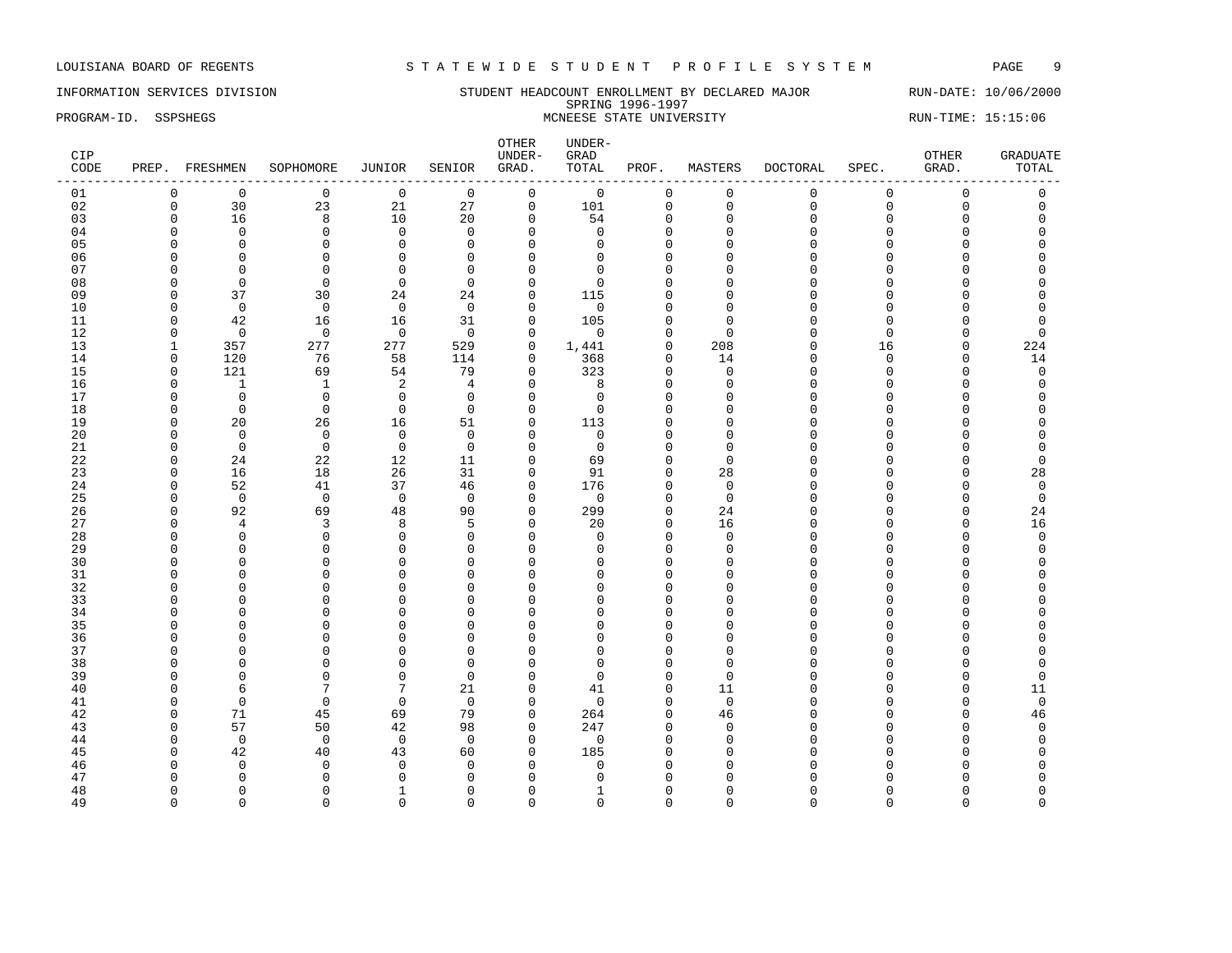### INFORMATION SERVICES DIVISION SUNDENT STUDENT HEADCOUNT ENROLLMENT BY DECLARED MAJOR RUN-DATE: 10/06/2000 SPRING 1996-1997 PROGRAM-ID. SSPSHEGS MCNEESE STATE UNIVERSITY RUN-TIME: 15:15:06

| CIP<br>CODE                                  |                | PREP. FRESHMEN | SOPHOMORE                                                                                                                                                                                                                                                                                                                                                                                                                                                                                                                                                                                                                                                                                                                                                                                                                                                                                                                                                                                                                                                                                                                                                                                                                                                                                                                                                                                                          | JUNIOR                   | SENIOR | <b>OTHER</b><br>UNDER-<br>GRAD. | UNDER-<br>GRAD<br>TOTAL                                                  | PROF.    |     | MASTERS DOCTORAL SPEC.                                                                                                                                                                                                                     |                                  | OTHER<br>GRAD. | GRADUATE<br>TOTAL |
|----------------------------------------------|----------------|----------------|--------------------------------------------------------------------------------------------------------------------------------------------------------------------------------------------------------------------------------------------------------------------------------------------------------------------------------------------------------------------------------------------------------------------------------------------------------------------------------------------------------------------------------------------------------------------------------------------------------------------------------------------------------------------------------------------------------------------------------------------------------------------------------------------------------------------------------------------------------------------------------------------------------------------------------------------------------------------------------------------------------------------------------------------------------------------------------------------------------------------------------------------------------------------------------------------------------------------------------------------------------------------------------------------------------------------------------------------------------------------------------------------------------------------|--------------------------|--------|---------------------------------|--------------------------------------------------------------------------|----------|-----|--------------------------------------------------------------------------------------------------------------------------------------------------------------------------------------------------------------------------------------------|----------------------------------|----------------|-------------------|
| 50                                           |                | 34             | 25                                                                                                                                                                                                                                                                                                                                                                                                                                                                                                                                                                                                                                                                                                                                                                                                                                                                                                                                                                                                                                                                                                                                                                                                                                                                                                                                                                                                                 | $\overline{22}$          |        | 45<br>$\circ$                   | 126                                                                      |          |     |                                                                                                                                                                                                                                            |                                  |                | $\Omega$          |
| 51                                           | $\overline{0}$ | 241            | 139                                                                                                                                                                                                                                                                                                                                                                                                                                                                                                                                                                                                                                                                                                                                                                                                                                                                                                                                                                                                                                                                                                                                                                                                                                                                                                                                                                                                                | 113                      |        | 327<br>216                      | $\begin{array}{ccc} 0 & 0 & 0 \\ 0 & 820 & 0 \\ 0 & 817 & 0 \end{array}$ |          | 35  |                                                                                                                                                                                                                                            | $\begin{matrix}0\\0\end{matrix}$ |                | 35                |
| 52                                           |                | 254            | 198                                                                                                                                                                                                                                                                                                                                                                                                                                                                                                                                                                                                                                                                                                                                                                                                                                                                                                                                                                                                                                                                                                                                                                                                                                                                                                                                                                                                                | 149                      |        |                                 | 817                                                                      |          | 75  |                                                                                                                                                                                                                                            |                                  |                | 75                |
| <b>TR</b>                                    |                | 13             | $\begin{array}{c} 6 \\ 40 \end{array}$                                                                                                                                                                                                                                                                                                                                                                                                                                                                                                                                                                                                                                                                                                                                                                                                                                                                                                                                                                                                                                                                                                                                                                                                                                                                                                                                                                             | $\overline{\phantom{a}}$ |        |                                 | 26                                                                       |          |     |                                                                                                                                                                                                                                            |                                  |                | - 0               |
| UN                                           | 63             | 365            |                                                                                                                                                                                                                                                                                                                                                                                                                                                                                                                                                                                                                                                                                                                                                                                                                                                                                                                                                                                                                                                                                                                                                                                                                                                                                                                                                                                                                    | 13                       | 14     |                                 | 503<br>--------                                                          |          | 630 | $\mathbf 0$                                                                                                                                                                                                                                |                                  | 14             | 644               |
| TOTAL                                        | 64             | 2,015          | 1,229                                                                                                                                                                                                                                                                                                                                                                                                                                                                                                                                                                                                                                                                                                                                                                                                                                                                                                                                                                                                                                                                                                                                                                                                                                                                                                                                                                                                              | 1,071 1,926              |        | 8                               | 6,313                                                                    | $\Omega$ |     | 1,087 0                                                                                                                                                                                                                                    | 16                               | 14             | 1,117             |
| 02 - AGRICULTURAL SCIENCES<br>13 - EDUCATION |                |                | 01 - AGRICULTURAL BUSINESS AND PRODUCTION 19 - HOME ECONOMICS<br>03 - CONSERVATION/RENEWABLE NATURAL RESOURCES21 - NOT IN USE AT THIS TIME 39 - THEOLOGICAL STUDIES/RELIGIOUS VOCAT.<br>04 - ARCHITECTURE AND RELATED PROGRAMS<br>05 - AREA, ETHNIC AND CULTURAL STUDIES<br>06 - NOT IN USE AT THIS TIME<br>07 - NOT IN USE AT THIS TIME<br>07 - NOT IN USE AT THIS TIME<br>07 - NOT IN USE AT THIS TIME<br>27 - LIBERAL ARTS/SCI,<br>08 - MARKETING OPERATIONS AND DISTRIBUTION 26 - BIOLOGICAL SCIENCES/LIFE SCIENCES 44 - PUBLIC ADMINISTRATION AND SERVICES<br>09 - COMMUNICATIONS 27 - MATHEMATICS 45 - SOCIAL SCIENCES AND HIST (10 - COMMUNICATION TECHNOLOGIES 28 - RESERVE OFFICERS TRAINING CORPS (ROTC) 46 - CONSTRUCTION TRADES 28 - RESERVE OFFICERS TRAINING CORPS (ROTC) 46 - CONS<br>12 - PERSONAL AND MISCELLANEOUS SERVICES 30 - MULTI/INTERDISCIPLINARY STUDIES 48 - PRECISION PRODUCTION TRADES<br>32 - BASIC SKILLS<br>14 - ENGINEERING ARTS (1999) 32 - BASIC SKILLS (1999) 50 - VISUAL AND PERFORMING ARTS (1999) 15 - ENGINEERING-RELATED SCI.<br>15 - ENGINEERING-RELATED TECHNOLOGIES (1999) 33 - CITIZENSHIP ACTIVITIES (1999) 15 - HEALTH PROFESS<br>16 – FOREIGN LANGUAGES AND LITERATURES 29 – HEALTH-RELATED KNOWLEDGE AND SKILLS 2 – BUSINESS MGT. & ADMINISTRATIVE SERV.<br>17 – NOT IN USE AT THIS TIME 25 – 2001 10 – 2003 – 2003 – 2003 – 2004 MESS MGT. & ADMINISTRATIVE SERV |                          |        |                                 |                                                                          |          |     | AND PRODUCTION $19 - HOME ECONOMICS$<br>$20 - VCATIONAL HOME ECONOMICS$<br>$38 - PHILOSOPHY AND RELIGION\n$<br>45 - SOCIAL SCIENCES AND HISTORY<br>31 - PARKS/RECREATION/LEISURE/FITNESS STUDIES49 - TRANSPORTATION/MATERIALS MOVING WORK. |                                  |                |                   |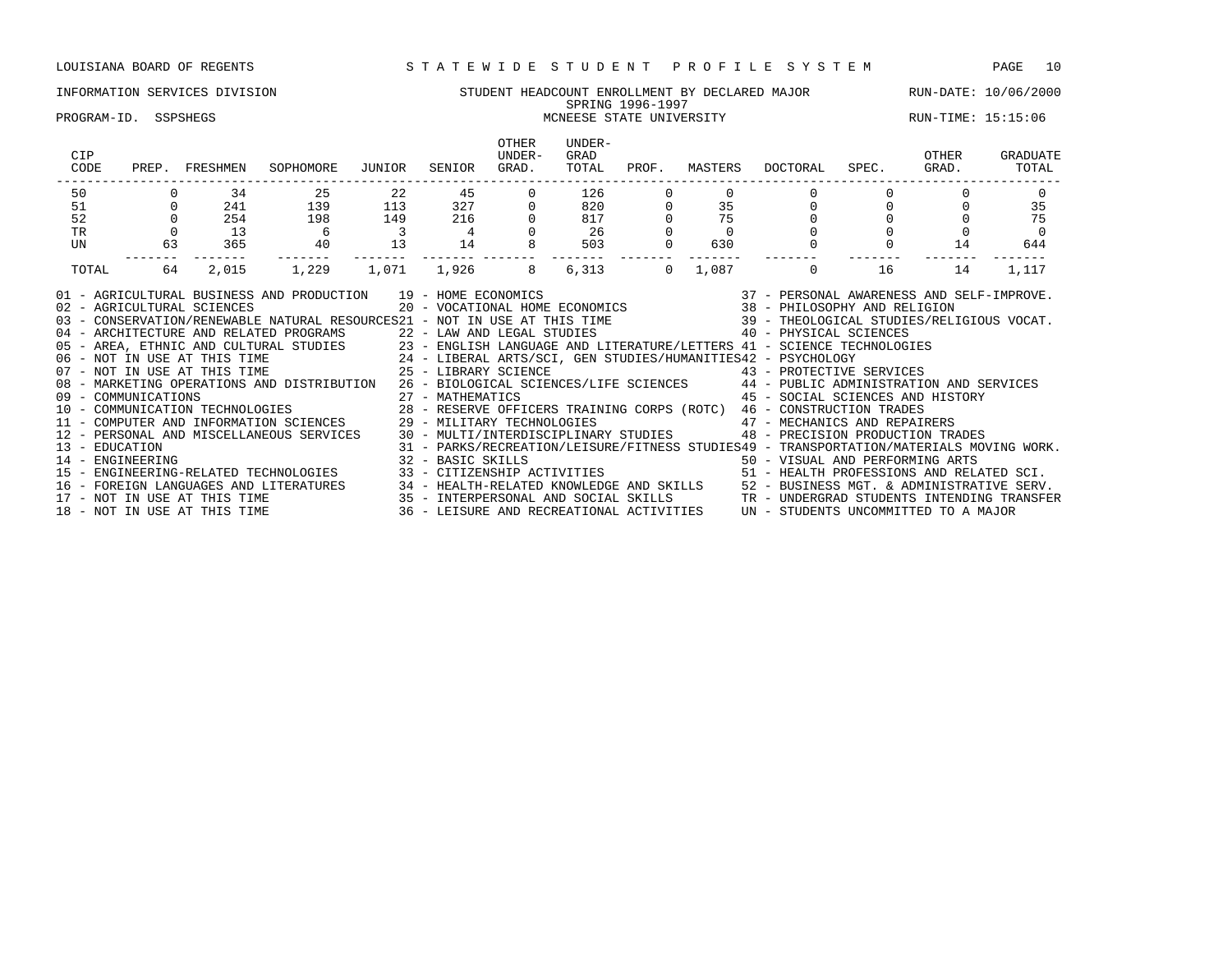INFORMATION SERVICES DIVISION SUNDERT STUDENT HEADCOUNT ENROLLMENT BY DECLARED MAJOR RUN-DATE: 10/06/2000 SPRING 1996-1997 PROGRAM-ID. SSPSHEGS NICHOLLS STATE UNIVERSITY NICHOLLS STATE UNIVERSITY RUN-TIME: 15:15:06

| 12<br>$\mathsf{O}$<br>$\mathbf 0$<br>$\mathbf 0$<br>$\mathbf 0$<br>2<br>13<br>31<br>$\mathbf 0$<br>$\mathbf{0}$<br>01<br>0<br>4<br>0<br>02<br>$\mathbf 0$<br>$\mathsf 0$<br>$\mathbf 0$<br>$\mathsf 0$<br>$\mathsf 0$<br>$\mathsf{O}$<br>$\mathbf 0$<br>$\mathsf 0$<br>$\mathbf 0$<br>$\Omega$<br>$\mathbf 0$<br>$\mathbf 0$<br>$\mathbf 0$<br>03<br>$\overline{0}$<br>$\mathbf 0$<br>$\mathbf 0$<br>$\mathbf 0$<br>$\mathbf 0$<br>$\Omega$<br>$\mathbf{0}$<br>$\Omega$<br>O<br>$\Omega$<br>$\Omega$<br>$\Omega$<br>$\Omega$<br>$\mathbf 0$<br>04<br>$\Omega$<br>$\mathbf 0$<br>$\mathbf 0$<br>$\mathbf{0}$<br>$\mathbf{0}$<br>$\Omega$<br>0<br>$\Omega$<br>$\Omega$<br>$\cap$<br>$\Omega$<br>$\Omega$<br>$\Omega$<br>05<br>$\Omega$<br>$\Omega$<br>$\Omega$<br>$\Omega$<br>$\Omega$<br>$\Omega$<br>U<br>∩<br>U<br>U<br>$\Omega$<br>$\mathbf 0$<br>$\mathbf{0}$<br>$\mathbf 0$<br>$\mathbf{0}$<br>06<br>$\cap$<br>$\Omega$<br>U<br>∩<br>U<br>U<br>07<br>$\Omega$<br>$\mathbf{0}$<br>$\mathbf 0$<br>$\mathbf{0}$<br>$\Omega$<br>$\Omega$<br>U<br>O<br>$\Omega$<br>$\Omega$<br>08<br>$\Omega$<br>$\Omega$<br>$\mathbf{1}$<br>$\mathbf{1}$<br>$\mathbf{0}$<br>2<br>O<br>$\Omega$<br>$\Omega$<br>U<br>09<br>12<br>29<br>24<br>28<br>$\mathbf 0$<br>93<br>$\Omega$<br>$\Omega$<br>$\cap$<br>U<br>U<br>$\mathbf 0$<br>10<br>$\mathbf 0$<br>$\mathbf 0$<br>$\overline{0}$<br>$\mathbf 0$<br>$\mathbf 0$<br>$\cap$<br>U<br>∩<br>∩<br>11<br>13<br>28<br>18<br>22<br>$\mathbf 0$<br>81<br>$\Omega$<br>$\Omega$<br>$\Omega$<br>$\Omega$<br>$\Omega$<br>12<br>7<br>24<br>6<br>5<br>6<br>$\Omega$<br>$\Omega$<br>$\Omega$<br>$\Omega$<br>$\Omega$<br>$\Omega$<br>$\cap$<br>13<br>82<br>197<br>192<br>298<br>$\mathbf 0$<br>769<br>13<br>$\Omega$<br>$\Omega$<br>89<br>$\cap$<br>54<br>156<br>14<br>$\mathbf 0$<br>$\mathbf 0$<br>$\mathbf 0$<br>$\overline{0}$<br>$\mathbf{0}$<br>$\mathbf 0$<br>$\Omega$<br>$\mathbf 0$<br>$\Omega$<br>$\Omega$<br>$\cap$<br>$\Omega$<br>$\Omega$<br>15<br>40<br>26<br>30<br>48<br>$\mathbf 0$<br>144<br>$\mathbf 0$<br>$\Omega$<br>$\Omega$<br>$\Omega$<br>$\cap$<br>$\Omega$<br>$\Omega$<br>16<br>$\overline{c}$<br>$\Omega$<br>$\mathbf{1}$<br>$\Omega$<br>$\mathbf{1}$<br>$\Omega$<br>$\Omega$<br>O<br>$\Omega$<br>$\Omega$<br>$\cap$<br>$\cap$<br>17<br>$\mathbf 0$<br>$\mathbf 0$<br>$\Omega$<br>$\mathbf 0$<br>$\Omega$<br>$\mathbf 0$<br>$\cap$<br>$\Omega$<br>U<br>∩<br>U<br>18<br>$\overline{0}$<br>$\mathbf 0$<br>0<br>$\mathbf 0$<br>$\overline{0}$<br>0<br>$\Omega$<br>∩<br>C<br>Λ<br>∩<br>19<br>49<br>61<br>124<br>$\mathbf 0$<br>242<br>8<br>$\Omega$<br>$\Omega$<br>U<br>20<br>$\mathbf 0$<br>$\Omega$<br>$\mathbf 0$<br>$\mathbf 0$<br>$\mathbf 0$<br>$\mathbf 0$<br>$\Omega$<br>U<br>∩<br>21<br>$\mathbf 0$<br>$\mathbf 0$<br>$\mathbf 0$<br>$\Omega$<br>$\mathbf 0$<br>$\mathbf 0$<br>O<br>n<br>O<br>Λ<br>22<br>9<br>20<br>23<br>$\mathbf{0}$<br>16<br>68<br>O<br>$\Omega$<br>$\Omega$<br>U<br>23<br>$\overline{3}$<br>8<br>5<br>10<br>26<br>$\Omega$<br>O<br>$\Omega$<br>$\Omega$<br>Ω<br>25<br>39<br>272<br>24<br>64<br>144<br>$\mathbf 0$<br>$\Omega$<br>$\Omega$<br>$\cap$<br>O<br>$\mathbf 0$<br>25<br>$\mathbf 0$<br>$\mathbf 0$<br>$\mathbf 0$<br>$\mathbf 0$<br>$\mathbf 0$<br>$\Omega$<br>$\Omega$<br><sup>0</sup><br>U<br>$\cap$<br>35<br>37<br>61<br>55<br>$\mathbf 0$<br>188<br>26<br>$\Omega$<br>$\mathbf{0}$<br>$\Omega$<br>$\Omega$<br>$\Omega$<br>C<br>27<br>7<br>5<br>5<br>21<br>18<br>18<br>$\overline{4}$<br>$\Omega$<br>$\Omega$<br>$\Omega$<br>Ω<br>$\cap$<br>$\Omega$<br>28<br>$\Omega$<br>$\Omega$<br>$\mathbf 0$<br>$\Omega$<br>$\Omega$<br>$\Omega$<br>$\Omega$<br>$\Omega$<br>$\Omega$<br>∩<br>∩<br>C<br>29<br>$\mathbf{0}$<br>$\mathbf 0$<br>$\Omega$<br>$\mathbf 0$<br>0<br>$\mathbf 0$<br>$\Omega$<br>$\Omega$<br><sup>0</sup><br>O<br>U<br>∩<br>C<br>30<br>$\mathbf{0}$<br>$\overline{0}$<br>$\mathbf 0$<br>$\mathbf 0$<br>O<br>$\Omega$<br>$\Omega$<br>$\Omega$<br>$\Omega$<br>U<br>∩<br>31<br>$\Omega$<br>$\Omega$<br>$\Omega$<br>$\Omega$<br>$\Omega$<br>O<br>$\Omega$<br>$\cap$<br>$\cap$<br>U<br>32<br>$\mathbf{0}$<br>$\Omega$<br>$\mathbf{0}$<br>$\Omega$<br>$\Omega$<br>$\Omega$<br>$\Omega$<br>U<br>O<br>∩<br>33<br>$\mathbf{0}$<br>$\Omega$<br>$\Omega$<br>$\Omega$<br>$\Omega$<br><sup>n</sup><br>$\Omega$<br>$\Omega$<br>O<br>∩<br>34<br>$\Omega$<br>$\mathbf{0}$<br>$\mathbf 0$<br>$\mathbf 0$<br>$\Omega$<br>$\Omega$<br>$\Omega$<br>$\Omega$<br>O<br>∩<br>C<br>35<br>$\Omega$<br>$\Omega$<br>$\cap$<br>$\Omega$<br>$\Omega$<br>$\cap$<br>U<br>U<br>∩<br>36<br>$\Omega$<br>$\Omega$<br>$\Omega$<br>$\Omega$<br>$\Omega$<br>$\Omega$<br>$\Omega$<br>U<br>O<br>37<br>$\Omega$<br>$\mathbf 0$<br>$\Omega$<br>$\Omega$<br>$\Omega$<br>$\cap$<br>$\Omega$<br>U<br>O<br>38<br>$\Omega$<br>$\mathbf{0}$<br>$\Omega$<br>$\Omega$<br>$\Omega$<br>$\Omega$<br>$\Omega$<br>U<br>O<br><sup>0</sup><br>39<br>$\Omega$<br>$\mathbf 0$<br>$\Omega$<br>$\Omega$<br>$\Omega$<br>$\Omega$<br>$\cap$<br>U<br>∩<br>∩<br>40<br>5<br>13<br>12<br>21<br>$\mathbf{0}$<br>51<br>$\Omega$<br>$\Omega$<br>$\Omega$<br>O<br>41<br>$\mathbf 0$<br>$\mathbf 0$<br>$\mathbf 0$<br>$\mathbf 0$<br>$\mathbf 0$<br>$\mathbf 0$<br>$\Omega$<br>$\mathbf{0}$<br>$\Omega$<br>0<br>$\Omega$<br>20<br>117<br>42<br>24<br>33<br>40<br>$\mathbf 0$<br>$\Omega$<br>20<br>20<br>$\Omega$<br>O<br>$7\phantom{.0}$<br>16<br>44<br>43<br>18<br>3<br>$\mathbf 0$<br>$\Omega$<br>$\Omega$<br>$\Omega$<br>U<br>∩<br>$\mathbf 0$<br>$\mathbf 0$<br>$\mathbf 0$<br>$\Omega$<br>$\mathbf 0$<br>$\Omega$<br>44<br>$\Omega$<br>$\Omega$<br>U<br>n<br>$\Omega$<br>31<br>25<br>113<br>45<br>14<br>43<br>$\mathbf 0$<br>$\Omega$<br>$\Omega$<br>$\Omega$<br>O<br>46<br>$\Omega$<br>$\Omega$<br>$\Omega$<br>$\Omega$<br>$\Omega$<br>$\Omega$<br>U<br>n<br>∩<br>∩<br>47<br>$\Omega$<br>$\Omega$<br>$\mathbf 0$<br>$\mathbf 0$<br>$\mathbf 0$<br>$\Omega$<br>$\Omega$<br>$\Omega$<br>O<br>$\Omega$<br>n<br>48<br>$\Omega$<br>$\Omega$<br>$\Omega$<br>$\Omega$<br>$\Omega$<br>$\Omega$<br>$\Omega$<br>$\Omega$<br>$\Omega$<br>$\Omega$<br>$\Omega$<br>$\Omega$<br>$\Omega$ | CIP<br>CODE | PREP. FRESHMEN | SOPHOMORE | JUNIOR | SENIOR | OTHER<br>UNDER-<br>GRAD. | UNDER-<br>GRAD<br>TOTAL | PROF. | MASTERS | <b>DOCTORAL</b> | SPEC. | OTHER<br>GRAD. | <b>GRADUATE</b><br>TOTAL |
|--------------------------------------------------------------------------------------------------------------------------------------------------------------------------------------------------------------------------------------------------------------------------------------------------------------------------------------------------------------------------------------------------------------------------------------------------------------------------------------------------------------------------------------------------------------------------------------------------------------------------------------------------------------------------------------------------------------------------------------------------------------------------------------------------------------------------------------------------------------------------------------------------------------------------------------------------------------------------------------------------------------------------------------------------------------------------------------------------------------------------------------------------------------------------------------------------------------------------------------------------------------------------------------------------------------------------------------------------------------------------------------------------------------------------------------------------------------------------------------------------------------------------------------------------------------------------------------------------------------------------------------------------------------------------------------------------------------------------------------------------------------------------------------------------------------------------------------------------------------------------------------------------------------------------------------------------------------------------------------------------------------------------------------------------------------------------------------------------------------------------------------------------------------------------------------------------------------------------------------------------------------------------------------------------------------------------------------------------------------------------------------------------------------------------------------------------------------------------------------------------------------------------------------------------------------------------------------------------------------------------------------------------------------------------------------------------------------------------------------------------------------------------------------------------------------------------------------------------------------------------------------------------------------------------------------------------------------------------------------------------------------------------------------------------------------------------------------------------------------------------------------------------------------------------------------------------------------------------------------------------------------------------------------------------------------------------------------------------------------------------------------------------------------------------------------------------------------------------------------------------------------------------------------------------------------------------------------------------------------------------------------------------------------------------------------------------------------------------------------------------------------------------------------------------------------------------------------------------------------------------------------------------------------------------------------------------------------------------------------------------------------------------------------------------------------------------------------------------------------------------------------------------------------------------------------------------------------------------------------------------------------------------------------------------------------------------------------------------------------------------------------------------------------------------------------------------------------------------------------------------------------------------------------------------------------------------------------------------------------------------------------------------------------------------------------------------------------------------------------------------------------------------------------------------------------------------------------------------------------------------------------------------------------------------------------------------------------------------------------------------------------------------------------------------------------------------------------------------------------------------------------------------------------------------------------------------------------------------------------------------------------------------------------------------------------------------------------------------------------------------------------------------------------------------------------------------------------------------------------------------------------------------------------------------------------------------------------------------------------------------------------------------------------------------------------------------------------------------------------------------------------------------------------------------------------------------------------------------------------------------------------------------------------------------------------------------------------------------------------------------------------------------------------------------------------------------------------------------|-------------|----------------|-----------|--------|--------|--------------------------|-------------------------|-------|---------|-----------------|-------|----------------|--------------------------|
|                                                                                                                                                                                                                                                                                                                                                                                                                                                                                                                                                                                                                                                                                                                                                                                                                                                                                                                                                                                                                                                                                                                                                                                                                                                                                                                                                                                                                                                                                                                                                                                                                                                                                                                                                                                                                                                                                                                                                                                                                                                                                                                                                                                                                                                                                                                                                                                                                                                                                                                                                                                                                                                                                                                                                                                                                                                                                                                                                                                                                                                                                                                                                                                                                                                                                                                                                                                                                                                                                                                                                                                                                                                                                                                                                                                                                                                                                                                                                                                                                                                                                                                                                                                                                                                                                                                                                                                                                                                                                                                                                                                                                                                                                                                                                                                                                                                                                                                                                                                                                                                                                                                                                                                                                                                                                                                                                                                                                                                                                                                                                                                                                                                                                                                                                                                                                                                                                                                                                                                                                                                                                                  |             |                |           |        |        |                          |                         |       |         |                 |       |                |                          |
|                                                                                                                                                                                                                                                                                                                                                                                                                                                                                                                                                                                                                                                                                                                                                                                                                                                                                                                                                                                                                                                                                                                                                                                                                                                                                                                                                                                                                                                                                                                                                                                                                                                                                                                                                                                                                                                                                                                                                                                                                                                                                                                                                                                                                                                                                                                                                                                                                                                                                                                                                                                                                                                                                                                                                                                                                                                                                                                                                                                                                                                                                                                                                                                                                                                                                                                                                                                                                                                                                                                                                                                                                                                                                                                                                                                                                                                                                                                                                                                                                                                                                                                                                                                                                                                                                                                                                                                                                                                                                                                                                                                                                                                                                                                                                                                                                                                                                                                                                                                                                                                                                                                                                                                                                                                                                                                                                                                                                                                                                                                                                                                                                                                                                                                                                                                                                                                                                                                                                                                                                                                                                                  |             |                |           |        |        |                          |                         |       |         |                 |       |                |                          |
|                                                                                                                                                                                                                                                                                                                                                                                                                                                                                                                                                                                                                                                                                                                                                                                                                                                                                                                                                                                                                                                                                                                                                                                                                                                                                                                                                                                                                                                                                                                                                                                                                                                                                                                                                                                                                                                                                                                                                                                                                                                                                                                                                                                                                                                                                                                                                                                                                                                                                                                                                                                                                                                                                                                                                                                                                                                                                                                                                                                                                                                                                                                                                                                                                                                                                                                                                                                                                                                                                                                                                                                                                                                                                                                                                                                                                                                                                                                                                                                                                                                                                                                                                                                                                                                                                                                                                                                                                                                                                                                                                                                                                                                                                                                                                                                                                                                                                                                                                                                                                                                                                                                                                                                                                                                                                                                                                                                                                                                                                                                                                                                                                                                                                                                                                                                                                                                                                                                                                                                                                                                                                                  |             |                |           |        |        |                          |                         |       |         |                 |       |                |                          |
|                                                                                                                                                                                                                                                                                                                                                                                                                                                                                                                                                                                                                                                                                                                                                                                                                                                                                                                                                                                                                                                                                                                                                                                                                                                                                                                                                                                                                                                                                                                                                                                                                                                                                                                                                                                                                                                                                                                                                                                                                                                                                                                                                                                                                                                                                                                                                                                                                                                                                                                                                                                                                                                                                                                                                                                                                                                                                                                                                                                                                                                                                                                                                                                                                                                                                                                                                                                                                                                                                                                                                                                                                                                                                                                                                                                                                                                                                                                                                                                                                                                                                                                                                                                                                                                                                                                                                                                                                                                                                                                                                                                                                                                                                                                                                                                                                                                                                                                                                                                                                                                                                                                                                                                                                                                                                                                                                                                                                                                                                                                                                                                                                                                                                                                                                                                                                                                                                                                                                                                                                                                                                                  |             |                |           |        |        |                          |                         |       |         |                 |       |                |                          |
|                                                                                                                                                                                                                                                                                                                                                                                                                                                                                                                                                                                                                                                                                                                                                                                                                                                                                                                                                                                                                                                                                                                                                                                                                                                                                                                                                                                                                                                                                                                                                                                                                                                                                                                                                                                                                                                                                                                                                                                                                                                                                                                                                                                                                                                                                                                                                                                                                                                                                                                                                                                                                                                                                                                                                                                                                                                                                                                                                                                                                                                                                                                                                                                                                                                                                                                                                                                                                                                                                                                                                                                                                                                                                                                                                                                                                                                                                                                                                                                                                                                                                                                                                                                                                                                                                                                                                                                                                                                                                                                                                                                                                                                                                                                                                                                                                                                                                                                                                                                                                                                                                                                                                                                                                                                                                                                                                                                                                                                                                                                                                                                                                                                                                                                                                                                                                                                                                                                                                                                                                                                                                                  |             |                |           |        |        |                          |                         |       |         |                 |       |                |                          |
|                                                                                                                                                                                                                                                                                                                                                                                                                                                                                                                                                                                                                                                                                                                                                                                                                                                                                                                                                                                                                                                                                                                                                                                                                                                                                                                                                                                                                                                                                                                                                                                                                                                                                                                                                                                                                                                                                                                                                                                                                                                                                                                                                                                                                                                                                                                                                                                                                                                                                                                                                                                                                                                                                                                                                                                                                                                                                                                                                                                                                                                                                                                                                                                                                                                                                                                                                                                                                                                                                                                                                                                                                                                                                                                                                                                                                                                                                                                                                                                                                                                                                                                                                                                                                                                                                                                                                                                                                                                                                                                                                                                                                                                                                                                                                                                                                                                                                                                                                                                                                                                                                                                                                                                                                                                                                                                                                                                                                                                                                                                                                                                                                                                                                                                                                                                                                                                                                                                                                                                                                                                                                                  |             |                |           |        |        |                          |                         |       |         |                 |       |                |                          |
|                                                                                                                                                                                                                                                                                                                                                                                                                                                                                                                                                                                                                                                                                                                                                                                                                                                                                                                                                                                                                                                                                                                                                                                                                                                                                                                                                                                                                                                                                                                                                                                                                                                                                                                                                                                                                                                                                                                                                                                                                                                                                                                                                                                                                                                                                                                                                                                                                                                                                                                                                                                                                                                                                                                                                                                                                                                                                                                                                                                                                                                                                                                                                                                                                                                                                                                                                                                                                                                                                                                                                                                                                                                                                                                                                                                                                                                                                                                                                                                                                                                                                                                                                                                                                                                                                                                                                                                                                                                                                                                                                                                                                                                                                                                                                                                                                                                                                                                                                                                                                                                                                                                                                                                                                                                                                                                                                                                                                                                                                                                                                                                                                                                                                                                                                                                                                                                                                                                                                                                                                                                                                                  |             |                |           |        |        |                          |                         |       |         |                 |       |                |                          |
|                                                                                                                                                                                                                                                                                                                                                                                                                                                                                                                                                                                                                                                                                                                                                                                                                                                                                                                                                                                                                                                                                                                                                                                                                                                                                                                                                                                                                                                                                                                                                                                                                                                                                                                                                                                                                                                                                                                                                                                                                                                                                                                                                                                                                                                                                                                                                                                                                                                                                                                                                                                                                                                                                                                                                                                                                                                                                                                                                                                                                                                                                                                                                                                                                                                                                                                                                                                                                                                                                                                                                                                                                                                                                                                                                                                                                                                                                                                                                                                                                                                                                                                                                                                                                                                                                                                                                                                                                                                                                                                                                                                                                                                                                                                                                                                                                                                                                                                                                                                                                                                                                                                                                                                                                                                                                                                                                                                                                                                                                                                                                                                                                                                                                                                                                                                                                                                                                                                                                                                                                                                                                                  |             |                |           |        |        |                          |                         |       |         |                 |       |                |                          |
|                                                                                                                                                                                                                                                                                                                                                                                                                                                                                                                                                                                                                                                                                                                                                                                                                                                                                                                                                                                                                                                                                                                                                                                                                                                                                                                                                                                                                                                                                                                                                                                                                                                                                                                                                                                                                                                                                                                                                                                                                                                                                                                                                                                                                                                                                                                                                                                                                                                                                                                                                                                                                                                                                                                                                                                                                                                                                                                                                                                                                                                                                                                                                                                                                                                                                                                                                                                                                                                                                                                                                                                                                                                                                                                                                                                                                                                                                                                                                                                                                                                                                                                                                                                                                                                                                                                                                                                                                                                                                                                                                                                                                                                                                                                                                                                                                                                                                                                                                                                                                                                                                                                                                                                                                                                                                                                                                                                                                                                                                                                                                                                                                                                                                                                                                                                                                                                                                                                                                                                                                                                                                                  |             |                |           |        |        |                          |                         |       |         |                 |       |                |                          |
|                                                                                                                                                                                                                                                                                                                                                                                                                                                                                                                                                                                                                                                                                                                                                                                                                                                                                                                                                                                                                                                                                                                                                                                                                                                                                                                                                                                                                                                                                                                                                                                                                                                                                                                                                                                                                                                                                                                                                                                                                                                                                                                                                                                                                                                                                                                                                                                                                                                                                                                                                                                                                                                                                                                                                                                                                                                                                                                                                                                                                                                                                                                                                                                                                                                                                                                                                                                                                                                                                                                                                                                                                                                                                                                                                                                                                                                                                                                                                                                                                                                                                                                                                                                                                                                                                                                                                                                                                                                                                                                                                                                                                                                                                                                                                                                                                                                                                                                                                                                                                                                                                                                                                                                                                                                                                                                                                                                                                                                                                                                                                                                                                                                                                                                                                                                                                                                                                                                                                                                                                                                                                                  |             |                |           |        |        |                          |                         |       |         |                 |       |                |                          |
|                                                                                                                                                                                                                                                                                                                                                                                                                                                                                                                                                                                                                                                                                                                                                                                                                                                                                                                                                                                                                                                                                                                                                                                                                                                                                                                                                                                                                                                                                                                                                                                                                                                                                                                                                                                                                                                                                                                                                                                                                                                                                                                                                                                                                                                                                                                                                                                                                                                                                                                                                                                                                                                                                                                                                                                                                                                                                                                                                                                                                                                                                                                                                                                                                                                                                                                                                                                                                                                                                                                                                                                                                                                                                                                                                                                                                                                                                                                                                                                                                                                                                                                                                                                                                                                                                                                                                                                                                                                                                                                                                                                                                                                                                                                                                                                                                                                                                                                                                                                                                                                                                                                                                                                                                                                                                                                                                                                                                                                                                                                                                                                                                                                                                                                                                                                                                                                                                                                                                                                                                                                                                                  |             |                |           |        |        |                          |                         |       |         |                 |       |                |                          |
|                                                                                                                                                                                                                                                                                                                                                                                                                                                                                                                                                                                                                                                                                                                                                                                                                                                                                                                                                                                                                                                                                                                                                                                                                                                                                                                                                                                                                                                                                                                                                                                                                                                                                                                                                                                                                                                                                                                                                                                                                                                                                                                                                                                                                                                                                                                                                                                                                                                                                                                                                                                                                                                                                                                                                                                                                                                                                                                                                                                                                                                                                                                                                                                                                                                                                                                                                                                                                                                                                                                                                                                                                                                                                                                                                                                                                                                                                                                                                                                                                                                                                                                                                                                                                                                                                                                                                                                                                                                                                                                                                                                                                                                                                                                                                                                                                                                                                                                                                                                                                                                                                                                                                                                                                                                                                                                                                                                                                                                                                                                                                                                                                                                                                                                                                                                                                                                                                                                                                                                                                                                                                                  |             |                |           |        |        |                          |                         |       |         |                 |       |                |                          |
|                                                                                                                                                                                                                                                                                                                                                                                                                                                                                                                                                                                                                                                                                                                                                                                                                                                                                                                                                                                                                                                                                                                                                                                                                                                                                                                                                                                                                                                                                                                                                                                                                                                                                                                                                                                                                                                                                                                                                                                                                                                                                                                                                                                                                                                                                                                                                                                                                                                                                                                                                                                                                                                                                                                                                                                                                                                                                                                                                                                                                                                                                                                                                                                                                                                                                                                                                                                                                                                                                                                                                                                                                                                                                                                                                                                                                                                                                                                                                                                                                                                                                                                                                                                                                                                                                                                                                                                                                                                                                                                                                                                                                                                                                                                                                                                                                                                                                                                                                                                                                                                                                                                                                                                                                                                                                                                                                                                                                                                                                                                                                                                                                                                                                                                                                                                                                                                                                                                                                                                                                                                                                                  |             |                |           |        |        |                          |                         |       |         |                 |       |                |                          |
|                                                                                                                                                                                                                                                                                                                                                                                                                                                                                                                                                                                                                                                                                                                                                                                                                                                                                                                                                                                                                                                                                                                                                                                                                                                                                                                                                                                                                                                                                                                                                                                                                                                                                                                                                                                                                                                                                                                                                                                                                                                                                                                                                                                                                                                                                                                                                                                                                                                                                                                                                                                                                                                                                                                                                                                                                                                                                                                                                                                                                                                                                                                                                                                                                                                                                                                                                                                                                                                                                                                                                                                                                                                                                                                                                                                                                                                                                                                                                                                                                                                                                                                                                                                                                                                                                                                                                                                                                                                                                                                                                                                                                                                                                                                                                                                                                                                                                                                                                                                                                                                                                                                                                                                                                                                                                                                                                                                                                                                                                                                                                                                                                                                                                                                                                                                                                                                                                                                                                                                                                                                                                                  |             |                |           |        |        |                          |                         |       |         |                 |       |                |                          |
|                                                                                                                                                                                                                                                                                                                                                                                                                                                                                                                                                                                                                                                                                                                                                                                                                                                                                                                                                                                                                                                                                                                                                                                                                                                                                                                                                                                                                                                                                                                                                                                                                                                                                                                                                                                                                                                                                                                                                                                                                                                                                                                                                                                                                                                                                                                                                                                                                                                                                                                                                                                                                                                                                                                                                                                                                                                                                                                                                                                                                                                                                                                                                                                                                                                                                                                                                                                                                                                                                                                                                                                                                                                                                                                                                                                                                                                                                                                                                                                                                                                                                                                                                                                                                                                                                                                                                                                                                                                                                                                                                                                                                                                                                                                                                                                                                                                                                                                                                                                                                                                                                                                                                                                                                                                                                                                                                                                                                                                                                                                                                                                                                                                                                                                                                                                                                                                                                                                                                                                                                                                                                                  |             |                |           |        |        |                          |                         |       |         |                 |       |                |                          |
|                                                                                                                                                                                                                                                                                                                                                                                                                                                                                                                                                                                                                                                                                                                                                                                                                                                                                                                                                                                                                                                                                                                                                                                                                                                                                                                                                                                                                                                                                                                                                                                                                                                                                                                                                                                                                                                                                                                                                                                                                                                                                                                                                                                                                                                                                                                                                                                                                                                                                                                                                                                                                                                                                                                                                                                                                                                                                                                                                                                                                                                                                                                                                                                                                                                                                                                                                                                                                                                                                                                                                                                                                                                                                                                                                                                                                                                                                                                                                                                                                                                                                                                                                                                                                                                                                                                                                                                                                                                                                                                                                                                                                                                                                                                                                                                                                                                                                                                                                                                                                                                                                                                                                                                                                                                                                                                                                                                                                                                                                                                                                                                                                                                                                                                                                                                                                                                                                                                                                                                                                                                                                                  |             |                |           |        |        |                          |                         |       |         |                 |       |                |                          |
|                                                                                                                                                                                                                                                                                                                                                                                                                                                                                                                                                                                                                                                                                                                                                                                                                                                                                                                                                                                                                                                                                                                                                                                                                                                                                                                                                                                                                                                                                                                                                                                                                                                                                                                                                                                                                                                                                                                                                                                                                                                                                                                                                                                                                                                                                                                                                                                                                                                                                                                                                                                                                                                                                                                                                                                                                                                                                                                                                                                                                                                                                                                                                                                                                                                                                                                                                                                                                                                                                                                                                                                                                                                                                                                                                                                                                                                                                                                                                                                                                                                                                                                                                                                                                                                                                                                                                                                                                                                                                                                                                                                                                                                                                                                                                                                                                                                                                                                                                                                                                                                                                                                                                                                                                                                                                                                                                                                                                                                                                                                                                                                                                                                                                                                                                                                                                                                                                                                                                                                                                                                                                                  |             |                |           |        |        |                          |                         |       |         |                 |       |                |                          |
|                                                                                                                                                                                                                                                                                                                                                                                                                                                                                                                                                                                                                                                                                                                                                                                                                                                                                                                                                                                                                                                                                                                                                                                                                                                                                                                                                                                                                                                                                                                                                                                                                                                                                                                                                                                                                                                                                                                                                                                                                                                                                                                                                                                                                                                                                                                                                                                                                                                                                                                                                                                                                                                                                                                                                                                                                                                                                                                                                                                                                                                                                                                                                                                                                                                                                                                                                                                                                                                                                                                                                                                                                                                                                                                                                                                                                                                                                                                                                                                                                                                                                                                                                                                                                                                                                                                                                                                                                                                                                                                                                                                                                                                                                                                                                                                                                                                                                                                                                                                                                                                                                                                                                                                                                                                                                                                                                                                                                                                                                                                                                                                                                                                                                                                                                                                                                                                                                                                                                                                                                                                                                                  |             |                |           |        |        |                          |                         |       |         |                 |       |                |                          |
|                                                                                                                                                                                                                                                                                                                                                                                                                                                                                                                                                                                                                                                                                                                                                                                                                                                                                                                                                                                                                                                                                                                                                                                                                                                                                                                                                                                                                                                                                                                                                                                                                                                                                                                                                                                                                                                                                                                                                                                                                                                                                                                                                                                                                                                                                                                                                                                                                                                                                                                                                                                                                                                                                                                                                                                                                                                                                                                                                                                                                                                                                                                                                                                                                                                                                                                                                                                                                                                                                                                                                                                                                                                                                                                                                                                                                                                                                                                                                                                                                                                                                                                                                                                                                                                                                                                                                                                                                                                                                                                                                                                                                                                                                                                                                                                                                                                                                                                                                                                                                                                                                                                                                                                                                                                                                                                                                                                                                                                                                                                                                                                                                                                                                                                                                                                                                                                                                                                                                                                                                                                                                                  |             |                |           |        |        |                          |                         |       |         |                 |       |                |                          |
|                                                                                                                                                                                                                                                                                                                                                                                                                                                                                                                                                                                                                                                                                                                                                                                                                                                                                                                                                                                                                                                                                                                                                                                                                                                                                                                                                                                                                                                                                                                                                                                                                                                                                                                                                                                                                                                                                                                                                                                                                                                                                                                                                                                                                                                                                                                                                                                                                                                                                                                                                                                                                                                                                                                                                                                                                                                                                                                                                                                                                                                                                                                                                                                                                                                                                                                                                                                                                                                                                                                                                                                                                                                                                                                                                                                                                                                                                                                                                                                                                                                                                                                                                                                                                                                                                                                                                                                                                                                                                                                                                                                                                                                                                                                                                                                                                                                                                                                                                                                                                                                                                                                                                                                                                                                                                                                                                                                                                                                                                                                                                                                                                                                                                                                                                                                                                                                                                                                                                                                                                                                                                                  |             |                |           |        |        |                          |                         |       |         |                 |       |                |                          |
|                                                                                                                                                                                                                                                                                                                                                                                                                                                                                                                                                                                                                                                                                                                                                                                                                                                                                                                                                                                                                                                                                                                                                                                                                                                                                                                                                                                                                                                                                                                                                                                                                                                                                                                                                                                                                                                                                                                                                                                                                                                                                                                                                                                                                                                                                                                                                                                                                                                                                                                                                                                                                                                                                                                                                                                                                                                                                                                                                                                                                                                                                                                                                                                                                                                                                                                                                                                                                                                                                                                                                                                                                                                                                                                                                                                                                                                                                                                                                                                                                                                                                                                                                                                                                                                                                                                                                                                                                                                                                                                                                                                                                                                                                                                                                                                                                                                                                                                                                                                                                                                                                                                                                                                                                                                                                                                                                                                                                                                                                                                                                                                                                                                                                                                                                                                                                                                                                                                                                                                                                                                                                                  |             |                |           |        |        |                          |                         |       |         |                 |       |                |                          |
|                                                                                                                                                                                                                                                                                                                                                                                                                                                                                                                                                                                                                                                                                                                                                                                                                                                                                                                                                                                                                                                                                                                                                                                                                                                                                                                                                                                                                                                                                                                                                                                                                                                                                                                                                                                                                                                                                                                                                                                                                                                                                                                                                                                                                                                                                                                                                                                                                                                                                                                                                                                                                                                                                                                                                                                                                                                                                                                                                                                                                                                                                                                                                                                                                                                                                                                                                                                                                                                                                                                                                                                                                                                                                                                                                                                                                                                                                                                                                                                                                                                                                                                                                                                                                                                                                                                                                                                                                                                                                                                                                                                                                                                                                                                                                                                                                                                                                                                                                                                                                                                                                                                                                                                                                                                                                                                                                                                                                                                                                                                                                                                                                                                                                                                                                                                                                                                                                                                                                                                                                                                                                                  |             |                |           |        |        |                          |                         |       |         |                 |       |                |                          |
|                                                                                                                                                                                                                                                                                                                                                                                                                                                                                                                                                                                                                                                                                                                                                                                                                                                                                                                                                                                                                                                                                                                                                                                                                                                                                                                                                                                                                                                                                                                                                                                                                                                                                                                                                                                                                                                                                                                                                                                                                                                                                                                                                                                                                                                                                                                                                                                                                                                                                                                                                                                                                                                                                                                                                                                                                                                                                                                                                                                                                                                                                                                                                                                                                                                                                                                                                                                                                                                                                                                                                                                                                                                                                                                                                                                                                                                                                                                                                                                                                                                                                                                                                                                                                                                                                                                                                                                                                                                                                                                                                                                                                                                                                                                                                                                                                                                                                                                                                                                                                                                                                                                                                                                                                                                                                                                                                                                                                                                                                                                                                                                                                                                                                                                                                                                                                                                                                                                                                                                                                                                                                                  |             |                |           |        |        |                          |                         |       |         |                 |       |                |                          |
|                                                                                                                                                                                                                                                                                                                                                                                                                                                                                                                                                                                                                                                                                                                                                                                                                                                                                                                                                                                                                                                                                                                                                                                                                                                                                                                                                                                                                                                                                                                                                                                                                                                                                                                                                                                                                                                                                                                                                                                                                                                                                                                                                                                                                                                                                                                                                                                                                                                                                                                                                                                                                                                                                                                                                                                                                                                                                                                                                                                                                                                                                                                                                                                                                                                                                                                                                                                                                                                                                                                                                                                                                                                                                                                                                                                                                                                                                                                                                                                                                                                                                                                                                                                                                                                                                                                                                                                                                                                                                                                                                                                                                                                                                                                                                                                                                                                                                                                                                                                                                                                                                                                                                                                                                                                                                                                                                                                                                                                                                                                                                                                                                                                                                                                                                                                                                                                                                                                                                                                                                                                                                                  |             |                |           |        |        |                          |                         |       |         |                 |       |                |                          |
|                                                                                                                                                                                                                                                                                                                                                                                                                                                                                                                                                                                                                                                                                                                                                                                                                                                                                                                                                                                                                                                                                                                                                                                                                                                                                                                                                                                                                                                                                                                                                                                                                                                                                                                                                                                                                                                                                                                                                                                                                                                                                                                                                                                                                                                                                                                                                                                                                                                                                                                                                                                                                                                                                                                                                                                                                                                                                                                                                                                                                                                                                                                                                                                                                                                                                                                                                                                                                                                                                                                                                                                                                                                                                                                                                                                                                                                                                                                                                                                                                                                                                                                                                                                                                                                                                                                                                                                                                                                                                                                                                                                                                                                                                                                                                                                                                                                                                                                                                                                                                                                                                                                                                                                                                                                                                                                                                                                                                                                                                                                                                                                                                                                                                                                                                                                                                                                                                                                                                                                                                                                                                                  |             |                |           |        |        |                          |                         |       |         |                 |       |                |                          |
|                                                                                                                                                                                                                                                                                                                                                                                                                                                                                                                                                                                                                                                                                                                                                                                                                                                                                                                                                                                                                                                                                                                                                                                                                                                                                                                                                                                                                                                                                                                                                                                                                                                                                                                                                                                                                                                                                                                                                                                                                                                                                                                                                                                                                                                                                                                                                                                                                                                                                                                                                                                                                                                                                                                                                                                                                                                                                                                                                                                                                                                                                                                                                                                                                                                                                                                                                                                                                                                                                                                                                                                                                                                                                                                                                                                                                                                                                                                                                                                                                                                                                                                                                                                                                                                                                                                                                                                                                                                                                                                                                                                                                                                                                                                                                                                                                                                                                                                                                                                                                                                                                                                                                                                                                                                                                                                                                                                                                                                                                                                                                                                                                                                                                                                                                                                                                                                                                                                                                                                                                                                                                                  |             |                |           |        |        |                          |                         |       |         |                 |       |                |                          |
|                                                                                                                                                                                                                                                                                                                                                                                                                                                                                                                                                                                                                                                                                                                                                                                                                                                                                                                                                                                                                                                                                                                                                                                                                                                                                                                                                                                                                                                                                                                                                                                                                                                                                                                                                                                                                                                                                                                                                                                                                                                                                                                                                                                                                                                                                                                                                                                                                                                                                                                                                                                                                                                                                                                                                                                                                                                                                                                                                                                                                                                                                                                                                                                                                                                                                                                                                                                                                                                                                                                                                                                                                                                                                                                                                                                                                                                                                                                                                                                                                                                                                                                                                                                                                                                                                                                                                                                                                                                                                                                                                                                                                                                                                                                                                                                                                                                                                                                                                                                                                                                                                                                                                                                                                                                                                                                                                                                                                                                                                                                                                                                                                                                                                                                                                                                                                                                                                                                                                                                                                                                                                                  |             |                |           |        |        |                          |                         |       |         |                 |       |                |                          |
|                                                                                                                                                                                                                                                                                                                                                                                                                                                                                                                                                                                                                                                                                                                                                                                                                                                                                                                                                                                                                                                                                                                                                                                                                                                                                                                                                                                                                                                                                                                                                                                                                                                                                                                                                                                                                                                                                                                                                                                                                                                                                                                                                                                                                                                                                                                                                                                                                                                                                                                                                                                                                                                                                                                                                                                                                                                                                                                                                                                                                                                                                                                                                                                                                                                                                                                                                                                                                                                                                                                                                                                                                                                                                                                                                                                                                                                                                                                                                                                                                                                                                                                                                                                                                                                                                                                                                                                                                                                                                                                                                                                                                                                                                                                                                                                                                                                                                                                                                                                                                                                                                                                                                                                                                                                                                                                                                                                                                                                                                                                                                                                                                                                                                                                                                                                                                                                                                                                                                                                                                                                                                                  |             |                |           |        |        |                          |                         |       |         |                 |       |                |                          |
|                                                                                                                                                                                                                                                                                                                                                                                                                                                                                                                                                                                                                                                                                                                                                                                                                                                                                                                                                                                                                                                                                                                                                                                                                                                                                                                                                                                                                                                                                                                                                                                                                                                                                                                                                                                                                                                                                                                                                                                                                                                                                                                                                                                                                                                                                                                                                                                                                                                                                                                                                                                                                                                                                                                                                                                                                                                                                                                                                                                                                                                                                                                                                                                                                                                                                                                                                                                                                                                                                                                                                                                                                                                                                                                                                                                                                                                                                                                                                                                                                                                                                                                                                                                                                                                                                                                                                                                                                                                                                                                                                                                                                                                                                                                                                                                                                                                                                                                                                                                                                                                                                                                                                                                                                                                                                                                                                                                                                                                                                                                                                                                                                                                                                                                                                                                                                                                                                                                                                                                                                                                                                                  |             |                |           |        |        |                          |                         |       |         |                 |       |                |                          |
|                                                                                                                                                                                                                                                                                                                                                                                                                                                                                                                                                                                                                                                                                                                                                                                                                                                                                                                                                                                                                                                                                                                                                                                                                                                                                                                                                                                                                                                                                                                                                                                                                                                                                                                                                                                                                                                                                                                                                                                                                                                                                                                                                                                                                                                                                                                                                                                                                                                                                                                                                                                                                                                                                                                                                                                                                                                                                                                                                                                                                                                                                                                                                                                                                                                                                                                                                                                                                                                                                                                                                                                                                                                                                                                                                                                                                                                                                                                                                                                                                                                                                                                                                                                                                                                                                                                                                                                                                                                                                                                                                                                                                                                                                                                                                                                                                                                                                                                                                                                                                                                                                                                                                                                                                                                                                                                                                                                                                                                                                                                                                                                                                                                                                                                                                                                                                                                                                                                                                                                                                                                                                                  |             |                |           |        |        |                          |                         |       |         |                 |       |                |                          |
|                                                                                                                                                                                                                                                                                                                                                                                                                                                                                                                                                                                                                                                                                                                                                                                                                                                                                                                                                                                                                                                                                                                                                                                                                                                                                                                                                                                                                                                                                                                                                                                                                                                                                                                                                                                                                                                                                                                                                                                                                                                                                                                                                                                                                                                                                                                                                                                                                                                                                                                                                                                                                                                                                                                                                                                                                                                                                                                                                                                                                                                                                                                                                                                                                                                                                                                                                                                                                                                                                                                                                                                                                                                                                                                                                                                                                                                                                                                                                                                                                                                                                                                                                                                                                                                                                                                                                                                                                                                                                                                                                                                                                                                                                                                                                                                                                                                                                                                                                                                                                                                                                                                                                                                                                                                                                                                                                                                                                                                                                                                                                                                                                                                                                                                                                                                                                                                                                                                                                                                                                                                                                                  |             |                |           |        |        |                          |                         |       |         |                 |       |                |                          |
|                                                                                                                                                                                                                                                                                                                                                                                                                                                                                                                                                                                                                                                                                                                                                                                                                                                                                                                                                                                                                                                                                                                                                                                                                                                                                                                                                                                                                                                                                                                                                                                                                                                                                                                                                                                                                                                                                                                                                                                                                                                                                                                                                                                                                                                                                                                                                                                                                                                                                                                                                                                                                                                                                                                                                                                                                                                                                                                                                                                                                                                                                                                                                                                                                                                                                                                                                                                                                                                                                                                                                                                                                                                                                                                                                                                                                                                                                                                                                                                                                                                                                                                                                                                                                                                                                                                                                                                                                                                                                                                                                                                                                                                                                                                                                                                                                                                                                                                                                                                                                                                                                                                                                                                                                                                                                                                                                                                                                                                                                                                                                                                                                                                                                                                                                                                                                                                                                                                                                                                                                                                                                                  |             |                |           |        |        |                          |                         |       |         |                 |       |                |                          |
|                                                                                                                                                                                                                                                                                                                                                                                                                                                                                                                                                                                                                                                                                                                                                                                                                                                                                                                                                                                                                                                                                                                                                                                                                                                                                                                                                                                                                                                                                                                                                                                                                                                                                                                                                                                                                                                                                                                                                                                                                                                                                                                                                                                                                                                                                                                                                                                                                                                                                                                                                                                                                                                                                                                                                                                                                                                                                                                                                                                                                                                                                                                                                                                                                                                                                                                                                                                                                                                                                                                                                                                                                                                                                                                                                                                                                                                                                                                                                                                                                                                                                                                                                                                                                                                                                                                                                                                                                                                                                                                                                                                                                                                                                                                                                                                                                                                                                                                                                                                                                                                                                                                                                                                                                                                                                                                                                                                                                                                                                                                                                                                                                                                                                                                                                                                                                                                                                                                                                                                                                                                                                                  |             |                |           |        |        |                          |                         |       |         |                 |       |                |                          |
|                                                                                                                                                                                                                                                                                                                                                                                                                                                                                                                                                                                                                                                                                                                                                                                                                                                                                                                                                                                                                                                                                                                                                                                                                                                                                                                                                                                                                                                                                                                                                                                                                                                                                                                                                                                                                                                                                                                                                                                                                                                                                                                                                                                                                                                                                                                                                                                                                                                                                                                                                                                                                                                                                                                                                                                                                                                                                                                                                                                                                                                                                                                                                                                                                                                                                                                                                                                                                                                                                                                                                                                                                                                                                                                                                                                                                                                                                                                                                                                                                                                                                                                                                                                                                                                                                                                                                                                                                                                                                                                                                                                                                                                                                                                                                                                                                                                                                                                                                                                                                                                                                                                                                                                                                                                                                                                                                                                                                                                                                                                                                                                                                                                                                                                                                                                                                                                                                                                                                                                                                                                                                                  |             |                |           |        |        |                          |                         |       |         |                 |       |                |                          |
|                                                                                                                                                                                                                                                                                                                                                                                                                                                                                                                                                                                                                                                                                                                                                                                                                                                                                                                                                                                                                                                                                                                                                                                                                                                                                                                                                                                                                                                                                                                                                                                                                                                                                                                                                                                                                                                                                                                                                                                                                                                                                                                                                                                                                                                                                                                                                                                                                                                                                                                                                                                                                                                                                                                                                                                                                                                                                                                                                                                                                                                                                                                                                                                                                                                                                                                                                                                                                                                                                                                                                                                                                                                                                                                                                                                                                                                                                                                                                                                                                                                                                                                                                                                                                                                                                                                                                                                                                                                                                                                                                                                                                                                                                                                                                                                                                                                                                                                                                                                                                                                                                                                                                                                                                                                                                                                                                                                                                                                                                                                                                                                                                                                                                                                                                                                                                                                                                                                                                                                                                                                                                                  |             |                |           |        |        |                          |                         |       |         |                 |       |                |                          |
|                                                                                                                                                                                                                                                                                                                                                                                                                                                                                                                                                                                                                                                                                                                                                                                                                                                                                                                                                                                                                                                                                                                                                                                                                                                                                                                                                                                                                                                                                                                                                                                                                                                                                                                                                                                                                                                                                                                                                                                                                                                                                                                                                                                                                                                                                                                                                                                                                                                                                                                                                                                                                                                                                                                                                                                                                                                                                                                                                                                                                                                                                                                                                                                                                                                                                                                                                                                                                                                                                                                                                                                                                                                                                                                                                                                                                                                                                                                                                                                                                                                                                                                                                                                                                                                                                                                                                                                                                                                                                                                                                                                                                                                                                                                                                                                                                                                                                                                                                                                                                                                                                                                                                                                                                                                                                                                                                                                                                                                                                                                                                                                                                                                                                                                                                                                                                                                                                                                                                                                                                                                                                                  |             |                |           |        |        |                          |                         |       |         |                 |       |                |                          |
|                                                                                                                                                                                                                                                                                                                                                                                                                                                                                                                                                                                                                                                                                                                                                                                                                                                                                                                                                                                                                                                                                                                                                                                                                                                                                                                                                                                                                                                                                                                                                                                                                                                                                                                                                                                                                                                                                                                                                                                                                                                                                                                                                                                                                                                                                                                                                                                                                                                                                                                                                                                                                                                                                                                                                                                                                                                                                                                                                                                                                                                                                                                                                                                                                                                                                                                                                                                                                                                                                                                                                                                                                                                                                                                                                                                                                                                                                                                                                                                                                                                                                                                                                                                                                                                                                                                                                                                                                                                                                                                                                                                                                                                                                                                                                                                                                                                                                                                                                                                                                                                                                                                                                                                                                                                                                                                                                                                                                                                                                                                                                                                                                                                                                                                                                                                                                                                                                                                                                                                                                                                                                                  |             |                |           |        |        |                          |                         |       |         |                 |       |                |                          |
|                                                                                                                                                                                                                                                                                                                                                                                                                                                                                                                                                                                                                                                                                                                                                                                                                                                                                                                                                                                                                                                                                                                                                                                                                                                                                                                                                                                                                                                                                                                                                                                                                                                                                                                                                                                                                                                                                                                                                                                                                                                                                                                                                                                                                                                                                                                                                                                                                                                                                                                                                                                                                                                                                                                                                                                                                                                                                                                                                                                                                                                                                                                                                                                                                                                                                                                                                                                                                                                                                                                                                                                                                                                                                                                                                                                                                                                                                                                                                                                                                                                                                                                                                                                                                                                                                                                                                                                                                                                                                                                                                                                                                                                                                                                                                                                                                                                                                                                                                                                                                                                                                                                                                                                                                                                                                                                                                                                                                                                                                                                                                                                                                                                                                                                                                                                                                                                                                                                                                                                                                                                                                                  |             |                |           |        |        |                          |                         |       |         |                 |       |                |                          |
|                                                                                                                                                                                                                                                                                                                                                                                                                                                                                                                                                                                                                                                                                                                                                                                                                                                                                                                                                                                                                                                                                                                                                                                                                                                                                                                                                                                                                                                                                                                                                                                                                                                                                                                                                                                                                                                                                                                                                                                                                                                                                                                                                                                                                                                                                                                                                                                                                                                                                                                                                                                                                                                                                                                                                                                                                                                                                                                                                                                                                                                                                                                                                                                                                                                                                                                                                                                                                                                                                                                                                                                                                                                                                                                                                                                                                                                                                                                                                                                                                                                                                                                                                                                                                                                                                                                                                                                                                                                                                                                                                                                                                                                                                                                                                                                                                                                                                                                                                                                                                                                                                                                                                                                                                                                                                                                                                                                                                                                                                                                                                                                                                                                                                                                                                                                                                                                                                                                                                                                                                                                                                                  |             |                |           |        |        |                          |                         |       |         |                 |       |                |                          |
|                                                                                                                                                                                                                                                                                                                                                                                                                                                                                                                                                                                                                                                                                                                                                                                                                                                                                                                                                                                                                                                                                                                                                                                                                                                                                                                                                                                                                                                                                                                                                                                                                                                                                                                                                                                                                                                                                                                                                                                                                                                                                                                                                                                                                                                                                                                                                                                                                                                                                                                                                                                                                                                                                                                                                                                                                                                                                                                                                                                                                                                                                                                                                                                                                                                                                                                                                                                                                                                                                                                                                                                                                                                                                                                                                                                                                                                                                                                                                                                                                                                                                                                                                                                                                                                                                                                                                                                                                                                                                                                                                                                                                                                                                                                                                                                                                                                                                                                                                                                                                                                                                                                                                                                                                                                                                                                                                                                                                                                                                                                                                                                                                                                                                                                                                                                                                                                                                                                                                                                                                                                                                                  |             |                |           |        |        |                          |                         |       |         |                 |       |                |                          |
|                                                                                                                                                                                                                                                                                                                                                                                                                                                                                                                                                                                                                                                                                                                                                                                                                                                                                                                                                                                                                                                                                                                                                                                                                                                                                                                                                                                                                                                                                                                                                                                                                                                                                                                                                                                                                                                                                                                                                                                                                                                                                                                                                                                                                                                                                                                                                                                                                                                                                                                                                                                                                                                                                                                                                                                                                                                                                                                                                                                                                                                                                                                                                                                                                                                                                                                                                                                                                                                                                                                                                                                                                                                                                                                                                                                                                                                                                                                                                                                                                                                                                                                                                                                                                                                                                                                                                                                                                                                                                                                                                                                                                                                                                                                                                                                                                                                                                                                                                                                                                                                                                                                                                                                                                                                                                                                                                                                                                                                                                                                                                                                                                                                                                                                                                                                                                                                                                                                                                                                                                                                                                                  |             |                |           |        |        |                          |                         |       |         |                 |       |                |                          |
|                                                                                                                                                                                                                                                                                                                                                                                                                                                                                                                                                                                                                                                                                                                                                                                                                                                                                                                                                                                                                                                                                                                                                                                                                                                                                                                                                                                                                                                                                                                                                                                                                                                                                                                                                                                                                                                                                                                                                                                                                                                                                                                                                                                                                                                                                                                                                                                                                                                                                                                                                                                                                                                                                                                                                                                                                                                                                                                                                                                                                                                                                                                                                                                                                                                                                                                                                                                                                                                                                                                                                                                                                                                                                                                                                                                                                                                                                                                                                                                                                                                                                                                                                                                                                                                                                                                                                                                                                                                                                                                                                                                                                                                                                                                                                                                                                                                                                                                                                                                                                                                                                                                                                                                                                                                                                                                                                                                                                                                                                                                                                                                                                                                                                                                                                                                                                                                                                                                                                                                                                                                                                                  |             |                |           |        |        |                          |                         |       |         |                 |       |                |                          |
|                                                                                                                                                                                                                                                                                                                                                                                                                                                                                                                                                                                                                                                                                                                                                                                                                                                                                                                                                                                                                                                                                                                                                                                                                                                                                                                                                                                                                                                                                                                                                                                                                                                                                                                                                                                                                                                                                                                                                                                                                                                                                                                                                                                                                                                                                                                                                                                                                                                                                                                                                                                                                                                                                                                                                                                                                                                                                                                                                                                                                                                                                                                                                                                                                                                                                                                                                                                                                                                                                                                                                                                                                                                                                                                                                                                                                                                                                                                                                                                                                                                                                                                                                                                                                                                                                                                                                                                                                                                                                                                                                                                                                                                                                                                                                                                                                                                                                                                                                                                                                                                                                                                                                                                                                                                                                                                                                                                                                                                                                                                                                                                                                                                                                                                                                                                                                                                                                                                                                                                                                                                                                                  |             |                |           |        |        |                          |                         |       |         |                 |       |                |                          |
|                                                                                                                                                                                                                                                                                                                                                                                                                                                                                                                                                                                                                                                                                                                                                                                                                                                                                                                                                                                                                                                                                                                                                                                                                                                                                                                                                                                                                                                                                                                                                                                                                                                                                                                                                                                                                                                                                                                                                                                                                                                                                                                                                                                                                                                                                                                                                                                                                                                                                                                                                                                                                                                                                                                                                                                                                                                                                                                                                                                                                                                                                                                                                                                                                                                                                                                                                                                                                                                                                                                                                                                                                                                                                                                                                                                                                                                                                                                                                                                                                                                                                                                                                                                                                                                                                                                                                                                                                                                                                                                                                                                                                                                                                                                                                                                                                                                                                                                                                                                                                                                                                                                                                                                                                                                                                                                                                                                                                                                                                                                                                                                                                                                                                                                                                                                                                                                                                                                                                                                                                                                                                                  |             |                |           |        |        |                          |                         |       |         |                 |       |                |                          |
|                                                                                                                                                                                                                                                                                                                                                                                                                                                                                                                                                                                                                                                                                                                                                                                                                                                                                                                                                                                                                                                                                                                                                                                                                                                                                                                                                                                                                                                                                                                                                                                                                                                                                                                                                                                                                                                                                                                                                                                                                                                                                                                                                                                                                                                                                                                                                                                                                                                                                                                                                                                                                                                                                                                                                                                                                                                                                                                                                                                                                                                                                                                                                                                                                                                                                                                                                                                                                                                                                                                                                                                                                                                                                                                                                                                                                                                                                                                                                                                                                                                                                                                                                                                                                                                                                                                                                                                                                                                                                                                                                                                                                                                                                                                                                                                                                                                                                                                                                                                                                                                                                                                                                                                                                                                                                                                                                                                                                                                                                                                                                                                                                                                                                                                                                                                                                                                                                                                                                                                                                                                                                                  |             |                |           |        |        |                          |                         |       |         |                 |       |                |                          |
|                                                                                                                                                                                                                                                                                                                                                                                                                                                                                                                                                                                                                                                                                                                                                                                                                                                                                                                                                                                                                                                                                                                                                                                                                                                                                                                                                                                                                                                                                                                                                                                                                                                                                                                                                                                                                                                                                                                                                                                                                                                                                                                                                                                                                                                                                                                                                                                                                                                                                                                                                                                                                                                                                                                                                                                                                                                                                                                                                                                                                                                                                                                                                                                                                                                                                                                                                                                                                                                                                                                                                                                                                                                                                                                                                                                                                                                                                                                                                                                                                                                                                                                                                                                                                                                                                                                                                                                                                                                                                                                                                                                                                                                                                                                                                                                                                                                                                                                                                                                                                                                                                                                                                                                                                                                                                                                                                                                                                                                                                                                                                                                                                                                                                                                                                                                                                                                                                                                                                                                                                                                                                                  |             |                |           |        |        |                          |                         |       |         |                 |       |                |                          |
|                                                                                                                                                                                                                                                                                                                                                                                                                                                                                                                                                                                                                                                                                                                                                                                                                                                                                                                                                                                                                                                                                                                                                                                                                                                                                                                                                                                                                                                                                                                                                                                                                                                                                                                                                                                                                                                                                                                                                                                                                                                                                                                                                                                                                                                                                                                                                                                                                                                                                                                                                                                                                                                                                                                                                                                                                                                                                                                                                                                                                                                                                                                                                                                                                                                                                                                                                                                                                                                                                                                                                                                                                                                                                                                                                                                                                                                                                                                                                                                                                                                                                                                                                                                                                                                                                                                                                                                                                                                                                                                                                                                                                                                                                                                                                                                                                                                                                                                                                                                                                                                                                                                                                                                                                                                                                                                                                                                                                                                                                                                                                                                                                                                                                                                                                                                                                                                                                                                                                                                                                                                                                                  |             |                |           |        |        |                          |                         |       |         |                 |       |                |                          |

49 0 0 0 0 0 0 0 0 0 0 0 0 0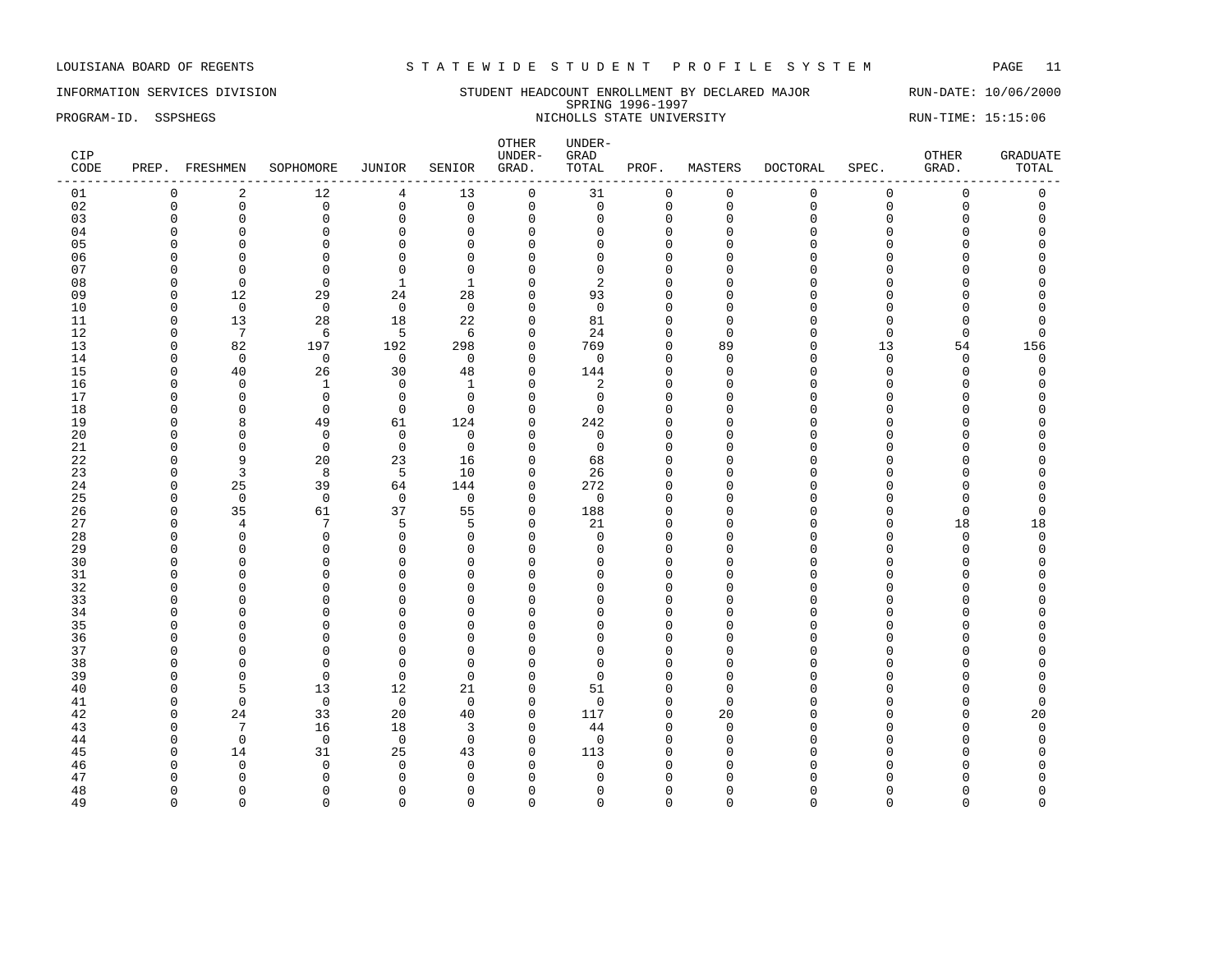### INFORMATION SERVICES DIVISION STUDENT HEADCOUNT ENROLLMENT BY DECLARED MAJOR RUN-DATE: 10/06/2000 SPRING 1996-1997 SPRING 1996-1997<br>PROGRAM-ID. SSPSHEGS NICHOLLS STATE UNIVERSITY NICHOLLS STATE UNIVERSITY

| CIP<br>CODE<br>PREP.                                                                                                                                                                                                                                                                                                                                                                                                                                                                                                                                                                                                                                                                                                                                                                                                                                                                                                                                                                                                                                                                                                | FRESHMEN          | SOPHOMORE | JUNIOR | SENIOR                | OTHER<br>UNDER-<br>GRAD.             | UNDER-<br>GRAD<br>TOTAL | PROF.               | MASTERS   | DOCTORAL                                                                                                                                                                                                                                                                                                     | SPEC. | OTHER<br>GRAD. | GRADUATE<br>TOTAL |
|---------------------------------------------------------------------------------------------------------------------------------------------------------------------------------------------------------------------------------------------------------------------------------------------------------------------------------------------------------------------------------------------------------------------------------------------------------------------------------------------------------------------------------------------------------------------------------------------------------------------------------------------------------------------------------------------------------------------------------------------------------------------------------------------------------------------------------------------------------------------------------------------------------------------------------------------------------------------------------------------------------------------------------------------------------------------------------------------------------------------|-------------------|-----------|--------|-----------------------|--------------------------------------|-------------------------|---------------------|-----------|--------------------------------------------------------------------------------------------------------------------------------------------------------------------------------------------------------------------------------------------------------------------------------------------------------------|-------|----------------|-------------------|
| 50                                                                                                                                                                                                                                                                                                                                                                                                                                                                                                                                                                                                                                                                                                                                                                                                                                                                                                                                                                                                                                                                                                                  |                   | 11        | 17     | 19                    |                                      | 54                      |                     |           |                                                                                                                                                                                                                                                                                                              |       |                |                   |
| 51                                                                                                                                                                                                                                                                                                                                                                                                                                                                                                                                                                                                                                                                                                                                                                                                                                                                                                                                                                                                                                                                                                                  | 65                | 165       | 140    | 290 72                |                                      | 660                     |                     | $\Omega$  | $\Omega$                                                                                                                                                                                                                                                                                                     |       |                | $\Omega$          |
| 52                                                                                                                                                                                                                                                                                                                                                                                                                                                                                                                                                                                                                                                                                                                                                                                                                                                                                                                                                                                                                                                                                                                  | 95                | 168       | 165    | 190                   |                                      | 618                     |                     | 82        |                                                                                                                                                                                                                                                                                                              |       |                | 82                |
| TR                                                                                                                                                                                                                                                                                                                                                                                                                                                                                                                                                                                                                                                                                                                                                                                                                                                                                                                                                                                                                                                                                                                  | 232               | 93        | 42     | 31                    |                                      | 398                     |                     | $\bigcap$ | $\Omega$                                                                                                                                                                                                                                                                                                     |       |                | $\cap$            |
| UN                                                                                                                                                                                                                                                                                                                                                                                                                                                                                                                                                                                                                                                                                                                                                                                                                                                                                                                                                                                                                                                                                                                  | 1,566             | 243       | 27     | 34<br>-------- ------ |                                      | 1,870<br>--------       |                     | 550       |                                                                                                                                                                                                                                                                                                              |       | 6              | 563               |
| TOTAL                                                                                                                                                                                                                                                                                                                                                                                                                                                                                                                                                                                                                                                                                                                                                                                                                                                                                                                                                                                                                                                                                                               | $\Omega$<br>2,255 | 1,256     | 935    | 1,442                 | $\Omega$                             | 5,888                   | -------<br>$\Omega$ | 741       | $\Omega$                                                                                                                                                                                                                                                                                                     | 20    | 78             | 839               |
| 01 - AGRICULTURAL BUSINESS AND PRODUCTION 19 - HOME ECONOMICS<br>02 - AGRICULTURAL SCIENCES<br>03 - CONSERVATION/RENEWABLE NATURAL RESOURCES21 - NOT IN USE AT THIS TIME 39 - THEOLOGICAL STUDIES/RELIGIOUS VOCAT.<br>04 - ARCHITECTURE AND RELATED PROGRAMS 22 - LAW AND LEGAL STUDIES 40 - PHYSICAL SCIENCES<br>05 - AREA, ETHNIC AND CULTURAL STUDIES 23 - ENGLISH LANGUAGE AND LITERATURE/LETTERS 41 - SCIENCE TECHNOLOGIES<br>06 - NOT IN USE AT THIS TIME 24 - LIBERAL ARTS/SCI, GEN STUDIES/HUMANITIES42 - PSYCHOLOGY<br>07 - NOT IN USE AT THIS TIME<br>25 - LIBRARY SCIENCE<br>08 - MARKETING OPERATIONS AND DISTRIBUTION 26 - BIOLOGICAL SCIENCES/LIFE SCIENCES 44 - PUBLIC ADMINISTRATION AND SERVICES<br>12 - PERSONAL AND MISCELLANEOUS SERVICES 30 - MULTI/INTERDISCIPLINARY STUDIES<br>13 - EDUCATION<br>14 - ENGINEERING<br>15 - ENGINEERING-RELATED TECHNOLOGIES 33 - CITIZENSHIP ACTIVITIES 51 - HEALTH PROFESSIONS AND RELATED SCI.<br>16 - FOREIGN LANGUAGES AND LITERATURES 34 - HEALTH-RELATED KNOWLEDGE AND SKILLS 52 - BUSINESS MGT. & ADMINISTRATIVE SERV.<br>17 - NOT IN USE AT THIS TIME |                   |           |        | 32 - BASIC SKILLS     | 35 - INTERPERSONAL AND SOCIAL SKILLS |                         |                     |           | 43 - PROTECTIVE SERVICES<br>45 - SOCIAL SCIENCES AND HISTORY<br>47 - MECHANICS AND REPAIRERS<br>48 - PRECISION PRODUCTION TRADES<br>31 - PARKS/RECREATION/LEISURE/FITNESS STUDIES49 - TRANSPORTATION/MATERIALS MOVING WORK.<br>50 - VISUAL AND PERFORMING ARTS<br>TR - UNDERGRAD STUDENTS INTENDING TRANSFER |       |                |                   |

18 - NOT IN USE AT THIS TIME 36 - LEISURE AND RECREATIONAL ACTIVITIES UN - STUDENTS UNCOMMITTED TO A MAJOR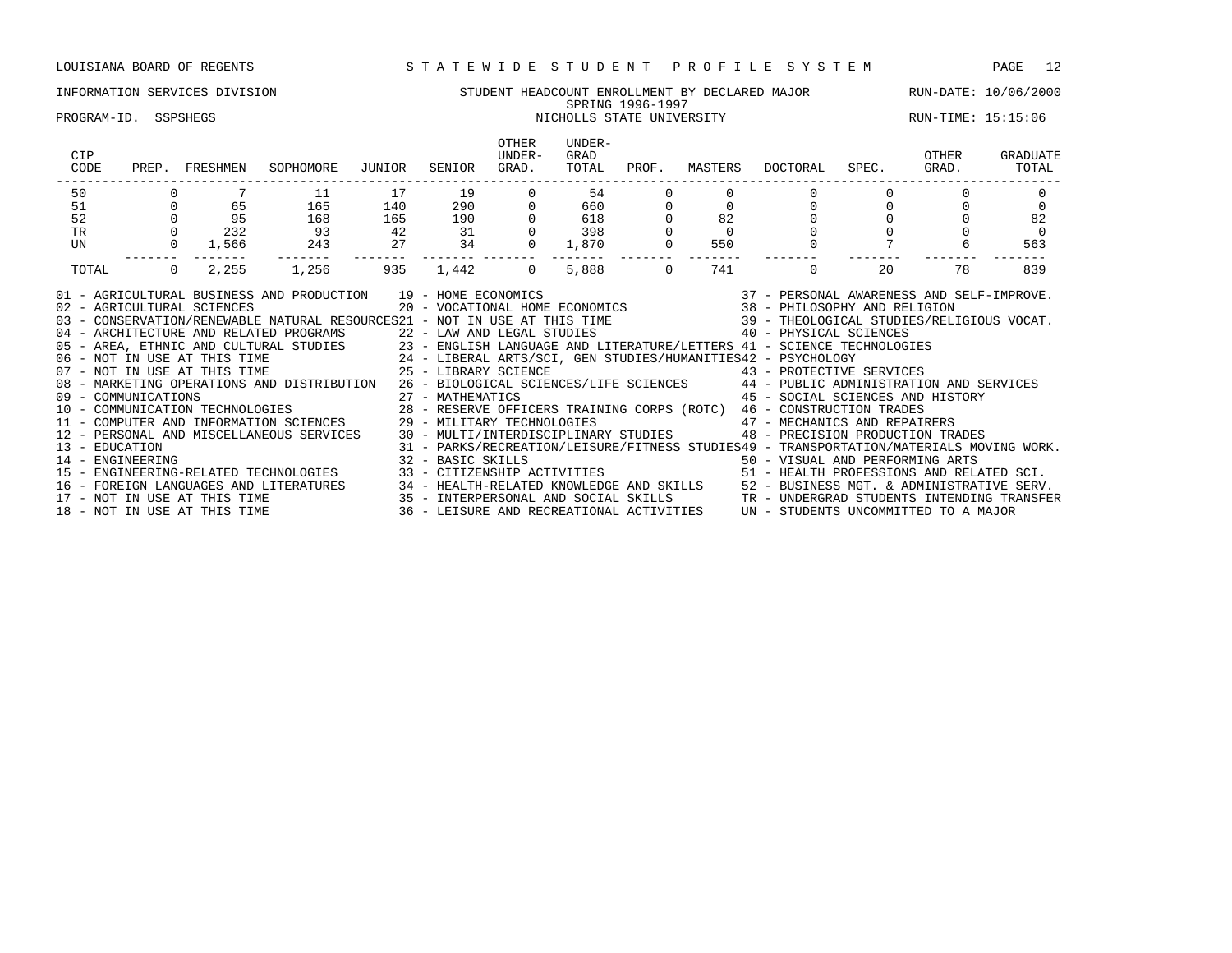INFORMATION SERVICES DIVISION STUDENT HEADCOUNT ENROLLMENT BY DECLARED MAJOR RUN-DATE: 10/06/2000 SPRING 1996-1997 PROGRAM-ID. SSPSHEGS SERIES ENTERTY OF LA. IN MONROE RUN-TIME: 15:15:06

| CIP<br>CODE |              | PREP. FRESHMEN | SOPHOMORE      | JUNIOR         | SENIOR       | OTHER<br>UNDER-<br>GRAD. | UNDER-<br>GRAD<br>TOTAL | PROF.        | MASTERS     | DOCTORAL     | SPEC.       | OTHER<br>GRAD.      | <b>GRADUATE</b><br>TOTAL |
|-------------|--------------|----------------|----------------|----------------|--------------|--------------------------|-------------------------|--------------|-------------|--------------|-------------|---------------------|--------------------------|
| 01          | 0            | 58             | 35             | 33             | 47           | $\mathsf{O}$             | 173                     | 0            | $\mathsf 0$ | $\mathbf{0}$ | $\mathbf 0$ | $\mathsf 0$         | $\mathsf 0$              |
| 02          | $\Omega$     | $\mathbf 0$    | $\mathbf 0$    | $\mathbf 0$    | 3            | $\mathbf 0$              | 3                       | $\mathbf 0$  | $\mathbf 0$ | $\Omega$     | $\Omega$    | $\mathsf{O}\xspace$ | $\mathbf 0$              |
| 03          | $\Omega$     | $\mathbf{1}$   | $\mathbf{1}$   | $\mathbf{1}$   | $\mathbf 1$  | $\mathbf 0$              | 4                       | $\mathbf{0}$ | $\mathbf 0$ | $\Omega$     | $\Omega$    | $\mathbf 0$         | $\Omega$                 |
| 04          | $\Omega$     | $\mathbf 0$    | $\Omega$       | $\mathsf 0$    | $\Omega$     | $\mathbf 0$              |                         | $\Omega$     | $\Omega$    |              | $\Omega$    | $\Omega$            |                          |
| 05          |              | $\Omega$       | $\Omega$       | $\Omega$       | $\Omega$     | $\Omega$                 |                         | $\Omega$     | n           |              |             | U                   |                          |
| 06          |              | $\Omega$       | $\Omega$       | $\mathbf{0}$   | $\Omega$     | $\Omega$                 |                         | $\Omega$     | ∩           |              |             | O                   |                          |
| 07          | n            | $\Omega$       | $\Omega$       | $\mathbf{0}$   | $\Omega$     | $\Omega$                 | U                       | $\Omega$     | $\Omega$    |              |             | O                   | $\Omega$                 |
| 08          | $\Omega$     | $\overline{0}$ | $\Omega$       | $\Omega$       | $\Omega$     | $\mathbf 0$              | $\Omega$                | $\Omega$     | $\Omega$    |              |             | O                   | $\Omega$                 |
| 09          | ∩            | 59             | 37             | 40             | 50           | $\mathbf 0$              | 186                     | $\Omega$     | 33          |              |             | $\Omega$            | 33                       |
| 10          | ∩            | $\mathbf 0$    | $\overline{0}$ | $\mathbf 0$    | $\Omega$     | $\Omega$                 | $\Omega$                | $\Omega$     | $\Omega$    |              |             | O                   | $\mathbf 0$              |
| 11          | $\Omega$     | 69             | 40             | 16             | 29           | $\mathbf 0$              | 154                     | $\Omega$     | $\Omega$    |              | $\Omega$    | O                   | $\overline{0}$           |
| 12          | <sup>0</sup> | $\mathbf 0$    | $\Omega$       | $\mathbf 0$    | $\Omega$     | $\mathbf 0$              | $\Omega$                | $\Omega$     | $\Omega$    | ∩            | ∩           | $\Omega$            | $\Omega$                 |
| 13          |              | 288            | 229            | 174            | 320          | $\mathbf 0$              | 1,012                   | $\Omega$     | 307         | 34           | 53          | 2                   | 396                      |
| 14          | $\Omega$     | $\mathbf 0$    | $\mathbf 0$    | $\mathbf 0$    | $\mathbf 0$  | $\mathbf 0$              | $\mathbf 0$             | $\Omega$     | $\mathbf 0$ | $\Omega$     | $\Omega$    | 0                   | 0                        |
| 15          | ∩            | 47             | 37             | 30             | 43           | $\Omega$                 | 157                     | $\Omega$     | $\Omega$    | ∩            | $\Omega$    | U                   | $\Omega$                 |
| 16          | n            | $\overline{4}$ | 2              | 5              | 9            | $\mathbf 0$              | 20                      | $\Omega$     | $\Omega$    |              | $\Omega$    | 0                   | $\Omega$                 |
| 17          | ∩            | $\Omega$       | $\Omega$       | $\mathbf 0$    | $\Omega$     | $\Omega$                 | $\Omega$                | $\Omega$     | $\Omega$    |              |             | O                   | $\Omega$                 |
| 18          | ∩            | $\overline{0}$ | $\Omega$       | $\mathbf 0$    | $\Omega$     | $\Omega$                 | $\Omega$                | $\Omega$     | $\Omega$    |              |             | O                   | $\Omega$                 |
| 19          | $\Omega$     | 16             | 19             | 15             | 39           | $\Omega$                 | 89                      | $\Omega$     | 36          |              |             | 3                   | 43                       |
| 20          | ∩            | 10             | 14             | 7              | 8            | $\Omega$                 | 39                      | $\cap$       | $\Omega$    |              |             | O                   | $\Omega$                 |
| 21          | $\Omega$     | $\overline{0}$ | $\mathbf 0$    | $\mathbf 0$    | $\mathbf{0}$ | $\mathbf 0$              | $\mathbf 0$             | $\Omega$     | $\Omega$    |              |             | O                   | 0                        |
| 22          | <sup>0</sup> | 33             | 23             | 8              | 20           | $\mathbf 0$              | 84                      | $\Omega$     | $\Omega$    |              |             | O                   | $\Omega$                 |
| 23          |              | 20             | 20             | 26             | 35           | $\mathbf 0$              | 102                     | $\Omega$     | 23          |              |             | O                   | 23                       |
| 24          | $\Omega$     | 150            | 86             | 97             | 197          | $\mathbf 0$              | 530                     | $\Omega$     | $\Omega$    |              |             | 0                   | $\mathbf 0$              |
| 25          | ∩            | $\mathbf 0$    | $\Omega$       | $\overline{0}$ | $\Omega$     | $\Omega$                 | $\Omega$                | $\Omega$     | $\Omega$    |              |             | U                   | $\Omega$                 |
| 26          | 3            | 140            | 62             | 46             | 173          | $\mathbf 0$              | 424                     | $\mathbf{0}$ | 31          |              |             | $\Omega$            | 31                       |
| 27          | $\Omega$     | $\Omega$       | 3              | 4              | 5            | $\mathbf{0}$             | 12                      | $\Omega$     | $\Omega$    |              |             | 0                   | $\mathbf 0$              |
| 28          | ∩            | $\Omega$       | $\Omega$       | $\mathbf 0$    | $\Omega$     | $\Omega$                 | $\Omega$                | $\cap$       | $\Omega$    |              |             | O                   | 0                        |
| 29          | n            | $\Omega$       | $\Omega$       | $\mathbf 0$    | $\Omega$     | $\mathbf{0}$             | $\Omega$                | $\Omega$     | $\Omega$    |              |             | 0                   | $\Omega$                 |
| 30          | ∩            | $\Omega$       | $\Omega$       | $\mathbf 0$    | $\Omega$     | $\Omega$                 | $\Omega$                | $\Omega$     | 41          |              |             | U                   | 41                       |
| 31          | ∩            | 24             | 30             | 25             | 50           | $\mathbf 0$              | 129                     | $\Omega$     | $\Omega$    |              |             | O                   | $\Omega$                 |
| 32          |              | $\Omega$       | $\Omega$       | $\mathbf 0$    | $\Omega$     | $\Omega$                 | $\Omega$                | $\Omega$     | $\Omega$    |              |             | U                   |                          |
| 33          | ∩            | $\mathbf 0$    | $\mathbf 0$    | $\mathbf 0$    | $\Omega$     | $\Omega$                 | $\Omega$                | $\cap$       | $\cap$      |              |             | O                   |                          |
| 34          |              | $\Omega$       | $\Omega$       | $\mathbf{0}$   | $\Omega$     | $\Omega$                 | $\cap$                  | $\Omega$     | $\Omega$    |              |             | O                   |                          |
| 35          |              | $\Omega$       | $\Omega$       | $\Omega$       | $\Omega$     | $\Omega$                 |                         | ∩            | ∩           |              |             | Λ                   |                          |
| 36          |              | $\Omega$       | $\Omega$       | $\mathbf{0}$   | $\Omega$     | $\Omega$                 | U                       | $\Omega$     |             |              |             | O                   |                          |
| 37          |              | $\Omega$       | $\Omega$       | $\mathbf{0}$   | $\Omega$     | $\Omega$                 | $\cap$                  | $\Omega$     | $\cap$      |              |             | O                   |                          |
| 38          | ∩            | $\Omega$       | $\Omega$       | $\Omega$       | $\Omega$     | $\Omega$                 | n                       | ∩            | ∩           |              |             | O                   | $\Omega$                 |
| 39          | $\Omega$     | $\mathbf 0$    | $\mathbf 0$    | 0              | $\Omega$     | $\mathbf{0}$             | $\Omega$                | $\mathbf 0$  | $\Omega$    |              |             | 0                   | $\Omega$                 |
| 40          | $\Omega$     | 11             | 17             | 19             | 30           | $\mathbf{0}$             | 77                      | $\Omega$     | 25          |              |             | O                   | 25                       |
| 41          | n            | $\Omega$       | $\mathbb O$    | $\mathbf 0$    | $\Omega$     | $\mathbf 0$              | $\Omega$                | $\Omega$     | $\Omega$    |              |             | O                   | $\mathbf 0$              |
| 42          | 2            | 108            | 82             | 66             | 120          | $\mathbf 0$              | 378                     | 0            | 54          |              |             | $\Omega$            | 54                       |
| 43          | $\Omega$     | 168            | 91             | 77             | 122          | $\mathbf 0$              | 458                     | $\Omega$     | 25          |              |             | 0                   | 25                       |
| 44          | $\Omega$     | 73             | 67             | 71             | 94           | $\mathbf 0$              | 305                     | $\Omega$     | $\Omega$    |              |             | $\Omega$            | $\mathbf 0$              |
| 45          | n            | 21             | 17             | 37             | 54           | $\Omega$                 | 129                     | $\cap$       | 11          |              |             | O                   | 11                       |
| 46          |              | $\Omega$       | $\Omega$       | $\mathbf 0$    | $\Omega$     | $\Omega$                 | $\Omega$                | $\Omega$     | $\Omega$    |              |             | O                   | $\mathbf 0$              |
| 47          |              | $\Omega$       | $\Omega$       | $\mathbf 0$    | $\Omega$     | $\Omega$                 |                         | $\cap$       |             |              |             | U                   | $\Omega$                 |
| 48          | n            | $\mathbf 0$    | $\Omega$       | $\mathbf 0$    | $\Omega$     | $\Omega$                 | <sup>0</sup>            | ∩            | n           |              |             | O                   | $\Omega$                 |
| 49          | $\Omega$     | 28             | 13             | 12             | 19           | $\Omega$                 | 72                      | $\Omega$     | $\Omega$    | $\Omega$     | $\Omega$    | $\Omega$            | $\Omega$                 |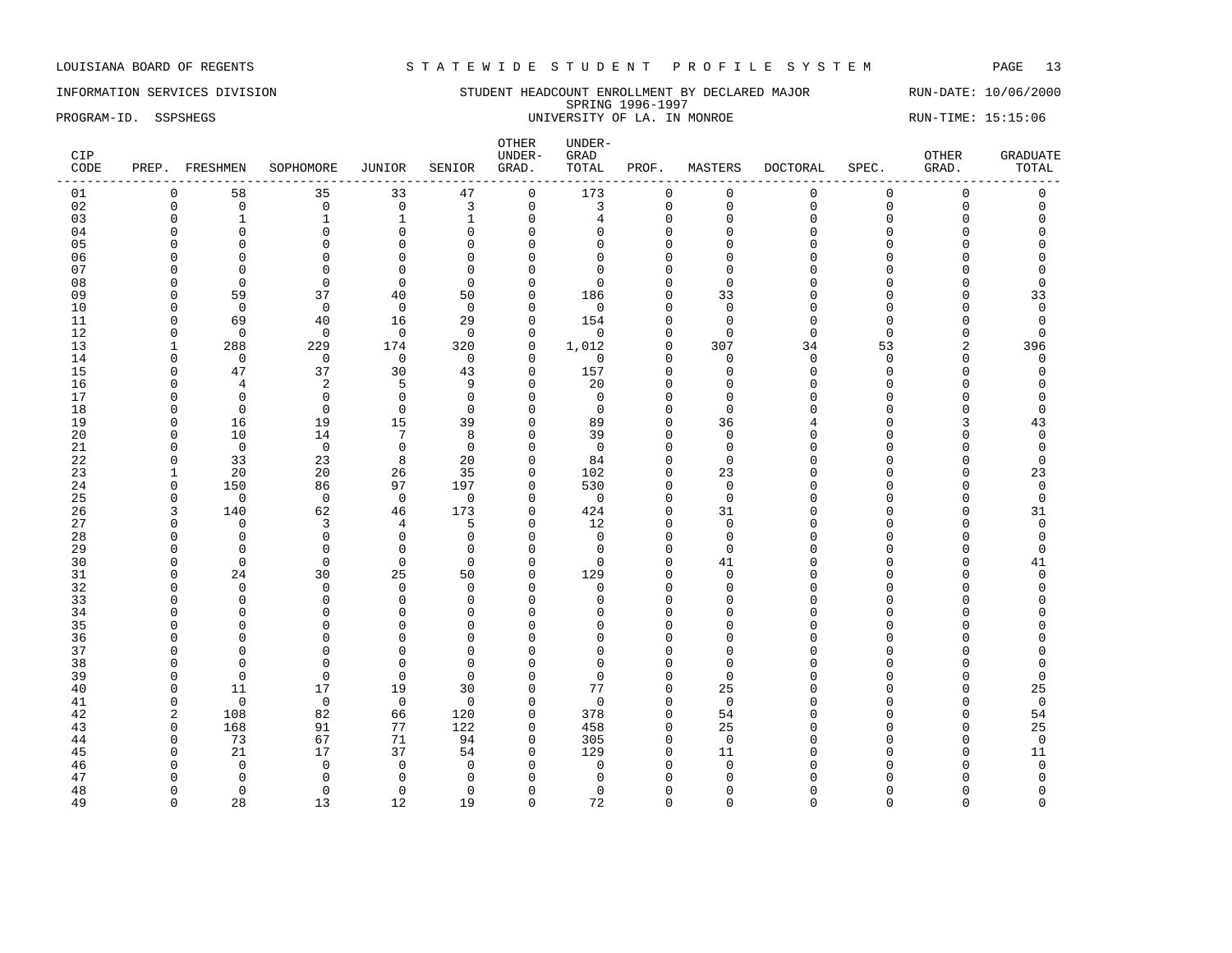### INFORMATION SERVICES DIVISION STUDENT HEADCOUNT ENROLLMENT BY DECLARED MAJOR RUN-DATE: 10/06/2000 SPRING 1996-1997 PROGRAM-ID. SSPSHEGS UNIVERSITY OF LA. IN MONROE RUN-TIME: 15:15:06

| CIP<br>CODE      | PREP. | FRESHMEN                     | SOPHOMORE                                                                                                                                                                                                                                                                                                                                                                                                                                                                                                                                                                                                                                                                                                                                                                                                                                                                                                                                                           | JUNIOR                   | SENIOR              | <b>OTHER</b><br>UNDER-<br>GRAD. | UNDER-<br>GRAD<br>TOTAL            | PROF.       | MASTERS        | DOCTORAL                                                                                                                                                                                 | SPEC. | OTHER<br>GRAD. | GRADUATE<br>TOTAL |
|------------------|-------|------------------------------|---------------------------------------------------------------------------------------------------------------------------------------------------------------------------------------------------------------------------------------------------------------------------------------------------------------------------------------------------------------------------------------------------------------------------------------------------------------------------------------------------------------------------------------------------------------------------------------------------------------------------------------------------------------------------------------------------------------------------------------------------------------------------------------------------------------------------------------------------------------------------------------------------------------------------------------------------------------------|--------------------------|---------------------|---------------------------------|------------------------------------|-------------|----------------|------------------------------------------------------------------------------------------------------------------------------------------------------------------------------------------|-------|----------------|-------------------|
| 50               |       | 38                           | 23                                                                                                                                                                                                                                                                                                                                                                                                                                                                                                                                                                                                                                                                                                                                                                                                                                                                                                                                                                  | 13                       | 28                  | $\mathbf{0}$                    | 102                                |             | 14             | $\mathbf{0}$                                                                                                                                                                             |       |                | 14                |
| 51               |       | 801                          | 595                                                                                                                                                                                                                                                                                                                                                                                                                                                                                                                                                                                                                                                                                                                                                                                                                                                                                                                                                                 | 467                      | $\frac{1,227}{328}$ | $\overline{0}$                  | $\frac{102}{1,245}$<br>1,245<br>56 |             | 66             | 37                                                                                                                                                                                       |       |                | 103               |
| 52               |       | 431                          | 287                                                                                                                                                                                                                                                                                                                                                                                                                                                                                                                                                                                                                                                                                                                                                                                                                                                                                                                                                                 | 197                      |                     | $\circ$                         |                                    |             | 106            | $\Omega$                                                                                                                                                                                 |       |                | 106               |
| <b>TR</b>        |       | 36                           | 10                                                                                                                                                                                                                                                                                                                                                                                                                                                                                                                                                                                                                                                                                                                                                                                                                                                                                                                                                                  | $\overline{\phantom{a}}$ | $\overline{7}$      |                                 |                                    |             | $\overline{0}$ |                                                                                                                                                                                          |       |                | $\overline{0}$    |
| UN               |       | 168                          | 58                                                                                                                                                                                                                                                                                                                                                                                                                                                                                                                                                                                                                                                                                                                                                                                                                                                                                                                                                                  | 20                       | 98                  |                                 | 349                                | $\mathbf 0$ | 30             | $\mathbf 0$                                                                                                                                                                              |       | 320            | 350               |
| TOTAL            | 17    | 2,802                        | 1,898                                                                                                                                                                                                                                                                                                                                                                                                                                                                                                                                                                                                                                                                                                                                                                                                                                                                                                                                                               | 1,508                    | 3,156               | $\Omega$                        | 9,381                              | $\Omega$    | 802            | 75                                                                                                                                                                                       | 53    | 325            | 1,255             |
| 13 - EDUCATION   |       |                              | 01 - AGRICULTURAL BUSINESS AND PRODUCTION 19 - HOME ECONOMICS (2007) 19 - 2008 2010 1000 2010 2010 2010 2010 2<br>02 - AGRICULTURAL SCIENCES (2017) 20 - VOCATIONAL HOME ECONOMICS (2018) 2018 - PHILOSOPHY AND RELIGION (2023)<br>0<br>04 - ARCHITECTURE AND RELATED PROGRAMS<br>05 - AREA, ETHNIC AND CULTURAL STUDIES<br>06 - NOT IN USE AT THIS TIME<br>07 - NOT IN USE AT THIS TIME<br>07 - NOT IN USE AT THIS TIME<br>27 - LIBERAL ARTS/SCI, GEN STUDIES/HUMANITIES42 - PS<br>08 - MARKETING OPERATIONS AND DISTRIBUTION 26 - BIOLOGICAL SCIENCES/LIFE SCIENCES 44 - PUBLIC ADMINISTRATION AND SERVICES<br>09 - COMMUNICATIONS 27 - MATHEMATICS 45 - SOCIAL SCIENCES AND HIST (10 - COMMUNICATION TECHNOLOGIES 28 - RESERVE OFFICERS TRAINING CORPS (ROTC) 46 - CONSTRUCTION TRADES<br>11 - COMPUTER AND INFORMATION SCIENCES 29 - MILITARY<br>12 - PERSONAL AND MISCELLANEOUS SERVICES 30 - MULTI/INTERDISCIPLINARY STUDIES 48 - PRECISION PRODUCTION TRADES |                          |                     |                                 |                                    |             |                | 45 - SOCIAL SCIENCES AND HISTORY<br>31 - PARKS/RECREATION/LEISURE/FITNESS STUDIES49 - TRANSPORTATION/MATERIALS MOVING WORK.                                                              |       |                |                   |
| 14 - ENGINEERING |       | 18 - NOT IN USE AT THIS TIME | 15 - ENGINEERING-RELATED TECHNOLOGIES<br>16 - FOREIGN LANGUAGES AND LITERATURES 34 - HEALTH-RELATED KNOWLEDGE AND SKILLS 52 - BUSINESS MGT. & ADMINISTRATIVE SERV.<br>17 - NOT IN USE AT THIS TIME 35 - INTERPERSONAL AND SOCIAL SKILLS TR - UNDERGRAD STUDENTS INTENDING                                                                                                                                                                                                                                                                                                                                                                                                                                                                                                                                                                                                                                                                                           |                          | 32 - BASIC SKILLS   |                                 |                                    |             |                | 50 - VISUAL AND PERFORMING ARTS<br>33 - CITIZENSHIP ACTIVITIES 51 - HEALTH PROFESSIONS AND RELATED SCI.<br>36 - LEISURE AND RECREATIONAL ACTIVITIES UN - STUDENTS UNCOMMITTED TO A MAJOR |       |                |                   |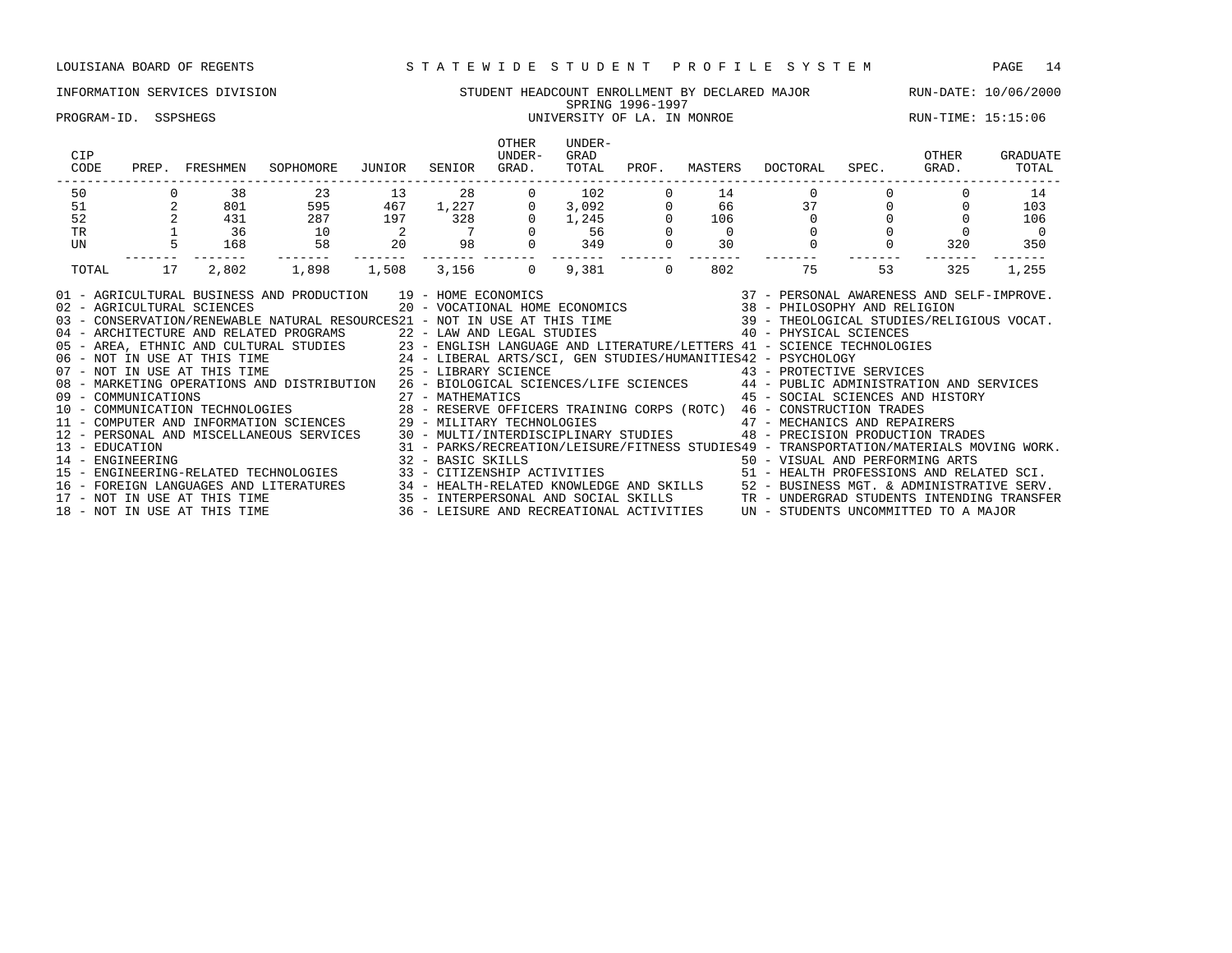### INFORMATION SERVICES DIVISION STUDENT HEADCOUNT ENROLLMENT BY DECLARED MAJOR RUN-DATE: 10/06/2000 SPRING 1996-1997 PROGRAM-ID. SSPSHEGS NORTHWESTERN STATE UNIVERSITY RUN-TIME: 15:15:06

| CIP<br>CODE |              | PREP. FRESHMEN | SOPHOMORE      | JUNIOR         | SENIOR         | OTHER<br>UNDER-<br>GRAD. | $UNDER-$<br>GRAD<br>TOTAL | PROF.        | MASTERS     | DOCTORAL     | SPEC.       | OTHER<br>GRAD.      | <b>GRADUATE</b><br>TOTAL |
|-------------|--------------|----------------|----------------|----------------|----------------|--------------------------|---------------------------|--------------|-------------|--------------|-------------|---------------------|--------------------------|
| 01          | 0            | $\mathbf 0$    | $\mathbf 0$    | 0              | $\mathbf 0$    | $\mathsf 0$              | $\mathsf 0$               | 0            | $\mathsf 0$ | $\mathbf{0}$ | $\mathbf 0$ | $\mathsf 0$         | $\mathsf 0$              |
| 02          | $\mathbf 0$  | $\mathsf 0$    | $\mathbf 0$    | $\mathsf 0$    | $\mathbf 0$    | $\mathsf{O}$             | $\Omega$                  | $\mathbf 0$  | $\mathbf 0$ | $\Omega$     | $\Omega$    | $\mathsf{O}\xspace$ | $\mathbf 0$              |
| 03          | $\Omega$     | $\mathbf 0$    | $\mathbf 0$    | $\mathbf 0$    | $\mathbf 0$    | $\mathbf 0$              | $\Omega$                  | $\mathbf{0}$ | $\mathbf 0$ | $\Omega$     | $\Omega$    | $\mathbf 0$         | $\Omega$                 |
| 04          | $\Omega$     | $\mathbf 0$    | $\mathbf 0$    | $\mathsf 0$    | $\mathbf 0$    | $\mathbf 0$              | $\Omega$                  | $\Omega$     | $\Omega$    | $\cap$       | $\Omega$    | $\Omega$            | $\Omega$                 |
| 05          |              | $\Omega$       | $\Omega$       | $\Omega$       | $\Omega$       | $\Omega$                 | U                         | $\Omega$     | $\Omega$    |              | C           | U                   |                          |
| 06          |              | $\Omega$       | $\Omega$       | $\mathbf{0}$   | $\Omega$       | $\Omega$                 |                           | $\Omega$     | ∩           |              | C           | O                   |                          |
| 07          | ∩            | $\Omega$       | $\mathbf 0$    | $\mathbf 0$    | $\Omega$       | $\mathbf{0}$             | n                         | $\Omega$     | ∩           |              |             | O                   |                          |
| 08          | $\Omega$     | $\overline{0}$ | $\Omega$       | $\mathbf 0$    | $\Omega$       | $\mathbf 0$              | $\Omega$                  | $\Omega$     |             |              |             | $\cap$              |                          |
| 09          | n            | 49             | 32             | 25             | 35             | $\mathbf 0$              | 141                       | ∩            | ∩           |              |             | Λ                   |                          |
| 10          | ∩            | $\overline{0}$ | $\mathbf 0$    | $\overline{0}$ | $\overline{0}$ | $\mathbf 0$              | $\mathbf 0$               | $\Omega$     | ∩           |              |             | U                   |                          |
| 11          | $\Omega$     | 74             | 55             | 28             | 32             | $\mathbf 0$              | 189                       | $\Omega$     | $\Omega$    |              | $\Omega$    | 0                   |                          |
| 12          | $\Omega$     | $\mathbf 0$    | $\Omega$       | $\mathbf 0$    | $\Omega$       | $\mathbf 0$              | $\Omega$                  | $\Omega$     | $\Omega$    | ∩            | $\Omega$    | $\mathbf 0$         | $\cap$                   |
| 13          |              | 365            | 277            | 305            | 385            | $\mathbf 0$              | 1,333                     | $\mathbf{0}$ | 411         | 17           | 32          | 19                  | 479                      |
| 14          | $\Omega$     | $\mathbf 0$    | $\mathsf 0$    | $\mathbf 0$    | $\mathbf 0$    | $\mathbf 0$              | $\mathbf 0$               | $\Omega$     | $\Omega$    | $\Omega$     | $\Omega$    | $\mathbf 0$         | $\Omega$                 |
| 15          | 1            | 76             | 41             | 38             | 31             | $\Omega$                 | 187                       | $\Omega$     | $\Omega$    | ∩            | $\Omega$    | $\Omega$            | $\cap$                   |
| 16          | $\Omega$     | $\mathbf 0$    | $\mathbf 0$    | $\mathbf 0$    | $\mathbf 0$    | $\mathbf 0$              | $\mathbf 0$               | $\Omega$     | $\Omega$    |              | $\Omega$    | 0                   |                          |
| 17          | <sup>0</sup> | $\Omega$       | $\Omega$       | $\mathbf 0$    | $\Omega$       | $\mathbf{0}$             | $\Omega$                  | $\Omega$     | ∩           |              |             | O                   |                          |
| 18          | $\Omega$     | $\overline{0}$ | $\Omega$       | $\mathbf 0$    | $\Omega$       | $\mathbf 0$              | $\Omega$                  | ∩            | $\cap$      |              |             | U                   |                          |
| 19          | $\Omega$     | 16             | 10             | 10             | 11             | $\mathbf{0}$             | 47                        | $\Omega$     | $\Omega$    |              |             | U                   |                          |
| 20          | ∩            | $\Omega$       | $\mathbf 0$    | $\mathbf 0$    | $\mathbf 0$    | $\mathbf 0$              | $\Omega$                  | $\cap$       | $\Omega$    |              |             | U                   |                          |
| 21          | $\Omega$     | $\mathbf 0$    | $\mathbf 0$    | $\mathbf 0$    | $\Omega$       | $\mathbf 0$              | $\Omega$                  | $\Omega$     | $\Omega$    |              |             | O                   | $\Omega$                 |
| 22          | $\Omega$     | $\Omega$       | $\Omega$       | $\mathbf 0$    | $\Omega$       | $\mathbf 0$              | $\Omega$                  | $\Omega$     | $\Omega$    |              |             | 0                   | $\Omega$                 |
| 23          | 1            | 14             | 8              | 13             | 34             | $\mathsf 0$              | 70                        | $\Omega$     | 26          |              |             | O                   | 26                       |
| 24          | 6            | 695            | 242            | 138            | 215            | $\mathbf 0$              | 1,296                     | $\mathbf{0}$ | $\Omega$    |              |             | O                   | $\mathbf 0$              |
| 25          | $\Omega$     | $\overline{0}$ | $\overline{0}$ | $\overline{0}$ | $\Omega$       | $\Omega$                 | $\Omega$                  | $\Omega$     | $\Omega$    |              |             | U                   | $\Omega$                 |
| 26          | 2            | 227            | 99             | 56             | 65             | $\mathbf 0$              | 449                       | $\mathbf{0}$ | $\Omega$    |              |             | O                   |                          |
| 27          | $\Omega$     | 6              | 8              | 6              | 10             | $\mathbf 0$              | 30                        | $\Omega$     | ∩           |              |             | O                   |                          |
| 28          | $\Omega$     | $\Omega$       | $\Omega$       | $\mathbf 0$    | $\Omega$       | $\Omega$                 | $\Omega$                  | $\cap$       |             |              |             | U                   |                          |
| 29          | ∩            | $\mathbf 0$    | $\Omega$       | $\mathbf 0$    | $\mathbf 0$    | $\mathbf{0}$             | $\Omega$                  | $\Omega$     | $\cap$      |              |             | O                   |                          |
| 30          |              | $\Omega$       | $\Omega$       | $\Omega$       | $\Omega$       | $\Omega$                 |                           | $\cap$       |             |              |             | U                   |                          |
| 31          |              | $\Omega$       | $\Omega$       | $\mathbf{0}$   | $\Omega$       | $\mathbf 0$              |                           | $\Omega$     |             |              |             | O                   |                          |
| 32          |              | $\Omega$       | $\Omega$       | $\mathbf{0}$   | $\Omega$       | $\Omega$                 |                           | $\Omega$     | ∩           |              |             | U                   |                          |
| 33          |              | $\Omega$       | $\Omega$       | $\mathbf{0}$   | $\Omega$       | $\Omega$                 |                           | $\Omega$     |             |              |             | O                   |                          |
| 34          |              | $\Omega$       | $\Omega$       | $\mathbf{0}$   | $\Omega$       | $\mathbf 0$              | $\cap$                    | $\Omega$     | $\cap$      |              |             | O                   |                          |
| 35          |              | $\cap$         | $\Omega$       | $\Omega$       | $\Omega$       | $\Omega$                 |                           | $\cap$       | ∩           |              |             | Λ                   |                          |
| 36          |              | $\Omega$       | $\Omega$       | $\mathbf{0}$   | $\Omega$       | $\Omega$                 | U                         | $\Omega$     |             |              |             | O                   |                          |
| 37          |              | $\Omega$       | $\Omega$       | $\mathbf{0}$   | $\Omega$       | $\Omega$                 | $\cap$                    | $\Omega$     |             |              |             | O                   |                          |
| 38          | ∩            | $\Omega$       | $\Omega$       | $\mathbf{0}$   | $\Omega$       | $\Omega$                 | ∩                         | ∩            |             |              |             | U                   |                          |
| 39          | $\Omega$     | $\mathbf 0$    | $\mathbf 0$    | 0              | $\Omega$       | $\mathbf{0}$             | $\Omega$                  | $\Omega$     | $\cap$      |              |             | O                   |                          |
| 40          | $\Omega$     | 29             | 15             | 8              | 14             | $\mathbf{0}$             | 66                        | $\cap$       | $\Omega$    |              |             | U                   |                          |
| 41          | <sup>0</sup> | $\mathbf 0$    | $\mathbf 0$    | $\mathbf 0$    | $\overline{0}$ | $\mathbf 0$              | $\Omega$                  | $\Omega$     | $\Omega$    |              |             | O                   | $\Omega$                 |
| 42          | 2            | 100            | 76             | 89             | 103            | $\mathbf 0$              | 370                       | 0            | 34          |              |             | $\Omega$            | 34                       |
| 43          | $\mathbf{0}$ | $\mathbf 0$    | $\mathbf 0$    | $\mathbf 0$    | $\mathbf 0$    | $\mathbf 0$              | $\mathbf 0$               | $\Omega$     | $\mathbf 0$ |              |             | O                   | $\mathbf 0$              |
| 44          | $\Omega$     | 74             | 66             | 69             | 74             | $\mathbf 0$              | 283                       | $\Omega$     | $\Omega$    |              |             | O                   | $\mathbf 0$              |
| 45          |              | 74             | 37             | 53             | 74             | $\Omega$                 | 239                       | $\Omega$     | 28          |              |             | O                   | 28                       |
| 46          |              | $\Omega$       | $\Omega$       | $\mathbf 0$    | $\Omega$       | $\Omega$                 | $\Omega$                  | $\Omega$     | $\Omega$    |              |             | O                   | $\mathbf 0$              |
| 47          |              | $\Omega$       |                | $\mathbf 0$    | $\Omega$       | $\Omega$                 |                           | $\Omega$     |             |              |             | U                   | $\Omega$                 |
| 48          | ∩            | $\cap$         |                | $\mathbf{0}$   | $\Omega$       | $\mathbf 0$              |                           | ∩            | ∩           |              |             | O                   | $\Omega$                 |
| 49          | $\Omega$     | $\Omega$       | $\Omega$       | $\Omega$       | $\Omega$       | $\Omega$                 | $\Omega$                  | $\Omega$     | $\Omega$    | $\cap$       | $\Omega$    | $\Omega$            | $\Omega$                 |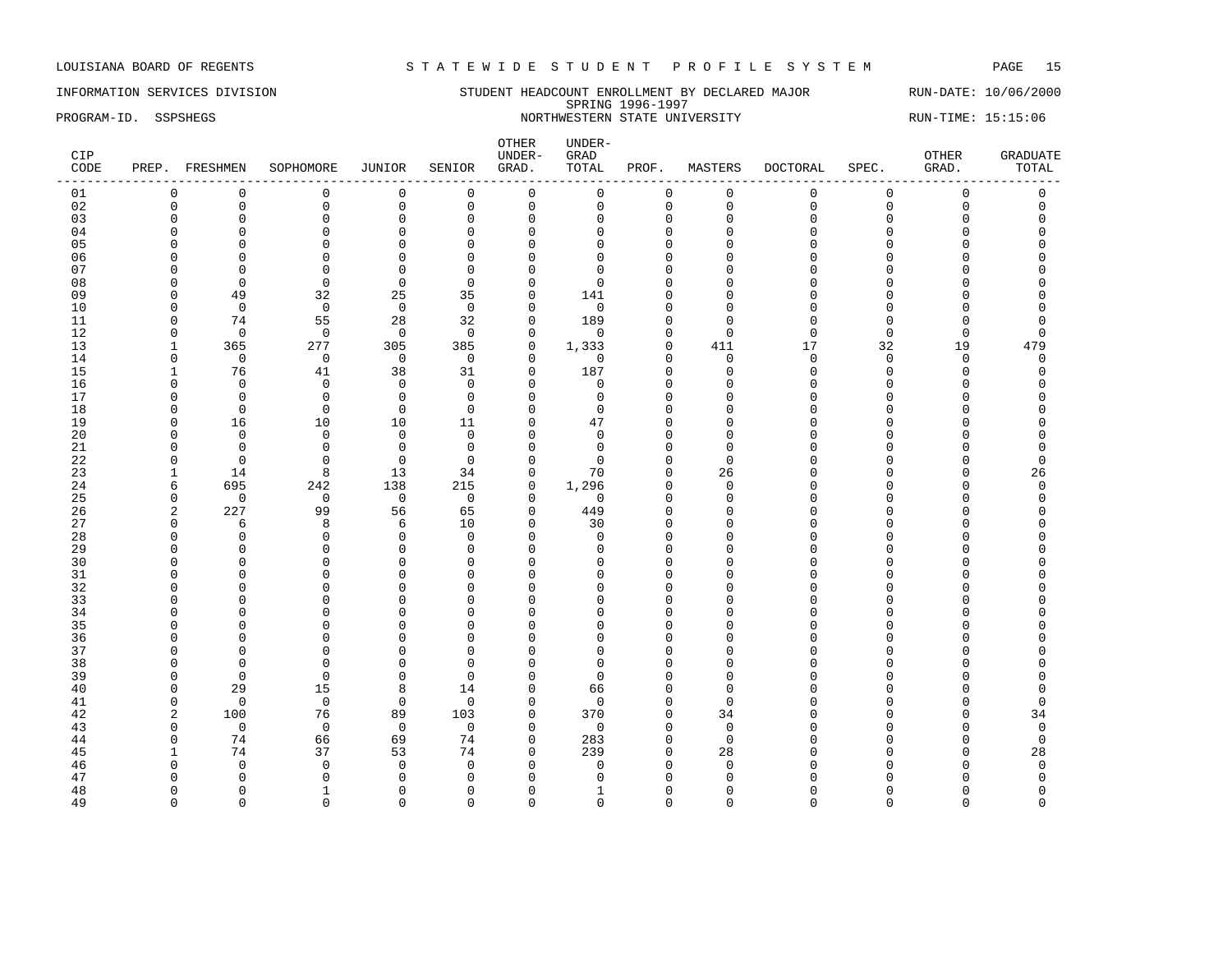### INFORMATION SERVICES DIVISION SERVICES NUMBER STUDENT HEADCOUNT ENROLLMENT BY DECLARED MAJOR RUN-DATE: 10/06/2000 SPRING 1996-1997 PROGRAM-ID. SSPSHEGS NORTHWESTERN STATE UNIVERSITY NORTHWESTERN STATE UNIVERSITY

| CIP<br>CODE<br>PREP. FRESHMEN<br>SOPHOMORE                                                                                                                                                                                                                                                                                                                                                                                                                                                                                                                                                                                                                                                                                                                                                                                                                                                                                                                                                                  | OTHER<br>UNDER-<br>JUNIOR SENIOR GRAD.                                             | UNDER-<br>GRAD<br>TOTAL                          | PROF. |     | MASTERS DOCTORAL | SPEC. GRAD.    | OTHER          | GRADUATE<br>TOTAL |  |  |  |
|-------------------------------------------------------------------------------------------------------------------------------------------------------------------------------------------------------------------------------------------------------------------------------------------------------------------------------------------------------------------------------------------------------------------------------------------------------------------------------------------------------------------------------------------------------------------------------------------------------------------------------------------------------------------------------------------------------------------------------------------------------------------------------------------------------------------------------------------------------------------------------------------------------------------------------------------------------------------------------------------------------------|------------------------------------------------------------------------------------|--------------------------------------------------|-------|-----|------------------|----------------|----------------|-------------------|--|--|--|
| $\begin{array}{ccc}\n & & & 0 \\  & & 3 \\  & & 4\n\end{array}$<br>40 24<br>25<br>50                                                                                                                                                                                                                                                                                                                                                                                                                                                                                                                                                                                                                                                                                                                                                                                                                                                                                                                        | 44 \<br>$\overline{0}$                                                             | 133                                              |       | 15  |                  |                |                | 18                |  |  |  |
| 604 457 413 495 0 1,972 0 119<br>51                                                                                                                                                                                                                                                                                                                                                                                                                                                                                                                                                                                                                                                                                                                                                                                                                                                                                                                                                                         |                                                                                    |                                                  |       |     |                  | $\overline{0}$ | $\overline{0}$ | 123               |  |  |  |
| 329 238<br>$\begin{array}{ccc}\n195 & 212 \\ 0 & 0\n\end{array}$<br>52                                                                                                                                                                                                                                                                                                                                                                                                                                                                                                                                                                                                                                                                                                                                                                                                                                                                                                                                      |                                                                                    | $\begin{matrix} 0 && 978 \\ 0 && 0 \end{matrix}$ |       |     |                  |                |                |                   |  |  |  |
| TR<br>$\overline{0}$<br>$\overline{0}$                                                                                                                                                                                                                                                                                                                                                                                                                                                                                                                                                                                                                                                                                                                                                                                                                                                                                                                                                                      |                                                                                    |                                                  |       |     |                  |                |                |                   |  |  |  |
| 17<br>10<br>17<br>14<br>UN                                                                                                                                                                                                                                                                                                                                                                                                                                                                                                                                                                                                                                                                                                                                                                                                                                                                                                                                                                                  |                                                                                    | $0$ 67                                           |       | 16  |                  |                |                | 361 384           |  |  |  |
| TOTAL                                                                                                                                                                                                                                                                                                                                                                                                                                                                                                                                                                                                                                                                                                                                                                                                                                                                                                                                                                                                       |                                                                                    |                                                  |       | 649 | 17               |                | 387            | 1,092             |  |  |  |
| 39<br>35 2,789 1,703 1,481 1,843 0<br>7,851 0<br>03 - CONSERVATION/RENEWABLE NATURAL RESOURCES21 - NOT IN USE AT THIS TIME 39 - THEOLOGICAL STUDIES/RELIGIOUS VOCAT.<br>04 - ARCHITECTURE AND RELATED PROGRAMS 22 - LAW AND LEGAL STUDIES 40 - PHYSICAL SCIENCES<br>05 - AREA, ETHNIC AND CULTURAL STUDIES 23 - ENGLISH LANGUAGE AND LITERATURE/LETTERS 41 - SCIENCE TECHNOLOGIES<br>06 - NOT IN USE AT THIS<br>08 - MARKETING OPERATIONS AND DISTRIBUTION 26 - BIOLOGICAL SCIENCES/LIFE SCIENCES 44 - PUBLIC ADMINISTRATION AND SERVICES<br>45 - SOCIAL SCIENCES AND HISTORY<br>27 - MATHEMATICS<br>09 - COMMUNICATIONS<br>10 - COMMUNICATION TECHNOLOGIES                                 28 - RESERVE OFFICERS TRAINING CORPS (ROTC)   46 - CONSTRUCTION TRADES<br>11 - COMPUTER AND INFORMATION SCIENCES             29 - MILITARY TECHNOLOGIES<br>12 - PERSONAL AND MISCELLANEOUS SERVICES 30 - MULTI/INTERDISCIPLINARY STUDIES 48 - PRECISION PRODUCTION TRADES<br>13 - EDUCATION<br>14 - ENGINEERING |                                                                                    |                                                  |       |     |                  |                |                |                   |  |  |  |
| 15 - ENGINEERING-RELATED TECHNOLOGIES 33 - CITIZENSHIP ACTIVITIES 51 - HEALTH PROFESSIONS AND RELATED SCI.<br>16 - FOREIGN LANGUAGES AND LITERATURES                                                                                                                                                                                                                                                                                                                                                                                                                                                                                                                                                                                                                                                                                                                                                                                                                                                        | 34 - HEALTH-RELATED KNOWLEDGE AND SKILLS 52 - BUSINESS MGT. & ADMINISTRATIVE SERV. |                                                  |       |     |                  |                |                |                   |  |  |  |

17 - NOT IN USE AT THIS TIME 35 - INTERPERSONAL AND SOCIAL SKILLS TR - UNDERGRAD STUDENTS INTENDING TRANSFER 18 - NOT IN USE AT THIS TIME 35 - INTERFERISORAL AND SOCIAL SRILLS 31 - IR UNDERGRAD STODENTS INTERDING TREAT<br>18 - NOT IN USE AT THIS TIME 36 - LEISURE AND RECREATIONAL ACTIVITIES UN - STUDENTS UNCOMMITTED TO A MAJOR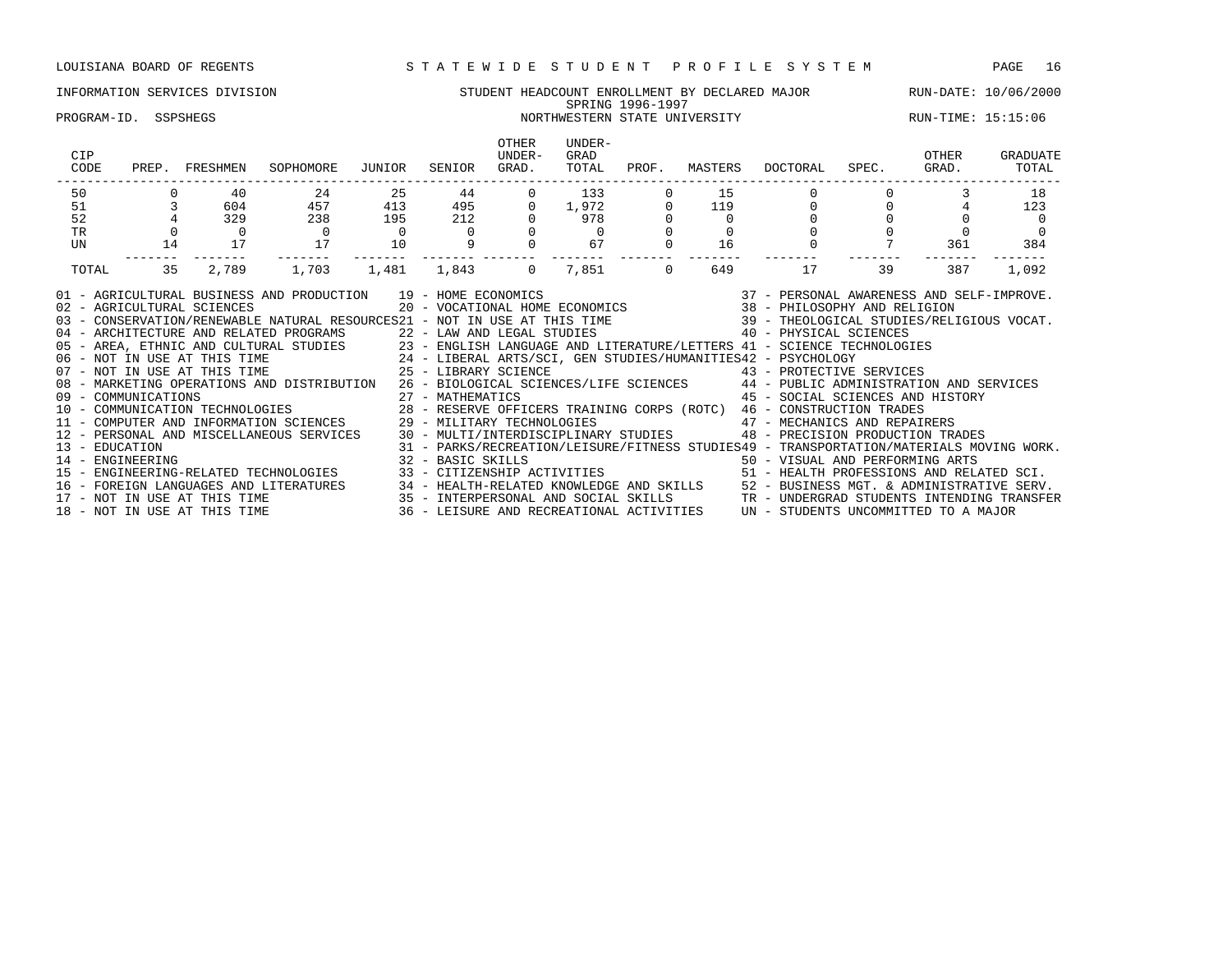INFORMATION SERVICES DIVISION STUDENT HEADCOUNT ENROLLMENT BY DECLARED MAJOR RUN-DATE: 10/06/2000 SPRING 1996-1997 PROGRAM-ID. SSPSHEGS SOUTHEASTERN LA. UNIVERSITY RUN-TIME: 15:15:06

| $\mathsf 0$<br>01<br>0<br>$\mathbf 0$<br>$\mathbf 0$<br>$\mathbf 0$<br>0<br>$\mathbf 0$<br>0<br>0<br>0<br>$\mathbf 0$<br>0<br>5<br>17<br>$\mathsf 0$<br>40<br>$\mathbf 0$<br>02<br>$\mathbf 0$<br>6<br>12<br>$\mathsf 0$<br>$\mathsf 0$<br>$\mathsf 0$<br>$\mathsf 0$<br>03<br>$\Omega$<br>$\mathbf 0$<br>$\Omega$<br>$\Omega$<br>$\Omega$<br>$\Omega$<br>$\Omega$<br>$\Omega$<br>0<br>$\Omega$<br>$\Omega$<br>$\Omega$<br>$\mathbf 0$<br>$\mathbf 0$<br>04<br>$\Omega$<br>$\Omega$<br>$\Omega$<br>0<br>$\Omega$<br>0<br>$\Omega$<br>$\Omega$<br>$\Omega$<br>$\Omega$<br>05<br>$\mathbf 0$<br>$\Omega$<br>$\Omega$<br>0<br>$\Omega$<br>$\Omega$<br>0<br>$\Omega$<br>$\Omega$<br>$\Omega$<br>$\Omega$<br>$\cap$<br>06<br>$\Omega$<br>$\Omega$<br>$\mathbf 0$<br>$\Omega$<br>$\mathbf{0}$<br>$\Omega$<br>$\Omega$<br>$\Omega$<br>$\Omega$<br>$\Omega$<br>$\cap$<br>$\Omega$<br>07<br>$\Omega$<br>$\Omega$<br>0<br>0<br>0<br>$\Omega$<br>0<br>$\Omega$<br>$\Omega$<br>$\cap$<br>$\Omega$<br>$\cap$<br>$\Omega$<br>$\Omega$<br>$\Omega$<br>08<br>$\Omega$<br>$\Omega$<br>$\cap$<br>$\cap$<br>n<br>$\Omega$<br>∩<br>∩<br>∩<br>09<br>73<br>55<br>54<br>92<br>$\mathbf 0$<br>274<br>$\Omega$<br>$\Omega$<br>$\Omega$<br>$\Omega$<br>$\Omega$<br>$\Omega$<br>10<br>$\Omega$<br>$\mathbf 0$<br>$\mathbf 0$<br>$\mathbf 0$<br>$\mathbf 0$<br>$\mathbf 0$<br>$\Omega$<br>$\Omega$<br>$\Omega$<br>$\cap$<br>$\Omega$<br>C<br>11<br>137<br>76<br>32<br>55<br>$\mathbf 0$<br>300<br>$\Omega$<br>$\mathbf 0$<br>$\Omega$<br>$\Omega$<br>$\Omega$<br>$\Omega$<br>12<br>$\mathbf 0$<br>$\mathbf 0$<br>$\Omega$<br>$\Omega$<br>$\mathbf 0$<br>$\mathbf 0$<br>$\mathbf 0$<br>0<br>$\Omega$<br>$\cap$<br>$\Omega$<br>$\Omega$<br>13<br>570<br>870<br>$\Omega$<br>616<br>518<br>2,574<br>$\Omega$<br>438<br>$\overline{c}$<br>$\Omega$<br>$\cap$<br>U<br>14<br>$\mathbf 0$<br>$\mathbf 0$<br>$\mathbf 0$<br>$\mathbf 0$<br>$\mathbf 0$<br>$\mathbf 0$<br>$\mathbf 0$<br>$\mathbf 0$<br>$\Omega$<br>$\Omega$<br>$\mathbf 0$<br>$\Omega$<br>99<br>417<br>15<br>114<br>81<br>123<br>$\mathbf 0$<br>$\mathbf 0$<br>$\Omega$<br>$\Omega$<br>$\Omega$<br>0<br>$\cap$<br>5<br>20<br>$\mathbf 0$<br>16<br>4<br>7<br>36<br>$\Omega$<br>$\Omega$<br>$\Omega$<br>$\cap$<br>n<br>∩<br>17<br>$\Omega$<br>$\mathbf 0$<br>$\mathbf 0$<br>$\Omega$<br>$\Omega$<br>$\Omega$<br>$\cap$<br>$\Omega$<br>$\Omega$<br>U<br>$\Omega$<br>$\cap$<br>18<br>$\mathbf 0$<br>$\mathbf 0$<br>$\mathbf 0$<br>$\Omega$<br>$\Omega$<br>$\mathbf 0$<br>$\Omega$<br>$\Omega$<br>$\cap$<br>$\Omega$<br>C<br>n<br>19<br>15<br>25<br>21<br>$\Omega$<br>108<br>47<br>$\Omega$<br>$\Omega$<br>$\Omega$<br>$\Omega$<br>$\cap$<br>$\cap$<br>20<br>$\Omega$<br>$\Omega$<br>$\mathbf 0$<br>$\Omega$<br>$\mathbf 0$<br>$\Omega$<br>$\Omega$<br>$\Omega$<br>$\cap$<br>$\Omega$<br>$\cap$<br>C<br>21<br>$\Omega$<br>$\mathbf 0$<br>$\mathbf 0$<br>$\Omega$<br>$\Omega$<br>$\Omega$<br>$\Omega$<br>$\cap$<br>C<br>n<br>$\Omega$<br>∩<br>22<br>$\Omega$<br>$\Omega$<br>$\Omega$<br>$\Omega$<br>$\Omega$<br>$\Omega$<br>$\Omega$<br>$\Omega$<br>$\Omega$<br>$\Omega$<br>$\Omega$<br>$\Omega$ | 0<br>$\mathbf 0$<br>$\Omega$<br>$\cap$<br>440<br>$\Omega$<br>C |
|-----------------------------------------------------------------------------------------------------------------------------------------------------------------------------------------------------------------------------------------------------------------------------------------------------------------------------------------------------------------------------------------------------------------------------------------------------------------------------------------------------------------------------------------------------------------------------------------------------------------------------------------------------------------------------------------------------------------------------------------------------------------------------------------------------------------------------------------------------------------------------------------------------------------------------------------------------------------------------------------------------------------------------------------------------------------------------------------------------------------------------------------------------------------------------------------------------------------------------------------------------------------------------------------------------------------------------------------------------------------------------------------------------------------------------------------------------------------------------------------------------------------------------------------------------------------------------------------------------------------------------------------------------------------------------------------------------------------------------------------------------------------------------------------------------------------------------------------------------------------------------------------------------------------------------------------------------------------------------------------------------------------------------------------------------------------------------------------------------------------------------------------------------------------------------------------------------------------------------------------------------------------------------------------------------------------------------------------------------------------------------------------------------------------------------------------------------------------------------------------------------------------------------------------------------------------------------------------------------------------------------------------------------------------------------------------------------------------------------------------------------------------------------------------------------------------------------------------------------------------------------------------------------------------------------------------------------------------------------------------------------------------------------------------------------------------------------------------------------------------------|----------------------------------------------------------------|
|                                                                                                                                                                                                                                                                                                                                                                                                                                                                                                                                                                                                                                                                                                                                                                                                                                                                                                                                                                                                                                                                                                                                                                                                                                                                                                                                                                                                                                                                                                                                                                                                                                                                                                                                                                                                                                                                                                                                                                                                                                                                                                                                                                                                                                                                                                                                                                                                                                                                                                                                                                                                                                                                                                                                                                                                                                                                                                                                                                                                                                                                                                                       |                                                                |
|                                                                                                                                                                                                                                                                                                                                                                                                                                                                                                                                                                                                                                                                                                                                                                                                                                                                                                                                                                                                                                                                                                                                                                                                                                                                                                                                                                                                                                                                                                                                                                                                                                                                                                                                                                                                                                                                                                                                                                                                                                                                                                                                                                                                                                                                                                                                                                                                                                                                                                                                                                                                                                                                                                                                                                                                                                                                                                                                                                                                                                                                                                                       |                                                                |
|                                                                                                                                                                                                                                                                                                                                                                                                                                                                                                                                                                                                                                                                                                                                                                                                                                                                                                                                                                                                                                                                                                                                                                                                                                                                                                                                                                                                                                                                                                                                                                                                                                                                                                                                                                                                                                                                                                                                                                                                                                                                                                                                                                                                                                                                                                                                                                                                                                                                                                                                                                                                                                                                                                                                                                                                                                                                                                                                                                                                                                                                                                                       |                                                                |
|                                                                                                                                                                                                                                                                                                                                                                                                                                                                                                                                                                                                                                                                                                                                                                                                                                                                                                                                                                                                                                                                                                                                                                                                                                                                                                                                                                                                                                                                                                                                                                                                                                                                                                                                                                                                                                                                                                                                                                                                                                                                                                                                                                                                                                                                                                                                                                                                                                                                                                                                                                                                                                                                                                                                                                                                                                                                                                                                                                                                                                                                                                                       |                                                                |
|                                                                                                                                                                                                                                                                                                                                                                                                                                                                                                                                                                                                                                                                                                                                                                                                                                                                                                                                                                                                                                                                                                                                                                                                                                                                                                                                                                                                                                                                                                                                                                                                                                                                                                                                                                                                                                                                                                                                                                                                                                                                                                                                                                                                                                                                                                                                                                                                                                                                                                                                                                                                                                                                                                                                                                                                                                                                                                                                                                                                                                                                                                                       |                                                                |
|                                                                                                                                                                                                                                                                                                                                                                                                                                                                                                                                                                                                                                                                                                                                                                                                                                                                                                                                                                                                                                                                                                                                                                                                                                                                                                                                                                                                                                                                                                                                                                                                                                                                                                                                                                                                                                                                                                                                                                                                                                                                                                                                                                                                                                                                                                                                                                                                                                                                                                                                                                                                                                                                                                                                                                                                                                                                                                                                                                                                                                                                                                                       |                                                                |
|                                                                                                                                                                                                                                                                                                                                                                                                                                                                                                                                                                                                                                                                                                                                                                                                                                                                                                                                                                                                                                                                                                                                                                                                                                                                                                                                                                                                                                                                                                                                                                                                                                                                                                                                                                                                                                                                                                                                                                                                                                                                                                                                                                                                                                                                                                                                                                                                                                                                                                                                                                                                                                                                                                                                                                                                                                                                                                                                                                                                                                                                                                                       |                                                                |
|                                                                                                                                                                                                                                                                                                                                                                                                                                                                                                                                                                                                                                                                                                                                                                                                                                                                                                                                                                                                                                                                                                                                                                                                                                                                                                                                                                                                                                                                                                                                                                                                                                                                                                                                                                                                                                                                                                                                                                                                                                                                                                                                                                                                                                                                                                                                                                                                                                                                                                                                                                                                                                                                                                                                                                                                                                                                                                                                                                                                                                                                                                                       |                                                                |
|                                                                                                                                                                                                                                                                                                                                                                                                                                                                                                                                                                                                                                                                                                                                                                                                                                                                                                                                                                                                                                                                                                                                                                                                                                                                                                                                                                                                                                                                                                                                                                                                                                                                                                                                                                                                                                                                                                                                                                                                                                                                                                                                                                                                                                                                                                                                                                                                                                                                                                                                                                                                                                                                                                                                                                                                                                                                                                                                                                                                                                                                                                                       |                                                                |
|                                                                                                                                                                                                                                                                                                                                                                                                                                                                                                                                                                                                                                                                                                                                                                                                                                                                                                                                                                                                                                                                                                                                                                                                                                                                                                                                                                                                                                                                                                                                                                                                                                                                                                                                                                                                                                                                                                                                                                                                                                                                                                                                                                                                                                                                                                                                                                                                                                                                                                                                                                                                                                                                                                                                                                                                                                                                                                                                                                                                                                                                                                                       |                                                                |
|                                                                                                                                                                                                                                                                                                                                                                                                                                                                                                                                                                                                                                                                                                                                                                                                                                                                                                                                                                                                                                                                                                                                                                                                                                                                                                                                                                                                                                                                                                                                                                                                                                                                                                                                                                                                                                                                                                                                                                                                                                                                                                                                                                                                                                                                                                                                                                                                                                                                                                                                                                                                                                                                                                                                                                                                                                                                                                                                                                                                                                                                                                                       |                                                                |
|                                                                                                                                                                                                                                                                                                                                                                                                                                                                                                                                                                                                                                                                                                                                                                                                                                                                                                                                                                                                                                                                                                                                                                                                                                                                                                                                                                                                                                                                                                                                                                                                                                                                                                                                                                                                                                                                                                                                                                                                                                                                                                                                                                                                                                                                                                                                                                                                                                                                                                                                                                                                                                                                                                                                                                                                                                                                                                                                                                                                                                                                                                                       |                                                                |
|                                                                                                                                                                                                                                                                                                                                                                                                                                                                                                                                                                                                                                                                                                                                                                                                                                                                                                                                                                                                                                                                                                                                                                                                                                                                                                                                                                                                                                                                                                                                                                                                                                                                                                                                                                                                                                                                                                                                                                                                                                                                                                                                                                                                                                                                                                                                                                                                                                                                                                                                                                                                                                                                                                                                                                                                                                                                                                                                                                                                                                                                                                                       |                                                                |
|                                                                                                                                                                                                                                                                                                                                                                                                                                                                                                                                                                                                                                                                                                                                                                                                                                                                                                                                                                                                                                                                                                                                                                                                                                                                                                                                                                                                                                                                                                                                                                                                                                                                                                                                                                                                                                                                                                                                                                                                                                                                                                                                                                                                                                                                                                                                                                                                                                                                                                                                                                                                                                                                                                                                                                                                                                                                                                                                                                                                                                                                                                                       |                                                                |
|                                                                                                                                                                                                                                                                                                                                                                                                                                                                                                                                                                                                                                                                                                                                                                                                                                                                                                                                                                                                                                                                                                                                                                                                                                                                                                                                                                                                                                                                                                                                                                                                                                                                                                                                                                                                                                                                                                                                                                                                                                                                                                                                                                                                                                                                                                                                                                                                                                                                                                                                                                                                                                                                                                                                                                                                                                                                                                                                                                                                                                                                                                                       |                                                                |
|                                                                                                                                                                                                                                                                                                                                                                                                                                                                                                                                                                                                                                                                                                                                                                                                                                                                                                                                                                                                                                                                                                                                                                                                                                                                                                                                                                                                                                                                                                                                                                                                                                                                                                                                                                                                                                                                                                                                                                                                                                                                                                                                                                                                                                                                                                                                                                                                                                                                                                                                                                                                                                                                                                                                                                                                                                                                                                                                                                                                                                                                                                                       |                                                                |
|                                                                                                                                                                                                                                                                                                                                                                                                                                                                                                                                                                                                                                                                                                                                                                                                                                                                                                                                                                                                                                                                                                                                                                                                                                                                                                                                                                                                                                                                                                                                                                                                                                                                                                                                                                                                                                                                                                                                                                                                                                                                                                                                                                                                                                                                                                                                                                                                                                                                                                                                                                                                                                                                                                                                                                                                                                                                                                                                                                                                                                                                                                                       |                                                                |
|                                                                                                                                                                                                                                                                                                                                                                                                                                                                                                                                                                                                                                                                                                                                                                                                                                                                                                                                                                                                                                                                                                                                                                                                                                                                                                                                                                                                                                                                                                                                                                                                                                                                                                                                                                                                                                                                                                                                                                                                                                                                                                                                                                                                                                                                                                                                                                                                                                                                                                                                                                                                                                                                                                                                                                                                                                                                                                                                                                                                                                                                                                                       |                                                                |
|                                                                                                                                                                                                                                                                                                                                                                                                                                                                                                                                                                                                                                                                                                                                                                                                                                                                                                                                                                                                                                                                                                                                                                                                                                                                                                                                                                                                                                                                                                                                                                                                                                                                                                                                                                                                                                                                                                                                                                                                                                                                                                                                                                                                                                                                                                                                                                                                                                                                                                                                                                                                                                                                                                                                                                                                                                                                                                                                                                                                                                                                                                                       |                                                                |
|                                                                                                                                                                                                                                                                                                                                                                                                                                                                                                                                                                                                                                                                                                                                                                                                                                                                                                                                                                                                                                                                                                                                                                                                                                                                                                                                                                                                                                                                                                                                                                                                                                                                                                                                                                                                                                                                                                                                                                                                                                                                                                                                                                                                                                                                                                                                                                                                                                                                                                                                                                                                                                                                                                                                                                                                                                                                                                                                                                                                                                                                                                                       |                                                                |
|                                                                                                                                                                                                                                                                                                                                                                                                                                                                                                                                                                                                                                                                                                                                                                                                                                                                                                                                                                                                                                                                                                                                                                                                                                                                                                                                                                                                                                                                                                                                                                                                                                                                                                                                                                                                                                                                                                                                                                                                                                                                                                                                                                                                                                                                                                                                                                                                                                                                                                                                                                                                                                                                                                                                                                                                                                                                                                                                                                                                                                                                                                                       |                                                                |
|                                                                                                                                                                                                                                                                                                                                                                                                                                                                                                                                                                                                                                                                                                                                                                                                                                                                                                                                                                                                                                                                                                                                                                                                                                                                                                                                                                                                                                                                                                                                                                                                                                                                                                                                                                                                                                                                                                                                                                                                                                                                                                                                                                                                                                                                                                                                                                                                                                                                                                                                                                                                                                                                                                                                                                                                                                                                                                                                                                                                                                                                                                                       | $\Omega$                                                       |
| 23<br>29<br>24<br>28<br>37<br>$\mathbf 0$<br>118<br>34<br>$\Omega$<br>0<br>$\cap$<br>$\Omega$<br>$\Omega$                                                                                                                                                                                                                                                                                                                                                                                                                                                                                                                                                                                                                                                                                                                                                                                                                                                                                                                                                                                                                                                                                                                                                                                                                                                                                                                                                                                                                                                                                                                                                                                                                                                                                                                                                                                                                                                                                                                                                                                                                                                                                                                                                                                                                                                                                                                                                                                                                                                                                                                                                                                                                                                                                                                                                                                                                                                                                                                                                                                                             | 34                                                             |
| 27<br>52<br>129<br>$\mathbf 0$<br>232<br>$\mathbf 0$<br>24<br>24<br>$\mathbf 0$<br>$\Omega$<br>$\Omega$<br>U<br>$\Omega$                                                                                                                                                                                                                                                                                                                                                                                                                                                                                                                                                                                                                                                                                                                                                                                                                                                                                                                                                                                                                                                                                                                                                                                                                                                                                                                                                                                                                                                                                                                                                                                                                                                                                                                                                                                                                                                                                                                                                                                                                                                                                                                                                                                                                                                                                                                                                                                                                                                                                                                                                                                                                                                                                                                                                                                                                                                                                                                                                                                              | $\mathbf 0$                                                    |
| 25<br>$\mathbf 0$<br>$\Omega$<br>$\Omega$<br>$\mathbf 0$<br>$\overline{0}$<br>$\mathbf 0$<br>$\mathbf 0$<br>0<br>$\mathbf 0$<br>$\Omega$<br>$\Omega$<br>∩                                                                                                                                                                                                                                                                                                                                                                                                                                                                                                                                                                                                                                                                                                                                                                                                                                                                                                                                                                                                                                                                                                                                                                                                                                                                                                                                                                                                                                                                                                                                                                                                                                                                                                                                                                                                                                                                                                                                                                                                                                                                                                                                                                                                                                                                                                                                                                                                                                                                                                                                                                                                                                                                                                                                                                                                                                                                                                                                                             | $\Omega$                                                       |
| $\mathbf 0$<br>515<br>26<br>$\Omega$<br>133<br>121<br>107<br>154<br>0<br>40<br>$\cap$<br>$\Omega$<br>$\Omega$                                                                                                                                                                                                                                                                                                                                                                                                                                                                                                                                                                                                                                                                                                                                                                                                                                                                                                                                                                                                                                                                                                                                                                                                                                                                                                                                                                                                                                                                                                                                                                                                                                                                                                                                                                                                                                                                                                                                                                                                                                                                                                                                                                                                                                                                                                                                                                                                                                                                                                                                                                                                                                                                                                                                                                                                                                                                                                                                                                                                         | 40                                                             |
| 27<br>22<br>8<br>3<br>3<br>8<br>$\mathbf 0$<br>$\mathbf 0$<br>$\Omega$<br>$\Omega$<br>$\Omega$<br>0<br>O                                                                                                                                                                                                                                                                                                                                                                                                                                                                                                                                                                                                                                                                                                                                                                                                                                                                                                                                                                                                                                                                                                                                                                                                                                                                                                                                                                                                                                                                                                                                                                                                                                                                                                                                                                                                                                                                                                                                                                                                                                                                                                                                                                                                                                                                                                                                                                                                                                                                                                                                                                                                                                                                                                                                                                                                                                                                                                                                                                                                              | $\Omega$                                                       |
| 28<br>$\mathbf 0$<br>$\mathbf 0$<br>$\mathbf 0$<br>$\mathbf 0$<br>$\mathbf 0$<br>$\mathbf 0$<br>$\Omega$<br>$\mathbf 0$<br>$\Omega$<br>$\Omega$<br>$\Omega$<br>$\cap$                                                                                                                                                                                                                                                                                                                                                                                                                                                                                                                                                                                                                                                                                                                                                                                                                                                                                                                                                                                                                                                                                                                                                                                                                                                                                                                                                                                                                                                                                                                                                                                                                                                                                                                                                                                                                                                                                                                                                                                                                                                                                                                                                                                                                                                                                                                                                                                                                                                                                                                                                                                                                                                                                                                                                                                                                                                                                                                                                 | $\Omega$                                                       |
| 29<br>$\Omega$<br>$\Omega$<br>$\Omega$<br>0<br>$\Omega$<br>$\Omega$<br>$\Omega$<br>$\Omega$<br>n<br>$\Omega$<br>∩<br>U                                                                                                                                                                                                                                                                                                                                                                                                                                                                                                                                                                                                                                                                                                                                                                                                                                                                                                                                                                                                                                                                                                                                                                                                                                                                                                                                                                                                                                                                                                                                                                                                                                                                                                                                                                                                                                                                                                                                                                                                                                                                                                                                                                                                                                                                                                                                                                                                                                                                                                                                                                                                                                                                                                                                                                                                                                                                                                                                                                                                |                                                                |
| 30<br>$\Omega$<br>$\Omega$<br>$\cap$<br>$\Omega$<br>$\Omega$<br>$\Omega$<br>$\Omega$<br>$\cap$<br>n<br>∩<br>C<br>∩                                                                                                                                                                                                                                                                                                                                                                                                                                                                                                                                                                                                                                                                                                                                                                                                                                                                                                                                                                                                                                                                                                                                                                                                                                                                                                                                                                                                                                                                                                                                                                                                                                                                                                                                                                                                                                                                                                                                                                                                                                                                                                                                                                                                                                                                                                                                                                                                                                                                                                                                                                                                                                                                                                                                                                                                                                                                                                                                                                                                    |                                                                |
| 31<br>0<br>$\mathbf 0$<br>$\mathbf{0}$<br>$\mathbf 0$<br>$\Omega$<br>$\Omega$<br>$\Omega$<br>$\Omega$<br>O<br>$\Omega$<br>0<br>U                                                                                                                                                                                                                                                                                                                                                                                                                                                                                                                                                                                                                                                                                                                                                                                                                                                                                                                                                                                                                                                                                                                                                                                                                                                                                                                                                                                                                                                                                                                                                                                                                                                                                                                                                                                                                                                                                                                                                                                                                                                                                                                                                                                                                                                                                                                                                                                                                                                                                                                                                                                                                                                                                                                                                                                                                                                                                                                                                                                      |                                                                |
| 32<br>0<br>$\Omega$<br>$\mathbf{0}$<br>$\Omega$<br>$\Omega$<br>$\cap$<br>$\Omega$<br>$\Omega$<br>$\cap$<br>$\Omega$<br>C<br>n                                                                                                                                                                                                                                                                                                                                                                                                                                                                                                                                                                                                                                                                                                                                                                                                                                                                                                                                                                                                                                                                                                                                                                                                                                                                                                                                                                                                                                                                                                                                                                                                                                                                                                                                                                                                                                                                                                                                                                                                                                                                                                                                                                                                                                                                                                                                                                                                                                                                                                                                                                                                                                                                                                                                                                                                                                                                                                                                                                                         |                                                                |
| 33<br>$\Omega$<br>$\Omega$<br>0<br>$\Omega$<br>$\Omega$<br>$\Omega$<br>$\Omega$<br>$\bigcap$<br>$\Omega$<br>$\Omega$<br>$\Omega$<br>$\cap$<br>∩                                                                                                                                                                                                                                                                                                                                                                                                                                                                                                                                                                                                                                                                                                                                                                                                                                                                                                                                                                                                                                                                                                                                                                                                                                                                                                                                                                                                                                                                                                                                                                                                                                                                                                                                                                                                                                                                                                                                                                                                                                                                                                                                                                                                                                                                                                                                                                                                                                                                                                                                                                                                                                                                                                                                                                                                                                                                                                                                                                       |                                                                |
| 34<br>$\Omega$<br>0<br>$\Omega$<br>$\Omega$<br>$\Omega$<br>$\Omega$<br>$\cap$<br>n<br><sup>0</sup><br><sup>0</sup><br>Λ<br>$\Omega$<br>$\Omega$<br>$\Omega$<br>$\Omega$<br>$\Omega$<br>$\Omega$<br>$\cap$<br>Λ                                                                                                                                                                                                                                                                                                                                                                                                                                                                                                                                                                                                                                                                                                                                                                                                                                                                                                                                                                                                                                                                                                                                                                                                                                                                                                                                                                                                                                                                                                                                                                                                                                                                                                                                                                                                                                                                                                                                                                                                                                                                                                                                                                                                                                                                                                                                                                                                                                                                                                                                                                                                                                                                                                                                                                                                                                                                                                        |                                                                |
| 35<br>$\Omega$<br>$\Omega$<br><sup>0</sup><br>$\Omega$<br>$\mathbf{0}$<br>$\mathbf 0$<br>$\mathbf{0}$<br>$\Omega$<br>$\Omega$<br>$\Omega$<br>$\Omega$<br>$\Omega$<br>$\bigcap$<br>O<br>$\Omega$                                                                                                                                                                                                                                                                                                                                                                                                                                                                                                                                                                                                                                                                                                                                                                                                                                                                                                                                                                                                                                                                                                                                                                                                                                                                                                                                                                                                                                                                                                                                                                                                                                                                                                                                                                                                                                                                                                                                                                                                                                                                                                                                                                                                                                                                                                                                                                                                                                                                                                                                                                                                                                                                                                                                                                                                                                                                                                                       |                                                                |
| 36<br>$\mathbf 0$<br>$\mathbf 0$<br>$\mathbf{0}$<br>$\cap$<br>$\Omega$<br>$\Omega$<br>$\Omega$<br>$\Omega$<br>$\Omega$<br>$\cap$<br>$\Omega$<br>C                                                                                                                                                                                                                                                                                                                                                                                                                                                                                                                                                                                                                                                                                                                                                                                                                                                                                                                                                                                                                                                                                                                                                                                                                                                                                                                                                                                                                                                                                                                                                                                                                                                                                                                                                                                                                                                                                                                                                                                                                                                                                                                                                                                                                                                                                                                                                                                                                                                                                                                                                                                                                                                                                                                                                                                                                                                                                                                                                                     |                                                                |
| 37<br>38<br>$\mathbf 0$<br>$\Omega$<br>$\Omega$<br>$\Omega$<br>$\Omega$<br>$\Omega$<br>$\Omega$<br>$\cap$<br>$\Omega$<br>$\cap$<br>U<br>C                                                                                                                                                                                                                                                                                                                                                                                                                                                                                                                                                                                                                                                                                                                                                                                                                                                                                                                                                                                                                                                                                                                                                                                                                                                                                                                                                                                                                                                                                                                                                                                                                                                                                                                                                                                                                                                                                                                                                                                                                                                                                                                                                                                                                                                                                                                                                                                                                                                                                                                                                                                                                                                                                                                                                                                                                                                                                                                                                                             |                                                                |
| 39<br>$\mathbf 0$<br>$\Omega$<br>$\Omega$<br>$\cap$<br>$\Omega$<br>$\Omega$<br>$\Omega$<br>$\Omega$<br>$\Omega$<br>Λ<br>$\Omega$<br>$\cap$                                                                                                                                                                                                                                                                                                                                                                                                                                                                                                                                                                                                                                                                                                                                                                                                                                                                                                                                                                                                                                                                                                                                                                                                                                                                                                                                                                                                                                                                                                                                                                                                                                                                                                                                                                                                                                                                                                                                                                                                                                                                                                                                                                                                                                                                                                                                                                                                                                                                                                                                                                                                                                                                                                                                                                                                                                                                                                                                                                            |                                                                |
| 18<br>21<br>15<br>19<br>$\mathbf{0}$<br>73<br>40<br>$\Omega$<br>$\Omega$<br>$\Omega$<br>C<br>$\Omega$<br>Λ                                                                                                                                                                                                                                                                                                                                                                                                                                                                                                                                                                                                                                                                                                                                                                                                                                                                                                                                                                                                                                                                                                                                                                                                                                                                                                                                                                                                                                                                                                                                                                                                                                                                                                                                                                                                                                                                                                                                                                                                                                                                                                                                                                                                                                                                                                                                                                                                                                                                                                                                                                                                                                                                                                                                                                                                                                                                                                                                                                                                            | $\cap$                                                         |
| $\mathbf 0$<br>$\mathbf 0$<br>$\mathbf 0$<br>$\mathbf 0$<br>$\mathbf 0$<br>$\mathbf 0$<br>41<br>$\Omega$<br>$\mathbf 0$<br>$\mathbf 0$<br>$\Omega$<br>$\Omega$<br>U                                                                                                                                                                                                                                                                                                                                                                                                                                                                                                                                                                                                                                                                                                                                                                                                                                                                                                                                                                                                                                                                                                                                                                                                                                                                                                                                                                                                                                                                                                                                                                                                                                                                                                                                                                                                                                                                                                                                                                                                                                                                                                                                                                                                                                                                                                                                                                                                                                                                                                                                                                                                                                                                                                                                                                                                                                                                                                                                                   | $\Omega$                                                       |
| 87<br>371<br>42<br>0<br>127<br>90<br>67<br>0<br>0<br>36<br>$\Omega$<br>O<br>O                                                                                                                                                                                                                                                                                                                                                                                                                                                                                                                                                                                                                                                                                                                                                                                                                                                                                                                                                                                                                                                                                                                                                                                                                                                                                                                                                                                                                                                                                                                                                                                                                                                                                                                                                                                                                                                                                                                                                                                                                                                                                                                                                                                                                                                                                                                                                                                                                                                                                                                                                                                                                                                                                                                                                                                                                                                                                                                                                                                                                                         | 36                                                             |
| 43<br>196<br>115<br>93<br>162<br>$\mathbf 0$<br>566<br>$\Omega$<br>$\Omega$<br>0<br>U<br>$\cap$<br>$\Omega$                                                                                                                                                                                                                                                                                                                                                                                                                                                                                                                                                                                                                                                                                                                                                                                                                                                                                                                                                                                                                                                                                                                                                                                                                                                                                                                                                                                                                                                                                                                                                                                                                                                                                                                                                                                                                                                                                                                                                                                                                                                                                                                                                                                                                                                                                                                                                                                                                                                                                                                                                                                                                                                                                                                                                                                                                                                                                                                                                                                                           | $\Omega$                                                       |
| 79<br>137<br>44<br>81<br>84<br>$\mathbf 0$<br>381<br>$\mathbf 0$<br>$\Omega$<br>$\Omega$<br>0<br>$\Omega$<br>$\Omega$                                                                                                                                                                                                                                                                                                                                                                                                                                                                                                                                                                                                                                                                                                                                                                                                                                                                                                                                                                                                                                                                                                                                                                                                                                                                                                                                                                                                                                                                                                                                                                                                                                                                                                                                                                                                                                                                                                                                                                                                                                                                                                                                                                                                                                                                                                                                                                                                                                                                                                                                                                                                                                                                                                                                                                                                                                                                                                                                                                                                 | $\mathbf 0$                                                    |
| 57<br>120<br>45<br>56<br>71<br>$\mathbf 0$<br>304<br>0<br>32<br>$\cap$<br>U<br>$\Omega$<br>$\Omega$                                                                                                                                                                                                                                                                                                                                                                                                                                                                                                                                                                                                                                                                                                                                                                                                                                                                                                                                                                                                                                                                                                                                                                                                                                                                                                                                                                                                                                                                                                                                                                                                                                                                                                                                                                                                                                                                                                                                                                                                                                                                                                                                                                                                                                                                                                                                                                                                                                                                                                                                                                                                                                                                                                                                                                                                                                                                                                                                                                                                                   | 32                                                             |
| $\Omega$<br>$\Omega$<br>$\mathbf 0$<br>$\Omega$<br>$\Omega$<br>$\Omega$<br>$\Omega$<br>46<br>$\Omega$<br>U<br>$\Omega$<br>$\Omega$<br>n                                                                                                                                                                                                                                                                                                                                                                                                                                                                                                                                                                                                                                                                                                                                                                                                                                                                                                                                                                                                                                                                                                                                                                                                                                                                                                                                                                                                                                                                                                                                                                                                                                                                                                                                                                                                                                                                                                                                                                                                                                                                                                                                                                                                                                                                                                                                                                                                                                                                                                                                                                                                                                                                                                                                                                                                                                                                                                                                                                               | $\Omega$                                                       |
| 47<br>$\Omega$<br>$\Omega$<br>$\Omega$<br>$\Omega$<br>∩<br>∩<br>C<br>n<br>n<br>n                                                                                                                                                                                                                                                                                                                                                                                                                                                                                                                                                                                                                                                                                                                                                                                                                                                                                                                                                                                                                                                                                                                                                                                                                                                                                                                                                                                                                                                                                                                                                                                                                                                                                                                                                                                                                                                                                                                                                                                                                                                                                                                                                                                                                                                                                                                                                                                                                                                                                                                                                                                                                                                                                                                                                                                                                                                                                                                                                                                                                                      | $\cap$                                                         |
| $\mathbf 0$<br>48<br>$\Omega$<br>0<br>$\Omega$<br>$\Omega$<br>$\Omega$<br>$\cap$<br>O<br><sup>0</sup><br>∩<br><sup>0</sup><br>O                                                                                                                                                                                                                                                                                                                                                                                                                                                                                                                                                                                                                                                                                                                                                                                                                                                                                                                                                                                                                                                                                                                                                                                                                                                                                                                                                                                                                                                                                                                                                                                                                                                                                                                                                                                                                                                                                                                                                                                                                                                                                                                                                                                                                                                                                                                                                                                                                                                                                                                                                                                                                                                                                                                                                                                                                                                                                                                                                                                       |                                                                |
| 49<br>$\Omega$<br>$\Omega$<br>$\Omega$<br>$\Omega$<br>$\Omega$<br>$\Omega$<br>$\Omega$<br>$\Omega$<br>$\Omega$<br>$\Omega$<br>$\Omega$<br>$\Omega$                                                                                                                                                                                                                                                                                                                                                                                                                                                                                                                                                                                                                                                                                                                                                                                                                                                                                                                                                                                                                                                                                                                                                                                                                                                                                                                                                                                                                                                                                                                                                                                                                                                                                                                                                                                                                                                                                                                                                                                                                                                                                                                                                                                                                                                                                                                                                                                                                                                                                                                                                                                                                                                                                                                                                                                                                                                                                                                                                                    | $\Omega$                                                       |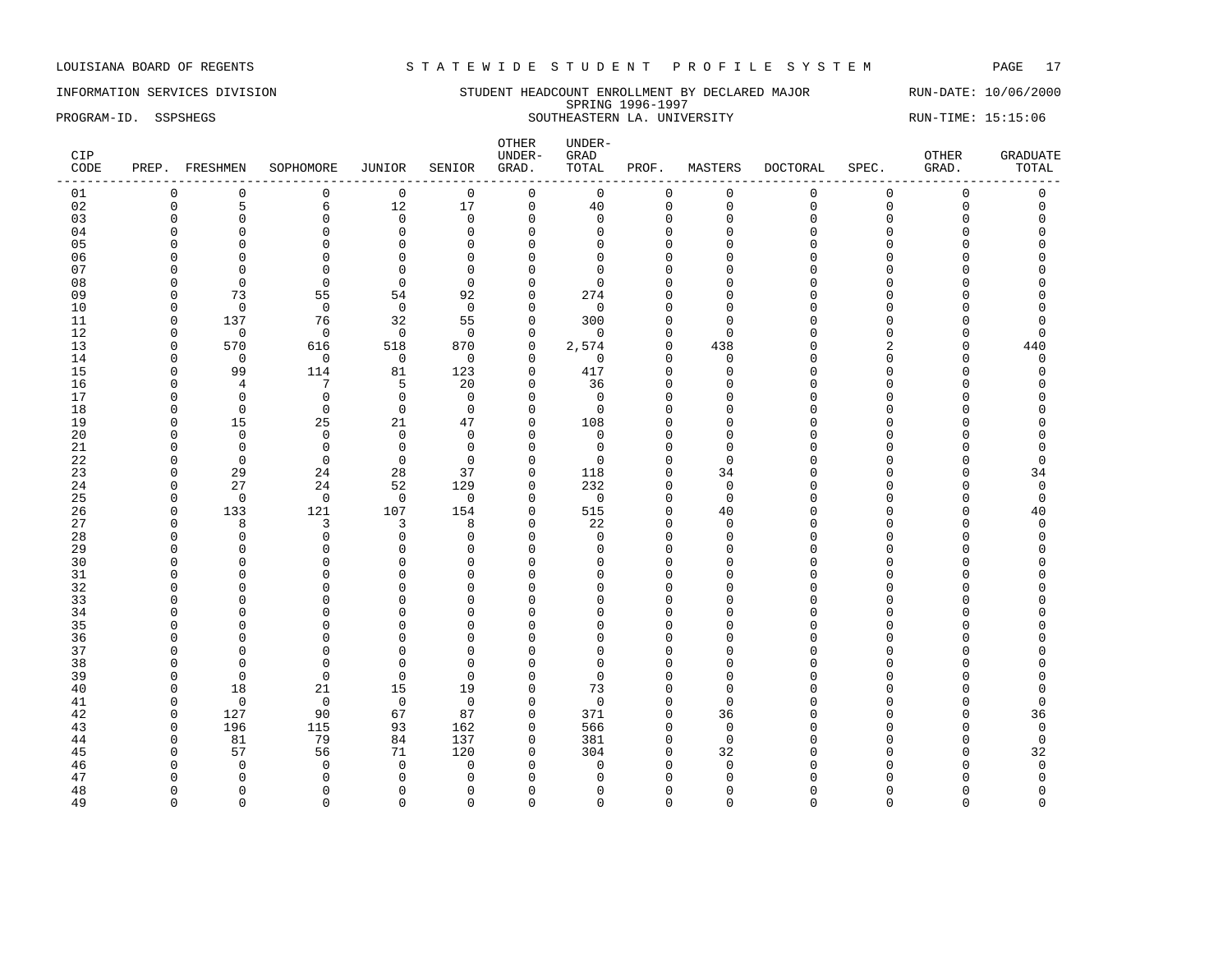### INFORMATION SERVICES DIVISION STUDENT HEADCOUNT ENROLLMENT BY DECLARED MAJOR RUN-DATE: 10/06/2000 SPRING 1996-1997 PROGRAM-ID. SSPSHEGS SOUTHEASTERN LA. UNIVERSITY RUN-TIME: 15:15:06

| CIP<br>CODE                                                                                                                                                                                                                                                                                                                                                                                                                                                                                                                                                                                                                                                                                                                                                                                                                                                                                                                                                                                                                                                                                                                                                                                                                                                                                                                                                                                                                                                                                                                                                                                                                                                                                                                                |                | PREP. FRESHMEN | SOPHOMORE | JUNIOR | SENIOR  | OTHER<br>UNDER-<br>GRAD. | UNDER-<br>GRAD<br>TOTAL | PROF.          | MASTERS  | DOCTORAL    | SPEC.          | OTHER<br>GRAD. | GRADUATE<br>TOTAL        |
|--------------------------------------------------------------------------------------------------------------------------------------------------------------------------------------------------------------------------------------------------------------------------------------------------------------------------------------------------------------------------------------------------------------------------------------------------------------------------------------------------------------------------------------------------------------------------------------------------------------------------------------------------------------------------------------------------------------------------------------------------------------------------------------------------------------------------------------------------------------------------------------------------------------------------------------------------------------------------------------------------------------------------------------------------------------------------------------------------------------------------------------------------------------------------------------------------------------------------------------------------------------------------------------------------------------------------------------------------------------------------------------------------------------------------------------------------------------------------------------------------------------------------------------------------------------------------------------------------------------------------------------------------------------------------------------------------------------------------------------------|----------------|----------------|-----------|--------|---------|--------------------------|-------------------------|----------------|----------|-------------|----------------|----------------|--------------------------|
| 50                                                                                                                                                                                                                                                                                                                                                                                                                                                                                                                                                                                                                                                                                                                                                                                                                                                                                                                                                                                                                                                                                                                                                                                                                                                                                                                                                                                                                                                                                                                                                                                                                                                                                                                                         |                | 79             | 52        | 24     |         | 60 00<br>$\mathbf{0}$    | 215                     | 0              | 17       |             |                |                | 17                       |
| 51                                                                                                                                                                                                                                                                                                                                                                                                                                                                                                                                                                                                                                                                                                                                                                                                                                                                                                                                                                                                                                                                                                                                                                                                                                                                                                                                                                                                                                                                                                                                                                                                                                                                                                                                         | $\overline{0}$ | 357            | 299       |        | 334 494 | $\overline{0}$           | 1,484                   | $\overline{0}$ | 145      | $\mathbf 0$ | $\overline{0}$ | $\Omega$       | 145                      |
| 52                                                                                                                                                                                                                                                                                                                                                                                                                                                                                                                                                                                                                                                                                                                                                                                                                                                                                                                                                                                                                                                                                                                                                                                                                                                                                                                                                                                                                                                                                                                                                                                                                                                                                                                                         |                | 590            | 535       |        | 449 626 | $\overline{0}$           | 2,200                   |                | 147      |             |                |                | 147                      |
| TR                                                                                                                                                                                                                                                                                                                                                                                                                                                                                                                                                                                                                                                                                                                                                                                                                                                                                                                                                                                                                                                                                                                                                                                                                                                                                                                                                                                                                                                                                                                                                                                                                                                                                                                                         | $\mathbf 0$    | 19             | 102       | 78     | 55      |                          | $0 \qquad \qquad 254$   |                | $\sim$ 0 |             |                |                | $\overline{\phantom{0}}$ |
| UN                                                                                                                                                                                                                                                                                                                                                                                                                                                                                                                                                                                                                                                                                                                                                                                                                                                                                                                                                                                                                                                                                                                                                                                                                                                                                                                                                                                                                                                                                                                                                                                                                                                                                                                                         | $\mathbf{0}$   | 1,664          | 347       | 57     | 18      | $\overline{0}$           | 2,086                   |                | 791      |             |                |                | 791                      |
| TOTAL                                                                                                                                                                                                                                                                                                                                                                                                                                                                                                                                                                                                                                                                                                                                                                                                                                                                                                                                                                                                                                                                                                                                                                                                                                                                                                                                                                                                                                                                                                                                                                                                                                                                                                                                      |                |                |           |        |         |                          |                         |                |          |             | 2              | $\Omega$       | 1,682                    |
| 1,680 0<br>4,288 2,767 2,185<br>3,330 0<br>$\Omega$<br>12,570 0<br>AND PRODUCTION 19 - HOME ECONOMICS 37 - PERSONAL AWARENESS AND SELF-IMPROVE.<br>20 - VOCATIONAL HOME ECONOMICS 38 - PHILOSOPHY AND RELIGION<br>01 - AGRICULTURAL BUSINESS AND PRODUCTION 19 - HOME ECONOMICS<br>02 - AGRICULTURAL SCIENCES<br>03 - CONSERVATION/RENEWABLE NATURAL RESOURCES21 - NOT IN USE AT THIS TIME 39 - THEOLOGICAL STUDIES/RELIGIOUS VOCAT.<br>04 - ARCHITECTURE AND RELATED PROGRAMS<br>22 - LAW AND LEGAL STUDIES<br>23 - ENGLISH LANGUAGE AND LITERATURE/LETTERS 41 - SCIENCE TECHNOLOGIES<br>23 - ENGLISH LANGUAGE AND LITERATURE/LETTERS 41 - SCIENCE TECHNOLOGIES<br>24 - LIBER<br>08 - MARKETING OPERATIONS AND DISTRIBUTION 26 - BIOLOGICAL SCIENCES/LIFE SCIENCES 44 - PUBLIC ADMINISTRATION AND SERVICES<br>09 - COMMUNICATIONS<br>10 - COMMUNICATIONS - COMMUNICATION DE COMMUNICATION DE COMMUNICATION DE COMMUNICATIONS AND HIST<br>11 - COMPUTER AND INFORMATION SCIENCES 29 - MILITARY TECHNOLOGIES 47 - MECHANICS AND REPAIRERS<br>45 - SOCIAL SCIENCES AND HISTORY<br>12 - PERSONAL AND MISCELLANEOUS SERVICES 30 - MULTI/INTERDISCIPLINARY STUDIES 48 - PRECISION PRODUCTION TRADES<br>31 - PARKS/RECREATION/LEISURE/FITNESS STUDIES49 - TRANSPORTATION/MATERIALS MOVING WORK.<br>13 - EDUCATION<br>32 - BASIC SKILLS<br>14 - ENGINEERING<br>50 - VISUAL AND PERFORMING ARTS<br>15 - ENGINEERING-RELATED TECHNOLOGIES 33 - CITIZENSHIP ACTIVITIES 51 - HEALTH PROFESSIONS AND RELATED SCI.<br>16 – FOREIGN LANGUAGES AND LITERATURES 24 – HEALTH-RELATED KNOWLEDGE AND SKILLS 25 – BUSINESS MGT. & ADMINISTRATIVE SERV.<br>17 – NOT IN USE AT THIS TIME 25 – INTERPERSONAL AND SOCIAL SKILLS 2TR – UNDERGRAD STUDENTS INTENDING |                |                |           |        |         |                          |                         |                |          |             |                |                |                          |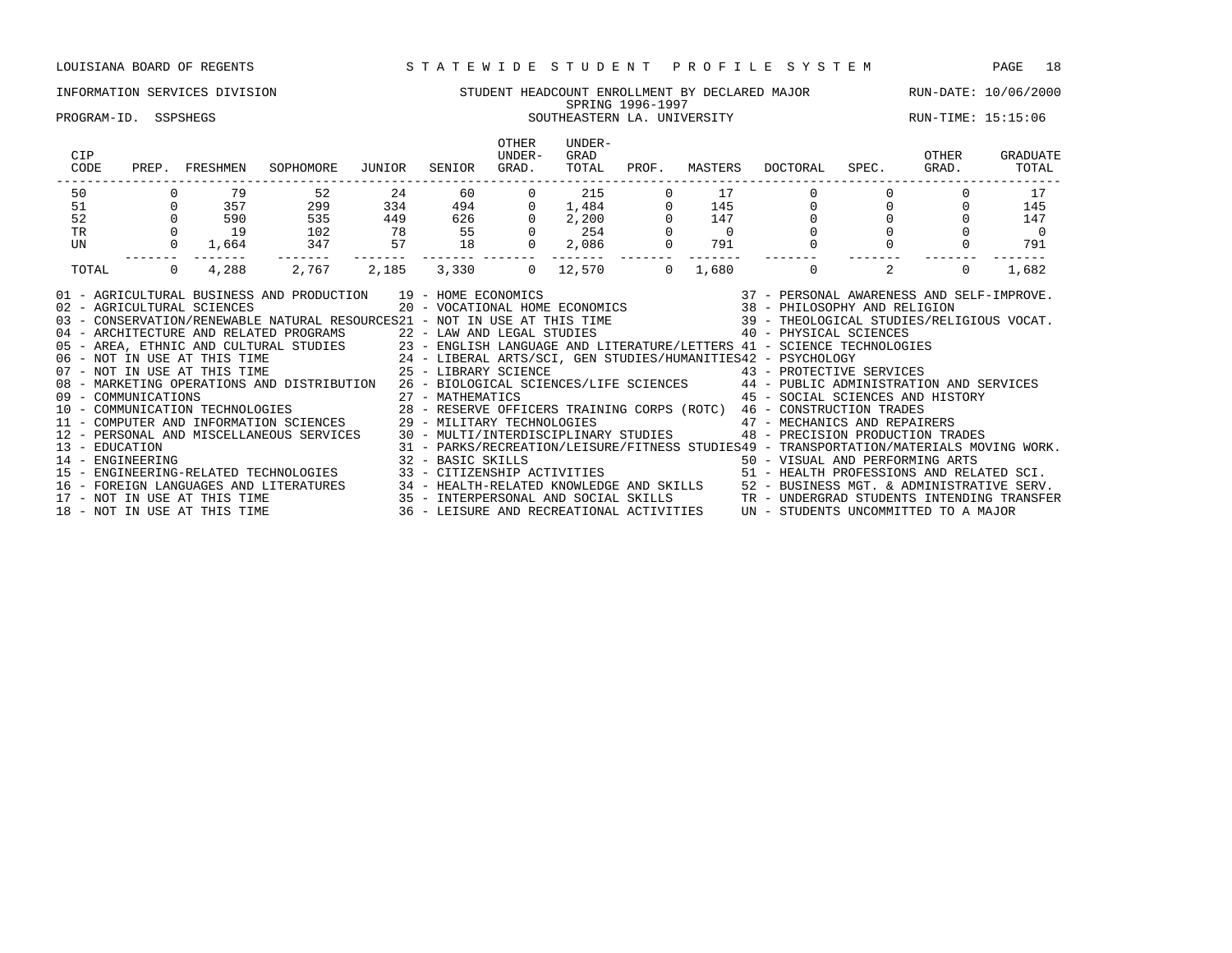INFORMATION SERVICES DIVISION STUDENT HEADCOUNT ENROLLMENT BY DECLARED MAJOR RUN-DATE: 10/06/2000 SPRING 1996-1997 PROGRAM-ID. SSPSHEGS **EXAM-ID.** SSPSHEGS UNIVERSITY OF LA. IN LAFAYETTE RUN-TIME: 15:15:06

| CIP<br>CODE |          | PREP. FRESHMEN | SOPHOMORE       | JUNIOR         | SENIOR         | OTHER<br>UNDER-<br>GRAD. | UNDER-<br>GRAD<br>TOTAL | PROF.        | MASTERS        | DOCTORAL | SPEC.    | OTHER<br>GRAD. | <b>GRADUATE</b><br>TOTAL |
|-------------|----------|----------------|-----------------|----------------|----------------|--------------------------|-------------------------|--------------|----------------|----------|----------|----------------|--------------------------|
| 01          | $\Omega$ | 21             | 9               | 12             | 8              | $\mathsf{O}$             | 50                      | $\mathbf 0$  | $\mathbf 0$    | 0        | 0        | $\mathsf 0$    | $\mathbf 0$              |
| 02          | $\Omega$ | 23             | 25              | 13             | 21             | $\mathsf{O}$             | 82                      | $\mathbf 0$  | $\Omega$       | $\Omega$ | $\Omega$ | $\mathsf 0$    | $\mathbf 0$              |
| 03          | $\Omega$ | 33             | 44              | 50             | 51             | $\mathbf 0$              | 178                     | $\mathbf 0$  | $\mathbf{0}$   | 0        | $\Omega$ | $\mathbf 0$    | $\mathbf 0$              |
| 04          | $\Omega$ | 92             | 52              | 37             | 90             | $\mathbf 0$              | 271                     | $\mathbf 0$  | $\Omega$       | $\Omega$ | $\cap$   | $\mathbf 0$    | $\Omega$                 |
| 05          | $\Omega$ | $\Omega$       | $\Omega$        | $\Omega$       | $\Omega$       | $\Omega$                 | $\Omega$                | $\Omega$     |                | 6        | $\cap$   | $\Omega$       | 10                       |
| 06          | $\Omega$ | $\Omega$       | $\Omega$        | $\mathbf 0$    | $\Omega$       | $\Omega$                 | $\Omega$                | $\Omega$     | $\Omega$       | $\Omega$ | C        | $\Omega$       | $\Omega$                 |
| 07          | $\Omega$ | $\Omega$       | $\Omega$        | $\mathbf 0$    | $\Omega$       | $\mathbf 0$              | $\Omega$                | $\Omega$     |                | $\cap$   |          | $\Omega$       | $\mathbf 0$              |
| 08          | $\Omega$ | 22             | 12              | 13             | 18             | $\mathbf 0$              | 65                      | $\Omega$     | $\Omega$       | $\Omega$ |          | $\Omega$       | $\Omega$                 |
| 09          | $\Omega$ | 141            | 127             | 97             | 119            | 0                        | 484                     | $\Omega$     | 34             | $\cap$   |          | 0              | 34                       |
| 10          | $\Omega$ | $\overline{0}$ | $\overline{0}$  | $\overline{0}$ | $\Omega$       | $\Omega$                 | $\Omega$                | $\Omega$     | $\Omega$       | $\cap$   |          | $\Omega$       | $\mathbf 0$              |
| 11          | $\Omega$ | 139            | 68              | 47             | 63             | $\mathbf{0}$             | 317                     | $\Omega$     | 95             | 33       | $\cap$   | $\mathbf 0$    | 128                      |
| 12          | $\Omega$ | $\overline{0}$ | $\overline{0}$  | $\overline{0}$ | $\Omega$       | $\mathbf 0$              | $\Omega$                | $\Omega$     | $\Omega$       | $\Omega$ | U        | 0              | $\mathbf 0$              |
| 13          | $\Omega$ | 506            | 440             | 356            | 659            | $\mathbf 0$              | 1,961                   | $\mathbf{0}$ | 240            | $\Omega$ |          | $\mathbf 0$    | 244                      |
| 14          | $\Omega$ | 269            | 142             | 122            | 227            | 0                        | 760                     | $\mathbf{0}$ | 126            | 16       |          | $\mathbf 0$    | 142                      |
| 15          | $\Omega$ | 81             | 70              | 62             | 81             | $\Omega$                 | 294                     | $\Omega$     | $\overline{0}$ | $\Omega$ | n        | $\Omega$       | $\mathbf 0$              |
| 16          | $\Omega$ | 2              | $7\phantom{.0}$ | 9              | 10             | $\mathbf 0$              | 28                      | $\mathbf{0}$ | 16             | $\Omega$ |          | $\mathbf 0$    | 16                       |
| 17          | $\Omega$ | $\Omega$       | $\mathbf 0$     | $\mathsf 0$    | $\Omega$       | $\mathbf 0$              | $\overline{0}$          | $\Omega$     | $\Omega$       | $\cap$   |          | 0              | $\mathbf 0$              |
| 18          | $\Omega$ | $\mathbf 0$    | $\Omega$        | $\Omega$       | $\Omega$       | $\Omega$                 | $\Omega$                | $\Omega$     | $\Omega$       | $\cap$   |          | $\Omega$       | $\mathbf 0$              |
| 19          | $\Omega$ | 121            | 98              | 109            | 158            | $\mathbf 0$              | 486                     | $\Omega$     | 22             | $\cap$   |          | 0              | 22                       |
| 20          | $\Omega$ | $\mathbf 0$    | $\Omega$        | 5              | 5              | $\Omega$                 | 10                      | $\Omega$     | $\Omega$       | $\cap$   |          | $\Omega$       | $\mathbf 0$              |
| 21          | $\Omega$ | $\mathbf 0$    | $\mathbf 0$     | $\overline{0}$ | $\mathbf 0$    | $\mathbf 0$              | $\mathbf 0$             | $\Omega$     | $\Omega$       | $\Omega$ |          | 0              | $\mathbf 0$              |
| 22          | $\Omega$ | 49             | 18              | 16             | 11             | $\mathbf 0$              | 94                      | $\Omega$     | $\Omega$       | $\cap$   |          | $\Omega$       | $\Omega$                 |
| 23          | $\Omega$ | 40             | 36              | 46             | 55             | $\mathbf 0$              | 177                     | $\Omega$     | 60             | 53       | U        | $\mathbf 0$    | 113                      |
| 24          | $\Omega$ | 151            | 109             | 186            | 451            | $\mathbf 0$              | 897                     | $\mathbf{0}$ | $\Omega$       | $\Omega$ | U        | 0              | $\mathsf 0$              |
| 25          | ∩        | $\Omega$       | $\overline{0}$  | $\overline{0}$ | $\overline{0}$ | $\Omega$                 | $\Omega$                | $\Omega$     | $\Omega$       | $\Omega$ | n        | $\Omega$       | $\Omega$                 |
| 26          | $\Omega$ | 241            | 143             | 84             | 111            | $\mathbf 0$              | 579                     | $\mathbf 0$  | 50             | 18       |          | $\mathbf 0$    | 68                       |
| 27          | $\Omega$ | 7              | 6               | 4              | 10             | $\mathbf 0$              | 27                      | $\mathbf{0}$ | 19             | 29       | U        | $\mathbf 0$    | 48                       |
| 28          | $\cap$   | $\Omega$       | $\Omega$        | $\mathbf 0$    | $\Omega$       | $\Omega$                 | $\Omega$                | $\Omega$     | $\Omega$       | $\Omega$ |          | $\Omega$       | $\Omega$                 |
| 29          | ∩        | $\mathbf{0}$   | $\Omega$        | $\mathbf 0$    | $\Omega$       | $\mathbf 0$              | $\Omega$                | $\mathbf 0$  | $\Omega$       | $\Omega$ |          | 0              | $\Omega$                 |
| 30          |          | $\Omega$       | $\Omega$        | $\Omega$       | $\Omega$       | $\Omega$                 | U                       | $\Omega$     | $\Omega$       | $\cap$   |          | $\Omega$       | $\cap$                   |
| 31          |          | $\Omega$       | $\Omega$        | $\Omega$       | $\Omega$       | $\mathbf 0$              | U                       | $\Omega$     | $\Omega$       | $\cap$   |          | $\Omega$       | U                        |
| 32          |          | $\Omega$       | $\Omega$        | $\Omega$       | $\Omega$       | $\Omega$                 | ∩                       | $\Omega$     | n              | ∩        |          | $\Omega$       | U                        |
| 33          |          | $\Omega$       | $\Omega$        | $\mathbf{0}$   | $\Omega$       | $\mathbf 0$              |                         | $\Omega$     |                | $\cap$   |          | $\Omega$       | $\cap$                   |
| 34          |          | $\Omega$       | $\Omega$        | $\mathbf{0}$   | $\Omega$       | 0                        | U                       | $\mathbf 0$  |                | $\cap$   |          | $\Omega$       | $\cap$                   |
| 35          |          | $\Omega$       | $\cap$          | $\Omega$       | $\Omega$       | $\Omega$                 |                         | $\Omega$     | n              | ∩        |          | $\cap$         |                          |
| 36          |          | $\Omega$       | $\Omega$        | $\mathbf{0}$   | $\Omega$       | $\mathbf 0$              |                         | $\Omega$     |                | $\cap$   |          | $\Omega$       | $\cap$                   |
| 37          |          | $\Omega$       | $\Omega$        | $\mathbf{0}$   | $\Omega$       | $\Omega$                 | $\cap$                  | $\Omega$     | $\Omega$       | $\cap$   |          | $\Omega$       | $\Omega$                 |
| 38          | ∩        | 1              | -1              | $\overline{2}$ | 2              | $\Omega$                 | 6                       | $\Omega$     | ∩              | $\cap$   |          | $\Omega$       | $\Omega$                 |
| 39          | $\Omega$ | $\mathbf 0$    | $\Omega$        | $\mathbf 0$    | $\Omega$       | $\mathbf 0$              | $\cap$                  | $\mathbf{0}$ | $\Omega$       | $\cap$   |          | $\Omega$       | $\mathbf 0$              |
| 40          | $\Omega$ | 21             | 16              | 16             | 43             | $\mathbf 0$              | 96                      | $\Omega$     | 26             | ∩        |          | $\Omega$       | 26                       |
| 41          | n        | $\Omega$       | $\Omega$        | $\Omega$       | $\Omega$       | $\Omega$                 | $\Omega$                | $\Omega$     | $\Omega$       |          |          | $\Omega$       | $\Omega$                 |
| 42          | $\Omega$ | 160            | 114             | 95             | 88             | $\mathbf 0$              | 457                     | $\mathbf 0$  | 37             | ∩        |          | 0              | 37                       |
| 43          | $\Omega$ | 163            | 117             | 94             | 131            | $\mathbf 0$              | 505                     | $\Omega$     | $\Omega$       | $\cap$   |          | $\Omega$       | $\mathbf 0$              |
| 44          | $\Omega$ | $\mathbf 0$    | $\bigcirc$      | $\overline{0}$ | $\Omega$       | $\Omega$                 | $\Omega$                | $\Omega$     | $\Omega$       | $\cap$   |          | 0              | $\Omega$                 |
| 45          | $\Omega$ | 113            | 109             | 103            | 144            | $\Omega$                 | 469                     | $\Omega$     | 27             | $\cap$   |          | $\Omega$       | 27                       |
| 46          |          | $\Omega$       | $\Omega$        | $\mathbf 0$    | $\Omega$       | $\Omega$                 | $\Omega$                | $\Omega$     | $\Omega$       |          |          | $\Omega$       | $\mathbf 0$              |
| 47          |          | $\Omega$       | $\Omega$        | $\mathbf 0$    | $\Omega$       | $\Omega$                 |                         | $\Omega$     |                |          |          |                | $\Omega$                 |
| 48          | ∩        | $\Omega$       | ∩               | $\mathbf{0}$   | $\Omega$       | $\mathbf 0$              |                         | $\Omega$     | n              | n        |          | $\Omega$       | $\Omega$                 |
| 49          | $\Omega$ | $\Omega$       | $\Omega$        | $\Omega$       | $\Omega$       | $\Omega$                 | $\Omega$                | $\Omega$     | $\Omega$       | $\Omega$ | $\Omega$ | $\Omega$       | $\Omega$                 |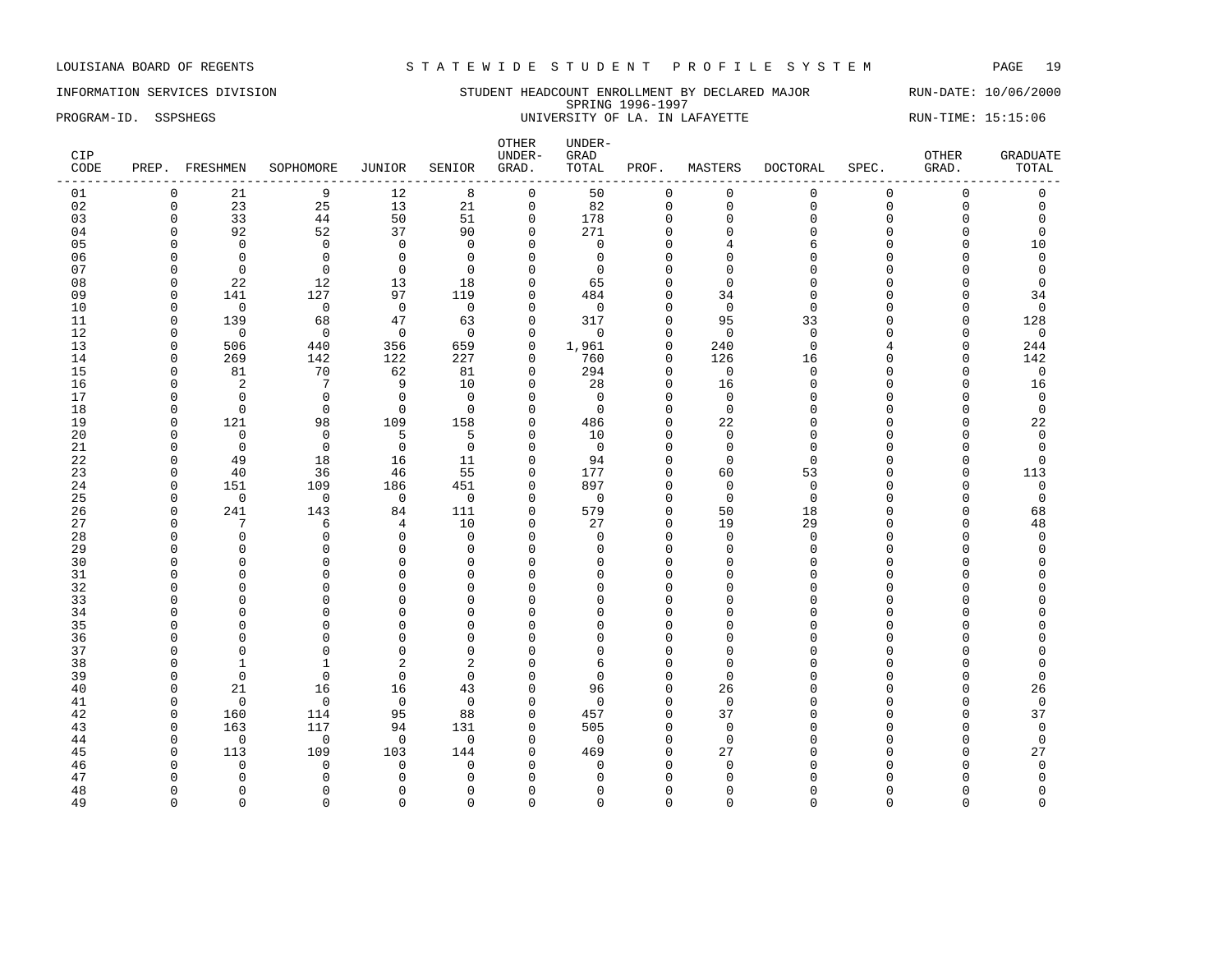### INFORMATION SERVICES DIVISION STUDENT HEADCOUNT ENROLLMENT BY DECLARED MAJOR RUN-DATE: 10/06/2000 SPRING 1996-1997 PROGRAM-ID. SSPSHEGS 
THE SERVICE OF LA IN LAFAYETTE THE RUN-TIME: 15:15:06

| CIP<br>CODE                                                                                  | PREP.                                                                                                                                                                                                         | FRESHMEN                | SOPHOMORE                                                                 | JUNIOR | SENIOR                           | OTHER<br>UNDER-<br>GRAD. | UNDER-<br>GRAD<br>TOTAL                | PROF.        | MASTERS | DOCTORAL                                                               | SPEC. | OTHER<br>GRAD. | GRADUATE<br>TOTAL |
|----------------------------------------------------------------------------------------------|---------------------------------------------------------------------------------------------------------------------------------------------------------------------------------------------------------------|-------------------------|---------------------------------------------------------------------------|--------|----------------------------------|--------------------------|----------------------------------------|--------------|---------|------------------------------------------------------------------------|-------|----------------|-------------------|
| 50                                                                                           |                                                                                                                                                                                                               | 109                     | 66                                                                        | 62     | 116                              |                          | 353                                    |              | 15      |                                                                        |       |                | 15                |
| 51                                                                                           |                                                                                                                                                                                                               | 501                     | 339                                                                       | 281    | 468                              |                          | 1,589                                  |              | 118     |                                                                        |       |                | 118               |
| 52                                                                                           |                                                                                                                                                                                                               | 725                     | 517                                                                       | 364    | 499                              |                          | 2,105                                  |              | 116     |                                                                        |       |                | 117               |
| <b>TR</b>                                                                                    |                                                                                                                                                                                                               | 90                      | 42                                                                        | 12     |                                  |                          | 152                                    |              |         |                                                                        |       |                |                   |
| UN                                                                                           |                                                                                                                                                                                                               | 385                     | 101                                                                       | 51     | 306                              | 733                      | 1,578                                  |              |         |                                                                        |       | 275            | 282               |
| TOTAL                                                                                        | 2                                                                                                                                                                                                             | 4,206                   | 2,828                                                                     | 2,348  | 3,953                            | 733                      | 14,070                                 | $\mathbf{0}$ | 1,012   | 155                                                                    |       | 276            | 1,447             |
|                                                                                              | 01 - AGRICULTURAL BUSINESS AND PRODUCTION<br>19 - HOME ECONOMICS<br>37 - PERSONAL AWARENESS AND SELF-IMPROVE.<br>02 - AGRICULTURAL SCIENCES<br>20 - VOCATIONAL HOME ECONOMICS<br>38 - PHILOSOPHY AND RELIGION |                         |                                                                           |        |                                  |                          |                                        |              |         |                                                                        |       |                |                   |
|                                                                                              |                                                                                                                                                                                                               |                         | 03 - CONSERVATION/RENEWABLE NATURAL RESOURCES21 - NOT IN USE AT THIS TIME |        |                                  |                          |                                        |              |         | 39 - THEOLOGICAL STUDIES/RELIGIOUS VOCAT.                              |       |                |                   |
|                                                                                              |                                                                                                                                                                                                               |                         | 04 - ARCHITECTURE AND RELATED PROGRAMS                                    |        | 22 - LAW AND LEGAL STUDIES       |                          |                                        |              |         | 40 - PHYSICAL SCIENCES                                                 |       |                |                   |
|                                                                                              |                                                                                                                                                                                                               |                         | 05 - AREA, ETHNIC AND CULTURAL STUDIES                                    |        |                                  |                          |                                        |              |         | 23 - ENGLISH LANGUAGE AND LITERATURE/LETTERS 41 - SCIENCE TECHNOLOGIES |       |                |                   |
| 24 - LIBERAL ARTS/SCI, GEN STUDIES/HUMANITIES42 - PSYCHOLOGY<br>06 - NOT IN USE AT THIS TIME |                                                                                                                                                                                                               |                         |                                                                           |        |                                  |                          |                                        |              |         |                                                                        |       |                |                   |
| $07 -$                                                                                       |                                                                                                                                                                                                               | NOT IN USE AT THIS TIME |                                                                           |        | 25 - LIBRARY SCIENCE             |                          |                                        |              |         | 43 - PROTECTIVE SERVICES                                               |       |                |                   |
|                                                                                              |                                                                                                                                                                                                               |                         | 08 - MARKETING OPERATIONS AND DISTRIBUTION                                |        |                                  |                          | 26 - BIOLOGICAL SCIENCES/LIFE SCIENCES |              |         | 44 - PUBLIC ADMINISTRATION AND SERVICES                                |       |                |                   |
| 09 - COMMUNICATIONS                                                                          |                                                                                                                                                                                                               |                         |                                                                           |        | 45 - SOCIAL SCIENCES AND HISTORY |                          |                                        |              |         |                                                                        |       |                |                   |

10 - COMMUNICATION TECHNOLOGIES 28 - RESERVE OFFICERS TRAINING CORPS (ROTC) 46 - CONSTRUCTION TRADES 11 - COMPUTER AND INFORMATION SCIENCES 29 - MILITARY TECHNOLOGIES 47 - MECHANICS AND REPAIRERS 12 - PERSONAL AND MISCELLANEOUS SERVICES 30 - MULTI/INTERDISCIPLINARY STUDIES 48 - PRECISION PRODUCTION TRADES

14 - ENGINEERING 32 - BASIC SKILLS 50 - VISUAL AND PERFORMING ARTS

13 - EDUCATION 31 - PARKS/RECREATION/LEISURE/FITNESS STUDIES49 - TRANSPORTATION/MATERIALS MOVING WORK.

15 - ENGINEERING-RELATED TECHNOLOGIES 33 - CITIZENSHIP ACTIVITIES 51 - HEALTH PROFESSIONS AND RELATED SCI. 16 - FOREIGN LANGUAGES AND LITERATURES 34 - HEALTH-RELATED KNOWLEDGE AND SKILLS 52 - BUSINESS MGT. & ADMINISTRATIVE SERV. 17 - NOT IN USE AT THIS TIME 35 - INTERPERSONAL AND SOCIAL SKILLS TR - UNDERGRAD STUDENTS INTENDING TRANSFER 18 - NOT IN USE AT THIS TIME 36 - LEISURE AND RECREATIONAL ACTIVITIES UN - STUDENTS UNCOMMITTED TO A MAJOR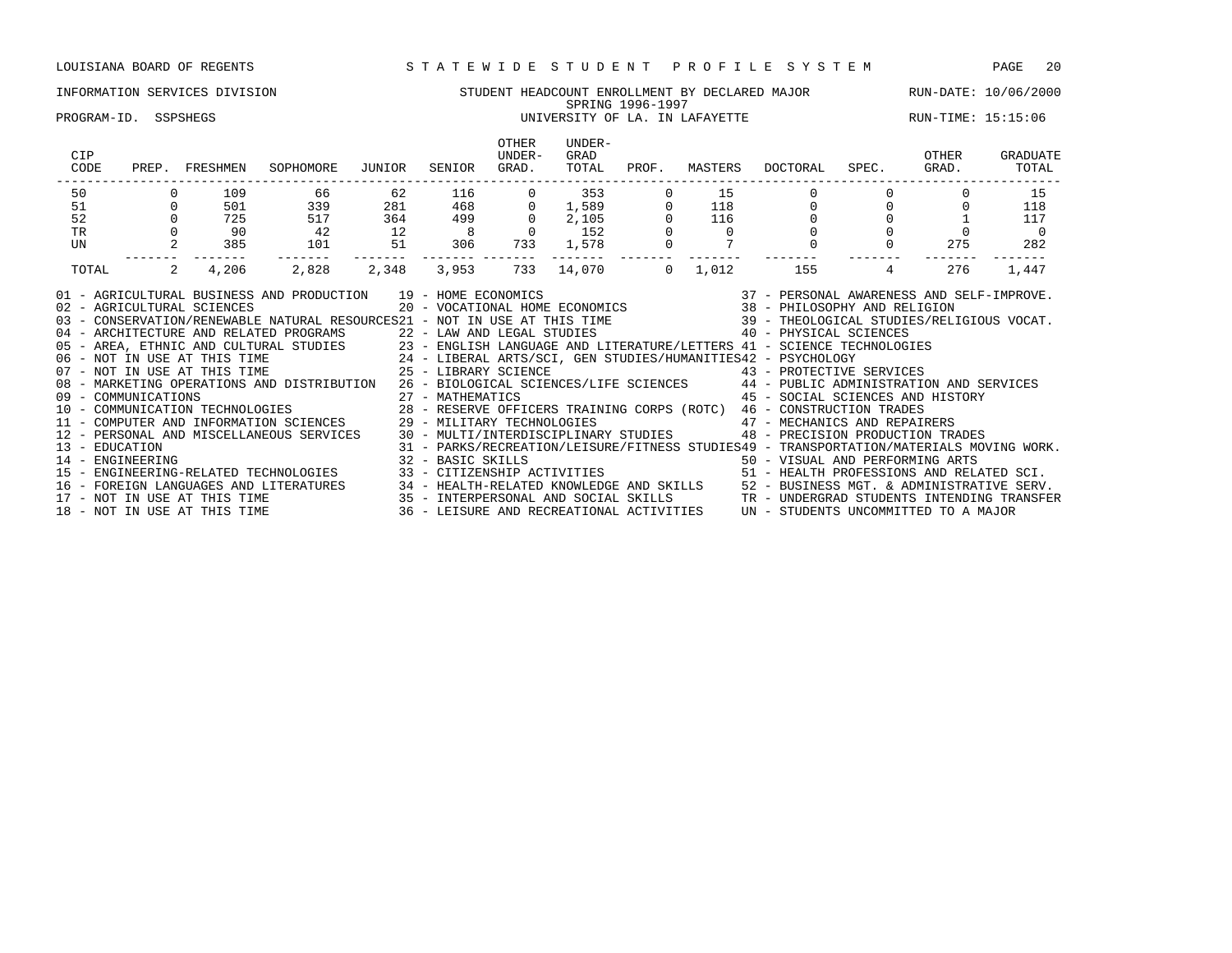INFORMATION SERVICES DIVISION STUDENT HEADCOUNT ENROLLMENT BY DECLARED MAJOR RUN-DATE: 10/06/2000 SPRING 1996-1997 PROGRAM-ID. SSPSHEGS **EXECUTE:** 15:15:06 L.S.U. AT ALEXANDRIA RUN-TIME: 15:15:06

| CIP<br>CODE |                      | PREP. FRESHMEN       | SOPHOMORE            | JUNIOR                     | SENIOR               | OTHER<br>UNDER-<br>GRAD. | $UNDER-$<br>${\tt GRAD}$<br>TOTAL | PROF.                | MASTERS            | <b>DOCTORAL</b> | SPEC.            | OTHER<br>GRAD.      | <b>GRADUATE</b><br>TOTAL |
|-------------|----------------------|----------------------|----------------------|----------------------------|----------------------|--------------------------|-----------------------------------|----------------------|--------------------|-----------------|------------------|---------------------|--------------------------|
| 01          | $\mathbf 0$          | $\mathbb O$          | $\mathsf 0$          | $\mathsf{O}\xspace$        | $\mathbb O$          | $\mathsf{O}$             | $\mathsf 0$                       | $\mathsf{O}\xspace$  | $\mathsf 0$        | $\mathsf 0$     | $\mathsf 0$      | $\mathsf{O}\xspace$ | $\mathsf{O}\xspace$      |
| 02          | $\mathbf 0$          | $\mathbf 0$          | $\mathbf 0$          | $\mathsf 0$                | $\mathbf 0$          | $\mathsf{O}$             | 0                                 | $\mathbf 0$          | $\mathbf 0$        | $\mathbf{0}$    | $\mathbf 0$      | $\mathbf 0$         | $\mathbf 0$              |
| 03          | $\Omega$             | $\mathbf 0$          | $\mathbf 0$          | $\mathbf 0$                | $\Omega$             | $\mathbf 0$              | $\Omega$                          | $\mathbf 0$          | $\Omega$           | $\Omega$        | $\Omega$         | 0                   | $\Omega$                 |
| 04          | ∩                    | $\Omega$             | $\Omega$             | $\mathbf 0$                | $\Omega$             | $\mathbf 0$              |                                   | $\Omega$             | $\Omega$           |                 | U                | O                   | $\cap$                   |
| 05          | $\Omega$             | $\mathbf 0$          | $\Omega$             | $\mathbf 0$                | $\Omega$             | $\mathbf 0$              | $\cap$                            | $\Omega$             | $\Omega$           | $\cap$          | $\Omega$         | O                   |                          |
| 06          | $\Omega$             | $\mathbf 0$          | $\Omega$             | 0                          | $\Omega$             | $\mathbf 0$              | U                                 | $\mathbf 0$          | $\Omega$           |                 | $\Omega$         | O                   |                          |
| 07          | ∩                    | $\mathbf 0$          | $\Omega$             | $\mathbf 0$                | 0                    | $\mathbf 0$              |                                   | $\Omega$             | ∩                  |                 | C                | O                   |                          |
| 08          | ∩                    | $\mathbf 0$          | $\Omega$             | 0                          | $\mathbf 0$          | $\mathbf 0$              | U                                 | $\mathbf{0}$         | $\cap$             |                 | $\cap$           | O                   |                          |
| 09          | $\Omega$             | $\mathbf 0$          | $\Omega$             | $\mathbf 0$                | $\mathbf 0$          | $\mathbf 0$              | $\Omega$                          | $\mathbf{0}$         | $\Omega$           |                 | O                | O                   |                          |
| 10          | $\Omega$             | $\mathbf 0$          | $\Omega$             | $\mathbf 0$                | $\mathbf 0$          | $\mathbf 0$              | $\Omega$                          | $\Omega$             | Λ                  |                 | $\Omega$         | 0                   |                          |
| 11          | $\Omega$             | 43                   | 3                    | $\mathbf 0$                | $\Omega$             | $\mathbf{1}$             | 47                                | $\Omega$             | ∩                  |                 | C                | O                   |                          |
| 12          | $\Omega$             | $\mathbf 0$          | $\Omega$             | $\mathbf 0$                | $\Omega$             | $\mathbf 0$              | $\Omega$                          | $\Omega$             | $\cap$             |                 | C                | O                   |                          |
| 13          | $\Omega$             | $\mathbf 0$          | $\Omega$             | $\mathbf 0$                | $\Omega$             | $\mathbf 0$              | $\Omega$                          | $\mathbf 0$          | $\Omega$           |                 | C                | O                   |                          |
| 14          | ∩                    | $\mathbf 0$          | $\Omega$             | $\mathbf 0$                | $\mathbf 0$          | $\Omega$                 |                                   | $\cap$               | ∩                  |                 | C                | U                   |                          |
| 15          | n                    | $\mathbf 0$          | $\Omega$             | 0                          | $\mathbf 0$          | $\mathbf 0$              | U                                 | $\Omega$             | ∩                  |                 | C                | O                   |                          |
| 16          |                      | $\overline{0}$       | $\Omega$             | $\mathbf{0}$               | $\Omega$             | $\mathbf 0$              | n                                 | $\Omega$             | $\cap$             |                 | C                | O                   |                          |
| 17          | $\Omega$             | $\Omega$             | $\Omega$             | 0                          | $\mathbf 0$          | $\mathbf 0$              |                                   | $\Omega$             | Ω                  | $\cap$          | $\Omega$         | 0                   |                          |
| 18          | n                    | $\overline{0}$       | $\Omega$             | $\mathbf 0$                | $\mathbf 0$          | $\mathbf 0$              | U                                 | $\Omega$             | Λ                  |                 | C                | 0                   |                          |
| 19          | $\Omega$             | $\Omega$             | $\Omega$             | $\mathbf 0$                | $\Omega$             | $\overline{0}$           | U                                 | $\Omega$             |                    |                 | $\cap$           | O                   |                          |
| 20          | $\Omega$             | $\overline{0}$       | $\Omega$             | $\mathbf 0$                | $\Omega$             | $\mathbf 0$              | n                                 | $\Omega$             | $\cap$             |                 | C                | O                   |                          |
| 21          | ∩                    | $\mathbf 0$          | $\Omega$             | $\mathbf 0$                | $\Omega$             | $\mathbf 0$              |                                   | $\cap$               | ∩                  |                 | C                | U                   |                          |
| 22          | n                    | $\overline{0}$       | $\Omega$             | $\mathbf{0}$               | $\Omega$             | $\mathbf 0$              | U                                 | $\Omega$             | Λ                  |                 | C                | O                   |                          |
| 23          | ∩                    | $\mathbf 0$          | $\Omega$             | $\mathbf 0$                | $\Omega$             | $\mathbf 0$              | n                                 | $\Omega$             | ∩                  |                 | C                | O                   |                          |
| 24          | $\Omega$             | $\Omega$             | $\Omega$             | $\mathbf 0$                | $\mathbf 0$          | $\overline{0}$           |                                   | $\Omega$             |                    |                 | $\Omega$         | O                   |                          |
| 25          | ∩                    | $\overline{0}$       | $\Omega$             | $\mathsf 0$                | $\mathbf 0$          | $\Omega$                 | U                                 | $\Omega$             | ∩                  |                 | C                | O                   |                          |
| 26          | $\Omega$<br>$\Omega$ | $\overline{0}$       | $\Omega$<br>$\Omega$ | $\mathbf 0$                | $\mathbf 0$          | $\mathbf 0$              | O<br>O                            | $\Omega$             | $\Omega$<br>$\cap$ |                 | $\cap$<br>$\cap$ | 0<br>O              |                          |
| 27          | ∩                    | $\Omega$<br>$\Omega$ |                      | $\mathbf 0$                | $\Omega$             | $\mathbf 0$<br>$\Omega$  |                                   | $\Omega$<br>$\Omega$ | $\Omega$           |                 | $\Omega$         | O                   |                          |
| 28<br>29    | ∩                    | $\overline{0}$       | $\Omega$<br>$\Omega$ | $\mathbf 0$<br>$\mathbf 0$ | $\Omega$<br>$\Omega$ | $\mathbf 0$              | U                                 | $\Omega$             | ∩                  |                 | C                | O                   |                          |
| 30          | ∩                    | $\Omega$             | $\Omega$             | $\mathbf 0$                | $\Omega$             | $\overline{0}$           |                                   | $\Omega$             | ∩                  |                 | C                | O                   |                          |
| 31          | n                    | $\Omega$             | $\Omega$             | $\mathbf 0$                | $\mathbf 0$          | $\overline{0}$           |                                   | $\Omega$             |                    |                 | C                | O                   |                          |
| 32          | $\Omega$             | $\overline{0}$       | $\Omega$             | 0                          | $\mathbf 0$          | $\overline{0}$           | n                                 | $\Omega$             | ∩                  |                 | $\cap$           | 0                   |                          |
| 33          | <sup>0</sup>         | $\mathbf 0$          | $\mathbf 0$          | $\mathsf 0$                | $\mathbf 0$          | $\mathbf 0$              | U                                 | $\Omega$             | $\Omega$           |                 | $\Omega$         | 0                   |                          |
| 34          | $\Omega$             | $\overline{0}$       | $\Omega$             | $\mathbf 0$                | $\mathbf 0$          | $\mathbf 0$              | U                                 | $\mathbf 0$          | $\Omega$           |                 | $\cap$           | 0                   |                          |
| 35          | ∩                    | $\Omega$             | $\Omega$             | $\mathbf 0$                | $\Omega$             | $\Omega$                 |                                   | $\cap$               | $\Omega$           |                 | $\cap$           | U                   |                          |
| 36          | ∩                    | $\Omega$             | $\Omega$             | $\mathbf 0$                | $\mathbf 0$          | $\overline{0}$           | U                                 | $\Omega$             | U                  |                 | C                | O                   |                          |
| 37          |                      | $\Omega$             | $\Omega$             | $\Omega$                   | $\Omega$             | $\mathbf 0$              |                                   | $\Omega$             | ∩                  |                 | C                | U                   |                          |
| 38          | <sup>0</sup>         | $\Omega$             | $\Omega$             | $\mathbf 0$                | $\mathbf 0$          | $\mathbf 0$              |                                   | $\Omega$             | Λ                  | ∩               | C                | O                   |                          |
| 39          | ∩                    | $\mathbf 0$          | <sup>0</sup>         | 0                          | $\mathbf 0$          | $\Omega$                 |                                   | O                    | U                  |                 | n                | 0                   |                          |
| 40          | ∩                    | $\Omega$             | $\Omega$             | $\mathbf 0$                | $\mathbf 0$          | $\mathbf 0$              | U                                 | $\Omega$             |                    |                 | $\cap$           | O                   |                          |
| 41          | $\Omega$             | $\overline{0}$       | $\Omega$             | $\mathsf 0$                | $\mathbf 0$          | $\overline{0}$           |                                   | $\Omega$             | $\cap$             |                 | n                | O                   |                          |
| 42          | ∩                    | $\Omega$             | $\Omega$             | $\mathbf 0$                | $\mathbf 0$          | $\mathbf 0$              |                                   | $\Omega$             | $\Omega$           |                 | $\Omega$         | O                   |                          |
| 43          | n                    | $\Omega$             | $\Omega$             | $\mathbf 0$                | $\Omega$             | $\overline{0}$           | U                                 | $\Omega$             | Λ                  |                 | C                | U                   |                          |
| 44          |                      | $\Omega$             | $\Omega$             | $\Omega$                   | $\Omega$             | $\Omega$                 | n                                 | $\Omega$             |                    |                 |                  | U                   |                          |
| 45          |                      | $\Omega$             | $\Omega$             | $\Omega$                   | $\Omega$             | $\Omega$                 |                                   | $\cap$               |                    |                 |                  | U                   |                          |
| 46          | n                    | $\Omega$             | n                    | $\mathbf 0$                | $\Omega$             | $\Omega$                 | U                                 | O                    |                    |                 |                  | O                   | n                        |
| 47          | <sup>0</sup>         | $\Omega$             | <sup>0</sup>         | $\mathbf{0}$               | $\mathbf 0$          | $\mathbf 0$              | U                                 | $\Omega$             | Λ                  |                 | n                | O                   | $\Omega$                 |
| 48          | $\Omega$             | $\Omega$             | $\Omega$             | $\Omega$                   | $\Omega$             | $\Omega$                 | $\Omega$                          | $\Omega$             | $\Omega$           | $\Omega$        | $\Omega$         | $\Omega$            | $\Omega$                 |

49 0 0 0 0 0 0 0 0 0 0 0 0 0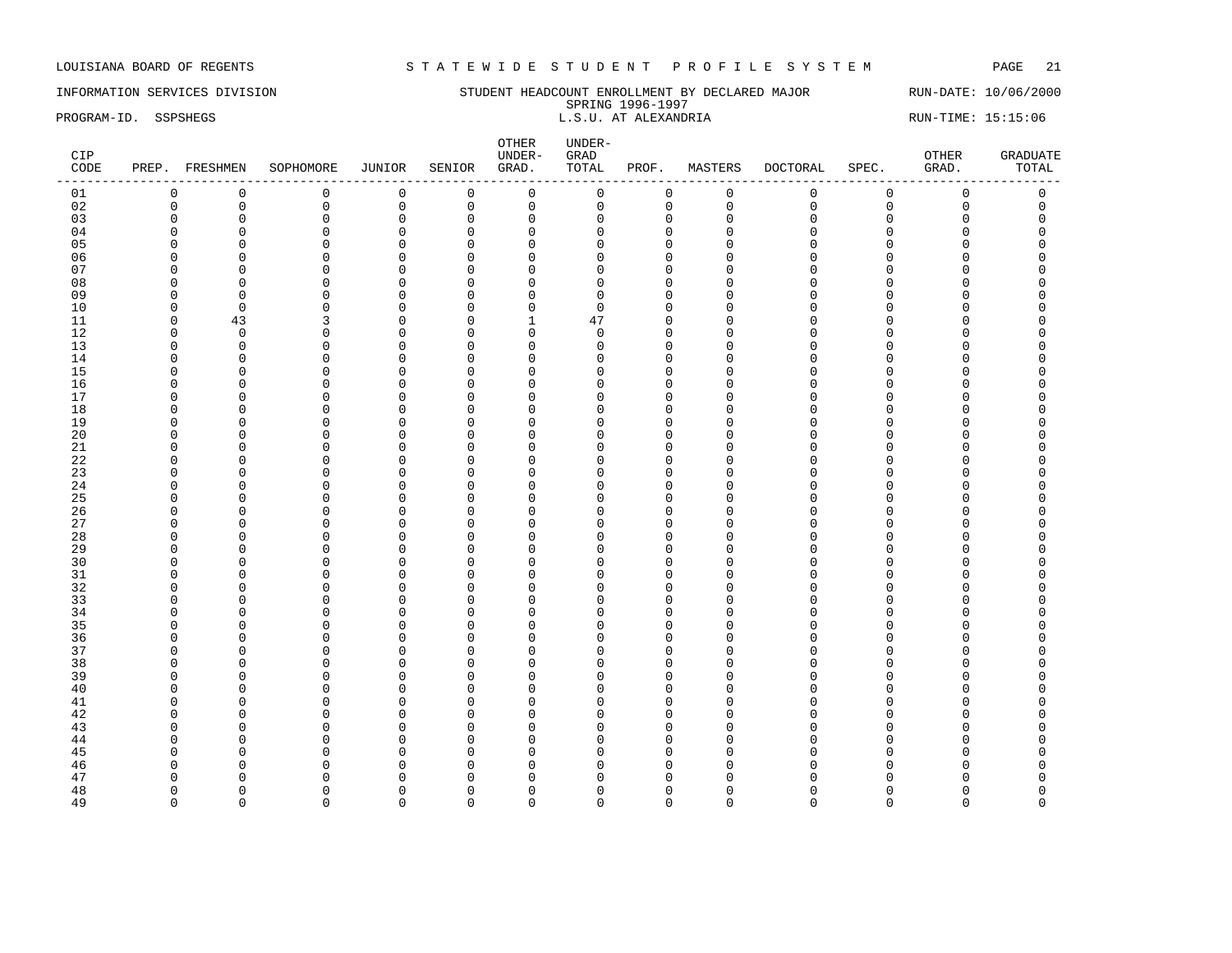# INFORMATION SERVICES DIVISION STUDENT HEADCOUNT ENROLLMENT BY DECLARED MAJOR RUN-DATE: 10/06/2000

### SPRING 1996-1997 PROGRAM-ID. SSPSHEGS L.S.U. AT ALEXANDRIA RUN-TIME: 15:15:06

|         |                                                            | OTHER<br>UNDER-<br>GRAD.                                       | UNDER-<br>GRAD<br>TOTAL                      | MASTERS |                                                                                                                                                                      | OTHER<br>GRAD. | GRADUATE<br>TOTAL                                                                                                                                                                                                                                                                                                                                                                                                                                                                                                                                                                                                                                                                                                                                                                                                                                                                                                                                                                                                                                                                                                                                                                                                                                                                                                                                                                                                                 |
|---------|------------------------------------------------------------|----------------------------------------------------------------|----------------------------------------------|---------|----------------------------------------------------------------------------------------------------------------------------------------------------------------------|----------------|-----------------------------------------------------------------------------------------------------------------------------------------------------------------------------------------------------------------------------------------------------------------------------------------------------------------------------------------------------------------------------------------------------------------------------------------------------------------------------------------------------------------------------------------------------------------------------------------------------------------------------------------------------------------------------------------------------------------------------------------------------------------------------------------------------------------------------------------------------------------------------------------------------------------------------------------------------------------------------------------------------------------------------------------------------------------------------------------------------------------------------------------------------------------------------------------------------------------------------------------------------------------------------------------------------------------------------------------------------------------------------------------------------------------------------------|
|         |                                                            |                                                                |                                              |         |                                                                                                                                                                      |                |                                                                                                                                                                                                                                                                                                                                                                                                                                                                                                                                                                                                                                                                                                                                                                                                                                                                                                                                                                                                                                                                                                                                                                                                                                                                                                                                                                                                                                   |
|         |                                                            |                                                                |                                              |         |                                                                                                                                                                      |                |                                                                                                                                                                                                                                                                                                                                                                                                                                                                                                                                                                                                                                                                                                                                                                                                                                                                                                                                                                                                                                                                                                                                                                                                                                                                                                                                                                                                                                   |
|         |                                                            |                                                                |                                              |         |                                                                                                                                                                      |                |                                                                                                                                                                                                                                                                                                                                                                                                                                                                                                                                                                                                                                                                                                                                                                                                                                                                                                                                                                                                                                                                                                                                                                                                                                                                                                                                                                                                                                   |
|         |                                                            |                                                                |                                              |         |                                                                                                                                                                      |                |                                                                                                                                                                                                                                                                                                                                                                                                                                                                                                                                                                                                                                                                                                                                                                                                                                                                                                                                                                                                                                                                                                                                                                                                                                                                                                                                                                                                                                   |
|         |                                                            | 43                                                             | 114                                          |         |                                                                                                                                                                      |                |                                                                                                                                                                                                                                                                                                                                                                                                                                                                                                                                                                                                                                                                                                                                                                                                                                                                                                                                                                                                                                                                                                                                                                                                                                                                                                                                                                                                                                   |
| $\circ$ |                                                            | 243                                                            | 2,217                                        |         |                                                                                                                                                                      | $\mathbf 0$    |                                                                                                                                                                                                                                                                                                                                                                                                                                                                                                                                                                                                                                                                                                                                                                                                                                                                                                                                                                                                                                                                                                                                                                                                                                                                                                                                                                                                                                   |
|         |                                                            |                                                                |                                              |         |                                                                                                                                                                      |                |                                                                                                                                                                                                                                                                                                                                                                                                                                                                                                                                                                                                                                                                                                                                                                                                                                                                                                                                                                                                                                                                                                                                                                                                                                                                                                                                                                                                                                   |
|         | SOPHOMORE<br>459 133<br>$\overline{0}$<br>165<br>37<br>338 | JUNIOR<br>$\begin{array}{c} 0 \\ 0 \\ 0 \\ 0 \\ 0 \end{array}$ | SENIOR<br>$\overline{0}$<br>27 - MATHEMATICS |         | PROF.<br>$\begin{array}{cccccc} 0 & & 0 & & 0 & & 0 \\ 0 & & 64 & & 656 & & 0 \\ 0 & & 0 & & 10 & & 0 \\ 0 & & 135 & & 1\,, 390 & & 0 \end{array}$<br>$\overline{0}$ | DOCTORAL       | SPEC.<br>01 - AGRICULTURAL BUSINESS AND PRODUCTION 19 - HOME ECONOMICS (37 - PERSONAL AWARENESS AND SELF-IMPROVE.<br>02 - AGRICULTURAL SCIENCES (20 - VOCATIONAL HOME ECONOMICS ) 38 - PHILOSOPHY AND RELIGION<br>03 - CONSERVATION/RENEWABLE NATURAL RESOURCES21 - NOT IN USE AT THIS TIME 39 - THEOLOGICAL STUDIES/RELIGIOUS VOCAT.<br>04 - ARCHITECTURE AND RELATED PROGRAMS 22 - LAW AND LEGAL STUDIES 23 - 2014 AND LEGAL STUDIES 23 - 2014 AND LEGAL STUDIES 23 - ENGLISH LANGUAGE AND LITERATURE/LETTERS 41 - SCIENCE TECHNOLOGIES 24 - LIBERAL ARTS/SCI, GEN ST<br>08 - MARKETING OPERATIONS AND DISTRIBUTION 26 - BIOLOGICAL SCIENCES/LIFE SCIENCES 44 - PUBLIC ADMINISTRATION AND SERVICES<br>45 - SOCIAL SCIENCES AND HISTORY<br>10 - COMMUNICATION TECHNOLOGIES 600 28 - RESERVE OFFICERS TRAINING CORPS (ROTC) 46 - CONSTRUCTION TRADES<br>11 - COMPUTER AND INFORMATION SCIENCES 29 - MILITARY TECHNOLOGIES 47 - MECHANICS AND REPAIRERS<br>12 - PERSONAL AND MISCELLANEOUS SERVICES 30 - MULTI/INTERDISCIPLINARY STUDIES 48 - PRECISION PRODUCTION TRADES<br>31 - PARKS/RECREATION/LEISURE/FITNESS STUDIES49 - TRANSPORTATION/MATERIALS MOVING WORK.<br>14 – ENGINEERING ARTS (SAN FERRORMING ARTS) 32 – BASIC SKILLS (SAN FERRORMING ARTS) 50 – VISUAL AND PERFORMING<br>15 – ENGINEERING-RELATED TECHNOLOGIES (SAN FELIZENSHIP ACTIVITIES (SAN FELIZENSIONS AND RELI<br>51 - HEALTH PROFESSIONS AND RELATED SCI. |

16 - FOREIGN LANGUAGES AND LITERATURES 34 - HEALTH-RELATED KNOWLEDGE AND SKILLS 52 - BUSINESS MGT. & ADMINISTRATIVE SERV. 17 - NOT IN USE AT THIS TIME 35 - INTERPERSONAL AND SOCIAL SKILLS TR - UNDERGRAD STUDENTS INTENDING TRANSFER 18 - NOT IN USE AT THIS TIME 36 - LEISURE AND RECREATIONAL ACTIVITIES UN - STUDENTS UNCOMMITTED TO A MAJOR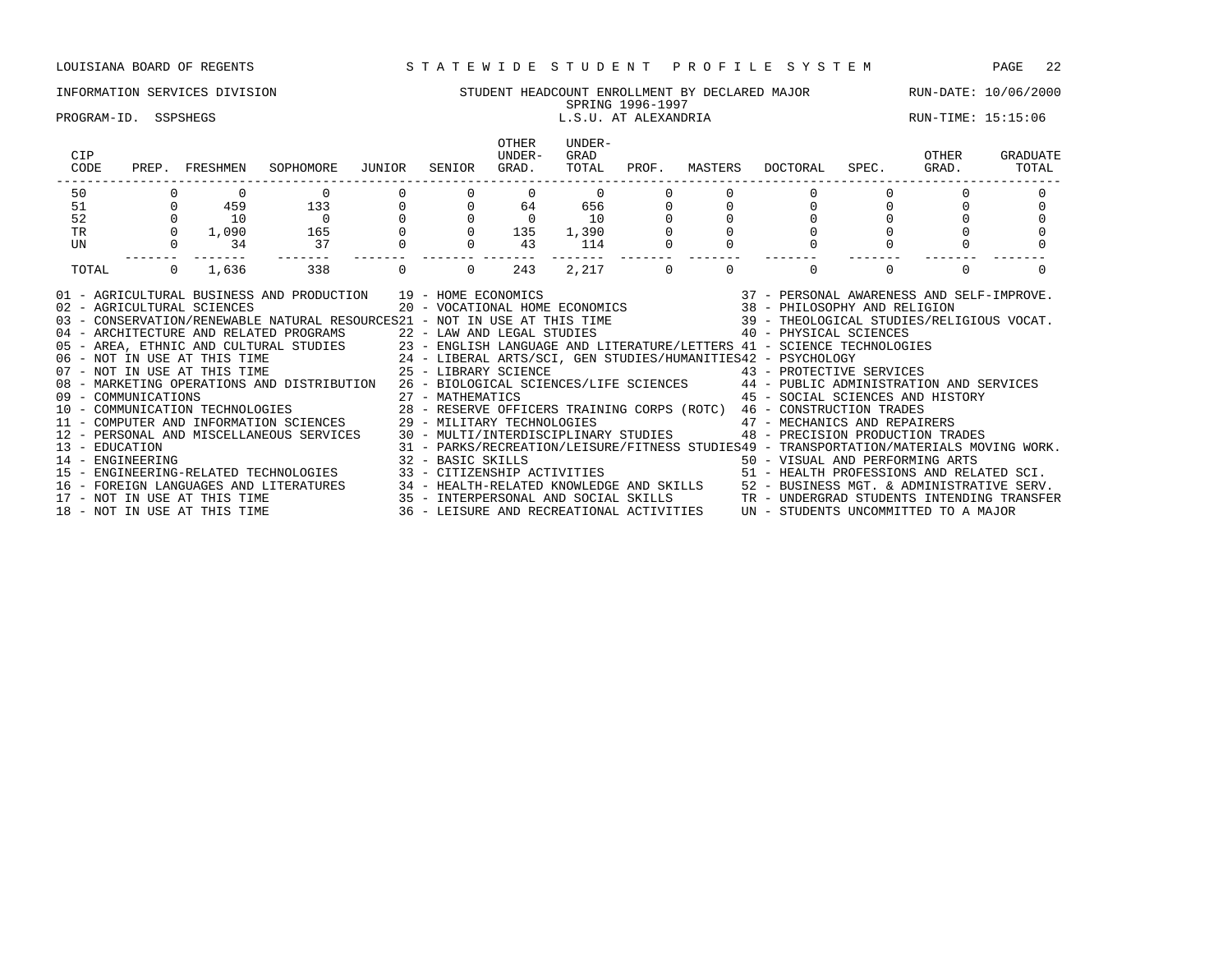INFORMATION SERVICES DIVISION SUNDERT HEADCOUNT ENROLLMENT BY DECLARED MAJOR RUN-DATE: 10/06/2000 SPRING 1996-1997 PROGRAM-ID. SSPSHEGS SEPSHEGS EXAMPLE SURVEY AS THE S.U. IN BATON ROUGE RUN-TIME: 15:15:06

| CIP<br>CODE |                      | PREP. FRESHMEN       | SOPHOMORE            | JUNIOR                   | SENIOR               | OTHER<br>UNDER-<br>GRAD. | UNDER-<br>GRAD<br>TOTAL | PROF.              | MASTERS           | <b>DOCTORAL</b>    | SPEC.              | OTHER<br>GRAD. | <b>GRADUATE</b><br>TOTAL |
|-------------|----------------------|----------------------|----------------------|--------------------------|----------------------|--------------------------|-------------------------|--------------------|-------------------|--------------------|--------------------|----------------|--------------------------|
| 01          | $\mathbf 0$          | 17                   | 23                   | 26                       | 24                   | $\mathsf{O}$             | 90                      | $\mathbf 0$        | 17                | 13                 | $\mathbf 0$        | $\mathsf 0$    | 30                       |
| 02          | $\mathbf 0$          | 65                   | 86                   | 81                       | 124                  | $\mathsf{O}$             | 356                     | $\mathbf 0$        | 79                | 67                 | $\mathbf 0$        | 0              | 146                      |
| 03          | $\Omega$             | 51                   | 79                   | 103                      | 173                  | $\mathbf 0$              | 406                     | $\Omega$           | 108               | 45                 | $\Omega$           | 0              | 153                      |
| 04          | $\mathbf 0$          | 91                   | 143                  | 120                      | 252                  | $\mathbf 0$              | 606                     | $\Omega$           | 67                | $\mathbf{0}$       | $\Omega$           | $\mathbf 0$    | 67                       |
| 05          | $\Omega$             | $\mathbf 0$          | $\mathbf{1}$         | 2                        | 2                    | $\Omega$                 | 5                       | $\Omega$           | $\Omega$          | $\Omega$           | $\Omega$           | $\Omega$       | $\mathbf 0$              |
| 06          | $\Omega$             | $\Omega$             | $\mathbf 0$          | $\mathbf 0$              | $\Omega$             | $\mathbf 0$              | $\Omega$                | $\Omega$           | $\Omega$          | $\Omega$           | $\Omega$           | U              | $\mathbf 0$              |
| 07          | $\Omega$             | $\Omega$             | $\Omega$             | $\Omega$                 | $\Omega$             | $\Omega$                 | $\Omega$                | $\Omega$           | $\Omega$          | $\Omega$           | $\Omega$           | O              | $\overline{0}$           |
| 08          | $\Omega$             | 9                    | 19                   | 27                       | 23                   | $\mathbf{0}$             | 78                      | $\Omega$           | $\Omega$          | $\Omega$           | $\Omega$           | 0              | $\mathbf 0$              |
| 09          | $\Omega$             | 184                  | 234                  | 141                      | 161                  | $\mathbf 0$              | 720                     | $\Omega$           | 73                | $\Omega$           | $\Omega$           | $\Omega$       | 73                       |
| 10          | $\Omega$             | $\Omega$             | $\overline{0}$       | $\overline{0}$           | $\Omega$             | $\Omega$                 | $\Omega$                | $\Omega$           | $\mathbf 0$       | $\Omega$           | $\Omega$           | $\Omega$       | $\mathbf 0$              |
| 11          | $\Omega$             | 68                   | 77                   | 33                       | 115                  | $\mathbf 0$              | 293                     | $\Omega$           | 92                | 55                 | $\Omega$           | $\Omega$       | 147                      |
| 12          | $\Omega$             | $\mathbf 0$          | $\overline{0}$       | $\overline{0}$           | $\mathbf 0$          | $\mathbf 0$              | $\Omega$                | $\Omega$           | $\Omega$          | $\Omega$           | $\Omega$           | 0              | $\mathbf 0$              |
| 13          | $\Omega$             | 153                  | 309                  | 314                      | 494                  | $\mathbf 0$              | 1,270                   | $\Omega$           | 406               | 307                | $\mathbf{1}$       | $\mathbf 0$    | 714                      |
| 14          | $\Omega$             | 426                  | 516                  | 481                      | 848                  | $\Omega$                 | 2,271                   | $\Omega$           | 252               | 196                | $\Omega$           | $\mathbf 0$    | 448                      |
| 15          | $\Omega$             | 9                    | 29                   | 30                       | 58                   | $\mathbf 0$              | 126                     | $\mathbf{0}$       | $\overline{0}$    | $\mathbf 0$        | $\Omega$           | $\mathbf 0$    | $\mathbf 0$              |
| 16          | $\Omega$             | $\epsilon$           | 17                   | 26                       | 43                   | $\mathbf 0$              | 92                      | $\Omega$           | 21                | 28                 | $\Omega$           | 0              | 49                       |
| 17          | $\Omega$             | $\Omega$             | $\Omega$             | $\Omega$                 | $\Omega$             | $\Omega$                 | $\Omega$                | $\Omega$           | $\Omega$          | $\Omega$           | $\Omega$           | 0              | $\overline{0}$           |
| 18          | $\Omega$             | $\Omega$             | $\Omega$             | $\mathbf 0$              | $\Omega$             | $\Omega$                 | $\Omega$                | $\Omega$           | $\Omega$          | $\Omega$           | $\Omega$           | O              | $\mathbf 0$              |
| 19          | $\Omega$             | 36                   | 81                   | 83                       | 132                  | $\mathbf 0$              | 332                     | $\mathbf 0$        | 37                | 14                 | $\Omega$           | $\mathbf 0$    | 51                       |
| 20          | $\Omega$             | $\Omega$             | $\Omega$             | $\Omega$                 | $\Omega$             | $\Omega$                 | $\Omega$                | $\Omega$           | $\Omega$          | $\Omega$           | $\Omega$           | O              | $\mathbf 0$              |
| 21          | $\Omega$             | $\mathbf 0$          | $\mathbf 0$          | $\mathbf 0$              | $\mathbf{0}$         | $\mathbf 0$              | $\overline{0}$          | $\Omega$           | $\mathbf 0$       | $\Omega$           | $\Omega$           | 0              | $\mathbf 0$              |
| 22          | $\Omega$             | 49                   | 7                    | $\mathbf{1}$             | $\mathbf{1}$         | $\Omega$                 | 58                      | $\cap$             | $\Omega$          | $\Omega$           | $\cap$             | $\Omega$       | $\Omega$                 |
| 23          | $\Omega$             | 39                   | 118                  | 165                      | 201                  | $\mathbf 0$              | 523                     | $\Omega$           | 66                | 132                | $\Omega$           | $\mathbf 0$    | 198                      |
| 24          | $\Omega$             | 93                   | 126                  | 162                      | 426                  | $\mathbf 0$              | 807                     | $\Omega$           | 39                | $\Omega$           | $\Omega$           | $\Omega$       | 39                       |
| 25          | $\Omega$             | $\mathbf 0$          | $\Omega$             | $\overline{\phantom{0}}$ | $\Omega$             | $\Omega$                 | $\Omega$                | $\Omega$           | 153               | $\Omega$           | $\Omega$           | $\Omega$       | 153                      |
| 26          | $\Omega$             | 157                  | 273                  | 304                      | 471                  | $\Omega$                 | 1,205                   | $\Omega$           | 46                | 140                | $\Omega$           | $\Omega$       | 186                      |
| 27          | $\Omega$             | 13                   | 12                   | 13                       | 37                   | $\mathbf 0$              | 75                      | $\Omega$           | 24                | 54                 | $\Omega$           | $\mathbf 0$    | 78                       |
| 28          | $\Omega$<br>$\Omega$ | $\mathbf 0$          | $\mathbf 0$          | $\overline{0}$           | $\Omega$             | $\mathbf 0$              | $\Omega$                | $\Omega$<br>$\cap$ | $\Omega$          | $\Omega$<br>$\cap$ | $\Omega$<br>$\cap$ | O              | $\mathbf 0$              |
| 29          | $\Omega$             | $\Omega$<br>$\Omega$ | $\Omega$<br>$\Omega$ | $\mathbf 0$<br>$\Omega$  | $\Omega$<br>$\Omega$ | $\Omega$<br>$\mathbf{0}$ | $\Omega$<br>$\Omega$    | $\Omega$           | $\Omega$          | $\cap$             | $\cap$             | 0<br>$\Omega$  | $\mathbf 0$              |
| 30<br>31    | $\Omega$             | $\mathbf 0$          | $\mathbf 0$          | $\mathbf{0}$             | $\mathbf 0$          | $\Omega$                 | $\Omega$                | $\Omega$           | 16<br>$\mathbf 0$ | $\Omega$           | $\Omega$           | 0              | 16<br>$\mathbf 0$        |
| 32          | ∩                    | $\Omega$             | $\Omega$             | $\mathbf{0}$             | $\Omega$             | $\Omega$                 | <sup>0</sup>            | $\Omega$           | $\Omega$          | $\cap$             | C                  | 0              | $\Omega$                 |
| 33          | $\Omega$             | $\Omega$             | $\Omega$             | $\Omega$                 | $\Omega$             | $\Omega$                 | $\Omega$                | $\cap$             | $\Omega$          | $\cap$             | $\cap$             | O              | $\Omega$                 |
| 34          | $\Omega$             | $\Omega$             | $\mathbf 0$          | $\mathbf 0$              | $\mathbf 0$          | $\mathbf{0}$             | $\Omega$                | $\Omega$           | $\Omega$          | $\Omega$           | $\Omega$           | O              | $\Omega$                 |
| 35          | $\Omega$             | $\Omega$             | $\Omega$             | $\Omega$                 | $\Omega$             | $\Omega$                 | $\Omega$                | $\Omega$           | $\Omega$          | $\cap$             | $\Omega$           | $\cap$         |                          |
| 36          | $\Omega$             | $\Omega$             | $\Omega$             | $\mathbf{0}$             | $\Omega$             | $\Omega$                 | $\Omega$                | $\Omega$           | $\Omega$          | $\Omega$           | $\Omega$           | O              | $\Omega$                 |
| 37          | $\Omega$             | $\Omega$             | $\Omega$             | $\mathbf{0}$             | $\Omega$             | $\Omega$                 | $\Omega$                | $\Omega$           | $\Omega$          | $\Omega$           | $\Omega$           | O              | $\mathbf 0$              |
| 38          | $\Omega$             | 3                    | 14                   | 15                       | 23                   | $\mathbf{0}$             | 55                      | $\Omega$           | 12                | $\Omega$           | $\cap$             | 0              | 12                       |
| 39          | $\Omega$             | $\Omega$             | $\mathbf 0$          | $\mathbf 0$              | $\mathbf 0$          | $\mathbf{0}$             | $\Omega$                | $\Omega$           | $\mathbf 0$       | $\cap$             | $\Omega$           | $\Omega$       | $\mathbf 0$              |
| 40          | $\Omega$             | 34                   | 20                   | 42                       | 71                   | $\Omega$                 | 167                     | $\Omega$           | 47                | 233                | $\cap$             | $\mathbf 0$    | 280                      |
| 41          | $\Omega$             | $\mathbf 0$          | $\mathbf 0$          | $\mathbf 0$              | $\mathbf 0$          | $\mathbf 0$              | $\Omega$                | $\Omega$           | $\mathbf 0$       | $\mathbf{0}$       | $\Omega$           | $\Omega$       | $\mathbf 0$              |
| 42          | $\Omega$             | 156                  | 182                  | 181                      | 226                  | $\mathbf 0$              | 745                     | $\Omega$           | $\mathbf 0$       | 133                | $\Omega$           | $\Omega$       | 133                      |
| 43          | $\Omega$             | $\mathbf 0$          | $\mathbf 0$          | $\mathbf{1}$             | 1                    | $\mathbf 0$              | 2                       | $\cap$             | $\mathbf 0$       | $\Omega$           | $\cap$             | 0              | $\overline{0}$           |
| 44          | $\Omega$             | $\Omega$             | $\Omega$             | $\Omega$                 | $\Omega$             | $\Omega$                 | $\Omega$                | $\Omega$           | 295               | 15                 | $\Omega$           | $\mathbf 0$    | 310                      |
| 45          | $\Omega$             | 111                  | 237                  | 306                      | 476                  | $\mathbf 0$              | 1,130                   | $\Omega$           | 133               | 205                | $\cap$             | $\mathbf 0$    | 338                      |
| 46          | $\Omega$             | $\Omega$             | $\Omega$             | $\mathbf 0$              | $\mathbf 0$          | $\mathbf 0$              | $\Omega$                | $\Omega$           | $\Omega$          | $\Omega$           | C                  | $\Omega$       | $\mathbf 0$              |
| 47          |                      | $\Omega$             | $\Omega$             | $\mathbf{0}$             | $\Omega$             | $\Omega$                 |                         | ∩                  | $\Omega$          | $\cap$             |                    | O              | $\Omega$                 |
| 48          | $\Omega$             | $\Omega$             | $\Omega$             | $\mathbf{0}$             | $\Omega$             | $\Omega$                 | U                       | $\cap$             | $\Omega$          | ∩                  | C                  | O              | $\mathbf 0$              |
| 49          | $\Omega$             | $\Omega$             | $\Omega$             | $\Omega$                 | $\Omega$             | $\Omega$                 | $\Omega$                | $\Omega$           | $\Omega$          | $\Omega$           | $\Omega$           | $\Omega$       | $\Omega$                 |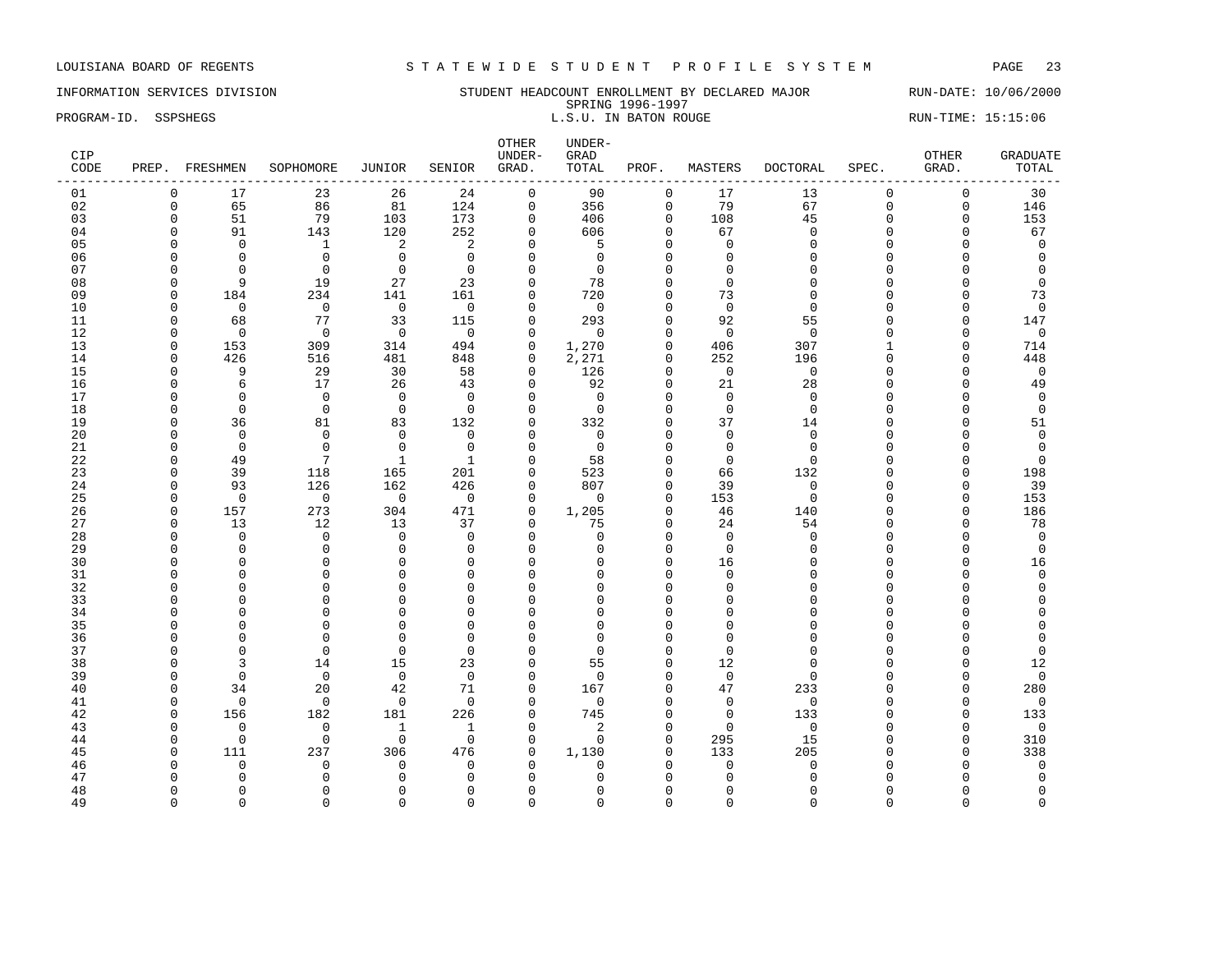### INFORMATION SERVICES DIVISION SUNG STUDENT HEADCOUNT ENROLLMENT BY DECLARED MAJOR RUN-DATE: 10/06/2000<br>SPRING 1996-1997 SPRING 1996-1997

PROGRAM-ID. SSPSHEGS L.S.U. IN BATON ROUGE RUN-TIME: 15:15:06

| CIP<br>CODE                                                                                                                                                                                                                                                                                                                                                                                                                                                                                                                                                                                                                                                                                                                                                                                                                                                                                                                                                                                                                                                                                                                                                                                                                                                                                                                                                                                                                                                                                                                                |          | PREP. FRESHMEN     | SOPHOMORE        | JUNIOR                                  | SENIOR           | OTHER<br>UNDER-<br>GRAD. | UNDER-<br>GRAD<br>TOTAL | PROF.          | MASTERS                                                                  | DOCTORAL | SPEC. GRAD. | OTHER          | GRADUATE<br>TOTAL |
|--------------------------------------------------------------------------------------------------------------------------------------------------------------------------------------------------------------------------------------------------------------------------------------------------------------------------------------------------------------------------------------------------------------------------------------------------------------------------------------------------------------------------------------------------------------------------------------------------------------------------------------------------------------------------------------------------------------------------------------------------------------------------------------------------------------------------------------------------------------------------------------------------------------------------------------------------------------------------------------------------------------------------------------------------------------------------------------------------------------------------------------------------------------------------------------------------------------------------------------------------------------------------------------------------------------------------------------------------------------------------------------------------------------------------------------------------------------------------------------------------------------------------------------------|----------|--------------------|------------------|-----------------------------------------|------------------|--------------------------|-------------------------|----------------|--------------------------------------------------------------------------|----------|-------------|----------------|-------------------|
| 50                                                                                                                                                                                                                                                                                                                                                                                                                                                                                                                                                                                                                                                                                                                                                                                                                                                                                                                                                                                                                                                                                                                                                                                                                                                                                                                                                                                                                                                                                                                                         |          | 104                | 131              | 133                                     | 215              |                          | 583<br>772              | $\overline{0}$ | $\begin{array}{cc} 153 & 97 \\ 81 & 51 \\ 372 & 53 \\ 0 & 0 \end{array}$ |          |             |                | 250               |
| 51                                                                                                                                                                                                                                                                                                                                                                                                                                                                                                                                                                                                                                                                                                                                                                                                                                                                                                                                                                                                                                                                                                                                                                                                                                                                                                                                                                                                                                                                                                                                         | $\Omega$ | 373                | 185              | 107                                     | 215<br>107       |                          |                         | 296            |                                                                          |          |             |                | 428               |
| 52                                                                                                                                                                                                                                                                                                                                                                                                                                                                                                                                                                                                                                                                                                                                                                                                                                                                                                                                                                                                                                                                                                                                                                                                                                                                                                                                                                                                                                                                                                                                         |          | 474                | 700              | $\begin{array}{c} 436 \\ 0 \end{array}$ | 657              |                          |                         |                |                                                                          |          |             |                | 425               |
| TR                                                                                                                                                                                                                                                                                                                                                                                                                                                                                                                                                                                                                                                                                                                                                                                                                                                                                                                                                                                                                                                                                                                                                                                                                                                                                                                                                                                                                                                                                                                                         |          | $0\qquad \qquad 0$ | $\overline{0}$   |                                         | $\overline{0}$   | $\Omega$                 |                         |                |                                                                          |          |             | $\overline{0}$ | $\overline{0}$    |
| UN                                                                                                                                                                                                                                                                                                                                                                                                                                                                                                                                                                                                                                                                                                                                                                                                                                                                                                                                                                                                                                                                                                                                                                                                                                                                                                                                                                                                                                                                                                                                         |          | 0<br>1,960         | 949 977          |                                         | 804              | 216                      |                         |                |                                                                          | 15       |             | 531            | 628               |
| TOTAL                                                                                                                                                                                                                                                                                                                                                                                                                                                                                                                                                                                                                                                                                                                                                                                                                                                                                                                                                                                                                                                                                                                                                                                                                                                                                                                                                                                                                                                                                                                                      |          | 4,681              | -------<br>4,568 | -------                                 | -------- ------- | 216                      | ------- -------         | 296            | $- - - - - - -$<br>2,671                                                 |          |             | 531            | 5,352             |
| $1,853$ 1<br>$\Omega$<br>4,310<br>6,165<br>19,940<br>01 - AGRICULTURAL BUSINESS AND PRODUCTION 19 - HOME ECONOMICS<br>02 - AGRICULTURAL SCIENCES<br>03 - CONSERVATION/RENEWABLE NATURAL RESOURCES21 - NOT IN USE AT THIS TIME 39 - THEOLOGICAL STUDIES/RELIGIOUS VOCAT.<br>40 - PHYSICAL SCIENCES<br>04 - ARCHITECTURE AND RELATED PROGRAMS 22 - LAW AND LEGAL STUDIES<br>05 - AREA, ETHNIC AND CULTURAL STUDIES 23 - ENGLISH LANGUAGE AND LITERATURE/LETTERS 41 - SCIENCE TECHNOLOGIES<br>06 - NOT IN USE AT THIS TIME 24 - LIBERAL ARTS/SCI, GEN STUDIES/HUMANITIES42 - PSYCHOLOGY<br>07 - NOT IN USE AT THI<br>08 - MARKETING OPERATIONS AND DISTRIBUTION 26 - BIOLOGICAL SCIENCES/LIFE SCIENCES 44 - PUBLIC ADMINISTRATION AND SERVICES<br>45 - SOCIAL SCIENCES AND HISTORY<br>11 - COMPUTER AND INFORMATION SCIENCES<br>29 - MILITARY TECHNOLOGIES 47 - MECHANICS AND REPAIRERS<br>12 - PERSONAL AND MISCELLANEOUS SERVICES 30 - MULTI/INTERDISCIPLINARY STUDIES<br>48 - PRECISION PRODUCTION TRADES<br>31 - PARKS/RECREATION/LEISURE/FITNESS STUDIES49 - TRANSPORTATION/MATERIALS MOVING WORK.<br>13 - EDUCATION<br>32 - BASIC SKILLS<br>32 - BASIC SKILLS<br>33 - CITIZENSHIP ACTIVITIES 61 - HEALTH PROFESSIONS AND RELATED SCI.<br>14 - ENGINEERING<br>15 - ENGINEERING-RELATED TECHNOLOGIES<br>16 - FOREIGN LANGUAGES AND LITERATURES 194 - HEALTH-RELATED KNOWLEDGE AND SKILLS 152 - BUSINESS MGT. & ADMINISTRATIVE SERV.<br>17 - NOT IN USE AT THIS TIME 188 - INTERPERSONAL AND SOCIAL SKILLS 17 - UNDERGRAD STUDENTS INTENDI |          |                    |                  |                                         |                  |                          |                         |                |                                                                          |          |             |                |                   |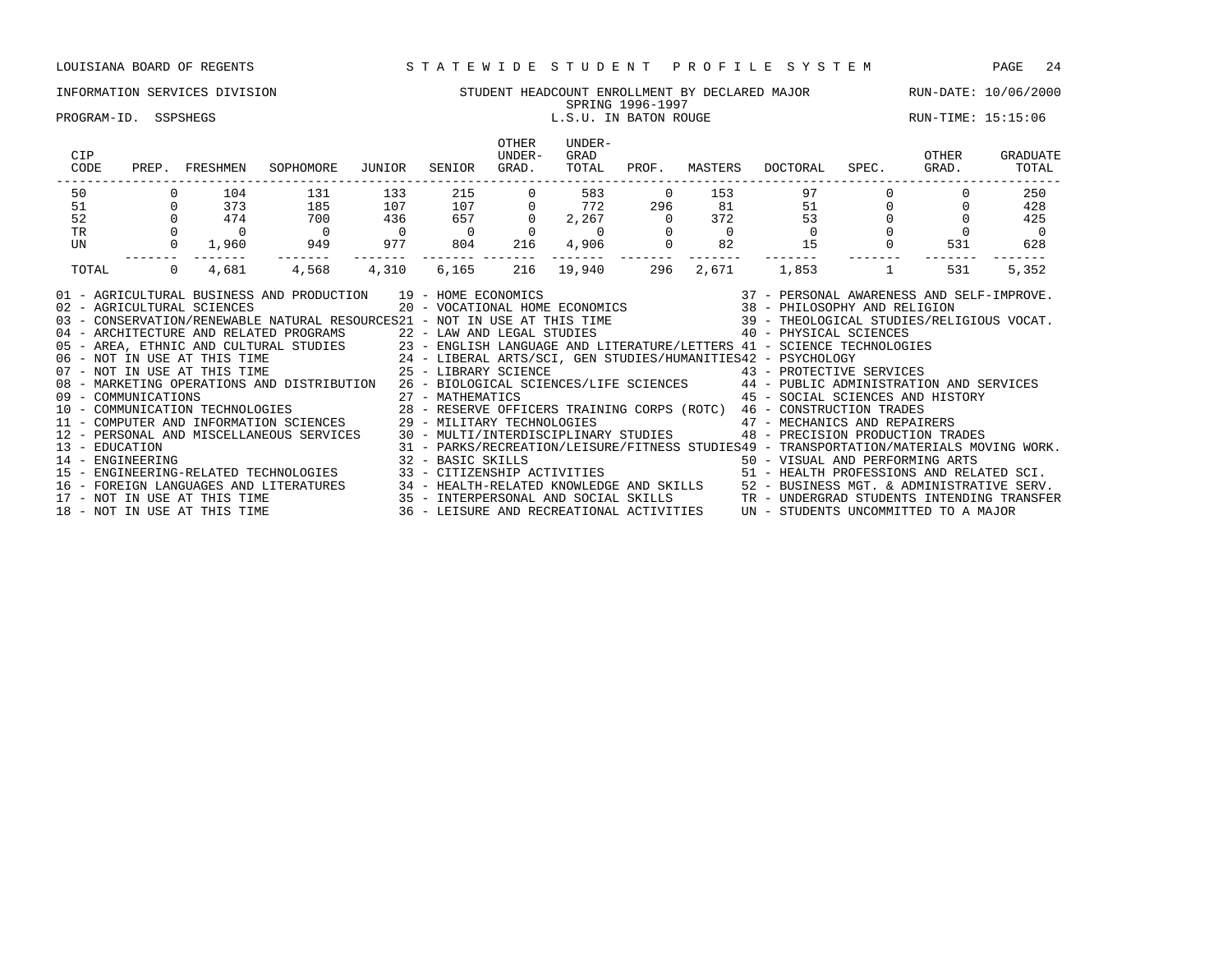# INFORMATION SERVICES DIVISION SUNDERT HEADCOUNT ENROLLMENT BY DECLARED MAJOR RUN-DATE: 10/06/2000 SPRING 1996-1997<br>L.S.U. AT EUNICE

PROGRAM-ID. SSPSHEGS **EXECUTE:** 15:15:06 L.S.U. AT EUNICE RUN-TIME: 15:15:06 RUN-TIME: 15:15:06

| CIP<br>$\texttt{CODE}{}$ |              | PREP. FRESHMEN | SOPHOMORE    | JUNIOR              | SENIOR      | OTHER<br>UNDER-<br>GRAD. | UNDER-<br>${\tt GRAD}$<br>TOTAL | PROF.        | MASTERS     | DOCTORAL    | SPEC.       | OTHER<br>GRAD.      | <b>GRADUATE</b><br>TOTAL |
|--------------------------|--------------|----------------|--------------|---------------------|-------------|--------------------------|---------------------------------|--------------|-------------|-------------|-------------|---------------------|--------------------------|
| 01                       | $\mathsf 0$  | $\mathbb O$    | $\mathsf 0$  | $\mathsf{O}\xspace$ | $\mathbb O$ | $\mathsf{O}$             | 0                               | $\mathsf 0$  | $\mathsf 0$ | $\mathsf 0$ | $\mathsf 0$ | $\mathsf{O}\xspace$ | $\mathsf 0$              |
| 02                       | $\mathbf 0$  | $\mathbf 0$    | 0            | 0                   | $\mathsf 0$ | $\mathbf 0$              | $\mathbf 0$                     | 0            | $\mathbf 0$ | $\Omega$    | $\mathbf 0$ | 0                   | $\mathsf 0$              |
| 03                       | $\mathbf 0$  | $\mathbf 0$    | $\mathbf 0$  | $\mathsf 0$         | $\mathbf 0$ | $\mathbf 0$              | $\Omega$                        | $\mathbf 0$  | $\mathbf 0$ | $\cap$      | $\Omega$    | 0                   | $\mathbf 0$              |
| 04                       | $\Omega$     | $\mathbf 0$    | $\mathbf 0$  | $\mathsf 0$         | $\mathbf 0$ | $\mathbf 0$              | $\Omega$                        | $\mathbf 0$  | $\mathbf 0$ | $\Omega$    | $\mathbf 0$ | $\Omega$            | $\Omega$                 |
| 05                       | $\Omega$     | $\mathbf 0$    | $\mathbf 0$  | $\mathsf 0$         | $\mathbf 0$ | $\mathbf{0}$             | $\cap$                          | $\mathbf{0}$ | $\Omega$    | $\Omega$    | $\Omega$    | 0                   | $\Omega$                 |
| 06                       | $\Omega$     | $\mathbf 0$    | $\mathbf 0$  | $\mathsf 0$         | $\mathbf 0$ | $\mathbf 0$              | U                               | $\mathbf{0}$ | $\Omega$    | $\cap$      | $\Omega$    | 0                   | $\Omega$                 |
| 07                       | $\Omega$     | $\overline{0}$ | $\Omega$     | 0                   | $\Omega$    | $\mathbf{0}$             | $\cap$                          | $\mathbf{0}$ | $\Omega$    | $\cap$      | $\Omega$    | 0                   |                          |
| 08                       | $\Omega$     | $\mathbf 0$    | $\mathbf 0$  | $\mathsf 0$         | $\mathbf 0$ | $\mathbf 0$              | $\Omega$                        | $\mathbf{0}$ | $\Omega$    | $\cap$      | $\Omega$    | 0                   | O                        |
| 09                       | $\Omega$     | $\mathbf 0$    | $\mathbf 0$  | $\mathsf 0$         | $\mathbf 0$ | $\mathbf 0$              | $\Omega$                        | $\mathbf{0}$ | $\Omega$    | $\Omega$    | $\Omega$    | 0                   | $\Omega$                 |
| 10                       | $\Omega$     | $\mathbf 0$    | $\mathbf 0$  | $\mathbf{0}$        | 0           | $\Omega$                 | U                               | $\mathbf 0$  | $\Omega$    | $\Omega$    | $\Omega$    | 0                   | O                        |
| 11                       | $\Omega$     | $\Omega$       | $\mathbf 0$  | $\mathbf 0$         | $\mathbf 0$ | $\Omega$                 | $\Omega$                        | $\Omega$     | $\Omega$    | $\Omega$    | $\Omega$    | 0                   | $\Omega$                 |
| 12                       | $\Omega$     | $\mathbf 0$    | $\Omega$     | $\mathbf 0$         | $\mathbf 0$ | $\mathbf 0$              | <sup>n</sup>                    | $\mathbf{0}$ | $\Omega$    | $\cap$      | $\Omega$    | $\overline{0}$      |                          |
| 13                       | $\Omega$     | $\mathbf 0$    | $\mathbf 0$  | 0                   | $\mathbf 0$ | $\mathbf 0$              | $\Omega$                        | $\Omega$     | $\Omega$    | $\cap$      | $\Omega$    | 0                   | $\cap$                   |
| 14                       | $\Omega$     | $\mathbf 0$    | $\Omega$     | $\mathbf{0}$        | $\mathbf 0$ | $\mathbf 0$              | O                               | $\mathbf{0}$ | $\Omega$    | $\cap$      | $\Omega$    | 0                   |                          |
| 15                       | $\Omega$     | $\mathbf 0$    | $\mathbf 0$  | $\mathbf{0}$        | $\mathbf 0$ | $\mathbf 0$              | $\Omega$                        | $\mathbf{0}$ | $\Omega$    | $\Omega$    | $\Omega$    | 0                   |                          |
| 16                       | $\Omega$     | $\mathbf 0$    | $\mathbf 0$  | $\mathbf 0$         | $\mathbf 0$ | $\mathbf 0$              | $\Omega$                        | $\Omega$     | $\Omega$    | $\cap$      | $\Omega$    | 0                   | $\Omega$                 |
| 17                       | $\Omega$     | $\mathbf 0$    | $\Omega$     | 0                   | $\mathbf 0$ | $\mathbf{0}$             | U                               | $\mathbf 0$  | $\Omega$    | $\cap$      | $\Omega$    | 0                   |                          |
| 18                       | $\Omega$     | $\Omega$       | $\Omega$     | $\mathbf{0}$        | $\Omega$    | $\Omega$                 | $\Omega$                        | $\Omega$     | $\Omega$    | $\cap$      | $\Omega$    | O                   |                          |
| 19                       | $\Omega$     | $\mathbf 0$    | $\mathbf 0$  | $\mathsf 0$         | $\mathbf 0$ | $\mathbf 0$              | $\Omega$                        | $\mathbf{0}$ | $\Omega$    | $\cap$      | $\Omega$    | 0                   |                          |
| 20                       | $\Omega$     | $\overline{0}$ | $\mathbf 0$  | $\mathbf{0}$        | $\mathbf 0$ | $\Omega$                 | $\Omega$                        | $\mathbf{0}$ | $\Omega$    | $\Omega$    | $\Omega$    | 0                   | $\Omega$                 |
| 21                       | $\Omega$     | $\mathbf 0$    | $\mathbf 0$  | 0                   | $\mathbf 0$ | 0                        | $\Omega$                        | $\mathbf 0$  | $\Omega$    | $\cap$      | $\Omega$    | 0                   | $\Omega$                 |
| 22                       | $\Omega$     | $\mathbf 0$    | $\Omega$     | $\mathbf 0$         | $\Omega$    | $\mathbf{0}$             | $\Omega$                        | $\Omega$     | $\Omega$    | $\cap$      | C           | O                   |                          |
| 23                       | $\mathbf 0$  | $\mathbf 0$    | $\mathbf 0$  | $\mathsf 0$         | $\mathbf 0$ | $\mathbf 0$              | $\Omega$                        | $\mathbf{0}$ | $\Omega$    | $\cap$      | $\Omega$    | 0                   |                          |
| 24                       | $\mathbf 0$  | 17             | 15           | $\mathsf 0$         | $\mathbf 0$ | 3                        | 35                              | $\mathbf{0}$ | $\Omega$    | $\cap$      | $\Omega$    | 0                   | $\Omega$                 |
| 25                       | $\Omega$     | $\mathbf 0$    | $\mathbf 0$  | $\mathbf{0}$        | $\Omega$    | $\mathbf 0$              | $\Omega$                        | $\mathbf{0}$ | $\Omega$    | $\cap$      | $\Omega$    | O                   | $\Omega$                 |
| 26                       | $\Omega$     | $\mathbf 0$    | $\mathbf 0$  | $\mathbf{0}$        | $\Omega$    | $\mathbf 0$              | $\Omega$                        | $\Omega$     | $\Omega$    | $\cap$      | $\Omega$    | 0                   | $\Omega$                 |
| 27                       | $\Omega$     | $\mathbf 0$    | $\mathbf 0$  | $\mathsf 0$         | $\mathbf 0$ | $\mathbf 0$              | $\Omega$                        | $\mathbf{0}$ | $\Omega$    | $\cap$      | $\Omega$    | 0                   | O                        |
| 28                       | $\Omega$     | $\mathbf 0$    | $\mathbf 0$  | $\mathbf{0}$        | $\mathbf 0$ | $\mathbf 0$              | $\Omega$                        | $\Omega$     | $\Omega$    | $\cap$      | $\Omega$    | 0                   |                          |
| 29                       | $\Omega$     | $\mathbf 0$    | 0            | 0                   | 0           | $\mathbf 0$              | U                               | $\Omega$     | $\Omega$    | $\cap$      | $\Omega$    | 0                   | U                        |
| 30                       | $\Omega$     | $\mathbf 0$    | $\mathbf 0$  | $\mathbf{0}$        | $\mathbf 0$ | $\mathbf 0$              | U                               | $\mathbf{0}$ | $\Omega$    | $\Omega$    | $\Omega$    | 0                   |                          |
| $31\,$                   | $\Omega$     | $\mathbf 0$    | $\mathbf 0$  | $\mathbf 0$         | $\mathbf 0$ | $\mathbf 0$              | $\Omega$                        | $\Omega$     | $\Omega$    | $\Omega$    | $\Omega$    | 0                   |                          |
| 32                       | $\Omega$     | $\mathbf 0$    | $\Omega$     | 0                   | 0           | $\Omega$                 | U                               | $\mathbf 0$  | $\Omega$    | $\cap$      | $\Omega$    | 0                   | O                        |
| 33                       | $\Omega$     | $\Omega$       | $\Omega$     | $\mathbf{0}$        | $\Omega$    | $\Omega$                 | U                               | $\Omega$     | $\Omega$    |             | $\Omega$    | 0                   |                          |
| 34                       | $\Omega$     | $\mathbf 0$    | $\Omega$     | 0                   | $\mathbf 0$ | $\mathbf 0$              | $\Omega$                        | $\mathbf 0$  | $\Omega$    | $\cap$      | $\Omega$    | 0                   | $\Omega$                 |
| 35                       | $\Omega$     | $\mathbf 0$    | $\mathbf 0$  | $\mathbf{0}$        | $\Omega$    | $\Omega$                 | $\cap$                          | $\Omega$     | $\Omega$    | $\cap$      | $\Omega$    | O                   |                          |
| 36                       | $\Omega$     | $\Omega$       | $\mathbf 0$  | $\mathbf 0$         | $\mathbf 0$ | $\mathbf 0$              | U                               | $\Omega$     | $\Omega$    | $\cap$      | $\Omega$    | 0                   |                          |
| 37                       | $\Omega$     | $\overline{0}$ | $\Omega$     | $\mathbf{0}$        | $\Omega$    | $\Omega$                 | $\Omega$                        | $\mathbf 0$  | $\Omega$    | $\Omega$    | $\Omega$    | 0                   | O                        |
| 38                       | $\Omega$     | $\mathbf 0$    | $\mathbf 0$  | $\mathsf 0$         | $\mathbf 0$ | $\mathbf 0$              | $\Omega$                        | $\mathbf{0}$ | $\Omega$    | $\Omega$    | $\Omega$    | 0                   | $\Omega$                 |
| 39                       | $\Omega$     | $\overline{0}$ | $\mathbf 0$  | $\mathsf 0$         | $\mathbf 0$ | $\mathbf{0}$             | $\Omega$                        | $\mathbf{0}$ | $\Omega$    | $\Omega$    | $\Omega$    | 0                   |                          |
| 40                       | $\Omega$     | $\mathbf 0$    | $\mathbf 0$  | $\mathbf 0$         | $\mathbf 0$ | $\mathbf 0$              | U                               | $\mathbf 0$  | $\Omega$    | ∩           | $\Omega$    | O                   |                          |
| 41                       | $\Omega$     | $\mathbf 0$    | $\mathbf 0$  | $\mathbf 0$         | $\mathbf 0$ | $\mathbf 0$              | $\Omega$                        | $\mathbf{0}$ | $\Omega$    | $\Omega$    | $\Omega$    | 0                   | $\Omega$                 |
| 42                       | $\Omega$     | $\mathbf 0$    | $\mathbf 0$  | $\mathsf 0$         | $\mathbf 0$ | $\mathbf 0$              | $\Omega$                        | $\mathbf{0}$ | $\Omega$    | $\cap$      | $\Omega$    | 0                   | O                        |
| 43                       | $\Omega$     | 32             | 35           | $\mathbf 0$         | $\mathbf 0$ | 8                        | 75                              | $\mathbf{0}$ | $\Omega$    | $\cap$      | O           | 0                   | O                        |
| 44                       | $\Omega$     | $\mathbf 0$    | $\mathbf 0$  | 0                   | $\mathbf 0$ | $\mathbf 0$              | $\Omega$                        | $\mathbf 0$  | $\Omega$    | $\cap$      | $\cap$      | 0                   |                          |
| 45                       | $\Omega$     | $\mathbf 0$    | $\mathsf 0$  | 0                   | $\mathbf 0$ | $\mathbf 0$              | $\Omega$                        | $\Omega$     | $\Omega$    | $\cap$      | $\Omega$    | 0                   | O                        |
| 46                       | $\Omega$     | $\mathbf 0$    | $\Omega$     | $\mathbf{0}$        | $\mathbf 0$ | $\Omega$                 | U                               | $\mathbf{0}$ | $\Omega$    | $\cap$      | C           | 0                   | $\Omega$                 |
| 47                       | <sup>0</sup> | $\Omega$       | <sup>0</sup> | $\mathbf 0$         | $\mathbf 0$ | $\Omega$                 | U                               | $\Omega$     | Λ           |             |             | O                   | O                        |
|                          | $\Omega$     | $\Omega$       | $\Omega$     | $\mathbf 0$         | $\mathbf 0$ | $\Omega$                 | $\Omega$                        | $\Omega$     | $\Omega$    | ∩           | C           | 0                   | $\mathbf 0$              |
| 48                       | $\Omega$     | $\Omega$       | $\Omega$     | $\Omega$            |             |                          |                                 | $\Omega$     | $\Omega$    | $\Omega$    | $\Omega$    |                     | $\Omega$                 |
| 49                       |              |                |              |                     | $\mathbf 0$ | $\mathbf 0$              | $\Omega$                        |              |             |             |             | 0                   |                          |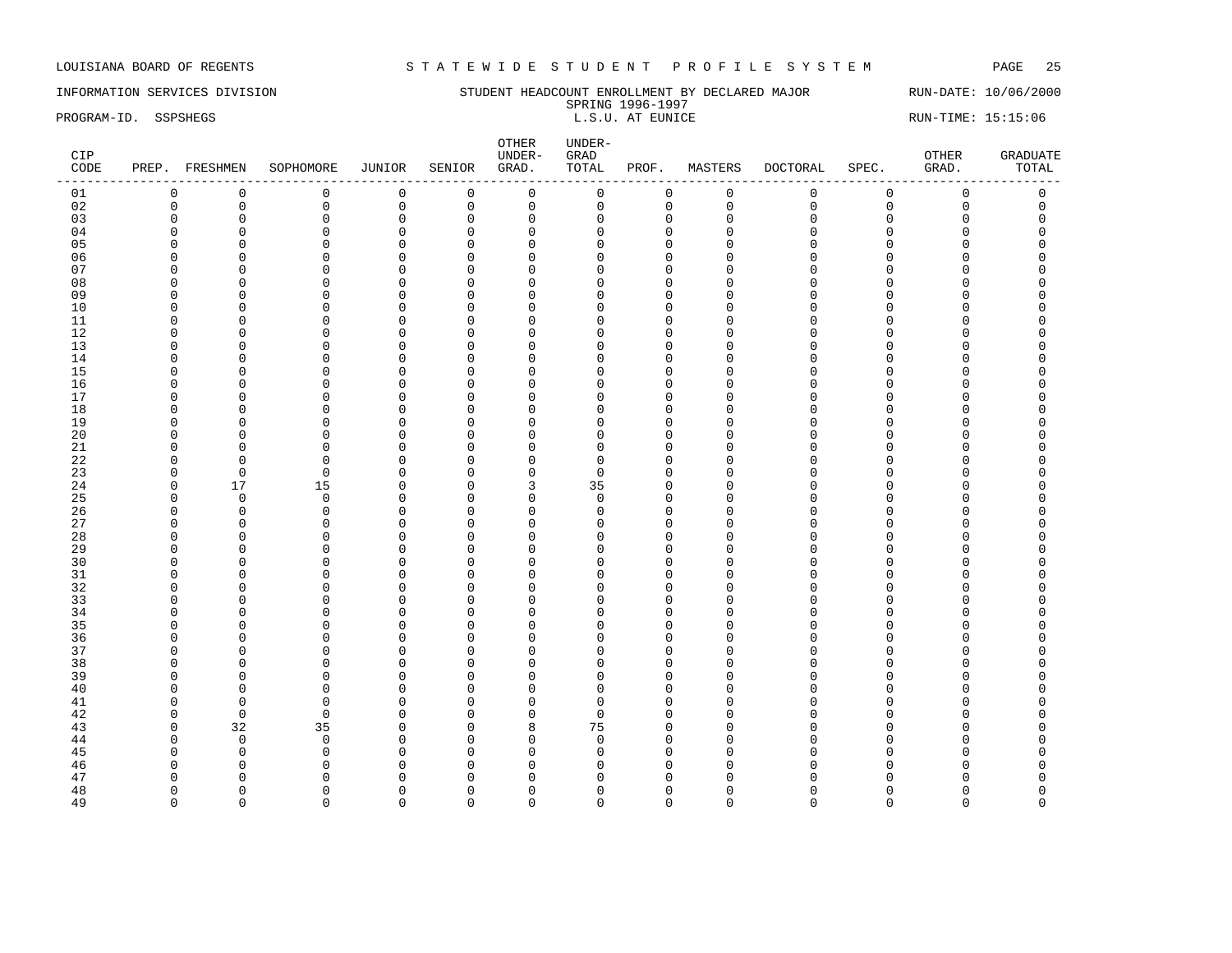# INFORMATION SERVICES DIVISION SUNG STUDENT HEADCOUNT ENROLLMENT BY DECLARED MAJOR RUN-DATE: 10/06/2000<br>SPRING 1996-1997

# SPRING 1996-1997

PROGRAM-ID. SSPSHEGS LEGIC LOOP CONTROLLER LEGIC LATER LOOP CONTROLLER LEGICIAL PROGRAM-ID. SSPSHEGS LEGIC LOOP

| CIP<br>CODE         | PREP.          | FRESHMEN                   | SOPHOMORE JUNIOR                                                                                                                                                                                                                                                                                                                                                                                                                                                                                                                                                                                                                                                                                                                                                                                                                                                                                                                                                                                                                                                                                                                                                                                                                                                                                                                                                                                                                                                                           |          | SENIOR   | OTHER<br>UNDER-<br>GRAD.                                     | UNDER-<br>GRAD<br>TOTAL             | PROF.    |          | MASTERS DOCTORAL SPEC.                                                                                                      |                                  | OTHER<br>GRAD. | GRADUATE<br>TOTAL |
|---------------------|----------------|----------------------------|--------------------------------------------------------------------------------------------------------------------------------------------------------------------------------------------------------------------------------------------------------------------------------------------------------------------------------------------------------------------------------------------------------------------------------------------------------------------------------------------------------------------------------------------------------------------------------------------------------------------------------------------------------------------------------------------------------------------------------------------------------------------------------------------------------------------------------------------------------------------------------------------------------------------------------------------------------------------------------------------------------------------------------------------------------------------------------------------------------------------------------------------------------------------------------------------------------------------------------------------------------------------------------------------------------------------------------------------------------------------------------------------------------------------------------------------------------------------------------------------|----------|----------|--------------------------------------------------------------|-------------------------------------|----------|----------|-----------------------------------------------------------------------------------------------------------------------------|----------------------------------|----------------|-------------------|
| 50                  |                |                            | $\overline{0}$                                                                                                                                                                                                                                                                                                                                                                                                                                                                                                                                                                                                                                                                                                                                                                                                                                                                                                                                                                                                                                                                                                                                                                                                                                                                                                                                                                                                                                                                             |          |          |                                                              | $\begin{matrix} 0 & 0 \end{matrix}$ |          |          |                                                                                                                             |                                  |                |                   |
| 51                  | $\circ$        | 288                        | $257$<br>$145$<br>0<br>$423$                                                                                                                                                                                                                                                                                                                                                                                                                                                                                                                                                                                                                                                                                                                                                                                                                                                                                                                                                                                                                                                                                                                                                                                                                                                                                                                                                                                                                                                               |          |          | $\begin{bmatrix} 0 & 85 & 630 \\ 0 & 22 & 289 \end{bmatrix}$ |                                     |          |          |                                                                                                                             | $\begin{matrix}0\\0\end{matrix}$ |                |                   |
| 52                  |                | $0$ 122                    |                                                                                                                                                                                                                                                                                                                                                                                                                                                                                                                                                                                                                                                                                                                                                                                                                                                                                                                                                                                                                                                                                                                                                                                                                                                                                                                                                                                                                                                                                            |          |          |                                                              |                                     |          |          |                                                                                                                             |                                  |                |                   |
| $\operatorname{TR}$ |                |                            |                                                                                                                                                                                                                                                                                                                                                                                                                                                                                                                                                                                                                                                                                                                                                                                                                                                                                                                                                                                                                                                                                                                                                                                                                                                                                                                                                                                                                                                                                            |          |          | $\overline{0}$                                               |                                     |          |          |                                                                                                                             |                                  |                |                   |
| UN                  |                | 809                        |                                                                                                                                                                                                                                                                                                                                                                                                                                                                                                                                                                                                                                                                                                                                                                                                                                                                                                                                                                                                                                                                                                                                                                                                                                                                                                                                                                                                                                                                                            |          | 0        | 236                                                          | 1,468                               |          |          |                                                                                                                             |                                  |                |                   |
| TOTAL               | $\overline{0}$ | 1,269                      | 875                                                                                                                                                                                                                                                                                                                                                                                                                                                                                                                                                                                                                                                                                                                                                                                                                                                                                                                                                                                                                                                                                                                                                                                                                                                                                                                                                                                                                                                                                        | $\Omega$ | $\Omega$ | 354                                                          | 2,498                               | $\Omega$ | $\Omega$ | $\Omega$                                                                                                                    |                                  | $\Omega$       |                   |
|                     |                | 02 - AGRICULTURAL SCIENCES | AND PRODUCTION $19$ – HOME ECONOMICS $37$ – PERSONAL AWARENESS AND SELF–IMPROVE.<br>20 – VOCATIONAL HOME ECONOMICS $38$ – PHILOSOPHY AND RELIGION<br>01 - AGRICULTURAL BUSINESS AND PRODUCTION 19 - HOME ECONOMICS<br>03 - CONSERVATION/RENEWABLE NATURAL RESOURCES21 - NOT IN USE AT THIS TIME 39 - THEOLOGICAL STUDIES/RELIGIOUS VOCAT.<br>- ARCHITECTURE AND RELATED PROGRAMS<br>05 - AREA, ETHNIC AND CULTURAL STUDIES<br>05 - AREA, ETHNIC AND CULTURAL STUDIES<br>06 - NOT IN USE AT THIS TIME<br>07 - NOT IN USE AT THIS TIME<br>07 - NOT IN USE AT THIS TIME<br>25 - LIBERAL AR<br>08 - MARKETING OPERATIONS AND DISTRIBUTION 26 - BIOLOGICAL SCIENCES/LIFE SCIENCES 44 - PUBLIC ADMINISTRATION AND SERVICES<br>09 - COMMUNICATIONS 27 - MATHEMATICS 45 - SOCIAL SCIENCES AND HIST (10 - COMMUNICATION TECHNOLOGIES 28 - RESERVE OFFICERS TRAINING CORPS (ROTC) 46 - CONSTRUCTION TRADES 10 - COMPUTER AND INFORMATION SCIENCES 29 - MILITARY<br>12 - PERSONAL AND MISCELLANEOUS SERVICES 30 - MULTI/INTERDISCIPLINARY STUDIES 48 - PRECISION PRODUCTION TRADES<br>13 - EDUCATION MATERIALS MOVING WORK.<br>14 - ENGINEERING MOVING WORK.<br>15 - ENGINEERING-RELATED TECHNOLOGIES 33 - CITIZENSHIP ACTIVITIES 50 - VISUAL AND PERFORMING ARTS<br>16 - FOREIGN LANGUAGES AND LITERATURES 34 - HEALTH-RELATED KNOWLEDGE AND SKILLS 52 - BUSINESS MGT. & ADMINISTRATIVE SERV.<br>17 - NOT IN USE AT THIS TIME 35 - INTERPERSONAL AND SOCIAL SKILLS TR - UNDERGRAD STUDENTS INTENDING |          |          |                                                              |                                     |          |          | 45 - SOCIAL SCIENCES AND HISTORY<br>31 - PARKS/RECREATION/LEISURE/FITNESS STUDIES49 - TRANSPORTATION/MATERIALS MOVING WORK. |                                  |                |                   |
|                     |                |                            |                                                                                                                                                                                                                                                                                                                                                                                                                                                                                                                                                                                                                                                                                                                                                                                                                                                                                                                                                                                                                                                                                                                                                                                                                                                                                                                                                                                                                                                                                            |          |          |                                                              |                                     |          |          |                                                                                                                             |                                  |                |                   |
|                     |                |                            |                                                                                                                                                                                                                                                                                                                                                                                                                                                                                                                                                                                                                                                                                                                                                                                                                                                                                                                                                                                                                                                                                                                                                                                                                                                                                                                                                                                                                                                                                            |          |          |                                                              |                                     |          |          |                                                                                                                             |                                  |                |                   |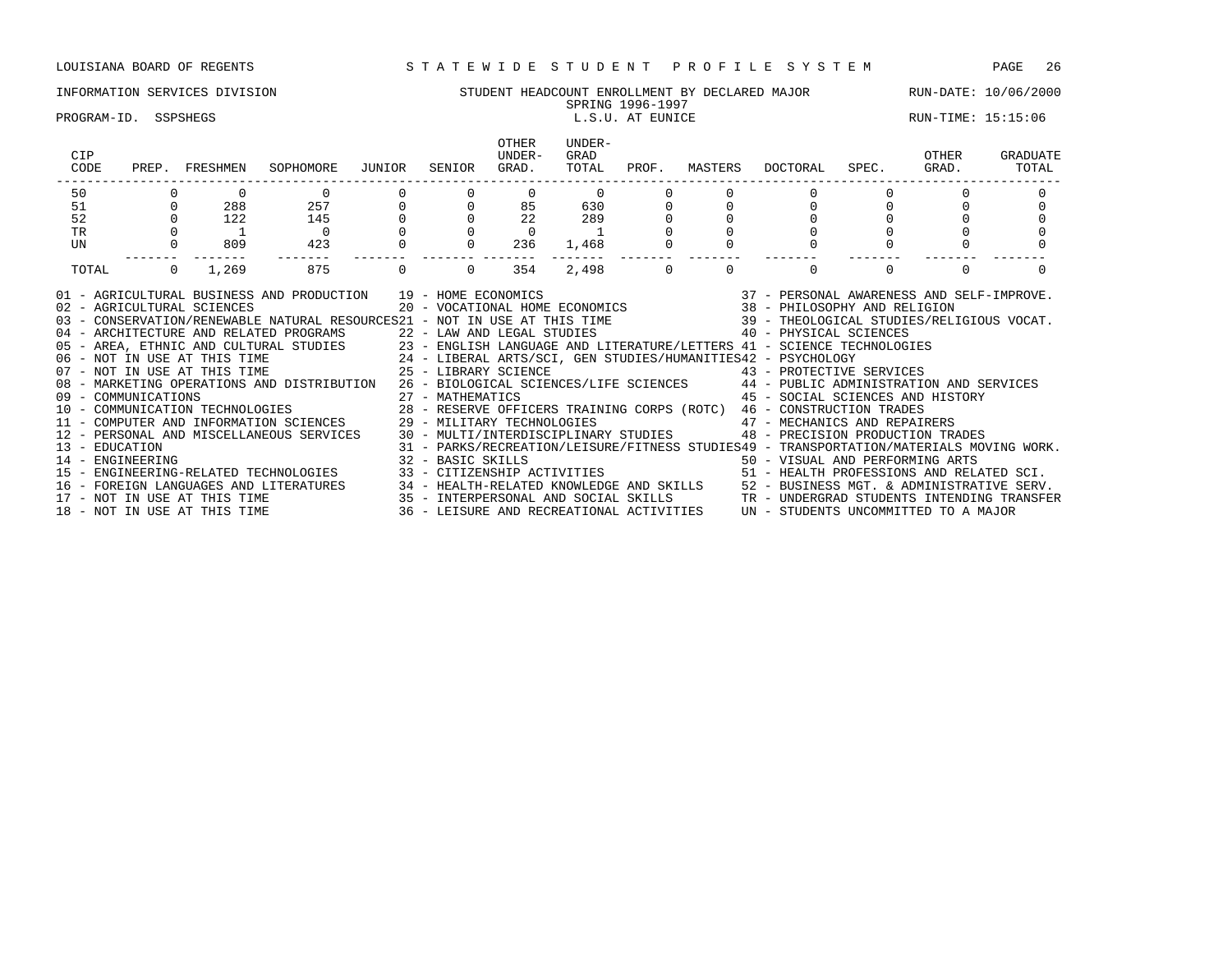INFORMATION SERVICES DIVISION STUDENT HEADCOUNT ENROLLMENT BY DECLARED MAJOR RUN-DATE: 10/06/2000 SPRING 1996-1997 PROGRAM-ID. SSPSHEGS **EXECUTE:** 15:15:06 L.S.U. IN SHREVEPORT RUN-TIME: 15:15:06

| CIP<br>CODE | PREP. FRESHMEN |                | SOPHOMORE      | <b>JUNIOR</b>           | SENIOR         | UNDER-<br>GRAD.          | GRAD<br>TOTAL  | PROF.                | MASTERS     | <b>DOCTORAL</b> | SPEC.       | OTHER<br>GRAD. | <b>GRADUATE</b><br>TOTAL |
|-------------|----------------|----------------|----------------|-------------------------|----------------|--------------------------|----------------|----------------------|-------------|-----------------|-------------|----------------|--------------------------|
| 01          | $\mathbf 0$    | $\mathbf 0$    | $\mathbf 0$    | $\mathbf 0$             | $\mathbf 0$    | $\mathbf 0$              | $\mathbf 0$    | 0                    | $\mathbf 0$ | 0               | $\mathbf 0$ | 0              | 0                        |
| 02          | $\Omega$       | $\mathsf 0$    | $\mathbf 0$    | $\mathsf{O}$            | $\mathbf 0$    | $\mathsf{O}\xspace$      | $\mathsf 0$    | $\mathbf 0$          | $\Omega$    | 0               | $\mathbf 0$ | $\mathbf 0$    | $\mathsf 0$              |
| 03          |                | $\overline{3}$ | 6              | 8                       | 15             | $\mathbf 0$              | 32             | $\mathbf 0$          | $\Omega$    | $\Omega$        | $\Omega$    | $\Omega$       | $\Omega$                 |
| 04          |                | $\Omega$       | $\Omega$       | 0                       | $\Omega$       | $\Omega$                 | $\Omega$       | $\Omega$             | U           |                 | U           | ∩              | U                        |
| 05          |                | $\mathbf 0$    | $\Omega$       | $\mathbf 0$             | $\Omega$       | $\Omega$                 | $\Omega$       | 0                    |             | U               |             | O              | N                        |
| 06          |                | $\Omega$       | $\Omega$       | $\Omega$                | $\Omega$       | $\mathbf{0}$             |                | $\Omega$             |             |                 |             | O              |                          |
| 07          |                | $\Omega$       | $\Omega$       | $\Omega$                | $\Omega$       | $\Omega$                 | n              | $\Omega$             |             | $\Omega$        |             | O              |                          |
| 08          |                | $\Omega$       | $\Omega$       | $\Omega$                | $\Omega$       | $\Omega$                 | ∩              | $\Omega$             |             |                 |             | ∩              |                          |
| 09          | ∩              | 18             | 14             | 23                      | 29             | $\Omega$                 | 84             | $\Omega$             |             |                 |             | O              | O                        |
| 10          |                | $\overline{0}$ | $\overline{0}$ | $\mathbf 0$             | $\overline{0}$ | $\Omega$                 | $\Omega$       | $\Omega$             | ∩           |                 |             | 0              | O                        |
| 11          | $\Omega$       | 24             | 27             | 32                      | 38             | $\mathbf{0}$             | 121            | $\mathbf 0$          | 14          |                 | $\Omega$    | 23             | 37                       |
| 12          |                | $\mathbf{0}$   | $\mathbf 0$    | $\mathbf{0}$            | $\mathbf 0$    | $\Omega$                 | $\mathbf 0$    | 0                    | $\Omega$    |                 | $\Omega$    | $\mathbf 0$    | $\mathbf 0$              |
| 13          |                | 47             | 72             | 104                     | 211            | $\Omega$                 | 434            | $\Omega$             | 27          | U               | 13          | $\Omega$       | 40                       |
| 14          |                | $\Omega$       | $\Omega$       | $\mathbf 0$             | $\mathbf 0$    | $\Omega$                 | 0              | $\Omega$             | $\Omega$    | U               | $\Omega$    | O              | 0                        |
| 15          |                | 0              | $\Omega$       | 0                       | $\Omega$       | $\Omega$                 | ∩              | $\Omega$             | $\Omega$    | U               | C           | O              | O                        |
| 16          |                | $\mathbf{1}$   | $\Omega$       | 3                       | 3              | $\mathbf{0}$             |                | $\mathbf 0$          | U           | U               |             | $\Omega$       | O                        |
| 17          |                | $\Omega$       | ∩              | $\Omega$                | $\Omega$       | $\Omega$                 | Λ              | $\Omega$             |             |                 |             | O              | N                        |
| 18          |                | $\Omega$       | ∩              | $\Omega$                | $\Omega$       | $\Omega$                 | ∩              | $\Omega$             |             |                 |             | ∩              |                          |
| 19          |                | $\Omega$       | ∩              | 0                       | $\Omega$       | $\Omega$                 | Λ              | $\mathbf 0$          |             |                 |             | O              |                          |
| 20          |                | $\mathbf 0$    | $\Omega$       | $\Omega$                | $\Omega$       | $\Omega$                 | ∩              | $\Omega$             |             |                 |             | $\Omega$       |                          |
| 21          |                | $\Omega$       | $\Omega$       | $\mathbf 0$             | $\Omega$       | $\Omega$                 | ∩              | $\Omega$             |             |                 |             |                |                          |
| 22          |                | $\Omega$       | $\Omega$       | $\Omega$                | $\Omega$       | $\Omega$                 | ∩              | $\Omega$             |             |                 |             |                |                          |
| 23          |                | 7              | 10             | 19                      | 10             | $\mathbf 0$              | 46             | $\mathbf 0$          | ∩           | U               |             | O              | O                        |
| 24          | $\cap$         | 5              | 7              | 43                      | 84             | $\mathbf 0$              | 139            | 0                    | 35          | U               |             | 0              | 35                       |
| 25          |                | 0              | 0              | $\overline{0}$          | $\overline{0}$ | $\mathbf 0$              | $\mathbf 0$    | 0                    | $\Omega$    | U               |             | $\Omega$       | $\Omega$                 |
| 26          |                | 31             | 37             | 33                      | 99             | $\mathbf{0}$<br>$\Omega$ | 200            | $\mathbf 0$          | U           |                 |             | $\Omega$<br>∩  | $\Omega$                 |
| 27          |                | 5              | 2<br>$\Omega$  | 3                       | 5              | $\Omega$                 | 15<br>$\Omega$ | $\Omega$             |             |                 |             | ∩              | U                        |
| 28<br>29    |                | 0<br>$\Omega$  | n              | $\mathbf 0$<br>$\Omega$ | $\Omega$<br>O  | $\Omega$                 | n              | $\Omega$<br>$\Omega$ |             |                 |             |                | U                        |
| 30          |                | $\mathbf 0$    | ∩              | $\mathbf 0$             | $\Omega$       | $\mathbf{0}$             | n              | $\mathbf 0$          |             | U               |             |                |                          |
| 31          |                | $\Omega$       | n              | $\Omega$                | $\Omega$       | $\Omega$                 | Λ              | $\Omega$             |             |                 |             | O              |                          |
| 32          |                | $\Omega$       | n              | $\Omega$                | $\cap$         | $\Omega$                 |                | $\Omega$             |             |                 |             |                |                          |
| 33          |                | $\Omega$       |                | 0                       | n              | $\Omega$                 |                | O                    |             |                 |             |                |                          |
| 34          |                | $\Omega$       | n              | $\Omega$                | $\Omega$       | $\Omega$                 | n              | $\Omega$             |             |                 |             | O              |                          |
| 35          |                | $\mathbf 0$    | n              | 0                       | $\Omega$       | $\Omega$                 | Λ              | $\mathbf 0$          |             |                 |             | O              |                          |
| 36          |                | $\Omega$       | ∩              | $\Omega$                | $\Omega$       | $\Omega$                 | U              | $\Omega$             |             |                 |             | O              |                          |
| 37          |                | $\Omega$       | ∩              | $\Omega$                | $\Omega$       | $\Omega$                 | ∩              | $\Omega$             |             |                 |             | ∩              |                          |
| 38          |                | $\Omega$       |                | $\Omega$                | $\Omega$       | $\Omega$                 | ∩              | $\Omega$             |             |                 |             | n              |                          |
| 39          |                | $\Omega$       | n              | 0                       | $\Omega$       | $\Omega$                 | ∩              | 0                    |             |                 |             |                |                          |
| 40          |                | 7              | 3              | 7                       | 20             | $\mathbf 0$              | 37             | $\mathbf 0$          |             |                 |             | ∩              |                          |
| 41          |                | $\mathbf 0$    | $\Omega$       | $\mathbf 0$             | $\Omega$       | $\Omega$                 | $\Omega$       | $\Omega$             |             |                 |             |                |                          |
| 42          | $\Omega$       | 27             | 39             | 48                      | 74             | $\mathbf 0$              | 188            | $\mathbf 0$          |             |                 |             | O              |                          |
| 43          |                | 12             | 24             | 20                      | 44             | $\mathbf 0$              | 100            | $\mathbf 0$          |             |                 |             | n              |                          |
| 44          |                | $\mathbf{0}$   | $\mathbf{1}$   | 1                       | 6              | $\mathbf 0$              | 8              | 0                    |             |                 |             | ∩              |                          |
| 45          |                | 9              | 17             | 33                      | 48             | $\mathbf{0}$             | 107            | $\Omega$             |             |                 |             |                |                          |
| 46          |                | $\Omega$       | $\Omega$       | $\mathbf{0}$            | $\Omega$       | $\Omega$                 | $\Omega$       | $\Omega$             |             |                 |             |                |                          |
| 47          |                | n              |                | $\Omega$                | n              | $\cap$                   | n              | U                    |             |                 |             |                |                          |
| 48          |                | $\Omega$       |                | 0                       | n              | ∩                        |                | O                    |             |                 |             |                | U                        |
| 49          | $\Omega$       | $\Omega$       | $\Omega$       | $\Omega$                | $\Omega$       | $\Omega$                 | $\Omega$       | $\Omega$             | $\cap$      | U               | $\Omega$    | $\Omega$       | $\Omega$                 |

OTHER UNDER-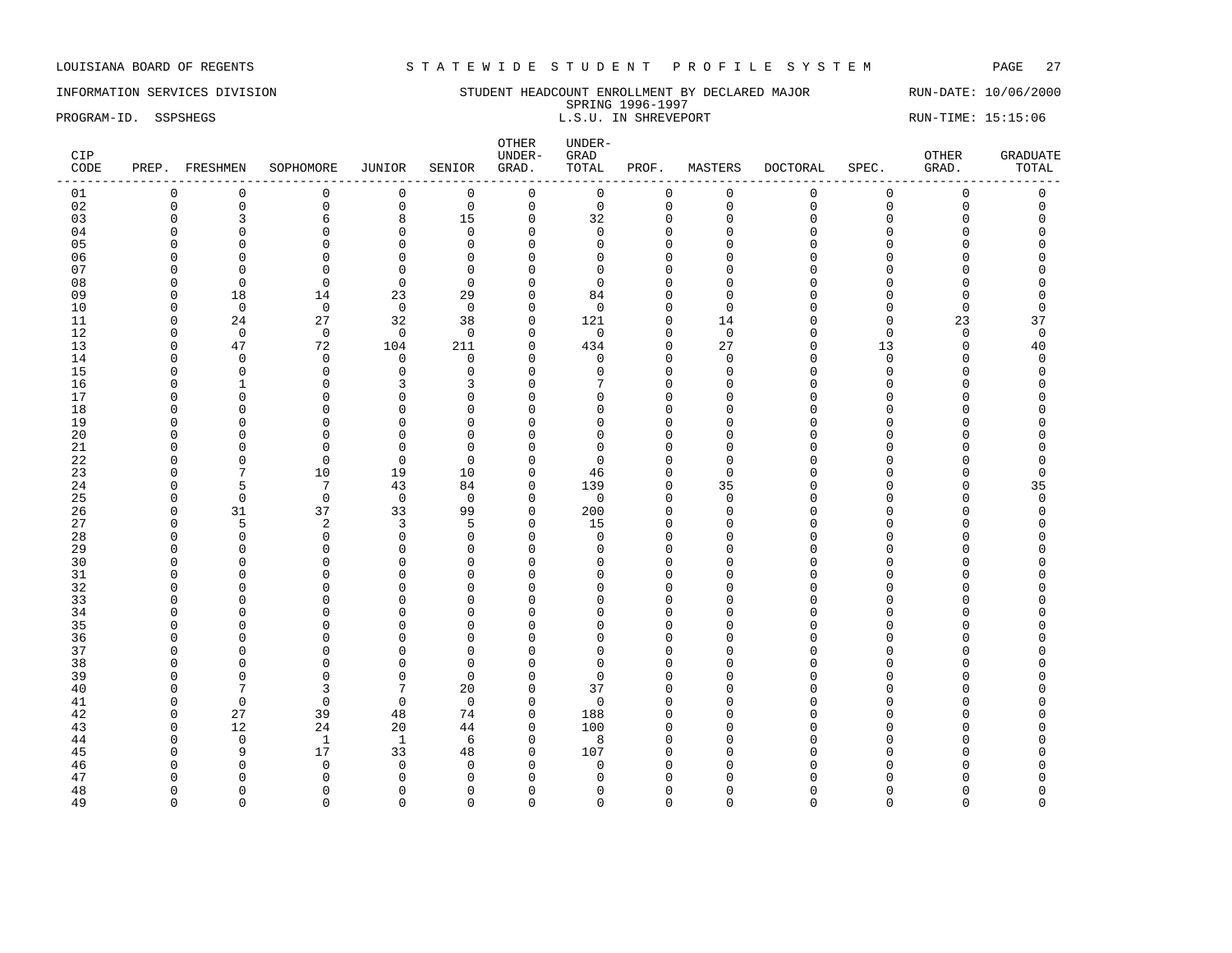### INFORMATION SERVICES DIVISION STUDENT HEADCOUNT ENROLLMENT BY DECLARED MAJOR RUN-DATE: 10/06/2000 SPRING 1996-1997

# PROGRAM-ID. SSPSHEGS L.S.U. IN SHREVEPORT RUN-TIME: 15:15:06

| CIP<br>CODE    |                | PREP. FRESHMEN                         | SOPHOMORE                                                                                                                                                                                                                                                                                                                                                                                                                                                                                                                                                                                                                                                                                                                                                                                                                                                                                                                                                                                                                                                                                                                                                                                                                                                                                                                                                                                                                                                                                                               | JUNIOR         | SENIOR           | OTHER<br>UNDER-<br>GRAD. | UNDER-<br>GRAD<br>TOTAL                                           |             |          | PROF. MASTERS DOCTORAL SPEC. GRAD. TOTAL                                                                                    |    | OTHER | GRADUATE |
|----------------|----------------|----------------------------------------|-------------------------------------------------------------------------------------------------------------------------------------------------------------------------------------------------------------------------------------------------------------------------------------------------------------------------------------------------------------------------------------------------------------------------------------------------------------------------------------------------------------------------------------------------------------------------------------------------------------------------------------------------------------------------------------------------------------------------------------------------------------------------------------------------------------------------------------------------------------------------------------------------------------------------------------------------------------------------------------------------------------------------------------------------------------------------------------------------------------------------------------------------------------------------------------------------------------------------------------------------------------------------------------------------------------------------------------------------------------------------------------------------------------------------------------------------------------------------------------------------------------------------|----------------|------------------|--------------------------|-------------------------------------------------------------------|-------------|----------|-----------------------------------------------------------------------------------------------------------------------------|----|-------|----------|
| 50             |                | 14                                     |                                                                                                                                                                                                                                                                                                                                                                                                                                                                                                                                                                                                                                                                                                                                                                                                                                                                                                                                                                                                                                                                                                                                                                                                                                                                                                                                                                                                                                                                                                                         | 12             |                  | $6 \qquad \qquad$        | 38                                                                |             |          |                                                                                                                             |    |       |          |
| 51             | $\overline{0}$ | $\begin{array}{c} 2 \\ 62 \end{array}$ | $\begin{array}{ccc}\n & 4 & & 21 \\ 116 & & 190\n\end{array}$                                                                                                                                                                                                                                                                                                                                                                                                                                                                                                                                                                                                                                                                                                                                                                                                                                                                                                                                                                                                                                                                                                                                                                                                                                                                                                                                                                                                                                                           |                | $\frac{23}{269}$ |                          | $\begin{array}{ccc} 0 & & 50 \\ 0 & & 637 \\ 0 & & 0 \end{array}$ | $\mathbf 0$ |          | $0 \qquad \qquad$                                                                                                           |    |       |          |
| 52             |                |                                        |                                                                                                                                                                                                                                                                                                                                                                                                                                                                                                                                                                                                                                                                                                                                                                                                                                                                                                                                                                                                                                                                                                                                                                                                                                                                                                                                                                                                                                                                                                                         |                |                  |                          |                                                                   |             | 63       |                                                                                                                             |    |       | 63       |
| TR             |                |                                        | $\overline{0}$                                                                                                                                                                                                                                                                                                                                                                                                                                                                                                                                                                                                                                                                                                                                                                                                                                                                                                                                                                                                                                                                                                                                                                                                                                                                                                                                                                                                                                                                                                          | $\overline{0}$ | $\overline{0}$   |                          |                                                                   |             | $\Omega$ |                                                                                                                             |    |       | $\Omega$ |
| UN             |                | 439                                    | 189                                                                                                                                                                                                                                                                                                                                                                                                                                                                                                                                                                                                                                                                                                                                                                                                                                                                                                                                                                                                                                                                                                                                                                                                                                                                                                                                                                                                                                                                                                                     | 111            | 53               | 109                      | 906                                                               |             |          |                                                                                                                             | 22 | 528   | 553      |
| TOTAL          | 5              | 713                                    | 574                                                                                                                                                                                                                                                                                                                                                                                                                                                                                                                                                                                                                                                                                                                                                                                                                                                                                                                                                                                                                                                                                                                                                                                                                                                                                                                                                                                                                                                                                                                     | 711            | 1,037            | 109                      |                                                                   | $3,149$ 0   | 142      | $\Omega$                                                                                                                    | 35 | 551   | 728      |
| 13 - EDUCATION |                |                                        | 01 - AGRICULTURAL BUSINESS AND PRODUCTION 19 - HOME ECONOMICS 6000 (37 - PERSONAL AWARENESS AND SELF-IMPROVE.<br>02 - AGRICULTURAL SCIENCES 10 - VOCATIONAL HOME ECONOMICS 38 - PHILOSOPHY AND RELIGION<br>03 - CONSERVATION/RENEWABLE NATURAL RESOURCES21 - NOT IN USE AT THIS TIME 39 - THEOLOGICAL STUDIES/RELIGIOUS VOCAT.<br>04 - ARCHITECTURE AND RELATED PROGRAMS 22 - LAW AND LEGAL STUDIES 40 - PHYSICAL SCIENCES<br>05 - AREA, ETHNIC AND CULTURAL STUDIES 23 - ENGLISH LANGUAGE AND LITERATURE/LETTERS 41 - SCIENCE TECHNOLOGIES<br>06 - NOT IN USE AT THIS TIME 24 - LIBERAL ARTS/SCI, GEN STUDIES/HUMANITIES42 - PSYCHOLOGY<br>07 - NOT IN USE AT THI<br>08 - MARKETING OPERATIONS AND DISTRIBUTION 26 - BIOLOGICAL SCIENCES/LIFE SCIENCES 44 - PUBLIC ADMINISTRATION AND SERVICES<br>09 - COMMUNICATIONS<br>10 - COMMUNICATION TECHNOLOGIES<br>28 - RESERVE OFFICERS TRAINING CORPS (ROTC) 46 - CONSTRUCTION TRADES<br>11 - COMPUTER AND INFORMATION SCIENCES 29 - MILITARY TECHNOLOGIES 47 - MECHANICS AND REPAIRERS<br>12 - PERSONAL AND MISCELLANEOUS SERVICES 30 - MULTI/INTERDISCIPLINARY STUDIES 48 - PRECISION PRODUCTION TRADES<br>14 - ENGINEERING ARTS (1992) 32 - BASIC SKILLS (1993) 50 - VISUAL AND PERFORMING ARTS (1994) 15 - ENGINEERING-RELATED SCI.<br>16 - FOREIGN LANGUAGES AND LITERATURES 34 - HEALTH-RELATED KNOWLEDGE AND SKILLS 52 - BUSINESS MGT. & ADMINISTRATIVE SERV.<br>17 - NOT IN USE AT THIS TIME 35 - INTERPERSONAL AND SOCIAL SKILLS TR - UNDERGRAD STUDENTS INTENDING |                |                  |                          |                                                                   |             |          | 45 - SOCIAL SCIENCES AND HISTORY<br>31 - PARKS/RECREATION/LEISURE/FITNESS STUDIES49 - TRANSPORTATION/MATERIALS MOVING WORK. |    |       |          |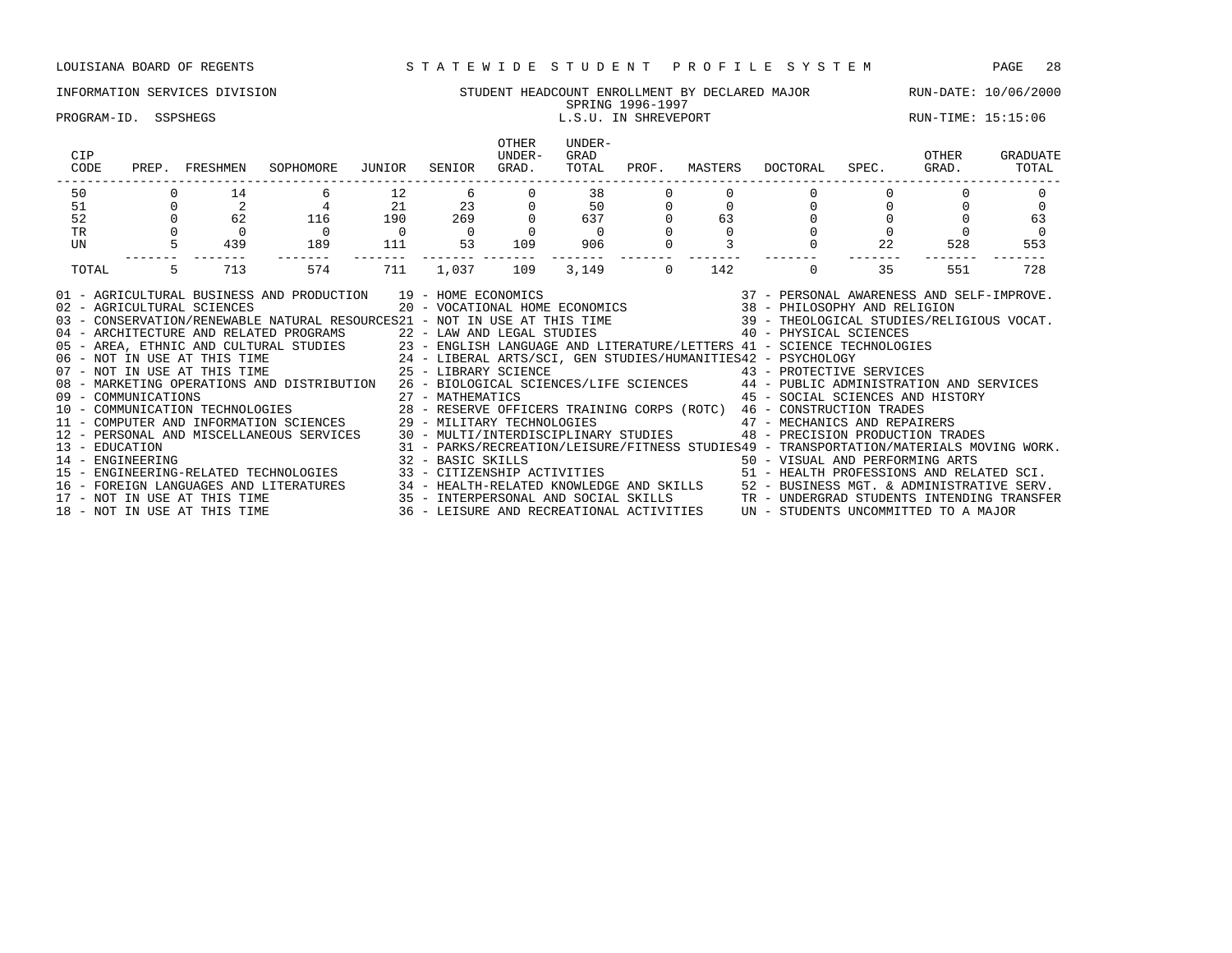INFORMATION SERVICES DIVISION STUDENT HEADCOUNT ENROLLMENT BY DECLARED MAJOR RUN-DATE: 10/06/2000 SPRING 1996-1997 PROGRAM-ID. SSPSHEGS 
UNIVERSITY OF NEW ORLEANS
UNIVERSITY OF NEW ORLEANS

UNIVERSITY OF NEW ORLEANS

| CIP<br>CODE |              | PREP. FRESHMEN | SOPHOMORE      | JUNIOR          | SENIOR         | OTHER<br>UNDER-<br>GRAD. | UNDER-<br>GRAD<br>TOTAL | PROF.        | MASTERS     | DOCTORAL     | SPEC.       | OTHER<br>GRAD.      | <b>GRADUATE</b><br>TOTAL |
|-------------|--------------|----------------|----------------|-----------------|----------------|--------------------------|-------------------------|--------------|-------------|--------------|-------------|---------------------|--------------------------|
| 01          | $\Omega$     | $\mathbf 0$    | $\mathbf 0$    | 0               | $\mathbf 0$    | $\mathsf 0$              | $\mathsf 0$             | 0            | $\mathsf 0$ | $\mathbf{0}$ | $\mathbf 0$ | $\mathsf 0$         | $\mathsf 0$              |
| 02          | $\mathbf 0$  | $\mathsf 0$    | $\mathbf 0$    | $\mathsf 0$     | $\mathbf 0$    | $\mathsf{O}$             | $\Omega$                | $\mathbf 0$  | $\mathbf 0$ | $\Omega$     | $\Omega$    | $\mathsf{O}\xspace$ | $\mathbf 0$              |
| 03          | $\Omega$     | $\mathbf 0$    | $\mathbf 0$    | $\mathbf 0$     | $\mathbf 0$    | $\mathbf 0$              | $\Omega$                | $\mathbf 0$  | $\mathbf 0$ | $\Omega$     | $\mathbf 0$ | 0                   | $\mathbf 0$              |
| 04          | $\Omega$     | $\mathbf 0$    | $\mathbf 0$    | $\mathsf 0$     | $\mathbf 0$    | $\mathbf 0$              | $\Omega$                | $\Omega$     | 55          | $\cap$       | $\Omega$    | $\mathbf 0$         | 55                       |
| 05          |              | $\Omega$       | $\Omega$       | $\Omega$        | $\Omega$       | $\Omega$                 | n                       | $\Omega$     | $\Omega$    |              | $\cap$      | $\Omega$            | $\Omega$                 |
| 06          |              | $\Omega$       | $\Omega$       | $\mathbf 0$     | $\Omega$       | $\Omega$                 | <sup>0</sup>            | $\Omega$     | $\Omega$    | $\cap$       | C           | O                   | $\Omega$                 |
| 07          | n            | $\Omega$       | $\mathbf 0$    | $\mathbf 0$     | $\Omega$       | $\mathbf{0}$             | <sup>0</sup>            | $\Omega$     | $\Omega$    |              |             | O                   | $\Omega$                 |
| 08          | $\Omega$     | $\overline{0}$ | $\Omega$       | $\mathbf 0$     | $\Omega$       | $\mathbf 0$              | $\Omega$                | $\cap$       | $\Omega$    |              |             | O                   |                          |
| 09          | n            | 95             | 85             | 92              | 125            | $\mathbf 0$              | 397                     | ∩            | $\cap$      |              |             | U                   | $\Omega$                 |
| 10          | $\Omega$     | $\mathbf 0$    | $\mathbf 0$    | $\overline{0}$  | $\mathbf 0$    | $\Omega$                 | $\Omega$                | $\Omega$     | $\Omega$    |              |             | O                   | $\mathbf 0$              |
| 11          | $\Omega$     | 139            | 87             | 50              | 97             | $\mathbf 0$              | 373                     | $\Omega$     | 72          |              | $\cap$      | $\Omega$            | 72                       |
| 12          | $\Omega$     | $\mathbf 0$    | $\Omega$       | $\mathbf 0$     | $\Omega$       | $\Omega$                 | $\Omega$                | $\Omega$     | $\Omega$    | ∩            | U           | $\Omega$            | $\mathbf 0$              |
| 13          | $\Omega$     | 134            | 162            | 205             | 373            | $\mathbf 0$              | 874                     | $\Omega$     | 611         | 163          | $\Omega$    | $\mathbf 0$         | 774                      |
| 14          | $\Omega$     | 268            | 201            | 164             | 339            | $\mathbf 0$              | 972                     | $\Omega$     | 113         | 21           | $\Omega$    | 0                   | 134                      |
| 15          | ∩            | $\Omega$       | $\overline{0}$ | $\overline{0}$  | $\overline{0}$ | $\Omega$                 | $\mathbf 0$             | $\Omega$     | $\Omega$    | $\Omega$     | U           | $\Omega$            | $\mathbf 0$              |
| 16          | $\Omega$     | 5              | 10             | $7\phantom{.0}$ | 16             | $\mathbf 0$              | 38                      | $\mathbf{0}$ | 24          | $\Omega$     | $\Omega$    | $\mathbf 0$         | 24                       |
| 17          | ∩            | $\Omega$       | $\Omega$       | $\mathbf 0$     | $\Omega$       | $\Omega$                 | $\Omega$                | $\Omega$     | $\Omega$    |              |             | $\Omega$            | $\mathbf 0$              |
| 18          |              | $\Omega$       | $\Omega$       | $\mathbf 0$     | $\Omega$       | $\Omega$                 | $\Omega$                | $\cap$       | $\Omega$    |              |             | O                   | $\Omega$                 |
| 19          |              | $\Omega$       | $\Omega$       | $\mathbf 0$     | $\Omega$       | $\Omega$                 | $\cap$                  | $\Omega$     | $\Omega$    |              |             | O                   |                          |
| 20          |              | $\Omega$       | $\Omega$       | $\mathbf{0}$    | $\mathbf 0$    | $\Omega$                 | <sup>0</sup>            | $\cap$       | $\Omega$    |              |             | U                   |                          |
| 21          | $\cap$       | $\Omega$       | $\Omega$       | $\mathbf 0$     | $\Omega$       | $\Omega$                 | $\Omega$                | $\Omega$     | $\Omega$    |              |             | O                   | $\Omega$                 |
| 22          | ∩            | $\Omega$       | $\Omega$       | $\mathbf 0$     | $\Omega$       | $\Omega$                 | <sup>0</sup>            | $\cap$       | $\Omega$    |              |             | O                   | $\Omega$                 |
| 23          | $\Omega$     | 43             | 59             | 54              | 87             | $\mathbf 0$              | 243                     | $\Omega$     | 79          |              |             | O                   | 79                       |
| 24          | $\mathbf 0$  | 156            | 154            | 147             | 369            | $\mathbf 0$              | 826                     | $\mathbf 0$  | $\Omega$    |              |             | $\Omega$            | $\mathbf 0$              |
| 25          | n            | $\mathbf 0$    | $\overline{0}$ | $\overline{0}$  | $\overline{0}$ | $\Omega$                 | $\Omega$                | $\Omega$     | $\Omega$    |              |             | U                   | $\mathbf 0$              |
| 26          | $\Omega$     | 81             | 69             | 78              | 212            | $\mathbf 0$              | 440                     | $\mathbf{0}$ | 25          |              | C           | $\Omega$            | 25                       |
| 27          | $\Omega$     | $\overline{4}$ | 9              | 8               | 23             | $\mathbf 0$              | 44                      | $\Omega$     | 30          |              |             | $\mathbf 0$         | 30                       |
| 28          | ∩            | $\Omega$       | $\Omega$       | $\mathbf 0$     | $\Omega$       | $\Omega$                 | $\Omega$                | $\Omega$     | $\Omega$    |              |             | O                   | $\Omega$                 |
| 29          |              | $\mathbf 0$    | $\Omega$       | $\mathbf 0$     | $\mathbf 0$    | $\mathbf{0}$             | $\Omega$                | $\Omega$     | $\Omega$    |              |             | O                   | $\Omega$                 |
| 30          |              | $\Omega$       | $\Omega$       | $\Omega$        | $\Omega$       | $\Omega$                 |                         | $\cap$       | $\Omega$    |              |             | U                   |                          |
| 31          |              | $\Omega$       | $\Omega$       | $\mathbf{0}$    | $\Omega$       | $\overline{0}$           | U                       | $\Omega$     | $\Omega$    |              |             | O                   |                          |
| 32          |              | $\Omega$       | $\Omega$       | $\mathbf{0}$    | $\Omega$       | $\Omega$                 |                         | $\Omega$     | n           |              |             | U                   |                          |
| 33          |              | $\Omega$       | $\Omega$       | $\mathbf{0}$    | $\Omega$       | $\Omega$                 |                         | $\Omega$     |             |              |             | O                   |                          |
| 34          |              | $\Omega$       | $\Omega$       | $\mathbf{0}$    | $\Omega$       | $\Omega$                 | $\cap$                  | $\Omega$     | $\cap$      |              |             | O                   |                          |
| 35          |              | $\cap$         | $\Omega$       | $\Omega$        | $\Omega$       | $\Omega$                 | ∩                       | $\cap$       | ∩           |              |             | Λ                   |                          |
| 36          |              | $\Omega$       | $\Omega$       | $\mathbf{0}$    | $\Omega$       | $\Omega$                 | n                       | $\Omega$     |             |              |             | O                   |                          |
| 37          |              | $\Omega$       | $\Omega$       | $\mathbf{0}$    | $\Omega$       | $\Omega$                 | $\Omega$                | $\Omega$     | $\cap$      | $\cap$       |             | O                   |                          |
| 38          | ∩            | 7              | 6              | 8               | 15             | $\Omega$                 | 36                      | ∩            | $\Omega$    |              |             | O                   | $\cap$                   |
| 39          | $\Omega$     | $\mathbf 0$    | $\Omega$       | 0               | $\overline{0}$ | $\mathbf 0$              | $\Omega$                | $\Omega$     | $\Omega$    |              |             | 0                   | $\Omega$                 |
| 40          | $\Omega$     | 28             | 18             | 19              | 65             | $\mathbf 0$              | 130                     | $\Omega$     | 48          | 36           |             | O                   | 84                       |
| 41          | n            | $\mathbf 0$    | $\overline{0}$ | $\mathbf 0$     | $\Omega$       | $\Omega$                 | $\Omega$                | $\Omega$     | $\Omega$    | $\Omega$     | U           | $\Omega$            | $\mathbf 0$              |
| 42          | $\Omega$     | 121            | 102            | 107             | 142            | $\mathbf 0$              | 472                     | $\Omega$     | $\mathbf 0$ | 34           | C           | $\mathbf 0$         | 34                       |
| 43          | $\Omega$     | $\mathbf 0$    | $\mathsf 0$    | $\overline{0}$  | $\mathsf 0$    | $\mathbf 0$              | $\mathbf 0$             | $\cap$       | $\Omega$    | $\Omega$     |             | $\mathbf 0$         | $\mathbf 0$              |
| 44          | <sup>0</sup> | $\mathbf 0$    | $\Omega$       | $\mathbf 0$     | $\Omega$       | $\Omega$                 | $\Omega$                | $\Omega$     | 46          | $\Omega$     |             | 0                   | 46                       |
| 45          | $\Omega$     | 121            | 121            | 161             | 245            | $\Omega$                 | 648                     | $\Omega$     | 164         | 61           | C           | $\Omega$            | 225                      |
| 46          |              | $\Omega$       | $\Omega$       | $\mathbf 0$     | $\overline{0}$ | $\Omega$                 | $\Omega$                |              | $\Omega$    | $\Omega$     |             | $\Omega$            | $\mathbf 0$              |
| 47          |              | $\Omega$       | $\Omega$       | $\mathbf 0$     | $\Omega$       | $\Omega$                 |                         |              |             |              |             | U                   | $\Omega$                 |
| 48          | n            | $\Omega$       | ∩              | $\mathbf{0}$    | $\Omega$       | $\Omega$                 |                         | ∩            | n           |              |             | O                   | $\Omega$                 |
| 49          | $\Omega$     | $\Omega$       | $\Omega$       | $\Omega$        | $\Omega$       | $\Omega$                 | $\Omega$                | $\Omega$     | $\Omega$    | $\Omega$     | $\Omega$    | $\Omega$            | $\Omega$                 |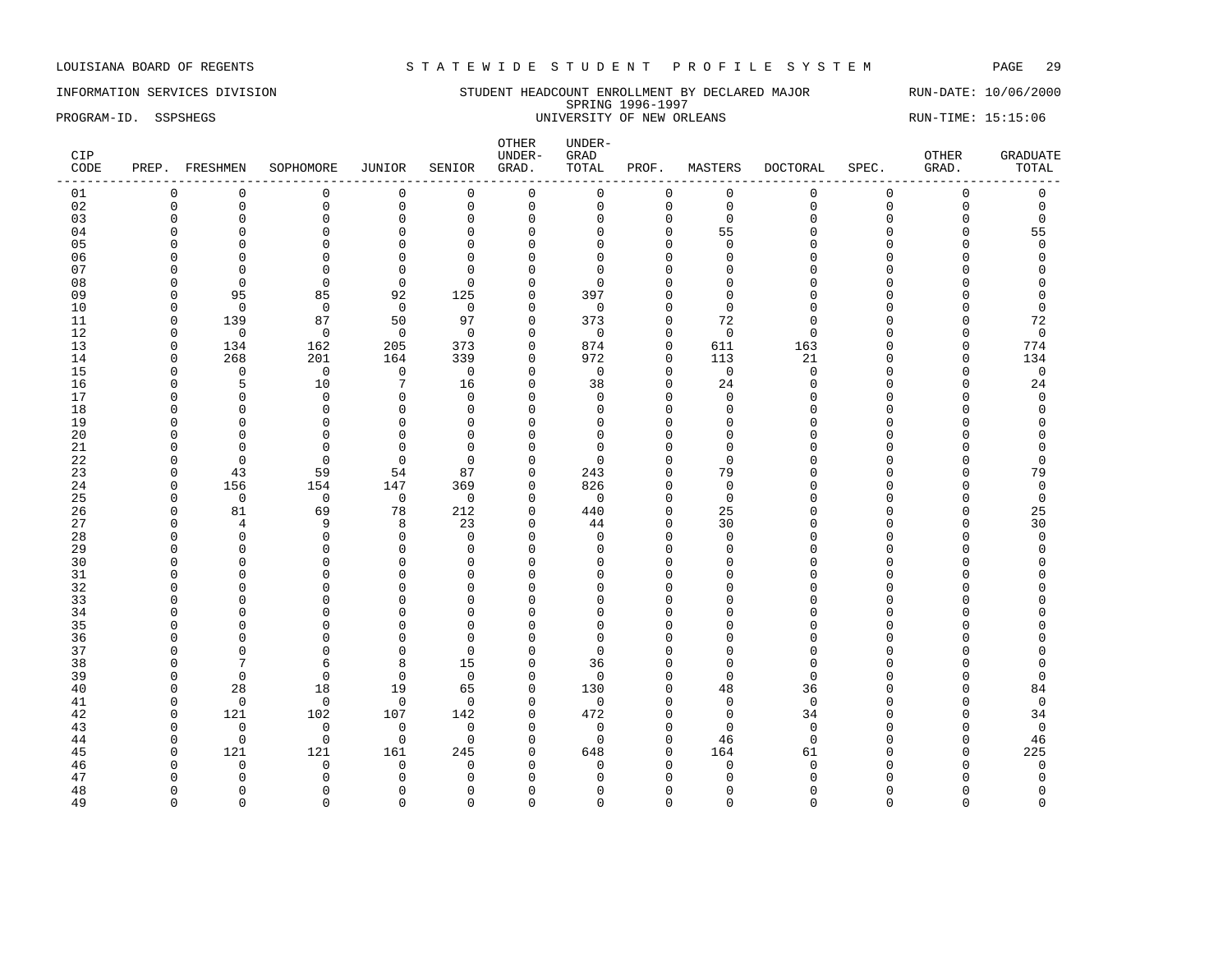## INFORMATION SERVICES DIVISION STUDENT HEADCOUNT ENROLLMENT BY DECLARED MAJOR RUN-DATE: 10/06/2000 SPRING 1996-1997

### PROGRAM-ID. SSPSHEGS UNIVERSITY OF NEW ORLEANS RUN-TIME: 15:15:06

| CIP<br>CODE      | PREP.        | FRESHMEN                     | SOPHOMORE                                                                                                                                                                                                                                                                                                                                                                                                                                                                                                                                                                                                                                                                             | JUNIOR         | SENIOR                  | <b>OTHER</b><br>UNDER-<br>GRAD. | UNDER-<br>GRAD<br>TOTAL | PROF.    | MASTERS        | DOCTORAL                                                                                                                                                                                 | SPEC.    | OTHER<br>GRAD. | GRADUATE<br>TOTAL |
|------------------|--------------|------------------------------|---------------------------------------------------------------------------------------------------------------------------------------------------------------------------------------------------------------------------------------------------------------------------------------------------------------------------------------------------------------------------------------------------------------------------------------------------------------------------------------------------------------------------------------------------------------------------------------------------------------------------------------------------------------------------------------|----------------|-------------------------|---------------------------------|-------------------------|----------|----------------|------------------------------------------------------------------------------------------------------------------------------------------------------------------------------------------|----------|----------------|-------------------|
| 50               |              | 74                           | 67                                                                                                                                                                                                                                                                                                                                                                                                                                                                                                                                                                                                                                                                                    | 51             | 127                     |                                 | 319                     |          | 157            |                                                                                                                                                                                          |          |                | 157               |
| 51               |              | 10                           | 11                                                                                                                                                                                                                                                                                                                                                                                                                                                                                                                                                                                                                                                                                    | - 5            | $\overline{\mathbf{3}}$ |                                 | 29                      |          | $\overline{0}$ | $\mathbf 0$                                                                                                                                                                              |          |                |                   |
| 52               |              | 555                          | 588                                                                                                                                                                                                                                                                                                                                                                                                                                                                                                                                                                                                                                                                                   | 569            | 914                     |                                 | 2,626                   |          | 614            | 39                                                                                                                                                                                       |          |                | 653               |
| <b>TR</b>        |              |                              | $\overline{0}$                                                                                                                                                                                                                                                                                                                                                                                                                                                                                                                                                                                                                                                                        | $\overline{0}$ | $\overline{0}$          |                                 | $\overline{0}$          |          |                | $\Omega$                                                                                                                                                                                 |          |                |                   |
| UN               | $\mathbf{0}$ | 1,222                        | 631                                                                                                                                                                                                                                                                                                                                                                                                                                                                                                                                                                                                                                                                                   | 346            | 284                     | $\Omega$                        | 2,483                   | $\Omega$ | 1,476          | 31                                                                                                                                                                                       |          |                | 1,507             |
| TOTAL            | $\circ$      | 3,063                        | 2,380                                                                                                                                                                                                                                                                                                                                                                                                                                                                                                                                                                                                                                                                                 | 2,071          | 3,436                   | $\Omega$                        | 10,950                  | $\Omega$ | 3,514          | 385                                                                                                                                                                                      | $\Omega$ | $\Omega$       | 3,899             |
| 13 - EDUCATION   |              |                              | 40 - ARCHITECTURE AND RELATED PROGRAMS<br>22 - LAW AND LEGAL STUDIES<br>23 - ENGLISH LANGUAGE AND LITERATURE/LETTERS<br>24 - LIBERAL ARTS/SCI, GEN STUDIES/HUMANITIES42 - PSYCHOLOGY<br>25 - LIBERAL ARTS/SCI, GEN STUDIES/HUMANITIES4<br>08 - MARKETING OPERATIONS AND DISTRIBUTION 26 - BIOLOGICAL SCIENCES/LIFE SCIENCES 44 - PUBLIC ADMINISTRATION AND SERVICES<br>09 - COMMUNICATIONS 27 - MATHEMATICS 45 - SOCIAL SCIENCES AND HIST (10 - COMMUNICATION TECHNOLOGIES 28 - RESERVE OFFICERS TRAINING CORPS (ROTC) 46 - CONSTRUCTION TRADES 10 - COMMUNICATION TRADES 29 - NILITARY TECHNOLOGIES<br>12 - PERSONAL AND MISCELLANEOUS SERVICES 30 - MULTI/INTERDISCIPLINARY STUDIES |                |                         |                                 |                         |          |                | 45 - SOCIAL SCIENCES AND HISTORY<br>48 - PRECISION PRODUCTION TRADES<br>31 - PARKS/RECREATION/LEISURE/FITNESS STUDIES49 - TRANSPORTATION/MATERIALS MOVING WORK.                          |          |                |                   |
| 14 - ENGINEERING |              | 18 - NOT IN USE AT THIS TIME | 15 - ENGINEERING-RELATED TECHNOLOGIES<br>16 - FOREIGN LANGUAGES AND LITERATURES 34 - HEALTH-RELATED KNOWLEDGE AND SKILLS 52 - BUSINESS MGT. & ADMINISTRATIVE SERV.<br>17 - NOT IN USE AT THIS TIME 35 - INTERPERSONAL AND SOCIAL SKILLS TRANDERGRAD STUDENTS INTENDING TRA                                                                                                                                                                                                                                                                                                                                                                                                            |                | 32 - BASIC SKILLS       |                                 |                         |          |                | 50 - VISUAL AND PERFORMING ARTS<br>33 - CITIZENSHIP ACTIVITIES 51 - HEALTH PROFESSIONS AND RELATED SCI.<br>36 - LEISURE AND RECREATIONAL ACTIVITIES UN - STUDENTS UNCOMMITTED TO A MAJOR |          |                |                   |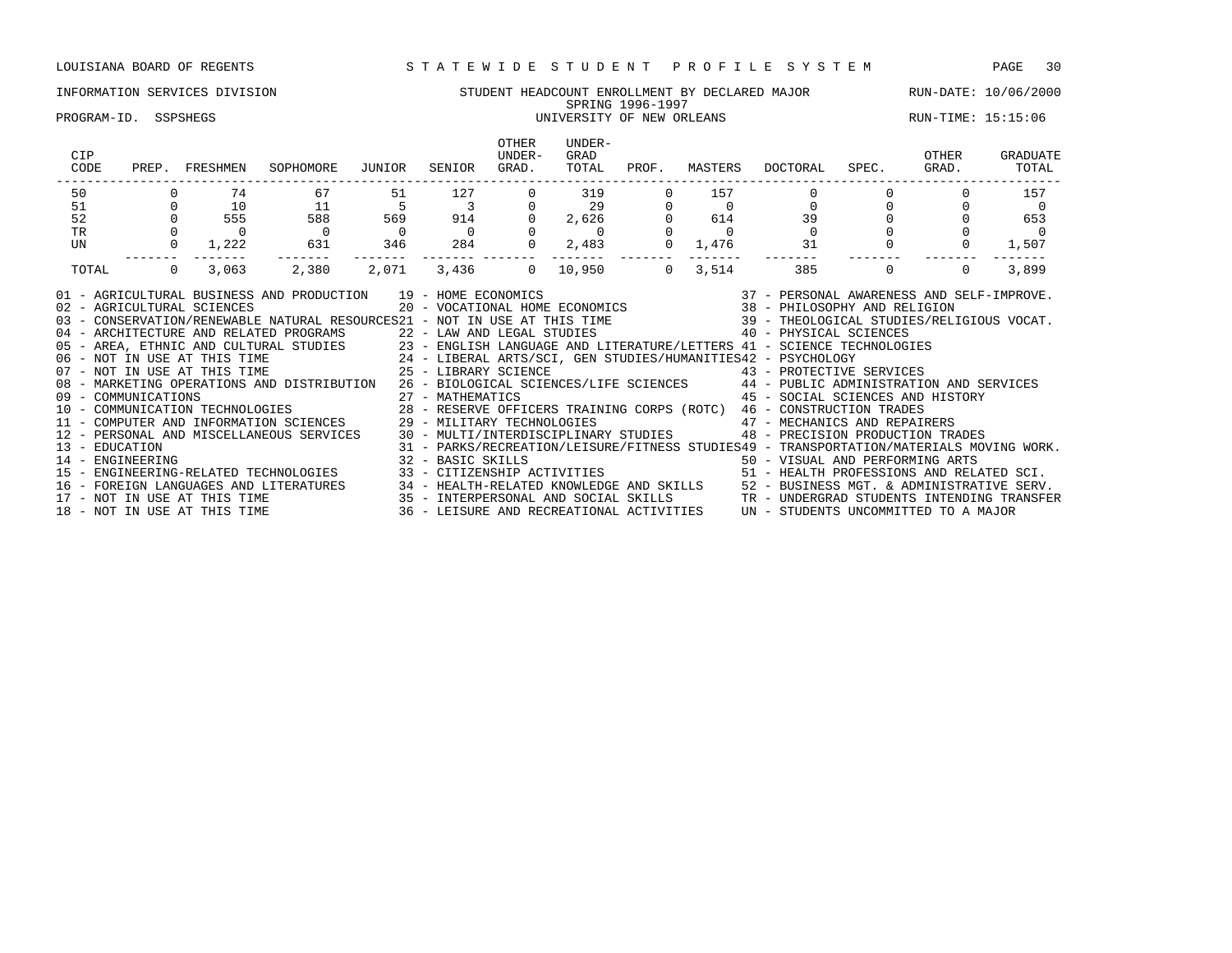INFORMATION SERVICES DIVISION SUNDERT HEADCOUNT ENROLLMENT BY DECLARED MAJOR RUN-DATE: 10/06/2000 SPRING 1996-1997<br>L.S.U. LAW CENTER PROGRAM-ID. SSPSHEGS **EXECUTER** L.S.U. LAW CENTER L.S.U. LAW CENTER RUN-TIME: 15:15:06

| $\mathbf 0$<br>$\mathsf 0$<br>$\mathsf 0$<br>$\mathbb O$<br>$\mathsf{O}$<br>$\mathsf 0$<br>$\mathsf{O}$<br>$\mathsf 0$<br>$\mathbf 0$<br>$\mathsf 0$<br>$\mathsf 0$<br>01<br>$\mathbf 0$<br>$\mathbf 0$<br>$\mathsf 0$<br>02<br>$\mathbf 0$<br>$\mathsf 0$<br>$\mathbf 0$<br>$\mathbf 0$<br>$\mathsf 0$<br>$\mathbf 0$<br>$\mathbf 0$<br>$\mathsf{O}\xspace$<br>$\mathsf 0$<br>$\mathbf 0$<br>0<br>$\Omega$<br>03<br>$\mathbf 0$<br>$\mathbf 0$<br>$\mathsf 0$<br>$\mathsf 0$<br>$\mathsf 0$<br>$\mathbb O$<br>$\mathbf 0$<br>$\mathbf 0$<br>$\mathbf 0$<br>$\Omega$<br>$\mathbf 0$<br>$\Omega$<br>$\Omega$<br>04<br>$\mathbf 0$<br>$\mathsf 0$<br>$\mathbf 0$<br>$\Omega$<br>$\mathbf 0$<br>$\mathbf 0$<br>$\mathbf{0}$<br>$\Omega$<br>$\cap$<br>$\Omega$<br>0<br>$\Omega$<br>$\Omega$<br>$\Omega$<br>05<br>$\Omega$<br>$\Omega$<br>$\mathbf 0$<br>$\Omega$<br>O<br>$\Omega$<br>$\Omega$<br>$\Omega$<br>$\cap$<br>$\Omega$<br>U<br>$\cap$<br>$\mathsf 0$<br>06<br>$\mathbf 0$<br>$\mathbf 0$<br>$\mathbf 0$<br>$\mathbf 0$<br>$\mathbf{0}$<br>$\Omega$<br>0<br>$\Omega$<br>$\Omega$<br>$\Omega$<br>$\Omega$<br>$\Omega$<br>07<br>$\mathsf 0$<br>$\mathbf 0$<br>$\mathbf 0$<br>$\mathbf{0}$<br>$\mathbf{0}$<br>0<br>$\Omega$<br>$\mathbf 0$<br>$\Omega$<br>$\cap$<br>$\Omega$<br>U<br>$\Omega$<br>$\mathbf{0}$<br>08<br>$\Omega$<br>$\mathbf 0$<br>$\mathbf 0$<br>$\mathbf 0$<br>$\Omega$<br>0<br>$\Omega$<br>$\cap$<br>$\cap$<br>$\cap$<br>U<br>C<br>09<br>$\mathbf 0$<br>$\Omega$<br>0<br>$\mathbf 0$<br>$\mathbf 0$<br>$\mathbf 0$<br>0<br>$\Omega$<br>$\Omega$<br>$\Omega$<br>$\cap$<br>$\Omega$<br>$\Omega$<br>10<br>$\mathbf 0$<br>$\mathbf 0$<br>$\Omega$<br>$\mathbf 0$<br>$\Omega$<br>$\Omega$<br>O<br>$\Omega$<br>$\Omega$<br>$\Omega$<br>U<br>∩<br>11<br>$\mathbf 0$<br>$\Omega$<br>$\mathbf 0$<br>$\mathbf 0$<br>$\mathbf 0$<br>$\mathbf{0}$<br>0<br>$\Omega$<br>$\Omega$<br>$\cap$<br>$\Omega$<br>$\Omega$<br>U<br>12<br>$\mathbf 0$<br>0<br>$\mathbf 0$<br>$\mathbf 0$<br>0<br>$\Omega$<br>$\mathbf 0$<br>$\cap$<br>$\mathbf 0$<br>$\Omega$<br>$\cap$<br>$\Omega$<br>0<br>13<br>$\Omega$<br>$\mathsf 0$<br>$\mathbf 0$<br>$\overline{0}$<br>$\Omega$<br>$\Omega$<br>$\mathbf 0$<br>$\mathbf{0}$<br>$\Omega$<br>$\cap$<br>$\Omega$<br>U<br>14<br>$\mathbf 0$<br>0<br>$\mathbf{0}$<br>0<br>$\Omega$<br>$\Omega$<br>0<br>$\Omega$<br>$\mathbf 0$<br>$\Omega$<br>$\cap$<br>$\Omega$<br>$\mathsf 0$<br>15<br>$\mathbf 0$<br>$\mathbf 0$<br>$\Omega$<br>O<br>$\Omega$<br>$\mathbf 0$<br>0<br>$\Omega$<br>$\Omega$<br>U<br>∩<br>16<br>$\overline{0}$<br>$\mathbf 0$<br>$\mathbf 0$<br>$\Omega$<br>$\Omega$<br>$\mathbf 0$<br>$\mathbf{0}$<br>$\cap$<br>0<br>$\Omega$<br>$\Omega$<br>U<br>17<br>0<br>$\mathbf 0$<br>$\Omega$<br>0<br>$\Omega$<br>$\Omega$<br>0<br><sup>0</sup><br>U<br><sup>0</sup><br>∩<br>$\Omega$<br>$\Omega$<br>18<br>$\mathbf 0$<br>$\mathsf 0$<br>$\Omega$<br>$\Omega$<br>$\mathbf 0$<br>$\mathbf 0$<br>$\mathbf{0}$<br>$\cap$<br>0<br>$\Omega$<br>$\Omega$<br>$\Omega$<br>19<br>$\mathsf 0$<br>$\Omega$<br>$\Omega$<br>$\overline{0}$<br>$\Omega$<br>$\mathbf 0$<br>$\mathbf{0}$<br>$\Omega$<br>$\cap$<br>0<br>$\Omega$<br>$\Omega$<br>$\Omega$<br>20<br>$\mathbf 0$<br>$\Omega$<br>$\mathbf 0$<br>$\Omega$<br>$\mathbf 0$<br>$\Omega$<br>$\Omega$<br>$\Omega$<br>O<br>U<br>∩<br>$\Omega$<br>$\Omega$<br>21<br>$\mathbf 0$<br>$\Omega$<br>$\mathbf 0$<br>$\mathbf 0$<br>$\mathbf 0$<br>$\mathbf{0}$<br>$\mathbf 0$<br>$\Omega$<br>0<br>$\Omega$<br>$\Omega$<br>0<br>0<br>22<br>$\mathsf 0$<br>595<br>$\overline{0}$<br>$\mathbf 0$<br>$\mathbf 0$<br>595<br>0<br>$\Omega$<br>$\Omega$<br>0<br>$\Omega$<br>$\cap$<br>$\Omega$<br>23<br>$\mathsf 0$<br>$\Omega$<br>$\mathbf 0$<br>$\mathbf 0$<br>$\mathbf 0$<br>$\mathbf 0$<br>$\mathbf 0$<br>$\Omega$<br>$\Omega$<br>$\mathbf 0$<br>$\Omega$<br>$\cap$<br>$\Omega$<br>24<br>$\overline{0}$<br>$\Omega$<br>$\mathbf 0$<br>$\Omega$<br>$\mathbf{0}$<br>$\Omega$<br>$\Omega$<br>$\Omega$<br>$\mathbf 0$<br>$\Omega$<br>$\Omega$<br>$\cap$<br>$\Omega$<br>$\mathbf 0$<br>25<br>$\overline{0}$<br>$\Omega$<br>$\mathbf 0$<br>$\mathbf 0$<br>$\Omega$<br>O<br>$\Omega$<br>$\Omega$<br>$\Omega$<br>$\Omega$<br>$\Omega$<br>∩<br>26<br>$\overline{0}$<br>$\mathbf 0$<br>$\mathbf 0$<br>$\overline{0}$<br>0<br>$\Omega$<br>$\Omega$<br>$\Omega$<br>$\Omega$<br>$\cap$<br>$\Omega$<br>U<br>27<br>$\overline{0}$<br>$\mathbf 0$<br>$\Omega$<br>0<br>$\Omega$<br>$\Omega$<br>$\Omega$<br>$\Omega$<br>$\Omega$<br>$\Omega$<br>U<br>$\Omega$<br>$\Omega$<br>28<br>$\mathbf 0$<br>$\mathsf 0$<br>$\mathbf 0$<br>$\overline{0}$<br>$\mathbf 0$<br>$\mathbf 0$<br>$\mathbf{0}$<br>$\Omega$<br>$\Omega$<br>$\Omega$<br>$\cap$<br>$\Omega$<br>$\Omega$<br>29<br>0<br>$\mathbf{0}$<br>$\Omega$<br>$\mathbf 0$<br>$\Omega$<br>0<br>$\mathbf 0$<br>$\Omega$<br>$\cap$<br>0<br>U<br>$\cap$<br>30<br>$\mathbf 0$<br>$\mathbf 0$<br>$\Omega$<br>O<br>$\Omega$<br>$\Omega$<br>$\mathbf 0$<br>$\Omega$<br>$\Omega$<br>$\Omega$<br>U<br>∩<br>31<br>$\mathbf 0$<br>$\mathsf 0$<br>$\mathbf 0$<br>$\Omega$<br>$\mathbf 0$<br>$\mathbf{0}$<br>$\Omega$<br>$\cap$<br>0<br>$\Omega$<br>$\Omega$<br>U<br>32<br>$\mathbf 0$<br>$\mathbf 0$<br>$\Omega$<br>$\mathbf 0$<br>$\Omega$<br>$\Omega$<br>$\mathbf 0$<br>$\Omega$<br>O<br>U<br>∩<br>$\Omega$<br>$\Omega$<br>33<br>$\mathbf 0$<br>$\Omega$<br>$\mathbf 0$<br>$\overline{0}$<br>0<br>$\Omega$<br>$\Omega$<br>$\Omega$<br>$\Omega$<br>$\cap$<br>$\Omega$<br>U<br>$\cap$<br>34<br>$\mathsf 0$<br>$\Omega$<br>$\overline{0}$<br>$\Omega$<br>$\mathbf 0$<br>$\mathbf 0$<br>$\mathbf{0}$<br>$\Omega$<br>0<br>$\Omega$<br>$\cap$<br>$\Omega$<br>35<br>$\mathbf 0$<br>$\mathbf 0$<br>$\Omega$<br>0<br>$\Omega$<br>$\Omega$<br>O<br>$\Omega$<br><sup>n</sup><br>$\Omega$<br>$\cap$<br>$\Omega$<br>C<br>$\mathbf 0$<br>36<br>$\overline{0}$<br>$\Omega$<br>$\Omega$<br>$\mathbf 0$<br>$\Omega$<br>O<br>$\Omega$<br>$\Omega$<br>$\cap$<br>$\Omega$<br>U<br>37<br>$\overline{0}$<br>$\mathbf 0$<br>$\mathbf 0$<br>$\mathbf 0$<br>$\mathbf 0$<br>$\mathbf{0}$<br>0<br>$\Omega$<br>$\Omega$<br>$\Omega$<br>$\Omega$<br>$\Omega$<br>$\Omega$<br>38<br>$\Omega$<br>0<br>$\mathbf 0$<br>$\mathbf 0$<br>0<br>$\Omega$<br>$\mathbf 0$<br>$\Omega$<br>$\Omega$<br>$\cap$<br>$\Omega$<br>$\Omega$<br>$\Omega$<br>39<br>$\overline{0}$<br>0<br>$\mathbf 0$<br>$\mathbf 0$<br>$\Omega$<br>$\Omega$<br>$\Omega$<br>$\Omega$<br>O<br>$\Omega$<br>$\cap$<br>$\Omega$<br>40<br>$\mathbf 0$<br>$\Omega$<br>0<br>$\mathbf 0$<br>$\mathbf 0$<br>$\Omega$<br>0<br>$\Omega$<br>$\Omega$<br>$\Omega$<br>$\cap$<br>$\Omega$<br>$\overline{0}$<br>0<br>$\mathbf 0$<br>41<br>$\Omega$<br>$\mathbf 0$<br>$\mathbf{0}$<br>$\Omega$<br>O<br>$\Omega$<br>O<br>$\cap$<br>$\Omega$<br>$\cap$<br>42<br>$\mathbf{0}$<br>$\mathbf{0}$<br>$\Omega$<br>$\mathbf 0$<br>$\Omega$<br>$\Omega$<br>$\Omega$<br>$\Omega$<br>$\cap$<br>O<br>U<br>C<br>$\Omega$<br>43<br>$\mathsf 0$<br>$\mathbf 0$<br>$\Omega$<br>$\mathbf 0$<br>$\mathbf 0$<br>$\mathbf{0}$<br>0<br>$\Omega$<br>$\Omega$<br>$\cap$<br>$\Omega$<br>$\Omega$<br>U<br>44<br>$\overline{0}$<br>$\mathsf 0$<br>$\mathbf{0}$<br>$\overline{0}$<br>$\Omega$<br>$\Omega$<br>$\mathbf 0$<br>$\mathbf{0}$<br>$\Omega$<br>$\cap$<br>$\Omega$<br>$\Omega$<br>$\cap$<br>45<br>$\Omega$<br>$\mathbf 0$<br>$\Omega$<br>$\Omega$<br>O<br>$\Omega$<br>$\Omega$<br>O<br>$\Omega$<br>$\Omega$<br>$\Omega$<br>n<br>O<br>46<br>$\Omega$<br>$\Omega$<br>$\mathbf{0}$<br>$\overline{0}$<br>$\mathbf{0}$<br>O<br>$\mathbf 0$<br>$\Omega$<br>$\Omega$<br><sup>0</sup><br>U<br>C<br>47<br>$\mathbf{0}$<br>$\mathbf 0$<br>$\Omega$<br>$\Omega$<br>O<br>$\Omega$<br>$\Omega$<br>$\Omega$<br>$\Omega$<br>$\Omega$<br>48<br>$\mathbf 0$<br>$\mathbf 0$<br>$\overline{0}$<br>0<br>$\mathbf 0$<br>$\Omega$<br>$\Omega$<br>$\Omega$<br>$\Omega$<br>$\Omega$<br><sup>0</sup><br>∩<br>C<br>49<br>$\Omega$<br>$\Omega$<br>$\Omega$<br>$\mathbf 0$<br>$\mathbf 0$<br>$\Omega$<br>$\Omega$<br>$\Omega$<br>$\Omega$<br>$\Omega$<br>$\Omega$<br>$\Omega$<br>$\Omega$ | CIP<br>CODE | PREP. FRESHMEN | SOPHOMORE | JUNIOR | SENIOR | OTHER<br>UNDER-<br>GRAD. | UNDER-<br>${\tt GRAD}$<br>TOTAL | PROF. | MASTERS | DOCTORAL | SPEC. | OTHER<br>GRAD. | <b>GRADUATE</b><br>TOTAL |
|----------------------------------------------------------------------------------------------------------------------------------------------------------------------------------------------------------------------------------------------------------------------------------------------------------------------------------------------------------------------------------------------------------------------------------------------------------------------------------------------------------------------------------------------------------------------------------------------------------------------------------------------------------------------------------------------------------------------------------------------------------------------------------------------------------------------------------------------------------------------------------------------------------------------------------------------------------------------------------------------------------------------------------------------------------------------------------------------------------------------------------------------------------------------------------------------------------------------------------------------------------------------------------------------------------------------------------------------------------------------------------------------------------------------------------------------------------------------------------------------------------------------------------------------------------------------------------------------------------------------------------------------------------------------------------------------------------------------------------------------------------------------------------------------------------------------------------------------------------------------------------------------------------------------------------------------------------------------------------------------------------------------------------------------------------------------------------------------------------------------------------------------------------------------------------------------------------------------------------------------------------------------------------------------------------------------------------------------------------------------------------------------------------------------------------------------------------------------------------------------------------------------------------------------------------------------------------------------------------------------------------------------------------------------------------------------------------------------------------------------------------------------------------------------------------------------------------------------------------------------------------------------------------------------------------------------------------------------------------------------------------------------------------------------------------------------------------------------------------------------------------------------------------------------------------------------------------------------------------------------------------------------------------------------------------------------------------------------------------------------------------------------------------------------------------------------------------------------------------------------------------------------------------------------------------------------------------------------------------------------------------------------------------------------------------------------------------------------------------------------------------------------------------------------------------------------------------------------------------------------------------------------------------------------------------------------------------------------------------------------------------------------------------------------------------------------------------------------------------------------------------------------------------------------------------------------------------------------------------------------------------------------------------------------------------------------------------------------------------------------------------------------------------------------------------------------------------------------------------------------------------------------------------------------------------------------------------------------------------------------------------------------------------------------------------------------------------------------------------------------------------------------------------------------------------------------------------------------------------------------------------------------------------------------------------------------------------------------------------------------------------------------------------------------------------------------------------------------------------------------------------------------------------------------------------------------------------------------------------------------------------------------------------------------------------------------------------------------------------------------------------------------------------------------------------------------------------------------------------------------------------------------------------------------------------------------------------------------------------------------------------------------------------------------------------------------------------------------------------------------------------------------------------------------------------------------------------------------------------------------------------------------------------------------------------------------------------------------------------------------------------------------------------------------------------------------------------------------------------------------------------------------------------------------------------------------------------------------------------------------------------------------------------------------------------------------------------------------------------------------------------------------------------------------------------------------------------------------------------------------------------------------------------------------------------------------------------------------------------------------------------------------------------------------------------------------------------------------------------------------------------------------------------------------------------------------------------------------------------------------------------------------------------------------------------------------------------------------------------------------------------------------------------------------------------------------------------------------------------------------------------------------------------------------------------------------------------------------------------------------------------------------------------------------------------------------------------------------------------------------------------------------------------------------------------------------------------------------------------------------------------------------------------------------------------------------------------------------------------------------------------------------------------------------------------------------------------------------------------------------------------------------------------------------------------------------------------------------------------------------------------------------------------------------------------------------------------------------------------------------------------------------------------------|-------------|----------------|-----------|--------|--------|--------------------------|---------------------------------|-------|---------|----------|-------|----------------|--------------------------|
|                                                                                                                                                                                                                                                                                                                                                                                                                                                                                                                                                                                                                                                                                                                                                                                                                                                                                                                                                                                                                                                                                                                                                                                                                                                                                                                                                                                                                                                                                                                                                                                                                                                                                                                                                                                                                                                                                                                                                                                                                                                                                                                                                                                                                                                                                                                                                                                                                                                                                                                                                                                                                                                                                                                                                                                                                                                                                                                                                                                                                                                                                                                                                                                                                                                                                                                                                                                                                                                                                                                                                                                                                                                                                                                                                                                                                                                                                                                                                                                                                                                                                                                                                                                                                                                                                                                                                                                                                                                                                                                                                                                                                                                                                                                                                                                                                                                                                                                                                                                                                                                                                                                                                                                                                                                                                                                                                                                                                                                                                                                                                                                                                                                                                                                                                                                                                                                                                                                                                                                                                                                                                                                                                                                                                                                                                                                                                                                                                                                                                                                                                                                                                                                                                                                                                                                                                                                                                                                                                                                                                                                                                                                                                                                                                                                                                                                                                                                                                                                                                                                                                                                                                                                                                                                                                                                                                                                                                                                                                                                                                                        |             |                |           |        |        |                          |                                 |       |         |          |       |                |                          |
|                                                                                                                                                                                                                                                                                                                                                                                                                                                                                                                                                                                                                                                                                                                                                                                                                                                                                                                                                                                                                                                                                                                                                                                                                                                                                                                                                                                                                                                                                                                                                                                                                                                                                                                                                                                                                                                                                                                                                                                                                                                                                                                                                                                                                                                                                                                                                                                                                                                                                                                                                                                                                                                                                                                                                                                                                                                                                                                                                                                                                                                                                                                                                                                                                                                                                                                                                                                                                                                                                                                                                                                                                                                                                                                                                                                                                                                                                                                                                                                                                                                                                                                                                                                                                                                                                                                                                                                                                                                                                                                                                                                                                                                                                                                                                                                                                                                                                                                                                                                                                                                                                                                                                                                                                                                                                                                                                                                                                                                                                                                                                                                                                                                                                                                                                                                                                                                                                                                                                                                                                                                                                                                                                                                                                                                                                                                                                                                                                                                                                                                                                                                                                                                                                                                                                                                                                                                                                                                                                                                                                                                                                                                                                                                                                                                                                                                                                                                                                                                                                                                                                                                                                                                                                                                                                                                                                                                                                                                                                                                                                                        |             |                |           |        |        |                          |                                 |       |         |          |       |                |                          |
|                                                                                                                                                                                                                                                                                                                                                                                                                                                                                                                                                                                                                                                                                                                                                                                                                                                                                                                                                                                                                                                                                                                                                                                                                                                                                                                                                                                                                                                                                                                                                                                                                                                                                                                                                                                                                                                                                                                                                                                                                                                                                                                                                                                                                                                                                                                                                                                                                                                                                                                                                                                                                                                                                                                                                                                                                                                                                                                                                                                                                                                                                                                                                                                                                                                                                                                                                                                                                                                                                                                                                                                                                                                                                                                                                                                                                                                                                                                                                                                                                                                                                                                                                                                                                                                                                                                                                                                                                                                                                                                                                                                                                                                                                                                                                                                                                                                                                                                                                                                                                                                                                                                                                                                                                                                                                                                                                                                                                                                                                                                                                                                                                                                                                                                                                                                                                                                                                                                                                                                                                                                                                                                                                                                                                                                                                                                                                                                                                                                                                                                                                                                                                                                                                                                                                                                                                                                                                                                                                                                                                                                                                                                                                                                                                                                                                                                                                                                                                                                                                                                                                                                                                                                                                                                                                                                                                                                                                                                                                                                                                                        |             |                |           |        |        |                          |                                 |       |         |          |       |                |                          |
|                                                                                                                                                                                                                                                                                                                                                                                                                                                                                                                                                                                                                                                                                                                                                                                                                                                                                                                                                                                                                                                                                                                                                                                                                                                                                                                                                                                                                                                                                                                                                                                                                                                                                                                                                                                                                                                                                                                                                                                                                                                                                                                                                                                                                                                                                                                                                                                                                                                                                                                                                                                                                                                                                                                                                                                                                                                                                                                                                                                                                                                                                                                                                                                                                                                                                                                                                                                                                                                                                                                                                                                                                                                                                                                                                                                                                                                                                                                                                                                                                                                                                                                                                                                                                                                                                                                                                                                                                                                                                                                                                                                                                                                                                                                                                                                                                                                                                                                                                                                                                                                                                                                                                                                                                                                                                                                                                                                                                                                                                                                                                                                                                                                                                                                                                                                                                                                                                                                                                                                                                                                                                                                                                                                                                                                                                                                                                                                                                                                                                                                                                                                                                                                                                                                                                                                                                                                                                                                                                                                                                                                                                                                                                                                                                                                                                                                                                                                                                                                                                                                                                                                                                                                                                                                                                                                                                                                                                                                                                                                                                                        |             |                |           |        |        |                          |                                 |       |         |          |       |                |                          |
|                                                                                                                                                                                                                                                                                                                                                                                                                                                                                                                                                                                                                                                                                                                                                                                                                                                                                                                                                                                                                                                                                                                                                                                                                                                                                                                                                                                                                                                                                                                                                                                                                                                                                                                                                                                                                                                                                                                                                                                                                                                                                                                                                                                                                                                                                                                                                                                                                                                                                                                                                                                                                                                                                                                                                                                                                                                                                                                                                                                                                                                                                                                                                                                                                                                                                                                                                                                                                                                                                                                                                                                                                                                                                                                                                                                                                                                                                                                                                                                                                                                                                                                                                                                                                                                                                                                                                                                                                                                                                                                                                                                                                                                                                                                                                                                                                                                                                                                                                                                                                                                                                                                                                                                                                                                                                                                                                                                                                                                                                                                                                                                                                                                                                                                                                                                                                                                                                                                                                                                                                                                                                                                                                                                                                                                                                                                                                                                                                                                                                                                                                                                                                                                                                                                                                                                                                                                                                                                                                                                                                                                                                                                                                                                                                                                                                                                                                                                                                                                                                                                                                                                                                                                                                                                                                                                                                                                                                                                                                                                                                                        |             |                |           |        |        |                          |                                 |       |         |          |       |                |                          |
|                                                                                                                                                                                                                                                                                                                                                                                                                                                                                                                                                                                                                                                                                                                                                                                                                                                                                                                                                                                                                                                                                                                                                                                                                                                                                                                                                                                                                                                                                                                                                                                                                                                                                                                                                                                                                                                                                                                                                                                                                                                                                                                                                                                                                                                                                                                                                                                                                                                                                                                                                                                                                                                                                                                                                                                                                                                                                                                                                                                                                                                                                                                                                                                                                                                                                                                                                                                                                                                                                                                                                                                                                                                                                                                                                                                                                                                                                                                                                                                                                                                                                                                                                                                                                                                                                                                                                                                                                                                                                                                                                                                                                                                                                                                                                                                                                                                                                                                                                                                                                                                                                                                                                                                                                                                                                                                                                                                                                                                                                                                                                                                                                                                                                                                                                                                                                                                                                                                                                                                                                                                                                                                                                                                                                                                                                                                                                                                                                                                                                                                                                                                                                                                                                                                                                                                                                                                                                                                                                                                                                                                                                                                                                                                                                                                                                                                                                                                                                                                                                                                                                                                                                                                                                                                                                                                                                                                                                                                                                                                                                                        |             |                |           |        |        |                          |                                 |       |         |          |       |                |                          |
|                                                                                                                                                                                                                                                                                                                                                                                                                                                                                                                                                                                                                                                                                                                                                                                                                                                                                                                                                                                                                                                                                                                                                                                                                                                                                                                                                                                                                                                                                                                                                                                                                                                                                                                                                                                                                                                                                                                                                                                                                                                                                                                                                                                                                                                                                                                                                                                                                                                                                                                                                                                                                                                                                                                                                                                                                                                                                                                                                                                                                                                                                                                                                                                                                                                                                                                                                                                                                                                                                                                                                                                                                                                                                                                                                                                                                                                                                                                                                                                                                                                                                                                                                                                                                                                                                                                                                                                                                                                                                                                                                                                                                                                                                                                                                                                                                                                                                                                                                                                                                                                                                                                                                                                                                                                                                                                                                                                                                                                                                                                                                                                                                                                                                                                                                                                                                                                                                                                                                                                                                                                                                                                                                                                                                                                                                                                                                                                                                                                                                                                                                                                                                                                                                                                                                                                                                                                                                                                                                                                                                                                                                                                                                                                                                                                                                                                                                                                                                                                                                                                                                                                                                                                                                                                                                                                                                                                                                                                                                                                                                                        |             |                |           |        |        |                          |                                 |       |         |          |       |                |                          |
|                                                                                                                                                                                                                                                                                                                                                                                                                                                                                                                                                                                                                                                                                                                                                                                                                                                                                                                                                                                                                                                                                                                                                                                                                                                                                                                                                                                                                                                                                                                                                                                                                                                                                                                                                                                                                                                                                                                                                                                                                                                                                                                                                                                                                                                                                                                                                                                                                                                                                                                                                                                                                                                                                                                                                                                                                                                                                                                                                                                                                                                                                                                                                                                                                                                                                                                                                                                                                                                                                                                                                                                                                                                                                                                                                                                                                                                                                                                                                                                                                                                                                                                                                                                                                                                                                                                                                                                                                                                                                                                                                                                                                                                                                                                                                                                                                                                                                                                                                                                                                                                                                                                                                                                                                                                                                                                                                                                                                                                                                                                                                                                                                                                                                                                                                                                                                                                                                                                                                                                                                                                                                                                                                                                                                                                                                                                                                                                                                                                                                                                                                                                                                                                                                                                                                                                                                                                                                                                                                                                                                                                                                                                                                                                                                                                                                                                                                                                                                                                                                                                                                                                                                                                                                                                                                                                                                                                                                                                                                                                                                                        |             |                |           |        |        |                          |                                 |       |         |          |       |                |                          |
|                                                                                                                                                                                                                                                                                                                                                                                                                                                                                                                                                                                                                                                                                                                                                                                                                                                                                                                                                                                                                                                                                                                                                                                                                                                                                                                                                                                                                                                                                                                                                                                                                                                                                                                                                                                                                                                                                                                                                                                                                                                                                                                                                                                                                                                                                                                                                                                                                                                                                                                                                                                                                                                                                                                                                                                                                                                                                                                                                                                                                                                                                                                                                                                                                                                                                                                                                                                                                                                                                                                                                                                                                                                                                                                                                                                                                                                                                                                                                                                                                                                                                                                                                                                                                                                                                                                                                                                                                                                                                                                                                                                                                                                                                                                                                                                                                                                                                                                                                                                                                                                                                                                                                                                                                                                                                                                                                                                                                                                                                                                                                                                                                                                                                                                                                                                                                                                                                                                                                                                                                                                                                                                                                                                                                                                                                                                                                                                                                                                                                                                                                                                                                                                                                                                                                                                                                                                                                                                                                                                                                                                                                                                                                                                                                                                                                                                                                                                                                                                                                                                                                                                                                                                                                                                                                                                                                                                                                                                                                                                                                                        |             |                |           |        |        |                          |                                 |       |         |          |       |                |                          |
|                                                                                                                                                                                                                                                                                                                                                                                                                                                                                                                                                                                                                                                                                                                                                                                                                                                                                                                                                                                                                                                                                                                                                                                                                                                                                                                                                                                                                                                                                                                                                                                                                                                                                                                                                                                                                                                                                                                                                                                                                                                                                                                                                                                                                                                                                                                                                                                                                                                                                                                                                                                                                                                                                                                                                                                                                                                                                                                                                                                                                                                                                                                                                                                                                                                                                                                                                                                                                                                                                                                                                                                                                                                                                                                                                                                                                                                                                                                                                                                                                                                                                                                                                                                                                                                                                                                                                                                                                                                                                                                                                                                                                                                                                                                                                                                                                                                                                                                                                                                                                                                                                                                                                                                                                                                                                                                                                                                                                                                                                                                                                                                                                                                                                                                                                                                                                                                                                                                                                                                                                                                                                                                                                                                                                                                                                                                                                                                                                                                                                                                                                                                                                                                                                                                                                                                                                                                                                                                                                                                                                                                                                                                                                                                                                                                                                                                                                                                                                                                                                                                                                                                                                                                                                                                                                                                                                                                                                                                                                                                                                                        |             |                |           |        |        |                          |                                 |       |         |          |       |                |                          |
|                                                                                                                                                                                                                                                                                                                                                                                                                                                                                                                                                                                                                                                                                                                                                                                                                                                                                                                                                                                                                                                                                                                                                                                                                                                                                                                                                                                                                                                                                                                                                                                                                                                                                                                                                                                                                                                                                                                                                                                                                                                                                                                                                                                                                                                                                                                                                                                                                                                                                                                                                                                                                                                                                                                                                                                                                                                                                                                                                                                                                                                                                                                                                                                                                                                                                                                                                                                                                                                                                                                                                                                                                                                                                                                                                                                                                                                                                                                                                                                                                                                                                                                                                                                                                                                                                                                                                                                                                                                                                                                                                                                                                                                                                                                                                                                                                                                                                                                                                                                                                                                                                                                                                                                                                                                                                                                                                                                                                                                                                                                                                                                                                                                                                                                                                                                                                                                                                                                                                                                                                                                                                                                                                                                                                                                                                                                                                                                                                                                                                                                                                                                                                                                                                                                                                                                                                                                                                                                                                                                                                                                                                                                                                                                                                                                                                                                                                                                                                                                                                                                                                                                                                                                                                                                                                                                                                                                                                                                                                                                                                                        |             |                |           |        |        |                          |                                 |       |         |          |       |                |                          |
|                                                                                                                                                                                                                                                                                                                                                                                                                                                                                                                                                                                                                                                                                                                                                                                                                                                                                                                                                                                                                                                                                                                                                                                                                                                                                                                                                                                                                                                                                                                                                                                                                                                                                                                                                                                                                                                                                                                                                                                                                                                                                                                                                                                                                                                                                                                                                                                                                                                                                                                                                                                                                                                                                                                                                                                                                                                                                                                                                                                                                                                                                                                                                                                                                                                                                                                                                                                                                                                                                                                                                                                                                                                                                                                                                                                                                                                                                                                                                                                                                                                                                                                                                                                                                                                                                                                                                                                                                                                                                                                                                                                                                                                                                                                                                                                                                                                                                                                                                                                                                                                                                                                                                                                                                                                                                                                                                                                                                                                                                                                                                                                                                                                                                                                                                                                                                                                                                                                                                                                                                                                                                                                                                                                                                                                                                                                                                                                                                                                                                                                                                                                                                                                                                                                                                                                                                                                                                                                                                                                                                                                                                                                                                                                                                                                                                                                                                                                                                                                                                                                                                                                                                                                                                                                                                                                                                                                                                                                                                                                                                                        |             |                |           |        |        |                          |                                 |       |         |          |       |                |                          |
|                                                                                                                                                                                                                                                                                                                                                                                                                                                                                                                                                                                                                                                                                                                                                                                                                                                                                                                                                                                                                                                                                                                                                                                                                                                                                                                                                                                                                                                                                                                                                                                                                                                                                                                                                                                                                                                                                                                                                                                                                                                                                                                                                                                                                                                                                                                                                                                                                                                                                                                                                                                                                                                                                                                                                                                                                                                                                                                                                                                                                                                                                                                                                                                                                                                                                                                                                                                                                                                                                                                                                                                                                                                                                                                                                                                                                                                                                                                                                                                                                                                                                                                                                                                                                                                                                                                                                                                                                                                                                                                                                                                                                                                                                                                                                                                                                                                                                                                                                                                                                                                                                                                                                                                                                                                                                                                                                                                                                                                                                                                                                                                                                                                                                                                                                                                                                                                                                                                                                                                                                                                                                                                                                                                                                                                                                                                                                                                                                                                                                                                                                                                                                                                                                                                                                                                                                                                                                                                                                                                                                                                                                                                                                                                                                                                                                                                                                                                                                                                                                                                                                                                                                                                                                                                                                                                                                                                                                                                                                                                                                                        |             |                |           |        |        |                          |                                 |       |         |          |       |                |                          |
|                                                                                                                                                                                                                                                                                                                                                                                                                                                                                                                                                                                                                                                                                                                                                                                                                                                                                                                                                                                                                                                                                                                                                                                                                                                                                                                                                                                                                                                                                                                                                                                                                                                                                                                                                                                                                                                                                                                                                                                                                                                                                                                                                                                                                                                                                                                                                                                                                                                                                                                                                                                                                                                                                                                                                                                                                                                                                                                                                                                                                                                                                                                                                                                                                                                                                                                                                                                                                                                                                                                                                                                                                                                                                                                                                                                                                                                                                                                                                                                                                                                                                                                                                                                                                                                                                                                                                                                                                                                                                                                                                                                                                                                                                                                                                                                                                                                                                                                                                                                                                                                                                                                                                                                                                                                                                                                                                                                                                                                                                                                                                                                                                                                                                                                                                                                                                                                                                                                                                                                                                                                                                                                                                                                                                                                                                                                                                                                                                                                                                                                                                                                                                                                                                                                                                                                                                                                                                                                                                                                                                                                                                                                                                                                                                                                                                                                                                                                                                                                                                                                                                                                                                                                                                                                                                                                                                                                                                                                                                                                                                                        |             |                |           |        |        |                          |                                 |       |         |          |       |                |                          |
|                                                                                                                                                                                                                                                                                                                                                                                                                                                                                                                                                                                                                                                                                                                                                                                                                                                                                                                                                                                                                                                                                                                                                                                                                                                                                                                                                                                                                                                                                                                                                                                                                                                                                                                                                                                                                                                                                                                                                                                                                                                                                                                                                                                                                                                                                                                                                                                                                                                                                                                                                                                                                                                                                                                                                                                                                                                                                                                                                                                                                                                                                                                                                                                                                                                                                                                                                                                                                                                                                                                                                                                                                                                                                                                                                                                                                                                                                                                                                                                                                                                                                                                                                                                                                                                                                                                                                                                                                                                                                                                                                                                                                                                                                                                                                                                                                                                                                                                                                                                                                                                                                                                                                                                                                                                                                                                                                                                                                                                                                                                                                                                                                                                                                                                                                                                                                                                                                                                                                                                                                                                                                                                                                                                                                                                                                                                                                                                                                                                                                                                                                                                                                                                                                                                                                                                                                                                                                                                                                                                                                                                                                                                                                                                                                                                                                                                                                                                                                                                                                                                                                                                                                                                                                                                                                                                                                                                                                                                                                                                                                                        |             |                |           |        |        |                          |                                 |       |         |          |       |                |                          |
|                                                                                                                                                                                                                                                                                                                                                                                                                                                                                                                                                                                                                                                                                                                                                                                                                                                                                                                                                                                                                                                                                                                                                                                                                                                                                                                                                                                                                                                                                                                                                                                                                                                                                                                                                                                                                                                                                                                                                                                                                                                                                                                                                                                                                                                                                                                                                                                                                                                                                                                                                                                                                                                                                                                                                                                                                                                                                                                                                                                                                                                                                                                                                                                                                                                                                                                                                                                                                                                                                                                                                                                                                                                                                                                                                                                                                                                                                                                                                                                                                                                                                                                                                                                                                                                                                                                                                                                                                                                                                                                                                                                                                                                                                                                                                                                                                                                                                                                                                                                                                                                                                                                                                                                                                                                                                                                                                                                                                                                                                                                                                                                                                                                                                                                                                                                                                                                                                                                                                                                                                                                                                                                                                                                                                                                                                                                                                                                                                                                                                                                                                                                                                                                                                                                                                                                                                                                                                                                                                                                                                                                                                                                                                                                                                                                                                                                                                                                                                                                                                                                                                                                                                                                                                                                                                                                                                                                                                                                                                                                                                                        |             |                |           |        |        |                          |                                 |       |         |          |       |                |                          |
|                                                                                                                                                                                                                                                                                                                                                                                                                                                                                                                                                                                                                                                                                                                                                                                                                                                                                                                                                                                                                                                                                                                                                                                                                                                                                                                                                                                                                                                                                                                                                                                                                                                                                                                                                                                                                                                                                                                                                                                                                                                                                                                                                                                                                                                                                                                                                                                                                                                                                                                                                                                                                                                                                                                                                                                                                                                                                                                                                                                                                                                                                                                                                                                                                                                                                                                                                                                                                                                                                                                                                                                                                                                                                                                                                                                                                                                                                                                                                                                                                                                                                                                                                                                                                                                                                                                                                                                                                                                                                                                                                                                                                                                                                                                                                                                                                                                                                                                                                                                                                                                                                                                                                                                                                                                                                                                                                                                                                                                                                                                                                                                                                                                                                                                                                                                                                                                                                                                                                                                                                                                                                                                                                                                                                                                                                                                                                                                                                                                                                                                                                                                                                                                                                                                                                                                                                                                                                                                                                                                                                                                                                                                                                                                                                                                                                                                                                                                                                                                                                                                                                                                                                                                                                                                                                                                                                                                                                                                                                                                                                                        |             |                |           |        |        |                          |                                 |       |         |          |       |                |                          |
|                                                                                                                                                                                                                                                                                                                                                                                                                                                                                                                                                                                                                                                                                                                                                                                                                                                                                                                                                                                                                                                                                                                                                                                                                                                                                                                                                                                                                                                                                                                                                                                                                                                                                                                                                                                                                                                                                                                                                                                                                                                                                                                                                                                                                                                                                                                                                                                                                                                                                                                                                                                                                                                                                                                                                                                                                                                                                                                                                                                                                                                                                                                                                                                                                                                                                                                                                                                                                                                                                                                                                                                                                                                                                                                                                                                                                                                                                                                                                                                                                                                                                                                                                                                                                                                                                                                                                                                                                                                                                                                                                                                                                                                                                                                                                                                                                                                                                                                                                                                                                                                                                                                                                                                                                                                                                                                                                                                                                                                                                                                                                                                                                                                                                                                                                                                                                                                                                                                                                                                                                                                                                                                                                                                                                                                                                                                                                                                                                                                                                                                                                                                                                                                                                                                                                                                                                                                                                                                                                                                                                                                                                                                                                                                                                                                                                                                                                                                                                                                                                                                                                                                                                                                                                                                                                                                                                                                                                                                                                                                                                                        |             |                |           |        |        |                          |                                 |       |         |          |       |                |                          |
|                                                                                                                                                                                                                                                                                                                                                                                                                                                                                                                                                                                                                                                                                                                                                                                                                                                                                                                                                                                                                                                                                                                                                                                                                                                                                                                                                                                                                                                                                                                                                                                                                                                                                                                                                                                                                                                                                                                                                                                                                                                                                                                                                                                                                                                                                                                                                                                                                                                                                                                                                                                                                                                                                                                                                                                                                                                                                                                                                                                                                                                                                                                                                                                                                                                                                                                                                                                                                                                                                                                                                                                                                                                                                                                                                                                                                                                                                                                                                                                                                                                                                                                                                                                                                                                                                                                                                                                                                                                                                                                                                                                                                                                                                                                                                                                                                                                                                                                                                                                                                                                                                                                                                                                                                                                                                                                                                                                                                                                                                                                                                                                                                                                                                                                                                                                                                                                                                                                                                                                                                                                                                                                                                                                                                                                                                                                                                                                                                                                                                                                                                                                                                                                                                                                                                                                                                                                                                                                                                                                                                                                                                                                                                                                                                                                                                                                                                                                                                                                                                                                                                                                                                                                                                                                                                                                                                                                                                                                                                                                                                                        |             |                |           |        |        |                          |                                 |       |         |          |       |                |                          |
|                                                                                                                                                                                                                                                                                                                                                                                                                                                                                                                                                                                                                                                                                                                                                                                                                                                                                                                                                                                                                                                                                                                                                                                                                                                                                                                                                                                                                                                                                                                                                                                                                                                                                                                                                                                                                                                                                                                                                                                                                                                                                                                                                                                                                                                                                                                                                                                                                                                                                                                                                                                                                                                                                                                                                                                                                                                                                                                                                                                                                                                                                                                                                                                                                                                                                                                                                                                                                                                                                                                                                                                                                                                                                                                                                                                                                                                                                                                                                                                                                                                                                                                                                                                                                                                                                                                                                                                                                                                                                                                                                                                                                                                                                                                                                                                                                                                                                                                                                                                                                                                                                                                                                                                                                                                                                                                                                                                                                                                                                                                                                                                                                                                                                                                                                                                                                                                                                                                                                                                                                                                                                                                                                                                                                                                                                                                                                                                                                                                                                                                                                                                                                                                                                                                                                                                                                                                                                                                                                                                                                                                                                                                                                                                                                                                                                                                                                                                                                                                                                                                                                                                                                                                                                                                                                                                                                                                                                                                                                                                                                                        |             |                |           |        |        |                          |                                 |       |         |          |       |                |                          |
|                                                                                                                                                                                                                                                                                                                                                                                                                                                                                                                                                                                                                                                                                                                                                                                                                                                                                                                                                                                                                                                                                                                                                                                                                                                                                                                                                                                                                                                                                                                                                                                                                                                                                                                                                                                                                                                                                                                                                                                                                                                                                                                                                                                                                                                                                                                                                                                                                                                                                                                                                                                                                                                                                                                                                                                                                                                                                                                                                                                                                                                                                                                                                                                                                                                                                                                                                                                                                                                                                                                                                                                                                                                                                                                                                                                                                                                                                                                                                                                                                                                                                                                                                                                                                                                                                                                                                                                                                                                                                                                                                                                                                                                                                                                                                                                                                                                                                                                                                                                                                                                                                                                                                                                                                                                                                                                                                                                                                                                                                                                                                                                                                                                                                                                                                                                                                                                                                                                                                                                                                                                                                                                                                                                                                                                                                                                                                                                                                                                                                                                                                                                                                                                                                                                                                                                                                                                                                                                                                                                                                                                                                                                                                                                                                                                                                                                                                                                                                                                                                                                                                                                                                                                                                                                                                                                                                                                                                                                                                                                                                                        |             |                |           |        |        |                          |                                 |       |         |          |       |                |                          |
|                                                                                                                                                                                                                                                                                                                                                                                                                                                                                                                                                                                                                                                                                                                                                                                                                                                                                                                                                                                                                                                                                                                                                                                                                                                                                                                                                                                                                                                                                                                                                                                                                                                                                                                                                                                                                                                                                                                                                                                                                                                                                                                                                                                                                                                                                                                                                                                                                                                                                                                                                                                                                                                                                                                                                                                                                                                                                                                                                                                                                                                                                                                                                                                                                                                                                                                                                                                                                                                                                                                                                                                                                                                                                                                                                                                                                                                                                                                                                                                                                                                                                                                                                                                                                                                                                                                                                                                                                                                                                                                                                                                                                                                                                                                                                                                                                                                                                                                                                                                                                                                                                                                                                                                                                                                                                                                                                                                                                                                                                                                                                                                                                                                                                                                                                                                                                                                                                                                                                                                                                                                                                                                                                                                                                                                                                                                                                                                                                                                                                                                                                                                                                                                                                                                                                                                                                                                                                                                                                                                                                                                                                                                                                                                                                                                                                                                                                                                                                                                                                                                                                                                                                                                                                                                                                                                                                                                                                                                                                                                                                                        |             |                |           |        |        |                          |                                 |       |         |          |       |                |                          |
|                                                                                                                                                                                                                                                                                                                                                                                                                                                                                                                                                                                                                                                                                                                                                                                                                                                                                                                                                                                                                                                                                                                                                                                                                                                                                                                                                                                                                                                                                                                                                                                                                                                                                                                                                                                                                                                                                                                                                                                                                                                                                                                                                                                                                                                                                                                                                                                                                                                                                                                                                                                                                                                                                                                                                                                                                                                                                                                                                                                                                                                                                                                                                                                                                                                                                                                                                                                                                                                                                                                                                                                                                                                                                                                                                                                                                                                                                                                                                                                                                                                                                                                                                                                                                                                                                                                                                                                                                                                                                                                                                                                                                                                                                                                                                                                                                                                                                                                                                                                                                                                                                                                                                                                                                                                                                                                                                                                                                                                                                                                                                                                                                                                                                                                                                                                                                                                                                                                                                                                                                                                                                                                                                                                                                                                                                                                                                                                                                                                                                                                                                                                                                                                                                                                                                                                                                                                                                                                                                                                                                                                                                                                                                                                                                                                                                                                                                                                                                                                                                                                                                                                                                                                                                                                                                                                                                                                                                                                                                                                                                                        |             |                |           |        |        |                          |                                 |       |         |          |       |                |                          |
|                                                                                                                                                                                                                                                                                                                                                                                                                                                                                                                                                                                                                                                                                                                                                                                                                                                                                                                                                                                                                                                                                                                                                                                                                                                                                                                                                                                                                                                                                                                                                                                                                                                                                                                                                                                                                                                                                                                                                                                                                                                                                                                                                                                                                                                                                                                                                                                                                                                                                                                                                                                                                                                                                                                                                                                                                                                                                                                                                                                                                                                                                                                                                                                                                                                                                                                                                                                                                                                                                                                                                                                                                                                                                                                                                                                                                                                                                                                                                                                                                                                                                                                                                                                                                                                                                                                                                                                                                                                                                                                                                                                                                                                                                                                                                                                                                                                                                                                                                                                                                                                                                                                                                                                                                                                                                                                                                                                                                                                                                                                                                                                                                                                                                                                                                                                                                                                                                                                                                                                                                                                                                                                                                                                                                                                                                                                                                                                                                                                                                                                                                                                                                                                                                                                                                                                                                                                                                                                                                                                                                                                                                                                                                                                                                                                                                                                                                                                                                                                                                                                                                                                                                                                                                                                                                                                                                                                                                                                                                                                                                                        |             |                |           |        |        |                          |                                 |       |         |          |       |                |                          |
|                                                                                                                                                                                                                                                                                                                                                                                                                                                                                                                                                                                                                                                                                                                                                                                                                                                                                                                                                                                                                                                                                                                                                                                                                                                                                                                                                                                                                                                                                                                                                                                                                                                                                                                                                                                                                                                                                                                                                                                                                                                                                                                                                                                                                                                                                                                                                                                                                                                                                                                                                                                                                                                                                                                                                                                                                                                                                                                                                                                                                                                                                                                                                                                                                                                                                                                                                                                                                                                                                                                                                                                                                                                                                                                                                                                                                                                                                                                                                                                                                                                                                                                                                                                                                                                                                                                                                                                                                                                                                                                                                                                                                                                                                                                                                                                                                                                                                                                                                                                                                                                                                                                                                                                                                                                                                                                                                                                                                                                                                                                                                                                                                                                                                                                                                                                                                                                                                                                                                                                                                                                                                                                                                                                                                                                                                                                                                                                                                                                                                                                                                                                                                                                                                                                                                                                                                                                                                                                                                                                                                                                                                                                                                                                                                                                                                                                                                                                                                                                                                                                                                                                                                                                                                                                                                                                                                                                                                                                                                                                                                                        |             |                |           |        |        |                          |                                 |       |         |          |       |                |                          |
|                                                                                                                                                                                                                                                                                                                                                                                                                                                                                                                                                                                                                                                                                                                                                                                                                                                                                                                                                                                                                                                                                                                                                                                                                                                                                                                                                                                                                                                                                                                                                                                                                                                                                                                                                                                                                                                                                                                                                                                                                                                                                                                                                                                                                                                                                                                                                                                                                                                                                                                                                                                                                                                                                                                                                                                                                                                                                                                                                                                                                                                                                                                                                                                                                                                                                                                                                                                                                                                                                                                                                                                                                                                                                                                                                                                                                                                                                                                                                                                                                                                                                                                                                                                                                                                                                                                                                                                                                                                                                                                                                                                                                                                                                                                                                                                                                                                                                                                                                                                                                                                                                                                                                                                                                                                                                                                                                                                                                                                                                                                                                                                                                                                                                                                                                                                                                                                                                                                                                                                                                                                                                                                                                                                                                                                                                                                                                                                                                                                                                                                                                                                                                                                                                                                                                                                                                                                                                                                                                                                                                                                                                                                                                                                                                                                                                                                                                                                                                                                                                                                                                                                                                                                                                                                                                                                                                                                                                                                                                                                                                                        |             |                |           |        |        |                          |                                 |       |         |          |       |                |                          |
|                                                                                                                                                                                                                                                                                                                                                                                                                                                                                                                                                                                                                                                                                                                                                                                                                                                                                                                                                                                                                                                                                                                                                                                                                                                                                                                                                                                                                                                                                                                                                                                                                                                                                                                                                                                                                                                                                                                                                                                                                                                                                                                                                                                                                                                                                                                                                                                                                                                                                                                                                                                                                                                                                                                                                                                                                                                                                                                                                                                                                                                                                                                                                                                                                                                                                                                                                                                                                                                                                                                                                                                                                                                                                                                                                                                                                                                                                                                                                                                                                                                                                                                                                                                                                                                                                                                                                                                                                                                                                                                                                                                                                                                                                                                                                                                                                                                                                                                                                                                                                                                                                                                                                                                                                                                                                                                                                                                                                                                                                                                                                                                                                                                                                                                                                                                                                                                                                                                                                                                                                                                                                                                                                                                                                                                                                                                                                                                                                                                                                                                                                                                                                                                                                                                                                                                                                                                                                                                                                                                                                                                                                                                                                                                                                                                                                                                                                                                                                                                                                                                                                                                                                                                                                                                                                                                                                                                                                                                                                                                                                                        |             |                |           |        |        |                          |                                 |       |         |          |       |                |                          |
|                                                                                                                                                                                                                                                                                                                                                                                                                                                                                                                                                                                                                                                                                                                                                                                                                                                                                                                                                                                                                                                                                                                                                                                                                                                                                                                                                                                                                                                                                                                                                                                                                                                                                                                                                                                                                                                                                                                                                                                                                                                                                                                                                                                                                                                                                                                                                                                                                                                                                                                                                                                                                                                                                                                                                                                                                                                                                                                                                                                                                                                                                                                                                                                                                                                                                                                                                                                                                                                                                                                                                                                                                                                                                                                                                                                                                                                                                                                                                                                                                                                                                                                                                                                                                                                                                                                                                                                                                                                                                                                                                                                                                                                                                                                                                                                                                                                                                                                                                                                                                                                                                                                                                                                                                                                                                                                                                                                                                                                                                                                                                                                                                                                                                                                                                                                                                                                                                                                                                                                                                                                                                                                                                                                                                                                                                                                                                                                                                                                                                                                                                                                                                                                                                                                                                                                                                                                                                                                                                                                                                                                                                                                                                                                                                                                                                                                                                                                                                                                                                                                                                                                                                                                                                                                                                                                                                                                                                                                                                                                                                                        |             |                |           |        |        |                          |                                 |       |         |          |       |                |                          |
|                                                                                                                                                                                                                                                                                                                                                                                                                                                                                                                                                                                                                                                                                                                                                                                                                                                                                                                                                                                                                                                                                                                                                                                                                                                                                                                                                                                                                                                                                                                                                                                                                                                                                                                                                                                                                                                                                                                                                                                                                                                                                                                                                                                                                                                                                                                                                                                                                                                                                                                                                                                                                                                                                                                                                                                                                                                                                                                                                                                                                                                                                                                                                                                                                                                                                                                                                                                                                                                                                                                                                                                                                                                                                                                                                                                                                                                                                                                                                                                                                                                                                                                                                                                                                                                                                                                                                                                                                                                                                                                                                                                                                                                                                                                                                                                                                                                                                                                                                                                                                                                                                                                                                                                                                                                                                                                                                                                                                                                                                                                                                                                                                                                                                                                                                                                                                                                                                                                                                                                                                                                                                                                                                                                                                                                                                                                                                                                                                                                                                                                                                                                                                                                                                                                                                                                                                                                                                                                                                                                                                                                                                                                                                                                                                                                                                                                                                                                                                                                                                                                                                                                                                                                                                                                                                                                                                                                                                                                                                                                                                                        |             |                |           |        |        |                          |                                 |       |         |          |       |                |                          |
|                                                                                                                                                                                                                                                                                                                                                                                                                                                                                                                                                                                                                                                                                                                                                                                                                                                                                                                                                                                                                                                                                                                                                                                                                                                                                                                                                                                                                                                                                                                                                                                                                                                                                                                                                                                                                                                                                                                                                                                                                                                                                                                                                                                                                                                                                                                                                                                                                                                                                                                                                                                                                                                                                                                                                                                                                                                                                                                                                                                                                                                                                                                                                                                                                                                                                                                                                                                                                                                                                                                                                                                                                                                                                                                                                                                                                                                                                                                                                                                                                                                                                                                                                                                                                                                                                                                                                                                                                                                                                                                                                                                                                                                                                                                                                                                                                                                                                                                                                                                                                                                                                                                                                                                                                                                                                                                                                                                                                                                                                                                                                                                                                                                                                                                                                                                                                                                                                                                                                                                                                                                                                                                                                                                                                                                                                                                                                                                                                                                                                                                                                                                                                                                                                                                                                                                                                                                                                                                                                                                                                                                                                                                                                                                                                                                                                                                                                                                                                                                                                                                                                                                                                                                                                                                                                                                                                                                                                                                                                                                                                                        |             |                |           |        |        |                          |                                 |       |         |          |       |                |                          |
|                                                                                                                                                                                                                                                                                                                                                                                                                                                                                                                                                                                                                                                                                                                                                                                                                                                                                                                                                                                                                                                                                                                                                                                                                                                                                                                                                                                                                                                                                                                                                                                                                                                                                                                                                                                                                                                                                                                                                                                                                                                                                                                                                                                                                                                                                                                                                                                                                                                                                                                                                                                                                                                                                                                                                                                                                                                                                                                                                                                                                                                                                                                                                                                                                                                                                                                                                                                                                                                                                                                                                                                                                                                                                                                                                                                                                                                                                                                                                                                                                                                                                                                                                                                                                                                                                                                                                                                                                                                                                                                                                                                                                                                                                                                                                                                                                                                                                                                                                                                                                                                                                                                                                                                                                                                                                                                                                                                                                                                                                                                                                                                                                                                                                                                                                                                                                                                                                                                                                                                                                                                                                                                                                                                                                                                                                                                                                                                                                                                                                                                                                                                                                                                                                                                                                                                                                                                                                                                                                                                                                                                                                                                                                                                                                                                                                                                                                                                                                                                                                                                                                                                                                                                                                                                                                                                                                                                                                                                                                                                                                                        |             |                |           |        |        |                          |                                 |       |         |          |       |                |                          |
|                                                                                                                                                                                                                                                                                                                                                                                                                                                                                                                                                                                                                                                                                                                                                                                                                                                                                                                                                                                                                                                                                                                                                                                                                                                                                                                                                                                                                                                                                                                                                                                                                                                                                                                                                                                                                                                                                                                                                                                                                                                                                                                                                                                                                                                                                                                                                                                                                                                                                                                                                                                                                                                                                                                                                                                                                                                                                                                                                                                                                                                                                                                                                                                                                                                                                                                                                                                                                                                                                                                                                                                                                                                                                                                                                                                                                                                                                                                                                                                                                                                                                                                                                                                                                                                                                                                                                                                                                                                                                                                                                                                                                                                                                                                                                                                                                                                                                                                                                                                                                                                                                                                                                                                                                                                                                                                                                                                                                                                                                                                                                                                                                                                                                                                                                                                                                                                                                                                                                                                                                                                                                                                                                                                                                                                                                                                                                                                                                                                                                                                                                                                                                                                                                                                                                                                                                                                                                                                                                                                                                                                                                                                                                                                                                                                                                                                                                                                                                                                                                                                                                                                                                                                                                                                                                                                                                                                                                                                                                                                                                                        |             |                |           |        |        |                          |                                 |       |         |          |       |                |                          |
|                                                                                                                                                                                                                                                                                                                                                                                                                                                                                                                                                                                                                                                                                                                                                                                                                                                                                                                                                                                                                                                                                                                                                                                                                                                                                                                                                                                                                                                                                                                                                                                                                                                                                                                                                                                                                                                                                                                                                                                                                                                                                                                                                                                                                                                                                                                                                                                                                                                                                                                                                                                                                                                                                                                                                                                                                                                                                                                                                                                                                                                                                                                                                                                                                                                                                                                                                                                                                                                                                                                                                                                                                                                                                                                                                                                                                                                                                                                                                                                                                                                                                                                                                                                                                                                                                                                                                                                                                                                                                                                                                                                                                                                                                                                                                                                                                                                                                                                                                                                                                                                                                                                                                                                                                                                                                                                                                                                                                                                                                                                                                                                                                                                                                                                                                                                                                                                                                                                                                                                                                                                                                                                                                                                                                                                                                                                                                                                                                                                                                                                                                                                                                                                                                                                                                                                                                                                                                                                                                                                                                                                                                                                                                                                                                                                                                                                                                                                                                                                                                                                                                                                                                                                                                                                                                                                                                                                                                                                                                                                                                                        |             |                |           |        |        |                          |                                 |       |         |          |       |                |                          |
|                                                                                                                                                                                                                                                                                                                                                                                                                                                                                                                                                                                                                                                                                                                                                                                                                                                                                                                                                                                                                                                                                                                                                                                                                                                                                                                                                                                                                                                                                                                                                                                                                                                                                                                                                                                                                                                                                                                                                                                                                                                                                                                                                                                                                                                                                                                                                                                                                                                                                                                                                                                                                                                                                                                                                                                                                                                                                                                                                                                                                                                                                                                                                                                                                                                                                                                                                                                                                                                                                                                                                                                                                                                                                                                                                                                                                                                                                                                                                                                                                                                                                                                                                                                                                                                                                                                                                                                                                                                                                                                                                                                                                                                                                                                                                                                                                                                                                                                                                                                                                                                                                                                                                                                                                                                                                                                                                                                                                                                                                                                                                                                                                                                                                                                                                                                                                                                                                                                                                                                                                                                                                                                                                                                                                                                                                                                                                                                                                                                                                                                                                                                                                                                                                                                                                                                                                                                                                                                                                                                                                                                                                                                                                                                                                                                                                                                                                                                                                                                                                                                                                                                                                                                                                                                                                                                                                                                                                                                                                                                                                                        |             |                |           |        |        |                          |                                 |       |         |          |       |                |                          |
|                                                                                                                                                                                                                                                                                                                                                                                                                                                                                                                                                                                                                                                                                                                                                                                                                                                                                                                                                                                                                                                                                                                                                                                                                                                                                                                                                                                                                                                                                                                                                                                                                                                                                                                                                                                                                                                                                                                                                                                                                                                                                                                                                                                                                                                                                                                                                                                                                                                                                                                                                                                                                                                                                                                                                                                                                                                                                                                                                                                                                                                                                                                                                                                                                                                                                                                                                                                                                                                                                                                                                                                                                                                                                                                                                                                                                                                                                                                                                                                                                                                                                                                                                                                                                                                                                                                                                                                                                                                                                                                                                                                                                                                                                                                                                                                                                                                                                                                                                                                                                                                                                                                                                                                                                                                                                                                                                                                                                                                                                                                                                                                                                                                                                                                                                                                                                                                                                                                                                                                                                                                                                                                                                                                                                                                                                                                                                                                                                                                                                                                                                                                                                                                                                                                                                                                                                                                                                                                                                                                                                                                                                                                                                                                                                                                                                                                                                                                                                                                                                                                                                                                                                                                                                                                                                                                                                                                                                                                                                                                                                                        |             |                |           |        |        |                          |                                 |       |         |          |       |                |                          |
|                                                                                                                                                                                                                                                                                                                                                                                                                                                                                                                                                                                                                                                                                                                                                                                                                                                                                                                                                                                                                                                                                                                                                                                                                                                                                                                                                                                                                                                                                                                                                                                                                                                                                                                                                                                                                                                                                                                                                                                                                                                                                                                                                                                                                                                                                                                                                                                                                                                                                                                                                                                                                                                                                                                                                                                                                                                                                                                                                                                                                                                                                                                                                                                                                                                                                                                                                                                                                                                                                                                                                                                                                                                                                                                                                                                                                                                                                                                                                                                                                                                                                                                                                                                                                                                                                                                                                                                                                                                                                                                                                                                                                                                                                                                                                                                                                                                                                                                                                                                                                                                                                                                                                                                                                                                                                                                                                                                                                                                                                                                                                                                                                                                                                                                                                                                                                                                                                                                                                                                                                                                                                                                                                                                                                                                                                                                                                                                                                                                                                                                                                                                                                                                                                                                                                                                                                                                                                                                                                                                                                                                                                                                                                                                                                                                                                                                                                                                                                                                                                                                                                                                                                                                                                                                                                                                                                                                                                                                                                                                                                                        |             |                |           |        |        |                          |                                 |       |         |          |       |                |                          |
|                                                                                                                                                                                                                                                                                                                                                                                                                                                                                                                                                                                                                                                                                                                                                                                                                                                                                                                                                                                                                                                                                                                                                                                                                                                                                                                                                                                                                                                                                                                                                                                                                                                                                                                                                                                                                                                                                                                                                                                                                                                                                                                                                                                                                                                                                                                                                                                                                                                                                                                                                                                                                                                                                                                                                                                                                                                                                                                                                                                                                                                                                                                                                                                                                                                                                                                                                                                                                                                                                                                                                                                                                                                                                                                                                                                                                                                                                                                                                                                                                                                                                                                                                                                                                                                                                                                                                                                                                                                                                                                                                                                                                                                                                                                                                                                                                                                                                                                                                                                                                                                                                                                                                                                                                                                                                                                                                                                                                                                                                                                                                                                                                                                                                                                                                                                                                                                                                                                                                                                                                                                                                                                                                                                                                                                                                                                                                                                                                                                                                                                                                                                                                                                                                                                                                                                                                                                                                                                                                                                                                                                                                                                                                                                                                                                                                                                                                                                                                                                                                                                                                                                                                                                                                                                                                                                                                                                                                                                                                                                                                                        |             |                |           |        |        |                          |                                 |       |         |          |       |                |                          |
|                                                                                                                                                                                                                                                                                                                                                                                                                                                                                                                                                                                                                                                                                                                                                                                                                                                                                                                                                                                                                                                                                                                                                                                                                                                                                                                                                                                                                                                                                                                                                                                                                                                                                                                                                                                                                                                                                                                                                                                                                                                                                                                                                                                                                                                                                                                                                                                                                                                                                                                                                                                                                                                                                                                                                                                                                                                                                                                                                                                                                                                                                                                                                                                                                                                                                                                                                                                                                                                                                                                                                                                                                                                                                                                                                                                                                                                                                                                                                                                                                                                                                                                                                                                                                                                                                                                                                                                                                                                                                                                                                                                                                                                                                                                                                                                                                                                                                                                                                                                                                                                                                                                                                                                                                                                                                                                                                                                                                                                                                                                                                                                                                                                                                                                                                                                                                                                                                                                                                                                                                                                                                                                                                                                                                                                                                                                                                                                                                                                                                                                                                                                                                                                                                                                                                                                                                                                                                                                                                                                                                                                                                                                                                                                                                                                                                                                                                                                                                                                                                                                                                                                                                                                                                                                                                                                                                                                                                                                                                                                                                                        |             |                |           |        |        |                          |                                 |       |         |          |       |                |                          |
|                                                                                                                                                                                                                                                                                                                                                                                                                                                                                                                                                                                                                                                                                                                                                                                                                                                                                                                                                                                                                                                                                                                                                                                                                                                                                                                                                                                                                                                                                                                                                                                                                                                                                                                                                                                                                                                                                                                                                                                                                                                                                                                                                                                                                                                                                                                                                                                                                                                                                                                                                                                                                                                                                                                                                                                                                                                                                                                                                                                                                                                                                                                                                                                                                                                                                                                                                                                                                                                                                                                                                                                                                                                                                                                                                                                                                                                                                                                                                                                                                                                                                                                                                                                                                                                                                                                                                                                                                                                                                                                                                                                                                                                                                                                                                                                                                                                                                                                                                                                                                                                                                                                                                                                                                                                                                                                                                                                                                                                                                                                                                                                                                                                                                                                                                                                                                                                                                                                                                                                                                                                                                                                                                                                                                                                                                                                                                                                                                                                                                                                                                                                                                                                                                                                                                                                                                                                                                                                                                                                                                                                                                                                                                                                                                                                                                                                                                                                                                                                                                                                                                                                                                                                                                                                                                                                                                                                                                                                                                                                                                                        |             |                |           |        |        |                          |                                 |       |         |          |       |                |                          |
|                                                                                                                                                                                                                                                                                                                                                                                                                                                                                                                                                                                                                                                                                                                                                                                                                                                                                                                                                                                                                                                                                                                                                                                                                                                                                                                                                                                                                                                                                                                                                                                                                                                                                                                                                                                                                                                                                                                                                                                                                                                                                                                                                                                                                                                                                                                                                                                                                                                                                                                                                                                                                                                                                                                                                                                                                                                                                                                                                                                                                                                                                                                                                                                                                                                                                                                                                                                                                                                                                                                                                                                                                                                                                                                                                                                                                                                                                                                                                                                                                                                                                                                                                                                                                                                                                                                                                                                                                                                                                                                                                                                                                                                                                                                                                                                                                                                                                                                                                                                                                                                                                                                                                                                                                                                                                                                                                                                                                                                                                                                                                                                                                                                                                                                                                                                                                                                                                                                                                                                                                                                                                                                                                                                                                                                                                                                                                                                                                                                                                                                                                                                                                                                                                                                                                                                                                                                                                                                                                                                                                                                                                                                                                                                                                                                                                                                                                                                                                                                                                                                                                                                                                                                                                                                                                                                                                                                                                                                                                                                                                                        |             |                |           |        |        |                          |                                 |       |         |          |       |                |                          |
|                                                                                                                                                                                                                                                                                                                                                                                                                                                                                                                                                                                                                                                                                                                                                                                                                                                                                                                                                                                                                                                                                                                                                                                                                                                                                                                                                                                                                                                                                                                                                                                                                                                                                                                                                                                                                                                                                                                                                                                                                                                                                                                                                                                                                                                                                                                                                                                                                                                                                                                                                                                                                                                                                                                                                                                                                                                                                                                                                                                                                                                                                                                                                                                                                                                                                                                                                                                                                                                                                                                                                                                                                                                                                                                                                                                                                                                                                                                                                                                                                                                                                                                                                                                                                                                                                                                                                                                                                                                                                                                                                                                                                                                                                                                                                                                                                                                                                                                                                                                                                                                                                                                                                                                                                                                                                                                                                                                                                                                                                                                                                                                                                                                                                                                                                                                                                                                                                                                                                                                                                                                                                                                                                                                                                                                                                                                                                                                                                                                                                                                                                                                                                                                                                                                                                                                                                                                                                                                                                                                                                                                                                                                                                                                                                                                                                                                                                                                                                                                                                                                                                                                                                                                                                                                                                                                                                                                                                                                                                                                                                                        |             |                |           |        |        |                          |                                 |       |         |          |       |                |                          |
|                                                                                                                                                                                                                                                                                                                                                                                                                                                                                                                                                                                                                                                                                                                                                                                                                                                                                                                                                                                                                                                                                                                                                                                                                                                                                                                                                                                                                                                                                                                                                                                                                                                                                                                                                                                                                                                                                                                                                                                                                                                                                                                                                                                                                                                                                                                                                                                                                                                                                                                                                                                                                                                                                                                                                                                                                                                                                                                                                                                                                                                                                                                                                                                                                                                                                                                                                                                                                                                                                                                                                                                                                                                                                                                                                                                                                                                                                                                                                                                                                                                                                                                                                                                                                                                                                                                                                                                                                                                                                                                                                                                                                                                                                                                                                                                                                                                                                                                                                                                                                                                                                                                                                                                                                                                                                                                                                                                                                                                                                                                                                                                                                                                                                                                                                                                                                                                                                                                                                                                                                                                                                                                                                                                                                                                                                                                                                                                                                                                                                                                                                                                                                                                                                                                                                                                                                                                                                                                                                                                                                                                                                                                                                                                                                                                                                                                                                                                                                                                                                                                                                                                                                                                                                                                                                                                                                                                                                                                                                                                                                                        |             |                |           |        |        |                          |                                 |       |         |          |       |                |                          |
|                                                                                                                                                                                                                                                                                                                                                                                                                                                                                                                                                                                                                                                                                                                                                                                                                                                                                                                                                                                                                                                                                                                                                                                                                                                                                                                                                                                                                                                                                                                                                                                                                                                                                                                                                                                                                                                                                                                                                                                                                                                                                                                                                                                                                                                                                                                                                                                                                                                                                                                                                                                                                                                                                                                                                                                                                                                                                                                                                                                                                                                                                                                                                                                                                                                                                                                                                                                                                                                                                                                                                                                                                                                                                                                                                                                                                                                                                                                                                                                                                                                                                                                                                                                                                                                                                                                                                                                                                                                                                                                                                                                                                                                                                                                                                                                                                                                                                                                                                                                                                                                                                                                                                                                                                                                                                                                                                                                                                                                                                                                                                                                                                                                                                                                                                                                                                                                                                                                                                                                                                                                                                                                                                                                                                                                                                                                                                                                                                                                                                                                                                                                                                                                                                                                                                                                                                                                                                                                                                                                                                                                                                                                                                                                                                                                                                                                                                                                                                                                                                                                                                                                                                                                                                                                                                                                                                                                                                                                                                                                                                                        |             |                |           |        |        |                          |                                 |       |         |          |       |                |                          |
|                                                                                                                                                                                                                                                                                                                                                                                                                                                                                                                                                                                                                                                                                                                                                                                                                                                                                                                                                                                                                                                                                                                                                                                                                                                                                                                                                                                                                                                                                                                                                                                                                                                                                                                                                                                                                                                                                                                                                                                                                                                                                                                                                                                                                                                                                                                                                                                                                                                                                                                                                                                                                                                                                                                                                                                                                                                                                                                                                                                                                                                                                                                                                                                                                                                                                                                                                                                                                                                                                                                                                                                                                                                                                                                                                                                                                                                                                                                                                                                                                                                                                                                                                                                                                                                                                                                                                                                                                                                                                                                                                                                                                                                                                                                                                                                                                                                                                                                                                                                                                                                                                                                                                                                                                                                                                                                                                                                                                                                                                                                                                                                                                                                                                                                                                                                                                                                                                                                                                                                                                                                                                                                                                                                                                                                                                                                                                                                                                                                                                                                                                                                                                                                                                                                                                                                                                                                                                                                                                                                                                                                                                                                                                                                                                                                                                                                                                                                                                                                                                                                                                                                                                                                                                                                                                                                                                                                                                                                                                                                                                                        |             |                |           |        |        |                          |                                 |       |         |          |       |                |                          |
|                                                                                                                                                                                                                                                                                                                                                                                                                                                                                                                                                                                                                                                                                                                                                                                                                                                                                                                                                                                                                                                                                                                                                                                                                                                                                                                                                                                                                                                                                                                                                                                                                                                                                                                                                                                                                                                                                                                                                                                                                                                                                                                                                                                                                                                                                                                                                                                                                                                                                                                                                                                                                                                                                                                                                                                                                                                                                                                                                                                                                                                                                                                                                                                                                                                                                                                                                                                                                                                                                                                                                                                                                                                                                                                                                                                                                                                                                                                                                                                                                                                                                                                                                                                                                                                                                                                                                                                                                                                                                                                                                                                                                                                                                                                                                                                                                                                                                                                                                                                                                                                                                                                                                                                                                                                                                                                                                                                                                                                                                                                                                                                                                                                                                                                                                                                                                                                                                                                                                                                                                                                                                                                                                                                                                                                                                                                                                                                                                                                                                                                                                                                                                                                                                                                                                                                                                                                                                                                                                                                                                                                                                                                                                                                                                                                                                                                                                                                                                                                                                                                                                                                                                                                                                                                                                                                                                                                                                                                                                                                                                                        |             |                |           |        |        |                          |                                 |       |         |          |       |                |                          |
|                                                                                                                                                                                                                                                                                                                                                                                                                                                                                                                                                                                                                                                                                                                                                                                                                                                                                                                                                                                                                                                                                                                                                                                                                                                                                                                                                                                                                                                                                                                                                                                                                                                                                                                                                                                                                                                                                                                                                                                                                                                                                                                                                                                                                                                                                                                                                                                                                                                                                                                                                                                                                                                                                                                                                                                                                                                                                                                                                                                                                                                                                                                                                                                                                                                                                                                                                                                                                                                                                                                                                                                                                                                                                                                                                                                                                                                                                                                                                                                                                                                                                                                                                                                                                                                                                                                                                                                                                                                                                                                                                                                                                                                                                                                                                                                                                                                                                                                                                                                                                                                                                                                                                                                                                                                                                                                                                                                                                                                                                                                                                                                                                                                                                                                                                                                                                                                                                                                                                                                                                                                                                                                                                                                                                                                                                                                                                                                                                                                                                                                                                                                                                                                                                                                                                                                                                                                                                                                                                                                                                                                                                                                                                                                                                                                                                                                                                                                                                                                                                                                                                                                                                                                                                                                                                                                                                                                                                                                                                                                                                                        |             |                |           |        |        |                          |                                 |       |         |          |       |                |                          |
|                                                                                                                                                                                                                                                                                                                                                                                                                                                                                                                                                                                                                                                                                                                                                                                                                                                                                                                                                                                                                                                                                                                                                                                                                                                                                                                                                                                                                                                                                                                                                                                                                                                                                                                                                                                                                                                                                                                                                                                                                                                                                                                                                                                                                                                                                                                                                                                                                                                                                                                                                                                                                                                                                                                                                                                                                                                                                                                                                                                                                                                                                                                                                                                                                                                                                                                                                                                                                                                                                                                                                                                                                                                                                                                                                                                                                                                                                                                                                                                                                                                                                                                                                                                                                                                                                                                                                                                                                                                                                                                                                                                                                                                                                                                                                                                                                                                                                                                                                                                                                                                                                                                                                                                                                                                                                                                                                                                                                                                                                                                                                                                                                                                                                                                                                                                                                                                                                                                                                                                                                                                                                                                                                                                                                                                                                                                                                                                                                                                                                                                                                                                                                                                                                                                                                                                                                                                                                                                                                                                                                                                                                                                                                                                                                                                                                                                                                                                                                                                                                                                                                                                                                                                                                                                                                                                                                                                                                                                                                                                                                                        |             |                |           |        |        |                          |                                 |       |         |          |       |                |                          |
|                                                                                                                                                                                                                                                                                                                                                                                                                                                                                                                                                                                                                                                                                                                                                                                                                                                                                                                                                                                                                                                                                                                                                                                                                                                                                                                                                                                                                                                                                                                                                                                                                                                                                                                                                                                                                                                                                                                                                                                                                                                                                                                                                                                                                                                                                                                                                                                                                                                                                                                                                                                                                                                                                                                                                                                                                                                                                                                                                                                                                                                                                                                                                                                                                                                                                                                                                                                                                                                                                                                                                                                                                                                                                                                                                                                                                                                                                                                                                                                                                                                                                                                                                                                                                                                                                                                                                                                                                                                                                                                                                                                                                                                                                                                                                                                                                                                                                                                                                                                                                                                                                                                                                                                                                                                                                                                                                                                                                                                                                                                                                                                                                                                                                                                                                                                                                                                                                                                                                                                                                                                                                                                                                                                                                                                                                                                                                                                                                                                                                                                                                                                                                                                                                                                                                                                                                                                                                                                                                                                                                                                                                                                                                                                                                                                                                                                                                                                                                                                                                                                                                                                                                                                                                                                                                                                                                                                                                                                                                                                                                                        |             |                |           |        |        |                          |                                 |       |         |          |       |                |                          |
|                                                                                                                                                                                                                                                                                                                                                                                                                                                                                                                                                                                                                                                                                                                                                                                                                                                                                                                                                                                                                                                                                                                                                                                                                                                                                                                                                                                                                                                                                                                                                                                                                                                                                                                                                                                                                                                                                                                                                                                                                                                                                                                                                                                                                                                                                                                                                                                                                                                                                                                                                                                                                                                                                                                                                                                                                                                                                                                                                                                                                                                                                                                                                                                                                                                                                                                                                                                                                                                                                                                                                                                                                                                                                                                                                                                                                                                                                                                                                                                                                                                                                                                                                                                                                                                                                                                                                                                                                                                                                                                                                                                                                                                                                                                                                                                                                                                                                                                                                                                                                                                                                                                                                                                                                                                                                                                                                                                                                                                                                                                                                                                                                                                                                                                                                                                                                                                                                                                                                                                                                                                                                                                                                                                                                                                                                                                                                                                                                                                                                                                                                                                                                                                                                                                                                                                                                                                                                                                                                                                                                                                                                                                                                                                                                                                                                                                                                                                                                                                                                                                                                                                                                                                                                                                                                                                                                                                                                                                                                                                                                                        |             |                |           |        |        |                          |                                 |       |         |          |       |                |                          |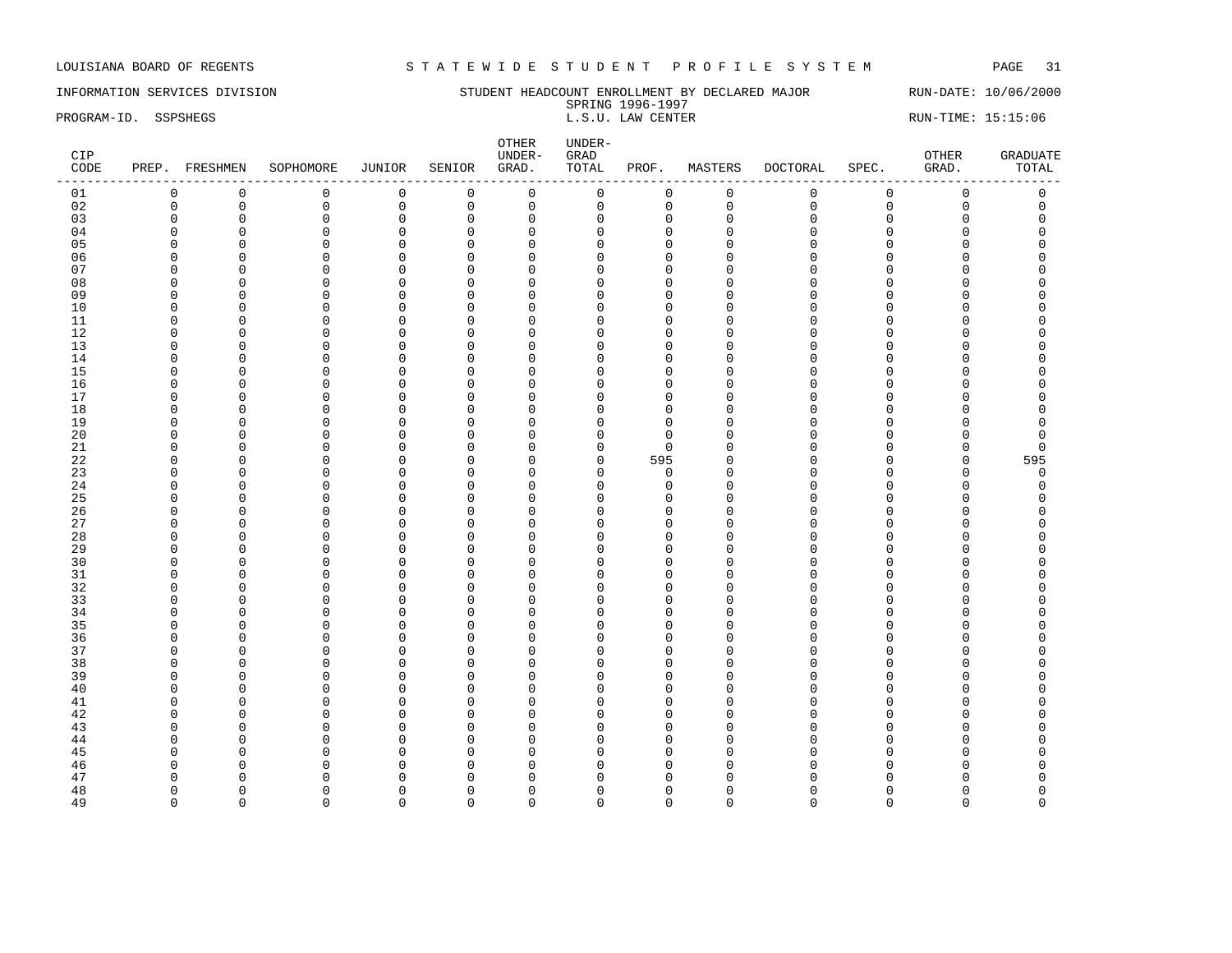| INFORMATION SERVICES DIVISION | T HEADCOUNT ENROLLMENT BY DECLARED MAJOR<br>STUDENT | 10/06/2000<br>RUN-DATE: |
|-------------------------------|-----------------------------------------------------|-------------------------|
|                               | .1005<br>$1996 -$<br>SPRING<br>.                    |                         |

## PROGRAM-ID. SSPSHEGS L.S.U. LAW CENTER LETTER RUN-TIME: 15:15:06

| CIP<br>CODE                        | PREP. | FRESHMEN                                                                                   | SOPHOMORE                                                                                                                                                                                                                                                                                                                                                                                                                                                                                                                                                                                                                                                                                                                                                                                                                                                                                                                                                                                        | JUNIOR | SENIOR            | <b>OTHER</b><br>IJNDER-<br>GRAD. | UNDER-<br>GRAD<br>TOTAL | PROF. | MASTERS | DOCTORAL                                                                                                                                                                                                                                                                                                                                                                                   | SPEC. | OTHER<br>GRAD. | GRADUATE<br>TOTAL |
|------------------------------------|-------|--------------------------------------------------------------------------------------------|--------------------------------------------------------------------------------------------------------------------------------------------------------------------------------------------------------------------------------------------------------------------------------------------------------------------------------------------------------------------------------------------------------------------------------------------------------------------------------------------------------------------------------------------------------------------------------------------------------------------------------------------------------------------------------------------------------------------------------------------------------------------------------------------------------------------------------------------------------------------------------------------------------------------------------------------------------------------------------------------------|--------|-------------------|----------------------------------|-------------------------|-------|---------|--------------------------------------------------------------------------------------------------------------------------------------------------------------------------------------------------------------------------------------------------------------------------------------------------------------------------------------------------------------------------------------------|-------|----------------|-------------------|
| 50                                 |       |                                                                                            |                                                                                                                                                                                                                                                                                                                                                                                                                                                                                                                                                                                                                                                                                                                                                                                                                                                                                                                                                                                                  |        |                   |                                  |                         |       |         |                                                                                                                                                                                                                                                                                                                                                                                            |       |                |                   |
| 51                                 |       |                                                                                            |                                                                                                                                                                                                                                                                                                                                                                                                                                                                                                                                                                                                                                                                                                                                                                                                                                                                                                                                                                                                  |        |                   |                                  |                         |       |         |                                                                                                                                                                                                                                                                                                                                                                                            |       |                |                   |
| 52                                 |       |                                                                                            |                                                                                                                                                                                                                                                                                                                                                                                                                                                                                                                                                                                                                                                                                                                                                                                                                                                                                                                                                                                                  |        |                   |                                  |                         |       |         |                                                                                                                                                                                                                                                                                                                                                                                            |       |                |                   |
| <b>TR</b>                          |       |                                                                                            |                                                                                                                                                                                                                                                                                                                                                                                                                                                                                                                                                                                                                                                                                                                                                                                                                                                                                                                                                                                                  |        |                   |                                  |                         |       |         |                                                                                                                                                                                                                                                                                                                                                                                            |       |                |                   |
| UN                                 |       |                                                                                            |                                                                                                                                                                                                                                                                                                                                                                                                                                                                                                                                                                                                                                                                                                                                                                                                                                                                                                                                                                                                  |        |                   |                                  |                         | 13    |         |                                                                                                                                                                                                                                                                                                                                                                                            |       |                | 13                |
| TOTAL                              |       |                                                                                            | $\Omega$                                                                                                                                                                                                                                                                                                                                                                                                                                                                                                                                                                                                                                                                                                                                                                                                                                                                                                                                                                                         |        |                   | $\Omega$                         | $\Omega$                | 608   | 0       | $\Omega$                                                                                                                                                                                                                                                                                                                                                                                   |       | $\Omega$       | 608               |
| 13 - EDUCATION<br>14 - ENGINEERING |       | 02 - AGRICULTURAL SCIENCES<br>07 - NOT IN USE AT THIS TIME<br>17 - NOT IN USE AT THIS TIME | 01 - AGRICULTURAL BUSINESS AND PRODUCTION 19 - HOME ECONOMICS<br>20 - VOCATIONAL HOME ECONOMICS<br>04 - ARCHITECTURE AND RELATED PROGRAMS 22 - LAW AND LEGAL STUDIES 40 - PHYSICAL SCIENCES<br>05 - AREA, ETHNIC AND CULTURAL STUDIES 23 - ENGLISH LANGUAGE AND LITERATURE/LETTERS 41 - SCIENCE TECHNOLOGIES<br>06 - NOT IN USE AT THIS TIME 24 - LIBERAL ARTS/SCI, GEN STUDIES/HUMANITIES42 - PSYCHOLOGY<br>25 - LIBRARY SCIENCE<br>08 - MARKETING OPERATIONS AND DISTRIBUTION 26 - BIOLOGICAL SCIENCES/LIFE SCIENCES 44 - PUBLIC ADMINISTRATION AND SERVICES<br>11 - COMPUTER AND INFORMATION SCIENCES 29 - MILITARY TECHNOLOGIES<br>12 - PERSONAL AND MISCELLANEOUS SERVICES 30 - MULTI/INTERDISCIPLINARY STUDIES 48 - PRECISION PRODUCTION TRADES<br>15 - ENGINEERING-RELATED TECHNOLOGIES 33 - CITIZENSHIP ACTIVITIES 51 - HEALTH PROFESSIONS AND RELATED SCI.<br>16 - FOREIGN LANGUAGES AND LITERATURES 34 - HEALTH-RELATED KNOWLEDGE AND SKILLS 52 - BUSINESS MGT. & ADMINISTRATIVE SERV. |        | 32 - BASIC SKILLS |                                  |                         |       |         | 37 - PERSONAL AWARENESS AND SELF-IMPROVE.<br>38 - PHILOSOPHY AND RELIGION<br>43 - PROTECTIVE SERVICES<br>45 - SOCIAL SCIENCES AND HISTORY<br>47 - MECHANICS AND REPAIRERS<br>31 - PARKS/RECREATION/LEISURE/FITNESS STUDIES49 - TRANSPORTATION/MATERIALS MOVING WORK.<br>50 - VISUAL AND PERFORMING ARTS<br>35 - INTERPERSONAL AND SOCIAL SKILLS TR - UNDERGRAD STUDENTS INTENDING TRANSFER |       |                |                   |

18 - NOT IN USE AT THIS TIME 36 - LEISURE AND RECREATIONAL ACTIVITIES UN - STUDENTS UNCOMMITTED TO A MAJOR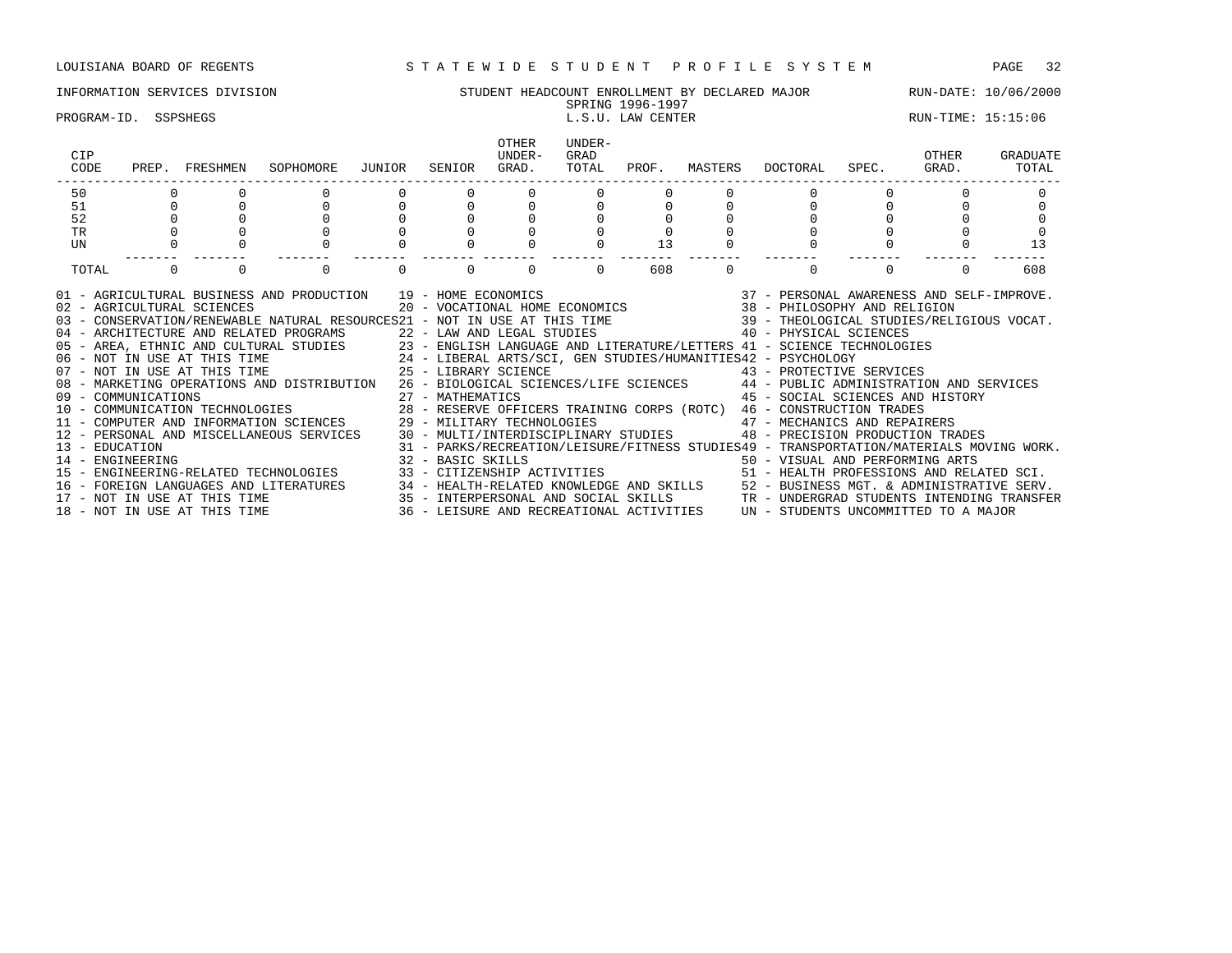### INFORMATION SERVICES DIVISION STUDENT HEADCOUNT ENROLLMENT BY DECLARED MAJOR RUN-DATE: 10/06/2000 SPRING 1996-1997 PROGRAM-ID. SSPSHEGS SOUTHERN U. IN BATON ROUGE RUN-TIME: 15:15:06

| CIP<br>CODE |               | PREP. FRESHMEN          | SOPHOMORE            | JUNIOR                   | SENIOR               | OTHER<br>UNDER-<br>GRAD. | UNDER-<br>GRAD<br>TOTAL | PROF.               | MASTERS       | DOCTORAL             | SPEC.         | OTHER<br>GRAD.       | <b>GRADUATE</b><br>TOTAL |
|-------------|---------------|-------------------------|----------------------|--------------------------|----------------------|--------------------------|-------------------------|---------------------|---------------|----------------------|---------------|----------------------|--------------------------|
| 01          | $\mathbf 0$   | 28                      | 11                   | 15                       | 20                   | 0                        | 74                      | 0                   | $\mathbf 0$   | 0                    | $\mathbf 0$   | 0                    | 0                        |
| 02          | $\mathbf 0$   | 23                      | 26                   | 11                       | 23                   | $\mathsf 0$              | 83                      | $\mathsf{O}\xspace$ | $\mathbf 0$   | 0                    | $\mathsf 0$   | $\mathbf 0$          | $\mathsf{O}$             |
| 03          | $\Omega$      | <sup>1</sup>            | 1                    | 10                       | 17                   | $\mathbf{0}$             | 29                      | $\Omega$            | 12            | $\Omega$             | $\Omega$      | $\Omega$             | 12                       |
| 04          | $\Omega$      | 47                      | 25                   | 16                       | 24                   | $\mathbf{0}$             | 112                     | 0                   | $\Omega$      | $\Omega$             | $\Omega$      | $\Omega$             | $\mathbf 0$              |
| 05          | $\Omega$      | $\mathbf 0$             | $\Omega$             | $\mathbf 0$              | $\Omega$             | $\Omega$                 | $\mathbf 0$             | $\Omega$            | $\Omega$      | $\Omega$             | $\Omega$      | $\Omega$             | $\Omega$                 |
| 06          | $\Omega$      | $\mathbf 0$             | $\mathbf 0$          | 0                        | $\mathbf 0$          | $\Omega$                 | $\mathbf 0$             | $\Omega$            | $\Omega$      | $\Omega$             | $\Omega$      | $\Omega$             | $\Omega$                 |
| 07          | $\Omega$      | 0                       | $\Omega$             | $\mathbf 0$              | $\Omega$             | $\Omega$                 | $\Omega$                | $\mathbf 0$         | $\Omega$      | U                    | $\cap$        | $\Omega$             | 0                        |
| 08          | ∩             | $\Omega$                | $\Omega$             | $\Omega$                 | $\Omega$             | $\Omega$                 | $\Omega$                | $\Omega$            | $\Omega$      | U                    | $\sqrt{ }$    | ∩                    | $\Omega$                 |
| 09          | $\Omega$      | 75                      | 46                   | 32                       | 41                   | $\Omega$                 | 194                     | $\Omega$            | 19            | $\Omega$             | $\Omega$      | $\Omega$             | 19                       |
| 10          | $\Omega$      | $\mathbf 0$             | $\mathbf 0$          | $\mathbf 0$              | $\overline{0}$       | $\Omega$                 | $\mathbf 0$             | $\mathbf 0$         | $\mathbf 0$   | O                    | $\Omega$      | $\Omega$             | $\mathsf 0$              |
| 11          | $\Omega$      | 178                     | 81                   | 38                       | 61                   | $\mathbf{0}$             | 358                     | $\Omega$            | 69            | $\Omega$             | $\Omega$      | $\Omega$             | 69                       |
| 12          | $\Omega$      | $\mathbf 0$             | $\mathbf 0$          | $\mathbf 0$              | $\mathbf 0$          | $\Omega$                 | $\mathbf 0$             | $\mathbf 0$         | $\Omega$      | $\Omega$             | $\Omega$      | $\Omega$             | $\mathbf 0$              |
| 13          | $\Omega$      | 179                     | 111                  | 108                      | 281                  | $\Omega$                 | 679                     | $\Omega$            | 303           | 12                   | $\Omega$      | $\cap$               | 315                      |
| 14          | $\Omega$      | 274                     | 152                  | 115                      | 250                  | $\mathbf{0}$             | 791                     | $\mathbf{0}$        | $\mathbf 0$   | 0                    | $\Omega$      | $\Omega$             | $\mathbf 0$              |
| 15          | $\Omega$      | 19                      | 10                   | 10                       | 25                   | $\mathbf{0}$             | 64                      | $\mathbf 0$         | $\Omega$      | 0                    | $\Omega$      | $\Omega$             | $\Omega$                 |
| 16          | $\Omega$      | $\mathbf 0$             | 1                    | $\mathbf{0}$             | 5                    | $\Omega$                 | 6                       | $\Omega$            | $\Omega$      | $\Omega$             | $\cap$        | ∩                    | $\Omega$                 |
| 17          | $\Omega$      | $\mathbf{0}$            | $\Omega$             | $\mathbf 0$              | $\Omega$             | $\Omega$                 | $\Omega$                | $\Omega$            | $\cap$        | $\Omega$             | $\cap$        | $\Omega$             | $\Omega$                 |
| 18          | $\Omega$      | $\mathbf 0$             | $\Omega$             | $\mathbf{0}$             | $\Omega$             | $\mathbf 0$              | $\Omega$                | $\Omega$            | $\Omega$      | U                    | $\Omega$      | ∩                    | $\Omega$                 |
| 19          | $\Omega$      | 38                      | 23                   | 25                       | 46                   | $\mathbf{0}$             | 132                     | $\Omega$            | $\cap$        | $\Omega$             | $\Omega$      | $\Omega$             | $\Omega$                 |
| 20          | $\Omega$      | $\mathbf 0$             | $\mathbf 0$          | $\mathbf 0$              | $\Omega$             | $\Omega$                 | $\mathbf 0$             | $\Omega$            | $\Omega$      | $\Omega$             | $\sqrt{ }$    | $\Omega$             | $\Omega$                 |
| 21<br>22    | n<br>$\Omega$ | $\mathbf 0$<br>$\Omega$ | $\Omega$<br>$\Omega$ | $\mathbf{0}$<br>$\Omega$ | $\Omega$<br>$\Omega$ | $\Omega$<br>$\Omega$     | $\mathbf 0$<br>$\Omega$ | $\Omega$<br>325     | n<br>$\Omega$ | $\Omega$<br>$\Omega$ | $\Omega$      | $\Omega$             | 0<br>325                 |
|             | $\Omega$      | 25                      |                      | 21                       |                      | $\mathbf{0}$             | 91                      | $\mathbf 0$         | $\Omega$      | O                    | $\Omega$      | $\Omega$<br>$\Omega$ | 0                        |
| 23<br>24    | $\Omega$      | $\mathbf 0$             | 23<br>$\Omega$       | $\mathsf 0$              | 22<br>$\mathbf 0$    | $\Omega$                 | $\Omega$                | $\mathbf 0$         | $\Omega$      | $\Omega$             | $\cap$        | $\Omega$             | $\mathbf 0$              |
| 25          | $\Omega$      | $\mathbf 0$             | $\mathbf 0$          | $\mathbf 0$              | $\Omega$             | $\Omega$                 | $\Omega$                | $\Omega$            | $\Omega$      | U                    | $\cap$        | $\Omega$             | $\Omega$                 |
| 26          | $\Omega$      | 175                     | 99                   | 74                       | 85                   | $\Omega$                 | 433                     | $\mathbf 0$         | 18            | O                    | $\cap$        | $\Omega$             | 18                       |
| 27          | $\Omega$      | 7                       | 7                    | 8                        | 25                   | $\mathbf{0}$             | 47                      | 0                   | 15            | $\Omega$             | $\mathcal{C}$ | $\Omega$             | 15                       |
| 28          | $\Omega$      | $\mathbf 0$             | $\mathbf 0$          | $\mathbf 0$              | $\mathbf 0$          | $\mathbf{0}$             | $\mathbf 0$             | $\Omega$            | $\Omega$      | $\Omega$             | $\Omega$      | $\Omega$             | $\mathsf 0$              |
| 29          | ∩             | $\Omega$                | $\Omega$             | $\mathbf 0$              | $\Omega$             | $\Omega$                 | $\Omega$                | $\Omega$            | $\Omega$      | U                    | $\cap$        | O                    | $\mathbf 0$              |
| 30          | ∩             | $\Omega$                | $\Omega$             | $\Omega$                 | $\Omega$             | $\Omega$                 | $\Omega$                | $\Omega$            | $\Omega$      | U                    | $\Omega$      | $\Omega$             | $\Omega$                 |
| 31          | $\Omega$      | 3                       | 10                   | 25                       | 78                   | $\mathbf{0}$             | 116                     | $\mathbf 0$         | 34            | 0                    | $\Omega$      | $\Omega$             | 34                       |
| 32          | $\Omega$      | $\mathbf 0$             | $\Omega$             | 0                        | $\mathbf 0$          | $\Omega$                 | 0                       | $\Omega$            | $\Omega$      | O                    | $\sqrt{ }$    | $\Omega$             | $\mathbf 0$              |
| 33          | $\cap$        | $\mathbf 0$             | $\Omega$             | $\mathbf 0$              | $\Omega$             | $\Omega$                 | $\Omega$                | $\Omega$            | $\Omega$      | $\Omega$             | $\Omega$      | $\Omega$             | $\Omega$                 |
| 34          | ∩             | $\mathbf 0$             | $\Omega$             | 0                        | $\Omega$             | $\Omega$                 | $\Omega$                | $\Omega$            | $\cap$        | U                    | C             | O                    | $\Omega$                 |
| 35          |               | $\Omega$                | $\Omega$             | $\Omega$                 | $\Omega$             | $\Omega$                 | $\Omega$                | $\Omega$            | O             | $\Omega$             | $\sqrt{ }$    | O                    | $\Omega$                 |
| 36          | $\Omega$      | $\mathbf 0$             | $\Omega$             | $\mathbf 0$              | $\mathbf 0$          | $\Omega$                 | $\Omega$                | $\mathbf 0$         | $\Omega$      | $\Omega$             | $\sqrt{ }$    | $\Omega$             | $\Omega$                 |
| 37          | $\Omega$      | $\mathbf 0$             | $\Omega$             | $\mathbf 0$              | $\Omega$             | $\Omega$                 | $\Omega$                | $\mathbf 0$         | $\Omega$      | O                    | $\sqrt{ }$    | $\Omega$             | $\Omega$                 |
| 38          | $\Omega$      | $\Omega$                | $\Omega$             | $\Omega$                 | $\Omega$             | $\Omega$                 | $\Omega$                | $\Omega$            | $\Omega$      | U                    | $\cap$        | $\Omega$             | $\Omega$                 |
| 39          | $\Omega$      | $\Omega$                | $\Omega$             | $\mathbf 0$              | $\Omega$             | $\Omega$                 | $\Omega$                | $\Omega$            | $\Omega$      | U                    | $\cap$        | $\Omega$             | $\Omega$                 |
| 40          | $\Omega$      | 50                      | 32                   | 31                       | 53                   | $\mathbf 0$              | 166                     | $\mathbf 0$         | 20            | U                    | $\Omega$      | $\Omega$             | 20                       |
| 41          | $\Omega$      | $\mathbf 0$             | $\mathbf 0$          | $\mathbf 0$              | $\Omega$             | $\Omega$                 | $\mathbf 0$             | $\Omega$            | $\Omega$      | $\Omega$             | $\Omega$      | $\Omega$             | $\mathsf 0$              |
| 42          | 0             | 115                     | 63                   | 62                       | 113                  | $\mathbf 0$              | 353                     | $\mathbf 0$         | 49            | O                    | ∩             | $\Omega$             | 49                       |
| 43          | $\Omega$      | 73                      | 33                   | 29                       | 24                   | $\Omega$                 | 159                     | $\Omega$            | $\Omega$      | U                    | $\cap$        | $\Omega$             | $\mathbf 0$              |
| 44          | $\Omega$      | 75                      | 42                   | 44                       | 88                   | $\mathbf{0}$             | 249                     | $\mathbf 0$         | 148           | 7                    | $\Omega$      | $\mathbf 0$          | 155                      |
| 45          | $\Omega$      | 94                      | 82                   | 78                       | 150                  | $\Omega$                 | 404                     | $\Omega$            | 55            | O                    | $\Omega$      | $\Omega$             | 55                       |
| 46          | ∩             | $\Omega$                | $\Omega$             | $\Omega$                 | $\Omega$             | $\Omega$                 | $\Omega$                | $\Omega$            | $\Omega$      | O                    | $\sqrt{ }$    | $\Omega$             | $\mathbf 0$              |
| 47          |               | $\Omega$                |                      | $\Omega$                 | $\Omega$             | $\Omega$                 | ∩                       | $\Omega$            | n             | U                    |               | ∩                    | $\Omega$                 |
| 48          | $\Omega$      | $\Omega$                | n                    | 0                        | $\Omega$             | $\Omega$                 | n                       | $\Omega$            | O             | O                    | C             | O                    | 0                        |
| 49          | $\Omega$      | $\Omega$                | $\Omega$             | $\Omega$                 | $\Omega$             | $\Omega$                 | $\Omega$                | $\Omega$            | $\Omega$      | $\Omega$             | $\Omega$      | $\Omega$             | $\Omega$                 |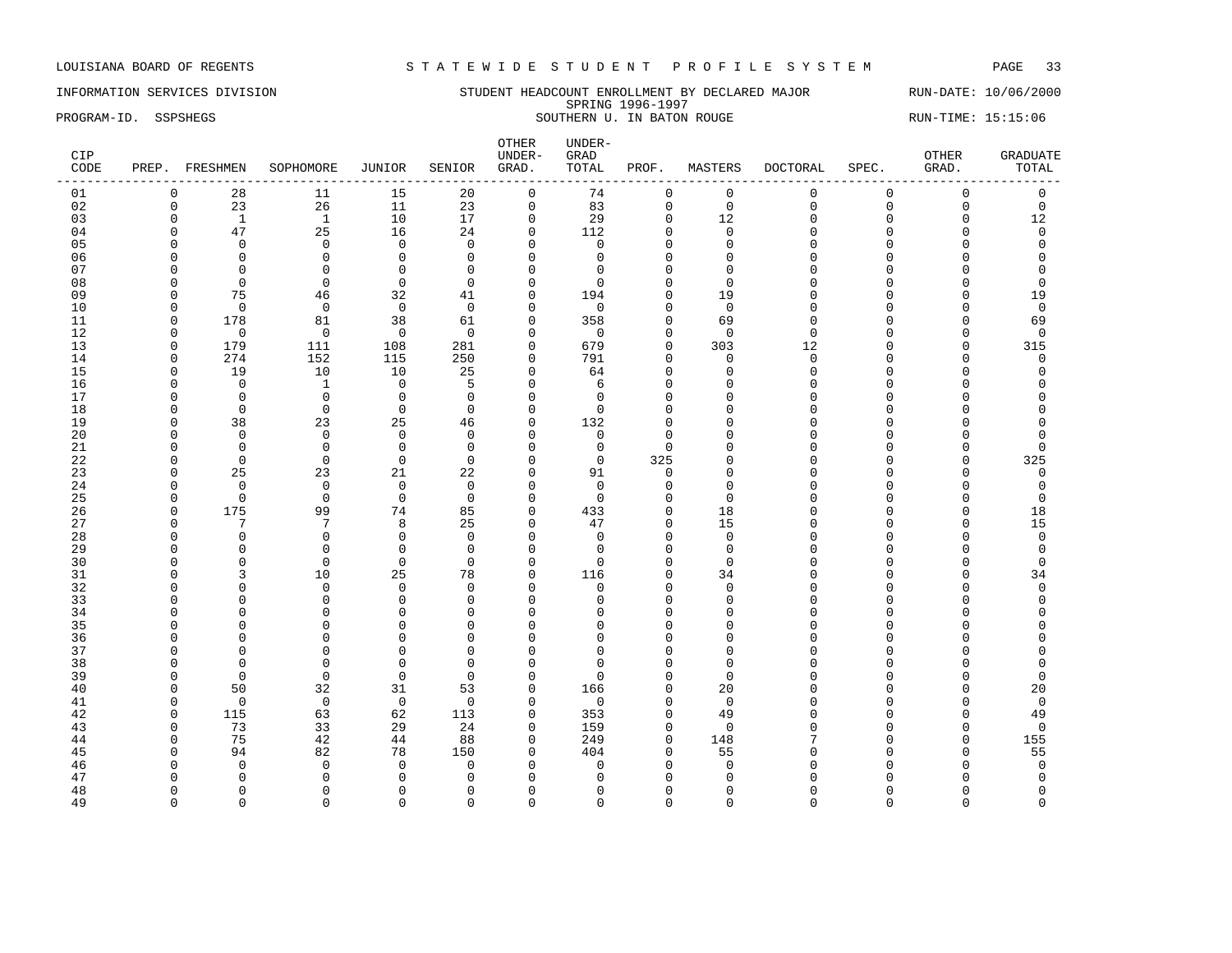### INFORMATION SERVICES DIVISION STUDENT HEADCOUNT ENROLLMENT BY DECLARED MAJOR RUN-DATE: 10/06/2000 SPRING 1996-1997 SPRING 1996-1997<br>SOUTHERN U. IN BATON ROUGE RUN-TIME: 15:15:06 SOUTHERN U. IN BATON ROUGE

| CIP<br>CODE                                                                                                                                                                                                                                                                                                                                                                                                                                                                                                                                                                                                                                                                                                                                                                                                                                                                                                                                                                                                                                                                                                                                                                              | PREP. FRESHMEN |                | SOPHOMORE JUNIOR                                                                                                                  |                                              | SENIOR                                  | OTHER<br>UNDER-<br>GRAD. | UNDER-<br>GRAD<br>TOTAL                                          | PROF.          |          | MASTERS DOCTORAL SPEC. GRAD.                                                                                                |          | OTHER    | GRADUATE<br>TOTAL |
|------------------------------------------------------------------------------------------------------------------------------------------------------------------------------------------------------------------------------------------------------------------------------------------------------------------------------------------------------------------------------------------------------------------------------------------------------------------------------------------------------------------------------------------------------------------------------------------------------------------------------------------------------------------------------------------------------------------------------------------------------------------------------------------------------------------------------------------------------------------------------------------------------------------------------------------------------------------------------------------------------------------------------------------------------------------------------------------------------------------------------------------------------------------------------------------|----------------|----------------|-----------------------------------------------------------------------------------------------------------------------------------|----------------------------------------------|-----------------------------------------|--------------------------|------------------------------------------------------------------|----------------|----------|-----------------------------------------------------------------------------------------------------------------------------|----------|----------|-------------------|
| 50                                                                                                                                                                                                                                                                                                                                                                                                                                                                                                                                                                                                                                                                                                                                                                                                                                                                                                                                                                                                                                                                                                                                                                                       |                | 78             | 29 16                                                                                                                             |                                              | 26                                      |                          | $\begin{array}{c} 149 \\ 1,274 \\ 1,099 \\ 0 \\ 907 \end{array}$ |                | $\Omega$ |                                                                                                                             |          |          | $\Omega$          |
| 51                                                                                                                                                                                                                                                                                                                                                                                                                                                                                                                                                                                                                                                                                                                                                                                                                                                                                                                                                                                                                                                                                                                                                                                       |                | $0$ 379        | 260                                                                                                                               | 188                                          | $447$ 0                                 |                          |                                                                  | $\overline{0}$ | 129      | $\begin{matrix}0&&&0\0&&&0\end{matrix}$                                                                                     |          | $\Omega$ | 129               |
| 52                                                                                                                                                                                                                                                                                                                                                                                                                                                                                                                                                                                                                                                                                                                                                                                                                                                                                                                                                                                                                                                                                                                                                                                       | $\Omega$       | 463            | 253                                                                                                                               | 145                                          | $\begin{array}{c} 238 \\ 0 \end{array}$ | $\overline{0}$           |                                                                  |                | 19       |                                                                                                                             |          |          | 19                |
| $\operatorname{TR}$                                                                                                                                                                                                                                                                                                                                                                                                                                                                                                                                                                                                                                                                                                                                                                                                                                                                                                                                                                                                                                                                                                                                                                      |                | $\overline{0}$ | $\overline{0}$                                                                                                                    | $\begin{matrix}0&&&0\\243&&&222\end{matrix}$ |                                         |                          |                                                                  |                |          | $\overline{0}$                                                                                                              |          |          | $\sim$ 0          |
| UN                                                                                                                                                                                                                                                                                                                                                                                                                                                                                                                                                                                                                                                                                                                                                                                                                                                                                                                                                                                                                                                                                                                                                                                       |                | $0 \t 234$     | 193<br>$- - - - - - - -$                                                                                                          |                                              | -------- -------                        | 15                       | 907<br>--------                                                  |                | 293      |                                                                                                                             |          | 29       | 322               |
| TOTAL                                                                                                                                                                                                                                                                                                                                                                                                                                                                                                                                                                                                                                                                                                                                                                                                                                                                                                                                                                                                                                                                                                                                                                                    | $\Omega$       | 2,633          | 1,613                                                                                                                             | 1,344                                        | 2,364 15                                |                          | 7,969                                                            | 325            |          |                                                                                                                             | $\Omega$ | 29       | 1,556             |
| 01 - AGRICULTURAL BUSINESS AND PRODUCTION 19 - HOME ECONOMICS<br>02 - AGRICULTURAL SCIENCES<br>03 - CONSERVATION/RENEWABLE NATURAL RESOURCES21 - NOT IN USE AT THIS TIME 39 - THEOLOGICAL STUDIES/RELIGIOUS VOCAT.<br>04 - ARCHITECTURE AND RELATED PROGRAMS 22 - LAW AND LEGAL STUDIES 40 - PHYSICAL SCIENCES<br>05 - AREA, ETHNIC AND CULTURAL STUDIES 23 - ENGLISH LANGUAGE AND LITERATURE/LETTERS 41 - SCIENCE TECHNOLOGIES<br>06 - NOT IN USE AT THIS TIME 24 - LIBERAL ARTS/SCI, GEN STUDIES/HUMANITIES42 - PSYCHOLOGY<br>07 - NOT IN USE AT THI<br>08 - MARKETING OPERATIONS AND DISTRIBUTION 26 - BIOLOGICAL SCIENCES/LIFE SCIENCES 44 - PUBLIC ADMINISTRATION AND SERVICES<br>12 - PERSONAL AND MISCELLANEOUS SERVICES 30 - MULTI/INTERDISCIPLINARY STUDIES 48 - PRECISION PRODUCTION TRADES<br>13 - EDUCATION<br>14 - ENGINEERING ARTS 32 - BASIC SKILLS 50 - VISUAL AND PERFORMING ARTS 32 - BASIC SKILLS 50 - VISUAL AND PERFORMING ARTS<br>16 - FOREIGN LANGUAGES AND LITERATURES 34 - HEALTH-RELATED KNOWLEDGE AND SKILLS 52 - BUSINESS MGT. & ADMINISTRATIVE SERV.<br>17 - NOT IN USE AT THIS TIME 35 - INTERPERSONAL AND SOCIAL SKILLS TR - UNDERGRAD STUDENTS INTENDING |                |                | AND PRODUCTION 19 - HOME ECONOMICS 6 20 - VOCATIONAL HOME ECONOMICS 6 20 - VOCATIONAL HOME ECONOMICS 48 - PHILOSOPHY AND RELIGION |                                              |                                         |                          |                                                                  |                |          | 45 - SOCIAL SCIENCES AND HISTORY<br>31 - PARKS/RECREATION/LEISURE/FITNESS STUDIES49 - TRANSPORTATION/MATERIALS MOVING WORK. |          |          |                   |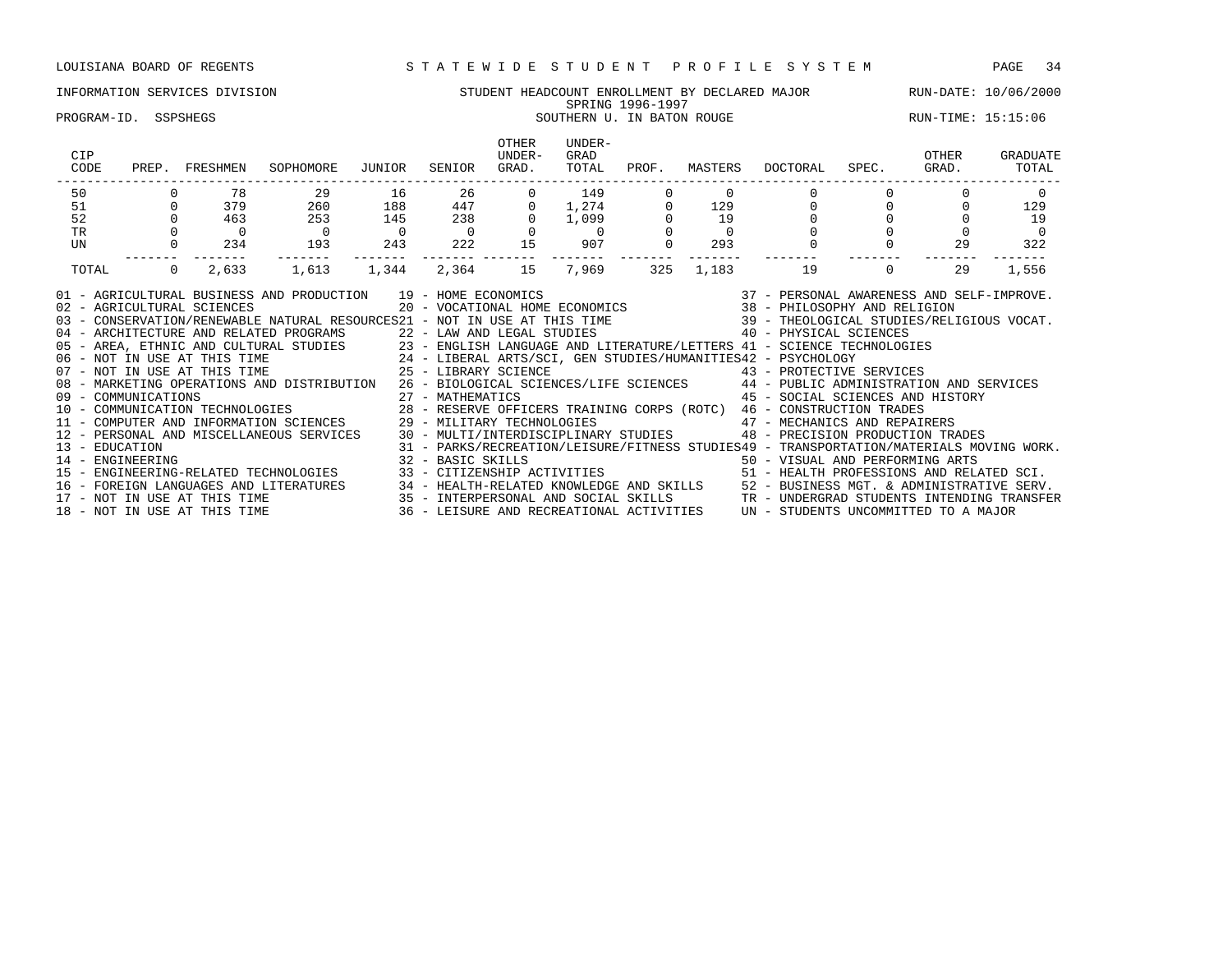### INFORMATION SERVICES DIVISION STUDENT HEADCOUNT ENROLLMENT BY DECLARED MAJOR RUN-DATE: 10/06/2000 SPRING 1996-1997 PROGRAM-ID. SSPSHEGS SOUTHERN U. IN NEW ORLEANS RUN-TIME: 15:15:06

| CIP<br>CODE |             | PREP. FRESHMEN | SOPHOMORE            | JUNIOR                       | SENIOR                     | OTHER<br>UNDER-<br>GRAD.   | UNDER-<br>${\tt GRAD}$<br>TOTAL | PROF.        | MASTERS     | DOCTORAL    | SPEC.       | OTHER<br>GRAD.      | <b>GRADUATE</b><br>TOTAL |
|-------------|-------------|----------------|----------------------|------------------------------|----------------------------|----------------------------|---------------------------------|--------------|-------------|-------------|-------------|---------------------|--------------------------|
| 01          | $\mathbf 0$ | $\mathbf 0$    | $\mathsf 0$          | $\mathsf 0$                  | $\mathbf 0$                | $\mathsf 0$                | 0                               | $\mathsf 0$  | $\mathsf 0$ | $\mathbf 0$ | $\mathsf 0$ | $\mathsf 0$         | $\mathsf 0$              |
| 02          | $\mathbf 0$ | $\mathsf 0$    | $\mathbf 0$          | $\mathsf 0$                  | $\mathsf 0$                | $\mathsf{O}$               | $\Omega$                        | 0            | $\mathbf 0$ | $\Omega$    | $\mathbf 0$ | $\mathsf{O}\xspace$ | $\mathsf 0$              |
| 03          | $\mathbf 0$ | $\mathbf 0$    | $\mathbf 0$          | $\mathbf 0$                  | $\mathbf 0$                | $\mathbf 0$                | $\Omega$                        | $\mathbf{0}$ | $\mathbf 0$ | $\Omega$    | $\mathbf 0$ | $\mathbf 0$         | $\Omega$                 |
| 04          | $\Omega$    | $\mathbf 0$    | $\mathbf 0$          | $\mathsf 0$                  | $\mathbf 0$                | $\mathbf 0$                | $\Omega$                        | $\mathbf 0$  | $\Omega$    | $\cap$      | $\Omega$    | $\Omega$            | $\Omega$                 |
| 05          |             | $\Omega$       | $\Omega$             | $\Omega$                     | $\Omega$                   | $\Omega$                   | U                               | $\Omega$     | $\Omega$    |             | C           | O                   |                          |
| 06          | n           | $\Omega$       | $\Omega$             | $\mathbf 0$                  | $\Omega$                   | $\Omega$                   | U                               | $\Omega$     | n           | $\cap$      | C           | O                   |                          |
| 07          | ∩           | $\mathbf 0$    | $\mathbf 0$          | $\mathsf 0$                  | 0                          | $\mathbf{0}$               | n                               | $\Omega$     | ∩           |             | n           | O                   |                          |
| 08          | $\Omega$    | $\overline{0}$ | $\Omega$             | $\mathbf 0$                  | $\Omega$                   | $\mathbf 0$                | $\Omega$                        | $\Omega$     | $\Omega$    |             | $\cap$      | O                   |                          |
| 09          | n           | $\Omega$       | $\Omega$             | 6                            | 10                         | $\mathbf{1}$               | 17                              | $\Omega$     | ∩           |             | U           | U                   |                          |
| 10          |             | $\Omega$       | $\Omega$             | $\mathbf 0$                  | $\mathbf 0$                | $\mathbf 0$                | $\Omega$                        | $\Omega$     | ∩           |             |             | O                   |                          |
| 11          | $\Omega$    | $\mathbf{1}$   | 11                   | 16                           | 59                         | 7                          | 94                              | $\Omega$     | $\Omega$    |             | $\cap$      | O                   |                          |
| 12          | n           | $\mathbf 0$    | $\mathbf 0$          | $\overline{0}$               | $\Omega$                   | $\mathbf 0$                | $\Omega$                        | $\Omega$     | ∩           |             | n           | O                   |                          |
| 13          | $\Omega$    | 7              | 17                   | 54                           | 263                        | 234                        | 575                             | $\Omega$     | $\Omega$    |             | C           | O                   |                          |
| 14          | $\Omega$    | $\mathbf 0$    | $\mathbf 0$          | $\mathbf{1}$                 | 2                          | $\mathsf{O}$               | 3                               | $\Omega$     | U           |             | $\cap$      | O                   |                          |
| 15          |             | 9              | 5                    | $7\phantom{.0}$              | 22                         | 3                          | 46                              | $\Omega$     | ∩           |             |             | U                   |                          |
|             | n           | $\mathbf 0$    | $\mathbf 0$          | $\mathbf 0$                  | $\mathbf 0$                | $\mathbf 0$                | $\mathbf 0$                     | $\Omega$     |             |             | C           | 0                   |                          |
| 16<br>17    | ∩           | $\mathbf 0$    | $\Omega$             | 0                            | $\Omega$                   | $\mathbf{0}$               | $\Omega$                        | $\Omega$     | ∩           |             | n           | O                   |                          |
|             | $\Omega$    | $\Omega$       | $\Omega$             | $\mathbf 0$                  | $\Omega$                   | $\mathbf 0$                | $\Omega$                        | $\Omega$     | $\cap$      |             | U           | O                   |                          |
| 18          | n           | $\Omega$       | $\Omega$             | $\mathbf{0}$                 | $\Omega$                   | $\Omega$                   | $\cap$                          | $\Omega$     | $\Omega$    |             | C           | O                   |                          |
| 19          | ∩           |                |                      |                              |                            | $\Omega$                   | U                               | $\Omega$     | $\cap$      |             | C           | O                   |                          |
| 20          | $\Omega$    | $\mathbf 0$    | $\Omega$<br>$\Omega$ | $\mathbf{0}$<br>$\mathbf{0}$ | 0                          |                            | $\Omega$                        | $\Omega$     | $\cap$      |             | $\cap$      | O                   |                          |
| 21<br>22    | ∩           | $\mathbf 0$    | $\Omega$             | $\mathbf 0$                  | $\overline{0}$<br>$\Omega$ | $\mathbf 0$<br>$\mathbf 0$ | $\Omega$                        | $\Omega$     | ∩           |             | n           | O                   |                          |
|             |             | $\mathbf 0$    |                      |                              |                            |                            |                                 |              |             |             |             | O                   |                          |
| 23          |             | $\Omega$       | 1                    | 6                            | 14                         | $\mathbf{1}$               | 22                              | $\Omega$     |             |             | n           |                     |                          |
| 24          | $\cap$      | $\mathbf 0$    | $\mathbf 0$          | $\mathbf 0$<br>$\Omega$      | $\mathbf 0$                | $\mathbf 0$                | $\Omega$                        | $\mathbf{0}$ | $\cap$      |             | $\cap$      | O<br>U              |                          |
| 25          |             | $\Omega$       | $\Omega$             |                              | $\Omega$                   | $\mathbf 0$                | $\Omega$                        | $\Omega$     | n           |             |             |                     |                          |
| 26          | n           | $\mathbf{1}$   | 23                   | 52                           | 96                         | 9                          | 181                             | $\mathbf{0}$ |             |             | $\Omega$    | O                   |                          |
| 27          | ∩           | $\mathbf{1}$   | 6                    | 16                           | 23                         | $\mathbf 0$                | 46                              | $\Omega$     | ∩           |             | C           | 0                   |                          |
| 28          | ∩           | $\mathbf 0$    | $\mathbf 0$          | $\mathbf 0$                  | $\Omega$                   | $\mathbf 0$                | $\Omega$                        | $\Omega$     | ∩           |             |             | O                   |                          |
| 29          | n           | $\overline{0}$ | $\mathbf 0$          | $\mathbf 0$                  | 0                          | $\mathbf 0$                | $\Omega$                        | $\Omega$     | U           |             | C           | O                   |                          |
| 30          | ∩           | $\Omega$       | $\Omega$             | $\mathbf{0}$                 | $\Omega$                   | $\mathbf{0}$               |                                 | $\cap$       | ∩           |             |             | U                   |                          |
| 31          |             | $\mathbf 0$    | $\Omega$             | $\mathbf 0$                  | $\Omega$                   | $\mathbf 0$                | n                               | $\Omega$     | ∩           |             | C           | O                   |                          |
| 32          |             | $\Omega$       | $\Omega$             | $\mathbf{0}$                 | $\Omega$                   | $\Omega$                   |                                 | $\Omega$     | ∩           |             |             | O                   |                          |
| 33          | ∩           | $\Omega$       | $\Omega$             | $\mathbf 0$                  | $\mathbf 0$                | $\mathbf 0$                |                                 | $\Omega$     | Λ           |             | n           | O                   |                          |
| 34          | $\cap$      | $\Omega$       | $\Omega$             | $\mathbf 0$                  | $\Omega$                   | $\mathbf 0$                | $\cap$                          | $\Omega$     | U           |             | $\cap$      | O                   |                          |
| 35          | ∩           | $\Omega$       | $\Omega$             | $\Omega$                     | $\Omega$                   | $\Omega$                   |                                 | $\cap$       | ∩           |             | U           | U                   |                          |
| 36          |             | $\overline{0}$ | $\Omega$             | $\mathbf{0}$                 | $\mathbf 0$                | $\Omega$                   | U                               | $\Omega$     |             |             | C           | O                   |                          |
| 37          |             | $\overline{0}$ | $\Omega$             | $\mathbf{0}$                 | $\Omega$                   | $\Omega$                   | $\cap$                          | $\Omega$     |             |             |             | O                   |                          |
| 38          | ∩           | $\Omega$       | $\Omega$             | $\mathbf{0}$                 | $\Omega$                   | $\Omega$                   | n                               | $\cap$       |             |             |             | U                   |                          |
| 39          | O           | $\overline{0}$ | $\mathbf 0$          | $\mathsf 0$                  | $\overline{0}$             | $\mathbf 0$                | $\Omega$                        | $\mathbf 0$  | $\cap$      |             | C           | O                   |                          |
| 40          |             |                | 2                    | 7                            | 23                         | $\mathbf 0$                | 33                              | $\Omega$     | $\Omega$    |             | $\cap$      | U                   |                          |
| 41          |             | $\overline{0}$ | $\mathbf 0$          | $\mathbf 0$                  | $\mathbf 0$                | $\mathbf 0$                | $\Omega$                        | $\Omega$     | $\Omega$    |             | C           | U                   | ∩                        |
| 42          |             | $\mathbf 0$    | 14                   | 24                           | 96                         | $7\phantom{.0}$            | 141                             | $\mathbf 0$  | $\Omega$    |             | C           | 0                   | $\Omega$                 |
| 43          | ∩           | 3              | 23                   | 47                           | 95                         | 34                         | 202                             | $\mathbf{0}$ | -1          |             | C           | 0                   | -1                       |
| 44          |             | 3              | 12                   | 38                           | 102                        | 9                          | 164                             | 0            | 299         |             | C           | $\mathbf 0$         | 299                      |
| 45          |             | $\mathbf{1}$   | 3                    | 10                           | 37                         | 19                         | 70                              | $\Omega$     | $\Omega$    |             | C           | $\Omega$            | 0                        |
| 46          |             | $\Omega$       | $\Omega$             | $\mathbf 0$                  | $\Omega$                   | $\mathbf 0$                | $\Omega$                        | $\Omega$     | $\Omega$    |             |             | O                   | $\Omega$                 |
| 47          |             | $\Omega$       | $\Omega$             | $\mathbf 0$                  | $\Omega$                   | $\mathbf 0$                | $\cap$                          | $\Omega$     |             |             |             | U                   | $\Omega$                 |
| 48          | n           | $\Omega$       | $\Omega$             | $\mathbf{0}$                 | 0                          | $\mathbf 0$                | U                               | $\Omega$     | n           |             | U           | O                   | $\Omega$                 |
| 49          | $\Omega$    | $\Omega$       | $\Omega$             | $\Omega$                     | $\Omega$                   | $\Omega$                   | $\Omega$                        | $\Omega$     | $\Omega$    | $\Omega$    | $\Omega$    | $\Omega$            | $\Omega$                 |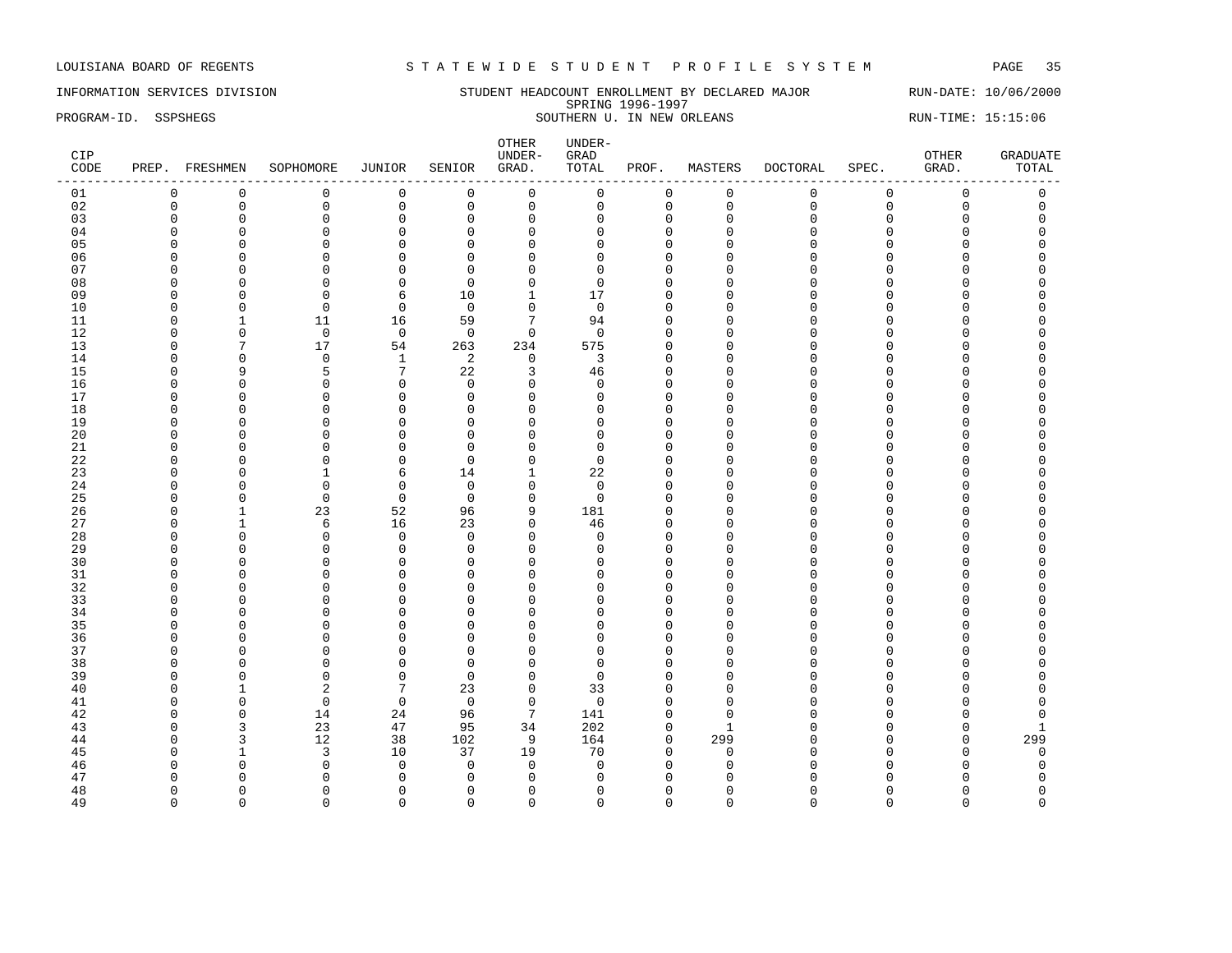## INFORMATION SERVICES DIVISION SUNG STUDENT HEADCOUNT ENROLLMENT BY DECLARED MAJOR RUN-DATE: 10/06/2000<br>SPRING 1996-1997 SPRING 1996-1997

### PROGRAM-ID. SSPSHEGS SOUTHERN U. IN NEW ORLEANS SOUTHERN U. IN NEW ORLEANS RUN-TIME: 15:15:06

| CIP<br>CODE | PREP. FRESHMEN                              | SOPHOMORE                                                                                                                                                                                                                                                                                                                                                                                                                                                                                                                                                                                                                                                                                                                                                                                                                                                                                                                                                                                                                                                                                                                                                                                                                                                                                                                                                                                                                                                                                                                                                                                                                                                                                                                                                                                      | JUNIOR         | SENIOR         | OTHER<br>UNDER-<br>GRAD.                                                      | UNDER-<br>GRAD<br>TOTAL | PROF.   |     | MASTERS DOCTORAL                      | SPEC.    | OTHER<br>GRAD. | GRADUATE<br>TOTAL |
|-------------|---------------------------------------------|------------------------------------------------------------------------------------------------------------------------------------------------------------------------------------------------------------------------------------------------------------------------------------------------------------------------------------------------------------------------------------------------------------------------------------------------------------------------------------------------------------------------------------------------------------------------------------------------------------------------------------------------------------------------------------------------------------------------------------------------------------------------------------------------------------------------------------------------------------------------------------------------------------------------------------------------------------------------------------------------------------------------------------------------------------------------------------------------------------------------------------------------------------------------------------------------------------------------------------------------------------------------------------------------------------------------------------------------------------------------------------------------------------------------------------------------------------------------------------------------------------------------------------------------------------------------------------------------------------------------------------------------------------------------------------------------------------------------------------------------------------------------------------------------|----------------|----------------|-------------------------------------------------------------------------------|-------------------------|---------|-----|---------------------------------------|----------|----------------|-------------------|
| 50          |                                             |                                                                                                                                                                                                                                                                                                                                                                                                                                                                                                                                                                                                                                                                                                                                                                                                                                                                                                                                                                                                                                                                                                                                                                                                                                                                                                                                                                                                                                                                                                                                                                                                                                                                                                                                                                                                |                | 12             |                                                                               | $\overline{0}$          | 13      |     |                                       |          |                |                   |
| 51          |                                             | $\begin{matrix} 1 \end{matrix} \qquad \qquad \begin{matrix} 10 \end{matrix}$                                                                                                                                                                                                                                                                                                                                                                                                                                                                                                                                                                                                                                                                                                                                                                                                                                                                                                                                                                                                                                                                                                                                                                                                                                                                                                                                                                                                                                                                                                                                                                                                                                                                                                                   | 10             |                |                                                                               |                         |         |     |                                       |          |                |                   |
| 52          | $\begin{bmatrix} 0 \\ 0 \\ 0 \end{bmatrix}$ | 26                                                                                                                                                                                                                                                                                                                                                                                                                                                                                                                                                                                                                                                                                                                                                                                                                                                                                                                                                                                                                                                                                                                                                                                                                                                                                                                                                                                                                                                                                                                                                                                                                                                                                                                                                                                             | 66             |                | $\begin{array}{cccc} 22 & 16 & 59 \\ 224 & 21 & 338 \\ 0 & 0 & 0 \end{array}$ |                         |         |     | $\begin{array}{c} 0 \\ 0 \end{array}$ |          |                |                   |
| TR          |                                             |                                                                                                                                                                                                                                                                                                                                                                                                                                                                                                                                                                                                                                                                                                                                                                                                                                                                                                                                                                                                                                                                                                                                                                                                                                                                                                                                                                                                                                                                                                                                                                                                                                                                                                                                                                                                | $\overline{0}$ | $\overline{0}$ | $\overline{0}$                                                                | $\sim$ 0                |         |     |                                       |          |                |                   |
| UN          |                                             | $0 \t 1,081 \t 558$                                                                                                                                                                                                                                                                                                                                                                                                                                                                                                                                                                                                                                                                                                                                                                                                                                                                                                                                                                                                                                                                                                                                                                                                                                                                                                                                                                                                                                                                                                                                                                                                                                                                                                                                                                            | 298            |                | 151 25                                                                        | 2,113                   |         |     | $\mathbf 0$                           |          |                |                   |
| TOTAL       | $0 \t 1,110$                                | 711                                                                                                                                                                                                                                                                                                                                                                                                                                                                                                                                                                                                                                                                                                                                                                                                                                                                                                                                                                                                                                                                                                                                                                                                                                                                                                                                                                                                                                                                                                                                                                                                                                                                                                                                                                                            | 659            | 1,251          | 386                                                                           |                         | 4,117 0 | 300 | $\overline{0}$                        | $\Omega$ | $\Omega$       | 300               |
|             | 02 - AGRICULTURAL SCIENCES                  | $\begin{array}{ccccccccc} \textsc{AND} & \textsc{PRODUCTION} & & 19 & - & \textsc{HOME} & \textsc{ECONOMICS} & & & & & 37 & - & \textsc{PERSONAL} & \textsc{AWARENESS} & \textsc{AND} & \textsc{SELF-IMPROVE} \texttt{.} \\ & & 20 & - & \textsc{VOCATIONAL} & \textsc{HOME} & \textsc{ECONOMICS} & & & & 38 & - & \textsc{PHILOSOPHY} & \textsc{AND} & \textsc{RELIGION} \end{array}$<br>01 - AGRICULTURAL BUSINESS AND PRODUCTION 19 - HOME ECONOMICS<br>03 - CONSERVATION/RENEWABLE NATURAL RESOURCES21 - NOT IN USE AT THIS TIME 39 - THEOLOGICAL STUDIES/RELIGIOUS VOCAT.<br>04 - ARCHITECTURE AND RELATED PROGRAMS<br>05 - AREA, ETHNIC AND CULTURAL STUDIES<br>05 - AREA, ETHNIC AND CULTURAL STUDIES<br>06 - NOT IN USE AT THIS TIME<br>07 - NOT IN USE AT THIS TIME<br>07 - NOT IN USE AT THIS TIME<br>07 - NOT IN<br>08 - MARKETING OPERATIONS AND DISTRIBUTION 26 - BIOLOGICAL SCIENCES/LIFE SCIENCES 44 - PUBLIC ADMINISTRATION AND SERVICES<br>09 - COMMUNICATIONS 27 - MATHEMATICS 45 - SOCIAL SCIENCES AND HIST (1999)<br>10 - COMMUNICATION TECHNOLOGIES 28 - RESERVE OFFICERS TRAINING CORPS (ROTC) 46 - CONSTRUCTION TRADES<br>11 - COMPUTER AND INFORMATION SCIENCES 29 - MIL<br>12 - PERSONAL AND MISCELLANEOUS SERVICES 30 - MULTI/INTERDISCIPLINARY STUDIES 48 - PRECISION PRODUCTION TRADES<br>- EDUCATION MATERIALS MOVING WORK.<br>14 - ENGINEERING RELATED TECHNOLOGIES 31 - PARKS/RECREATION/LEISURE/FITNESS STUDIES49 - TRANSPORTATION/MATERIALS MOVING WORK.<br>15 - ENGINEERING-RELATED TECHNOLOGIES 33 - CITIZENSHIP ACTIVI<br>16 - FOREIGN LANGUAGES AND LITERATURES 34 - HEALTH-RELATED KNOWLEDGE AND SKILLS 52 - BUSINESS MGT. & ADMINISTRATIVE SERV.<br>17 - NOT IN USE AT THIS TIME 35 - INTERPERSONAL AND SOCIAL SKILLS TR - UNDERGRAD STUDENTS INTENDING |                |                |                                                                               |                         |         |     | 45 - SOCIAL SCIENCES AND HISTORY      |          |                |                   |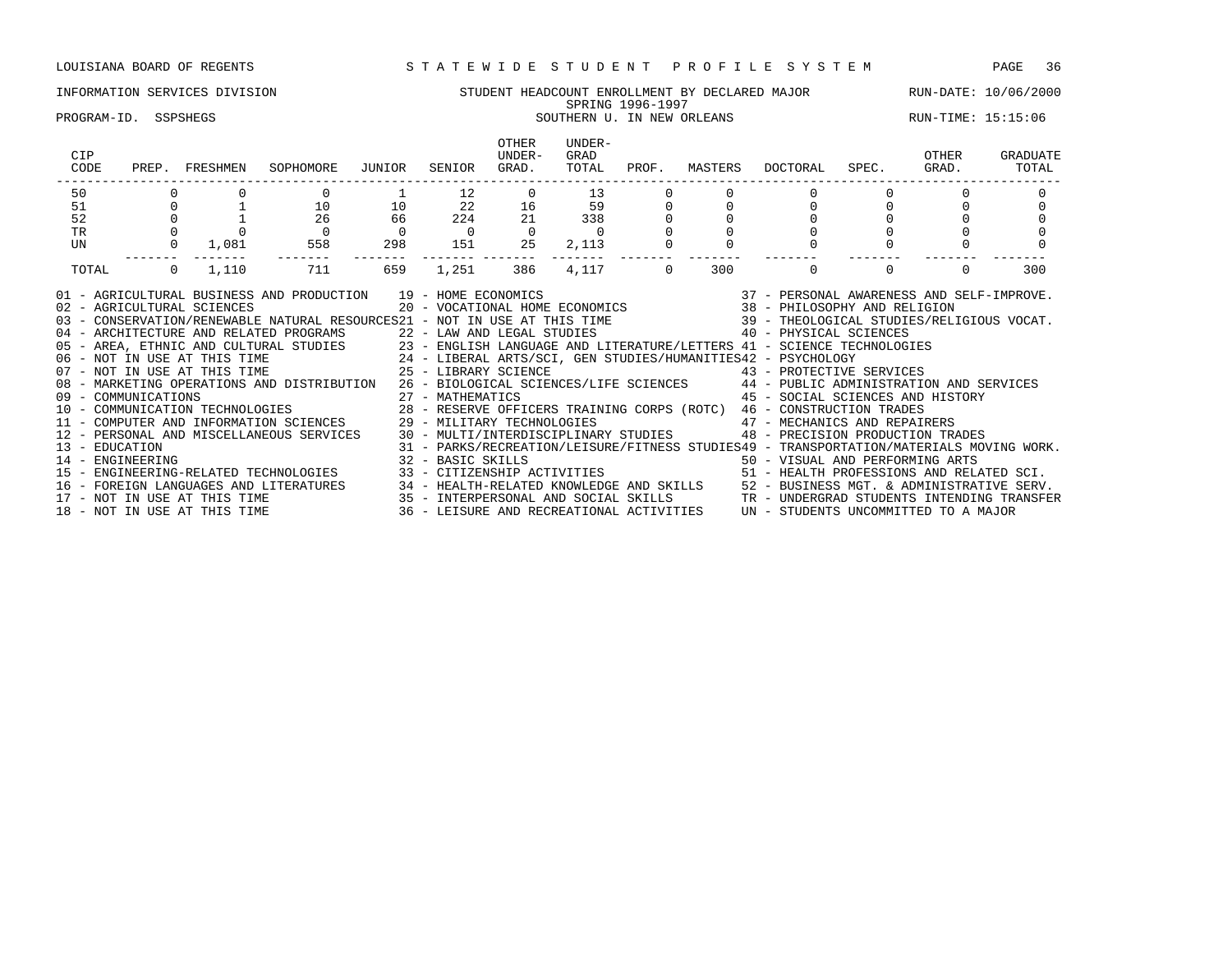INFORMATION SERVICES DIVISION SUNDERT STUDENT HEADCOUNT ENROLLMENT BY DECLARED MAJOR RUN-DATE: 10/06/2000 SPRING 1996-1997 PROGRAM-ID. SSPSHEGS SOUTHERN U. IN SHREVEPORT SOUTHERN U. IN SHREVEPORT

| CIP<br>CODE |              | PREP. FRESHMEN | SOPHOMORE      | JUNIOR       | SENIOR      | OTHER<br>UNDER-<br>GRAD. | UNDER-<br>${\tt GRAD}$<br>TOTAL | PROF.        | MASTERS     | DOCTORAL    | SPEC.       | OTHER<br>GRAD.      | <b>GRADUATE</b><br>TOTAL |
|-------------|--------------|----------------|----------------|--------------|-------------|--------------------------|---------------------------------|--------------|-------------|-------------|-------------|---------------------|--------------------------|
| 01          | $\mathbf 0$  | $\mathbf 0$    | $\mathsf 0$    | $\mathsf 0$  | $\mathbb O$ | $\mathsf 0$              | 0                               | $\mathsf 0$  | $\mathsf 0$ | $\mathbf 0$ | $\mathsf 0$ | $\mathsf 0$         | $\mathsf 0$              |
| 02          | $\mathbf 0$  | $\mathsf 0$    | $\mathbf 0$    | $\mathsf 0$  | $\mathsf 0$ | $\mathsf{O}$             | $\mathbf 0$                     | 0            | $\mathbf 0$ | $\Omega$    | $\mathbf 0$ | $\mathsf{O}\xspace$ | $\mathsf 0$              |
| 03          | $\mathbf 0$  | $\mathbf 0$    | $\mathbf 0$    | $\mathbf 0$  | $\mathbf 0$ | $\mathbf 0$              | $\Omega$                        | $\mathbf{0}$ | $\mathbf 0$ | $\Omega$    | $\mathbf 0$ | $\mathbf 0$         | $\Omega$                 |
| 04          | $\Omega$     | $\mathbf 0$    | $\mathbf 0$    | $\mathsf 0$  | $\mathbf 0$ | $\mathbf 0$              | $\Omega$                        | $\mathbf{0}$ | $\Omega$    | $\cap$      | $\Omega$    | $\Omega$            | $\Omega$                 |
| 05          | ∩            | $\Omega$       | $\Omega$       | $\mathbf 0$  | $\Omega$    | $\mathbf 0$              | U                               | $\Omega$     | $\Omega$    | ∩           | C           | O                   |                          |
| 06          | n            | $\Omega$       | $\Omega$       | $\mathbf 0$  | $\Omega$    | $\mathbf 0$              |                                 | $\Omega$     | n           | $\cap$      | $\Omega$    | O                   |                          |
| 07          | O            | $\mathbf 0$    | $\mathbf 0$    | $\mathsf 0$  | $\mathbf 0$ | $\mathbf{0}$             | U                               | $\Omega$     | n           |             | C           | 0                   |                          |
| 08          | $\Omega$     | $\mathbf{1}$   | $\Omega$       | $\mathbf 0$  | $\Omega$    | $\mathbf 0$              |                                 | $\Omega$     | $\Omega$    |             | $\cap$      | O                   |                          |
| 09          | ∩            | $\Omega$       | $\Omega$       | $\mathbf 0$  | $\Omega$    | $\mathbf 0$              | <sup>0</sup>                    | $\Omega$     | ∩           |             | U           | U                   |                          |
| 10          | n            | $\mathbf 0$    | $\Omega$       | $\mathbf{0}$ | $\Omega$    | $\mathbf 0$              | $\Omega$                        | $\Omega$     | ∩           |             | C           | O                   |                          |
| 11          | $\Omega$     | 41             | 5              | $\mathbf 0$  | $\mathbf 0$ | $\sqrt{2}$               | 48                              | $\Omega$     | $\Omega$    | $\cap$      | $\Omega$    | O                   |                          |
| 12          | $\Omega$     | $\overline{0}$ | $\Omega$       | $\mathbf 0$  | $\Omega$    | $\mathbf 0$              | $\Omega$                        | $\Omega$     | ∩           |             | U           | O                   |                          |
| 13          | $\Omega$     | 23             | 12             | 0            | $\mathbf 0$ | 9                        | 44                              | $\Omega$     | $\Omega$    |             | C           | O                   |                          |
| 14          | $\Omega$     | $\mathbf 0$    | $\mathbf 0$    |              | $\mathbf 0$ | $\mathsf 0$              | $\mathbf 0$                     | $\Omega$     | U           |             | $\cap$      | O                   |                          |
|             |              |                |                | 0            |             |                          |                                 |              | ∩           |             |             | U                   |                          |
| 15          | ∩            | 21             | $\overline{2}$ | $\Omega$     | $\Omega$    | $\overline{2}$           | 25                              | $\Omega$     |             |             |             |                     |                          |
| 16          | $\Omega$     | $\mathbf 0$    | $\mathbf 0$    | $\mathbf 0$  | $\mathbf 0$ | $\mathbf 0$              | $\mathbf 0$                     | $\Omega$     | n           |             | O           | 0                   |                          |
| 17          | <sup>0</sup> | $\mathbf 0$    | $\Omega$       | 0            | $\Omega$    | $\mathbf{0}$             | $\Omega$                        | $\Omega$     | ∩           |             | C           | O                   |                          |
| 18          | $\Omega$     | $\Omega$       | $\Omega$       | $\mathbf 0$  | $\Omega$    | $\mathbf 0$              | $\Omega$                        | $\Omega$     | $\cap$      |             | C           | O                   |                          |
| 19          | $\Omega$     | $\Omega$       | $\Omega$       | $\mathbf 0$  | $\Omega$    | $\mathbf{0}$             | $\Omega$                        | $\Omega$     | $\Omega$    |             | C           | O                   |                          |
| 20          | ∩            | 3              | 1              | $\mathbf 0$  | $\mathbf 0$ | 1                        | 5                               | $\Omega$     | $\Omega$    |             | C           | O                   |                          |
| 21          | $\Omega$     | $\overline{0}$ | $\Omega$       | $\mathbf 0$  | 0           | $\mathbf 0$              | $\Omega$                        | $\Omega$     | $\Omega$    | $\cap$      | $\cap$      | O                   |                          |
| 22          | $\Omega$     | 12             | 6              | $\mathbf 0$  | 0           | 2                        | 20                              | $\Omega$     | ∩           | ∩           | U           | O                   |                          |
| 23          | $\mathbf 0$  | $\mathbf 0$    | $\mathbf 0$    | $\mathsf 0$  | $\mathbf 0$ | $\mathsf 0$              | $\Omega$                        | $\Omega$     | $\Omega$    |             | C           | O                   |                          |
| 24          | $\mathbf 0$  | 417            | 141            | $\mathsf 0$  | $\mathbf 0$ | 50                       | 608                             | $\mathbf{0}$ | $\Omega$    |             | $\cap$      | O                   |                          |
| 25          | $\Omega$     | $\mathbf 0$    | $\Omega$       | $\Omega$     | $\Omega$    | $\mathbf 0$              | $\Omega$                        | $\Omega$     | ∩           |             | n           | U                   |                          |
| 26          | $\Omega$     | 12             | 6              | 0            | $\mathbf 0$ | 3                        | 21                              | $\Omega$     |             |             | $\Omega$    | 0                   |                          |
| 27          | $\Omega$     | $\mathbf{1}$   | $\Omega$       | $\mathbf 0$  | $\mathbf 0$ | $\mathbf 0$              | $\overline{1}$                  | $\Omega$     | ∩           | ∩           | C           | 0                   |                          |
| 28          | $\Omega$     | $\mathbf 0$    | $\Omega$       | $\mathbf{0}$ | $\Omega$    | $\mathbf 0$              | $\Omega$                        | $\Omega$     | ∩           |             | U           | O                   |                          |
| 29          | $\Omega$     | $\mathbf 0$    | $\Omega$       | $\mathbf 0$  | 0           | $\mathbf 0$              | U                               | $\mathbf 0$  | $\Omega$    |             | C           | O                   |                          |
| 30          | ∩            | $\Omega$       | $\Omega$       | $\mathbf{0}$ | $\Omega$    | $\Omega$                 |                                 | $\Omega$     | $\cap$      |             | C           | U                   |                          |
| 31          | ∩            | $\overline{0}$ | $\Omega$       | $\mathbf 0$  | $\Omega$    | $\overline{0}$           | n                               | $\Omega$     | ∩           |             | C           | O                   |                          |
| 32          |              | $\Omega$       | $\Omega$       | $\mathbf{0}$ | $\Omega$    | $\Omega$                 |                                 | $\Omega$     | n           |             | n           | O                   |                          |
| 33          | ∩            | $\Omega$       | $\Omega$       | $\mathbf 0$  | $\Omega$    | $\mathbf 0$              |                                 | $\Omega$     | ∩           |             | C           | O                   |                          |
| 34          | $\Omega$     | $\mathbf 0$    | $\Omega$       | 0            | $\Omega$    | $\mathbf 0$              | O                               | $\mathbf 0$  | $\cap$      |             | $\cap$      | O                   |                          |
| 35          | ∩            | $\Omega$       | $\Omega$       | $\Omega$     | $\Omega$    | $\Omega$                 | ∩                               | $\cap$       | ∩           |             | U           | U                   |                          |
| 36          |              | $\overline{0}$ | $\Omega$       | $\mathbf{0}$ | $\mathbf 0$ | $\overline{0}$           | n                               | $\Omega$     | ∩           |             | C           | O                   |                          |
| 37          |              | $\overline{0}$ | $\Omega$       | $\mathbf{0}$ | $\Omega$    | $\overline{0}$           | U                               | $\Omega$     | $\cap$      |             | n           | O                   |                          |
| 38          | ∩            | $\Omega$       | $\Omega$       | $\mathbf 0$  | $\Omega$    | $\mathbf 0$              | U                               | $\Omega$     | ∩           |             | U           | O                   |                          |
| 39          | $\Omega$     | $\overline{0}$ | $\Omega$       | 0            | $\mathbf 0$ | $\mathbf 0$              | U                               | $\mathbf 0$  | $\Omega$    |             | $\cap$      | 0                   |                          |
| 40          | ∩            | 3              | б              | $\mathbf 0$  | $\mathbf 0$ | $\Omega$                 | Q                               | $\Omega$     | $\Omega$    |             | $\cap$      | U                   |                          |
| 41          | n            | $\Omega$       | $\Omega$       | $\mathbf{0}$ | $\Omega$    | $\overline{0}$           | U                               | $\Omega$     | ∩           |             | C           | U                   |                          |
| 42          | n            | $\mathbf 0$    | $\mathbf 0$    | $\mathbf{0}$ | 0           | $\mathbf{0}$             | U                               | $\mathbf 0$  | O           | ∩           | C           | O                   |                          |
| 43          | O            | $\overline{0}$ | $\Omega$       | $\mathbf 0$  | $\mathbf 0$ | $\mathbf 0$              | $\Omega$                        | $\Omega$     | $\Omega$    |             | n           | O                   |                          |
| 44          | <sup>0</sup> | $\overline{0}$ | $\Omega$       | $\mathbf 0$  | $\Omega$    | $\mathbf 0$              | $\Omega$                        | $\Omega$     | ∩           |             | n           | O                   |                          |
| 45          | $\Omega$     | 11             | 8              | $\Omega$     | $\Omega$    | 5                        | 24                              | $\Omega$     | $\cap$      |             | C           | U                   |                          |
| 46          | ∩            | $\mathbf 0$    | $\Omega$       | $\mathbf{0}$ | $\Omega$    | $\mathbf 0$              | $\Omega$                        | $\Omega$     | Λ           |             |             | O                   |                          |
| 47          |              | 14             |                | $\mathbf 0$  | $\Omega$    | 2                        | 20                              | $\Omega$     |             |             |             | U                   |                          |
| 48          | ∩            | $\mathbf 0$    | ∩              | $\mathbf 0$  | 0           | $\mathbf 0$              | $\Omega$                        | $\Omega$     | ∩           |             | C           | O                   | $\Omega$                 |
| 49          | $\Omega$     | $\Omega$       | $\Omega$       | $\Omega$     | $\Omega$    | $\mathbf 0$              | $\Omega$                        | $\Omega$     | $\Omega$    | $\Omega$    | $\Omega$    | $\Omega$            | $\Omega$                 |
|             |              |                |                |              |             |                          |                                 |              |             |             |             |                     |                          |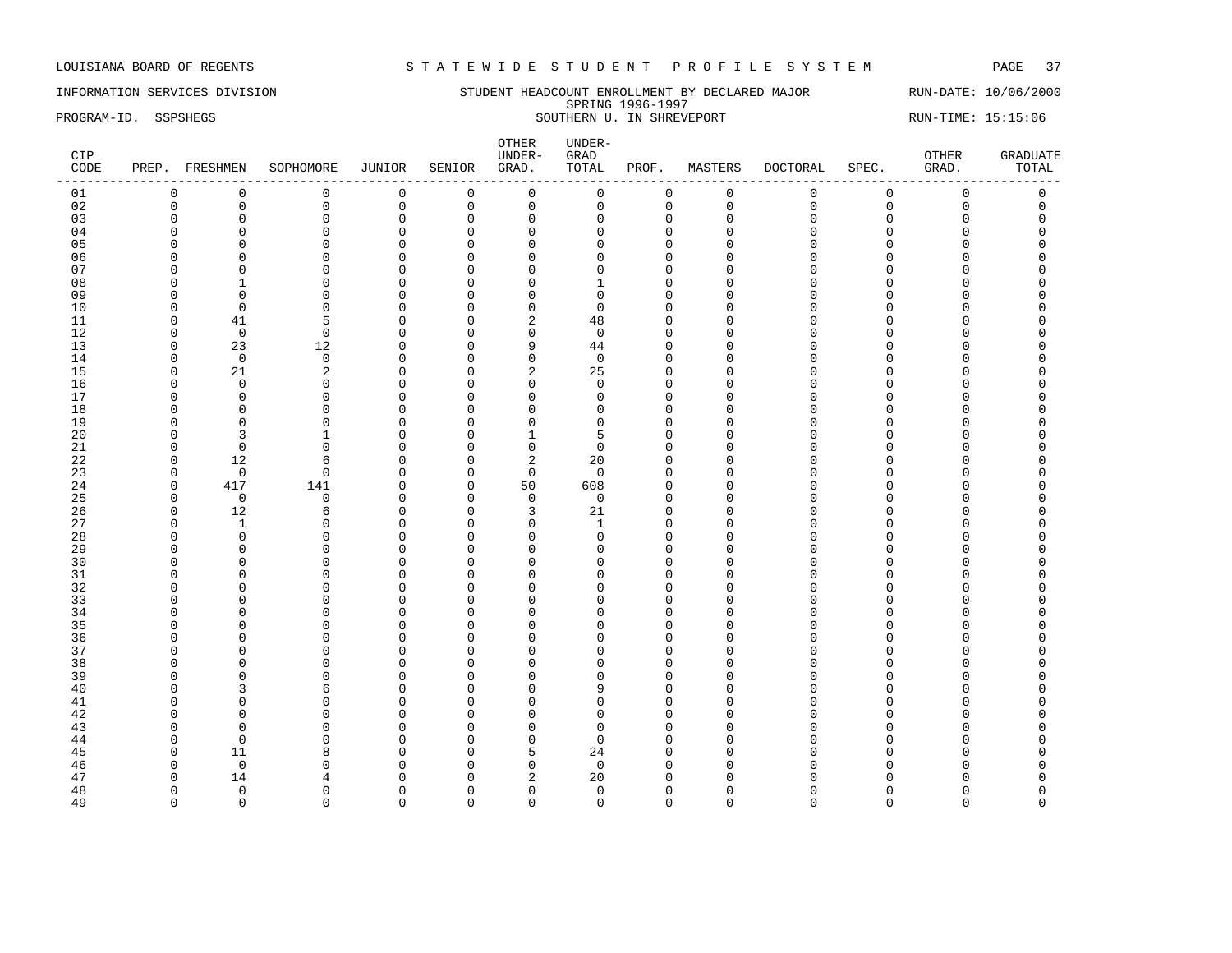### INFORMATION SERVICES DIVISION STUDENT HEADCOUNT ENROLLMENT BY DECLARED MAJOR RUN-DATE: 10/06/2000 SPRING 1996-1997 EXTING 1990 1997.<br>SOUTHERN U. IN SHREVEPORT SOUTHERN SOUTHERN U. IN SHREVEPORT SUN-TIME: 15:15:06

| CIP<br>CODE                                                                                                                                                                                                                                                                                                                                                                                                                                                                                                                                                                                                                                                                                                                                                                                                                                                                                                                                                                                                                                                                                                                                                                                                                                                                                                                                                                                                                   | PREP. FRESHMEN        | SOPHOMORE JUNIOR                                                                                                                                                                                                                                                                      |                     | SENIOR                              | OTHER<br>UNDER-<br>GRAD. | UNDER-<br>GRAD<br>TOTAL |                  |          | PROF. MASTERS DOCTORAL SPEC.                                                                                                                                                                                                                     | OTHER<br>GRAD. | GRADUATE<br>TOTAL |
|-------------------------------------------------------------------------------------------------------------------------------------------------------------------------------------------------------------------------------------------------------------------------------------------------------------------------------------------------------------------------------------------------------------------------------------------------------------------------------------------------------------------------------------------------------------------------------------------------------------------------------------------------------------------------------------------------------------------------------------------------------------------------------------------------------------------------------------------------------------------------------------------------------------------------------------------------------------------------------------------------------------------------------------------------------------------------------------------------------------------------------------------------------------------------------------------------------------------------------------------------------------------------------------------------------------------------------------------------------------------------------------------------------------------------------|-----------------------|---------------------------------------------------------------------------------------------------------------------------------------------------------------------------------------------------------------------------------------------------------------------------------------|---------------------|-------------------------------------|--------------------------|-------------------------|------------------|----------|--------------------------------------------------------------------------------------------------------------------------------------------------------------------------------------------------------------------------------------------------|----------------|-------------------|
| 50                                                                                                                                                                                                                                                                                                                                                                                                                                                                                                                                                                                                                                                                                                                                                                                                                                                                                                                                                                                                                                                                                                                                                                                                                                                                                                                                                                                                                            |                       | $\mathbf 0$                                                                                                                                                                                                                                                                           |                     |                                     | $\Omega$                 |                         | $\Omega$         |          |                                                                                                                                                                                                                                                  |                |                   |
| 51                                                                                                                                                                                                                                                                                                                                                                                                                                                                                                                                                                                                                                                                                                                                                                                                                                                                                                                                                                                                                                                                                                                                                                                                                                                                                                                                                                                                                            | 233                   | 103                                                                                                                                                                                                                                                                                   |                     | $\begin{matrix}0\\0\end{matrix}$    | $0$ 51                   |                         | $\frac{387}{88}$ |          | $0 \qquad \qquad$                                                                                                                                                                                                                                |                |                   |
| 52                                                                                                                                                                                                                                                                                                                                                                                                                                                                                                                                                                                                                                                                                                                                                                                                                                                                                                                                                                                                                                                                                                                                                                                                                                                                                                                                                                                                                            | 58                    | 25                                                                                                                                                                                                                                                                                    | $\overline{0}$<br>0 |                                     |                          | 88                      |                  |          |                                                                                                                                                                                                                                                  |                |                   |
| TR                                                                                                                                                                                                                                                                                                                                                                                                                                                                                                                                                                                                                                                                                                                                                                                                                                                                                                                                                                                                                                                                                                                                                                                                                                                                                                                                                                                                                            | 11                    |                                                                                                                                                                                                                                                                                       |                     |                                     |                          | 13                      |                  |          |                                                                                                                                                                                                                                                  |                |                   |
| UN                                                                                                                                                                                                                                                                                                                                                                                                                                                                                                                                                                                                                                                                                                                                                                                                                                                                                                                                                                                                                                                                                                                                                                                                                                                                                                                                                                                                                            |                       |                                                                                                                                                                                                                                                                                       |                     |                                     |                          |                         |                  |          |                                                                                                                                                                                                                                                  |                |                   |
| TOTAL                                                                                                                                                                                                                                                                                                                                                                                                                                                                                                                                                                                                                                                                                                                                                                                                                                                                                                                                                                                                                                                                                                                                                                                                                                                                                                                                                                                                                         | $\overline{0}$<br>865 | 320                                                                                                                                                                                                                                                                                   |                     | $\begin{matrix} 0 & 0 \end{matrix}$ | 133                      |                         | $1,318$ 0        | $\Omega$ | $\Omega$                                                                                                                                                                                                                                         | $\Omega$       |                   |
| 01 - AGRICULTURAL BUSINESS AND PRODUCTION 19 - HOME ECONOMICS<br>02 - AGRICULTURAL SCIENCES<br>03 - CONSERVATION/RENEWABLE NATURAL RESOURCES21 - NOT IN USE AT THIS TIME 39 - THEOLOGICAL STUDIES/RELIGIOUS VOCAT.<br>04 - ARCHITECTURE AND RELATED PROGRAMS 22 - LAW AND LEGAL STUDIES 40 - PHYSICAL SCIENCES<br>05 - AREA, ETHNIC AND CULTURAL STUDIES 23 - ENGLISH LANGUAGE AND LITERATURE/LETTERS 41 - SCIENCE TECHNOLOGIES<br>06 - NOT IN USE AT THIS TIME 24 - LIBERAL ARTS/SCI, GEN STUDIES/HUMANITIES42 - PSYCHOLOGY<br>07 - NOT IN USE AT THI<br>08 - MARKETING OPERATIONS AND DISTRIBUTION 26 - BIOLOGICAL SCIENCES/LIFE SCIENCES 44 - PUBLIC ADMINISTRATION AND SERVICES<br>09 - COMMUNICATIONS<br>10 - COMMUNICATION TECHNOLOGIES<br>28 - RESERVE OFFICERS TRAINING CORPS (ROTC) 46 - CONSTRUCTION TRADES<br>11 - COMPUTER AND INFORMATION SCIENCES 29 - MILITARY TECHNOLOGIES 47 - MECHANICS AND REPAIRERS<br>12 - PERSONAL AND MISCELLANEOUS SERVICES 30 - MULTI/INTERDISCIPLINARY STUDIES<br>13 - EDUCATION<br>14 - ENGINEERING ARTS (1999) 32 - BASIC SKILLS (1999) 50 - VISUAL AND PERFORMING ARTS (1999) 15 - ENGINEERING-RELATED SCI.<br>16 - FOREIGN LANGUAGES AND LITERATURES 34 - HEALTH-RELATED KNOWLEDGE AND SKILLS 52 - BUSINESS MGT. & ADMINISTRATIVE SERV.<br>17 - NOT IN USE AT THIS TIME 35 - INTERPERSONAL AND SOCIAL SKILLS TRONDERGRAD STUDENTS INTENDING TRA<br>18 - NOT IN USE AT THIS TIME |                       | $\begin{tabular}{lllllllllll} \hline & AND \texttt{ PRODUCTION} & 19 & - HOME \texttt{ECONOMICS} & 37 & - \texttt{PERSONAL AWARENESS AND SELF-IMPROVE.} \\ & 20 & - \texttt{VOCATIONAL HOME ECONOMICS} & 38 & - \texttt{PHILOSOPHY AND RELIGION} \end{tabular}.$<br>32 - BASIC SKILLS |                     |                                     |                          |                         |                  |          | 45 - SOCIAL SCIENCES AND HISTORY<br>48 - PRECISION PRODUCTION TRADES<br>31 - PARKS/RECREATION/LEISURE/FITNESS STUDIES49 - TRANSPORTATION/MATERIALS MOVING WORK.<br>36 - LEISURE AND RECREATIONAL ACTIVITIES UN - STUDENTS UNCOMMITTED TO A MAJOR |                |                   |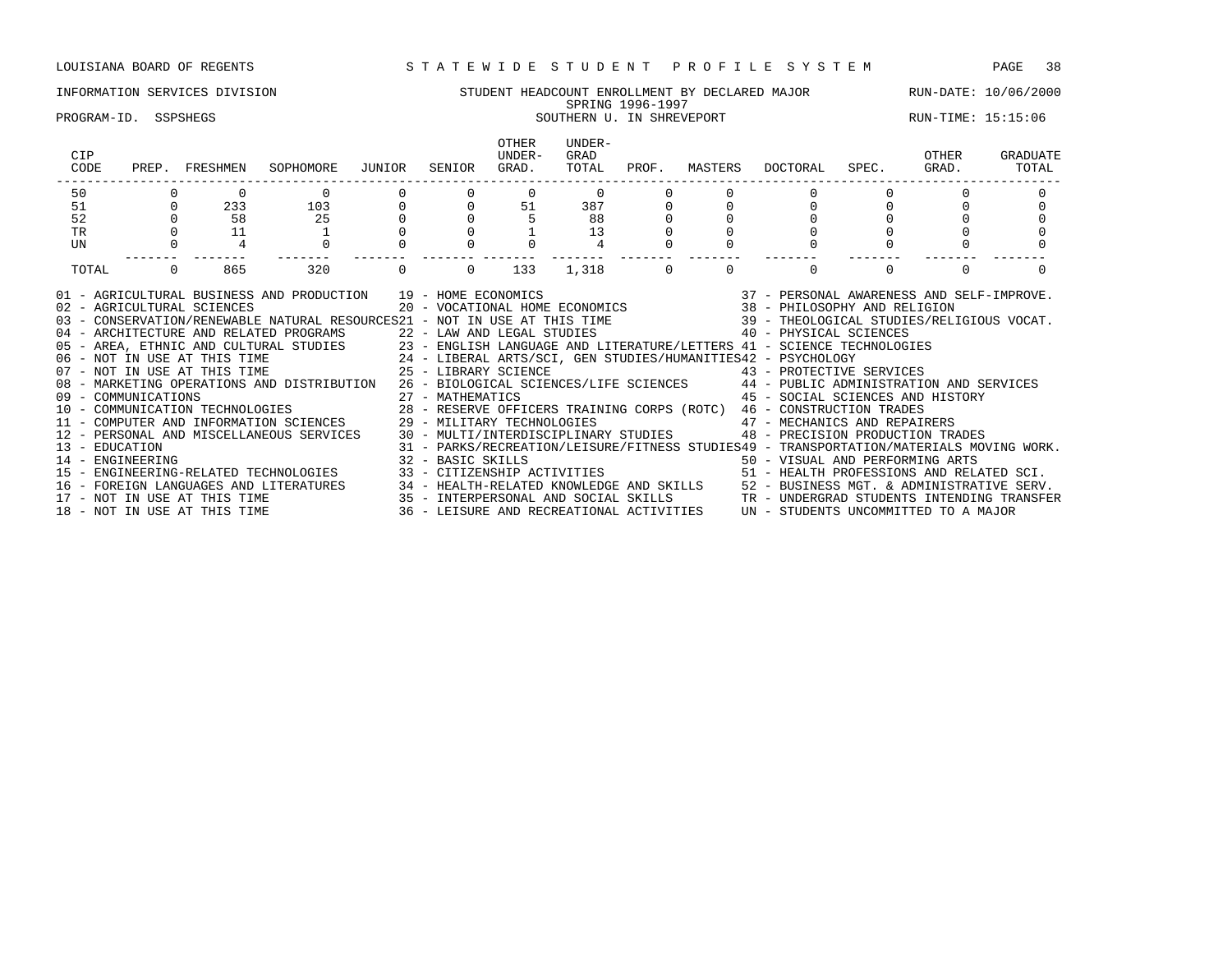### INFORMATION SERVICES DIVISION STUDENT HEADCOUNT ENROLLMENT BY DECLARED MAJOR RUN-DATE: 10/06/2000 SPRING 1996-1997 PROGRAM-ID. SSPSHEGS **EXECUTE A SECUTE A SECUTE LOUISIANA** SYSTEM TOTALS RUN-TIME: 15:15:06

| CIP<br>CODE |                      | PREP. FRESHMEN | SOPHOMORE               | <b>JUNIOR</b>        | SENIOR             | OTHER<br>UNDER-<br>GRAD. | UNDER-<br>GRAD<br>TOTAL | PROF.                | MASTERS                 | <b>DOCTORAL</b>      | SPEC.                | <b>OTHER</b><br>GRAD. | <b>GRADUATE</b><br>TOTAL |
|-------------|----------------------|----------------|-------------------------|----------------------|--------------------|--------------------------|-------------------------|----------------------|-------------------------|----------------------|----------------------|-----------------------|--------------------------|
| 01          | $\mathbf{0}$         | 89             | 71                      | 62                   | 95                 | $\mathbf 0$              | 317                     | $\mathbf{0}$         | $\mathbf 0$             | $\mathbf{0}$         | $\mathbf 0$          | $\mathbf 0$           | $\mathbf 0$              |
| 02          | $\mathbf 0$          | 82             | 76                      | 76                   | 108                | $\mathsf 0$              | 342                     | $\mathbf 0$          | $\mathbf 0$             | $\mathbf{0}$         | $\mathbf 0$          | 0                     | $\mathsf 0$              |
| 03          | $\mathbf 0$          | 88             | 104                     | 98                   | 147                | $\mathbf 0$              | 437                     | $\mathbf{0}$         | $\Omega$                | $\Omega$             | $\mathbf 0$          | $\overline{0}$        | $\mathbf 0$              |
| 04          | 1                    | 190            | 104                     | 63                   | 158                | 44                       | 560                     | $\Omega$             | $\Omega$                | $\Omega$             | $\Omega$             | O                     | $\Omega$                 |
| 05          | $\Omega$             | $\Omega$       | $\mathbf 0$             | $\Omega$             | $\overline{0}$     | $\Omega$                 | $\Omega$                | $\Omega$             | 4                       | 6                    | $\Omega$             | U                     | 10                       |
| 06          | $\Omega$             | $\Omega$       | $\Omega$                | $\Omega$             | $\Omega$           | $\Omega$                 | $\Omega$                | $\Omega$             | $\Omega$                | $\cap$               | $\Omega$             | U                     | $\mathbf 0$              |
| 07          | $\Omega$             | $\mathbf 0$    | $\mathbf 0$             | $\mathbf{0}$         | $\mathbf 0$        | $\mathbf 0$              | $\Omega$                | $\Omega$             | $\Omega$                | $\Omega$             | $\Omega$             | O                     | $\overline{0}$           |
| 08          | $\Omega$             | 22             | 12                      | 14                   | 19                 | $\mathbf 0$              | 67                      | $\Omega$             | $\Omega$                | $\Omega$             | $\Omega$             | O                     | $\mathbf 0$              |
| 09          | 3                    | 503            | 392                     | 314                  | 439                | 19                       | 1,670                   | $\Omega$             | 67                      | $\Omega$             | $\Omega$             | U                     | 67                       |
| 10          | $\mathbf 0$          | $\Omega$       | $\mathbf 0$             | $\mathbf 0$          | $\overline{0}$     | $\Omega$                 | $\Omega$                | $\Omega$             | $\Omega$                | $\Omega$             | $\Omega$             | $\mathbf 0$           | $\mathbf 0$              |
| 11          | 9                    | 1,165          | 574                     | 234                  | 399                | 146                      | 2,527                   | $\Omega$             | 117                     | 50                   | $\Omega$             | $\Omega$              | 167                      |
| 12          | $\mathsf 0$          | 94             | 25                      | 5                    | 6                  | 26                       | 156                     | $\mathbf{0}$         | $\mathbf 0$             | $\mathbf 0$          | $\Omega$             | $\mathsf 0$           | $\mathbf 0$              |
| 13          | 9                    | 2,939          | 2,487                   | 2,058                | 3,515              | 135                      | 11,143                  | $\mathbf 0$          | 2,033                   | 187                  | 128                  | 75                    | 2,423                    |
| 14          | $\mathbf 0$          | 598            | 423                     | 346                  | 710                | $\circ$                  | 2,077                   | $\Omega$             | 258                     | 55                   | 0                    | $\mathbf 0$           | 313                      |
| 15          | $\mathbf{1}$         | 844            | 548                     | 369                  | 541                | 152                      | 2,455                   | $\Omega$             | $\mathbf 0$             | $\Omega$             | $\Omega$             | $\mathbf 0$           | $\mathbf 0$              |
| 16          | $\Omega$             | 12             | 18                      | 26                   | 48                 | $\Omega$                 | 104                     | $\Omega$             | 16                      | $\Omega$             | $\Omega$             | $\Omega$              | 16                       |
| 17          | $\Omega$<br>$\Omega$ | $\mathbf 0$    | $\mathbf 0$<br>$\Omega$ | $\mathbf 0$          | $\mathbf 0$        | $\mathbf 0$              | 0<br>$\Omega$           | $\Omega$             | $\mathbf 0$<br>$\Omega$ | $\Omega$<br>$\Omega$ | $\Omega$<br>$\Omega$ | 0<br>$\Omega$         | $\mathbf 0$<br>$\Omega$  |
| 18          | $\Omega$             | $\mathbf 0$    |                         | $\mathbf 0$          | $\mathbf 0$        | $\mathbf 0$              |                         | $\Omega$<br>$\Omega$ |                         | $\overline{4}$       | $\Omega$             | 3                     |                          |
| 19<br>20    | 0                    | 283<br>120     | 304<br>52               | 289                  | 568<br>14          | 25<br>77                 | 1,469<br>276            | O                    | 129<br>$\mathbf 0$      | $\Omega$             | $\Omega$             | 0                     | 136<br>0                 |
| 21          | $\Omega$             | $\mathbf 0$    | $\Omega$                | 13<br>$\overline{0}$ | $\Omega$           | $\Omega$                 | $\Omega$                | $\cap$               | $\Omega$                | $\Omega$             | $\Omega$             | O                     | $\mathbf 0$              |
| 22          | $\mathbf 0$          | 166            | 120                     | 85                   | 94                 | 3                        | 468                     | $\mathbf{0}$         | $\mathbf 0$             | $\Omega$             | $\Omega$             | 0                     | $\mathbf 0$              |
| 23          | $\overline{2}$       | 159            | 141                     | 173                  | 266                | $\mathbf 0$              | 741                     | $\Omega$             | 193                     | 53                   | $\Omega$             | 0                     | 246                      |
| 24          | 24                   | 2,520          | 1,104                   | 713                  | 1,439              | 314                      | 6,114                   | $\Omega$             | 20                      | $\Omega$             | $\Omega$             | $\Omega$              | 20                       |
| 25          | $\mathbf 0$          | $\mathbf 0$    | $\mathbf 0$             | 0                    | $\overline{0}$     | $\mathbf 0$              | 0                       | $\Omega$             | 0                       | $\Omega$             | $\Omega$             | $\Omega$              | $\mathbf 0$              |
| 26          | 5                    | 998            | 659                     | 481                  | 820                | $\mathbf 0$              | 2,963                   | $\Omega$             | 183                     | 18                   | $\Omega$             | $\mathbf 0$           | 201                      |
| 27          | $\Omega$             | 41             | 38                      | 39                   | 59                 | $\Omega$                 | 177                     | $\Omega$             | 43                      | 29                   | $\Omega$             | 18                    | 90                       |
| 28          | $\mathbf 0$          | $\mathbf 0$    | $\mathbf 0$             | $\mathbf 0$          | $\overline{0}$     | $\mathbf 0$              | $\mathbf 0$             | $\Omega$             | $\mathbf 0$             | $\Omega$             | $\Omega$             | $\mathbf 0$           | $\mathbf 0$              |
| 29          | $\mathbf 0$          | $\mathbf 0$    | $\mathbf 0$             | $\mathbf 0$          | $\overline{0}$     | $\mathbf 0$              | $\mathbf 0$             | $\Omega$             | $\mathbf 0$             | $\Omega$             | $\Omega$             | 0                     | $\mathbf 0$              |
| 30          | 3                    | 110            | 68                      | $\mathbf 0$          | $\mathbf 0$        | 76                       | 257                     | $\Omega$             | 41                      | $\Omega$             | $\Omega$             | $\Omega$              | 41                       |
| 31          | $\mathbf 0$          | 79             | 83                      | 113                  | 206                | $\mathbf 0$              | 481                     | $\Omega$             | 19                      | $\Omega$             | $\Omega$             | 0                     | 19                       |
| 32          | $\Omega$             | $\Omega$       | $\Omega$                | $\mathbf 0$          | $\overline{0}$     | $\Omega$                 | $\Omega$                | $\Omega$             | $\Omega$                | $\Omega$             | $\Omega$             | U                     | $\mathbf 0$              |
| 33          | $\Omega$             | $\mathbf 0$    | $\mathbf 0$             | $\mathbf 0$          | $\mathbf 0$        | $\mathbf{0}$             | $\mathbf 0$             | $\Omega$             | $\mathbf 0$             | $\Omega$             | $\Omega$             | 0                     | $\Omega$                 |
| 34          | $\Omega$             | $\mathbf 0$    | $\Omega$                | $\mathbf{0}$         | $\mathbf 0$        | $\mathbf 0$              | 0                       | $\Omega$             | $\Omega$                | $\Omega$             | $\Omega$             | O                     | $\Omega$                 |
| 35          | $\Omega$             | $\Omega$       | $\Omega$                | $\Omega$             | $\Omega$           | $\Omega$                 | $\Omega$                | $\Omega$             | $\Omega$                | $\Omega$             | $\Omega$             | O                     | $\Omega$                 |
| 36          | $\Omega$             | $\Omega$       | $\Omega$                | $\mathbf{0}$         | $\mathbf 0$        | $\Omega$                 | $\Omega$                | $\Omega$             | $\Omega$                | $\Omega$             | $\Omega$             | O                     | $\Omega$                 |
| 37          | $\Omega$             | $\Omega$       | $\Omega$                | $\mathbf{0}$         | $\mathbf 0$        | $\Omega$                 | $\Omega$                | $\cap$               | $\Omega$                | $\Omega$             | $\cap$               | O                     | $\Omega$                 |
| 38          | $\Omega$             | $\mathbf{1}$   | 1                       | $\overline{a}$       | $\overline{2}$     | $\Omega$                 | 6                       | $\Omega$             | $\Omega$                | $\Omega$             | $\Omega$             | O                     | $\Omega$                 |
| 39          | $\mathbf 0$          | $\mathbf 0$    | $\mathbf 0$             | $\mathbf 0$          | $\mathbf 0$        | $\mathbf 0$              | $\Omega$                | $\Omega$             | $\Omega$                | $\Omega$             | $\Omega$             | 0                     | $\Omega$                 |
| 40          | $\Omega$             | 117            | 110                     | 98                   | 200                | $\Omega$                 | 525                     | $\Omega$             | 80                      | $\Omega$             | $\Omega$             | U                     | 80                       |
| 41          | $\Omega$             | $\mathbf 0$    | $\mathbf 0$             | $\mathbf 0$          | $\mathbf 0$        | $\mathbf 0$              | $\Omega$                | $\Omega$             | $\Omega$                | $\Omega$             | $\Omega$             | $\Omega$              | $\mathbf 0$              |
| 42          | 4                    | 718            | 537                     | 489                  | 663                | $\mathbf 0$              | 2,411                   | $\Omega$             | 302                     | 10                   | $\Omega$             | $\mathbf 0$           | 312                      |
| 43          | $\mathbf 0$          | 1,101          | 619                     | 402                  | 677                | 128                      | 2,927                   | $\Omega$             | 98                      | $\mathbf{0}$         | $\Omega$             | $\overline{0}$        | 98                       |
| 44          | $\mathbf 0$          | 280            | 248                     | 269                  | 413                | $\mathbf{1}$             | 1,211                   | $\Omega$<br>$\Omega$ | 83                      | $\Omega$<br>$\cap$   | $\Omega$<br>$\Omega$ | $\mathbf 0$<br>O      | 83                       |
| 45<br>46    | $\mathbf{1}$<br>4    | 429<br>95      | 366<br>13               | 427<br>$\mathbf 0$   | 654<br>$\mathbf 0$ | $\mathbf 0$<br>9         | 1,877<br>121            | $\Omega$             | 116<br>$\Omega$         | $\Omega$             | $\Omega$             | O                     | 116<br>0                 |
| 47          | 2                    | 273            | 66                      | $\mathbf 0$          | $\overline{0}$     | 108                      | 449                     | $\Omega$             | $\Omega$                | $\cap$               | U                    | U                     | $\Omega$                 |
| 48          | 4                    | 224            | 100                     | 14                   | 26                 | 60                       | 428                     | $\Omega$             | $\Omega$                | $\cap$               | $\Omega$             | 0                     | $\mathbf 0$              |
| 49          | $\Omega$             | 52             | 47                      | 39                   | 75                 | $\Omega$                 | 213                     | $\Omega$             | $\Omega$                | $\Omega$             | $\Omega$             | $\Omega$              | $\Omega$                 |
|             |                      |                |                         |                      |                    |                          |                         |                      |                         |                      |                      |                       |                          |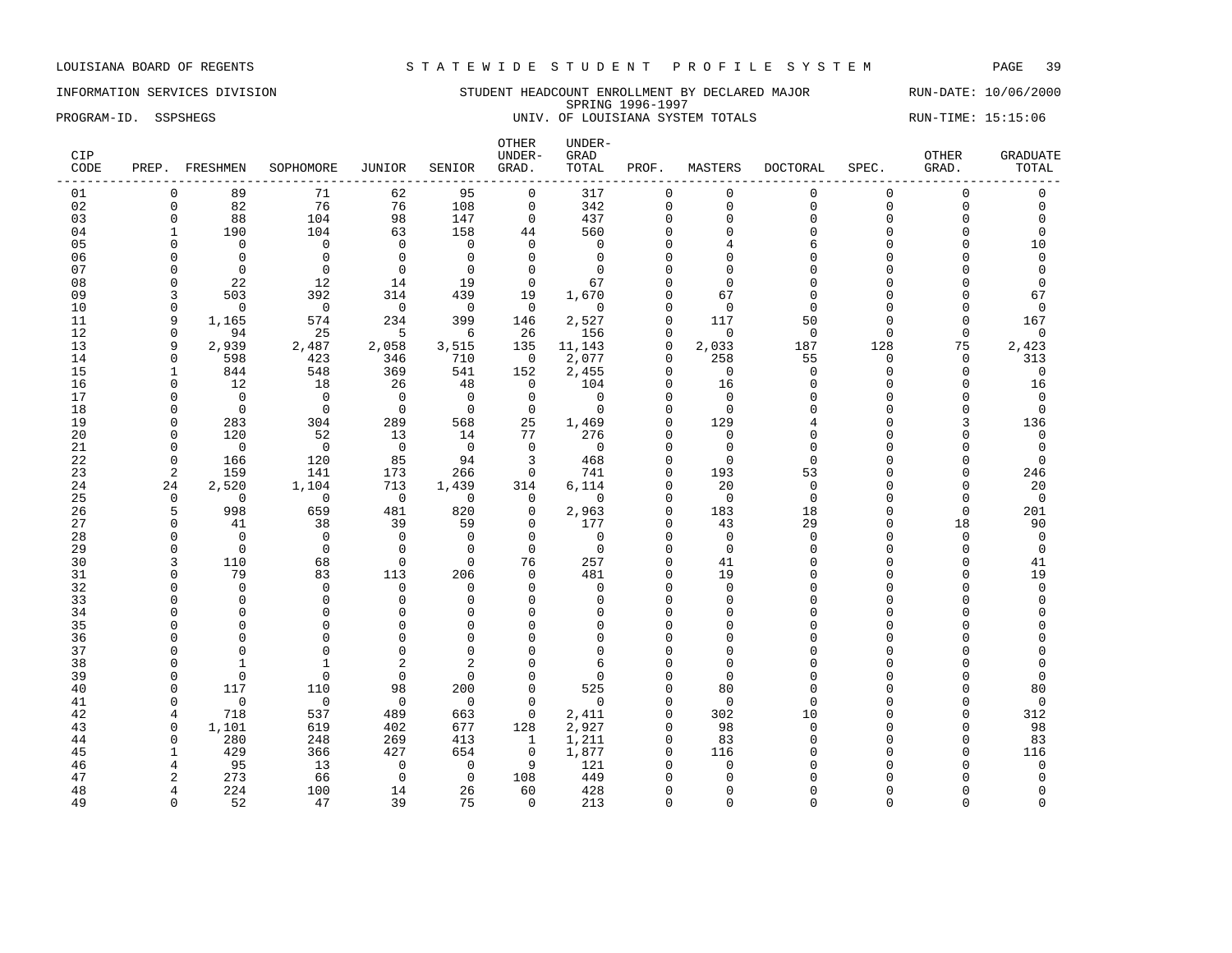### INFORMATION SERVICES DIVISION STUDENT HEADCOUNT ENROLLMENT BY DECLARED MAJOR RUN-DATE: 10/06/2000 SPRING 1996-1997 PROGRAM-ID. SSPSHEGS UNIV. OF LOUISIANA SYSTEM TOTALS RUN-TIME: 15:15:06 OTHER UNDER-<br>UNDER- GRAD CIP UNDER- GRAD OTHER GRADUATE CODE PREP. FRESHMEN SOPHOMORE JUNIOR SENIOR GRAD. TOTAL PROF. MASTERS DOCTORAL SPEC. GRAD. TOTAL ------------------------------------------------------------------------------------------------------------------------------------ 50 2 523 347 206 377 102 1,557 0 71 0 0 3 74 51 30 5,073 3,354 1,962 3,752 1,286 15,457 0 547 37 0 4 588 52 13 3,962 2,803 1,882 2,631 373 11,664 0 665 44 0 1 710 TR 1 470 318 173 197 0 1,159 0 0 0 0 0 0 UN 288 6,586 1,400 289 536 1,471 10,570 0 2,024 0 14 1,242 3,280 ------- ------- ------- ------- ------- ------- ------- ------- ------- ------- ------- ------- ------- TOTAL 406 31,006 17,732 11,823 19,854 4,555 85,376 0 7,109 493 142 1,346 9,090 01 - AGRICULTURAL BUSINESS AND PRODUCTION 39 - HOME ECONOMICS 37 - PERSONAL AWARENESS AND SELF-IMPROVE. 02 - AGRICULTURAL SCIENCES 20 - VOCATIONAL HOME ECONOMICS 38 - PHILOSOPHY AND RELIGION 03 - CONSERVATION/RENEWABLE NATURAL RESOURCES21 - NOT IN USE AT THIS TIME 39 - THEOLOGICAL STUDIES/RELIGIOUS VOCAT. 04 - ARCHITECTURE AND RELATED PROGRAMS 22 - LAW AND LEGAL STUDIES 40 - PHYSICAL SCIENCES 05 - AREA, ETHNIC AND CULTURAL STUDIES 23 - ENGLISH LANGUAGE AND LITERATURE/LETTERS 41 - SCIENCE TECHNOLOGIES 06 - NOT IN USE AT THIS TIME 24 - LIBERAL ARTS/SCI, GEN STUDIES/HUMANITIES42 - PSYCHOLOGY 07 - NOT IN USE AT THIS TIME  $25$  - LIBRARY SCIENCE  $43$  - PROTECTIVE SERVICES 08 - MARKETING OPERATIONS AND DISTRIBUTION 26 - BIOLOGICAL SCIENCES/LIFE SCIENCES 44 - PUBLIC ADMINISTRATION AND SERVICES 09 - COMMUNICATIONS 27 - MATHEMATICS 45 - SOCIAL SCIENCES AND HISTORY 10 - COMMUNICATIONS<br>
10 - COMMUNICATION TECHNOLOGIES 28 - RESERVE OFFICERS TRAINING CORPS (ROTC) 46 - CONSTRUCTION TRADES<br>
28 - RESERVE OFFICERS TRAINING CORPS (ROTC) 46 - CONSTRUCTION TRADES 11 - COMPUTER AND INFORMATION SCIENCES 29 - MILITARY TECHNOLOGIES 47 - MECHANICS AND REPAIRERS 12 - PERSONAL AND MISCELLANEOUS SERVICES 30 - MULTI/INTERDISCIPLINARY STUDIES 48 - PRECISION PRODUCTION TRADES 13 - EDUCATION 31 - PARKS/RECREATION/LEISURE/FITNESS STUDIES49 - TRANSPORTATION/MATERIALS MOVING WORK.

14 - ENGINEERING 32 - BASIC SKILLS 50 - VISUAL AND PERFORMING ARTS

15 - ENGINEERING-RELATED TECHNOLOGIES 33 - CITIZENSHIP ACTIVITIES 51 - HEALTH PROFESSIONS AND RELATED SCI. 16 - FOREIGN LANGUAGES AND LITERATURES 34 - HEALTH-RELATED KNOWLEDGE AND SKILLS 52 - BUSINESS MGT. & ADMINISTRATIVE SERV. 17 - NOT IN USE AT THIS TIME 35 - INTERPERSONAL AND SOCIAL SKILLS TR - UNDERGRAD STUDENTS INTENDING TRANSFER 18 - NOT IN USE AT THIS TIME 36 - LEISURE AND RECREATIONAL ACTIVITIES UN - STUDENTS UNCOMMITTED TO A MAJOR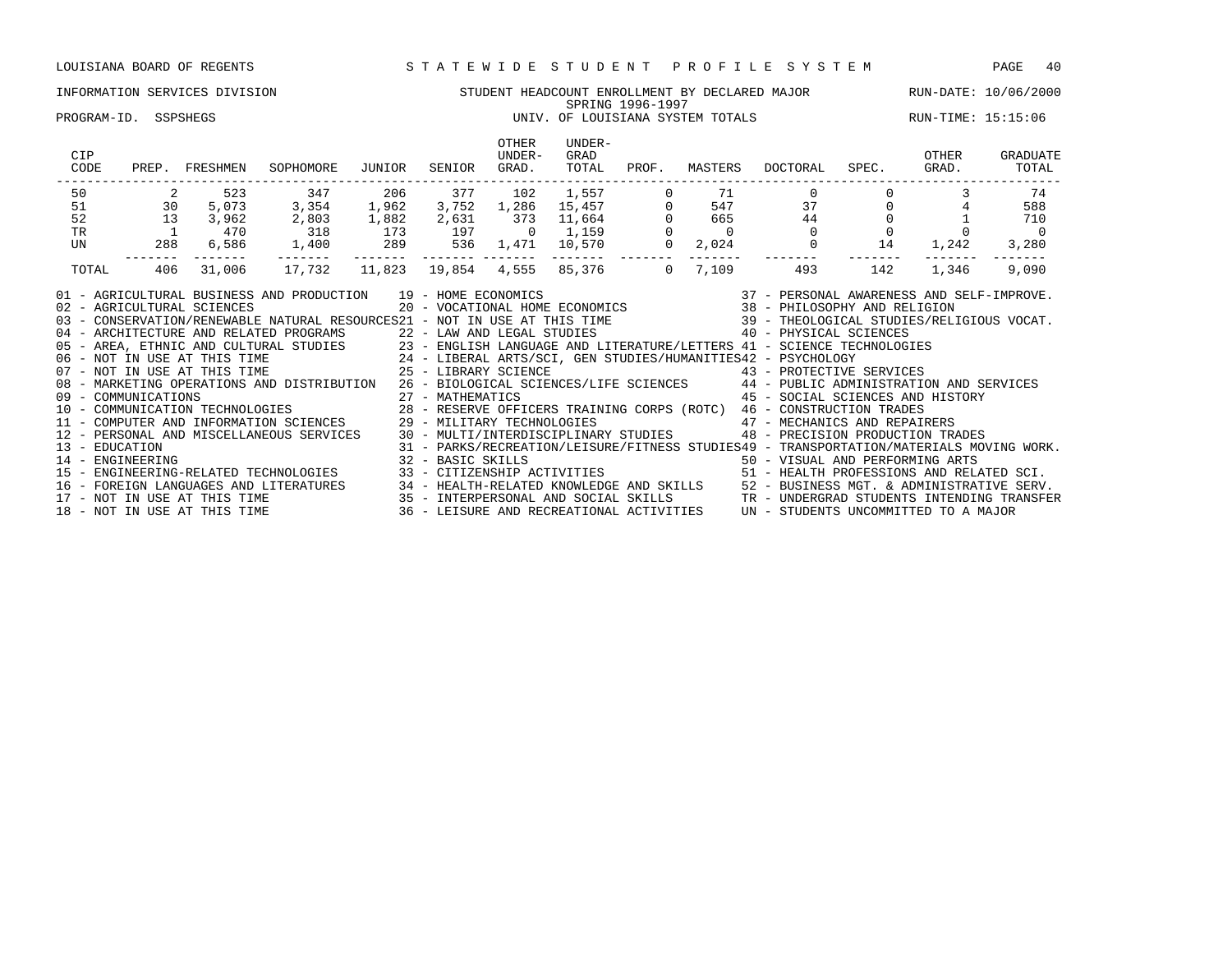### INFORMATION SERVICES DIVISION STUDENT HEADCOUNT ENROLLMENT BY DECLARED MAJOR RUN-DATE: 10/06/2000 SPRING 1996-1997 PROGRAM-ID. SSPSHEGS **EXECUTE:** 15:15:06 L.S.U. SYSTEM TOTALS RUN-TIME: 15:15:06

| CIP<br>CODE |              | PREP. FRESHMEN       | SOPHOMORE               | JUNIOR                  | SENIOR               | OTHER<br>UNDER-<br>GRAD. | UNDER-<br><b>GRAD</b><br>TOTAL | PROF.              | MASTERS        | <b>DOCTORAL</b> | SPEC.    | OTHER<br>GRAD. | <b>GRADUATE</b><br>TOTAL |
|-------------|--------------|----------------------|-------------------------|-------------------------|----------------------|--------------------------|--------------------------------|--------------------|----------------|-----------------|----------|----------------|--------------------------|
| 01          | $\mathbf 0$  | 17                   | 23                      | 26                      | 24                   | $\mathsf{O}$             | 90                             | $\mathbf 0$        | 17             | 13              | $\Omega$ | $\mathsf 0$    | 30                       |
| 02          | $\mathbf 0$  | 65                   | 86                      | 81                      | 124                  | $\mathbf 0$              | 356                            | $\mathbf 0$        | 79             | 67              | $\Omega$ | 0              | 146                      |
| 03          | $\Omega$     | 54                   | 85                      | 111                     | 188                  | $\mathbf 0$              | 438                            | $\Omega$           | 108            | 45              | $\Omega$ | $\mathbf 0$    | 153                      |
| 04          | $\Omega$     | 91                   | 143                     | 120                     | 252                  | $\mathbf 0$              | 606                            | $\Omega$           | 122            | $\Omega$        | $\Omega$ | $\mathbf 0$    | 122                      |
| 05          | $\Omega$     | $\Omega$             | $\mathbf{1}$            | 2                       | 2                    | $\Omega$                 | 5                              | $\cap$             | $\Omega$       | $\Omega$        | $\Omega$ | $\cap$         | $\mathbf 0$              |
| 06          | <sup>0</sup> | $\mathbf 0$          | $\mathbf 0$             | $\mathbf 0$             | $\mathbf{0}$         | $\mathbf 0$              | $\Omega$                       | $\Omega$           | $\Omega$       | $\cap$          | $\cap$   | O              | $\overline{0}$           |
| 07          | n            | $\Omega$             | $\Omega$                | $\mathbf 0$             | $\mathbf 0$          | $\Omega$                 | $\Omega$                       | $\cap$             | $\Omega$       |                 | U        | U              | $\Omega$                 |
| 08          | $\Omega$     | 9                    | 19                      | 27                      | 23                   | $\mathbf 0$              | 78                             | $\Omega$           | $\Omega$       | $\cap$          | $\Omega$ | O              | $\mathbf 0$              |
| 09          | $\Omega$     | 297                  | 333                     | 256                     | 315                  | $\mathbf 0$              | 1,201                          | $\Omega$           | 73             | $\Omega$        | $\Omega$ | $\Omega$       | 73                       |
| 10          | $\Omega$     | $\mathbf 0$          | $\mathbf 0$             | $\overline{0}$          | $\Omega$             | $\mathbf 0$              | $\mathbf 0$                    | $\Omega$           | $\Omega$       | $\Omega$        | $\Omega$ | $\mathbf{0}$   | $\mathbf 0$              |
| 11          | $\Omega$     | 274                  | 194                     | 115                     | 250                  | $\mathbf{1}$             | 834                            | $\Omega$           | 178            | 55              | $\Omega$ | 23             | 256                      |
| 12          | $\Omega$     | $\Omega$             | $\overline{0}$          | $\Omega$                | $\Omega$             | $\Omega$                 | $\Omega$                       | $\Omega$           | $\Omega$       | $\Omega$        | $\Omega$ | $\Omega$       | $\Omega$                 |
| 13          | $\Omega$     | 334                  | 543                     | 623                     | 1,078                | $\mathbf 0$              | 2,578                          | 0                  | 1,044          | 470             | 14       | 0              | 1,528                    |
| 14          | $\Omega$     | 694                  | 717                     | 645                     | 1,187                | $\mathbf 0$              | 3,243                          | $\Omega$           | 365            | 217             | $\Omega$ | $\Omega$       | 582                      |
| 15          | $\Omega$     | 9                    | 29                      | 30                      | 58                   | $\Omega$                 | 126                            | $\cap$             | $\mathbf 0$    | $\Omega$        | $\Omega$ | $\Omega$       | $\mathbf 0$              |
| 16          | $\Omega$     | 12                   | 27                      | 36                      | 62                   | $\mathbf 0$              | 137                            | $\Omega$           | 45             | 28              | $\Omega$ | U              | 73                       |
| 17          | $\Omega$     | $\Omega$             | $\Omega$                | $\mathbf 0$             | $\Omega$             | $\Omega$                 | $\mathbf 0$                    | $\Omega$           | $\Omega$       | $\Omega$        | $\Omega$ | $\Omega$       | $\mathbf 0$              |
| 18          | $\Omega$     | $\Omega$             | $\Omega$                | $\Omega$                | $\Omega$             | $\Omega$                 | $\Omega$                       | $\Omega$           | $\Omega$       | $\Omega$        | $\Omega$ | U              | $\mathbf 0$              |
| 19          | <sup>0</sup> | 36                   | 81                      | 83                      | 132                  | $\Omega$                 | 332                            | $\Omega$           | 37             | 14              | $\Omega$ | $\Omega$       | 51                       |
| 20          | ∩            | $\Omega$             | $\Omega$                | $\mathbf 0$             | $\mathbf{0}$         | $\Omega$                 | $\mathbf 0$                    | $\Omega$           | $\Omega$       | $\Omega$        | $\Omega$ | O              | $\mathbf 0$              |
| 21          | ∩            | $\mathbf 0$          | $\Omega$                | $\mathbf 0$             | $\mathbf 0$          | $\Omega$                 | $\mathbf 0$                    | $\Omega$           | $\Omega$       | $\Omega$        | $\Omega$ | O              | $\mathbf 0$              |
| 22          | $\Omega$     | 49                   | 7                       | 1                       | $\mathbf{1}$         | $\Omega$                 | 58                             | 595                | $\Omega$       | $\cap$          | $\cap$   | $\Omega$       | 595                      |
| 23          | <sup>0</sup> | 89                   | 187                     | 238                     | 298                  | $\mathsf 0$              | 812                            | $\mathbf 0$        | 145            | 132             | $\Omega$ | $\Omega$       | 277                      |
| 24          | $\Omega$     | 271                  | 302                     | 352                     | 879                  | 3                        | 1,807                          | $\Omega$           | 74             | $\Omega$        | ∩        | $\Omega$       | 74                       |
| 25          | $\Omega$     | $\mathbf 0$          | $\overline{0}$          | $\overline{0}$          | $\Omega$             | $\mathbf 0$              | $\Omega$                       | $\Omega$           | 153            | $\Omega$        | $\Omega$ | $\Omega$       | 153                      |
| 26          | $\Omega$     | 269                  | 379                     | 415                     | 782                  | $\mathbf 0$              | 1,845                          | $\Omega$           | 71             | 140             | C        | $\mathbf 0$    | 211                      |
| 27          | $\Omega$     | 22                   | 23                      | 24                      | 65                   | $\Omega$                 | 134                            | $\Omega$           | 54             | 54              | $\cap$   | $\Omega$       | 108                      |
| 28          | $\Omega$     | $\Omega$             | $\Omega$                | $\Omega$                | $\Omega$             | $\Omega$                 | $\Omega$                       | $\Omega$<br>$\cap$ | $\Omega$       | $\cap$          | $\cap$   | $\Omega$       | $\Omega$                 |
| 29<br>30    | O<br>∩       | $\Omega$<br>$\Omega$ | $\mathbf 0$<br>$\Omega$ | $\mathbf 0$<br>$\Omega$ | $\Omega$             | $\mathbf 0$<br>$\Omega$  | $\Omega$                       | $\cap$             | $\mathbf 0$    | $\Omega$        | C        | 0<br>U         | $\mathbf 0$              |
| 31          |              | $\Omega$             | $\Omega$                | $\Omega$                | $\Omega$<br>$\Omega$ | $\Omega$                 | <sup>0</sup><br>$\cap$         | $\Omega$           | 16<br>$\Omega$ |                 | $\cap$   | O              | 16<br>$\Omega$           |
| 32          |              | $\Omega$             | $\Omega$                | $\Omega$                | $\Omega$             | $\Omega$                 | O                              | $\Omega$           | $\Omega$       |                 |          | O              | $\Omega$                 |
| 33          |              | $\Omega$             | $\Omega$                | $\Omega$                | $\Omega$             | $\Omega$                 | U                              | $\cap$             | $\Omega$       |                 |          | O              |                          |
| 34          |              | $\Omega$             | $\Omega$                | $\mathbf{0}$            | $\Omega$             | $\Omega$                 | $\Omega$                       | $\Omega$           | $\Omega$       | $\cap$          | $\cap$   | U              | $\Omega$                 |
| 35          |              | $\Omega$             | $\Omega$                | $\Omega$                | $\Omega$             | $\Omega$                 | O                              | $\cap$             | $\Omega$       |                 | $\cap$   | U              |                          |
| 36          | O            | $\Omega$             | $\Omega$                | $\mathbf{0}$            | 0                    | $\Omega$                 | O                              | $\Omega$           | $\Omega$       |                 | C        | Λ              | $\Omega$                 |
| 37          | n            | $\Omega$             | $\Omega$                | $\Omega$                | $\Omega$             | $\Omega$                 | $\Omega$                       | $\cap$             | $\Omega$       |                 | C        | U              | $\mathbf 0$              |
| 38          | $\Omega$     | 10                   | 20                      | 23                      | 38                   | $\Omega$                 | 91                             | $\Omega$           | 12             | $\cap$          | $\cap$   | O              | 12                       |
| 39          | $\Omega$     | $\Omega$             | $\Omega$                | $\Omega$                | $\Omega$             | $\Omega$                 | $\Omega$                       | $\cap$             | $\Omega$       | ∩               | C        | O              | $\Omega$                 |
| 40          | $\Omega$     | 69                   | 41                      | 68                      | 156                  | $\mathbf 0$              | 334                            | $\cap$             | 95             | 269             | $\cap$   | O              | 364                      |
| 41          | $\Omega$     | $\Omega$             | $\Omega$                | $\Omega$                | $\Omega$             | $\Omega$                 | $\Omega$                       | $\cap$             | $\Omega$       | $\Omega$        |          | $\Omega$       | $\Omega$                 |
| 42          | $\Omega$     | 304                  | 323                     | 336                     | 442                  | $\Omega$                 | 1,405                          | $\Omega$           | $\Omega$       | 167             | $\cap$   | $\Omega$       | 167                      |
| 43          | <sup>0</sup> | 44                   | 59                      | 21                      | 45                   | 8                        | 177                            | O                  | $\Omega$       | $\Omega$        |          | $\Omega$       | $\mathbf 0$              |
| 44          | $\Omega$     | $\mathbf 0$          | $\mathbf{1}$            | 1                       | 6                    | $\mathbf 0$              | 8                              | $\cap$             | 341            | 15              |          | O              | 356                      |
| 45          | ∩            | 241                  | 375                     | 500                     | 769                  | $\Omega$                 | 1,885                          |                    | 297            | 266             |          | O              | 563                      |
| 46          | <sup>0</sup> | $\mathbf 0$          | $\Omega$                | $\mathbf 0$             | $\mathbf 0$          | $\Omega$                 | $\Omega$                       |                    | $\Omega$       | $\mathbf 0$     |          | U              | $\mathbf 0$              |
| 47          | $\Omega$     | $\Omega$             | $\Omega$                | $\Omega$                | $\Omega$             | $\Omega$                 | $\Omega$                       | $\Omega$           | $\Omega$       | $\Omega$        | $\Omega$ | $\Omega$       | $\mathbf 0$              |

48 0 0 0 0 0 0 0 0 0 0 0 0 0 49 0 0 0 0 0 0 0 0 0 0 0 0 0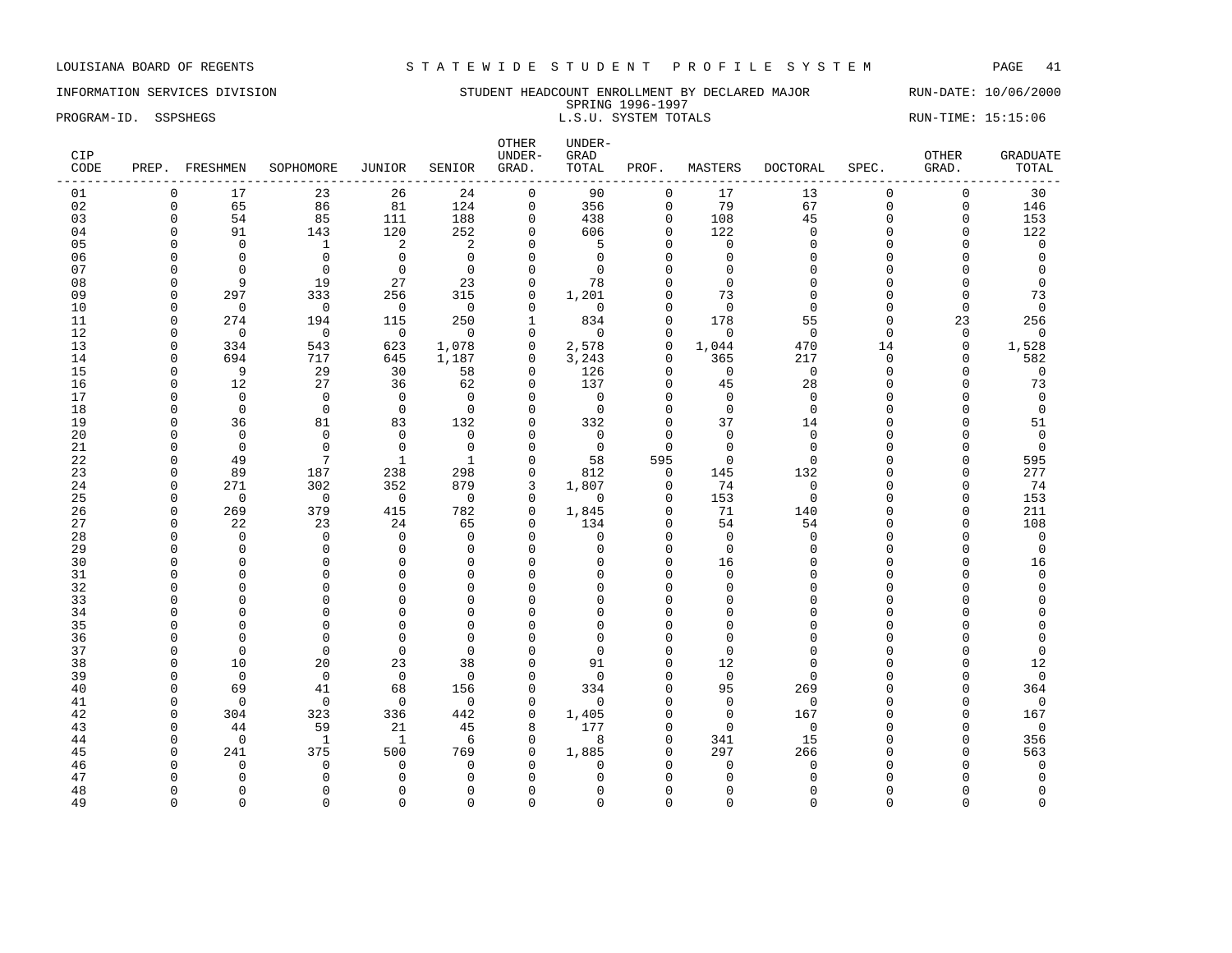### INFORMATION SERVICES DIVISION SUNG STUDENT HEADCOUNT ENROLLMENT BY DECLARED MAJOR RUN-DATE: 10/06/2000<br>SPRING 1996-1997 SPRING 1996-1997

### PROGRAM-ID. SSPSHEGS LEGAL SARRY SERVICES AND RESOLUTION OF L.S.U. SYSTEM TOTALS RESOLUTIONS RUN-TIME: 15:15:06

| CODE<br>SOPHOMORE<br>JUNIOR<br>PREP.<br>FRESHMEN                                                                                                                                                                                                                                                                                                                                                                                                                                                                                                                                                                                                                                                                                                                                                                                                                                                                                                                         |                |             | GRAD.          | TOTAL<br>----------------------------                        | PROF.          | MASTERS        | DOCTORAL                                                                                                                                                        | SPEC. | OTHER<br>GRAD. | GRADUATE<br>TOTAL |
|--------------------------------------------------------------------------------------------------------------------------------------------------------------------------------------------------------------------------------------------------------------------------------------------------------------------------------------------------------------------------------------------------------------------------------------------------------------------------------------------------------------------------------------------------------------------------------------------------------------------------------------------------------------------------------------------------------------------------------------------------------------------------------------------------------------------------------------------------------------------------------------------------------------------------------------------------------------------------|----------------|-------------|----------------|--------------------------------------------------------------|----------------|----------------|-----------------------------------------------------------------------------------------------------------------------------------------------------------------|-------|----------------|-------------------|
| 50<br>204<br>192                                                                                                                                                                                                                                                                                                                                                                                                                                                                                                                                                                                                                                                                                                                                                                                                                                                                                                                                                         | 196            | 348         | $\overline{0}$ | 940                                                          | $\overline{0}$ | 310            | 97                                                                                                                                                              |       |                | 407               |
| 51<br>$\Omega$<br>1,132                                                                                                                                                                                                                                                                                                                                                                                                                                                                                                                                                                                                                                                                                                                                                                                                                                                                                                                                                  | 133            | 133         | 149            | 2,137                                                        | 296            | 81             | 51                                                                                                                                                              |       |                | 428               |
| 590<br>1,549<br>52<br>$\mathbf{0}$<br>1,223                                                                                                                                                                                                                                                                                                                                                                                                                                                                                                                                                                                                                                                                                                                                                                                                                                                                                                                              |                | 1,195 1,840 | 22             | 5,829                                                        | $0 \t 1,049$   |                | 92                                                                                                                                                              |       |                | 1,141             |
| TR<br>$\Omega$<br>1,091 165                                                                                                                                                                                                                                                                                                                                                                                                                                                                                                                                                                                                                                                                                                                                                                                                                                                                                                                                              | $\overline{0}$ | $\sim$ 0    | 135            |                                                              |                | $\overline{0}$ | $\overline{0}$                                                                                                                                                  |       |                |                   |
| 2,229<br>4,464<br>UN                                                                                                                                                                                                                                                                                                                                                                                                                                                                                                                                                                                                                                                                                                                                                                                                                                                                                                                                                     |                | 1,434 1,141 | 604            | $\begin{array}{ccc} 1,391 & & 0 \\ 9,877 & & 13 \end{array}$ |                | 1,561          | 46                                                                                                                                                              | 22    | 1,059          | 2,701             |
| 8,735<br>TOTAL<br>$5 -$<br>11,362                                                                                                                                                                                                                                                                                                                                                                                                                                                                                                                                                                                                                                                                                                                                                                                                                                                                                                                                        | 7,092          | 10,638      | 922            | 38,754                                                       | 904            | 6,327          | 2,238                                                                                                                                                           | 36    | 1,082          | 10,587            |
| 01 - AGRICULTURAL BUSINESS AND PRODUCTION 19 - HOME ECONOMICS (2012) 19 - 2014 100 MM ECONOMICS (2014) 20 - VOCATIONAL HOME ECONOMICS (2014) 20 - VOCATIONAL HOME ECONOMICS (2014) 20 - VOCATIONAL HOME ECONOMICS (2014) 20 -<br>04 - ARCHITECTURE AND RELATED PROGRAMS<br>05 - AREA, ETHNIC AND CULTURAL STUDIES<br>06 - NOT IN USE AT THIS TIME<br>07 - NOT IN USE AT THIS TIME<br>07 - NOT IN USE AT THIS TIME<br>07 - NOT IN USE AT THIS TIME<br>07 - NOT IN USE AT THI<br>08 - MARKETING OPERATIONS AND DISTRIBUTION 26 - BIOLOGICAL SCIENCES/LIFE SCIENCES 44 - PUBLIC ADMINISTRATION AND SERVICES<br>09 - COMMUNICATIONS 27 - MATHEMATICS 45 - SOCIAL SCIENCES AND HIST<br>10 - COMMUNICATION TECHNOLOGIES 28 - RESERVE OFFICERS TRAINING CORPS (ROTC) 46 - CONSTRUCTION TRADES<br>11 - COMPUTER AND INFORMATION SCIENCES 29 - MILITARY T<br>12 - PERSONAL AND MISCELLANEOUS SERVICES 30 - MULTI/INTERDISCIPLINARY STUDIES<br>13 - EDUCATION<br>32 - BASIC SKILLS |                |             |                |                                                              |                |                | 45 - SOCIAL SCIENCES AND HISTORY<br>48 - PRECISION PRODUCTION TRADES<br>31 - PARKS/RECREATION/LEISURE/FITNESS STUDIES49 - TRANSPORTATION/MATERIALS MOVING WORK. |       |                |                   |
| 14 - ENGINEERING ARTS (SAN FECHNOLOGIES ) 2 - BASIC SKILLS (SAN FECHNOROTIES ) 50 - VISUAL AND PERFORMING ARTS<br>15 - ENGINEERING-RELATED TECHNOLOGIES (SAN FECHNOROGIES ) 2 - CITIZENSHIP ACTIVITIES (SAN FECHNOROGIES ) 2 - HE<br>16 – FOREIGN LANGUAGES AND LITERATURES<br>17 – NOT IN USE AT THIS TIME 5ERV.<br>17 – NOT IN USE AT THIS TIME 18 – SANTIERES ON ALL SKILLS TRANSFORM STUDENTS INTENDING TRANSFER<br>18 – NOT IN USE AT THIS TIME 35 – LEISURE AND RECREA                                                                                                                                                                                                                                                                                                                                                                                                                                                                                             |                |             |                |                                                              |                |                |                                                                                                                                                                 |       |                |                   |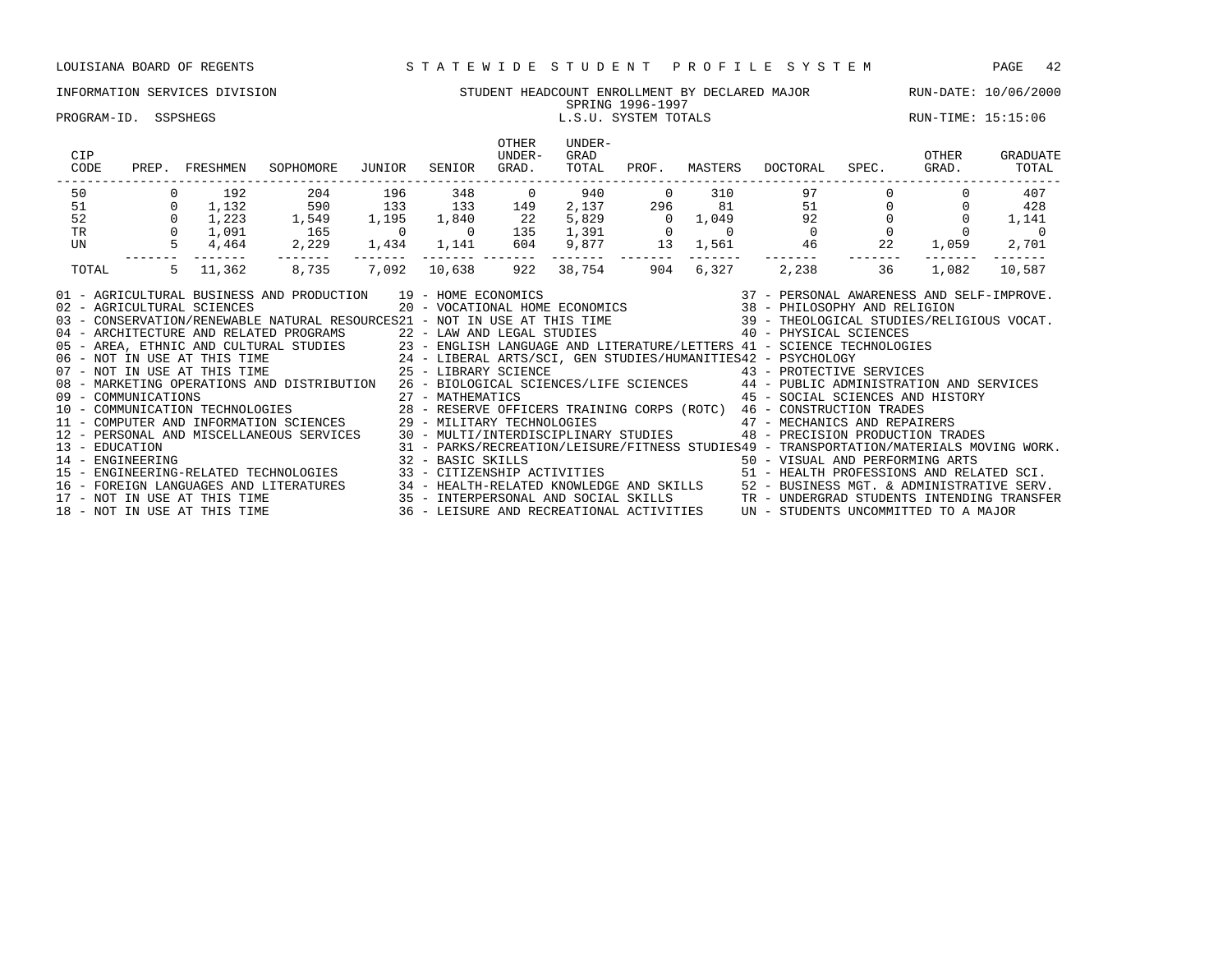INFORMATION SERVICES DIVISION STUDENT HEADCOUNT ENROLLMENT BY DECLARED MAJOR RUN-DATE: 10/06/2000 SPRING 1996-1997 PROGRAM-ID. SSPSHEGS SOUTHERN U. SYSTEM TOTALS RUN-TIME: 15:15:06

| CIP<br>CODE |                      | PREP. FRESHMEN                | SOPHOMORE                   | JUNIOR                     | SENIOR         | OTHER<br>UNDER-<br>GRAD.    | UNDER-<br>GRAD<br>TOTAL | PROF.                | MASTERS              | <b>DOCTORAL</b> | SPEC.       | OTHER<br>GRAD. | <b>GRADUATE</b><br>TOTAL |
|-------------|----------------------|-------------------------------|-----------------------------|----------------------------|----------------|-----------------------------|-------------------------|----------------------|----------------------|-----------------|-------------|----------------|--------------------------|
| 01          | $\mathbf 0$          | 28                            | 11                          | 15                         | 20             | $\mathsf{O}$                | 74                      | $\mathbf 0$          | $\mathsf 0$          | $\mathbf{0}$    | $\mathbf 0$ | $\mathsf 0$    | $\mathsf 0$              |
| 02          | $\mathbf 0$          | 23                            | 26                          | 11                         | 23             | $\mathsf{O}$                | 83                      | $\mathbf 0$          | $\mathbf 0$          | $\Omega$        | $\mathbf 0$ | 0              | $\mathbf 0$              |
| 03          | $\Omega$             | $\mathbf{1}$                  | $\mathbf{1}$                | 10                         | 17             | $\mathbf 0$                 | 29                      | $\Omega$             | 12                   | $\cap$          | $\Omega$    | 0              | 12                       |
| 04          | $\Omega$             | 47                            | 25                          | 16                         | 24             | $\mathbf 0$                 | 112                     | $\mathbf 0$          | $\mathbf 0$          | $\Omega$        | $\Omega$    | $\mathbf 0$    | $\mathbf 0$              |
| 05          | $\Omega$             | $\mathbf 0$                   | $\mathbf 0$                 | $\mathbf 0$                | $\mathbf 0$    | $\Omega$                    | $\Omega$                | $\Omega$             | $\Omega$             | $\Omega$        | $\Omega$    | O              | $\Omega$                 |
| 06          | $\Omega$             | $\Omega$                      | $\mathbf 0$                 | $\mathbf 0$                | $\Omega$       | $\Omega$                    | $\Omega$                | $\Omega$             | $\Omega$             | $\cap$          | $\cap$      | O              | $\Omega$                 |
| 07          | $\Omega$             | $\Omega$                      | $\Omega$                    | $\Omega$                   | $\Omega$       | $\Omega$                    | $\Omega$                | $\Omega$             | $\Omega$             | $\cap$          | $\cap$      | O              | $\Omega$                 |
| 08          | $\Omega$             | $\mathbf{1}$                  | $\mathbf 0$                 | $\mathbf 0$                | $\mathbf 0$    | $\mathbf 0$                 | $\overline{1}$          | $\Omega$             | $\Omega$             | $\cap$          | $\Omega$    | 0              | $\mathbf 0$              |
| 09          | $\Omega$             | 75                            | 46                          | 38                         | 51             | $\mathbf{1}$                | 211                     | $\Omega$             | 19                   | $\Omega$        | $\Omega$    | $\Omega$       | 19                       |
| 10          | $\Omega$             | $\Omega$                      | $\mathbf 0$                 | $\overline{0}$             | $\Omega$       | $\mathbf 0$                 | $\Omega$                | $\Omega$             | $\Omega$             | $\cap$          | C           | O              | $\mathbf 0$              |
| 11          | $\Omega$             | 220                           | 97                          | 54                         | 120            | 9                           | 500                     | $\Omega$             | 69                   | $\cap$          | $\Omega$    | 0              | 69                       |
| 12          | $\Omega$             | $\mathbf 0$                   | $\mathbf 0$                 | $\mathbf 0$                | $\mathbf 0$    | $\mathbf 0$                 | $\Omega$                | $\Omega$             | $\Omega$             | $\Omega$        | $\cap$      | $\Omega$       | $\mathbf 0$              |
| 13          | $\Omega$             | 209                           | 140                         | 162                        | 544            | 243                         | 1,298                   | $\Omega$             | 303                  | 12              | $\cap$      | $\mathbf 0$    | 315                      |
| 14          | $\Omega$             | 274                           | 152                         | 116                        | 252            | $\mathbf 0$                 | 794                     | $\Omega$             | $\Omega$             | $\Omega$        | C           | $\Omega$       | $\mathbf 0$              |
| 15          | $\Omega$             | 49                            | 17                          | 17                         | 47             | 5                           | 135                     | $\mathbf{0}$         | $\mathbf 0$          | $\Omega$        | $\Omega$    | $\Omega$       | $\Omega$                 |
| 16          | $\Omega$             | $\mathbf 0$                   | $\overline{1}$              | $\overline{0}$             | 5              | $\mathbf 0$                 | 6                       | $\Omega$             | $\Omega$             | $\cap$          | $\Omega$    | 0              | $\Omega$                 |
| 17          | $\Omega$             | $\Omega$                      | $\Omega$                    | $\mathbf 0$                | $\Omega$       | $\Omega$                    | $\Omega$                | $\Omega$<br>$\Omega$ | $\Omega$             | $\cap$          | C<br>$\cap$ | O              |                          |
| 18          | $\Omega$             | $\Omega$                      | $\Omega$                    | $\mathbf 0$                | $\Omega$       | $\Omega$                    | $\Omega$                |                      | $\Omega$             | $\cap$          |             | U              |                          |
| 19          | $\Omega$<br>$\Omega$ | 38                            | 23                          | 25                         | 46<br>$\Omega$ | $\mathsf 0$                 | 132                     | $\mathbf{0}$         | $\Omega$<br>$\Omega$ |                 | $\cap$      | O<br>O         | $\Omega$<br>$\Omega$     |
| 20          | $\Omega$             | $\overline{3}$<br>$\mathbf 0$ | $\mathbf{1}$<br>$\mathbf 0$ | $\mathbf 0$<br>$\mathbf 0$ | $\mathbf 0$    | $\mathbf{1}$<br>$\mathsf 0$ | 5                       | $\Omega$<br>$\Omega$ | $\Omega$             | ∩               | C<br>C      | 0              | $\Omega$                 |
| 21<br>22    | $\Omega$             | 12                            | 6                           | $\mathbf 0$                | $\Omega$       | 2                           | $\overline{0}$<br>20    | 325                  | $\Omega$             | $\cap$          |             | $\Omega$       | 325                      |
| 23          | $\Omega$             | 25                            | 24                          | 27                         | 36             | $\mathbf{1}$                | 113                     | $\mathbf 0$          | $\Omega$             | $\cap$          | $\cap$      | $\mathbf 0$    | $\mathbf 0$              |
| 24          | $\mathbf{0}$         | 417                           | 141                         | $\mathsf 0$                | $\mathbf 0$    | 50                          | 608                     | $\mathbf 0$          | $\Omega$             | $\cap$          | $\cap$      | 0              | $\mathbf 0$              |
| 25          | $\Omega$             | $\mathbf 0$                   | $\overline{0}$              | $\Omega$                   | $\Omega$       | $\Omega$                    | $\Omega$                | $\Omega$             | $\Omega$             | ∩               | C           | O              | $\mathbf 0$              |
| 26          | $\Omega$             | 188                           | 128                         | 126                        | 181            | 12                          | 635                     | $\Omega$             | 18                   | $\cap$          | $\Omega$    | 0              | 18                       |
| 27          | $\Omega$             | 9                             | 13                          | 24                         | 48             | $\mathsf 0$                 | 94                      | $\Omega$             | 15                   |                 | C           | $\Omega$       | 15                       |
| 28          | $\Omega$             | $\mathbf 0$                   | $\mathbf 0$                 | $\overline{0}$             | $\Omega$       | $\mathbf 0$                 | $\Omega$                | $\Omega$             | $\Omega$             |                 | $\Omega$    | O              | $\mathbf 0$              |
| 29          | n                    | $\Omega$                      | $\mathbf 0$                 | $\mathbf 0$                | $\Omega$       | $\Omega$                    | $\Omega$                | $\cap$               | $\Omega$             | n               | U           | O              | $\mathbf 0$              |
| 30          |                      | $\Omega$                      | $\Omega$                    | $\mathbf 0$                | $\Omega$       | $\mathbf 0$                 | $\Omega$                | $\Omega$             | $\Omega$             |                 | C           | O              | $\mathbf 0$              |
| 31          | $\Omega$             | 3                             | 10                          | 25                         | 78             | $\mathbf 0$                 | 116                     | $\Omega$             | 34                   |                 | $\Omega$    | 0              | 34                       |
| 32          | n                    | $\Omega$                      | $\mathbf 0$                 | $\mathbf 0$                | $\overline{0}$ | $\Omega$                    | $\Omega$                | $\Omega$             | $\Omega$             | ∩               | C           | 0              | $\Omega$                 |
| 33          |                      | $\Omega$                      | $\Omega$                    | $\Omega$                   | $\Omega$       | $\Omega$                    | $\Omega$                | $\Omega$             | $\Omega$             |                 | U           | O              | $\Omega$                 |
| 34          | $\Omega$             | $\Omega$                      | $\mathbf 0$                 | $\mathbf 0$                | $\mathbf 0$    | $\mathbf{0}$                | $\Omega$                | $\Omega$             | $\Omega$             | $\cap$          | $\cap$      | 0              | $\Omega$                 |
| 35          |                      | $\Omega$                      | $\Omega$                    | $\Omega$                   | $\Omega$       | $\Omega$                    | $\Omega$                | $\Omega$             | $\Omega$             |                 | $\cap$      | $\cap$         |                          |
| 36          | ∩                    | $\Omega$                      | $\Omega$                    | $\mathbf{0}$               | $\Omega$       | $\Omega$                    | $\Omega$                | $\Omega$             | $\Omega$             | $\cap$          | C           | O              |                          |
| 37          | n                    | $\Omega$                      | $\Omega$                    | $\mathbf{0}$               | $\Omega$       | $\Omega$                    | $\Omega$                | $\Omega$             | $\Omega$             | $\cap$          |             | O              | $\Omega$                 |
| 38          | $\Omega$             | $\Omega$                      | $\mathbf 0$                 | $\mathbf{0}$               | $\Omega$       | $\mathbf{0}$                | $\Omega$                | $\Omega$             | $\Omega$             | $\cap$          | $\cap$      | 0              | $\Omega$                 |
| 39          | $\Omega$             | $\Omega$                      | $\mathbf 0$                 | $\mathbf 0$                | $\Omega$       | $\mathbf{0}$                | $\Omega$                | $\Omega$             | $\Omega$             | $\cap$          | $\cap$      | 0              | $\Omega$                 |
| 40          | $\Omega$             | 54                            | 40                          | 38                         | 76             | $\mathbf 0$                 | 208                     | $\Omega$             | 20                   |                 | C           | O              | 20                       |
| 41          | $\Omega$             | $\mathbf 0$                   | $\mathbf 0$                 | $\mathbf 0$                | $\mathbf 0$    | $\mathbf 0$                 | $\mathbf 0$             | $\Omega$             | $\mathbf 0$          |                 | $\cap$      | 0              | $\mathbf 0$              |
| 42          | $\Omega$             | 115                           | 77                          | 86                         | 209            | $7\phantom{.0}$             | 494                     | $\mathbf{0}$         | 49                   | $\cap$          | $\Omega$    | $\Omega$       | 49                       |
| 43          | $\Omega$             | 76                            | 56                          | 76                         | 119            | 34                          | 361                     | $\Omega$             | 1                    |                 | C           | 0              | 1                        |
| 44          | $\Omega$             | 78                            | 54                          | 82                         | 190            | 9                           | 413                     | $\Omega$             | 447                  |                 | $\cap$      | $\mathbf 0$    | 454                      |
| 45          | $\Omega$             | 106                           | 93                          | 88                         | 187            | 24                          | 498                     | $\Omega$             | 55                   |                 | $\cap$      | $\mathbf 0$    | 55                       |
| 46          | $\Omega$             | $\mathbf 0$                   | $\Omega$                    | $\Omega$                   | $\Omega$       | $\mathbf 0$                 | $\mathbf 0$             | $\Omega$             | $\Omega$             | $\cap$          |             | O              | $\mathbf 0$              |
| 47          |                      | 14                            | $\overline{4}$              | $\Omega$                   | $\Omega$       | 2                           | 20                      | O                    | n                    |                 |             | O              | $\Omega$                 |
| 48          | $\Omega$             | $\Omega$                      | $\Omega$                    | $\mathbf{0}$               | $\Omega$       | $\mathbf 0$                 | $\Omega$                | $\Omega$             | $\Omega$             | ∩               | C           | O              | $\mathbf 0$              |
| 49          | $\Omega$             | $\Omega$                      | $\Omega$                    | $\Omega$                   | $\Omega$       | $\Omega$                    | $\Omega$                | $\Omega$             | $\Omega$             | $\Omega$        | $\Omega$    | $\Omega$       | $\Omega$                 |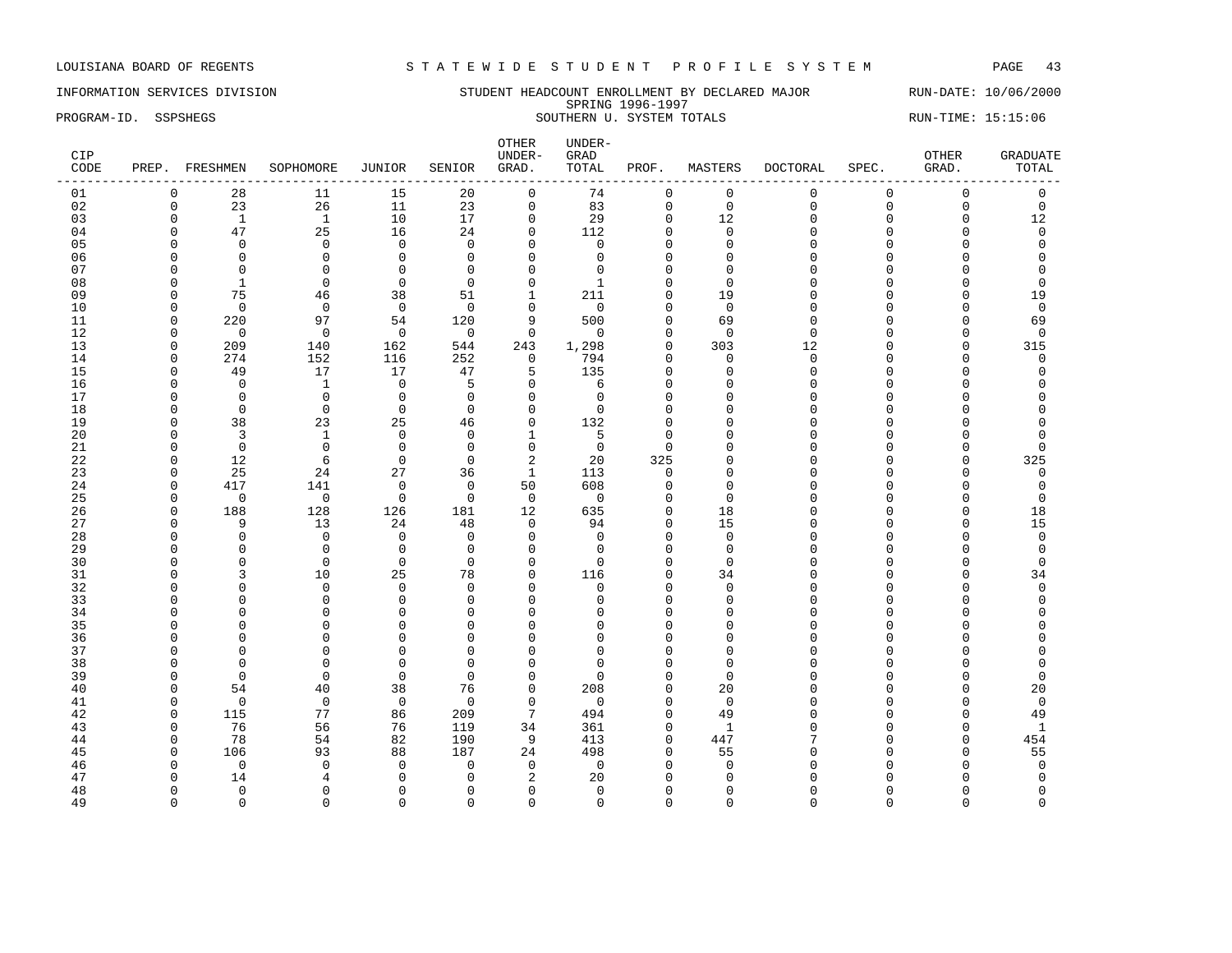### INFORMATION SERVICES DIVISION STUDENT HEADCOUNT ENROLLMENT BY DECLARED MAJOR RUN-DATE: 10/06/2000 SPRING 1996-1997 SPRING 1996-1997<br>SOUTHERN U. SYSTEM TOTALS SOUTHERN SOUTHERN SOUTHERN SOUTHERN SYSTEM TOTALS RUN-TIME: 15:15:06

| CIP<br>CODE                        | PREP.    | FRESHMEN                     | SOPHOMORE                                                                                                                                                                                                                                                                                                                                                                                                                                                                                                                                                                                                                                                                                                                                                                                                                                                                                                               | JUNIOR         | SENIOR            | OTHER<br>UNDER-<br>GRAD. | UNDER-<br>GRAD<br>TOTAL | PROF. | MASTERS  | DOCTORAL                                                                                                                                                       | SPEC.    | OTHER<br>GRAD. | GRADUATE<br>TOTAL |
|------------------------------------|----------|------------------------------|-------------------------------------------------------------------------------------------------------------------------------------------------------------------------------------------------------------------------------------------------------------------------------------------------------------------------------------------------------------------------------------------------------------------------------------------------------------------------------------------------------------------------------------------------------------------------------------------------------------------------------------------------------------------------------------------------------------------------------------------------------------------------------------------------------------------------------------------------------------------------------------------------------------------------|----------------|-------------------|--------------------------|-------------------------|-------|----------|----------------------------------------------------------------------------------------------------------------------------------------------------------------|----------|----------------|-------------------|
| 50                                 |          | 78                           | 29                                                                                                                                                                                                                                                                                                                                                                                                                                                                                                                                                                                                                                                                                                                                                                                                                                                                                                                      | 17             | 38                | $\Omega$                 | 162                     |       | $\Omega$ |                                                                                                                                                                |          |                | $\Omega$          |
| 51                                 |          | 613                          | 373                                                                                                                                                                                                                                                                                                                                                                                                                                                                                                                                                                                                                                                                                                                                                                                                                                                                                                                     | 198            | 469               | 67                       | 1,720                   |       | 129      |                                                                                                                                                                |          |                | 129               |
| 52                                 |          | 522                          | 304                                                                                                                                                                                                                                                                                                                                                                                                                                                                                                                                                                                                                                                                                                                                                                                                                                                                                                                     | 211            | 462               | 26                       | 1,525                   |       | 19       | $\Omega$                                                                                                                                                       |          |                | 19                |
| <b>TR</b>                          |          | 11                           |                                                                                                                                                                                                                                                                                                                                                                                                                                                                                                                                                                                                                                                                                                                                                                                                                                                                                                                         | $\overline{0}$ |                   |                          | 13                      |       |          |                                                                                                                                                                |          |                | $\Omega$          |
| UN                                 |          | 1,319                        | 751                                                                                                                                                                                                                                                                                                                                                                                                                                                                                                                                                                                                                                                                                                                                                                                                                                                                                                                     | 541            | 373               | 40                       | 3,024                   |       | 293      |                                                                                                                                                                |          | 29             | 322               |
| TOTAL                              | $\Omega$ | 4,608                        | 2,644                                                                                                                                                                                                                                                                                                                                                                                                                                                                                                                                                                                                                                                                                                                                                                                                                                                                                                                   | 2,003          | 3,615             | 534                      | 13,404                  | 325   | 1,483    | 19                                                                                                                                                             | $\Omega$ | 29             | 1,856             |
| 09 - COMMUNICATIONS                |          | 02 - AGRICULTURAL SCIENCES   | 01 - AGRICULTURAL BUSINESS AND PRODUCTION 19 - HOME ECONOMICS<br>03 - CONSERVATION/RENEWABLE NATURAL RESOURCES21 - NOT IN USE AT THIS TIME<br>04 - ARCHITECTURE AND RELATED PROGRAMS 22 - LAW AND LEGAL STUDIES<br>05 - AREA, ETHNIC AND CULTURAL STUDIES 23 - ENGLISH LANGUAGE AND LITERATURE/LETTERS 41 - SCIENCE TECHNOLOGIES<br>06 - NOT IN USE AT THIS TIME<br>07 - NOT IN USE AT THIS TIME<br>07 - NOT IN USE AT THIS TIME<br>25 - LIBRARY SCIENCE<br>25 - LIBRARY SCIENCE<br>25 - LIBRARY SCIENCE<br>25 - LIBRARY SCIENCE<br>25 - LIBRARY SCIENCE<br>25 - LIBRARY SCIENCE<br>08 - MARKETING OPERATIONS AND DISTRIBUTION 26 - BIOLOGICAL SCIENCES/LIFE SCIENCES 44 - PUBLIC ADMINISTRATION AND SERVICES<br>10 - COMMUNICATION TECHNOLOGIES 28 - RESERVE OFFICERS TRAINING CORPS (ROTC) 46 - CONSTRUCTION TRADES<br>11 - COMPUTER AND INFORMATION SCIENCES 29 - MILITARY TECHNOLOGIES 47 - MECHANICS AND REPAIRERS |                | 27 - MATHEMATICS  |                          |                         |       |          | 39 - THEOLOGICAL STUDIES/RELIGIOUS VOCAT.<br>40 - PHYSICAL SCIENCES<br>43 - PROTECTIVE SERVICES<br>45 - SOCIAL SCIENCES AND HISTORY                            |          |                |                   |
| 13 - EDUCATION<br>14 - ENGINEERING |          |                              | 12 - PERSONAL AND MISCELLANEOUS SERVICES 30 - MULTI/INTERDISCIPLINARY STUDIES                                                                                                                                                                                                                                                                                                                                                                                                                                                                                                                                                                                                                                                                                                                                                                                                                                           |                | 32 - BASIC SKILLS |                          |                         |       |          | 48 - PRECISION PRODUCTION TRADES<br>31 - PARKS/RECREATION/LEISURE/FITNESS STUDIES49 - TRANSPORTATION/MATERIALS MOVING WORK.<br>50 - VISUAL AND PERFORMING ARTS |          |                |                   |
|                                    |          | 18 - NOT IN USE AT THIS TIME | 15 - ENGINEERING-RELATED TECHNOLOGIES<br>16 - FOREIGN LANGUAGES AND LITERATURES 34 - HEALTH-RELATED KNOWLEDGE AND SKILLS 52 - BUSINESS MGT. & ADMINISTRATIVE SERV.<br>17 - NOT IN USE AT THIS TIME 35 - INTERPERSONAL AND SOCIAL SKILLS TRANDERGRAD STUDENTS INTENDING TRA                                                                                                                                                                                                                                                                                                                                                                                                                                                                                                                                                                                                                                              |                |                   |                          |                         |       |          | 33 - CITIZENSHIP ACTIVITIES 51 - HEALTH PROFESSIONS AND RELATED SCI.<br>36 - LEISURE AND RECREATIONAL ACTIVITIES UN - STUDENTS UNCOMMITTED TO A MAJOR          |          |                |                   |
|                                    |          |                              |                                                                                                                                                                                                                                                                                                                                                                                                                                                                                                                                                                                                                                                                                                                                                                                                                                                                                                                         |                |                   |                          |                         |       |          |                                                                                                                                                                |          |                |                   |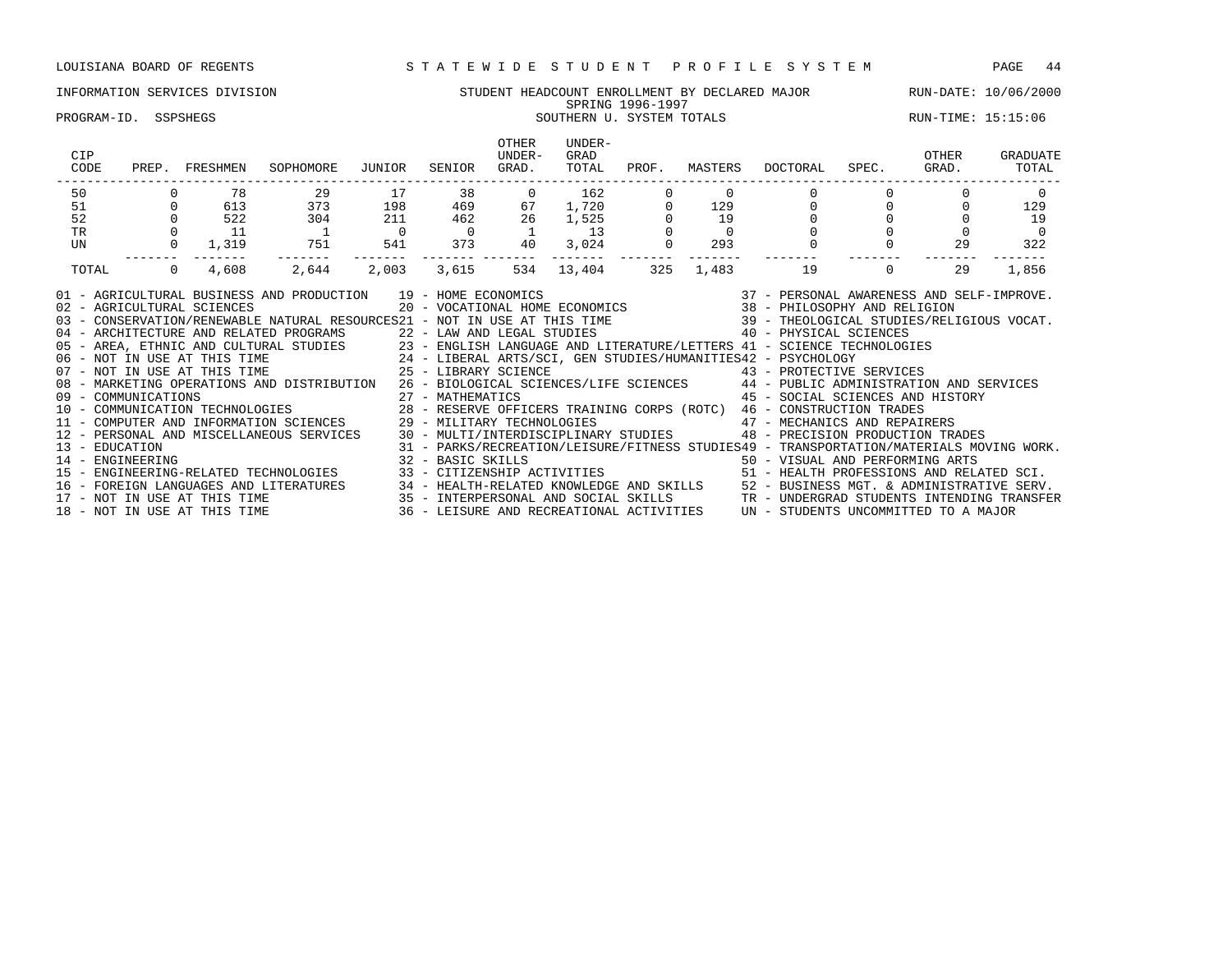INFORMATION SERVICES DIVISION SUNDERT HEADCOUNT ENROLLMENT BY DECLARED MAJOR RUN-DATE: 10/06/2000 SPRING 1996-1997 PROGRAM-ID. SSPSHEGS L.C.T.C.S. SYSTEM TOTALS RUN-TIME: 15:15:06

| $\mathsf 0$<br>$\mathsf 0$<br>$\mathbb O$<br>$\mathsf{O}\xspace$<br>0<br>$\mathsf{O}$<br>$\mathsf 0$<br>$\mathbf 0$<br>$\mathsf 0$<br>$\mathsf 0$<br>01<br>$\mathbf 0$<br>$\mathbf 0$<br>$\mathsf 0$<br>02<br>$\mathbf 0$<br>$\mathsf 0$<br>$\mathsf 0$<br>$\mathsf 0$<br>$\mathsf 0$<br>$\mathsf{O}$<br>0<br>$\mathsf 0$<br>$\mathsf 0$<br>$\Omega$<br>$\mathbf 0$<br>$\mathsf{O}\xspace$<br>$\mathsf 0$<br>03<br>$\mathbf 0$<br>$\mathbf 0$<br>$\mathbf 0$<br>0<br>$\mathbf 0$<br>$\mathbf 0$<br>$\mathbf 0$<br>$\Omega$<br>$\mathbf{0}$<br>$\mathbf 0$<br>$\Omega$<br>$\mathbf 0$<br>$\mathbf 0$<br>$\mathbf 0$<br>$\Omega$<br>$\mathsf 0$<br>$\mathbf 0$<br>04<br>$\mathbf 0$<br>$\mathbf 0$<br>$\Omega$<br>$\Omega$<br>$\Omega$<br>$\Omega$<br>$\Omega$<br>$\cap$<br>$\Omega$<br>05<br>$\Omega$<br>$\mathbf 0$<br>$\mathbf 0$<br>$\Omega$<br>O<br>$\Omega$<br>$\Omega$<br>$\Omega$<br>$\cap$<br>n<br>∩<br>$\Omega$<br>U<br>06<br>$\Omega$<br>$\mathbf 0$<br>$\overline{0}$<br>$\Omega$<br>$\Omega$<br>$\Omega$<br>$\Omega$<br>$\Omega$<br>$\cap$<br>$\Omega$<br>O<br>U<br>$\Omega$<br>$\mathsf 0$<br>07<br>$\overline{0}$<br>$\mathbf 0$<br>$\Omega$<br>$\mathbf 0$<br>$\mathbf 0$<br>$\mathbf 0$<br>$\Omega$<br>O<br>U<br>∩<br>C<br>C<br>08<br>$\overline{0}$<br>$\mathbf 0$<br>$\Omega$<br>$\mathbf 0$<br>O<br>$\Omega$<br>$\Omega$<br>$\Omega$<br>$\Omega$<br>$\cap$<br>$\Omega$<br>09<br>$\mathbf 0$<br>$\mathbf 0$<br>$\mathbf 0$<br>$\Omega$<br>$\Omega$<br>$\Omega$<br>$\Omega$<br>U<br>n<br>∩<br>n<br>C<br>10<br>$\mathbf 0$<br>$\overline{0}$<br>$\mathbf 0$<br>$\mathbf 0$<br>$\Omega$<br>O<br>$\Omega$<br>$\Omega$<br>n<br>n<br>C<br>11<br>$\mathbf 0$<br>$\overline{0}$<br>$\mathbf 0$<br>$\mathbf 0$<br>$\overline{0}$<br>$\mathbf{0}$<br>O<br>$\Omega$<br>$\Omega$<br>$\Omega$<br>$\cap$<br>$\Omega$<br>12<br>$\mathbf 0$<br>$\mathbf 0$<br>$\mathbf 0$<br>$\Omega$<br>$\Omega$<br>O<br>O<br>$\Omega$<br>∩<br>n<br>∩<br>C<br>13<br>$\overline{0}$<br>0<br>$\mathbf 0$<br>$\mathbf 0$<br>$\mathbf{0}$<br>0<br>$\Omega$<br>$\mathbf 0$<br>$\Omega$<br>$\Omega$<br>U<br>14<br>$\mathsf 0$<br>$\mathbf 0$<br>$\Omega$<br>$\mathbf 0$<br>$\mathbf 0$<br>$\mathbf{0}$<br>O<br>$\Omega$<br>$\Omega$<br>$\Omega$<br>$\Omega$<br>15<br>$\Omega$<br>$\Omega$<br>$\Omega$<br>$\Omega$<br>$\Omega$<br>$\Omega$<br>U<br>n<br>n<br>C<br>U<br>16<br>$\overline{0}$<br>$\mathbf 0$<br>$\mathbf 0$<br>$\overline{0}$<br>0<br>$\Omega$<br>$\mathbf 0$<br>$\mathbf 0$<br>$\Omega$<br>$\cap$<br>$\Omega$<br>U<br>17<br>$\overline{0}$<br>0<br>$\Omega$<br>0<br>$\Omega$<br>$\Omega$<br>$\Omega$<br>$\Omega$<br>U<br>O<br>∩<br>C<br>C<br>18<br>$\overline{0}$<br>$\mathbf 0$<br>$\Omega$<br>$\mathbf 0$<br>O<br>$\Omega$<br>$\Omega$<br>$\Omega$<br>$\Omega$<br>$\Omega$<br>n<br>19<br>$\mathbf 0$<br>$\mathbf 0$<br>$\Omega$<br>$\mathbf 0$<br>O<br>$\Omega$<br>$\Omega$<br><sup>n</sup><br>$\Omega$<br>$\Omega$<br>$\cap$<br>$\cap$<br>20<br>$\mathbf 0$<br>$\mathbf 0$<br>$\Omega$<br>O<br>$\Omega$<br>$\mathbf 0$<br>$\Omega$<br>$\Omega$<br>n<br>U<br>∩<br>C<br>21<br>$\mathbf 0$<br>$\mathbf 0$<br>$\Omega$<br>$\mathbf 0$<br>$\mathbf 0$<br>$\mathbf 0$<br>0<br>$\Omega$<br><sup>n</sup><br>$\Omega$<br>$\cap$<br>$\Omega$<br>$\Omega$<br>22<br>$\mathbf 0$<br>$\mathbf 0$<br>$\mathbf 0$<br>$\Omega$<br>$\Omega$<br>$\Omega$<br>O<br>O<br>∩<br>n<br>∩<br>C<br>23<br>$\mathsf 0$<br>$\mathbf 0$<br>$\Omega$<br>$\mathbf 0$<br>$\mathbf 0$<br>$\Omega$<br>O<br>$\Omega$<br>$\Omega$<br>$\cap$<br>U<br>24<br>$\mathsf 0$<br>$\mathbf 0$<br>$\Omega$<br>$\mathbf 0$<br>$\Omega$<br>$\mathbf 0$<br>$\mathbf{0}$<br>$\Omega$<br>0<br>$\Omega$<br>$\cap$<br>$\Omega$<br>25<br>$\Omega$<br>$\mathbf 0$<br>$\Omega$<br>$\Omega$<br>$\Omega$<br>$\Omega$<br>U<br>n<br>U<br>n<br>∩<br>C<br>$\mathsf 0$<br>26<br>$\overline{0}$<br>$\Omega$<br>$\mathbf 0$<br>$\mathbf 0$<br>$\mathbf{0}$<br>0<br>$\Omega$<br>$\Omega$<br>$\cap$<br>$\Omega$<br>U<br>27<br>$\mathsf 0$<br>$\overline{0}$<br>$\mathbf 0$<br>$\overline{0}$<br>0<br>$\Omega$<br>$\Omega$<br>$\mathbf 0$<br>$\cap$<br>$\cap$<br>U<br>O<br>C<br>28<br>$\Omega$<br>$\mathbf 0$<br>$\Omega$<br>$\overline{0}$<br>O<br>$\Omega$<br>$\Omega$<br>n<br>n<br>∩<br>∩<br>C<br>29<br>$\overline{0}$<br>$\mathbf 0$<br>$\mathbf 0$<br>$\mathbf{0}$<br>$\Omega$<br>$\Omega$<br>$\mathbf 0$<br>$\Omega$<br>$\cap$<br>$\Omega$<br>0<br>U<br>$\mathbf 0$<br>30<br>$\overline{0}$<br>$\Omega$<br>$\Omega$<br>O<br>$\Omega$<br>$\Omega$<br>$\Omega$<br>n<br>U<br>C<br>31<br>$\overline{0}$<br>$\mathbf 0$<br>$\overline{0}$<br>$\Omega$<br>$\Omega$<br>$\Omega$<br>$\Omega$<br>$\cap$<br>O<br>O<br>U<br>∩<br>32<br>$\mathbf 0$<br>$\mathbf 0$<br>$\Omega$<br>$\Omega$<br>$\Omega$<br>$\Omega$<br>$\Omega$<br>O<br>U<br>∩<br>∩<br>C<br>33<br>$\mathsf 0$<br>$\Omega$<br>$\mathbf 0$<br>$\mathbf 0$<br>0<br>$\Omega$<br>$\mathbf 0$<br>$\Omega$<br>$\Omega$<br>$\cap$<br>U<br>∩<br>34<br>0<br>$\mathbf 0$<br>$\Omega$<br>$\mathbf 0$<br>$\Omega$<br>0<br>$\mathbf 0$<br>$\Omega$<br>0<br>$\cap$<br>$\cap$<br>$\cap$<br>35<br>$\mathbf 0$<br>$\mathbf 0$<br>$\mathbf 0$<br>$\Omega$<br>$\Omega$<br>$\Omega$<br>$\Omega$<br>U<br>∩<br>∩<br>$\cap$<br>36<br>$\mathbf 0$<br>$\overline{0}$<br>$\Omega$<br>$\mathbf 0$<br>$\mathbf 0$<br>$\Omega$<br>O<br>$\Omega$<br>$\cap$<br>$\Omega$<br>∩<br>U<br>37<br>$\mathbf 0$<br>$\overline{0}$<br>$\Omega$<br>$\overline{0}$<br>$\mathbf{0}$<br>O<br>$\Omega$<br>$\Omega$<br>$\cap$<br>$\Omega$<br>$\cap$<br>$\cap$<br>38<br>$\overline{0}$<br>$\mathbf 0$<br>$\mathbf 0$<br>O<br>$\Omega$<br>$\Omega$<br>$\Omega$<br>$\cap$<br>∩<br>U<br>∩<br>C<br>39<br>$\overline{0}$<br>0<br>$\mathbf 0$<br>$\mathbf 0$<br>$\mathbf{0}$<br>$\Omega$<br>$\Omega$<br>$\mathbf 0$<br>$\cap$<br>$\Omega$<br>$\cap$<br>$\Omega$<br>40<br>$\overline{0}$<br>$\Omega$<br>0<br>$\mathbf 0$<br>$\Omega$<br>$\Omega$<br>O<br>$\Omega$<br>$\Omega$<br>$\Omega$<br>U<br>$\overline{0}$<br>$\mathbf 0$<br>$\mathbf 0$<br>41<br>$\Omega$<br>$\Omega$<br>$\Omega$<br>O<br>∩<br>U<br>∩<br>∩<br>$\cap$<br>42<br>$\mathbf 0$<br>$\mathbf 0$<br>$\mathbf 0$<br>$\mathbf 0$<br>0<br>$\mathbf 0$<br>$\Omega$<br>0<br><sup>0</sup><br>U<br>∩<br>O<br>O<br>43<br>$\mathsf 0$<br>$\Omega$<br>$\mathbf 0$<br>$\mathbf 0$<br>$\mathbf 0$<br>0<br>$\Omega$<br>$\Omega$<br>$\Omega$<br>$\cap$<br>$\Omega$<br>U<br>44<br>0<br>$\mathbf 0$<br>$\mathbf 0$<br>$\Omega$<br>$\Omega$<br>$\mathbf 0$<br>$\Omega$<br>O<br>∩<br>U<br>C<br>45<br>$\Omega$<br>$\mathbf 0$<br>$\Omega$<br>$\Omega$<br>$\Omega$<br>$\Omega$<br>$\Omega$<br>O<br>∩<br>U<br>$\cap$<br>46<br>$\mathbf{0}$<br>$\overline{0}$<br>O<br>$\Omega$<br>$\Omega$<br>$\Omega$<br>$\Omega$<br>n<br>U<br>C<br>47<br>$\mathbf 0$<br>$\Omega$<br>$\Omega$<br>O<br>$\cap$<br>$\Omega$<br>$\Omega$<br>$\cap$<br>$\Omega$<br>O<br>$\mathbf 0$<br>$\mathbf 0$<br>$\mathbf 0$<br>48<br>$\Omega$<br>$\Omega$<br>$\Omega$<br>O<br>$\Omega$<br>O<br>U<br>n<br>C<br>n<br>49<br>$\Omega$<br>$\Omega$<br>$\Omega$<br>$\Omega$<br>$\Omega$<br>$\Omega$<br>$\Omega$<br>$\Omega$<br>$\Omega$<br>$\Omega$<br>$\Omega$<br>$\Omega$<br>$\Omega$ | CIP<br>CODE | PREP. FRESHMEN | SOPHOMORE | JUNIOR | SENIOR | OTHER<br>UNDER-<br>GRAD. | UNDER-<br>${\tt GRAD}$<br>TOTAL | PROF. | MASTERS | DOCTORAL | SPEC. | OTHER<br>GRAD. | <b>GRADUATE</b><br>TOTAL |
|---------------------------------------------------------------------------------------------------------------------------------------------------------------------------------------------------------------------------------------------------------------------------------------------------------------------------------------------------------------------------------------------------------------------------------------------------------------------------------------------------------------------------------------------------------------------------------------------------------------------------------------------------------------------------------------------------------------------------------------------------------------------------------------------------------------------------------------------------------------------------------------------------------------------------------------------------------------------------------------------------------------------------------------------------------------------------------------------------------------------------------------------------------------------------------------------------------------------------------------------------------------------------------------------------------------------------------------------------------------------------------------------------------------------------------------------------------------------------------------------------------------------------------------------------------------------------------------------------------------------------------------------------------------------------------------------------------------------------------------------------------------------------------------------------------------------------------------------------------------------------------------------------------------------------------------------------------------------------------------------------------------------------------------------------------------------------------------------------------------------------------------------------------------------------------------------------------------------------------------------------------------------------------------------------------------------------------------------------------------------------------------------------------------------------------------------------------------------------------------------------------------------------------------------------------------------------------------------------------------------------------------------------------------------------------------------------------------------------------------------------------------------------------------------------------------------------------------------------------------------------------------------------------------------------------------------------------------------------------------------------------------------------------------------------------------------------------------------------------------------------------------------------------------------------------------------------------------------------------------------------------------------------------------------------------------------------------------------------------------------------------------------------------------------------------------------------------------------------------------------------------------------------------------------------------------------------------------------------------------------------------------------------------------------------------------------------------------------------------------------------------------------------------------------------------------------------------------------------------------------------------------------------------------------------------------------------------------------------------------------------------------------------------------------------------------------------------------------------------------------------------------------------------------------------------------------------------------------------------------------------------------------------------------------------------------------------------------------------------------------------------------------------------------------------------------------------------------------------------------------------------------------------------------------------------------------------------------------------------------------------------------------------------------------------------------------------------------------------------------------------------------------------------------------------------------------------------------------------------------------------------------------------------------------------------------------------------------------------------------------------------------------------------------------------------------------------------------------------------------------------------------------------------------------------------------------------------------------------------------------------------------------------------------------------------------------------------------------------------------------------------------------------------------------------------------------------------------------------------------------------------------------------------------------------------------------------------------------------------------------------------------------------------------------------------------------------------------------------------------------------------------------------------------------------------------------------------------------------------------------------------------------------------------------------------------------------------------------------------------------------------------------------------------------------------------------------------------------------------------------------------------------------------------------------------------------------------------------------------------------------------------------------------------------------------------------------------------------------------------------------------------------------------------------------------------------------------------------------------------------------------------------------------------------------------------------------------------------------------------------------------------------------------------------------------------------------------------------------------------------------------------------------------------------------------------------------------------------------------------------------------------------------------------------------------------------------------------------------------------------------------------------------------------------------------------------------------------------------------------------|-------------|----------------|-----------|--------|--------|--------------------------|---------------------------------|-------|---------|----------|-------|----------------|--------------------------|
|                                                                                                                                                                                                                                                                                                                                                                                                                                                                                                                                                                                                                                                                                                                                                                                                                                                                                                                                                                                                                                                                                                                                                                                                                                                                                                                                                                                                                                                                                                                                                                                                                                                                                                                                                                                                                                                                                                                                                                                                                                                                                                                                                                                                                                                                                                                                                                                                                                                                                                                                                                                                                                                                                                                                                                                                                                                                                                                                                                                                                                                                                                                                                                                                                                                                                                                                                                                                                                                                                                                                                                                                                                                                                                                                                                                                                                                                                                                                                                                                                                                                                                                                                                                                                                                                                                                                                                                                                                                                                                                                                                                                                                                                                                                                                                                                                                                                                                                                                                                                                                                                                                                                                                                                                                                                                                                                                                                                                                                                                                                                                                                                                                                                                                                                                                                                                                                                                                                                                                                                                                                                                                                                                                                                                                                                                                                                                                                                                                                                                                                                                                                                                                                                                                                                                                                                                                                                                                                                                                                                                                                                                                                     |             |                |           |        |        |                          |                                 |       |         |          |       |                |                          |
|                                                                                                                                                                                                                                                                                                                                                                                                                                                                                                                                                                                                                                                                                                                                                                                                                                                                                                                                                                                                                                                                                                                                                                                                                                                                                                                                                                                                                                                                                                                                                                                                                                                                                                                                                                                                                                                                                                                                                                                                                                                                                                                                                                                                                                                                                                                                                                                                                                                                                                                                                                                                                                                                                                                                                                                                                                                                                                                                                                                                                                                                                                                                                                                                                                                                                                                                                                                                                                                                                                                                                                                                                                                                                                                                                                                                                                                                                                                                                                                                                                                                                                                                                                                                                                                                                                                                                                                                                                                                                                                                                                                                                                                                                                                                                                                                                                                                                                                                                                                                                                                                                                                                                                                                                                                                                                                                                                                                                                                                                                                                                                                                                                                                                                                                                                                                                                                                                                                                                                                                                                                                                                                                                                                                                                                                                                                                                                                                                                                                                                                                                                                                                                                                                                                                                                                                                                                                                                                                                                                                                                                                                                                     |             |                |           |        |        |                          |                                 |       |         |          |       |                |                          |
|                                                                                                                                                                                                                                                                                                                                                                                                                                                                                                                                                                                                                                                                                                                                                                                                                                                                                                                                                                                                                                                                                                                                                                                                                                                                                                                                                                                                                                                                                                                                                                                                                                                                                                                                                                                                                                                                                                                                                                                                                                                                                                                                                                                                                                                                                                                                                                                                                                                                                                                                                                                                                                                                                                                                                                                                                                                                                                                                                                                                                                                                                                                                                                                                                                                                                                                                                                                                                                                                                                                                                                                                                                                                                                                                                                                                                                                                                                                                                                                                                                                                                                                                                                                                                                                                                                                                                                                                                                                                                                                                                                                                                                                                                                                                                                                                                                                                                                                                                                                                                                                                                                                                                                                                                                                                                                                                                                                                                                                                                                                                                                                                                                                                                                                                                                                                                                                                                                                                                                                                                                                                                                                                                                                                                                                                                                                                                                                                                                                                                                                                                                                                                                                                                                                                                                                                                                                                                                                                                                                                                                                                                                                     |             |                |           |        |        |                          |                                 |       |         |          |       |                |                          |
|                                                                                                                                                                                                                                                                                                                                                                                                                                                                                                                                                                                                                                                                                                                                                                                                                                                                                                                                                                                                                                                                                                                                                                                                                                                                                                                                                                                                                                                                                                                                                                                                                                                                                                                                                                                                                                                                                                                                                                                                                                                                                                                                                                                                                                                                                                                                                                                                                                                                                                                                                                                                                                                                                                                                                                                                                                                                                                                                                                                                                                                                                                                                                                                                                                                                                                                                                                                                                                                                                                                                                                                                                                                                                                                                                                                                                                                                                                                                                                                                                                                                                                                                                                                                                                                                                                                                                                                                                                                                                                                                                                                                                                                                                                                                                                                                                                                                                                                                                                                                                                                                                                                                                                                                                                                                                                                                                                                                                                                                                                                                                                                                                                                                                                                                                                                                                                                                                                                                                                                                                                                                                                                                                                                                                                                                                                                                                                                                                                                                                                                                                                                                                                                                                                                                                                                                                                                                                                                                                                                                                                                                                                                     |             |                |           |        |        |                          |                                 |       |         |          |       |                |                          |
|                                                                                                                                                                                                                                                                                                                                                                                                                                                                                                                                                                                                                                                                                                                                                                                                                                                                                                                                                                                                                                                                                                                                                                                                                                                                                                                                                                                                                                                                                                                                                                                                                                                                                                                                                                                                                                                                                                                                                                                                                                                                                                                                                                                                                                                                                                                                                                                                                                                                                                                                                                                                                                                                                                                                                                                                                                                                                                                                                                                                                                                                                                                                                                                                                                                                                                                                                                                                                                                                                                                                                                                                                                                                                                                                                                                                                                                                                                                                                                                                                                                                                                                                                                                                                                                                                                                                                                                                                                                                                                                                                                                                                                                                                                                                                                                                                                                                                                                                                                                                                                                                                                                                                                                                                                                                                                                                                                                                                                                                                                                                                                                                                                                                                                                                                                                                                                                                                                                                                                                                                                                                                                                                                                                                                                                                                                                                                                                                                                                                                                                                                                                                                                                                                                                                                                                                                                                                                                                                                                                                                                                                                                                     |             |                |           |        |        |                          |                                 |       |         |          |       |                |                          |
|                                                                                                                                                                                                                                                                                                                                                                                                                                                                                                                                                                                                                                                                                                                                                                                                                                                                                                                                                                                                                                                                                                                                                                                                                                                                                                                                                                                                                                                                                                                                                                                                                                                                                                                                                                                                                                                                                                                                                                                                                                                                                                                                                                                                                                                                                                                                                                                                                                                                                                                                                                                                                                                                                                                                                                                                                                                                                                                                                                                                                                                                                                                                                                                                                                                                                                                                                                                                                                                                                                                                                                                                                                                                                                                                                                                                                                                                                                                                                                                                                                                                                                                                                                                                                                                                                                                                                                                                                                                                                                                                                                                                                                                                                                                                                                                                                                                                                                                                                                                                                                                                                                                                                                                                                                                                                                                                                                                                                                                                                                                                                                                                                                                                                                                                                                                                                                                                                                                                                                                                                                                                                                                                                                                                                                                                                                                                                                                                                                                                                                                                                                                                                                                                                                                                                                                                                                                                                                                                                                                                                                                                                                                     |             |                |           |        |        |                          |                                 |       |         |          |       |                |                          |
|                                                                                                                                                                                                                                                                                                                                                                                                                                                                                                                                                                                                                                                                                                                                                                                                                                                                                                                                                                                                                                                                                                                                                                                                                                                                                                                                                                                                                                                                                                                                                                                                                                                                                                                                                                                                                                                                                                                                                                                                                                                                                                                                                                                                                                                                                                                                                                                                                                                                                                                                                                                                                                                                                                                                                                                                                                                                                                                                                                                                                                                                                                                                                                                                                                                                                                                                                                                                                                                                                                                                                                                                                                                                                                                                                                                                                                                                                                                                                                                                                                                                                                                                                                                                                                                                                                                                                                                                                                                                                                                                                                                                                                                                                                                                                                                                                                                                                                                                                                                                                                                                                                                                                                                                                                                                                                                                                                                                                                                                                                                                                                                                                                                                                                                                                                                                                                                                                                                                                                                                                                                                                                                                                                                                                                                                                                                                                                                                                                                                                                                                                                                                                                                                                                                                                                                                                                                                                                                                                                                                                                                                                                                     |             |                |           |        |        |                          |                                 |       |         |          |       |                |                          |
|                                                                                                                                                                                                                                                                                                                                                                                                                                                                                                                                                                                                                                                                                                                                                                                                                                                                                                                                                                                                                                                                                                                                                                                                                                                                                                                                                                                                                                                                                                                                                                                                                                                                                                                                                                                                                                                                                                                                                                                                                                                                                                                                                                                                                                                                                                                                                                                                                                                                                                                                                                                                                                                                                                                                                                                                                                                                                                                                                                                                                                                                                                                                                                                                                                                                                                                                                                                                                                                                                                                                                                                                                                                                                                                                                                                                                                                                                                                                                                                                                                                                                                                                                                                                                                                                                                                                                                                                                                                                                                                                                                                                                                                                                                                                                                                                                                                                                                                                                                                                                                                                                                                                                                                                                                                                                                                                                                                                                                                                                                                                                                                                                                                                                                                                                                                                                                                                                                                                                                                                                                                                                                                                                                                                                                                                                                                                                                                                                                                                                                                                                                                                                                                                                                                                                                                                                                                                                                                                                                                                                                                                                                                     |             |                |           |        |        |                          |                                 |       |         |          |       |                |                          |
|                                                                                                                                                                                                                                                                                                                                                                                                                                                                                                                                                                                                                                                                                                                                                                                                                                                                                                                                                                                                                                                                                                                                                                                                                                                                                                                                                                                                                                                                                                                                                                                                                                                                                                                                                                                                                                                                                                                                                                                                                                                                                                                                                                                                                                                                                                                                                                                                                                                                                                                                                                                                                                                                                                                                                                                                                                                                                                                                                                                                                                                                                                                                                                                                                                                                                                                                                                                                                                                                                                                                                                                                                                                                                                                                                                                                                                                                                                                                                                                                                                                                                                                                                                                                                                                                                                                                                                                                                                                                                                                                                                                                                                                                                                                                                                                                                                                                                                                                                                                                                                                                                                                                                                                                                                                                                                                                                                                                                                                                                                                                                                                                                                                                                                                                                                                                                                                                                                                                                                                                                                                                                                                                                                                                                                                                                                                                                                                                                                                                                                                                                                                                                                                                                                                                                                                                                                                                                                                                                                                                                                                                                                                     |             |                |           |        |        |                          |                                 |       |         |          |       |                |                          |
|                                                                                                                                                                                                                                                                                                                                                                                                                                                                                                                                                                                                                                                                                                                                                                                                                                                                                                                                                                                                                                                                                                                                                                                                                                                                                                                                                                                                                                                                                                                                                                                                                                                                                                                                                                                                                                                                                                                                                                                                                                                                                                                                                                                                                                                                                                                                                                                                                                                                                                                                                                                                                                                                                                                                                                                                                                                                                                                                                                                                                                                                                                                                                                                                                                                                                                                                                                                                                                                                                                                                                                                                                                                                                                                                                                                                                                                                                                                                                                                                                                                                                                                                                                                                                                                                                                                                                                                                                                                                                                                                                                                                                                                                                                                                                                                                                                                                                                                                                                                                                                                                                                                                                                                                                                                                                                                                                                                                                                                                                                                                                                                                                                                                                                                                                                                                                                                                                                                                                                                                                                                                                                                                                                                                                                                                                                                                                                                                                                                                                                                                                                                                                                                                                                                                                                                                                                                                                                                                                                                                                                                                                                                     |             |                |           |        |        |                          |                                 |       |         |          |       |                |                          |
|                                                                                                                                                                                                                                                                                                                                                                                                                                                                                                                                                                                                                                                                                                                                                                                                                                                                                                                                                                                                                                                                                                                                                                                                                                                                                                                                                                                                                                                                                                                                                                                                                                                                                                                                                                                                                                                                                                                                                                                                                                                                                                                                                                                                                                                                                                                                                                                                                                                                                                                                                                                                                                                                                                                                                                                                                                                                                                                                                                                                                                                                                                                                                                                                                                                                                                                                                                                                                                                                                                                                                                                                                                                                                                                                                                                                                                                                                                                                                                                                                                                                                                                                                                                                                                                                                                                                                                                                                                                                                                                                                                                                                                                                                                                                                                                                                                                                                                                                                                                                                                                                                                                                                                                                                                                                                                                                                                                                                                                                                                                                                                                                                                                                                                                                                                                                                                                                                                                                                                                                                                                                                                                                                                                                                                                                                                                                                                                                                                                                                                                                                                                                                                                                                                                                                                                                                                                                                                                                                                                                                                                                                                                     |             |                |           |        |        |                          |                                 |       |         |          |       |                |                          |
|                                                                                                                                                                                                                                                                                                                                                                                                                                                                                                                                                                                                                                                                                                                                                                                                                                                                                                                                                                                                                                                                                                                                                                                                                                                                                                                                                                                                                                                                                                                                                                                                                                                                                                                                                                                                                                                                                                                                                                                                                                                                                                                                                                                                                                                                                                                                                                                                                                                                                                                                                                                                                                                                                                                                                                                                                                                                                                                                                                                                                                                                                                                                                                                                                                                                                                                                                                                                                                                                                                                                                                                                                                                                                                                                                                                                                                                                                                                                                                                                                                                                                                                                                                                                                                                                                                                                                                                                                                                                                                                                                                                                                                                                                                                                                                                                                                                                                                                                                                                                                                                                                                                                                                                                                                                                                                                                                                                                                                                                                                                                                                                                                                                                                                                                                                                                                                                                                                                                                                                                                                                                                                                                                                                                                                                                                                                                                                                                                                                                                                                                                                                                                                                                                                                                                                                                                                                                                                                                                                                                                                                                                                                     |             |                |           |        |        |                          |                                 |       |         |          |       |                |                          |
|                                                                                                                                                                                                                                                                                                                                                                                                                                                                                                                                                                                                                                                                                                                                                                                                                                                                                                                                                                                                                                                                                                                                                                                                                                                                                                                                                                                                                                                                                                                                                                                                                                                                                                                                                                                                                                                                                                                                                                                                                                                                                                                                                                                                                                                                                                                                                                                                                                                                                                                                                                                                                                                                                                                                                                                                                                                                                                                                                                                                                                                                                                                                                                                                                                                                                                                                                                                                                                                                                                                                                                                                                                                                                                                                                                                                                                                                                                                                                                                                                                                                                                                                                                                                                                                                                                                                                                                                                                                                                                                                                                                                                                                                                                                                                                                                                                                                                                                                                                                                                                                                                                                                                                                                                                                                                                                                                                                                                                                                                                                                                                                                                                                                                                                                                                                                                                                                                                                                                                                                                                                                                                                                                                                                                                                                                                                                                                                                                                                                                                                                                                                                                                                                                                                                                                                                                                                                                                                                                                                                                                                                                                                     |             |                |           |        |        |                          |                                 |       |         |          |       |                |                          |
|                                                                                                                                                                                                                                                                                                                                                                                                                                                                                                                                                                                                                                                                                                                                                                                                                                                                                                                                                                                                                                                                                                                                                                                                                                                                                                                                                                                                                                                                                                                                                                                                                                                                                                                                                                                                                                                                                                                                                                                                                                                                                                                                                                                                                                                                                                                                                                                                                                                                                                                                                                                                                                                                                                                                                                                                                                                                                                                                                                                                                                                                                                                                                                                                                                                                                                                                                                                                                                                                                                                                                                                                                                                                                                                                                                                                                                                                                                                                                                                                                                                                                                                                                                                                                                                                                                                                                                                                                                                                                                                                                                                                                                                                                                                                                                                                                                                                                                                                                                                                                                                                                                                                                                                                                                                                                                                                                                                                                                                                                                                                                                                                                                                                                                                                                                                                                                                                                                                                                                                                                                                                                                                                                                                                                                                                                                                                                                                                                                                                                                                                                                                                                                                                                                                                                                                                                                                                                                                                                                                                                                                                                                                     |             |                |           |        |        |                          |                                 |       |         |          |       |                |                          |
|                                                                                                                                                                                                                                                                                                                                                                                                                                                                                                                                                                                                                                                                                                                                                                                                                                                                                                                                                                                                                                                                                                                                                                                                                                                                                                                                                                                                                                                                                                                                                                                                                                                                                                                                                                                                                                                                                                                                                                                                                                                                                                                                                                                                                                                                                                                                                                                                                                                                                                                                                                                                                                                                                                                                                                                                                                                                                                                                                                                                                                                                                                                                                                                                                                                                                                                                                                                                                                                                                                                                                                                                                                                                                                                                                                                                                                                                                                                                                                                                                                                                                                                                                                                                                                                                                                                                                                                                                                                                                                                                                                                                                                                                                                                                                                                                                                                                                                                                                                                                                                                                                                                                                                                                                                                                                                                                                                                                                                                                                                                                                                                                                                                                                                                                                                                                                                                                                                                                                                                                                                                                                                                                                                                                                                                                                                                                                                                                                                                                                                                                                                                                                                                                                                                                                                                                                                                                                                                                                                                                                                                                                                                     |             |                |           |        |        |                          |                                 |       |         |          |       |                |                          |
|                                                                                                                                                                                                                                                                                                                                                                                                                                                                                                                                                                                                                                                                                                                                                                                                                                                                                                                                                                                                                                                                                                                                                                                                                                                                                                                                                                                                                                                                                                                                                                                                                                                                                                                                                                                                                                                                                                                                                                                                                                                                                                                                                                                                                                                                                                                                                                                                                                                                                                                                                                                                                                                                                                                                                                                                                                                                                                                                                                                                                                                                                                                                                                                                                                                                                                                                                                                                                                                                                                                                                                                                                                                                                                                                                                                                                                                                                                                                                                                                                                                                                                                                                                                                                                                                                                                                                                                                                                                                                                                                                                                                                                                                                                                                                                                                                                                                                                                                                                                                                                                                                                                                                                                                                                                                                                                                                                                                                                                                                                                                                                                                                                                                                                                                                                                                                                                                                                                                                                                                                                                                                                                                                                                                                                                                                                                                                                                                                                                                                                                                                                                                                                                                                                                                                                                                                                                                                                                                                                                                                                                                                                                     |             |                |           |        |        |                          |                                 |       |         |          |       |                |                          |
|                                                                                                                                                                                                                                                                                                                                                                                                                                                                                                                                                                                                                                                                                                                                                                                                                                                                                                                                                                                                                                                                                                                                                                                                                                                                                                                                                                                                                                                                                                                                                                                                                                                                                                                                                                                                                                                                                                                                                                                                                                                                                                                                                                                                                                                                                                                                                                                                                                                                                                                                                                                                                                                                                                                                                                                                                                                                                                                                                                                                                                                                                                                                                                                                                                                                                                                                                                                                                                                                                                                                                                                                                                                                                                                                                                                                                                                                                                                                                                                                                                                                                                                                                                                                                                                                                                                                                                                                                                                                                                                                                                                                                                                                                                                                                                                                                                                                                                                                                                                                                                                                                                                                                                                                                                                                                                                                                                                                                                                                                                                                                                                                                                                                                                                                                                                                                                                                                                                                                                                                                                                                                                                                                                                                                                                                                                                                                                                                                                                                                                                                                                                                                                                                                                                                                                                                                                                                                                                                                                                                                                                                                                                     |             |                |           |        |        |                          |                                 |       |         |          |       |                |                          |
|                                                                                                                                                                                                                                                                                                                                                                                                                                                                                                                                                                                                                                                                                                                                                                                                                                                                                                                                                                                                                                                                                                                                                                                                                                                                                                                                                                                                                                                                                                                                                                                                                                                                                                                                                                                                                                                                                                                                                                                                                                                                                                                                                                                                                                                                                                                                                                                                                                                                                                                                                                                                                                                                                                                                                                                                                                                                                                                                                                                                                                                                                                                                                                                                                                                                                                                                                                                                                                                                                                                                                                                                                                                                                                                                                                                                                                                                                                                                                                                                                                                                                                                                                                                                                                                                                                                                                                                                                                                                                                                                                                                                                                                                                                                                                                                                                                                                                                                                                                                                                                                                                                                                                                                                                                                                                                                                                                                                                                                                                                                                                                                                                                                                                                                                                                                                                                                                                                                                                                                                                                                                                                                                                                                                                                                                                                                                                                                                                                                                                                                                                                                                                                                                                                                                                                                                                                                                                                                                                                                                                                                                                                                     |             |                |           |        |        |                          |                                 |       |         |          |       |                |                          |
|                                                                                                                                                                                                                                                                                                                                                                                                                                                                                                                                                                                                                                                                                                                                                                                                                                                                                                                                                                                                                                                                                                                                                                                                                                                                                                                                                                                                                                                                                                                                                                                                                                                                                                                                                                                                                                                                                                                                                                                                                                                                                                                                                                                                                                                                                                                                                                                                                                                                                                                                                                                                                                                                                                                                                                                                                                                                                                                                                                                                                                                                                                                                                                                                                                                                                                                                                                                                                                                                                                                                                                                                                                                                                                                                                                                                                                                                                                                                                                                                                                                                                                                                                                                                                                                                                                                                                                                                                                                                                                                                                                                                                                                                                                                                                                                                                                                                                                                                                                                                                                                                                                                                                                                                                                                                                                                                                                                                                                                                                                                                                                                                                                                                                                                                                                                                                                                                                                                                                                                                                                                                                                                                                                                                                                                                                                                                                                                                                                                                                                                                                                                                                                                                                                                                                                                                                                                                                                                                                                                                                                                                                                                     |             |                |           |        |        |                          |                                 |       |         |          |       |                |                          |
|                                                                                                                                                                                                                                                                                                                                                                                                                                                                                                                                                                                                                                                                                                                                                                                                                                                                                                                                                                                                                                                                                                                                                                                                                                                                                                                                                                                                                                                                                                                                                                                                                                                                                                                                                                                                                                                                                                                                                                                                                                                                                                                                                                                                                                                                                                                                                                                                                                                                                                                                                                                                                                                                                                                                                                                                                                                                                                                                                                                                                                                                                                                                                                                                                                                                                                                                                                                                                                                                                                                                                                                                                                                                                                                                                                                                                                                                                                                                                                                                                                                                                                                                                                                                                                                                                                                                                                                                                                                                                                                                                                                                                                                                                                                                                                                                                                                                                                                                                                                                                                                                                                                                                                                                                                                                                                                                                                                                                                                                                                                                                                                                                                                                                                                                                                                                                                                                                                                                                                                                                                                                                                                                                                                                                                                                                                                                                                                                                                                                                                                                                                                                                                                                                                                                                                                                                                                                                                                                                                                                                                                                                                                     |             |                |           |        |        |                          |                                 |       |         |          |       |                |                          |
|                                                                                                                                                                                                                                                                                                                                                                                                                                                                                                                                                                                                                                                                                                                                                                                                                                                                                                                                                                                                                                                                                                                                                                                                                                                                                                                                                                                                                                                                                                                                                                                                                                                                                                                                                                                                                                                                                                                                                                                                                                                                                                                                                                                                                                                                                                                                                                                                                                                                                                                                                                                                                                                                                                                                                                                                                                                                                                                                                                                                                                                                                                                                                                                                                                                                                                                                                                                                                                                                                                                                                                                                                                                                                                                                                                                                                                                                                                                                                                                                                                                                                                                                                                                                                                                                                                                                                                                                                                                                                                                                                                                                                                                                                                                                                                                                                                                                                                                                                                                                                                                                                                                                                                                                                                                                                                                                                                                                                                                                                                                                                                                                                                                                                                                                                                                                                                                                                                                                                                                                                                                                                                                                                                                                                                                                                                                                                                                                                                                                                                                                                                                                                                                                                                                                                                                                                                                                                                                                                                                                                                                                                                                     |             |                |           |        |        |                          |                                 |       |         |          |       |                |                          |
|                                                                                                                                                                                                                                                                                                                                                                                                                                                                                                                                                                                                                                                                                                                                                                                                                                                                                                                                                                                                                                                                                                                                                                                                                                                                                                                                                                                                                                                                                                                                                                                                                                                                                                                                                                                                                                                                                                                                                                                                                                                                                                                                                                                                                                                                                                                                                                                                                                                                                                                                                                                                                                                                                                                                                                                                                                                                                                                                                                                                                                                                                                                                                                                                                                                                                                                                                                                                                                                                                                                                                                                                                                                                                                                                                                                                                                                                                                                                                                                                                                                                                                                                                                                                                                                                                                                                                                                                                                                                                                                                                                                                                                                                                                                                                                                                                                                                                                                                                                                                                                                                                                                                                                                                                                                                                                                                                                                                                                                                                                                                                                                                                                                                                                                                                                                                                                                                                                                                                                                                                                                                                                                                                                                                                                                                                                                                                                                                                                                                                                                                                                                                                                                                                                                                                                                                                                                                                                                                                                                                                                                                                                                     |             |                |           |        |        |                          |                                 |       |         |          |       |                |                          |
|                                                                                                                                                                                                                                                                                                                                                                                                                                                                                                                                                                                                                                                                                                                                                                                                                                                                                                                                                                                                                                                                                                                                                                                                                                                                                                                                                                                                                                                                                                                                                                                                                                                                                                                                                                                                                                                                                                                                                                                                                                                                                                                                                                                                                                                                                                                                                                                                                                                                                                                                                                                                                                                                                                                                                                                                                                                                                                                                                                                                                                                                                                                                                                                                                                                                                                                                                                                                                                                                                                                                                                                                                                                                                                                                                                                                                                                                                                                                                                                                                                                                                                                                                                                                                                                                                                                                                                                                                                                                                                                                                                                                                                                                                                                                                                                                                                                                                                                                                                                                                                                                                                                                                                                                                                                                                                                                                                                                                                                                                                                                                                                                                                                                                                                                                                                                                                                                                                                                                                                                                                                                                                                                                                                                                                                                                                                                                                                                                                                                                                                                                                                                                                                                                                                                                                                                                                                                                                                                                                                                                                                                                                                     |             |                |           |        |        |                          |                                 |       |         |          |       |                |                          |
|                                                                                                                                                                                                                                                                                                                                                                                                                                                                                                                                                                                                                                                                                                                                                                                                                                                                                                                                                                                                                                                                                                                                                                                                                                                                                                                                                                                                                                                                                                                                                                                                                                                                                                                                                                                                                                                                                                                                                                                                                                                                                                                                                                                                                                                                                                                                                                                                                                                                                                                                                                                                                                                                                                                                                                                                                                                                                                                                                                                                                                                                                                                                                                                                                                                                                                                                                                                                                                                                                                                                                                                                                                                                                                                                                                                                                                                                                                                                                                                                                                                                                                                                                                                                                                                                                                                                                                                                                                                                                                                                                                                                                                                                                                                                                                                                                                                                                                                                                                                                                                                                                                                                                                                                                                                                                                                                                                                                                                                                                                                                                                                                                                                                                                                                                                                                                                                                                                                                                                                                                                                                                                                                                                                                                                                                                                                                                                                                                                                                                                                                                                                                                                                                                                                                                                                                                                                                                                                                                                                                                                                                                                                     |             |                |           |        |        |                          |                                 |       |         |          |       |                |                          |
|                                                                                                                                                                                                                                                                                                                                                                                                                                                                                                                                                                                                                                                                                                                                                                                                                                                                                                                                                                                                                                                                                                                                                                                                                                                                                                                                                                                                                                                                                                                                                                                                                                                                                                                                                                                                                                                                                                                                                                                                                                                                                                                                                                                                                                                                                                                                                                                                                                                                                                                                                                                                                                                                                                                                                                                                                                                                                                                                                                                                                                                                                                                                                                                                                                                                                                                                                                                                                                                                                                                                                                                                                                                                                                                                                                                                                                                                                                                                                                                                                                                                                                                                                                                                                                                                                                                                                                                                                                                                                                                                                                                                                                                                                                                                                                                                                                                                                                                                                                                                                                                                                                                                                                                                                                                                                                                                                                                                                                                                                                                                                                                                                                                                                                                                                                                                                                                                                                                                                                                                                                                                                                                                                                                                                                                                                                                                                                                                                                                                                                                                                                                                                                                                                                                                                                                                                                                                                                                                                                                                                                                                                                                     |             |                |           |        |        |                          |                                 |       |         |          |       |                |                          |
|                                                                                                                                                                                                                                                                                                                                                                                                                                                                                                                                                                                                                                                                                                                                                                                                                                                                                                                                                                                                                                                                                                                                                                                                                                                                                                                                                                                                                                                                                                                                                                                                                                                                                                                                                                                                                                                                                                                                                                                                                                                                                                                                                                                                                                                                                                                                                                                                                                                                                                                                                                                                                                                                                                                                                                                                                                                                                                                                                                                                                                                                                                                                                                                                                                                                                                                                                                                                                                                                                                                                                                                                                                                                                                                                                                                                                                                                                                                                                                                                                                                                                                                                                                                                                                                                                                                                                                                                                                                                                                                                                                                                                                                                                                                                                                                                                                                                                                                                                                                                                                                                                                                                                                                                                                                                                                                                                                                                                                                                                                                                                                                                                                                                                                                                                                                                                                                                                                                                                                                                                                                                                                                                                                                                                                                                                                                                                                                                                                                                                                                                                                                                                                                                                                                                                                                                                                                                                                                                                                                                                                                                                                                     |             |                |           |        |        |                          |                                 |       |         |          |       |                |                          |
|                                                                                                                                                                                                                                                                                                                                                                                                                                                                                                                                                                                                                                                                                                                                                                                                                                                                                                                                                                                                                                                                                                                                                                                                                                                                                                                                                                                                                                                                                                                                                                                                                                                                                                                                                                                                                                                                                                                                                                                                                                                                                                                                                                                                                                                                                                                                                                                                                                                                                                                                                                                                                                                                                                                                                                                                                                                                                                                                                                                                                                                                                                                                                                                                                                                                                                                                                                                                                                                                                                                                                                                                                                                                                                                                                                                                                                                                                                                                                                                                                                                                                                                                                                                                                                                                                                                                                                                                                                                                                                                                                                                                                                                                                                                                                                                                                                                                                                                                                                                                                                                                                                                                                                                                                                                                                                                                                                                                                                                                                                                                                                                                                                                                                                                                                                                                                                                                                                                                                                                                                                                                                                                                                                                                                                                                                                                                                                                                                                                                                                                                                                                                                                                                                                                                                                                                                                                                                                                                                                                                                                                                                                                     |             |                |           |        |        |                          |                                 |       |         |          |       |                |                          |
|                                                                                                                                                                                                                                                                                                                                                                                                                                                                                                                                                                                                                                                                                                                                                                                                                                                                                                                                                                                                                                                                                                                                                                                                                                                                                                                                                                                                                                                                                                                                                                                                                                                                                                                                                                                                                                                                                                                                                                                                                                                                                                                                                                                                                                                                                                                                                                                                                                                                                                                                                                                                                                                                                                                                                                                                                                                                                                                                                                                                                                                                                                                                                                                                                                                                                                                                                                                                                                                                                                                                                                                                                                                                                                                                                                                                                                                                                                                                                                                                                                                                                                                                                                                                                                                                                                                                                                                                                                                                                                                                                                                                                                                                                                                                                                                                                                                                                                                                                                                                                                                                                                                                                                                                                                                                                                                                                                                                                                                                                                                                                                                                                                                                                                                                                                                                                                                                                                                                                                                                                                                                                                                                                                                                                                                                                                                                                                                                                                                                                                                                                                                                                                                                                                                                                                                                                                                                                                                                                                                                                                                                                                                     |             |                |           |        |        |                          |                                 |       |         |          |       |                |                          |
|                                                                                                                                                                                                                                                                                                                                                                                                                                                                                                                                                                                                                                                                                                                                                                                                                                                                                                                                                                                                                                                                                                                                                                                                                                                                                                                                                                                                                                                                                                                                                                                                                                                                                                                                                                                                                                                                                                                                                                                                                                                                                                                                                                                                                                                                                                                                                                                                                                                                                                                                                                                                                                                                                                                                                                                                                                                                                                                                                                                                                                                                                                                                                                                                                                                                                                                                                                                                                                                                                                                                                                                                                                                                                                                                                                                                                                                                                                                                                                                                                                                                                                                                                                                                                                                                                                                                                                                                                                                                                                                                                                                                                                                                                                                                                                                                                                                                                                                                                                                                                                                                                                                                                                                                                                                                                                                                                                                                                                                                                                                                                                                                                                                                                                                                                                                                                                                                                                                                                                                                                                                                                                                                                                                                                                                                                                                                                                                                                                                                                                                                                                                                                                                                                                                                                                                                                                                                                                                                                                                                                                                                                                                     |             |                |           |        |        |                          |                                 |       |         |          |       |                |                          |
|                                                                                                                                                                                                                                                                                                                                                                                                                                                                                                                                                                                                                                                                                                                                                                                                                                                                                                                                                                                                                                                                                                                                                                                                                                                                                                                                                                                                                                                                                                                                                                                                                                                                                                                                                                                                                                                                                                                                                                                                                                                                                                                                                                                                                                                                                                                                                                                                                                                                                                                                                                                                                                                                                                                                                                                                                                                                                                                                                                                                                                                                                                                                                                                                                                                                                                                                                                                                                                                                                                                                                                                                                                                                                                                                                                                                                                                                                                                                                                                                                                                                                                                                                                                                                                                                                                                                                                                                                                                                                                                                                                                                                                                                                                                                                                                                                                                                                                                                                                                                                                                                                                                                                                                                                                                                                                                                                                                                                                                                                                                                                                                                                                                                                                                                                                                                                                                                                                                                                                                                                                                                                                                                                                                                                                                                                                                                                                                                                                                                                                                                                                                                                                                                                                                                                                                                                                                                                                                                                                                                                                                                                                                     |             |                |           |        |        |                          |                                 |       |         |          |       |                |                          |
|                                                                                                                                                                                                                                                                                                                                                                                                                                                                                                                                                                                                                                                                                                                                                                                                                                                                                                                                                                                                                                                                                                                                                                                                                                                                                                                                                                                                                                                                                                                                                                                                                                                                                                                                                                                                                                                                                                                                                                                                                                                                                                                                                                                                                                                                                                                                                                                                                                                                                                                                                                                                                                                                                                                                                                                                                                                                                                                                                                                                                                                                                                                                                                                                                                                                                                                                                                                                                                                                                                                                                                                                                                                                                                                                                                                                                                                                                                                                                                                                                                                                                                                                                                                                                                                                                                                                                                                                                                                                                                                                                                                                                                                                                                                                                                                                                                                                                                                                                                                                                                                                                                                                                                                                                                                                                                                                                                                                                                                                                                                                                                                                                                                                                                                                                                                                                                                                                                                                                                                                                                                                                                                                                                                                                                                                                                                                                                                                                                                                                                                                                                                                                                                                                                                                                                                                                                                                                                                                                                                                                                                                                                                     |             |                |           |        |        |                          |                                 |       |         |          |       |                |                          |
|                                                                                                                                                                                                                                                                                                                                                                                                                                                                                                                                                                                                                                                                                                                                                                                                                                                                                                                                                                                                                                                                                                                                                                                                                                                                                                                                                                                                                                                                                                                                                                                                                                                                                                                                                                                                                                                                                                                                                                                                                                                                                                                                                                                                                                                                                                                                                                                                                                                                                                                                                                                                                                                                                                                                                                                                                                                                                                                                                                                                                                                                                                                                                                                                                                                                                                                                                                                                                                                                                                                                                                                                                                                                                                                                                                                                                                                                                                                                                                                                                                                                                                                                                                                                                                                                                                                                                                                                                                                                                                                                                                                                                                                                                                                                                                                                                                                                                                                                                                                                                                                                                                                                                                                                                                                                                                                                                                                                                                                                                                                                                                                                                                                                                                                                                                                                                                                                                                                                                                                                                                                                                                                                                                                                                                                                                                                                                                                                                                                                                                                                                                                                                                                                                                                                                                                                                                                                                                                                                                                                                                                                                                                     |             |                |           |        |        |                          |                                 |       |         |          |       |                |                          |
|                                                                                                                                                                                                                                                                                                                                                                                                                                                                                                                                                                                                                                                                                                                                                                                                                                                                                                                                                                                                                                                                                                                                                                                                                                                                                                                                                                                                                                                                                                                                                                                                                                                                                                                                                                                                                                                                                                                                                                                                                                                                                                                                                                                                                                                                                                                                                                                                                                                                                                                                                                                                                                                                                                                                                                                                                                                                                                                                                                                                                                                                                                                                                                                                                                                                                                                                                                                                                                                                                                                                                                                                                                                                                                                                                                                                                                                                                                                                                                                                                                                                                                                                                                                                                                                                                                                                                                                                                                                                                                                                                                                                                                                                                                                                                                                                                                                                                                                                                                                                                                                                                                                                                                                                                                                                                                                                                                                                                                                                                                                                                                                                                                                                                                                                                                                                                                                                                                                                                                                                                                                                                                                                                                                                                                                                                                                                                                                                                                                                                                                                                                                                                                                                                                                                                                                                                                                                                                                                                                                                                                                                                                                     |             |                |           |        |        |                          |                                 |       |         |          |       |                |                          |
|                                                                                                                                                                                                                                                                                                                                                                                                                                                                                                                                                                                                                                                                                                                                                                                                                                                                                                                                                                                                                                                                                                                                                                                                                                                                                                                                                                                                                                                                                                                                                                                                                                                                                                                                                                                                                                                                                                                                                                                                                                                                                                                                                                                                                                                                                                                                                                                                                                                                                                                                                                                                                                                                                                                                                                                                                                                                                                                                                                                                                                                                                                                                                                                                                                                                                                                                                                                                                                                                                                                                                                                                                                                                                                                                                                                                                                                                                                                                                                                                                                                                                                                                                                                                                                                                                                                                                                                                                                                                                                                                                                                                                                                                                                                                                                                                                                                                                                                                                                                                                                                                                                                                                                                                                                                                                                                                                                                                                                                                                                                                                                                                                                                                                                                                                                                                                                                                                                                                                                                                                                                                                                                                                                                                                                                                                                                                                                                                                                                                                                                                                                                                                                                                                                                                                                                                                                                                                                                                                                                                                                                                                                                     |             |                |           |        |        |                          |                                 |       |         |          |       |                |                          |
|                                                                                                                                                                                                                                                                                                                                                                                                                                                                                                                                                                                                                                                                                                                                                                                                                                                                                                                                                                                                                                                                                                                                                                                                                                                                                                                                                                                                                                                                                                                                                                                                                                                                                                                                                                                                                                                                                                                                                                                                                                                                                                                                                                                                                                                                                                                                                                                                                                                                                                                                                                                                                                                                                                                                                                                                                                                                                                                                                                                                                                                                                                                                                                                                                                                                                                                                                                                                                                                                                                                                                                                                                                                                                                                                                                                                                                                                                                                                                                                                                                                                                                                                                                                                                                                                                                                                                                                                                                                                                                                                                                                                                                                                                                                                                                                                                                                                                                                                                                                                                                                                                                                                                                                                                                                                                                                                                                                                                                                                                                                                                                                                                                                                                                                                                                                                                                                                                                                                                                                                                                                                                                                                                                                                                                                                                                                                                                                                                                                                                                                                                                                                                                                                                                                                                                                                                                                                                                                                                                                                                                                                                                                     |             |                |           |        |        |                          |                                 |       |         |          |       |                |                          |
|                                                                                                                                                                                                                                                                                                                                                                                                                                                                                                                                                                                                                                                                                                                                                                                                                                                                                                                                                                                                                                                                                                                                                                                                                                                                                                                                                                                                                                                                                                                                                                                                                                                                                                                                                                                                                                                                                                                                                                                                                                                                                                                                                                                                                                                                                                                                                                                                                                                                                                                                                                                                                                                                                                                                                                                                                                                                                                                                                                                                                                                                                                                                                                                                                                                                                                                                                                                                                                                                                                                                                                                                                                                                                                                                                                                                                                                                                                                                                                                                                                                                                                                                                                                                                                                                                                                                                                                                                                                                                                                                                                                                                                                                                                                                                                                                                                                                                                                                                                                                                                                                                                                                                                                                                                                                                                                                                                                                                                                                                                                                                                                                                                                                                                                                                                                                                                                                                                                                                                                                                                                                                                                                                                                                                                                                                                                                                                                                                                                                                                                                                                                                                                                                                                                                                                                                                                                                                                                                                                                                                                                                                                                     |             |                |           |        |        |                          |                                 |       |         |          |       |                |                          |
|                                                                                                                                                                                                                                                                                                                                                                                                                                                                                                                                                                                                                                                                                                                                                                                                                                                                                                                                                                                                                                                                                                                                                                                                                                                                                                                                                                                                                                                                                                                                                                                                                                                                                                                                                                                                                                                                                                                                                                                                                                                                                                                                                                                                                                                                                                                                                                                                                                                                                                                                                                                                                                                                                                                                                                                                                                                                                                                                                                                                                                                                                                                                                                                                                                                                                                                                                                                                                                                                                                                                                                                                                                                                                                                                                                                                                                                                                                                                                                                                                                                                                                                                                                                                                                                                                                                                                                                                                                                                                                                                                                                                                                                                                                                                                                                                                                                                                                                                                                                                                                                                                                                                                                                                                                                                                                                                                                                                                                                                                                                                                                                                                                                                                                                                                                                                                                                                                                                                                                                                                                                                                                                                                                                                                                                                                                                                                                                                                                                                                                                                                                                                                                                                                                                                                                                                                                                                                                                                                                                                                                                                                                                     |             |                |           |        |        |                          |                                 |       |         |          |       |                |                          |
|                                                                                                                                                                                                                                                                                                                                                                                                                                                                                                                                                                                                                                                                                                                                                                                                                                                                                                                                                                                                                                                                                                                                                                                                                                                                                                                                                                                                                                                                                                                                                                                                                                                                                                                                                                                                                                                                                                                                                                                                                                                                                                                                                                                                                                                                                                                                                                                                                                                                                                                                                                                                                                                                                                                                                                                                                                                                                                                                                                                                                                                                                                                                                                                                                                                                                                                                                                                                                                                                                                                                                                                                                                                                                                                                                                                                                                                                                                                                                                                                                                                                                                                                                                                                                                                                                                                                                                                                                                                                                                                                                                                                                                                                                                                                                                                                                                                                                                                                                                                                                                                                                                                                                                                                                                                                                                                                                                                                                                                                                                                                                                                                                                                                                                                                                                                                                                                                                                                                                                                                                                                                                                                                                                                                                                                                                                                                                                                                                                                                                                                                                                                                                                                                                                                                                                                                                                                                                                                                                                                                                                                                                                                     |             |                |           |        |        |                          |                                 |       |         |          |       |                |                          |
|                                                                                                                                                                                                                                                                                                                                                                                                                                                                                                                                                                                                                                                                                                                                                                                                                                                                                                                                                                                                                                                                                                                                                                                                                                                                                                                                                                                                                                                                                                                                                                                                                                                                                                                                                                                                                                                                                                                                                                                                                                                                                                                                                                                                                                                                                                                                                                                                                                                                                                                                                                                                                                                                                                                                                                                                                                                                                                                                                                                                                                                                                                                                                                                                                                                                                                                                                                                                                                                                                                                                                                                                                                                                                                                                                                                                                                                                                                                                                                                                                                                                                                                                                                                                                                                                                                                                                                                                                                                                                                                                                                                                                                                                                                                                                                                                                                                                                                                                                                                                                                                                                                                                                                                                                                                                                                                                                                                                                                                                                                                                                                                                                                                                                                                                                                                                                                                                                                                                                                                                                                                                                                                                                                                                                                                                                                                                                                                                                                                                                                                                                                                                                                                                                                                                                                                                                                                                                                                                                                                                                                                                                                                     |             |                |           |        |        |                          |                                 |       |         |          |       |                |                          |
|                                                                                                                                                                                                                                                                                                                                                                                                                                                                                                                                                                                                                                                                                                                                                                                                                                                                                                                                                                                                                                                                                                                                                                                                                                                                                                                                                                                                                                                                                                                                                                                                                                                                                                                                                                                                                                                                                                                                                                                                                                                                                                                                                                                                                                                                                                                                                                                                                                                                                                                                                                                                                                                                                                                                                                                                                                                                                                                                                                                                                                                                                                                                                                                                                                                                                                                                                                                                                                                                                                                                                                                                                                                                                                                                                                                                                                                                                                                                                                                                                                                                                                                                                                                                                                                                                                                                                                                                                                                                                                                                                                                                                                                                                                                                                                                                                                                                                                                                                                                                                                                                                                                                                                                                                                                                                                                                                                                                                                                                                                                                                                                                                                                                                                                                                                                                                                                                                                                                                                                                                                                                                                                                                                                                                                                                                                                                                                                                                                                                                                                                                                                                                                                                                                                                                                                                                                                                                                                                                                                                                                                                                                                     |             |                |           |        |        |                          |                                 |       |         |          |       |                |                          |
|                                                                                                                                                                                                                                                                                                                                                                                                                                                                                                                                                                                                                                                                                                                                                                                                                                                                                                                                                                                                                                                                                                                                                                                                                                                                                                                                                                                                                                                                                                                                                                                                                                                                                                                                                                                                                                                                                                                                                                                                                                                                                                                                                                                                                                                                                                                                                                                                                                                                                                                                                                                                                                                                                                                                                                                                                                                                                                                                                                                                                                                                                                                                                                                                                                                                                                                                                                                                                                                                                                                                                                                                                                                                                                                                                                                                                                                                                                                                                                                                                                                                                                                                                                                                                                                                                                                                                                                                                                                                                                                                                                                                                                                                                                                                                                                                                                                                                                                                                                                                                                                                                                                                                                                                                                                                                                                                                                                                                                                                                                                                                                                                                                                                                                                                                                                                                                                                                                                                                                                                                                                                                                                                                                                                                                                                                                                                                                                                                                                                                                                                                                                                                                                                                                                                                                                                                                                                                                                                                                                                                                                                                                                     |             |                |           |        |        |                          |                                 |       |         |          |       |                |                          |
|                                                                                                                                                                                                                                                                                                                                                                                                                                                                                                                                                                                                                                                                                                                                                                                                                                                                                                                                                                                                                                                                                                                                                                                                                                                                                                                                                                                                                                                                                                                                                                                                                                                                                                                                                                                                                                                                                                                                                                                                                                                                                                                                                                                                                                                                                                                                                                                                                                                                                                                                                                                                                                                                                                                                                                                                                                                                                                                                                                                                                                                                                                                                                                                                                                                                                                                                                                                                                                                                                                                                                                                                                                                                                                                                                                                                                                                                                                                                                                                                                                                                                                                                                                                                                                                                                                                                                                                                                                                                                                                                                                                                                                                                                                                                                                                                                                                                                                                                                                                                                                                                                                                                                                                                                                                                                                                                                                                                                                                                                                                                                                                                                                                                                                                                                                                                                                                                                                                                                                                                                                                                                                                                                                                                                                                                                                                                                                                                                                                                                                                                                                                                                                                                                                                                                                                                                                                                                                                                                                                                                                                                                                                     |             |                |           |        |        |                          |                                 |       |         |          |       |                |                          |
|                                                                                                                                                                                                                                                                                                                                                                                                                                                                                                                                                                                                                                                                                                                                                                                                                                                                                                                                                                                                                                                                                                                                                                                                                                                                                                                                                                                                                                                                                                                                                                                                                                                                                                                                                                                                                                                                                                                                                                                                                                                                                                                                                                                                                                                                                                                                                                                                                                                                                                                                                                                                                                                                                                                                                                                                                                                                                                                                                                                                                                                                                                                                                                                                                                                                                                                                                                                                                                                                                                                                                                                                                                                                                                                                                                                                                                                                                                                                                                                                                                                                                                                                                                                                                                                                                                                                                                                                                                                                                                                                                                                                                                                                                                                                                                                                                                                                                                                                                                                                                                                                                                                                                                                                                                                                                                                                                                                                                                                                                                                                                                                                                                                                                                                                                                                                                                                                                                                                                                                                                                                                                                                                                                                                                                                                                                                                                                                                                                                                                                                                                                                                                                                                                                                                                                                                                                                                                                                                                                                                                                                                                                                     |             |                |           |        |        |                          |                                 |       |         |          |       |                |                          |
|                                                                                                                                                                                                                                                                                                                                                                                                                                                                                                                                                                                                                                                                                                                                                                                                                                                                                                                                                                                                                                                                                                                                                                                                                                                                                                                                                                                                                                                                                                                                                                                                                                                                                                                                                                                                                                                                                                                                                                                                                                                                                                                                                                                                                                                                                                                                                                                                                                                                                                                                                                                                                                                                                                                                                                                                                                                                                                                                                                                                                                                                                                                                                                                                                                                                                                                                                                                                                                                                                                                                                                                                                                                                                                                                                                                                                                                                                                                                                                                                                                                                                                                                                                                                                                                                                                                                                                                                                                                                                                                                                                                                                                                                                                                                                                                                                                                                                                                                                                                                                                                                                                                                                                                                                                                                                                                                                                                                                                                                                                                                                                                                                                                                                                                                                                                                                                                                                                                                                                                                                                                                                                                                                                                                                                                                                                                                                                                                                                                                                                                                                                                                                                                                                                                                                                                                                                                                                                                                                                                                                                                                                                                     |             |                |           |        |        |                          |                                 |       |         |          |       |                |                          |
|                                                                                                                                                                                                                                                                                                                                                                                                                                                                                                                                                                                                                                                                                                                                                                                                                                                                                                                                                                                                                                                                                                                                                                                                                                                                                                                                                                                                                                                                                                                                                                                                                                                                                                                                                                                                                                                                                                                                                                                                                                                                                                                                                                                                                                                                                                                                                                                                                                                                                                                                                                                                                                                                                                                                                                                                                                                                                                                                                                                                                                                                                                                                                                                                                                                                                                                                                                                                                                                                                                                                                                                                                                                                                                                                                                                                                                                                                                                                                                                                                                                                                                                                                                                                                                                                                                                                                                                                                                                                                                                                                                                                                                                                                                                                                                                                                                                                                                                                                                                                                                                                                                                                                                                                                                                                                                                                                                                                                                                                                                                                                                                                                                                                                                                                                                                                                                                                                                                                                                                                                                                                                                                                                                                                                                                                                                                                                                                                                                                                                                                                                                                                                                                                                                                                                                                                                                                                                                                                                                                                                                                                                                                     |             |                |           |        |        |                          |                                 |       |         |          |       |                |                          |
|                                                                                                                                                                                                                                                                                                                                                                                                                                                                                                                                                                                                                                                                                                                                                                                                                                                                                                                                                                                                                                                                                                                                                                                                                                                                                                                                                                                                                                                                                                                                                                                                                                                                                                                                                                                                                                                                                                                                                                                                                                                                                                                                                                                                                                                                                                                                                                                                                                                                                                                                                                                                                                                                                                                                                                                                                                                                                                                                                                                                                                                                                                                                                                                                                                                                                                                                                                                                                                                                                                                                                                                                                                                                                                                                                                                                                                                                                                                                                                                                                                                                                                                                                                                                                                                                                                                                                                                                                                                                                                                                                                                                                                                                                                                                                                                                                                                                                                                                                                                                                                                                                                                                                                                                                                                                                                                                                                                                                                                                                                                                                                                                                                                                                                                                                                                                                                                                                                                                                                                                                                                                                                                                                                                                                                                                                                                                                                                                                                                                                                                                                                                                                                                                                                                                                                                                                                                                                                                                                                                                                                                                                                                     |             |                |           |        |        |                          |                                 |       |         |          |       |                |                          |
|                                                                                                                                                                                                                                                                                                                                                                                                                                                                                                                                                                                                                                                                                                                                                                                                                                                                                                                                                                                                                                                                                                                                                                                                                                                                                                                                                                                                                                                                                                                                                                                                                                                                                                                                                                                                                                                                                                                                                                                                                                                                                                                                                                                                                                                                                                                                                                                                                                                                                                                                                                                                                                                                                                                                                                                                                                                                                                                                                                                                                                                                                                                                                                                                                                                                                                                                                                                                                                                                                                                                                                                                                                                                                                                                                                                                                                                                                                                                                                                                                                                                                                                                                                                                                                                                                                                                                                                                                                                                                                                                                                                                                                                                                                                                                                                                                                                                                                                                                                                                                                                                                                                                                                                                                                                                                                                                                                                                                                                                                                                                                                                                                                                                                                                                                                                                                                                                                                                                                                                                                                                                                                                                                                                                                                                                                                                                                                                                                                                                                                                                                                                                                                                                                                                                                                                                                                                                                                                                                                                                                                                                                                                     |             |                |           |        |        |                          |                                 |       |         |          |       |                |                          |
|                                                                                                                                                                                                                                                                                                                                                                                                                                                                                                                                                                                                                                                                                                                                                                                                                                                                                                                                                                                                                                                                                                                                                                                                                                                                                                                                                                                                                                                                                                                                                                                                                                                                                                                                                                                                                                                                                                                                                                                                                                                                                                                                                                                                                                                                                                                                                                                                                                                                                                                                                                                                                                                                                                                                                                                                                                                                                                                                                                                                                                                                                                                                                                                                                                                                                                                                                                                                                                                                                                                                                                                                                                                                                                                                                                                                                                                                                                                                                                                                                                                                                                                                                                                                                                                                                                                                                                                                                                                                                                                                                                                                                                                                                                                                                                                                                                                                                                                                                                                                                                                                                                                                                                                                                                                                                                                                                                                                                                                                                                                                                                                                                                                                                                                                                                                                                                                                                                                                                                                                                                                                                                                                                                                                                                                                                                                                                                                                                                                                                                                                                                                                                                                                                                                                                                                                                                                                                                                                                                                                                                                                                                                     |             |                |           |        |        |                          |                                 |       |         |          |       |                |                          |
|                                                                                                                                                                                                                                                                                                                                                                                                                                                                                                                                                                                                                                                                                                                                                                                                                                                                                                                                                                                                                                                                                                                                                                                                                                                                                                                                                                                                                                                                                                                                                                                                                                                                                                                                                                                                                                                                                                                                                                                                                                                                                                                                                                                                                                                                                                                                                                                                                                                                                                                                                                                                                                                                                                                                                                                                                                                                                                                                                                                                                                                                                                                                                                                                                                                                                                                                                                                                                                                                                                                                                                                                                                                                                                                                                                                                                                                                                                                                                                                                                                                                                                                                                                                                                                                                                                                                                                                                                                                                                                                                                                                                                                                                                                                                                                                                                                                                                                                                                                                                                                                                                                                                                                                                                                                                                                                                                                                                                                                                                                                                                                                                                                                                                                                                                                                                                                                                                                                                                                                                                                                                                                                                                                                                                                                                                                                                                                                                                                                                                                                                                                                                                                                                                                                                                                                                                                                                                                                                                                                                                                                                                                                     |             |                |           |        |        |                          |                                 |       |         |          |       |                |                          |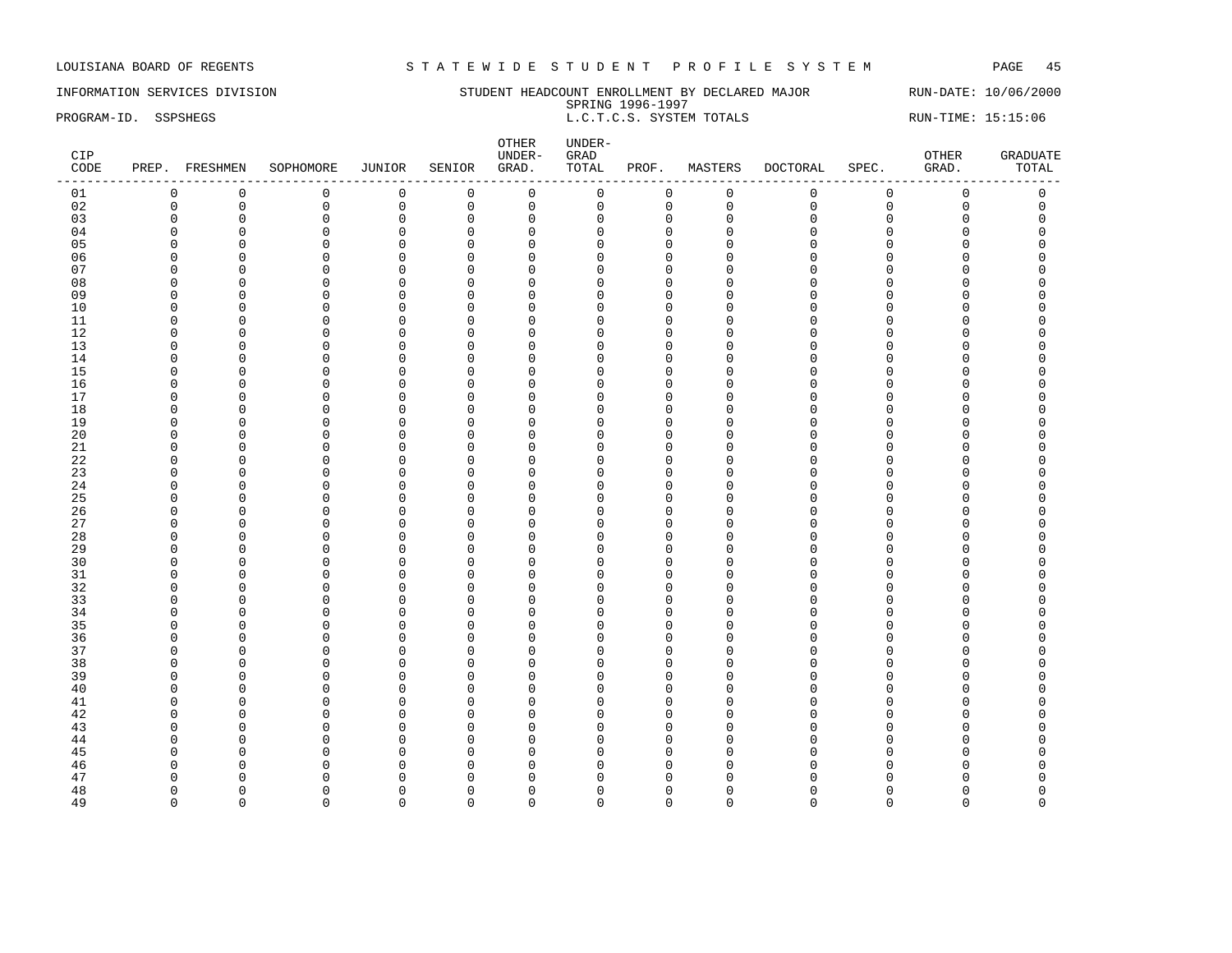### INFORMATION SERVICES DIVISION STUDENT HEADCOUNT ENROLLMENT BY DECLARED MAJOR RUN-DATE: 10/06/2000 SPRING 1996-1997 PROGRAM-ID. SSPSHEGS L.C.T.C.S. SYSTEM TOTALS RUN-TIME: 15:15:06 OTHER UNDER-<br>UNDER- GRAD CIP UNDER- GRAD OTHER GRADUATE CODE PREP. FRESHMEN SOPHOMORE JUNIOR SENIOR GRAD. TOTAL PROF. MASTERS DOCTORAL SPEC. GRAD. TOTAL ------------------------------------------------------------------------------------------------------------------------------------ 50 0 0 0 0 0 0 0 0 0 0 0 0 0 51 0 0 0 0 0 0 0 0 0 0 0 0 0 52 0 0 0 0 0 0 0 0 0 0 0 0 0 TR 0 0 0 0 0 0 0 0 0 0 0 0 0 UN 0 0 0 0 0 0 0 0 0 0 0 0 0 ------- ------- ------- ------- ------- ------- ------- ------- ------- ------- ------- ------- ------- TOTAL 0 0 0 0 0 0 0 0 0 0 01 - AGRICULTURAL BUSINESS AND PRODUCTION 39 - HOME ECONOMICS 37 - PERSONAL AWARENESS AND SELF-IMPROVE. 02 - AGRICULTURAL SCIENCES 20 - VOCATIONAL HOME ECONOMICS 38 - PHILOSOPHY AND RELIGION 03 - CONSERVATION/RENEWABLE NATURAL RESOURCES21 - NOT IN USE AT THIS TIME 39 - THEOLOGICAL STUDIES/RELIGIOUS VOCAT. 04 - ARCHITECTURE AND RELATED PROGRAMS 22 - LAW AND LEGAL STUDIES 40 - PHYSICAL SCIENCES 05 - AREA, ETHNIC AND CULTURAL STUDIES 23 - ENGLISH LANGUAGE AND LITERATURE/LETTERS 41 - SCIENCE TECHNOLOGIES<br>06 - NOT IN USE AT THIS TIME 24 - LIBERAL ARTS/SCI, GEN STUDIES/HUMANITIES42 - PSYCHOLOGY 06 - NOT IN USE AT THIS TIME 24 - LIBERAL ARTS/SCI, GEN STUDIES/HUMANITIES42 - PSYCHOLOGY

07 - NOT IN USE AT THIS TIME  $25$  - LIBRARY SCIENCE  $43$  - PROTECTIVE SERVICES 08 - MARKETING OPERATIONS AND DISTRIBUTION 26 - BIOLOGICAL SCIENCES/LIFE SCIENCES 44 - PUBLIC ADMINISTRATION AND SERVICES 09 - COMMUNICATIONS 27 - MATHEMATICS 45 - SOCIAL SCIENCES AND HISTORY 10 - COMMUNICATION TECHNOLOGIES 28 - RESERVE OFFICERS TRAINING CORPS (ROTC) 46 - CONSTRUCTION TRADES 11 - COMPUTER AND INFORMATION SCIENCES 29 - MILITARY TECHNOLOGIES 47 - MECHANICS AND REPAIRERS 12 - PERSONAL AND MISCELLANEOUS SERVICES 30 - MULTI/INTERDISCIPLINARY STUDIES 48 - PRECISION PRODUCTION TRADES 13 - EDUCATION 31 - PARKS/RECREATION/LEISURE/FITNESS STUDIES49 - TRANSPORTATION/MATERIALS MOVING WORK. 14 - ENGINEERING 32 - BASIC SKILLS 50 - VISUAL AND PERFORMING ARTS 15 - ENGINEERING-RELATED TECHNOLOGIES 33 - CITIZENSHIP ACTIVITIES 51 - HEALTH PROFESSIONS AND RELATED SCI. 16 - FOREIGN LANGUAGES AND LITERATURES 34 - HEALTH-RELATED KNOWLEDGE AND SKILLS 52 - BUSINESS MGT. & ADMINISTRATIVE SERV.<br>17 - NOT IN USE AT THIS TIME 35 - INTERPERSONAL AND SOCIAL SKILLS TR - UNDERGRAD STUDENTS INTENDING 15 - INTERPERSONAL AND SOCIAL SKILLS TR - UNDERGRAD STUDENTS INTENDING TRANSFER 36 - LEISURE AND RECREATIONAL ACTIVITIES  $\,$  UN - STUDENTS UNCOMMITTED TO A MAJOR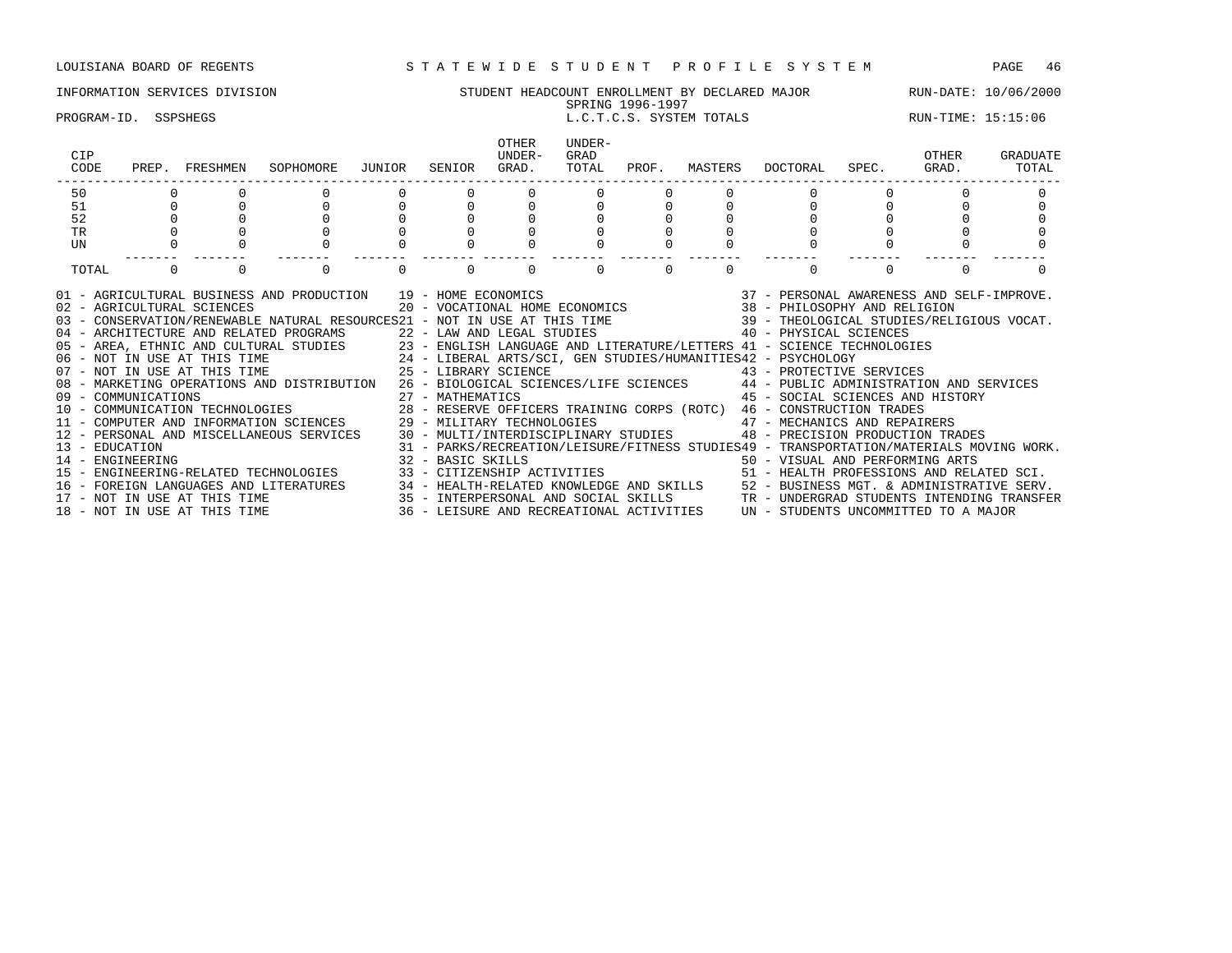INFORMATION SERVICES DIVISION SERVICES NUMBER STUDENT HEADCOUNT ENROLLMENT BY DECLARED MAJOR RUN-DATE: 10/06/2000 SPRING 1996-1997 PROGRAM-ID. SSPSHEGS PUBLIC INSTITUTIONS PUBLIC INSTITUTIONS RUN-TIME: 15:15:06

| CIP<br>CODE |                | PREP. FRESHMEN          | SOPHOMORE           | JUNIOR            | SENIOR                  | OTHER<br>UNDER-<br>GRAD. | UNDER-<br>GRAD<br>TOTAL | PROF.         | MASTERS        | DOCTORAL        | SPEC.              | <b>OTHER</b><br>GRAD. | <b>GRADUATE</b><br>TOTAL |
|-------------|----------------|-------------------------|---------------------|-------------------|-------------------------|--------------------------|-------------------------|---------------|----------------|-----------------|--------------------|-----------------------|--------------------------|
| 01          | $\Omega$       | 134                     | 105                 | 103               | 139                     | $\mathbf 0$              | 481                     | $\mathbf 0$   | 17             | 13              | $\mathbf 0$        | $\mathbf 0$           | 30                       |
| 02          | $\mathbf 0$    | 170                     | 188                 | 168               | 255                     | $\mathsf{O}$             | 781                     | 0             | 79             | 67              | $\Omega$           | 0                     | 146                      |
| 03          | $\mathbf 0$    | 143                     | 190                 | 219               | 352                     | $\mathbf 0$              | 904                     | $\mathbf 0$   | 120            | 45              | $\Omega$           | $\mathbf 0$           | 165                      |
| 04          | 1              | 328                     | 272                 | 199               | 434                     | 44                       | 1,278                   | $\Omega$      | 122            | $\Omega$        | $\Omega$           | $\Omega$              | 122                      |
| 05          |                | $\Omega$                | <sup>1</sup>        | 2                 | 2                       | $\Omega$                 | 5                       | $\Omega$      | $\overline{4}$ | 6               | $\Omega$           | $\Omega$              | 10                       |
| 06          | O              | $\Omega$                | $\Omega$            | $\Omega$          | $\Omega$                | $\Omega$                 | $\Omega$                | $\cap$        | $\Omega$       | $\Omega$        | $\cap$             | O                     | $\Omega$                 |
| 07          | O              | $\Omega$                | $\Omega$            | $\mathbf 0$       | $\Omega$                | $\mathbf 0$              | $\Omega$                | $\cap$        | $\Omega$       | $\cap$          |                    | $\Omega$              | $\overline{0}$           |
| 08          | $\Omega$       | 32                      | 31                  | 41                | 42                      | $\mathbf 0$              | 146                     |               | $\Omega$       |                 | $\cap$             | $\Omega$              | $\Omega$                 |
| 09          | 3              | 875                     | 771                 | 608               | 805                     | 20                       | 3,082                   | ∩             | 159            | $\cap$          |                    | $\Omega$              | 159                      |
| 10          | $\Omega$       | $\Omega$                | $\bigcirc$          | $\bigcirc$        | $\Omega$                | $\Omega$                 | $\Omega$                | $\cap$        | $\Omega$       | $\Omega$        | ∩                  | $\Omega$              | $\Omega$                 |
| 11          | 9              | 1,659                   | 865                 | 403               | 769                     | 156                      | 3,861                   | $\Omega$      | 364            | 105             | $\Omega$           | 23                    | 492                      |
| 12          | $\Omega$       | 94                      | 25                  | $-5$              | 6                       | 26                       | 156                     | $\Omega$      | $\Omega$       | $\Omega$        | $\Omega$           | $\mathbf 0$           | $\Omega$                 |
| 13          | 9              | 3,482                   | 3,170               | 2,843             | 5,137                   | 378                      | 15,019                  | $\Omega$      | 3,380          | 669             | 142                | 75                    | 4,266                    |
| 14          | $\mathbf 0$    | 1,566                   | 1,292               | 1,107             | 2,149                   | $\overline{0}$           | 6,114                   | $\Omega$      | 623            | 272             | $\Omega$           | $\mathbf 0$           | 895                      |
| 15          | $\mathbf{1}$   | 902                     | 594                 | 416               | 646                     | 157                      | 2,716                   | $\Omega$      | $\overline{0}$ | $\Omega$        | $\Omega$           | $\Omega$              | $\Omega$                 |
| 16          | $\Omega$       | 24                      | 46                  | 62                | 115                     | $\mathbf 0$              | 247                     | $\Omega$      | 61             | 28              | $\Omega$           | $\mathbf 0$           | 89                       |
| 17          | O              | $\Omega$                | $\Omega$            | $\overline{0}$    | $\Omega$                | $\mathbf 0$              | $\Omega$                | $\cap$        | $\Omega$       | $\Omega$        |                    | $\mathbf 0$           | $\Omega$                 |
| 18          | $\Omega$       | $\overline{0}$          | $\bigcirc$          | $\Omega$          | $\overline{0}$          | $\Omega$                 | $\Omega$                | $\cap$        | $\Omega$       | $\Omega$        | $\cap$             | $\Omega$              | $\Omega$                 |
| 19          | $\Omega$       | 357                     | 408                 | 397               | 746                     | 25                       | 1,933                   | $\Omega$      | 166            | 18              | $\cap$             | 3                     | 187                      |
| 20          | $\Omega$       | 123                     | 53                  | 13                | 14                      | 78                       | 281                     | $\Omega$      | $\Omega$       | $\Omega$        |                    | $\Omega$              | $\mathbf 0$              |
| 21          | $\Omega$       | $\overline{0}$          | $\overline{0}$      | $\overline{0}$    | $\overline{0}$          | $\Omega$                 | $\overline{0}$          | $\Omega$      | $\Omega$       | $\Omega$        | $\Omega$           | $\Omega$              | $\overline{0}$           |
| 22          | $\Omega$       | 227                     | 133                 | 86                | 95                      | 5                        | 546                     | 920           | $\Omega$       | $\cap$          |                    | $\Omega$              | 920                      |
| 23          | $\overline{2}$ | 273                     | 352                 | 438               | 600                     | $\mathbf{1}$             | 1,666                   | $\mathbf 0$   | 338            | 185<br>$\Omega$ | $\cap$<br>$\Omega$ | $\Omega$              | 523                      |
| 24<br>25    | 24<br>$\Omega$ | 3,208<br>$\overline{0}$ | 1,547<br>$\bigcirc$ | 1,065<br>$\Omega$ | 2,318<br>$\overline{0}$ | 367<br>$\Omega$          | 8,529<br>$\Omega$       | 0<br>$\Omega$ | 94<br>153      | $\Omega$        | $\cap$             | $\Omega$<br>$\Omega$  | 94<br>153                |
| 26          | 5              | 1,455                   | 1,166               | 1,022             | 1,783                   | 12                       | 5,443                   | $\Omega$      | 272            | 158             | $\Omega$           | $\mathbf 0$           | 430                      |
| 27          | $\Omega$       | 72                      | 74                  | 87                | 172                     | $\mathbf 0$              | 405                     | $\Omega$      | 112            | 83              | $\Omega$           | 18                    | 213                      |
| 28          | $\Omega$       | $\Omega$                | $\mathbf 0$         | $\Omega$          | $\Omega$                | $\Omega$                 | $\Omega$                |               | $\Omega$       | $\Omega$        | U                  | $\Omega$              | $\mathbf 0$              |
| 29          | $\Omega$       | $\mathbf 0$             | $\mathbf 0$         | $\mathbf 0$       | $\mathbf{0}$            | $\mathbf 0$              | 0                       | $\Omega$      | $\mathbf 0$    | $\cap$          |                    | $\mathbf 0$           | $\mathbf 0$              |
| 30          | 3              | 110                     | 68                  | $\Omega$          | $\Omega$                | 76                       | 257                     | $\Omega$      | 57             |                 |                    | $\Omega$              | 57                       |
| 31          | $\Omega$       | 82                      | 93                  | 138               | 284                     | $\Omega$                 | 597                     | $\cap$        | 53             |                 | U                  | $\Omega$              | 53                       |
| 32          |                | $\Omega$                | $\Omega$            | $\Omega$          | $\Omega$                | $\Omega$                 | $\Omega$                | $\Omega$      | $\Omega$       |                 |                    | U                     | $\Omega$                 |
| 33          |                | $\Omega$                | $\mathbf 0$         | $\mathbf 0$       | $\Omega$                | $\Omega$                 | $\Omega$                |               | $\Omega$       |                 |                    | U                     | $\Omega$                 |
| 34          |                | $\Omega$                | $\Omega$            | $\mathbf 0$       | $\Omega$                | $\Omega$                 | $\Omega$                | $\Omega$      | $\Omega$       |                 |                    | O                     |                          |
| 35          |                | $\Omega$                | $\Omega$            | $\Omega$          | $\Omega$                | $\Omega$                 |                         |               | $\cap$         |                 |                    | Λ                     |                          |
| 36          |                | $\Omega$                | $\Omega$            | $\Omega$          | $\Omega$                | $\Omega$                 | ∩                       |               | $\Omega$       |                 |                    |                       | $\Omega$                 |
| 37          |                | $\Omega$                | $\Omega$            | $\Omega$          | $\Omega$                | $\Omega$                 | $\Omega$                |               | $\Omega$       | $\cap$          |                    | O                     | $\mathbf 0$              |
| 38          | ∩              | 11                      | 21                  | 25                | 40                      | $\Omega$                 | 97                      |               | 12             | $\cap$          |                    | U                     | 12                       |
| 39          | $\Omega$       | $\mathbf 0$             | $\mathbf 0$         | $\overline{0}$    | $\Omega$                | $\mathbf 0$              | $\Omega$                | $\Omega$      | $\mathbf 0$    |                 |                    | $\Omega$              | $\mathbf 0$              |
| 40          | $\Omega$       | 240                     | 191                 | 204               | 432                     | $\Omega$                 | 1,067                   | $\Omega$      | 195            | 269             |                    | O                     | 464                      |
| 41          | $\Omega$       | $\Omega$                | $\Omega$            | $\Omega$          | $\Omega$                | $\Omega$                 | $\Omega$                | $\cap$        | $\Omega$       | $\Omega$        | U                  | $\cap$                | $\mathbf 0$              |
| 42          | 4              | 1,137                   | 937                 | 911               | 1,314                   | $7\overline{ }$          | 4,310                   | 0             | 351            | 177             | C                  | $\Omega$              | 528                      |
| 43          | $\mathbf 0$    | 1,221                   | 734                 | 499               | 841                     | 170                      | 3,465                   | $\Omega$      | 99             | $\mathbf 0$     |                    | $\Omega$              | 99                       |
| 44          | $\Omega$       | 358                     | 303                 | 352               | 609                     | 10                       | 1,632                   | $\Omega$      | 871            | 22              |                    | $\Omega$              | 893                      |
| 45          | -1             | 776                     | 834                 | 1,015             | 1,610                   | 24                       | 4,260                   | $\Omega$      | 468            | 266             |                    | $\Omega$              | 734                      |
| 46          | 4              | 95                      | 13                  | $\mathbf 0$       | $\mathbf 0$             | 9                        | 121                     |               | $\Omega$       | $\Omega$        |                    | U                     | $\mathbf 0$              |
| 47          | 2              | 287                     | 70                  | $\mathbf 0$       | $\Omega$                | 110                      | 469                     |               |                |                 |                    |                       | $\Omega$                 |
| 48          | 4              | 224                     | 100                 | 14                | 26                      | 60                       | 428                     | ∩             | ∩              |                 |                    | U                     | $\Omega$                 |
| 49          | $\Omega$       | 52                      | 47                  | 39                | 75                      | $\Omega$                 | 213                     | $\Omega$      | $\Omega$       | $\Omega$        | $\cap$             | $\Omega$              | $\Omega$                 |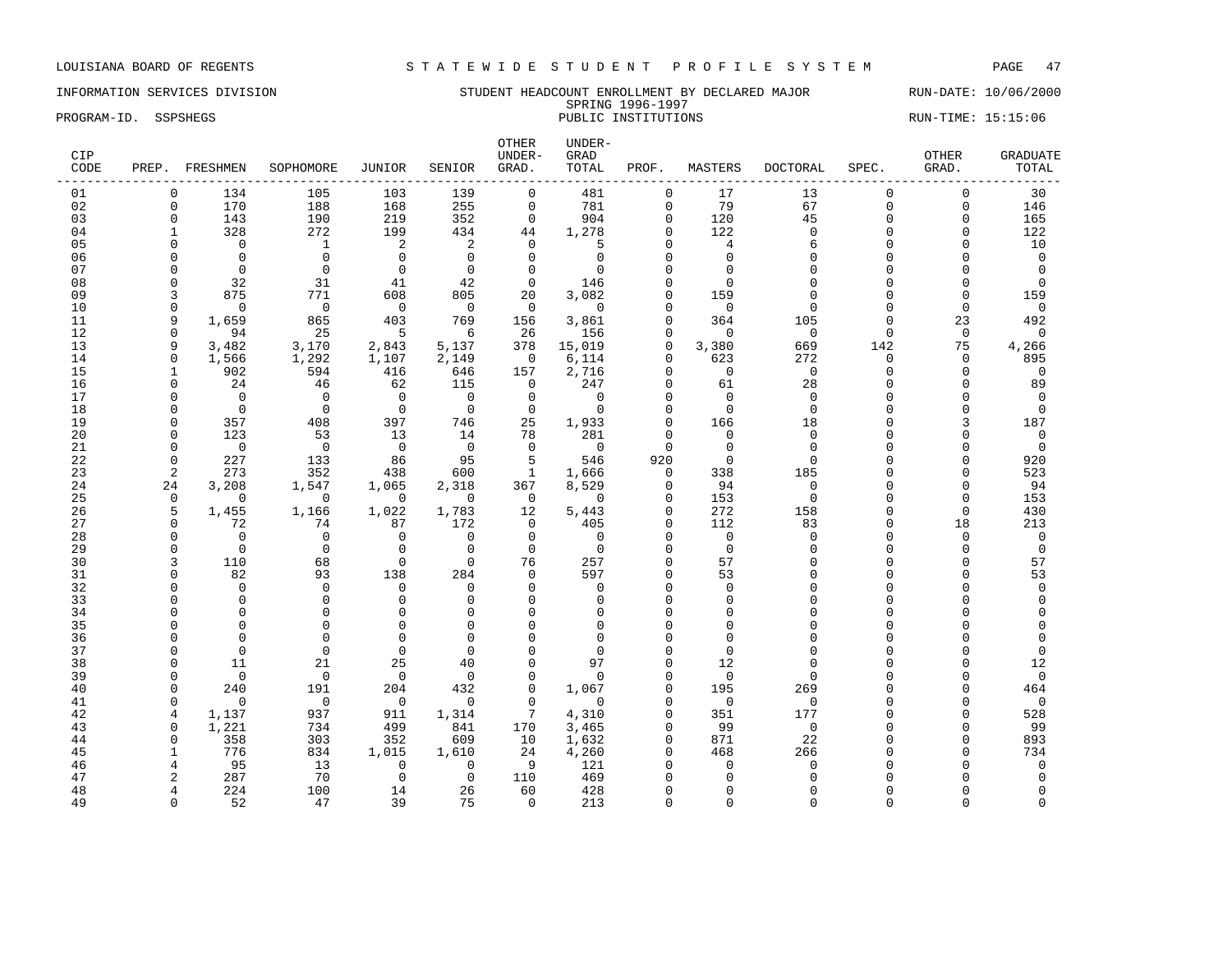### INFORMATION SERVICES DIVISION STUDENT HEADCOUNT ENROLLMENT BY DECLARED MAJOR RUN-DATE: 10/06/2000 SPRING 1996-1997<br>PUBLIC INSTITUTIONS PROGRAM-ID. SSPSHEGS **PROGRAM-ID.** SSPSHEGS **PUBLIC INSTITUTIONS** PUBLIC INSTITUTIONS **PROGRAM-ID.** SSPSHEGS OTHER UNDER-<br>UNDER- GRAD CIP UNDER- GRAD OTHER GRADUATE CODE PREP. FRESHMEN SOPHOMORE JUNIOR SENIOR GRAD. TOTAL PROF. MASTERS DOCTORAL SPEC. GRAD. TOTAL ------------------------------------------------------------------------------------------------------------------------------------ 50 2 793 580 419 763 102 2,659 0 381 97 0 3 481 51 30 6,818 4,317 2,293 4,354 1,502 19,314 296 757 88 0 4 1,145 52 13 5,707 4,656 3,288 4,933 421 19,018 0 1,733 136 0 1 1,870 TR 1 1,572 484 173 197 136 2,563 0 0 0 0 0 0 UN 293 12,369 4,380 2,264 2,050 2,115 23,471 13 3,878 46 36 2,330 6,303 ------- ------- ------- ------- ------- ------- ------- ------- ------- ------- ------- ------- ------- TOTAL 411 46,976 29,111 20,918 34,107 6,011 137,534 1,229 14,919 2,750 178 2,457 21,533 01 - AGRICULTURAL BUSINESS AND PRODUCTION 39 - HOME ECONOMICS 37 - PERSONAL AWARENESS AND SELF-IMPROVE. 02 - AGRICULTURAL SCIENCES 20 - VOCATIONAL HOME ECONOMICS 38 - PHILOSOPHY AND RELIGION 03 - CONSERVATION/RENEWABLE NATURAL RESOURCES21 - NOT IN USE AT THIS TIME 39 - THEOLOGICAL STUDIES/RELIGIOUS VOCAT. 02 - AGRICULTURAL SCIENCES<br>03 - CONSERVATION/RENEWABLE NATURAL RESOURCES21 - NOT IN USE AT THIS TIME 40 - PHYSICAL SCIENCES 05 - AREA, ETHNIC AND CULTURAL STUDIES 23 - ENGLISH LANGUAGE AND LITERATURE/LETTERS 41 - SCIENCE TECHNOLOGIES 06 - NOT IN USE AT THIS TIME 24 - LIBERAL ARTS/SCI, GEN STUDIES/HUMANITIES42 - PSYCHOLOGY 07 - NOT IN USE AT THIS TIME  $25$  - LIBRARY SCIENCE  $43$  - PROTECTIVE SERVICES 08 - MARKETING OPERATIONS AND DISTRIBUTION 26 - BIOLOGICAL SCIENCES/LIFE SCIENCES 44 - PUBLIC ADMINISTRATION AND SERVICES 09 - COMMUNICATIONS 27 - MATHEMATICS 45 - SOCIAL SCIENCES AND HISTORY 10 - COMMUNICATIONS<br>10 - COMMUNICATION TECHNOLOGIES 28 - RESERVE OFFICERS TRAINING CORPS (ROTC) 45 - SOCIAL SCIENCES AND<br>11 - COMPUTER AND INFORMATION COLENCES 28 - MILITARY TRADES CATES

11 - COMPUTER AND INFORMATION SCIENCES 29 - MILITARY TECHNOLOGIES 47 - MECHANICS AND REPAIRERS 12 - PERSONAL AND MISCELLANEOUS SERVICES 30 - MULTI/INTERDISCIPLINARY STUDIES 48 - PRECISION PRODUCTION TRADES

14 - ENGINEERING 32 - BASIC SKILLS 50 - VISUAL AND PERFORMING ARTS

13 - EDUCATION 31 - PARKS/RECREATION/LEISURE/FITNESS STUDIES49 - TRANSPORTATION/MATERIALS MOVING WORK.

15 - ENGINEERING-RELATED TECHNOLOGIES 33 - CITIZENSHIP ACTIVITIES 51 - HEALTH PROFESSIONS AND RELATED SCI. 16 - FOREIGN LANGUAGES AND LITERATURES 34 - HEALTH-RELATED KNOWLEDGE AND SKILLS 52 - BUSINESS MGT. & ADMINISTRATIVE SERV. 17 - NOT IN USE AT THIS TIME 35 - INTERPERSONAL AND SOCIAL SKILLS TR - UNDERGRAD STUDENTS INTENDING TRANSFER 18 - NOT IN USE AT THIS TIME 36 - LEISURE AND RECREATIONAL ACTIVITIES UN - STUDENTS UNCOMMITTED TO A MAJOR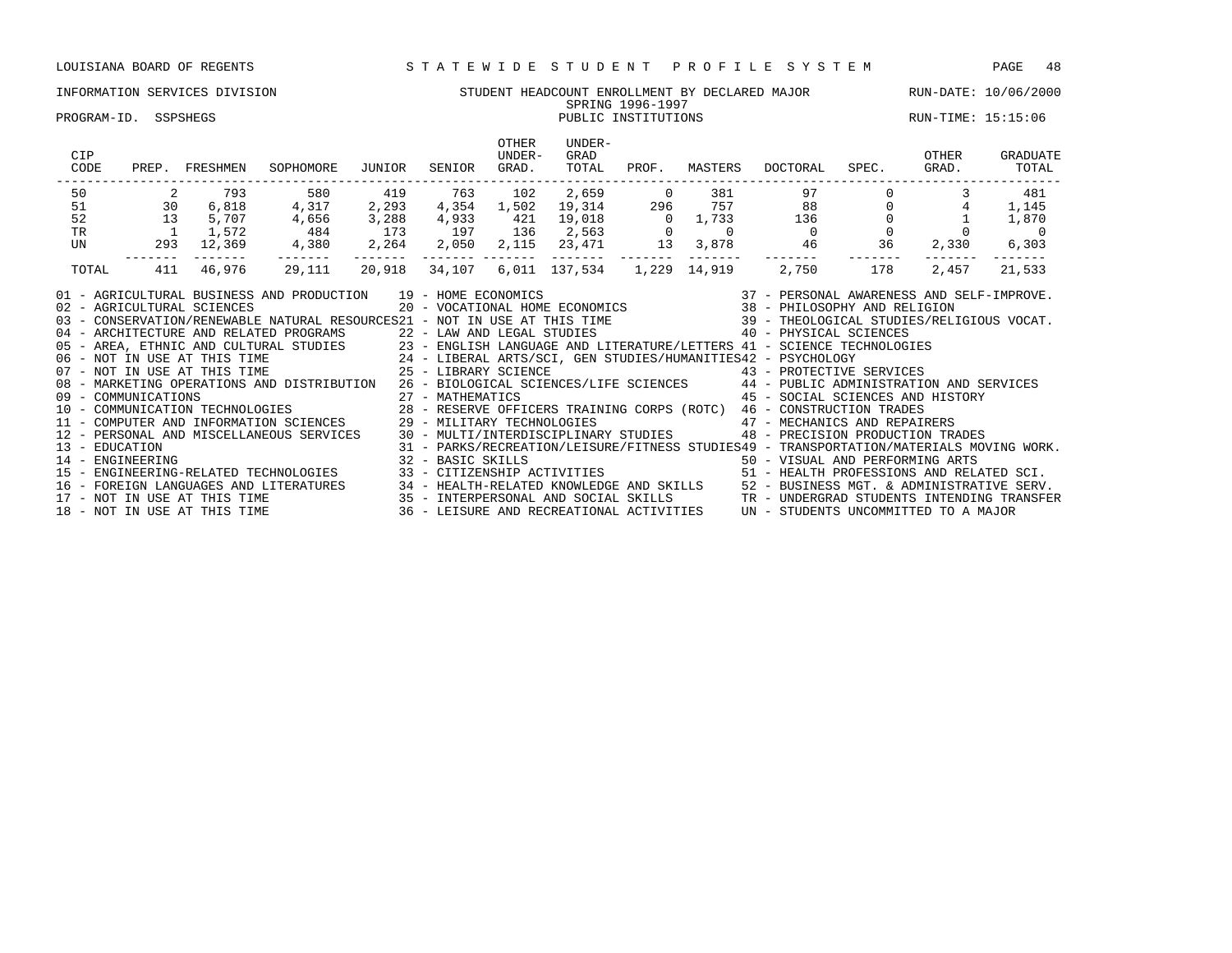INFORMATION SERVICES DIVISION STUDENT HEADCOUNT ENROLLMENT BY DECLARED MAJOR RUN-DATE: 10/06/2000 SPRING 1996-1997 PROGRAM-ID. SSPSHEGS PRIVATE/INDEPENDENT INSTITUTIONS RUN-TIME: 15:15:06

| CIP<br>CODE | PREP. FRESHMEN |             | SOPHOMORE   | JUNIOR       | SENIOR      | ${\small \texttt{OTHER}}$<br>UNDER-<br>GRAD. | UNDER-<br>GRAD<br>TOTAL | PROF.        | MASTERS     | <b>DOCTORAL</b> | SPEC.       | OTHER<br>GRAD.      | <b>GRADUATE</b><br>TOTAL |
|-------------|----------------|-------------|-------------|--------------|-------------|----------------------------------------------|-------------------------|--------------|-------------|-----------------|-------------|---------------------|--------------------------|
| 01          | 0              | 0           | $\mathbf 0$ | 0            | $\mathbf 0$ | $\mathbf 0$                                  | 0                       | 0            | $\mathbf 0$ | $\mathbf 0$     | 0           | $\mathbf 0$         | 0                        |
| 02          | $\mathsf 0$    | $\mathbf 0$ | $\mathsf 0$ | $\mathbf 0$  | $\mathbf 0$ | $\mathsf 0$                                  | 0                       | $\mathbf{0}$ | $\mathsf 0$ | $\mathbf{0}$    | $\mathbf 0$ | $\mathsf{O}\xspace$ | $\mathbf 0$              |
| 03          | $\mathbf 0$    | $\mathbf 0$ | $\mathbf 0$ | 0            | $\mathbf 0$ | $\mathbf 0$                                  | $\mathbf 0$             | $\mathbf 0$  | $\Omega$    | $\Omega$        | $\mathbf 0$ | 0                   | $\mathbf 0$              |
| 04          | $\Omega$       | $\Omega$    | $\Omega$    | $\mathbf 0$  | $\mathbf 0$ | $\mathbf 0$                                  | $\Omega$                | $\mathbf{0}$ | $\Omega$    | $\cap$          | $\Omega$    | O                   | $\Omega$                 |
| 05          | $\Omega$       | $\mathbf 0$ | $\Omega$    | $\mathbf 0$  | $\mathbf 0$ | $\mathbf 0$                                  | $\Omega$                | $\mathbf{0}$ | $\Omega$    | $\Omega$        | $\Omega$    | $\overline{0}$      | $\Omega$                 |
| 06          | $\Omega$       | $\Omega$    | $\Omega$    | $\mathbf 0$  | $\mathbf 0$ | $\Omega$                                     | $\Omega$                | $\mathbf 0$  | $\Omega$    | $\Omega$        | $\Omega$    | 0                   | $\Omega$                 |
| 07          | $\Omega$       | 0           | $\Omega$    | 0            | $\mathbf 0$ | 0                                            | 0                       | $\mathbf 0$  | $\Omega$    | $\Omega$        | 0           | 0                   | $\Omega$                 |
| 08          | $\mathbf 0$    | $\Omega$    | $\mathbf 0$ | $\mathbf 0$  | $\mathbf 0$ | $\Omega$                                     | $\Omega$                | $\Omega$     | $\Omega$    | $\Omega$        | $\Omega$    | 0                   | $\cap$                   |
| 09          | $\Omega$       | $\Omega$    | $\Omega$    | $\mathbf 0$  | $\mathbf 0$ | $\Omega$                                     | $\Omega$                | $\Omega$     | $\Omega$    | $\Omega$        | $\Omega$    | O                   | $\cap$                   |
| 10          | 0              | $\mathbf 0$ | $\mathbf 0$ | 0            | $\mathbf 0$ | $\mathbf 0$                                  | 0                       | $\mathbf 0$  | $\Omega$    | $\Omega$        | 0           | 0                   | $\Omega$                 |
| 11          | $\Omega$       | $\Omega$    | $\Omega$    | $\mathbf 0$  | $\mathbf 0$ | $\Omega$                                     | $\Omega$                | $\mathbf{0}$ | $\Omega$    | $\Omega$        | $\Omega$    | 0                   | $\Omega$                 |
| 12          | $\Omega$       | $\Omega$    | $\Omega$    | 0            | $\mathbf 0$ | $\mathbf 0$                                  | $\Omega$                | $\Omega$     | $\Omega$    | $\Omega$        | $\mathbf 0$ | 0                   | $\Omega$                 |
| 13          | 0              | $\Omega$    | $\Omega$    | 0            | $\mathbf 0$ | $\Omega$                                     | 0                       | $\mathbf 0$  | $\Omega$    | $\Omega$        | $\Omega$    | 0                   | $\Omega$                 |
| 14          | $\Omega$       | $\mathbf 0$ | $\Omega$    | 0            | $\mathbf 0$ | $\mathbf 0$                                  | $\Omega$                | $\Omega$     | $\Omega$    | $\Omega$        | $\Omega$    | 0                   | $\Omega$                 |
| 15          | 0              | $\Omega$    | $\Omega$    | 0            | $\mathbf 0$ | $\Omega$                                     | $\Omega$                | $\Omega$     | $\Omega$    | $\Omega$        | $\Omega$    | 0                   | $\Omega$                 |
| 16          | $\Omega$       | $\Omega$    | $\Omega$    | $\mathbf 0$  | $\mathbf 0$ | $\Omega$                                     | $\Omega$                | $\Omega$     | $\Omega$    | $\Omega$        | $\Omega$    | 0                   | C                        |
| 17          | $\Omega$       | $\Omega$    | $\Omega$    | $\mathbf 0$  | $\mathbf 0$ | $\overline{0}$                               | $\Omega$                | $\Omega$     | $\Omega$    | $\Omega$        | $\Omega$    | 0                   | $\Omega$                 |
| 18          | $\mathbf{0}$   | $\mathbf 0$ | $\Omega$    | 0            | $\mathbf 0$ | $\mathbf 0$                                  | 0                       | $\Omega$     | $\Omega$    | $\Omega$        | 0           | 0                   | $\Omega$                 |
| 19          | $\Omega$       | $\mathbf 0$ | $\mathbf 0$ | $\mathsf 0$  | $\mathbf 0$ | $\mathbf 0$                                  | 0                       | $\Omega$     | $\Omega$    | $\Omega$        | 0           | 0                   | $\Omega$                 |
| 20          | $\Omega$       | $\mathbf 0$ | $\Omega$    | $\mathsf 0$  | $\mathbf 0$ | $\mathbf 0$                                  | $\Omega$                | $\mathbf{0}$ | $\Omega$    | $\Omega$        | $\Omega$    | $\overline{0}$      | $\Omega$                 |
| 21          | $\Omega$       | $\Omega$    | $\Omega$    | $\mathbf 0$  | 0           | $\Omega$                                     | 0                       | $\Omega$     | $\Omega$    | $\Omega$        | $\Omega$    | 0                   | C                        |
| 22          | $\Omega$       | $\Omega$    | $\Omega$    | $\mathbf 0$  | $\mathbf 0$ | $\Omega$                                     | 0                       | $\Omega$     | $\Omega$    | $\Omega$        | $\Omega$    | 0                   | C                        |
| 23          | $\Omega$       | $\Omega$    | $\Omega$    | $\mathbf 0$  | $\mathbf 0$ | $\Omega$                                     | $\Omega$                | $\Omega$     | $\Omega$    | $\Omega$        | $\Omega$    | O                   | $\Omega$                 |
| 24          | $\Omega$       | $\Omega$    | $\Omega$    | $\mathbf{0}$ | $\mathbf 0$ | $\Omega$                                     | $\Omega$                | $\Omega$     | $\Omega$    | $\Omega$        | $\Omega$    | 0                   | $\Omega$                 |
| 25          | $\Omega$       | $\mathbf 0$ | $\Omega$    | 0            | $\mathbf 0$ | $\mathbf 0$                                  | $\Omega$                | $\mathbf{0}$ | $\Omega$    | $\Omega$        | $\Omega$    | 0                   | $\Omega$                 |
| 26          | $\mathbf 0$    | $\mathbf 0$ | $\Omega$    | 0            | $\mathbf 0$ | $\mathbf 0$                                  | $\Omega$                | $\Omega$     | $\Omega$    | $\Omega$        | $\mathbf 0$ | 0                   | $\Omega$                 |
| 27          | $\mathbf 0$    | $\mathbf 0$ | $\Omega$    | $\mathsf 0$  | $\mathbf 0$ | $\mathbf 0$                                  | $\mathbf 0$             | $\Omega$     | $\Omega$    | $\Omega$        | $\mathbf 0$ | 0                   | $\Omega$                 |
| 28          | $\Omega$       | $\Omega$    | $\Omega$    | $\mathbf 0$  | $\mathbf 0$ | $\Omega$                                     | $\Omega$                | $\Omega$     | $\Omega$    | $\Omega$        | $\Omega$    | O                   | $\Omega$                 |
| 29          | $\Omega$       | $\Omega$    | $\Omega$    | $\mathbf 0$  | $\mathbf 0$ | $\Omega$                                     | $\Omega$                | $\Omega$     | $\Omega$    | $\Omega$        | $\Omega$    | 0                   | $\Omega$                 |
| 30          | $\Omega$       | $\mathbf 0$ | $\Omega$    | 0            | $\mathbf 0$ | $\Omega$                                     | 0                       | $\mathbf 0$  | $\Omega$    | $\Omega$        | $\Omega$    | 0                   | $\Omega$                 |
| 31          | $\Omega$       | $\Omega$    | $\Omega$    | $\mathbf 0$  | $\mathbf 0$ | $\Omega$                                     | $\Omega$                | $\Omega$     | $\Omega$    | $\Omega$        | $\Omega$    | 0                   |                          |
| 32          | $\Omega$       | $\Omega$    | $\Omega$    | $\mathbf 0$  | $\mathbf 0$ | $\Omega$                                     | $\Omega$                | $\Omega$     | $\Omega$    | $\Omega$        | $\Omega$    | 0                   | $\Omega$                 |
| 33          | $\Omega$       | $\mathbf 0$ | $\Omega$    | 0            | $\mathbf 0$ | $\mathbf 0$                                  | $\Omega$                | $\Omega$     | $\Omega$    | $\Omega$        | 0           | 0                   | $\Omega$                 |
| 34          | $\Omega$       | $\mathbf 0$ | $\mathbf 0$ | $\mathsf 0$  | $\mathbf 0$ | $\mathbf 0$                                  | 0                       | $\mathbf{0}$ | $\Omega$    | $\Omega$        | $\Omega$    | 0                   | $\Omega$                 |
| 35          | $\Omega$       | $\Omega$    | $\Omega$    | $\mathbf{0}$ | $\mathbf 0$ | $\Omega$                                     | $\Omega$                | $\Omega$     | $\Omega$    | $\Omega$        | $\Omega$    | 0                   | $\Omega$                 |
| 36          | $\Omega$       | 0           | $\Omega$    | 0            | 0           | 0                                            | $\Omega$                | $\Omega$     | $\Omega$    | $\Omega$        | 0           | 0                   | $\Omega$                 |
| 37          | $\Omega$       | $\Omega$    | $\Omega$    | 0            | $\mathbf 0$ | $\Omega$                                     | $\Omega$                | $\mathbf 0$  | $\Omega$    | $\Omega$        | $\Omega$    | 0                   | $\Omega$                 |
| 38          | $\Omega$       | $\Omega$    | $\Omega$    | $\mathbf 0$  | $\mathbf 0$ | $\Omega$                                     | $\Omega$                | $\Omega$     | $\Omega$    | $\Omega$        | $\Omega$    | O                   | C                        |
| 39          | $\Omega$       | $\Omega$    | $\Omega$    | $\mathbf 0$  | $\mathbf 0$ | $\Omega$                                     | 0                       | $\Omega$     | $\Omega$    | $\Omega$        | $\Omega$    | 0                   | C                        |
| 40          | $\Omega$       | $\mathbf 0$ | $\Omega$    | $\mathbf 0$  | $\mathbf 0$ | $\Omega$                                     | 0                       | $\Omega$     | $\Omega$    | $\Omega$        | $\Omega$    | 0                   | $\Omega$                 |
| 41          | $\Omega$       | $\mathbf 0$ | $\Omega$    | 0            | $\mathbf 0$ | $\mathbf 0$                                  | $\mathbf 0$             | $\Omega$     | $\Omega$    | $\mathbf{0}$    | $\mathbf 0$ | 0                   | $\Omega$                 |
| 42          | $\mathbf 0$    | $\mathbf 0$ | $\mathbf 0$ | $\mathsf 0$  | $\mathbf 0$ | $\mathbf 0$                                  | 0                       | $\mathbf 0$  | $\Omega$    | $\Omega$        | $\Omega$    | 0                   | $\Omega$                 |
| 43          | $\Omega$       | $\mathbf 0$ | $\Omega$    | 0            | $\mathbf 0$ | $\mathbf 0$                                  | $\Omega$                | $\Omega$     | $\Omega$    | $\Omega$        | $\Omega$    | 0                   | $\Omega$                 |
| 44          | $\Omega$       | $\Omega$    | $\Omega$    | 0            | $\mathbf 0$ | $\Omega$                                     | 0                       | $\Omega$     | $\Omega$    | $\Omega$        | $\Omega$    | 0                   | $\Omega$                 |
| 45          | <sup>0</sup>   | $\Omega$    | $\Omega$    | $\mathbf 0$  | $\mathbf 0$ | $\Omega$                                     | $\Omega$                | $\Omega$     | $\Omega$    | $\Omega$        | $\Omega$    | 0                   | C                        |
| 46          | $\Omega$       | $\Omega$    | $\Omega$    | $\mathbf 0$  | $\mathbf 0$ | $\Omega$                                     | $\Omega$                | $\Omega$     | $\Omega$    | $\Omega$        | $\Omega$    | 0                   | $\Omega$                 |
| 47          | $\Omega$       | $\Omega$    | $\Omega$    | $\mathbf{0}$ | $\Omega$    | $\Omega$                                     | $\Omega$                | $\Omega$     | O           | $\Omega$        | O           | O                   | O                        |
| 48          | $\mathbf 0$    | $\mathbf 0$ | $\Omega$    | 0            | $\mathbf 0$ | $\mathbf 0$                                  | 0                       | $\mathbf 0$  | $\Omega$    | $\Omega$        | $\Omega$    | 0                   | 0                        |
| 49          | $\Omega$       | $\Omega$    | $\Omega$    | $\Omega$     | $\mathbf 0$ | $\mathbf 0$                                  | $\Omega$                | $\Omega$     | $\Omega$    | $\Omega$        | $\Omega$    | 0                   | $\Omega$                 |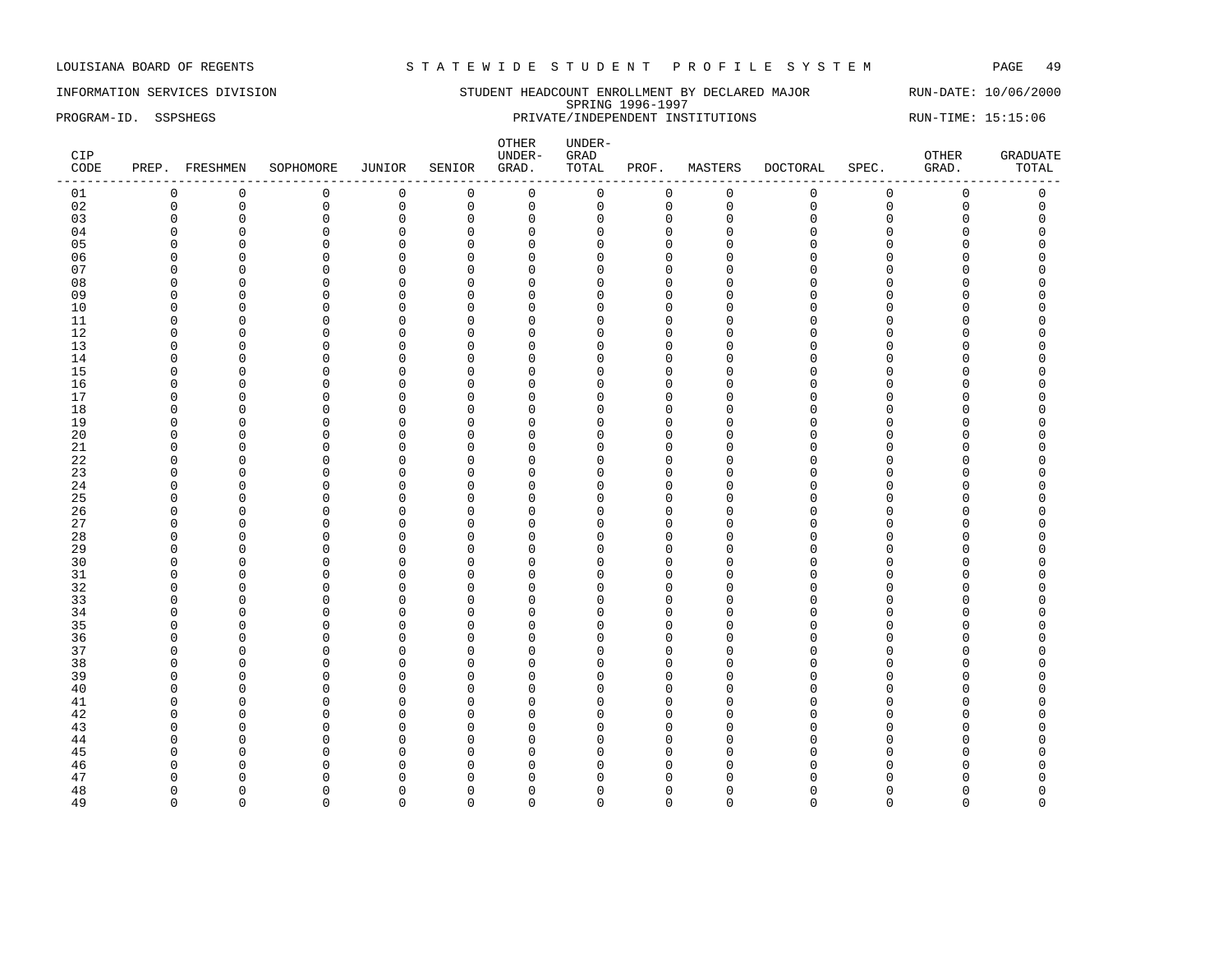### INFORMATION SERVICES DIVISION STUDENT HEADCOUNT ENROLLMENT BY DECLARED MAJOR RUN-DATE: 10/06/2000 SPRING 1996-1997 PROGRAM-ID. SSPSHEGS PRIVATE/INDEPENDENT INSTITUTIONS RUN-TIME: 15:15:06 OTHER UNDER-<br>UNDER- GRAD CIP UNDER- GRAD OTHER GRADUATE CODE PREP. FRESHMEN SOPHOMORE JUNIOR SENIOR GRAD. TOTAL PROF. MASTERS DOCTORAL SPEC. GRAD. TOTAL ------------------------------------------------------------------------------------------------------------------------------------ 50 0 0 0 0 0 0 0 0 0 0 0 0 0 51 0 0 0 0 0 0 0 0 0 0 0 0 0 52 0 0 0 0 0 0 0 0 0 0 0 0 0 TR 0 0 0 0 0 0 0 0 0 0 0 0 0 UN 0 0 0 0 0 0 0 0 0 0 0 0 0 ------- ------- ------- ------- ------- ------- ------- ------- ------- ------- ------- ------- ------- TOTAL 0 0 0 0 0 0 0 0 0 0 01 - AGRICULTURAL BUSINESS AND PRODUCTION 39 - HOME ECONOMICS 37 - PERSONAL AWARENESS AND SELF-IMPROVE. 02 - AGRICULTURAL SCIENCES 20 - VOCATIONAL HOME ECONOMICS 38 - PHILOSOPHY AND RELIGION 03 - CONSERVATION/RENEWABLE NATURAL RESOURCES21 - NOT IN USE AT THIS TIME 39 - THEOLOGICAL STUDIES/RELIGIOUS VOCAT. 04 - ARCHITECTURE AND RELATED PROGRAMS 22 - LAW AND LEGAL STUDIES 40 - PHYSICAL SCIENCES 05 - AREA, ETHNIC AND CULTURAL STUDIES 23 - ENGLISH LANGUAGE AND LITERATURE/LETTERS 41 - SCIENCE TECHNOLOGIES<br>06 - NOT IN USE AT THIS TIME 24 - LIBERAL ARTS/SCI, GEN STUDIES/HUMANITIES42 - PSYCHOLOGY 06 - NOT IN USE AT THIS TIME 24 - LIBERAL ARTS/SCI, GEN STUDIES/HUMANITIES42 - PSYCHOLOGY 07 - NOT IN USE AT THIS TIME  $25$  - LIBRARY SCIENCE  $43$  - PROTECTIVE SERVICES 08 - MARKETING OPERATIONS AND DISTRIBUTION 26 - BIOLOGICAL SCIENCES/LIFE SCIENCES 44 - PUBLIC ADMINISTRATION AND SERVICES

09 - COMMUNICATIONS 27 - MATHEMATICS 45 - SOCIAL SCIENCES AND HISTORY

14 - ENGINEERING 32 - BASIC SKILLS 50 - VISUAL AND PERFORMING ARTS

13 - EDUCATION 31 - PARKS/RECREATION/LEISURE/FITNESS STUDIES49 - TRANSPORTATION/MATERIALS MOVING WORK.

15 - ENGINEERING-RELATED TECHNOLOGIES 33 - CITIZENSHIP ACTIVITIES 51 - HEALTH PROFESSIONS AND RELATED SCI. 16 - FOREIGN LANGUAGES AND LITERATURES 34 - HEALTH-RELATED KNOWLEDGE AND SKILLS 52 - BUSINESS MGT. & ADMINISTRATIVE SERV.<br>17 - NOT IN USE AT THIS TIME 35 - INTERPERSONAL AND SOCIAL SKILLS TR - UNDERGRAD STUDENTS INTENDING

15 - INTERPERSONAL AND SOCIAL SKILLS TR - UNDERGRAD STUDENTS INTENDING TRANSFER 36 - LEISURE AND RECREATIONAL ACTIVITIES  $\,$  UN - STUDENTS UNCOMMITTED TO A MAJOR

10 - COMMUNICATION TECHNOLOGIES 28 - RESERVE OFFICERS TRAINING CORPS (ROTC) 46 - CONSTRUCTION TRADES 11 - COMPUTER AND INFORMATION SCIENCES 29 - MILITARY TECHNOLOGIES 47 - MECHANICS AND REPAIRERS 12 - PERSONAL AND MISCELLANEOUS SERVICES 30 - MULTI/INTERDISCIPLINARY STUDIES 48 - PRECISION PRODUCTION TRADES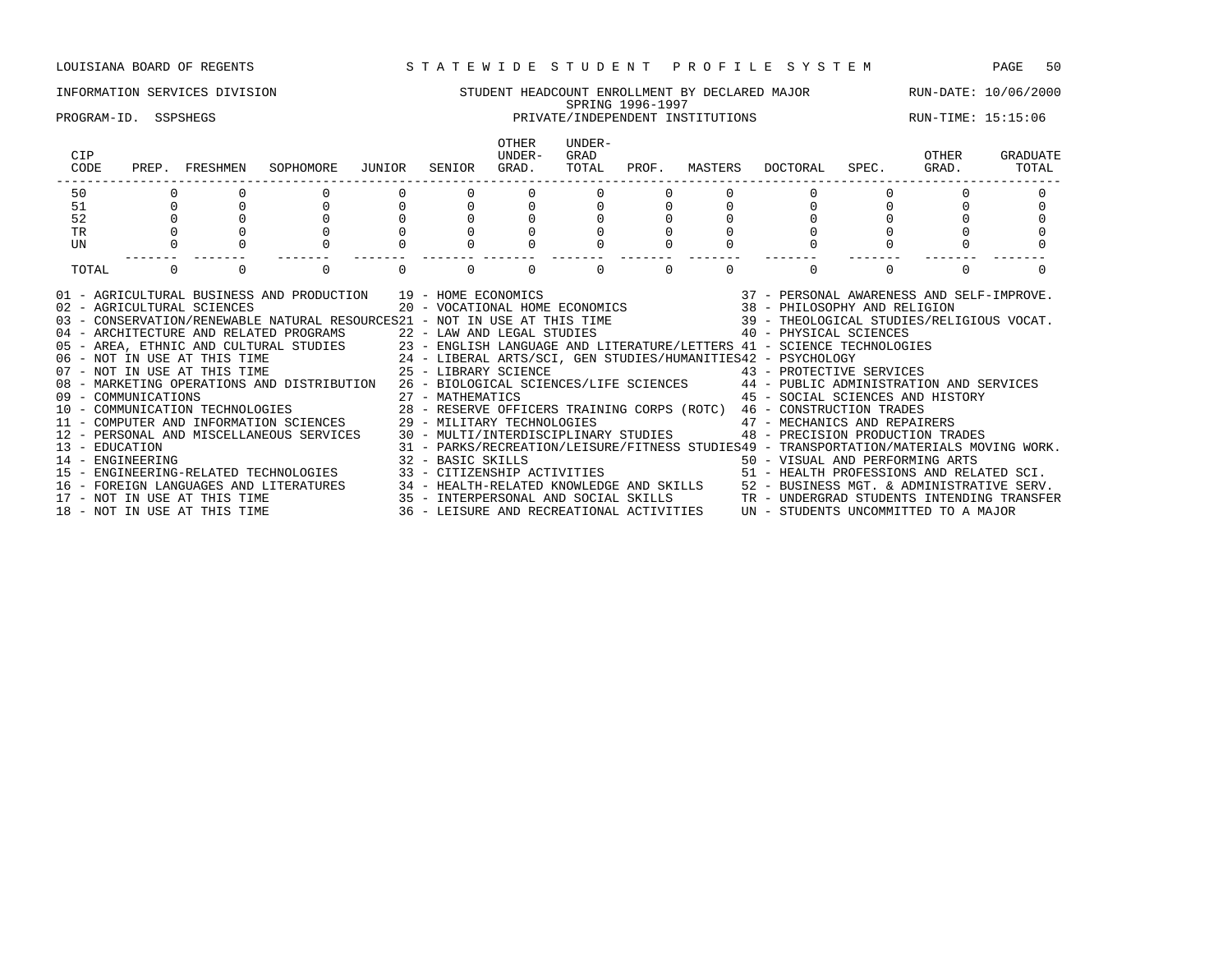### INFORMATION SERVICES DIVISION SUNDERT STUDENT HEADCOUNT ENROLLMENT BY DECLARED MAJOR RUN-DATE: 10/06/2000 SPRING 1996-1997 PROGRAM-ID. SSPSHEGS STATE TOTALS STATE TOTALS STATE TOTALS RUN-TIME: 15:15:06

| CIP<br>CODE |                | PREP. FRESHMEN       | SOPHOMORE            | JUNIOR               | SENIOR               | OTHER<br>UNDER-<br>GRAD. | UNDER-<br>GRAD<br>TOTAL | PROF.                | MASTERS              | <b>DOCTORAL</b>     | SPEC.                | OTHER<br>GRAD.    | <b>GRADUATE</b><br>TOTAL |
|-------------|----------------|----------------------|----------------------|----------------------|----------------------|--------------------------|-------------------------|----------------------|----------------------|---------------------|----------------------|-------------------|--------------------------|
| 01          | 0              | 134                  | 105                  | 103                  | 139                  | $\mathbf 0$              | 481                     | $\mathbf{0}$         | 17                   | 13                  | $\Omega$             | $\mathbf 0$       | 30                       |
| 02          | $\Omega$       | 170                  | 188                  | 168                  | 255                  | $\mathbf 0$              | 781                     | $\Omega$             | 79                   | 67                  | $\Omega$             | $\Omega$          | 146                      |
| 03          | $\mathbf 0$    | 143                  | 190                  | 219                  | 352                  | $\mathbf 0$              | 904                     | $\mathbf 0$          | 120                  | 45                  | $\mathbf 0$          | $\mathbf 0$       | 165                      |
| 04          | 1              | 328                  | 272                  | 199                  | 434                  | 44                       | 1,278                   | $\Omega$             | 122                  | $\Omega$            | $\Omega$             | $\Omega$          | 122                      |
| 05          | $\Omega$       | $\mathbf 0$          | $\mathbf{1}$         | $\overline{2}$       | 2                    | $\mathbf 0$              | 5                       | $\Omega$             | 4                    | 6                   | $\Omega$             | O                 | 10                       |
| 06          | $\Omega$       | $\overline{0}$       | $\mathbf 0$          | $\mathbf{0}$         | $\mathbf 0$          | $\mathbf 0$              | $\mathbf 0$             | $\cap$               | $\Omega$             | $\Omega$            | $\cap$               | O                 | $\overline{0}$           |
| 07          | $\Omega$       | $\overline{0}$       | $\mathbf 0$          | $\mathbf{0}$         | $\overline{0}$       | $\mathbf 0$              | $\Omega$                |                      | $\Omega$             | $\cap$              | $\cap$               | O                 | $\Omega$                 |
| 08          | $\Omega$       | 32                   | 31                   | 41                   | 42                   | $\mathbf 0$              | 146                     | $\Omega$             | $\Omega$             | $\cap$              | $\cap$               | O                 | $\Omega$                 |
| 09          | 3<br>$\Omega$  | 875                  | 771                  | 608                  | 805                  | 20                       | 3,082                   | $\cap$<br>$\cap$     | 159                  | ∩<br>$\Omega$       | U                    | $\Omega$          | 159                      |
| 10          | 9              | $\Omega$             | $\mathbf 0$          | $\Omega$<br>403      | $\overline{0}$       | $\mathbf 0$              | $\mathbf 0$             | $\Omega$             | $\Omega$             |                     | $\Omega$<br>$\Omega$ | $\Omega$          | $\mathbf 0$              |
| 11<br>12    | $\mathbf 0$    | 1,659<br>94          | 865<br>25            | 5                    | 769<br>6             | 156<br>26                | 3,861<br>156            | $\mathbf{0}$         | 364<br>$\mathbf 0$   | 105<br>$\mathbf{0}$ | $\mathbf 0$          | 23<br>$\mathbf 0$ | 492<br>0                 |
| 13          | 9              | 3,482                | 3,170                | 2,843                | 5,137                | 378                      | 15,019                  | $\mathbf 0$          | 3,380                | 669                 | 142                  | 75                | 4,266                    |
| 14          | $\mathbf 0$    | 1,566                | 1,292                | 1,107                | 2,149                | $\mathbf 0$              | 6,114                   | $\Omega$             | 623                  | 272                 | $\Omega$             | $\mathbf 0$       | 895                      |
| 15          | $\mathbf{1}$   | 902                  | 594                  | 416                  | 646                  | 157                      | 2,716                   | $\Omega$             | $\mathbf 0$          | $\mathbf{0}$        | $\Omega$             | $\mathbf 0$       | 0                        |
| 16          | $\Omega$       | 24                   | 46                   | 62                   | 115                  | 0                        | 247                     | $\cap$               | 61                   | 28                  | U                    | $\Omega$          | 89                       |
| 17          | $\Omega$       | $\Omega$             | $\Omega$             | $\mathbf 0$          | $\Omega$             | $\mathbf 0$              | $\mathbf 0$             | $\Omega$             | $\Omega$             | $\Omega$            | $\Omega$             | O                 | 0                        |
| 18          | $\Omega$       | $\Omega$             | $\Omega$             | $\Omega$             | $\Omega$             | $\mathbf 0$              | $\Omega$                | $\Omega$             | $\Omega$             | $\Omega$            | $\cap$               | 0                 | $\Omega$                 |
| 19          | $\Omega$       | 357                  | 408                  | 397                  | 746                  | 25                       | 1,933                   | $\Omega$             | 166                  | 18                  | $\cap$               | 3                 | 187                      |
| 20          | $\Omega$       | 123                  | 53                   | 13                   | 14                   | 78                       | 281                     | $\Omega$             | $\Omega$             | $\Omega$            | $\Omega$             | U                 | $\Omega$                 |
| 21          | $\Omega$       | $\mathbf 0$          | $\mathbf 0$          | $\mathbf 0$          | $\overline{0}$       | $\mathbf 0$              | $\mathbf 0$             | $\Omega$             | $\Omega$             | $\Omega$            | $\Omega$             | O                 | 0                        |
| 22          | $\mathbf{0}$   | 227                  | 133                  | 86                   | 95                   | 5                        | 546                     | 920                  | $\mathbf 0$          | $\Omega$            | $\Omega$             | $\Omega$          | 920                      |
| 23          | $\overline{2}$ | 273                  | 352                  | 438                  | 600                  | $\mathbf{1}$             | 1,666                   | $\mathbf{0}$         | 338                  | 185                 | $\Omega$             | $\Omega$          | 523                      |
| 24          | 24             | 3,208                | 1,547                | 1,065                | 2,318                | 367                      | 8,529                   | $\mathbf{0}$         | 94                   | $\mathbf{0}$        | $\Omega$             | $\Omega$          | 94                       |
| 25          | $\mathbf 0$    | $\Omega$             | $\Omega$             | $\Omega$             | $\overline{0}$       | 0                        | $\Omega$                | $\Omega$             | 153                  | $\Omega$            | $\cap$               | $\mathbf 0$       | 153                      |
| 26          | 5              | 1,455                | 1,166                | 1,022                | 1,783                | 12                       | 5,443                   | $\Omega$             | 272                  | 158                 | $\Omega$             | $\Omega$          | 430                      |
| 27          | $\Omega$       | 72                   | 74                   | 87                   | 172                  | $\mathbf 0$              | 405                     | $\Omega$             | 112                  | 83                  | $\Omega$             | 18                | 213                      |
| 28          | $\Omega$       | $\Omega$             | $\Omega$             | $\Omega$             | $\mathbf 0$          | $\Omega$                 | $\Omega$                | $\Omega$             | $\Omega$             | $\Omega$            | $\Omega$             | $\Omega$          | $\Omega$                 |
| 29          | $\Omega$       | $\Omega$             | $\mathbf 0$          | $\Omega$             | $\overline{0}$       | $\mathbf 0$              | $\Omega$                | $\Omega$             | $\Omega$             | $\Omega$            | $\Omega$             | $\Omega$          | $\mathbf 0$              |
| 30          | 3              | 110                  | 68                   | $\mathbf{0}$         | $\mathbf 0$          | 76                       | 257                     | $\Omega$             | 57                   | $\cap$              | $\cap$               | $\Omega$          | 57                       |
| 31          | $\Omega$       | 82                   | 93                   | 138                  | 284                  | $\mathbf 0$              | 597                     | $\Omega$             | 53                   | $\cap$              | $\cap$               | O                 | 53                       |
| 32          | $\Omega$       | $\mathbf 0$          | $\mathbf 0$          | $\mathbf 0$          | $\mathbf 0$          | $\mathbf 0$              | $\mathbf 0$             | $\Omega$             | $\mathbf 0$          | $\cap$              | $\Omega$             | O                 | $\Omega$                 |
| 33          | $\Omega$       | $\Omega$             | $\Omega$             | $\Omega$             | $\Omega$             | $\Omega$                 | $\Omega$                | $\Omega$             | $\Omega$             | $\cap$              | $\cap$               | O                 | $\Omega$                 |
| 34          | n<br>n         | $\Omega$<br>$\Omega$ | $\Omega$             | $\Omega$<br>$\Omega$ | $\Omega$             | $\Omega$<br>$\Omega$     | $\Omega$<br>$\Omega$    | $\Omega$<br>$\Omega$ | $\Omega$             | $\cap$              | U<br>C               | O<br>U            | $\Omega$                 |
| 35          | n              | $\Omega$             | $\Omega$<br>$\Omega$ | $\mathbf{0}$         | $\Omega$<br>$\Omega$ | $\Omega$                 | $\Omega$                | $\cap$               | $\Omega$<br>$\Omega$ | $\cap$              | $\cap$               | U                 | $\Omega$                 |
| 36<br>37    | $\Omega$       | $\Omega$             | $\Omega$             | $\Omega$             | $\Omega$             | $\Omega$                 | $\Omega$                | $\cap$               | $\Omega$             | $\cap$              | $\cap$               | O                 | $\Omega$                 |
| 38          | $\Omega$       | 11                   | 21                   | 25                   | 40                   | $\Omega$                 | 97                      | $\Omega$             | 12                   | $\cap$              | $\Omega$             | O                 | 12                       |
| 39          | $\Omega$       | $\mathbf 0$          | $\mathbf 0$          | $\mathbf 0$          | $\mathbf 0$          | $\mathbf 0$              | $\mathbf 0$             | $\Omega$             | $\mathbf 0$          | $\cap$              | $\cap$               | O                 | $\mathbf 0$              |
| 40          | $\Omega$       | 240                  | 191                  | 204                  | 432                  | $\Omega$                 | 1,067                   | $\Omega$             | 195                  | 269                 | $\cap$               | $\Omega$          | 464                      |
| 41          | $\Omega$       | $\mathbf 0$          | $\mathbf 0$          | $\mathbf 0$          | $\mathbf 0$          | $\mathbf 0$              | $\mathbf 0$             | $\Omega$             | $\mathbf 0$          | $\mathbf{0}$        | $\Omega$             | 0                 | $\mathbf 0$              |
| 42          | 4              | 1,137                | 937                  | 911                  | 1,314                | 7                        | 4,310                   | $\Omega$             | 351                  | 177                 | $\cap$               | 0                 | 528                      |
| 43          | $\Omega$       | 1,221                | 734                  | 499                  | 841                  | 170                      | 3,465                   | $\Omega$             | 99                   | $\mathbf{0}$        | $\cap$               | $\Omega$          | 99                       |
| 44          | $\Omega$       | 358                  | 303                  | 352                  | 609                  | 10                       | 1,632                   | $\Omega$             | 871                  | 22                  | $\Omega$             | $\Omega$          | 893                      |
| 45          | 1              | 776                  | 834                  | 1,015                | 1,610                | 24                       | 4,260                   | $\cap$               | 468                  | 266                 | $\cap$               | $\Omega$          | 734                      |
| 46          | $\overline{4}$ | 95                   | 13                   | $\Omega$             | $\mathbf 0$          | 9                        | 121                     | $\cap$               | $\Omega$             | $\Omega$            | C                    | U                 | $\Omega$                 |
| 47          | 2              | 287                  | 70                   | $\mathbf{0}$         | $\Omega$             | 110                      | 469                     | O                    | ∩                    | $\cap$              |                      | O                 | $\Omega$                 |
| 48          | 4              | 224                  | 100                  | 14                   | 26                   | 60                       | 428                     | $\Omega$             | $\Omega$             | ∩                   |                      | O                 | $\Omega$                 |
| 49          | $\Omega$       | 52                   | 47                   | 39                   | 75                   | $\Omega$                 | 213                     | $\Omega$             | $\Omega$             | $\Omega$            | $\Omega$             | $\Omega$          | $\Omega$                 |